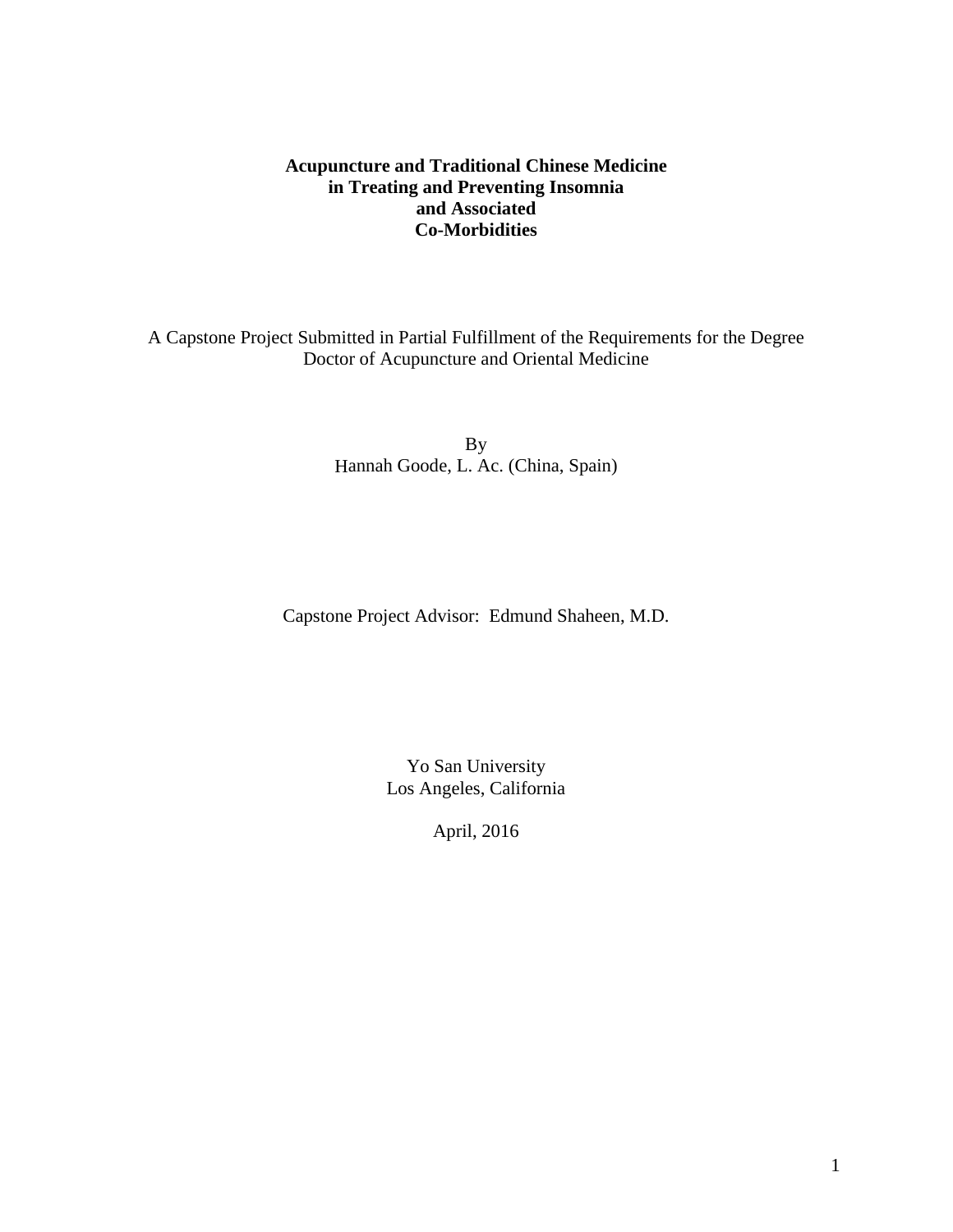#### **Abstract**

Insomnia is a very common sleep complaint that often goes undiagnosed and untreated. In the last few decades people who suffer from insomnia have become more numerous. The problem has become more acute worldwide and keeps growing at a fast rate.

Independent of other sleep disorders, insomnia was found to affect approximately 20 million Americans yearly, with an estimated treatment cost and lost work cost of about \$100 billion dollars per year. Judging from recent changes in the economy and increasing stress levels in the USA and worldwide, these estimates have grown considerably and will likely keep growing.

The causes of insomnia appear to involve a complex combination of biochemical, physiological, psychological, and social factors. Insomnia is understood to be a state of hyperarousal, in which cellular oxidative stress seems to play a leading role in causing chronic insomnia, which sets the stage for chronic co-morbidities the nature of which depends on each individual's propensity.

The objectives of this study were: (a) to gather information about the role(s) of sleep, and understand the devastating effects of sleep-loss on the organism, (b) to find out insomnia's relation to aging, and substantiate our growing knowledge of sleep as a critically essential basic need without which serious health problems set in. When insomnia becomes chronic, it becomes a major risk factor for chronic diseases such as hypertension, heart attack, stroke, Alzheimer's disease (AD), Parkinson's disease (PD), cancer, affective conditions such as major depression/anxiety, as well as mental illnesses, including schizophrenia and other psychoses, and accelerated aging. The third objective of this study was (c) to gather information on the effectiveness of acupuncture and other TCM modalities for treating and preventing insomnia.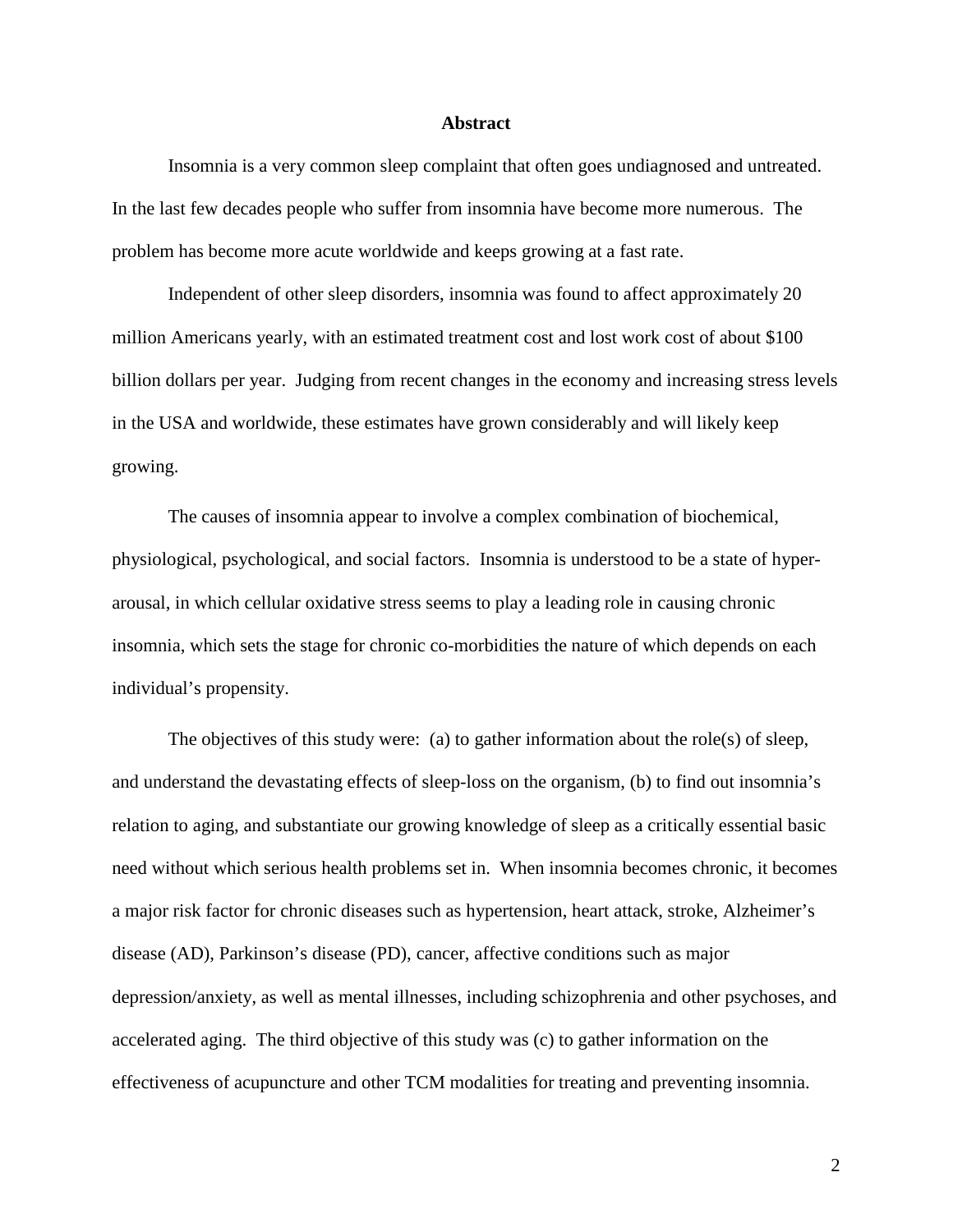Traditional Chinese Medicine has treated insomnia for millennia during which time it has accumulated great knowledge and deep understanding of sleep as a vital basic need, with a central role in restoring depleted substrates in the human body to restore homeostasis and balance between yin and yang.

Severe insomnia tends to be chronic, with about 85 percent of the patients continuing to report the same symptoms and impairments for months or years after having been diagnosed as having insomnia. Insomnia was found to be more prevalent in among women and in older persons starting in middle age. In younger adults insomnia can be reversed more readily by allowing the recovery of sleep in a timely manner before too much damage has been caused, so it becomes chronic. This recovery is much more difficult to achieve in older people, due to the impairment of sleep regulating mechanisms which are greatly affected by aging.

Sleep deprivation studies in humans and animals highlight the severe effects of sleep-loss on health. In order to decipher the mechanisms of how this resulting health deterioration takes place, animal studies have been performed which clearly indicate the greatly accelerated aging caused by chronic sleep-loss.

Since the elderly population is expected to double in the next few years, treatments that can improve sleep quality are very much needed. Pharmaceutical therapy can help, but is weighed down by side effects and a heavy risk of dependence and the ensuing loss of effectiveness over time, as well as possible contraindications with patients other medications. It is hence urgent to find good alternatives, such as acupuncture and other traditional Chinese modalities that have no side effects or very mild ones, and are much better at addressing the root causes of insomnia.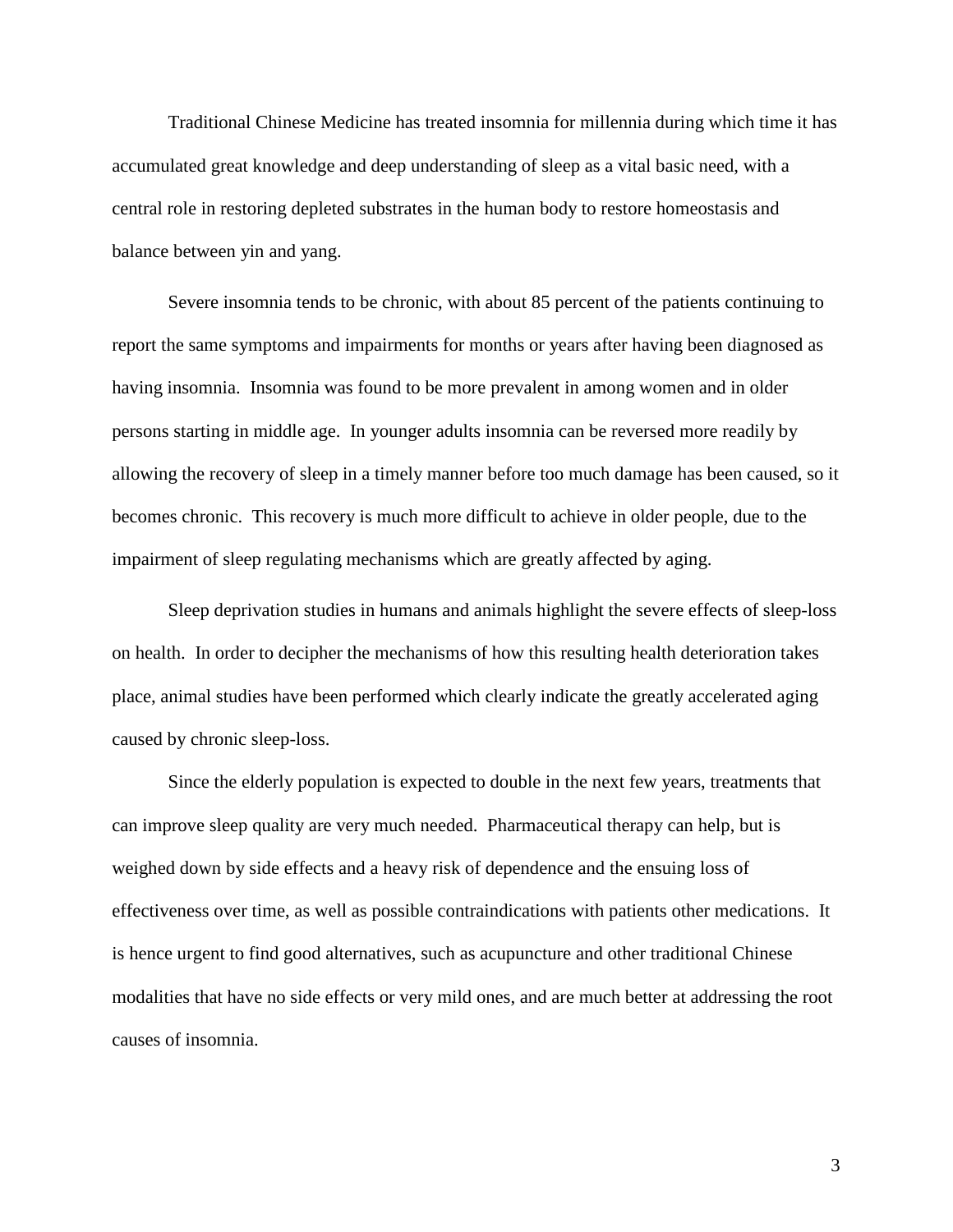#### **Acknowledgements**

I would like to thank the following people: My advisor, Dr. Edmund Shaheen for his wise guidance, inspiration and support. Dr. Andrea Murchison for her generosity, wisdom, and kindness. Dr. Maoshing Ni for taking the time to expertly guide me in the TCM part of this capstone, and extend his support. Dr. Hong Jin for her great and kind clinical supervision. Dr. Margo DeLeaver for her wisdom and gracious kindness, and for her kindly sharing with me her great clinical expertise of communicating with children of any age. The professors and doctors at Yo San University who graciously shared with me their valuable expertise and experience. The amazing administrative people of Yo San University for their kindness and helpfulness, as well as great patience. Dr. Lawrence J. Ryan for his excellent advise and kind help at the very start of this capstone. Dr. Scott Sively for his wise and gentle advice and support. Dr. Mary Shultz for her great help and support. The amazing people from my cohort who shared with me their experiences and valuable knowledge, and warm friendship. My very dear close friends both at Yo San University and from other places around the globe, for their wisdom and courageous love, learning and faithfulness, who always stood by me in both good and difficult times. In loving memory of my beloved parents. My mother who had great faith in me and taught me that peacefulness, rectitude, patience, love for learning, and hard work well accomplished can always bring their happy rewards. My father who had great faith in my resourcefulness, creativity and strength, who also taught me to love and be forever thankful for nature. And for God's faith in me and the constant guidance and love he bestows on me, without which I could not have made this dream come true.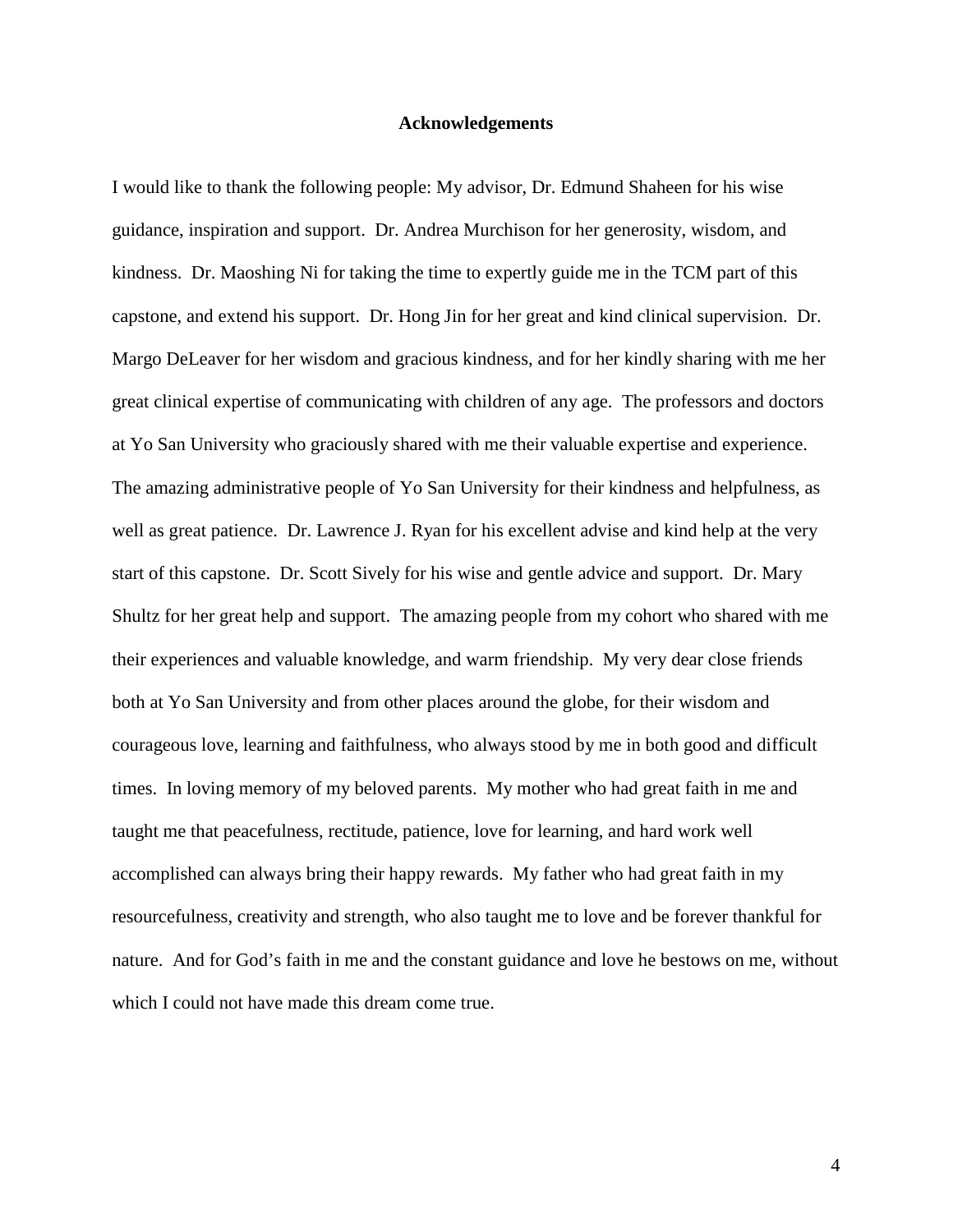### **Approval Signatures Page**

This Capstone Project has been reviewed and approved by:

\_\_\_\_\_\_\_\_\_\_\_\_\_\_\_\_\_\_\_\_\_\_\_\_\_\_\_\_\_\_\_\_\_\_\_\_\_\_\_\_\_\_\_\_\_\_\_\_\_\_\_\_\_\_January 31, 2016

Edmund Shaheen M.D., Capstone Project Advisor Date

January 31, 2016

Don Lee, L.Ac., Specialty Chair Date

January 31, 2016

Andrea Murchison, DAOM, L. Ac., Doctoral Program Dean Date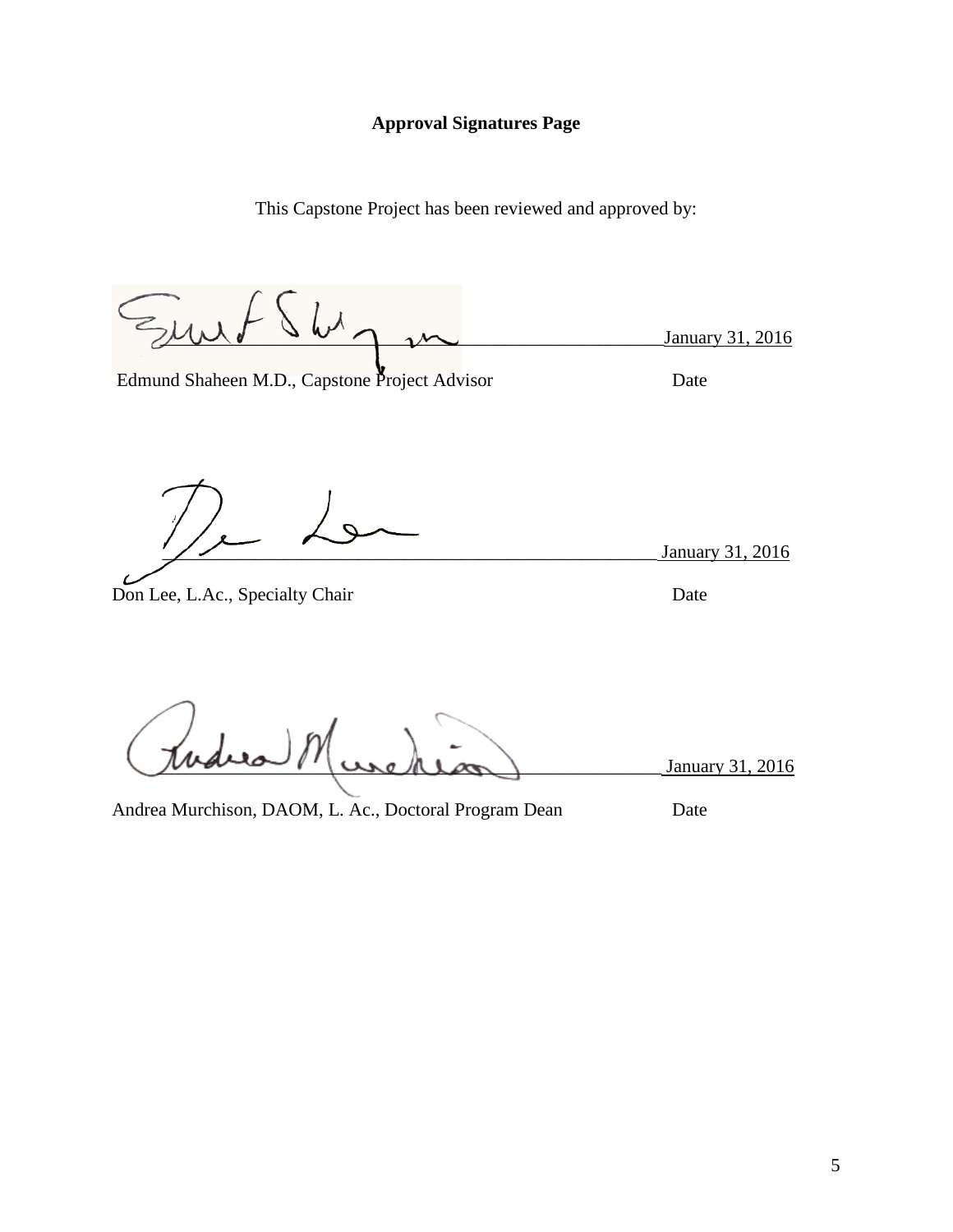## **Table of Contents**

## **Chapter One: Introduction**

| Homeostatic Sleep Drive and the Circadian Timing Mechanism ---------------------- 18 |  |
|--------------------------------------------------------------------------------------|--|
|                                                                                      |  |
|                                                                                      |  |
|                                                                                      |  |
|                                                                                      |  |

## **Chapter Two: Literature Review**

| b. Taylor et al., $2005 -$ Insomnia, Depression and Anxiety ----------------------------------- 32 |  |
|----------------------------------------------------------------------------------------------------|--|
| c. Cappucio et al., 2011 – Sleep Duration and Cardiovascular Outcomes----------------35            |  |
| d. Buysse, Gamma, Ajdacic, Eich & Rossler. $(2008)$ – A prospective study:                         |  |
| Spontaneous Pathogenesis of Depression in Insomniacs (with only                                    |  |
|                                                                                                    |  |

infrequent assessment, no treatment)------------------------------------------------37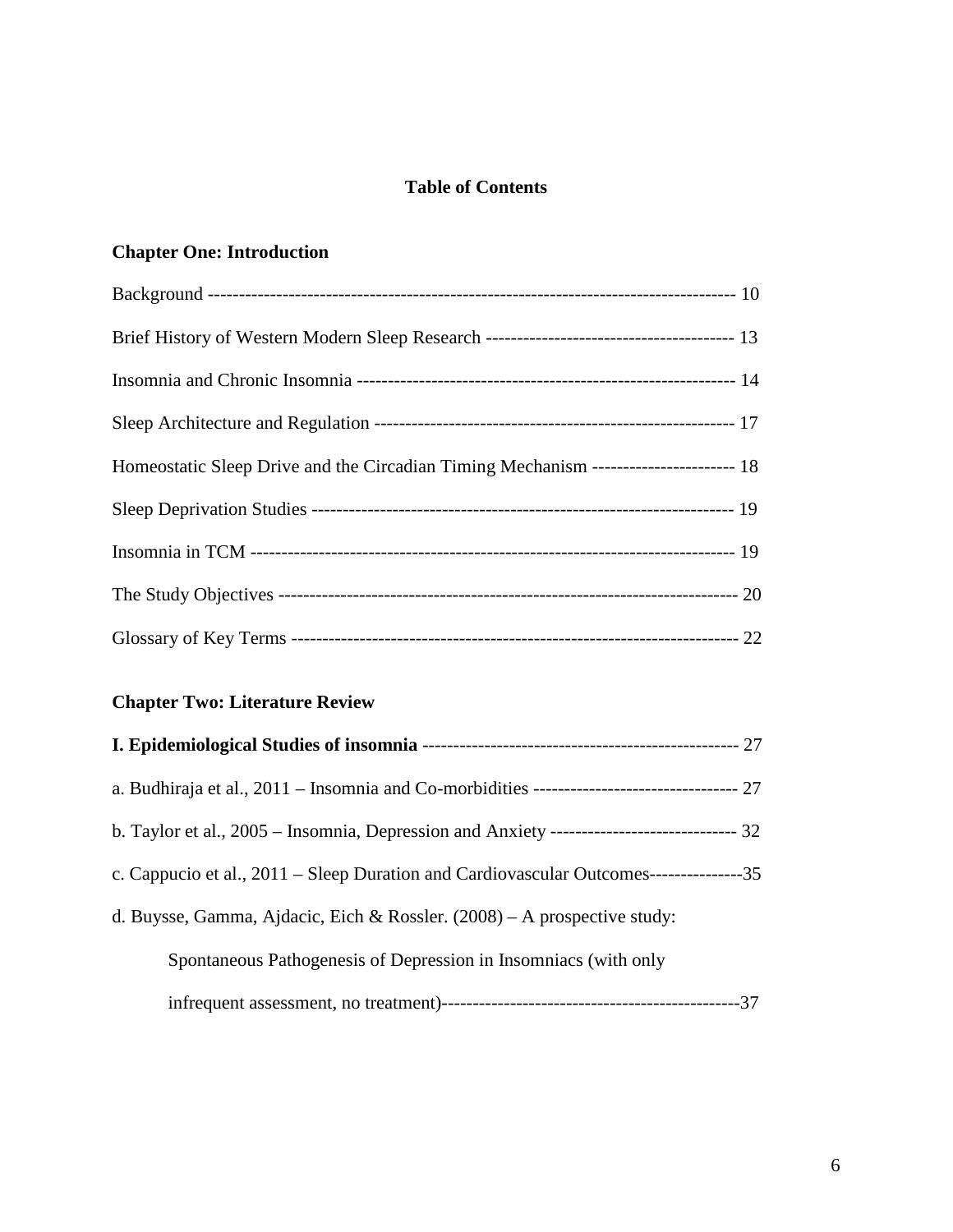| <b>II. Sleep Deprivation Studies at the Cellular and Molecular Levels -------------</b><br>-40 |
|------------------------------------------------------------------------------------------------|
| a. Everson, Laatsch and Hogg, 2005 – Sleep Loss and Antioxidant Defense------------ 41         |
|                                                                                                |
| c. Everson, Thalacker and Hogg, 2008 – Phagocytic Migration and Sleep Loss-------- 56          |
| d. Everson and Szabo, $2011$ – Severely Limited Sleep and Physiological Imbalances--60         |

# **III. Sleep Deprivation and Pathogenesis of Chronic Diseases** ------------------------ 75

| a. Thompson, Larkin, Patel, et al., 2011 – Sleep duration a novel risk factor |  |  |  |  |
|-------------------------------------------------------------------------------|--|--|--|--|
|                                                                               |  |  |  |  |

| b. Klerman et al, 2013 – Survival Analysis indicates that age-related |
|-----------------------------------------------------------------------|
|                                                                       |
| c. Rytkönen et al $-2010$ – Nitric Oxide mediated sleep recovery is   |
|                                                                       |

## **Chapter Three: Methodology**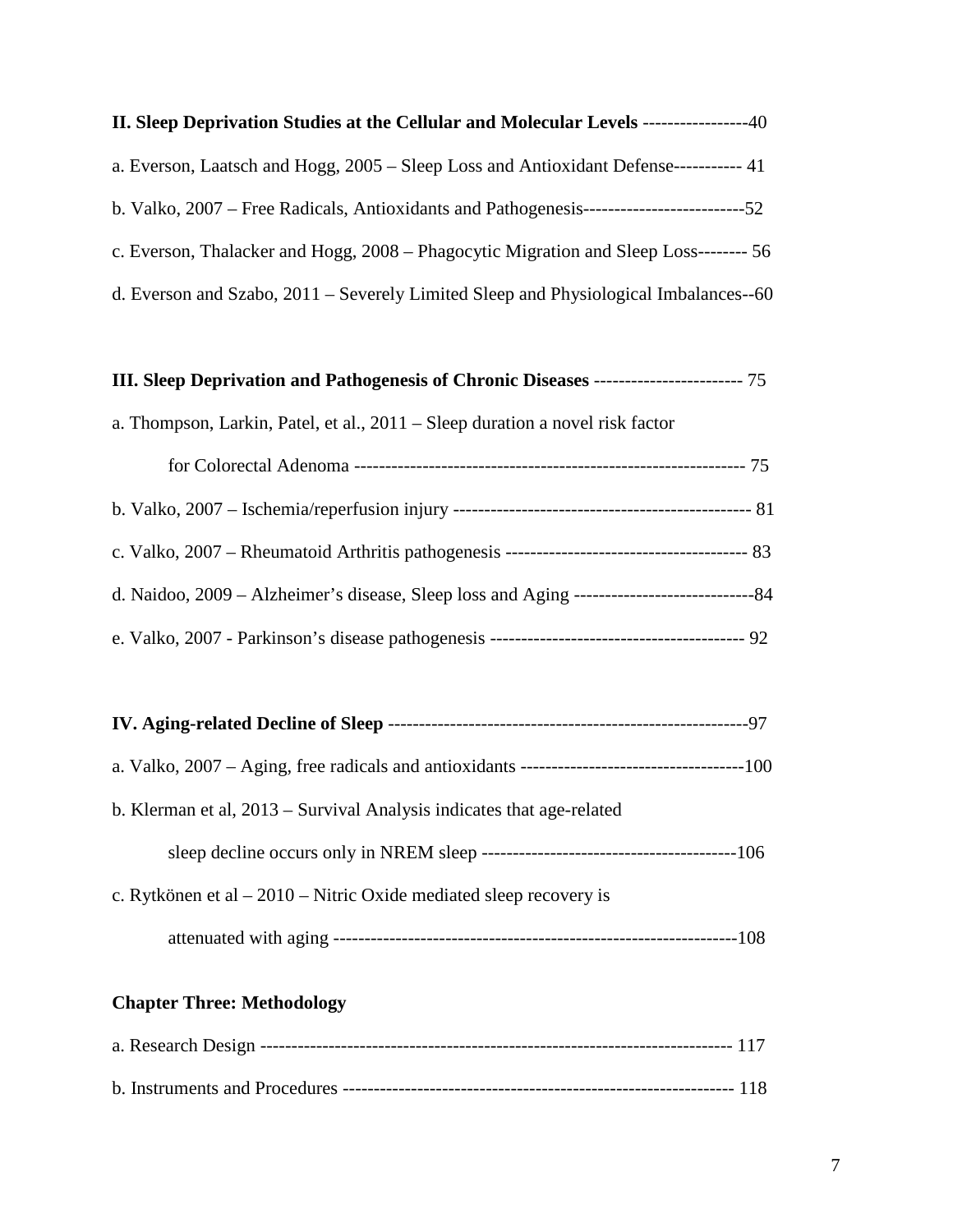| c. Inclusions and Exclusions |  |
|------------------------------|--|
|------------------------------|--|

# **Chapter Four: Results**

| Study 1 - Jialing, Sung, Huang, Cheng & Lin (2010). Acupressure in Hospital Px-----120        |
|-----------------------------------------------------------------------------------------------|
| Study 2 - Cristian, Katz, Cutron & Walker (2005). Parkinson's disease (PD)----------120       |
| Study 3 - Sixel-Döring, Schweitzer, Mollenhouser & Trenkwalder. (1989). PD-------121          |
| Study 4 - Yeung, Chung, Zheng, Yap & Law (2009). Electroacupuncture (EA)                      |
|                                                                                               |
| Study 5 - Yeung Chung, Tso, Zhang, Zhang, Ho.(2011). EA for Residual Insomnia---126           |
|                                                                                               |
| Study 7 – Zhang, Ren & Zhang. (2010). Acupuncture & Cupping for Insomnia --------127          |
|                                                                                               |
| Study 9 – Chen, Chao, Lu et al. (2012). Valerian Acupressure for Insomnia in ICU----131       |
| Study 10 – Bosch, van Luijtelaar, van den Noort et al. (2013). Schizo & Depression---133      |
| Study 11 – Lee, Baek, Park et al. (2009). Acupuncture for Stroke -------------------------141 |
| Study 12 – Huang, Kutner, Bliwise et al. (2011). Intractable insomnia, Depression ---147      |
| Zhao, K. (2013) – Review Article - Acupuncture Treatment for Insomnia--------------- 149      |
| Almeida et al (2014) – Hypothesis of molecular mechanisms underlying                          |
|                                                                                               |
| TCM Nutrition for Treating Insomnia                                                           |
|                                                                                               |
| b. Dr. M. Ni's Traditional and Modern Chinese Foods for Insomnia -------------------- 174     |
|                                                                                               |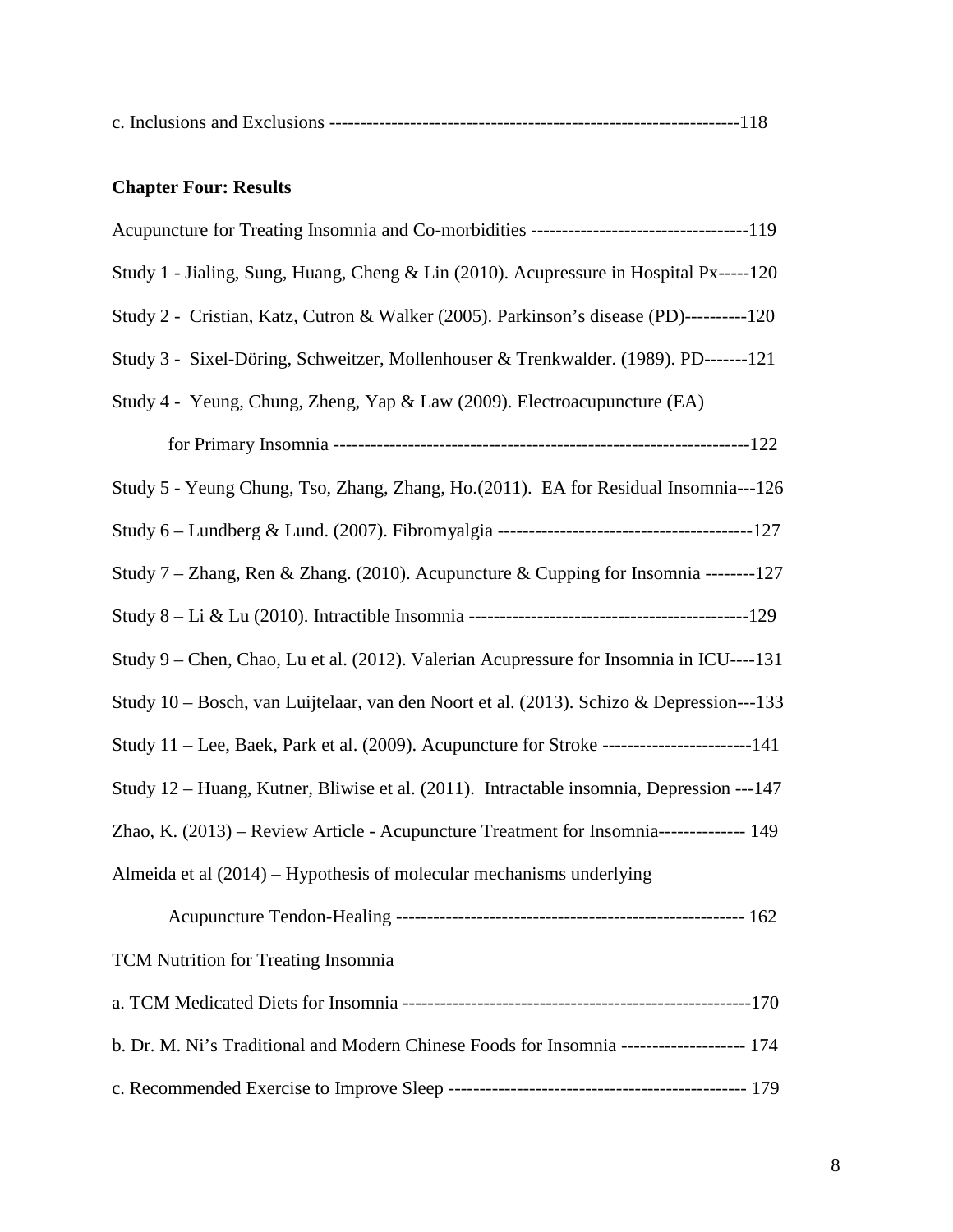## **Chapter Five: Discussion**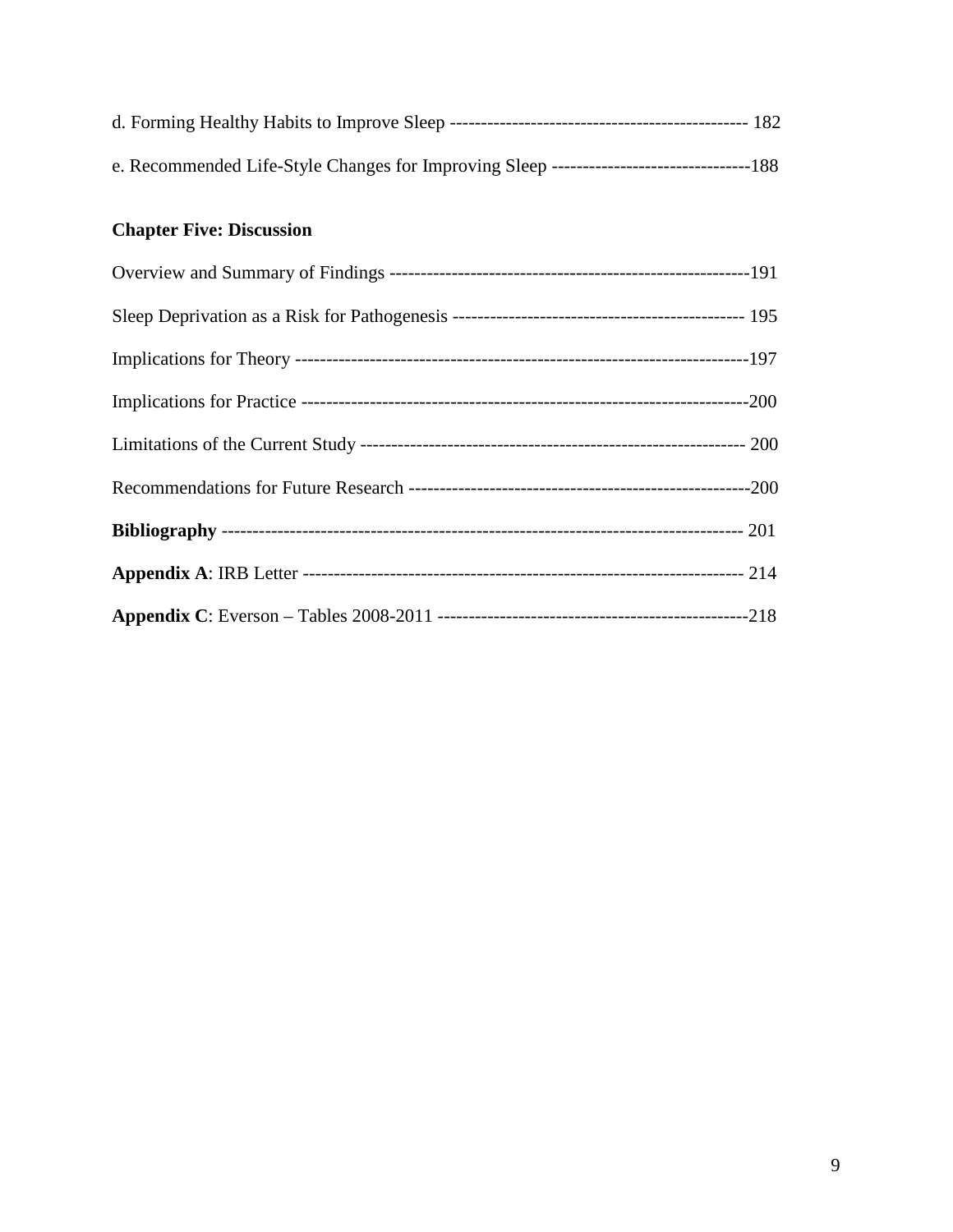#### **Chapter 1: Introduction**

#### **Background of Sleep and Sleeplessness**

Insomnia is a very common sleep complaint that has been frequently ignored by health practitioners, who used to almost never ask their patients how their sleep was. Not surprisingly, therefore, insomnia has often not been diagnosed and remained untreated (Benca, 2005). Recent studies show that insomnia might be a two-tailed story in that both people who sleep too short a duration and those who sleep too long a duration have a greater risk to have co-morbidities and a shorter lifespan. In a relatively large longitudinal study of older women - 444 women with an average age of 67.6 years, a U-shaped relationship was found between survival and sleep duration as measured by actigraphy (Kripke, Langer, Elliott et al., 2011). The study lasted from 1995 to 2009. Persons sleeping longer than 7.5 hours per night or less than 6.5 hours, had a greater mortality risk and died younger. Sleep quality and duration seems to greatly affect the quality of life and the epidemiological studies life span.

Chronic insomnia as defined by the DSM-IV criteria manifests in ongoing complaints such as difficulty falling asleep or staying asleep, short sleep duration despite adequate opportunity for a good night sleep, waking up early in the morning and being unable to resume sleep, or waking up tired in the morning and having a non-restorative sleep, with any of these symptoms occurring at least sometimes, or often, for one month or more (APA, 2000).

Daytime consequences of insomnia include tiredness, lack of energy, difficulty concentrating, and/or irritability (Simon and von Korff, 1997), which often result in daytime impairment, including missed days at work or at school, or reduced productivity by half or more at work, school or household, as well as by missed social or leisure activities – all due to sleeping problems.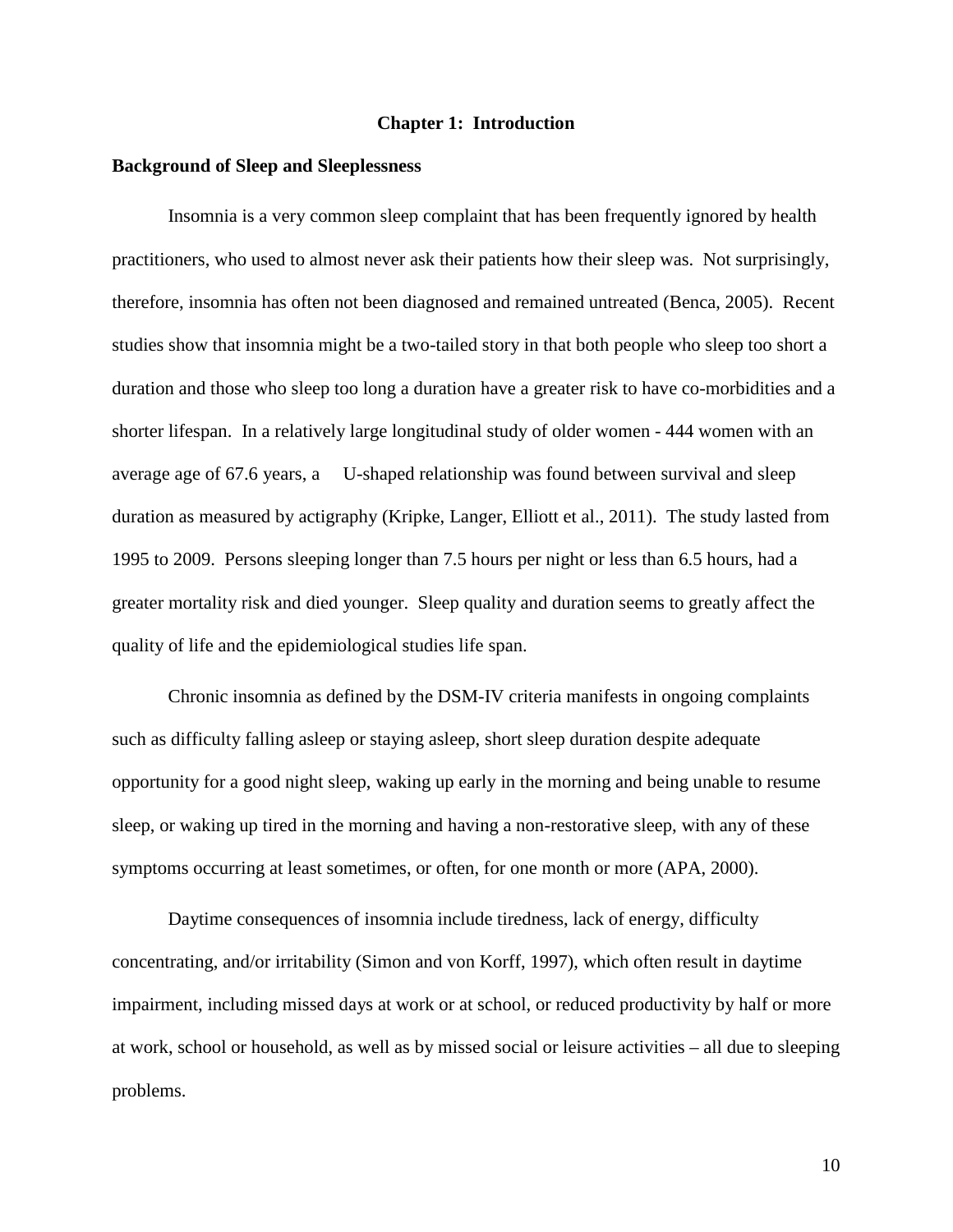The American Psychiatric Association (APA, 1994) diagnostic criteria for primary insomnia included the following: difficulty initiating or maintaining sleep, that occurs not due to the direct physiological effects of a substance or a medical condition, nor exclusively occurring during the course of another sleep disorder, yet causing significant clinical distress or impairment in social, occupational, or other important areas of functioning.

Severe insomnia tends to be chronic, with about 85 percent of the patients continuing to report the same symptoms and impairments for months or years after having been diagnosed as having insomnia (Hohagen, Rink, Kappler et al., 1993; Katz and McHorney, 1998). Insomnia was found to be more prevalent among women and in older persons (Mellinger, Balter & Uhlenhuth, 1985; Ford and Kamerow, 1989; Foley, Monjan, Brown et al., 1995).

The causes of insomnia seem to involve a complex combination of biochemical, physiological, psychological, and social factors. Insomnia is understood to be a state of hyperarousal (Perlis, Smith & Pigeon, 2005), in which stress may play the leading role in activating the hypothalamic-pituitary-adrenal axis, to set the stage for chronic insomnia.

Vgontzas, Bixler, Lin et al., (2001) indicate that when compared with normal sleepers, adults with insomnia show higher levels over a 24-hour period of cortisol and ACTH (the adreno-corticotropic hormone), the hormone released by the hypothalamic-pituitary-adrenal axis after being exposed to stress. However, the 24-hour patterns of cortisol and ACTH secretion in insomnia patients are different from those of persons who are chronically stressed.

Cognitive factors such as worry, brooding and fear of not being able to sleep, seem to perpetuate the problem of insomnia through behavioral conditioning. Other perpetuating factors include exposure to light during sleep at night, as well as irregular sleep schedules (Partinen and Hublin, 2005).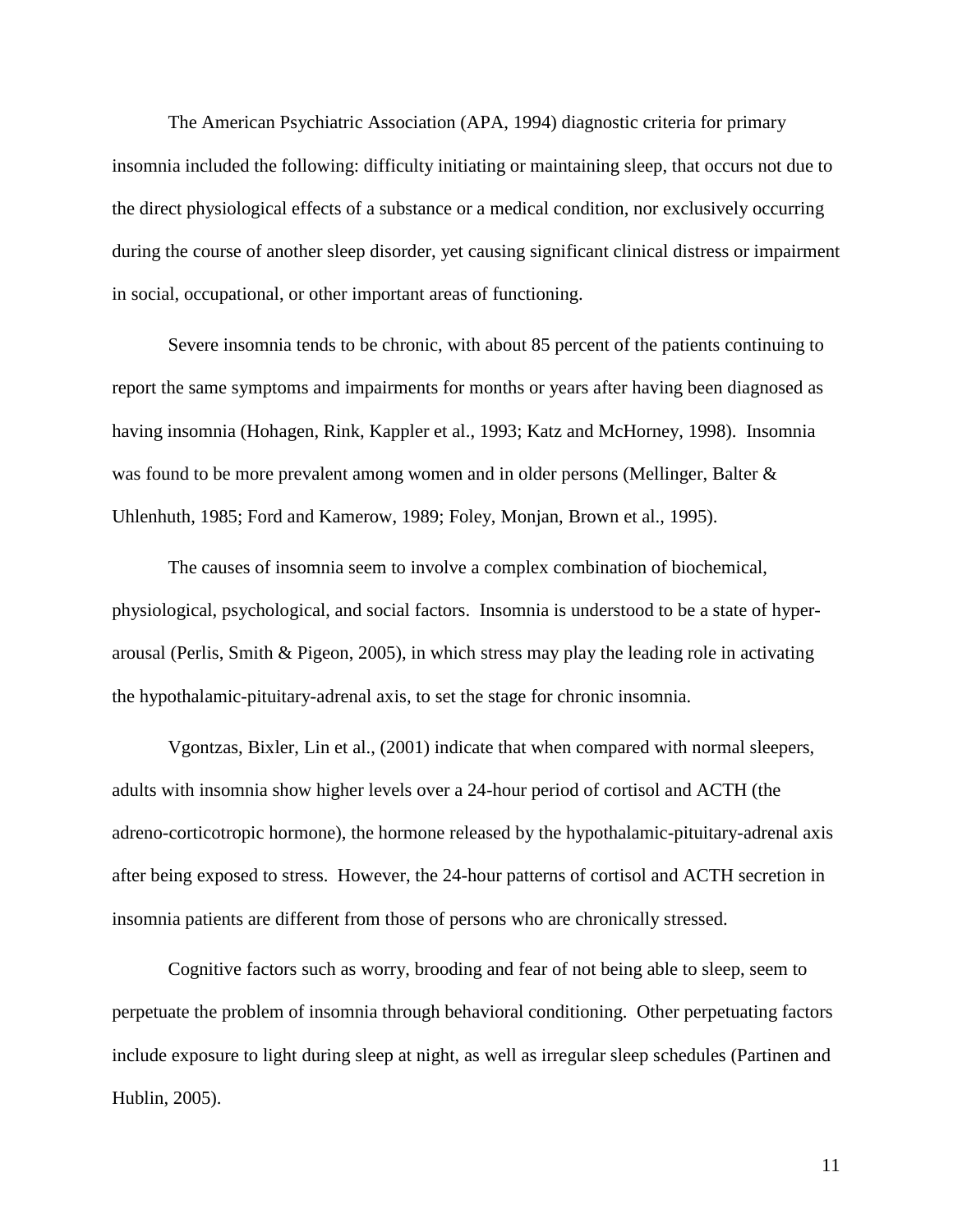Neuroimaging studies of insomnia suggest that multiple neural systems that are hierarchically arranged in the central nervous system (CNS) contribute to the arousal as well as to the insomnia. Disturbances in these hierarchical neural systems may differ according to the nature of insomnia. Structures that regulate sleep and wakefulness, such as the brainstem, hypothalamus and basal forebrain of primary-insomnia patients, were shown to be abnormally overactive during sleep (Nofzinger, Buysse, Germain et al., 2004).

In addition, the limbic and paralimbic structures that regulate basic emotions and instinctive behaviors, such as the amygdala, hippocampus, ventromedial prefrontal cortex and the anterior cingulate cortex, have all been shown to be abnormally active during sleep in persons with primary insomnia, as well as in secondary insomnias associated with depression (Nofzinger, Buysse, Germain et al., 2004).

Insomnia's main risk factors seem to be advanced age and female gender (Edinger and Means, 2005). A large, population-based study found insomnia to be nearly twice as common among women (Ford and Kamerow, 1989). Other risk factors for insomnia appear to be family history of insomnia (Dauvilliers, Morin, Cervena et al., 2005), shift work, stressful life styles, and medical and psychiatric disorders (Edinger and Means, 2005). Persons with schizophrenia, for example, manifest insomnia from the very earliest stage of being diagnosed (Lou, Dey & Wiseman, 2000).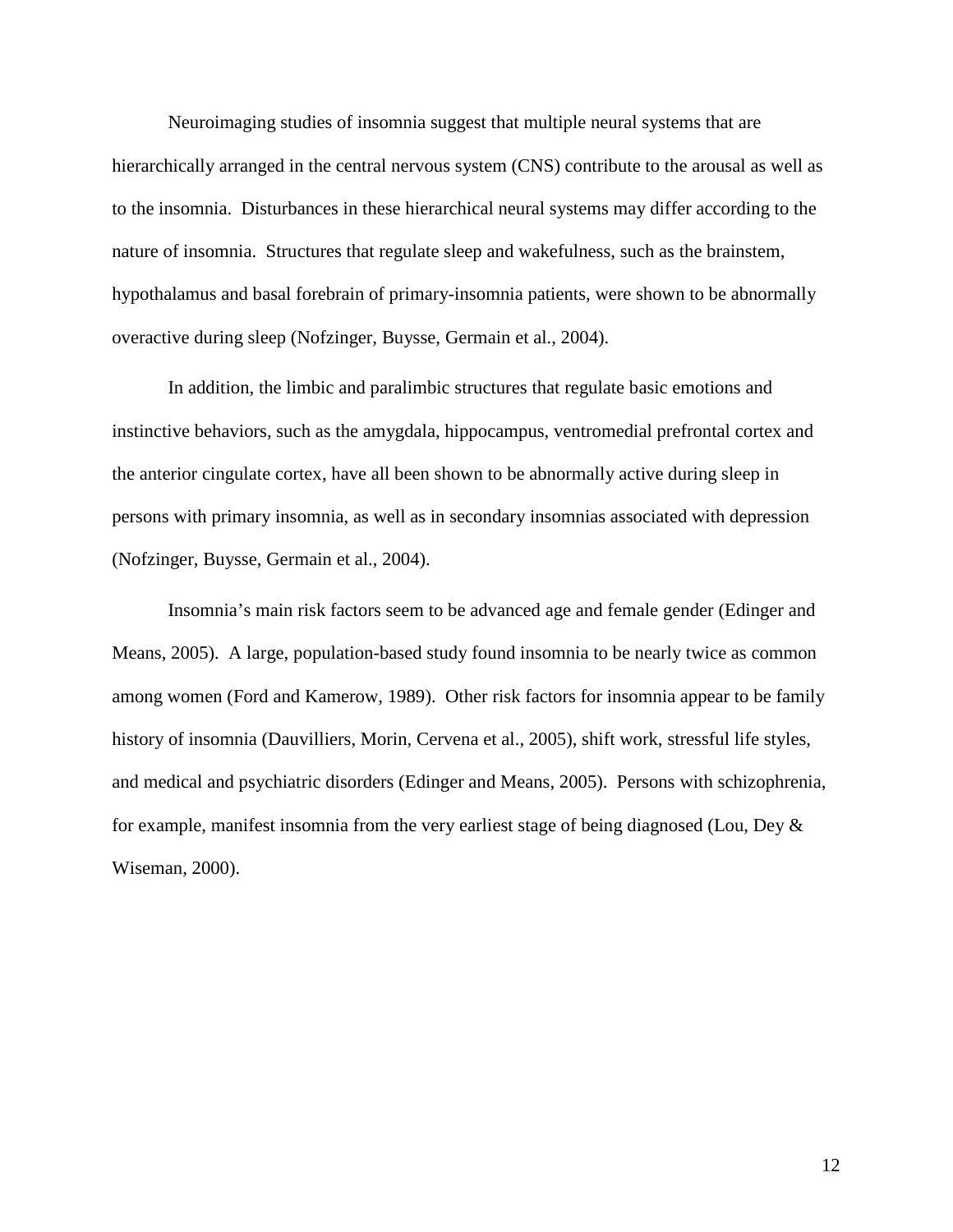#### **Brief History of Modern Western Sleep Research**

In 1916 the Viennese neurologist Baron von Economo started seeing patients with a new type of encephalitis, that was later termed 'von Economo's sleeping sickness' or 'encephalitis lethargica', since it caused most of his patients to sleep twenty or more hours per day, waking

up briefly to eat and drink. Their cognitive function did not seem to be affected, and it took them many weeks to recover from this condition.

On the other hand, some of his patients manifested a severe insomnia, and they slept for just a very short time every day, then woke up and were unable to sleep. No virus that supposedly caused any of these brain lesions was found, and by the early 1930s this disease came to a stop.

Dr. von Economo accurately identified the brain stem lesions that caused these profound changes in wake-sleep regulation (Saper, Scammell & Lu, 2005). He located the lesions causing the prolonged sleepiness at the junction of the brainstem with the diencephalon, and correctly identified the lesions resulting in a severe insomnia at the anterior hypothalamus. He also suggested that narcolepsy (as the prolonged sleepiness disorder came to be later termed) was caused by lesions in the in the posterior lateral hypothalamus.

Dr. von Economo additionally suggested the existence of an ascending arousal system that originates in the brainstem and keeps the forebrain awake. Such a pathway was indeed found later by other researchers, who located its starting location at the rostral pons, and its ascending course passes through the midbrain reticular formation. It was named "The Ascending Reticular Formation System", but its nature was clarified much later, in the 1970s and 1980s (Saper, Scammell and Lu, 2005).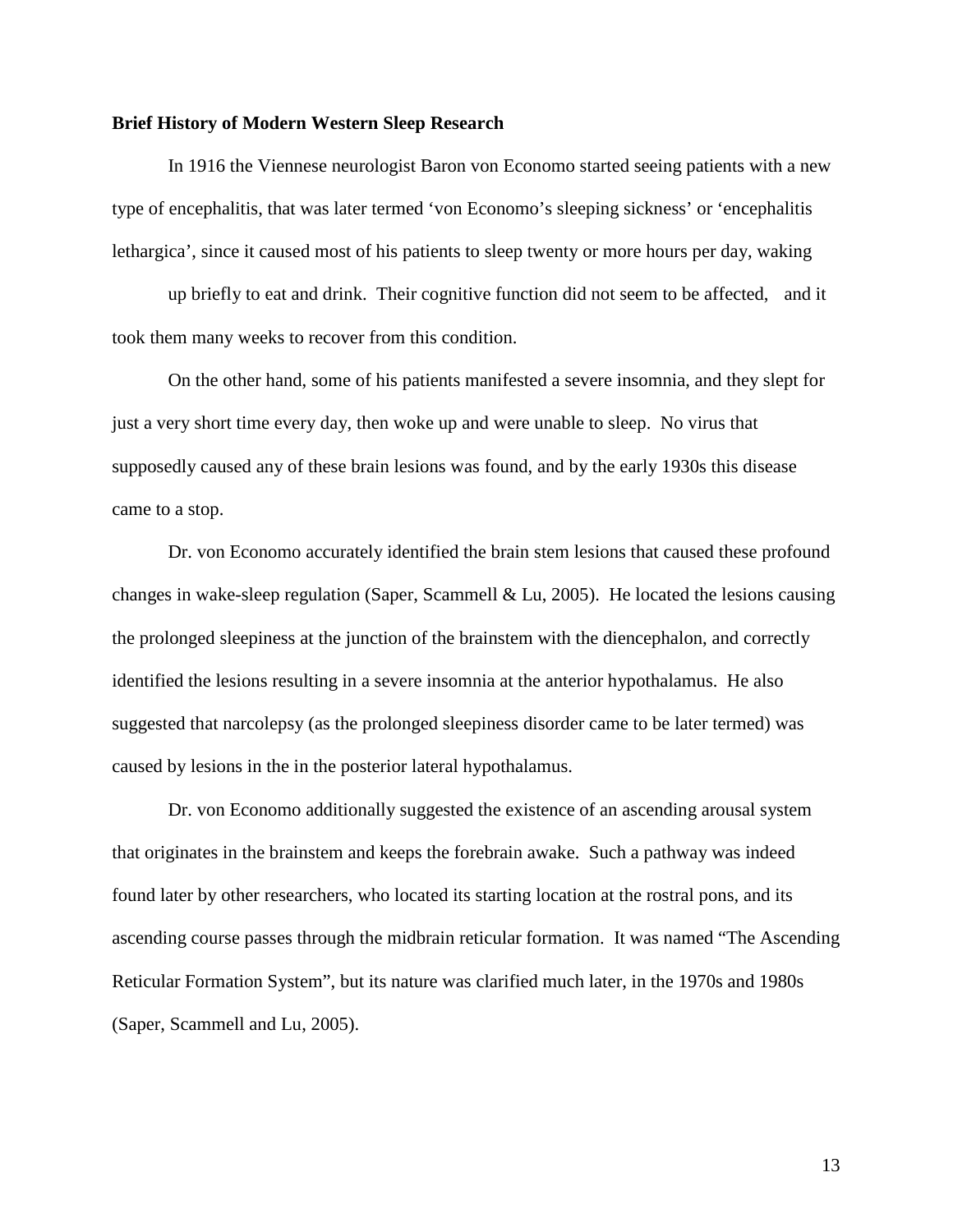Wakefulness was shown to depend on a network of cell groups that activate the thalamus and cerebral cortex. During sleep a switch in the hypothalamus shuts off this arousal system. Other hypothalamic neurons stabilize this switch, and its absence results in an inappropriate switching of behavioral states, such as in narcolepsy, a sleep disorder in which the individual feels sleepy during much of the day.

In 1923 EEG (encephalography) was discovered and the development of brain wave recording ensued, which enabled the later discoveries of the "sleep architecture" in the early 1950's, with REM (rapid eye movements) sleep and NREM (non-rapid eye movements) sleep determined to be the major two types of sleep by Kleitman, Aserinski and Dement (Dement, 2003).

#### **Insomnia and Chronic Insomnia**

In 2005, insomnia was finally counted among the sleep disorders by the International Classification of Sleep Disorders of the American Academy of Sleep Medicine (AASM, 2005). Sleep loss in adults now generally refers to sleep duration that is shorter than seven to eight hours per night, the average basal need of sleep in adults. The American Academy of Sleep Medicine does not distinguish between acute and chronic insomnia, both being considered insomnia disorders, despite finally admitting that chronic insomnia has very serious consequences for health, performance and safety (Colten and Altevogt, 2006; Luyster, Strollo, Zee & Walsh, 2012).

As many as 92 distinct sleep disorders have been officially defined by APA, most of which present at least one of the following symptoms: excessive daytime sleepiness, difficulty initiating or maintaining sleep, and/or abnormal movements, behaviors, or sensations occurring during sleep (Colten and Altevogt, 2006).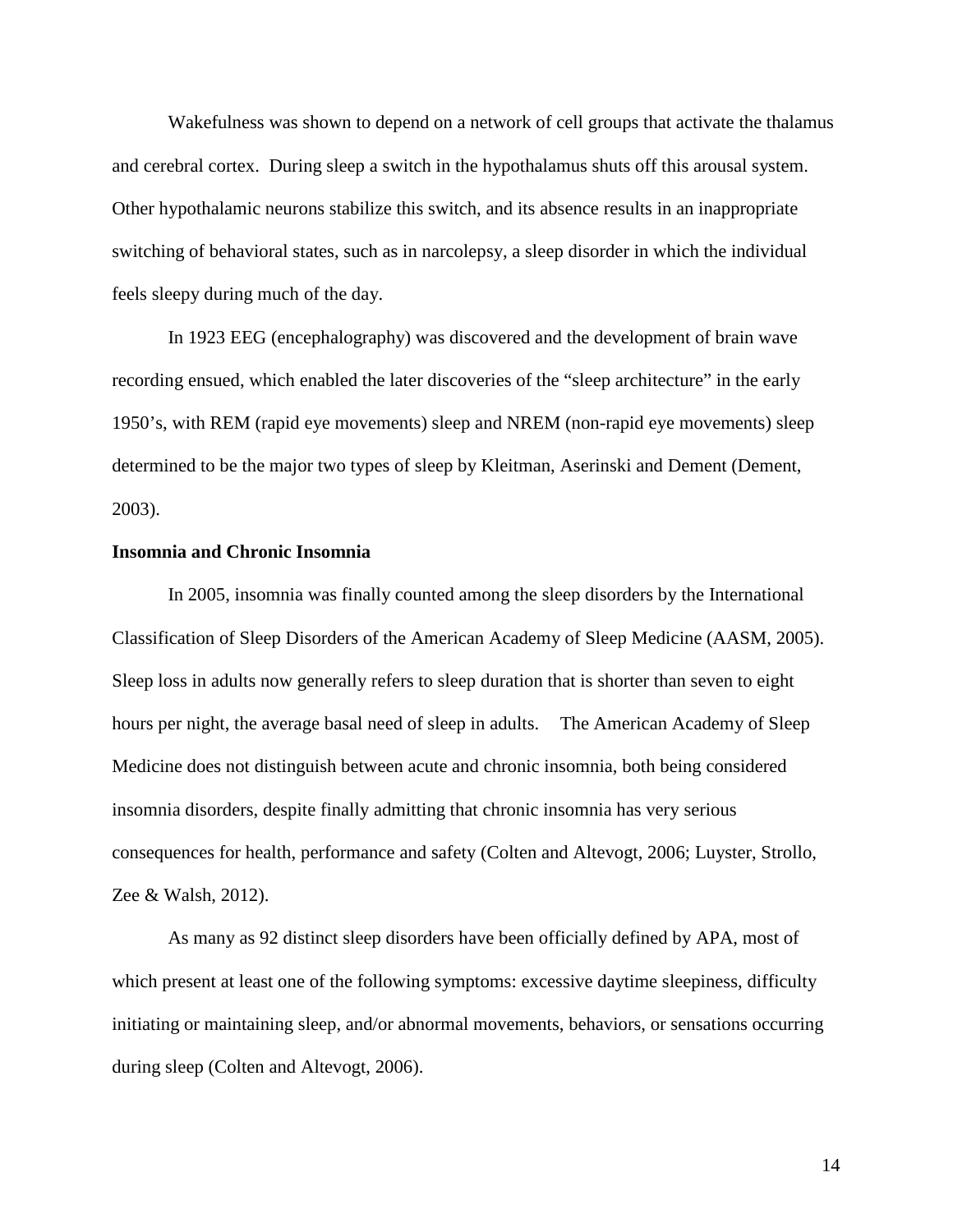Although sleep disorders are among the most common health problems, sleep disorders and sleep-loss are frequently overlooked by health professionals (Namen, Wymer, Case & Haponik, 1999; Namen, Landry, Case et al., 2001). This failure to recognize insomnia's serious health and social consequences precludes its timely diagnosis and treatment, and forestalls taking adequate measures for preventing its grave and costly public health consequences.

Colten and Altevogt (2006) state that the previous ten years have produced research findings that "overturned the dogma that sleep-loss has no health effects except for daytime sleepiness. Hence the case can now be confidently made that chronic sleep-loss and sleep disorders have profound and widespread effects on human health."

The main symptoms of sleep loss are considered to be excessive daytime sleepiness, as well as a depressed mood and poor memory and/or concentration (Dinges, Rogers & Baynard, 2005). These are indeed the main symptoms of primary short-term insomnia, but do not address the much wider and more severe symptoms of chronic insomnia, which seem to be a risk factor for serious chronic diseases. Sleep has to be recognized as the vital basic need that it is, just like oxygen, warmth, food and water, the chronic deficiency of which has severe effects on health (Luyster, Strollo, Zee & Walsh, 2012; Everson & Szabo, 2011).

As we shall see later on, many of these scientific findings and more recent ones indicate that cumulative effects of chronic sleep-loss greatly increase the risks of serious diseases such as hypertension, heart attack, stroke, Alzheimer's disease (AD), Parkinson's disease (PD), cancer, affective conditions such as major depression/anxiety, as well as mental illnesses, including schizophrenia and other psychoses.

Chronic sleep deprivation seems to tip the moderate oxidative cellular stress towards a more severe oxidative cell stress, which initiates a process of pathological chemical, immune and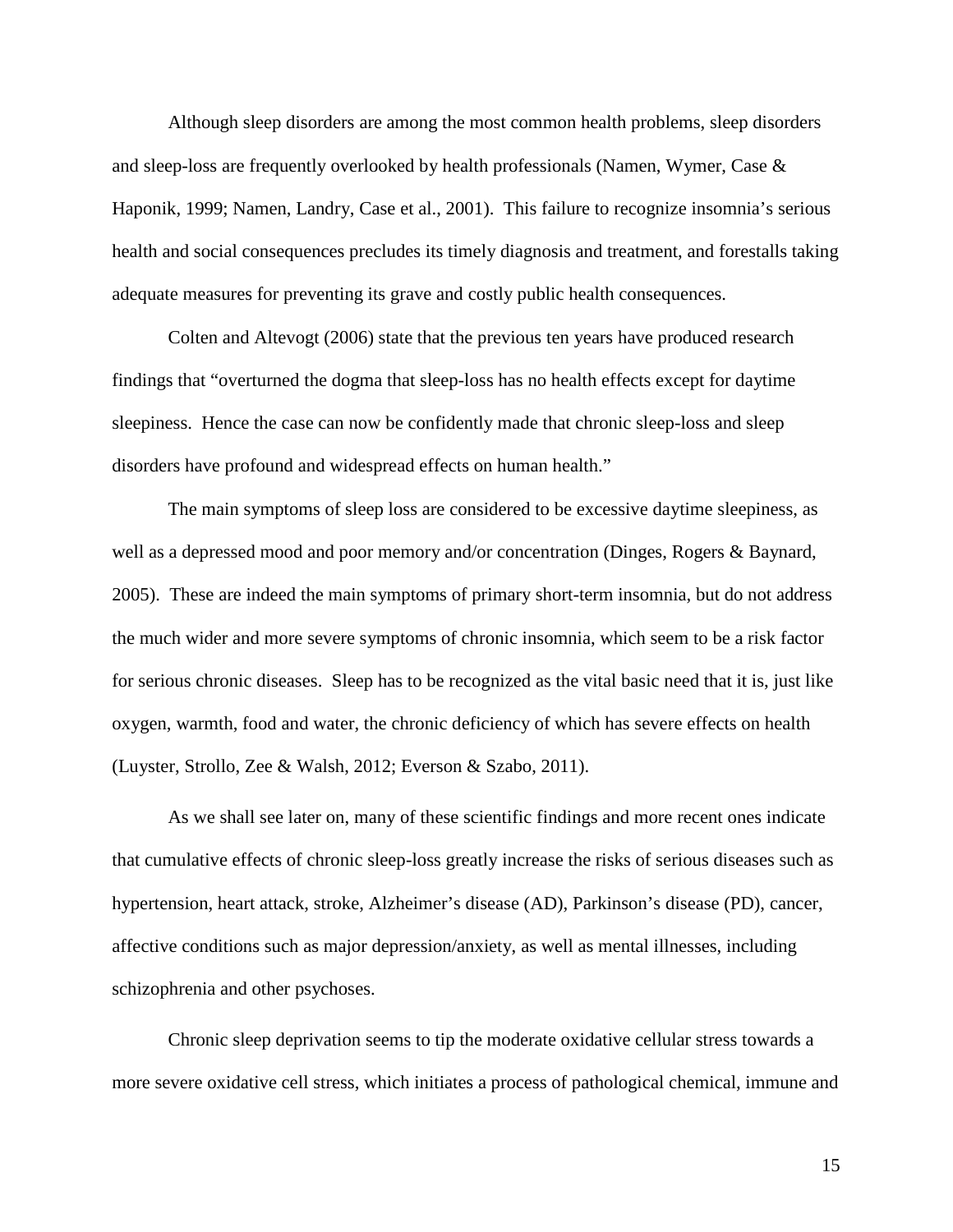neural changes at the cellular and molecular levels that cause serious co-morbidities to develop. These serious chronic illnesses result in a poor quality of life and a shorter life span, independent of the primary sleep disorder.

Luyster et al. (2012, AASM) cite an estimate of 50 to 70 million adult Americans having a chronic sleep disorder (among which they include insomnia), which contributes to poor health, so that approximately one in three adult Americans (37.1%) sleep fewer than seven hours per night, "an amount [of sleep] at which physiological and neuro-behavioral deficits manifest and become progressively worse under chronic conditions" Luyster et al. (2012, AASM).

Sleep deprivation studies in both humans and animals highlight the severe effects of sleep-loss on health. In order to decipher the mechanisms by which this resulting health deterioration takes place, animal studies have been performed which clearly indicate the greatly accelerated aging caused by chronic sleep-loss.

Insomnia has now become a highly prevalent problem globally, and it seems to keep growing at a fast rate. Insomnia, independent of other sleep disorders, affected approximately 20 million Americans yearly. The estimated cost of treatment and lost productivity is about \$100 billion dollars per year (Daley, Morin, Leblanc et al., 2009; Kessler, Coulouvrat, Hajac, et al., 2010; Roth, 2007). However, judging from the significant recent changes in the economy and stress levels in the USA and worldwide, these estimates have considerably grown and will likely keep growing.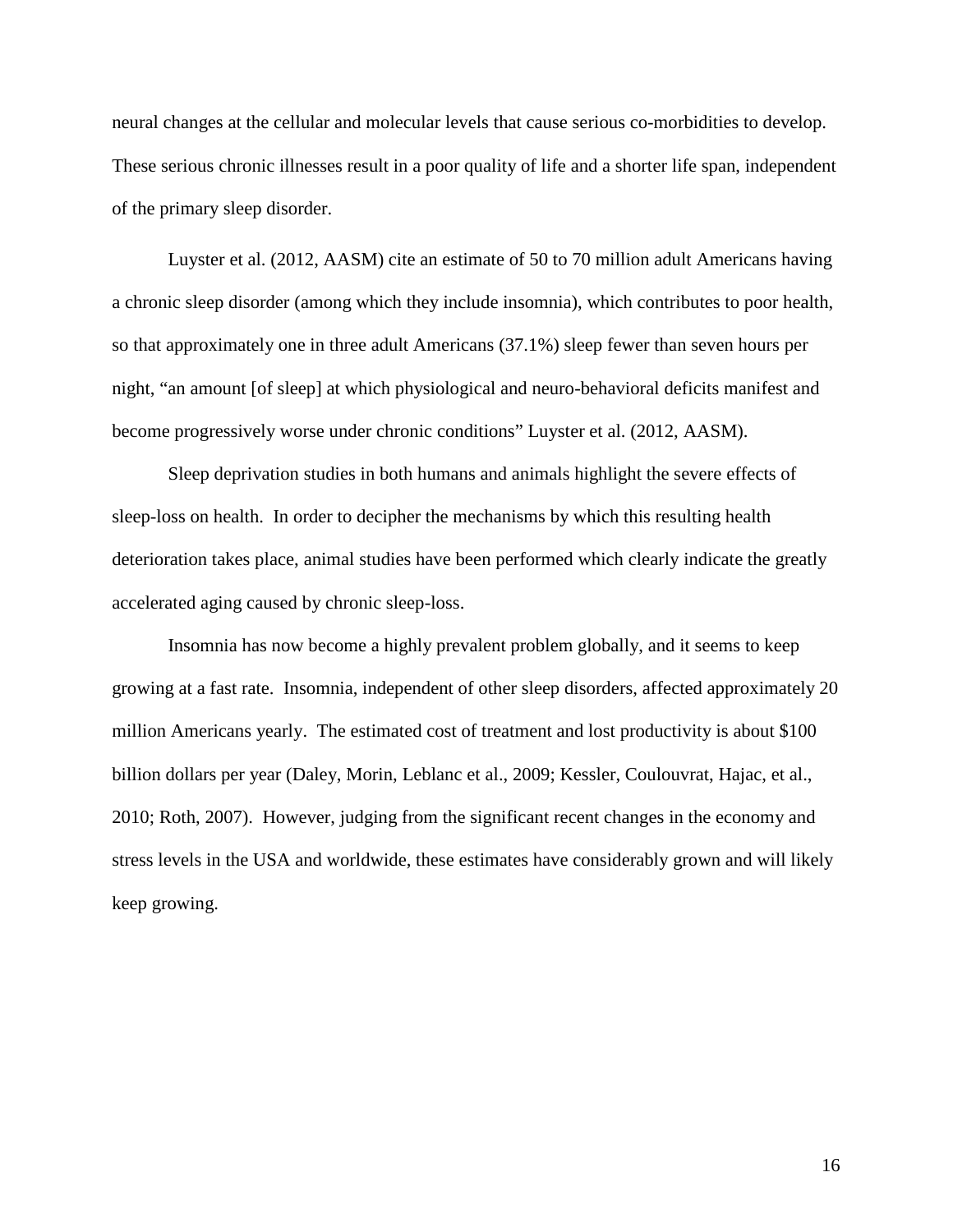#### **Sleep Architecture and Regulation**

Human sleep – as appears to be the case in most other mammals and birds – has two distinct states: REM sleep (rapid eye movements) which is the dream sleep, also called "paradoxical sleep", is characterized by rapid eye movements yet a relaxed muscle tone; and non-REM sleep (NREM), with no rapid eye movements, which is a typically more synchronized cortical neuronal activity, with a more stable autonomic nervous system (ANS) activity.

In 1953 a regularly recurring phase of rapid eye movements was discovered during sleep by Kleitman and Aserinski at the University of Chicago. Kleitman and Dement later termed this phase REM sleep, during which most people reported dreaming when woken up 10-15 minutes after REM skleep onset, as determined by polysomnography (PSG).

The other sleep stage was collectively termed NREM sleep, which was then differentiated into four consecutive stages, N1-N4, to later be reduced to three phases, N1-N3. This was the beginning of sleep research as a modern quantitative science (Dement, 2003).

A typical night involves four to six repeated cycles of alternating NREM and REM sleep periods, each cycle lasting 90-110 minutes. NREM sleep is restful and dreamless, or with dreams that are much less vivid than durin REM, with decreased blood pressure and respiratory rate. NREM sleep is now further divided into three phases, N1, N2 and N3, each with a progressively deeper sleep. NREM seems to normally occur first, at sleep, then it alternates with REM sleep three to six more times per night. In the morning we normally wake up from REM sleep.

Sleep deficiency due to short sleep duration accumulates to result in 'sleep debt', which manifests in an increased drive to fall asleep in order to recover the lost sleep. This sleeprecovery (SR) sleep is characterized by having a shorter sleep latency, of greater intensity and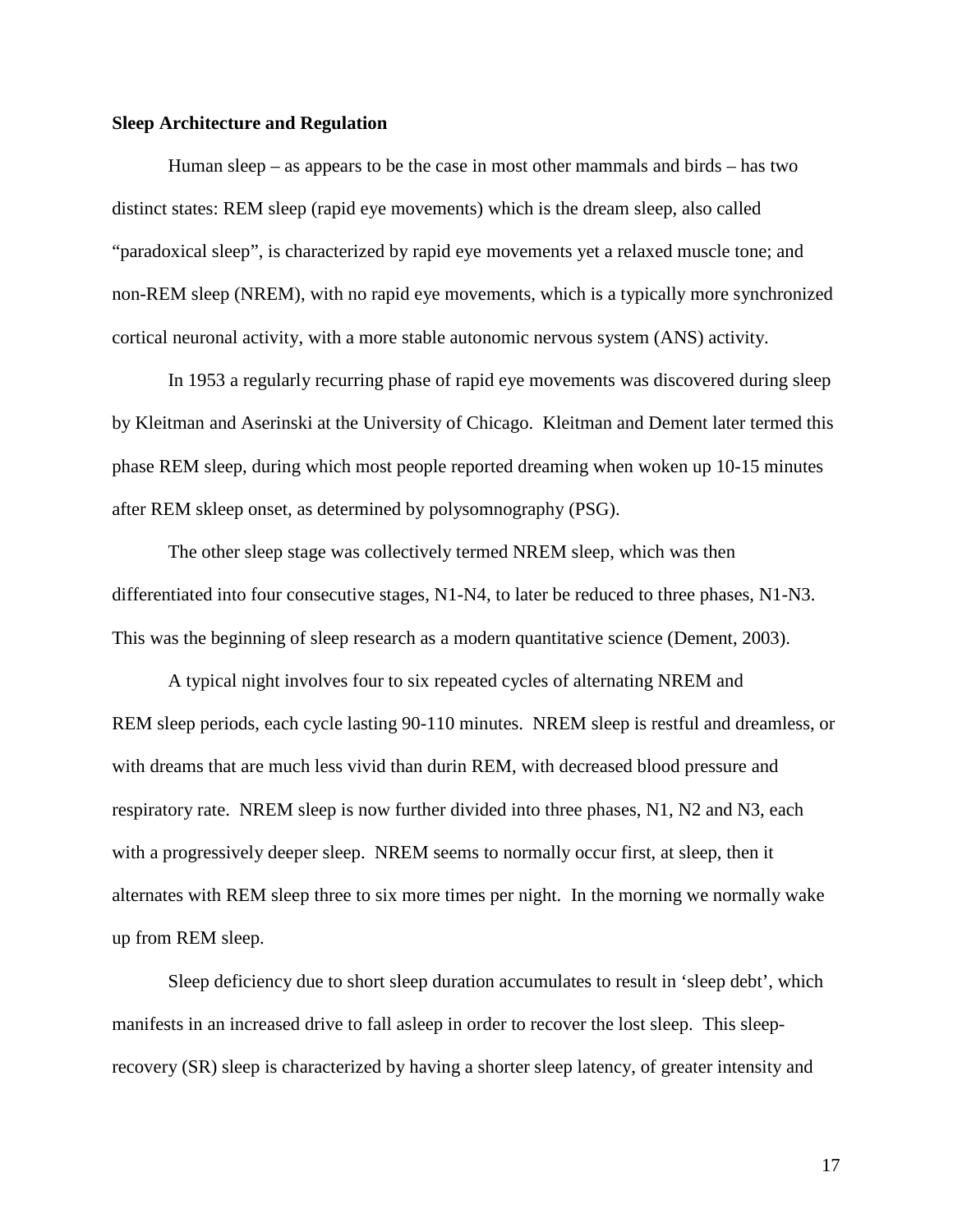with a longer total sleep duration, as well as with enhanced EEG synchrony of NREM sleep in the following night. The major changes following sleep deprivation are longer bouts of REM sleep, which delay the recovery of NREM sleep.

#### **Homeostatic Sleep Drive and the Circadian Timing Mechanism**

There seem to be two separate processes which work together to regulate sleepwakefulness: 1) the homeostatic sleep drive, and 2) the circadian timing mechanism. The basic homeostatic process ensures adequate sleep time, and its intensity depends on the duration of time elapsed since the last sleep period. The longer this time interval, the stronger the homeostatic drive to sleep. When wakefulness is very extended, such as after a prolonged sleep deprivation, the brain blocks attempts to remain awake, so that sleep occurs even when the person is active and resists sleep, such as during driving. If sleep debt is substantial, transitions into very short "micro-sleeps" of 3-30 seconds take place, of which the person is unaware, although the electroencephalography (EEG) recording clearly indicates it.

The circadian process is greatly affected by a central circadian timing mechanism, which in mammals was found to be located in the suprachiasmatic nucleus (SCN) of the anterior hypothalamus. It is termed the "master circadian pacemaker" since it was shown to generate circadian rhythmicity of about 24 hour. It controls and orchestrates all the other numerous 'local clocks' in other brain regions and in peripheral tissues. Regardless of their locations, these circadian clocks were found to be cell-autonomous and self-sustainable, so they create 'rhythmic oscillations' in a variety of biochemical and metabolic processes (Valko, 2007).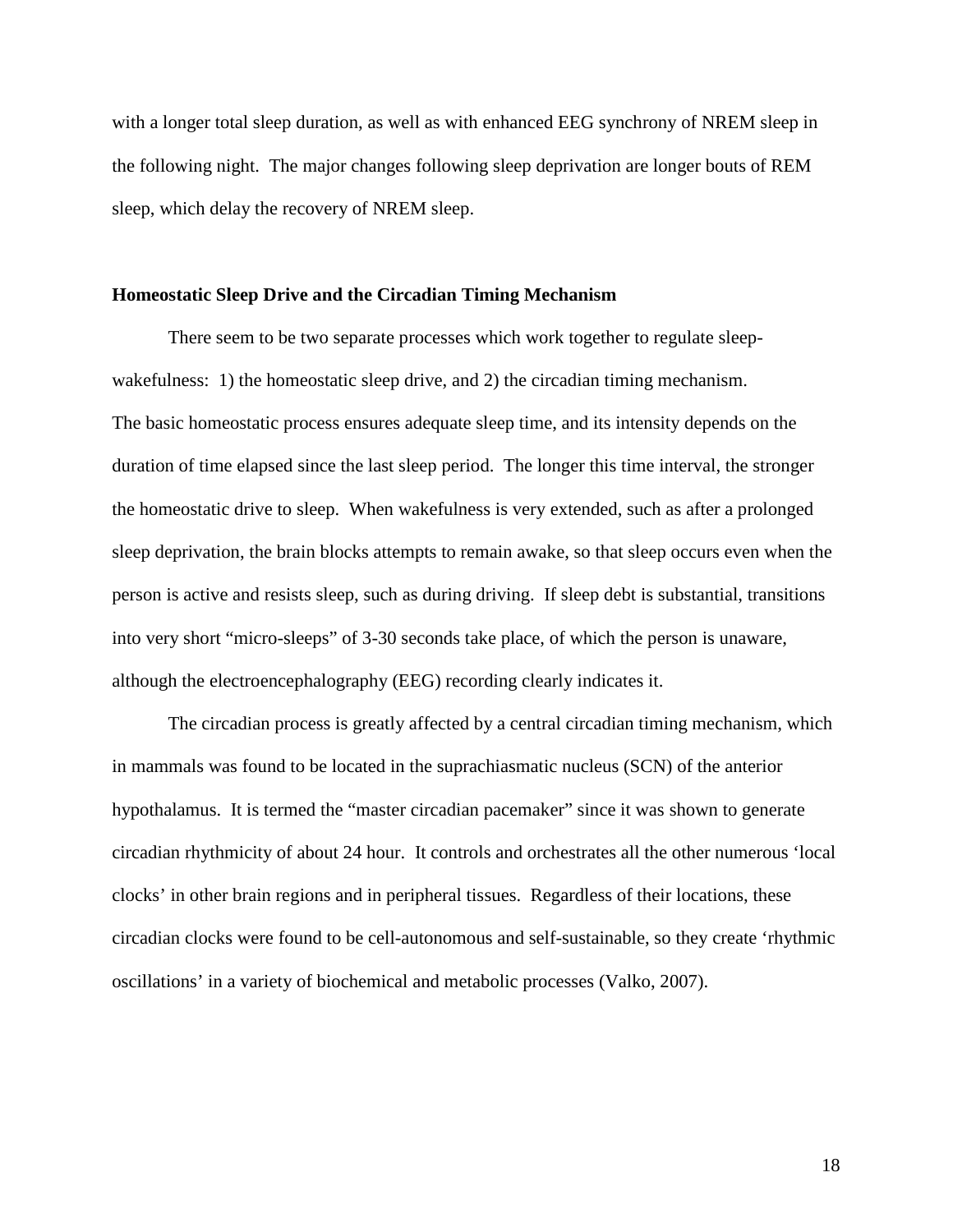#### **Sleep Deprivation Studies**

Experimentally-induced sleep deprivation was found to cause impaired sleep homeostasis, thus leading to sleep-debt, when the body attempts to recover the lost sleep by forcing the body to sleep. A recent key study in rats indicated that this sleep-debt mechanism works through adenosine stimulation of adenosine-A receptors, which then leads to nitric oxide (NO) being released, all of which take place in the cholinergic basal-forebrain area (BF) of the brain. This study indicates that the sensitivity level of this nitric-oxide-mediated recovery sleep becomes gradually attenuated with aging, starting at middle age and progressing with age (Rytkönen, Wigren, Kostin et al., 2010).

#### **Insomnia in Traditional Chinese Medicine (TCM)**

TCM (Traditional Chinese Medicine), of which acupuncture and Chinese herbal medicine are two major modalities, have been used to effectively treat insomnia for thousands of years. This section records Dr. Maoshing Ni's summarized view on the basics related to insomnia in TCM (Ni, personal communication, 2015).

Esoteric Daoism, the way of life from which evolved the theoretical foundation of TCM, sees the human essence as composed of three basic components: a) Shen (the heart channel spirit), b) Ching (the physical essence), c) Qi (the concept of energy that is used in acupuncture and is active in every animate living being in the world). It is this concept of Shen that underlies insomnia. Normally, Shen is housed in the heart and becomes quiet during sleep at night. During the day Shen emerges and is active in conducting our daily activities, as well as guiding our Qi and our thought processes in our life.

Hence all insomnia, regardless of its type and manifestation, results from disharmony in the heart. As long as the heart is off balance, Shen too will not be calm. When the heart is not calm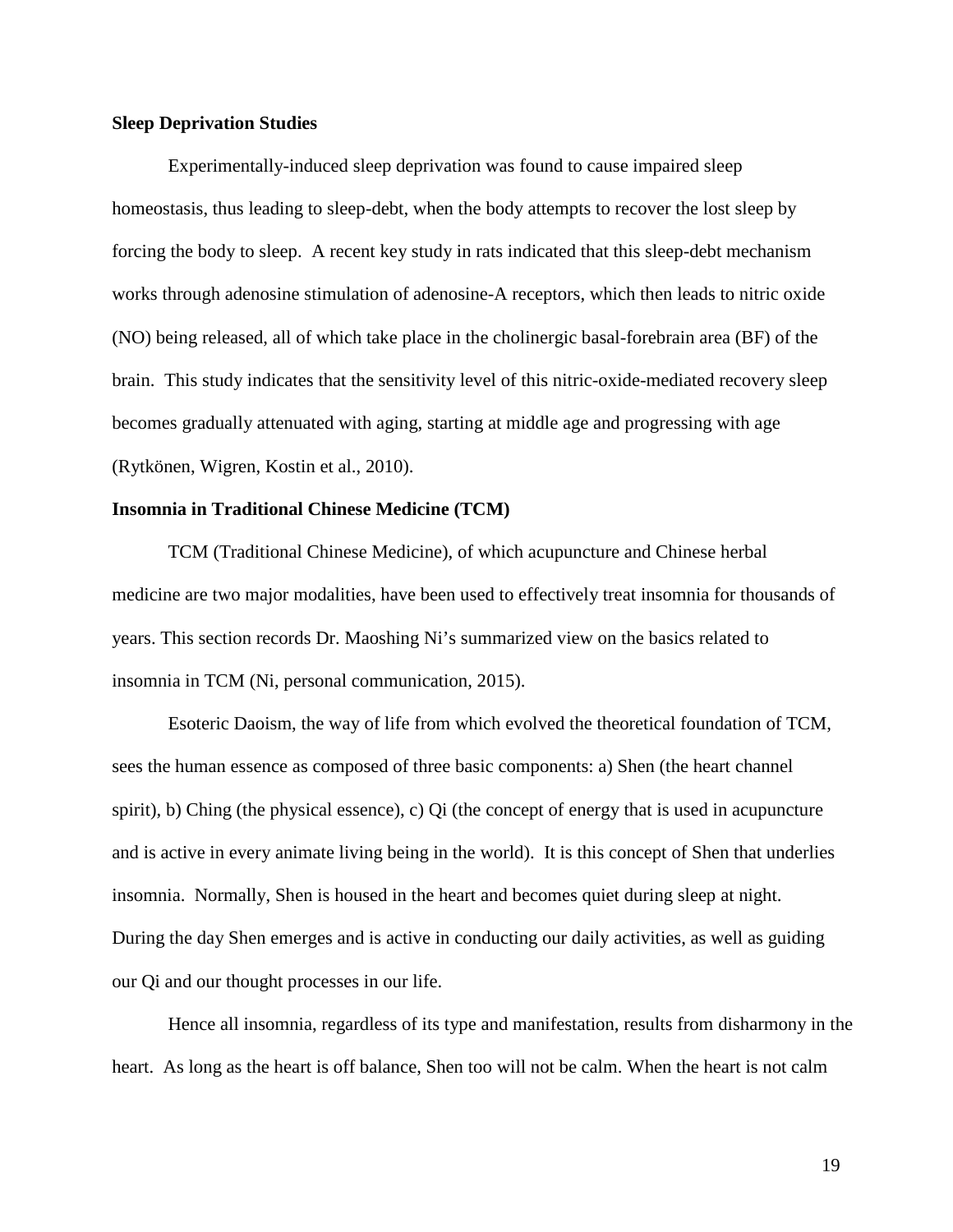and improperly nourished and housed, our Shen becomes restless. In more extreme conditions, Shen becomes disturbed or agitated, or even deranged, in which cases it may result in a mental illness manifesting as psychosis, schizophrenia, depression and/or anxiety, or as some other mental condition.

According to TCM, insomnia could basically arise for the following reasons: liver Qi stagnation, phlegm heat disturbing the heart, heart Blood and spleen Qi deficiency, heart Yin deficiency, Yin deficiency fire, blood stasis, heart and gall bladder deficiency, liver fire, heart fire blazing, disharmony of heart and kidney, food stagnation, or from both liver Yin and blood deficiency.

#### **The objectives of this study**

The main objective of this study was to examine our current knowledge about sleep processes, as well as the role(s) of sleep and the regulatory mechanisms of sleep in health and in pathological processes of sleep, particularly in sleep loss through insomnia or due to experimentally-induced sleep deprivation. The investigator of this work hypothesizes that chronic sleep loss is the root cause of the chronic co-morbidities associated with prolonged or chronic insomnia/sleep loss.

A second major objective was to examine the effects of sleep and sleeplessness on aging. Shedding light on these two central basic processes, of sleep-loss causing aging and comorbidities, could guide us in slowing down these co-morbidities, or even stopping their progress for a good number of years, to lengthen the life span of such individuals with improved health and quality of life.

There have been many epidemiological studies indicating a clear association between chronic sleep-loss and chronic diseases, however, this investigator found very few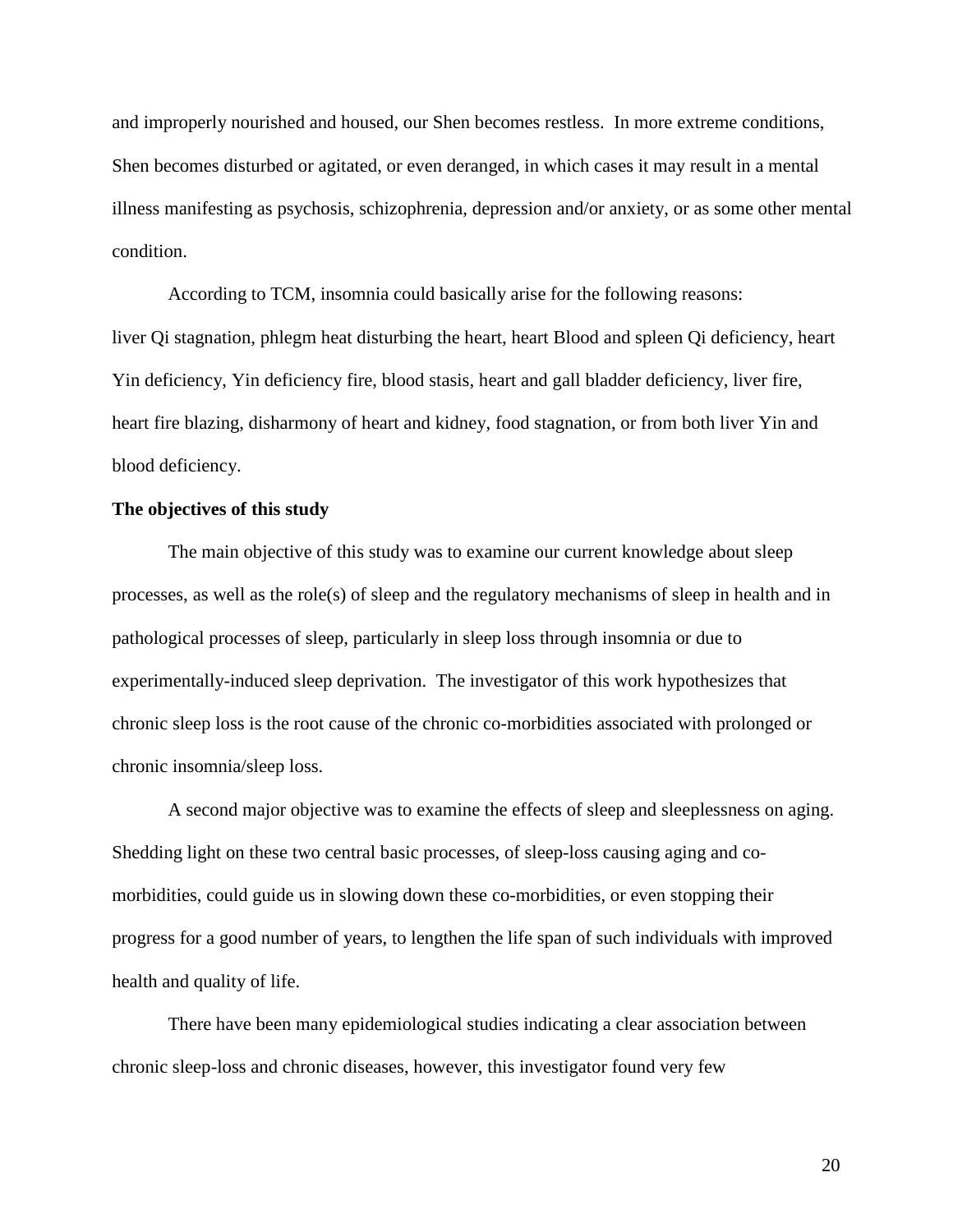epidemiological studies which enable us to draw causal conclusions about which came first. Was it the chronic disorder that caused the insomnia? Or did insomnia lead to the development of the chronic disease, such as major anxiety disorder, a major depression, schizophrenia, Parkinson's disease, Alzheimer's disease, hypertension, heart failure, diabetes, cancer, and other chronic diseases?

It was therefore the intent of this investigator to review the current evidence for the causal relationship between chronic sleep-loss as in chronic insomnia, or as in experimentally induced extended sleep deprivation, that were shown at the cellular and molecular levels to trigger cellular oxidative stress which began the pathogenesis of serious chronic illnesses, some of which develop late in life, and result in poor life-quality, with serious effects on a patient's daily functioning. Chronic insomnia may greatly affect daytime functioning, with conditions such as constant fatigue, difficulty concentrating, poor memory, as well as fatal car and work accidents.

The third major objective of this work was to study the effectiveness of TCM treatments on chronic insomnia and co-morbidities, including treatments of acupuncture, acupressure, cupping, exercise, and nutrition.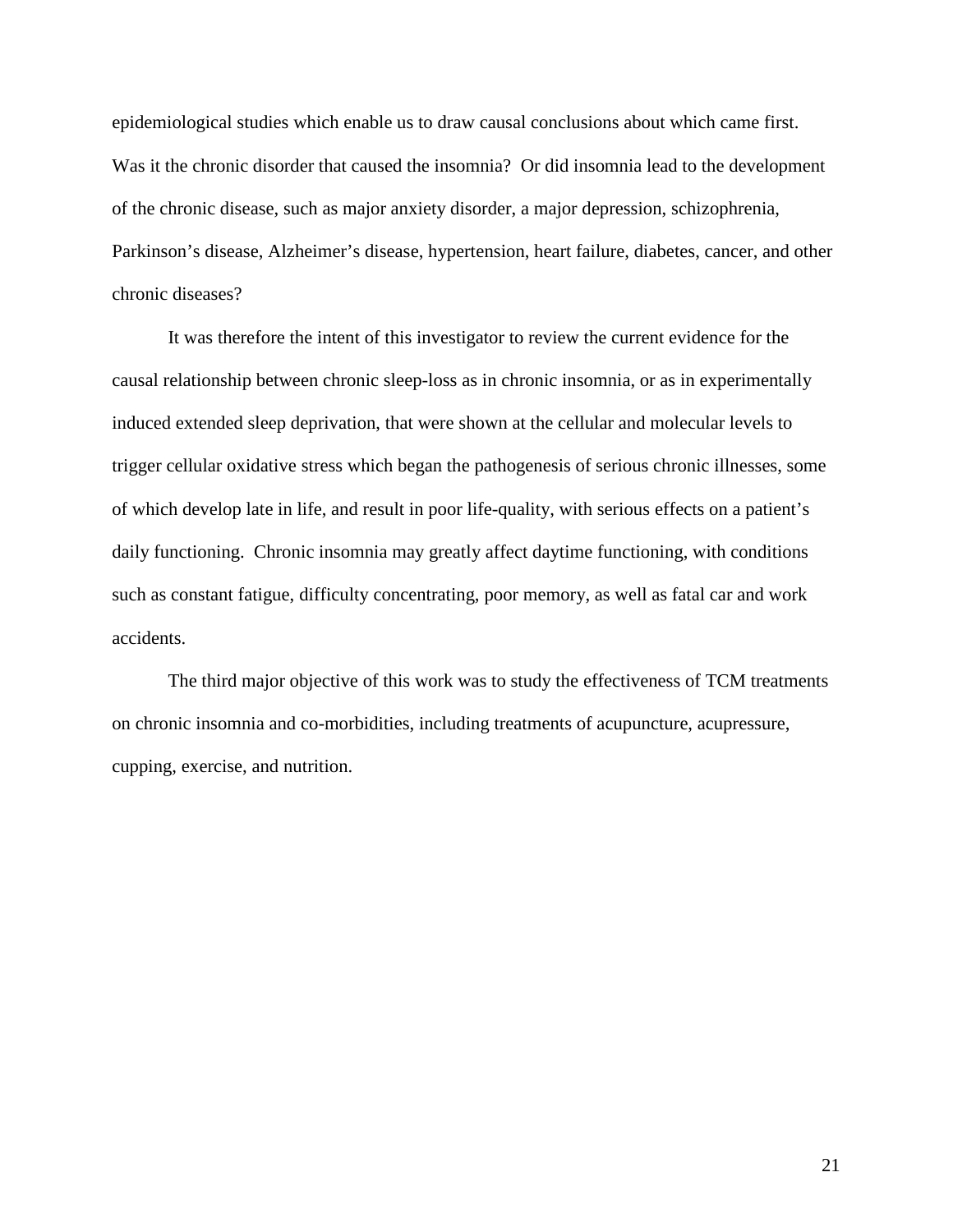#### **Glossary of Key Terms**

**Insomnia** – sleeplessness. An experience of inadequate or poor quality sleep

characterized by one or more of the following: difficulty initiating sleep,

difficulty staying sleep, waking up too early in the morning and unable to resume sleep, or nonrefreshing sleep.

**(1) Classes of Insomnia** (mostly based on Keenan, 2014)

**Transient insomnia** – lasts less than one week. Usually caused by acute events including changes in sleep environment, jet lag, changes in a work shift, environmental issues such as excessive noise or extreme temperatures.

It may also result from stressful life events, such as an acute medical or surgical illness, use of substances or prescription medications that may be addictive and/or CNS-sedative or stimulant, such as coffee, corticosteroids, decongestants, bronchodilators, amphetamines, heroin, or cocaine, or caused by withdrawal from a CNS (central nervous system) depressant substances, including alcohol or benzodiazepines.

**Short-term insomnia** – Lasts one to three weeks, with causes resembling those of transient insomnia.

**Chronic insomnia** – Defined by DSM-IV criteria (APA, 2000) as insomnia for at least one month or more, with ongoing complaints of sleeplessness. Often starts with an acute event. When insomnia persists, it is generally more serious and related to a broader range of deeper problems.

**Short sleeper** – A person who has a decreased TST (total sleep time), but no significant daytime consequences. Considered a normal genetic variant.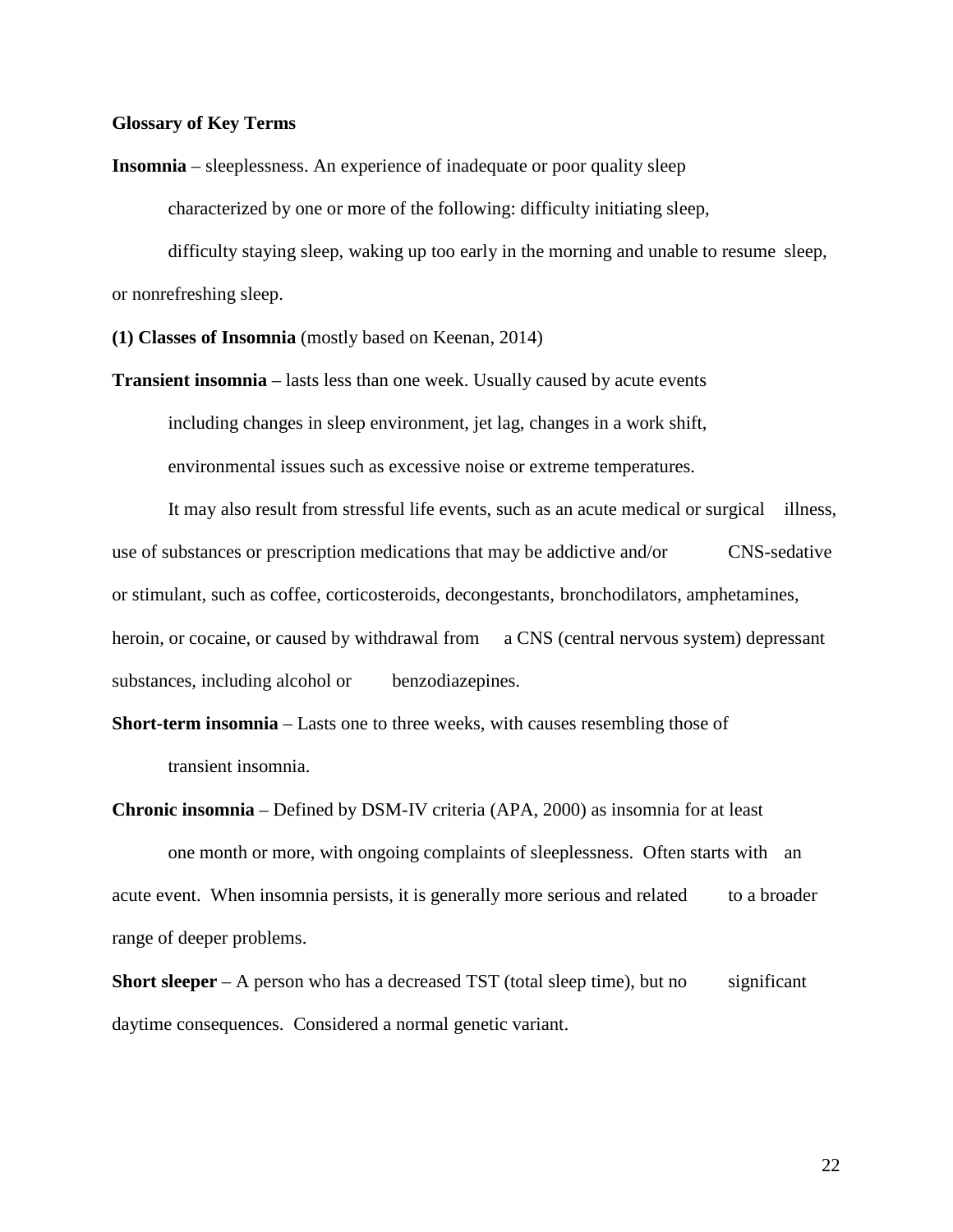**Irregular sleep schedules** – Frequently include significant differences between sleep on weekdays and on weekends, which contribute to shifts in sleep phase and sleeping difficulties.

**Primary insomnia** – Insomnia that is not due to medical, mental, or any other factors.

**Secondary insomnia** – when in addition to insomnia, the person suffers from other comorbidities (other disorders/diseases).

**Psychophysiological insomnia** – Learned or conditioned insomnia. This subtype of

primary insomnia usually arises from an episode of acute situational insomnia. The person then associates the bed with non-sleeping and instead of falling asleep he/she becomes hyperaroused whenever attempting to sleep, when they would normally be fast asleep. When the acute situation resolves, the conditioned insomnia persists.

- **Adjustment sleep disorder** insomnia associated with acute life events, such as medical or surgical illnesses, bereavement, divorce, or stress from other causes.
- **Co-morbid insomnia** Insomnia associated with a co-morbid medical and/or psychiatric illness, medication use, or another primary sleep disorder/s. Substantial recent evidence points to chronic insomnia as the initial trigger and risk factor for chronic diseases.

**Advanced sleep phase syndrome**: A circadian rhythm disorder, in which a person has difficulty with early awakenings but no difficulty initiating sleep early at night, with normal sleep quality and duration.

**Delayed sleep phase syndrome** – A circadian rhythm disorder in which a person has difficulty falling asleep but has normal sleep quality and duration once sleep is initiated.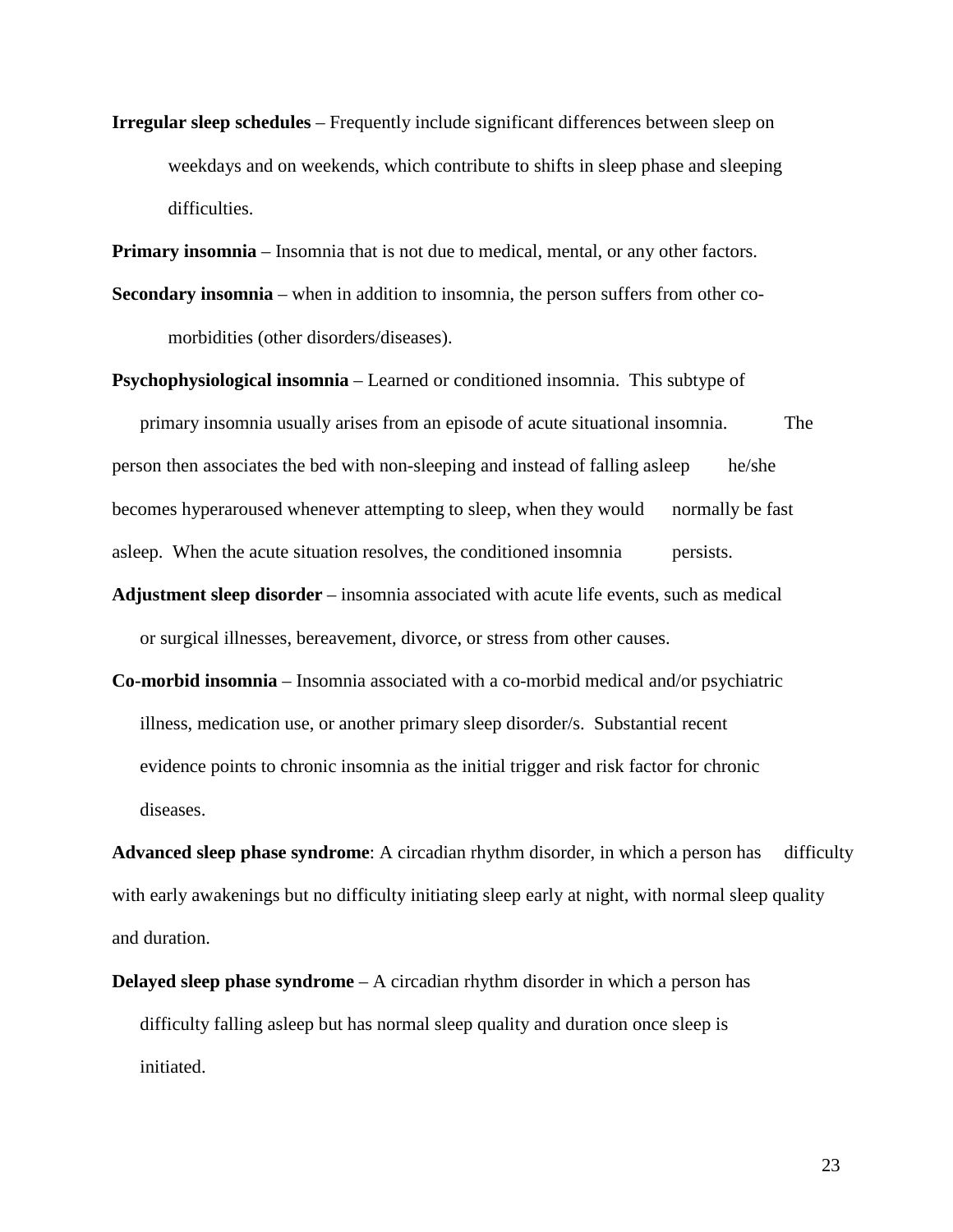#### **(2) Instruments of Subjective or Objective Outcome Measures of Sleep**

**Pittsburgh Sleep Quality Index (**PSQI**):** The most frequently used questionnaire for selfreporting sleep-difficulties and sleep-loss. Considered a subjective outcome measurement (Tsai, Wang, Wang et al., 2005).

**Insomnia Severity Index** (ISI) – Together with PSQI, one of the two most frequently used questionnaires for self-reporting sleep-difficulties and sleep-loss. Like PSQI, it is considered a subjective outcome measurement.

**Polysomnography** – A typically all-night recording of EEG. May simmultaneously record other brain or body activities, such as EOG**,** EMG, ECG (electrocardiogram). Airflow can be simultaneously measured by a nasal thermistor (Budhiraja, Roth, Hudgel, et al., 2011).

**Polysomnogram** – A recording during sleep of brain activity of a single person, usually in a sleep laboratory. Considered an objective outcome measurement.

**EEG** - Electroencephalography, an objective measure of brain activity typically during sleep. Measures brain wave forms and duration of each sleep-stage – REM, NREM, and wakefulness at nighttime.

**EMG** – Electromyography, recording of movements of skeletal muscles of the chin/neck, leg or other skeletal muscles.

**EOG** – Electrooculography - for recording an electrooculogram of eye-moving muscles.

**Actigraphy** - A wristband for recording movements of the upper limbs mostly during sleep at night. Considered an objective outcome measurement.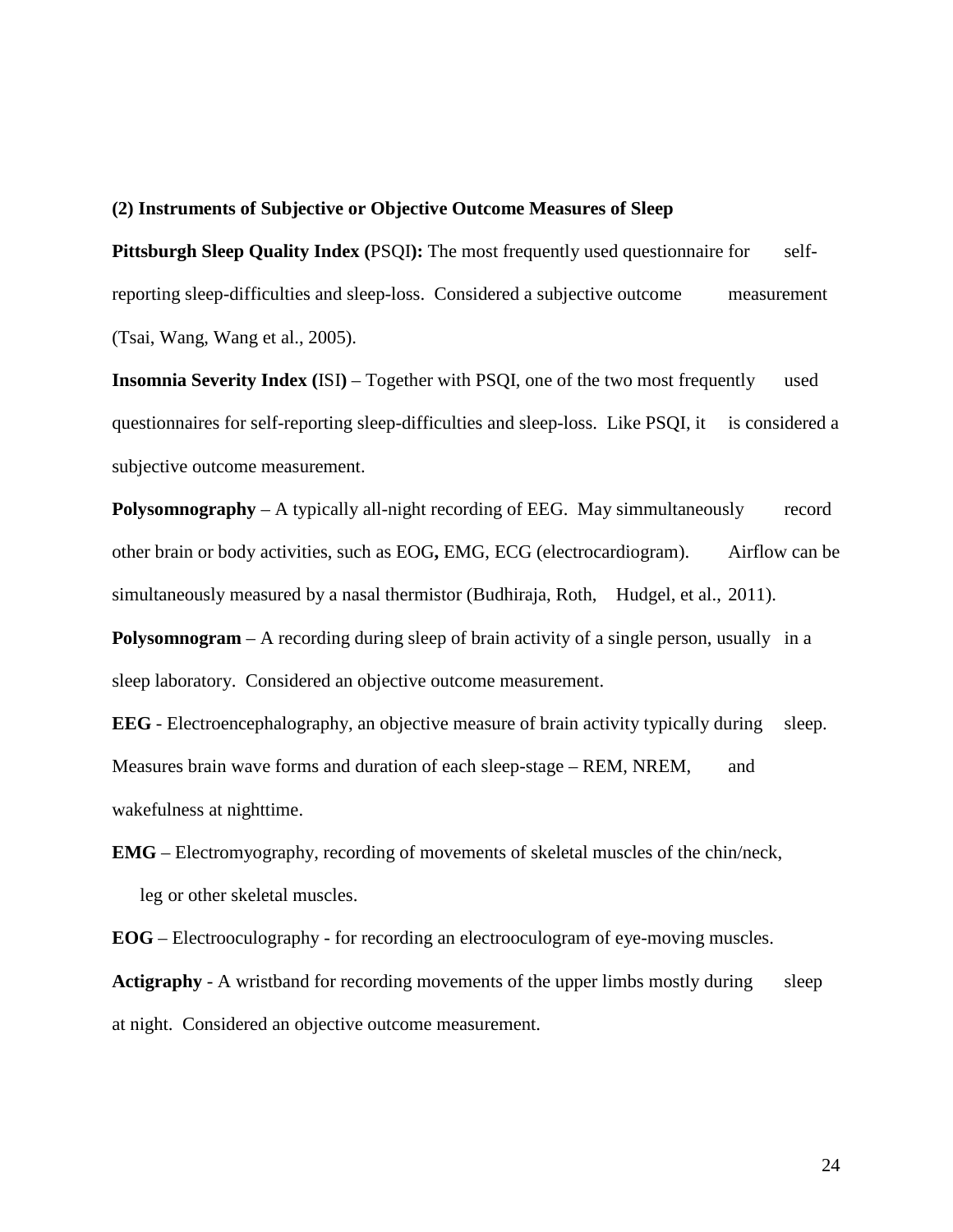#### **3) Sleep Stages**

**REM** – REM sleep, also termed "Paradoxical Sleep", characterized by rapid eye movements and a relaxed muscle tone. This is considered to be the main dreaming sleep phase. Its EEG is of low-voltage and mixed frequency, resembles EEG during relaxed wakefulness. Periodic bursts of rapid eye movements, with variable autonomic activity and a relaxed muscle tone. Constitutes about 20-25% of total sleep, with REM sleep episodes becoming longer over the night (Carskadon and Dement, 2005; Luyster, Strollo, Zee & Walsh, 2012). **NREM** – Non-REM sleep, is considered dreamless and restful (some people report dreams during NREM, which are cosiderably less lively than during REM sleep). Characterized by having a more synchronized cortical neuronal activity, and a more stable autonomic nervous system (ANS) activity, such as a decreased heart rate and blood pressure, and stable breathing, especially during the deeper sleep stages (Luyster et al., 2012). NREM sleep is considered to be a more restful and restorative sleep stage, for restoring depleted cellular substances such as ATP and antioxidants. NREM occurs first, when we just fall asleep, then it alternates with REM sleep three to six more times per night. In the morning we wake up from REM sleep. NREM Sleep is comprised of three stages: N1, N2 and N3, each with a progressively deeper Luyster, Strollo, Zee & Walsh, 2012sleep.

**N1** – characterized by being very brief. Its EEG resembles EEG of a drowsy wakefulness,

with high frequency low amplitude wave forms. Has a low threshold for arousal, and easily wakes up.

**N2** – Similar to N1, with a higher threshold for arousal, hence a deeper sleep, and of a longer duration.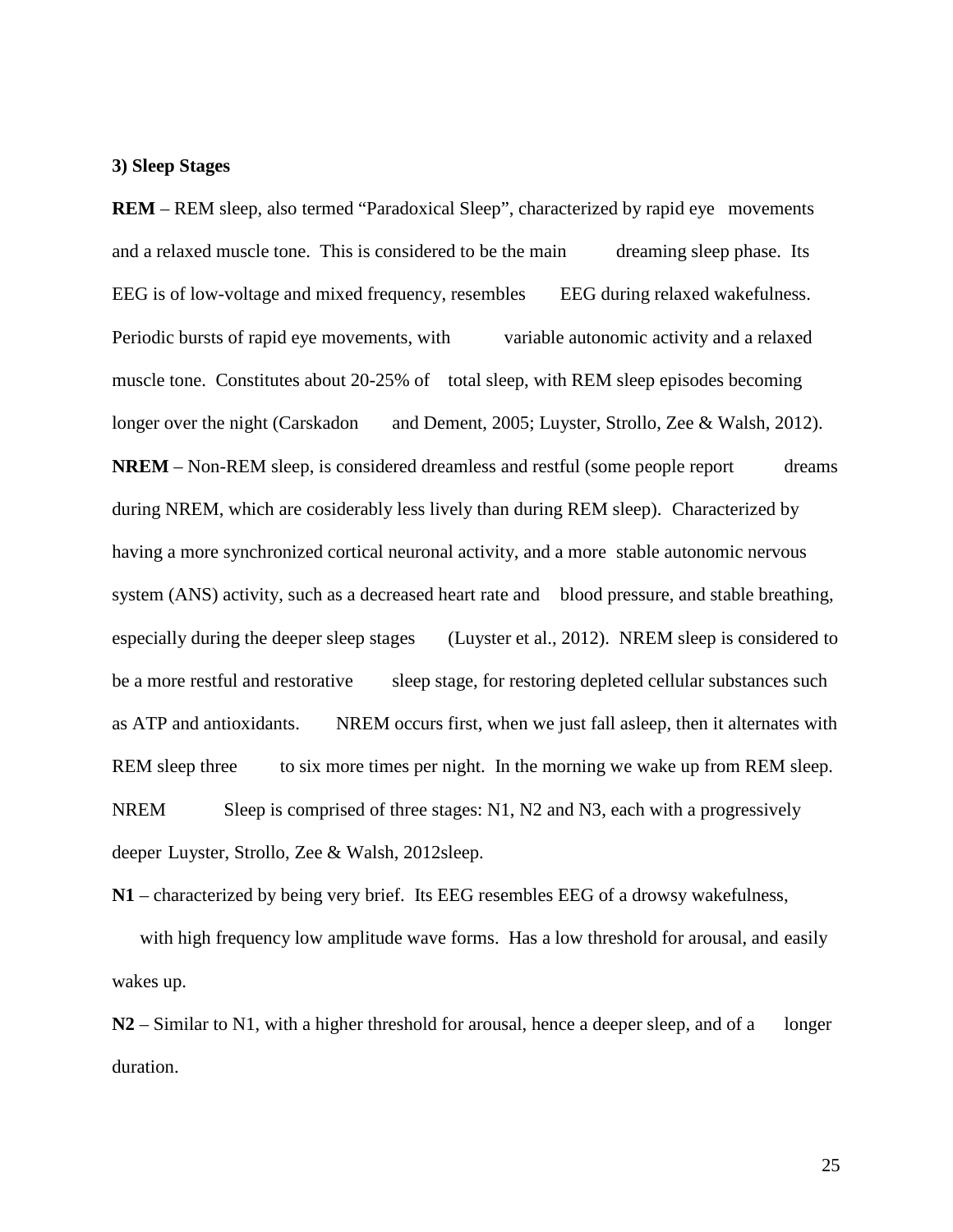**N3** – also termed "Slow Wave Sleep" (SWS). Characterized by high-voltage slow wave activity, and considered to be the deepest sleep in humans. Believed to be restorative since it shows a markedly decreased sympathetic nervous system (SNS)

activity, such as a decreased heart rate and blood pressure, and a stable breathing.

Believed to play a major role in both learning and memory consoidation.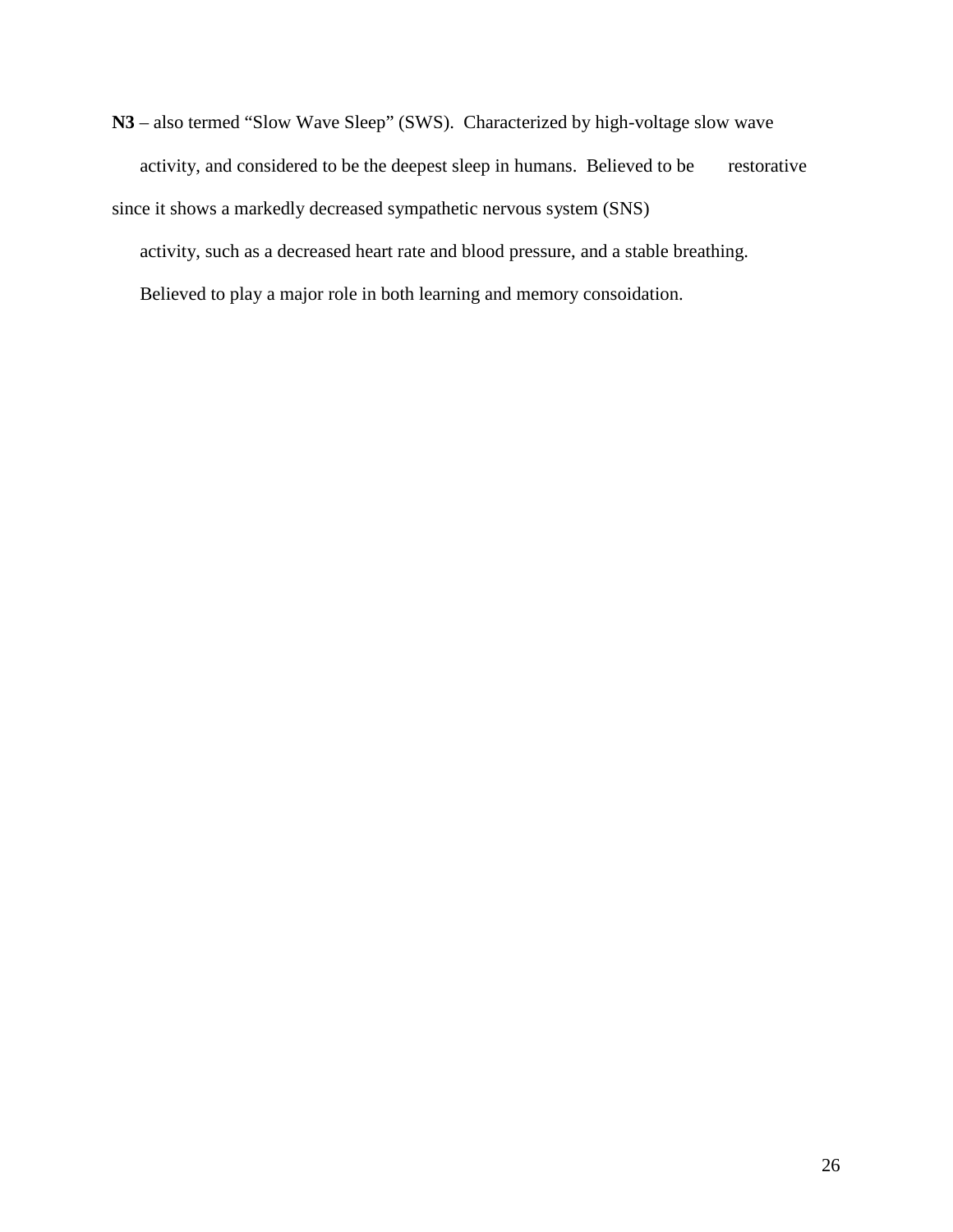#### **Chapter 2: Literature Review**

This chapter begins with three recent representative examples of epidemiological studies of insomnia and co-morbidities, with typically large numbers of participants. Next this chapter presents the more modern recent studies, on sleep deprivation and its effects on the organism at the cellular and molecular levels, in an effort to study the mechanisms at work and the role(s) of sleep through the effects of sleep-loss on the organism. It then continues with the relation of sleep-loss to pathogenesis of chronic diseases and to the aging process of the organism.

#### **I. Western Medicine Research Approaches to Chronic Insomnia**

#### **1) Epidemiological Studies of Insomnia**

Three examples of relevant studies are reviewed here.

# **a) Budhiraja, Roth, Hudgel et al. (2011). Prevalence of Polysomno- graphic Correlates of Insomnia Co-morbidities with Medical Disorders**

Budhiraja et al. examined the association between self-reported medical disorders, a diagnosis of chronic insomnia, and a polysomnographically (PSG) recorded sleep in a large community sample.

The researchers' two hypotheses were: a) participants with a history of medical disorders have a higher prevalence of chronic insomnia than those without any reported medical disorders, and b) the risk of having chronic insomnia would depend on the number medical disorders of the person, with greater risk when having more medical disorders. Both were confirmed by these researchers' outcomes.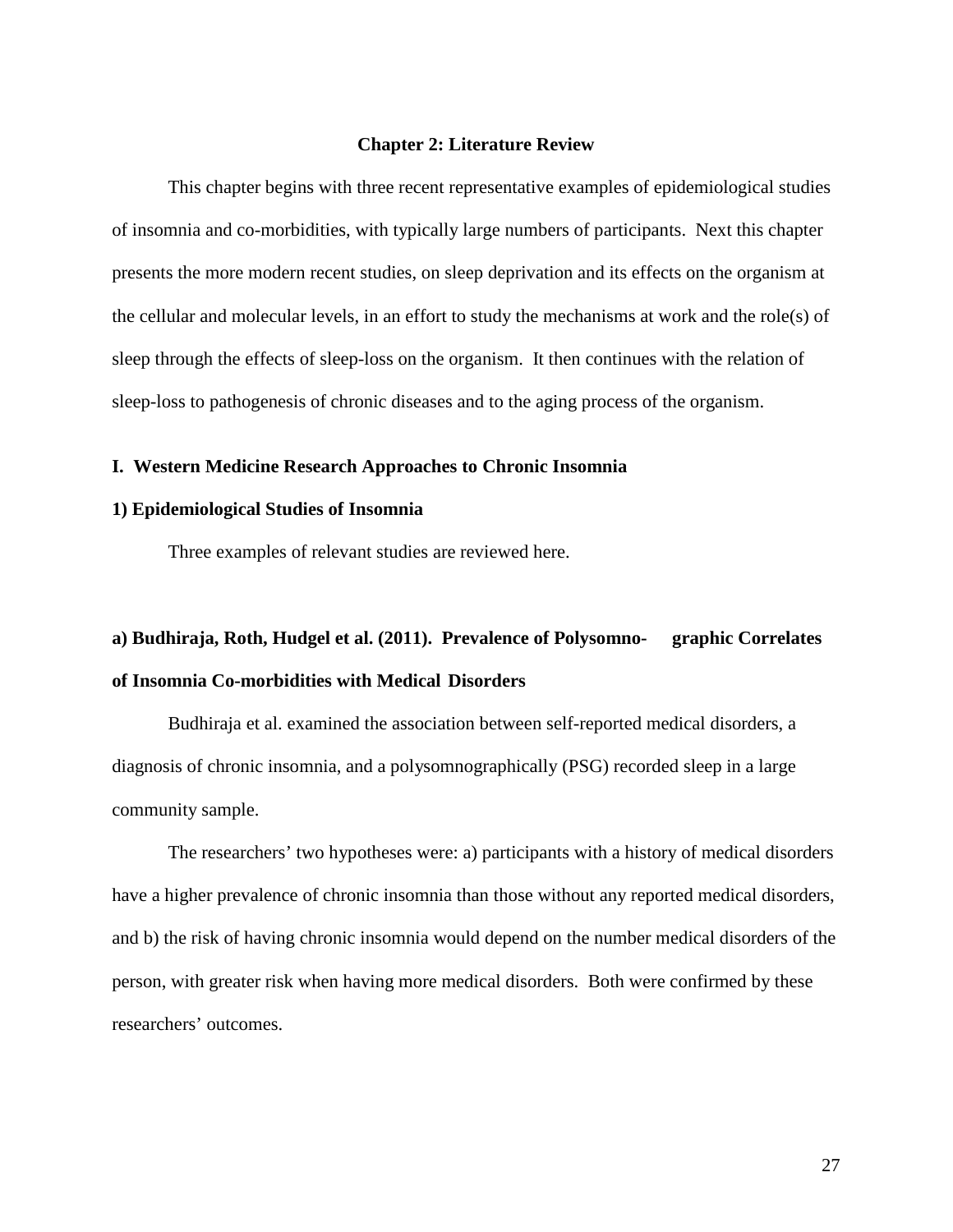Participants were recruited from the general population of the tri-county Detroit area by telephone survey, using a random digit dial. At this first stage the researchers excluded individuals who could not answer the questionnaire because of sensory or mental impairments, and those younger than 18 or older than 65. From the 4,682 persons recruited, 3,283 (70.1%) participants completed the telephone survey.

Based on the US Census of the year 2000, the socio-demographic characteristics of their sample were similar to the USA general population, except for a higher proportion of African-American participants and a lower proportion of Hispanic participants. 668 participants of the total interview sample were then randomly selected to participate in the sleep laboratory study.

Chronic Insomnia was assessed using DSM-IV (2000) criteria, so that respondents had to have chronic sleep complaints with daytime functional impairment. All the subjects had to have reported difficulty falling asleep, staying asleep, or having a non-restorative sleep at least sometimes or often for one month or longer.

To comply with the DSM-IV criteria, respondents were then requested to complete a validated subjective self-report scale of sleepiness, the "Epworth Sleepiness Scale", as well as answer the following three questions:

- a) How many days in the last three months had they missed work or school because of sleep problems, or had reduced productivity by half or more at work/school due to sleep problems?
- b) How many days in the last three months did they not do any household work due to sleep problems – or had productivity reduced by half or more in household work?
- c) How many days in the last three months did they miss social or leisure activities due to sleep problems?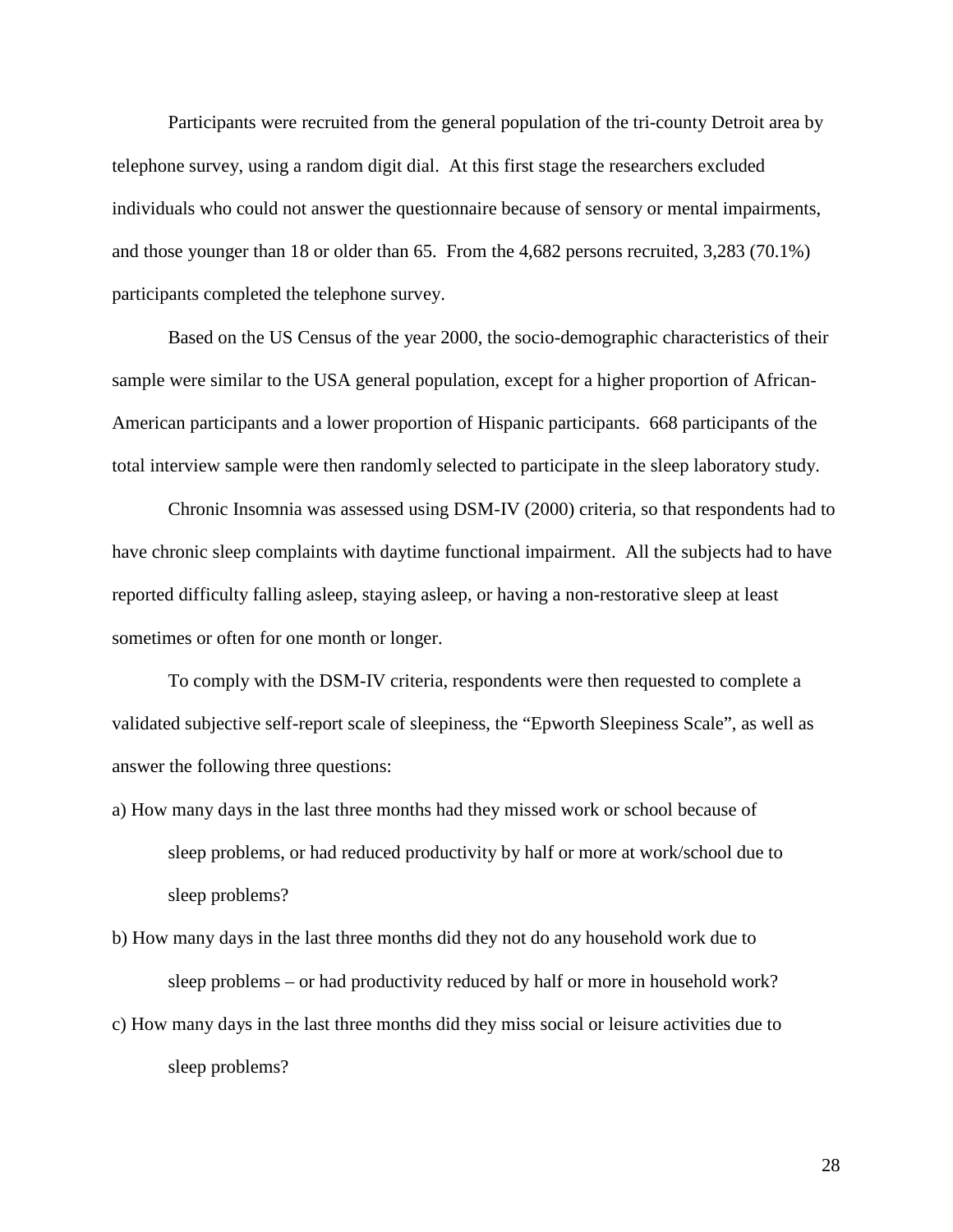If they answered any of the above three questions with "more than twice a week", or their score on the Epworth Sleepiness Scale was greater than 10, they were considered as having daytime impairment due to insomnia. Three months were used to ensure that they had significant daytime chronic functional impairment due to sleep problems. All remaining Ss from the overall interview who scored high on the validated Epworth Sleepiness Scale were asked to participate in the sleep laboratory study ( $n = 668$ ).

#### **Medical Disorders**

Respondents were then asked whether they had any of the following medical disorders: heart disease, hypertension or high blood pressure, diabetes, thyroid problems, cancer, ulcers, colitis, arthritis, migraines, asthma, COPD (chronic obstructive pulmonary disease), or neurological problems. Women were additionally asked if they currently had menstrual problems. Responses of No/Don't Know were collapsed together for analyses.

#### **Sleep Objective Measurement Outcomes**

The diagnostic PSG included recordings of EEG (electroencephalogram), EOG (electrooculogram) to measure eye movements during sleep, submental and leg EMG (electromyograms) to evaluate skeletal muscle movements during sleep, and EKG (Electrocardiogram), to assess the heart function during sleep, with airflow measured by a nasal thermistor, to measure breathing during sleep. Both cardiovascular and breathing measurements aimed at assessing the ANS (autonomic nervous system) activities during sleep.

All studies were scored according to previously published criteria. Time in bed was set at 8:30 pm, sleep efficiency was calculated as total sleep time divided by the time in bed multiplied by 100. Sleep latency was defined as time from lights off to the first epoch of any sleep stage.

#### **Findings**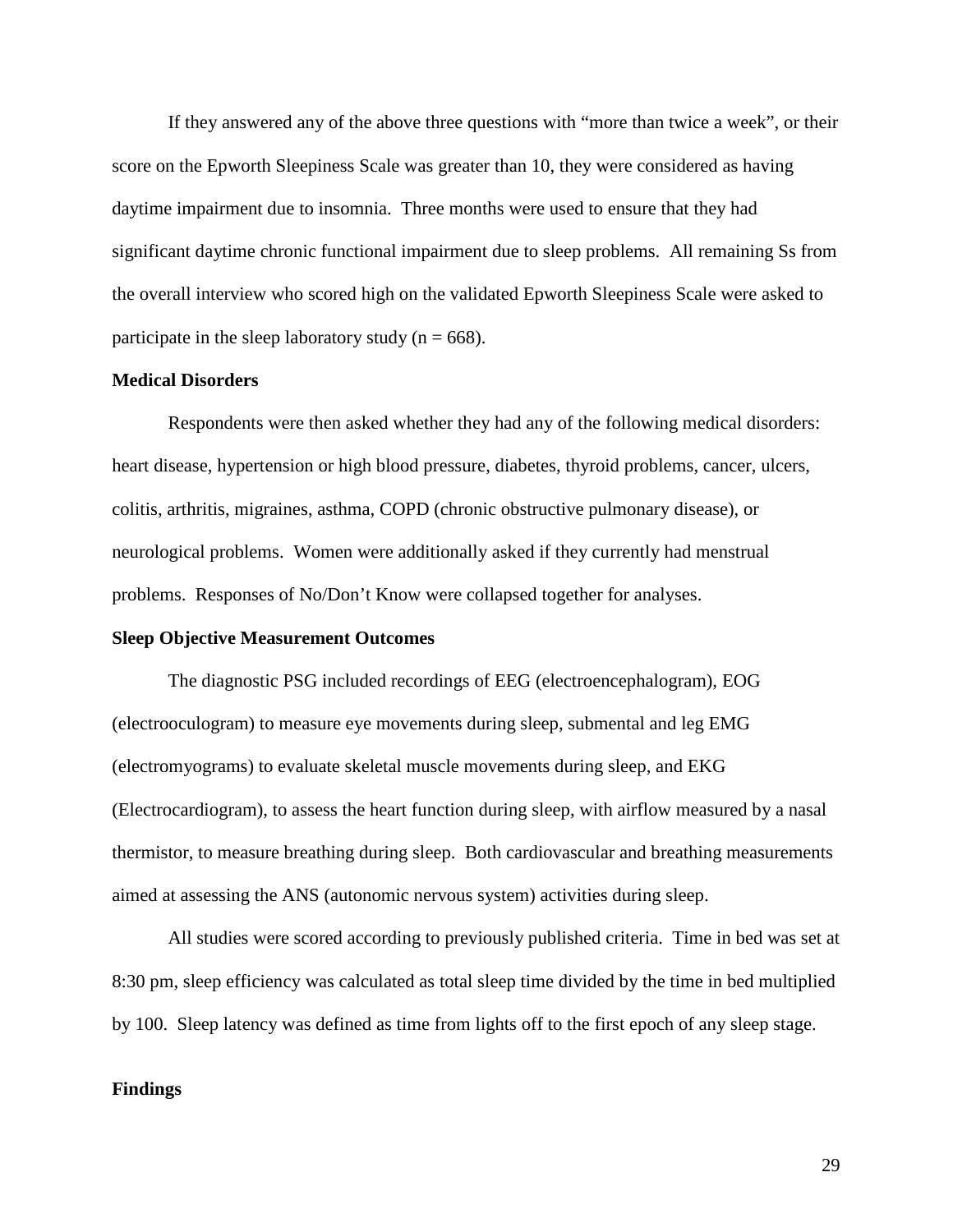- 1. Ss with chronic insomnia were slightly younger:  $40.2 \pm 11.5$  *versus*.  $42.1 \pm 12.9$ (P< 0.001) and more likely to be women, since chronic insomnia prevalence was 24.7% among women *versus* 18.0 among men (P< 0.001).
- 2. Participants reporting medical disorders tended to be older: 43.2 ± 12.4 *versus* 37.1 ±  $12.5$  (P $< 0.001$ ).
- 3. Chronic insomnia prevalence among Ss with any medical disorder was significantly higher than among those with no medical disorders: 26.3% *versus* 14.8% (P< 0.001), and increased with increasing number of medical disorders  $(P< 0.001)$ .
- 4. Logistic regression indicated that participants with any medical disorders and women had higher odds of having chronic insomnia (P< 0.001), while older respondents had lower odds of having insomnia (P< 0.04).
- 5. 54.9% of the respondents reported at least one medical disorder.
- 6. Of all the respondents, 45.3% reported no medical disorders, 29.4% reported one medical disorder, 14.9% reported two medical disorders, 6.7% reported three medical disorders, and 3.7% reported more than three medical disorders.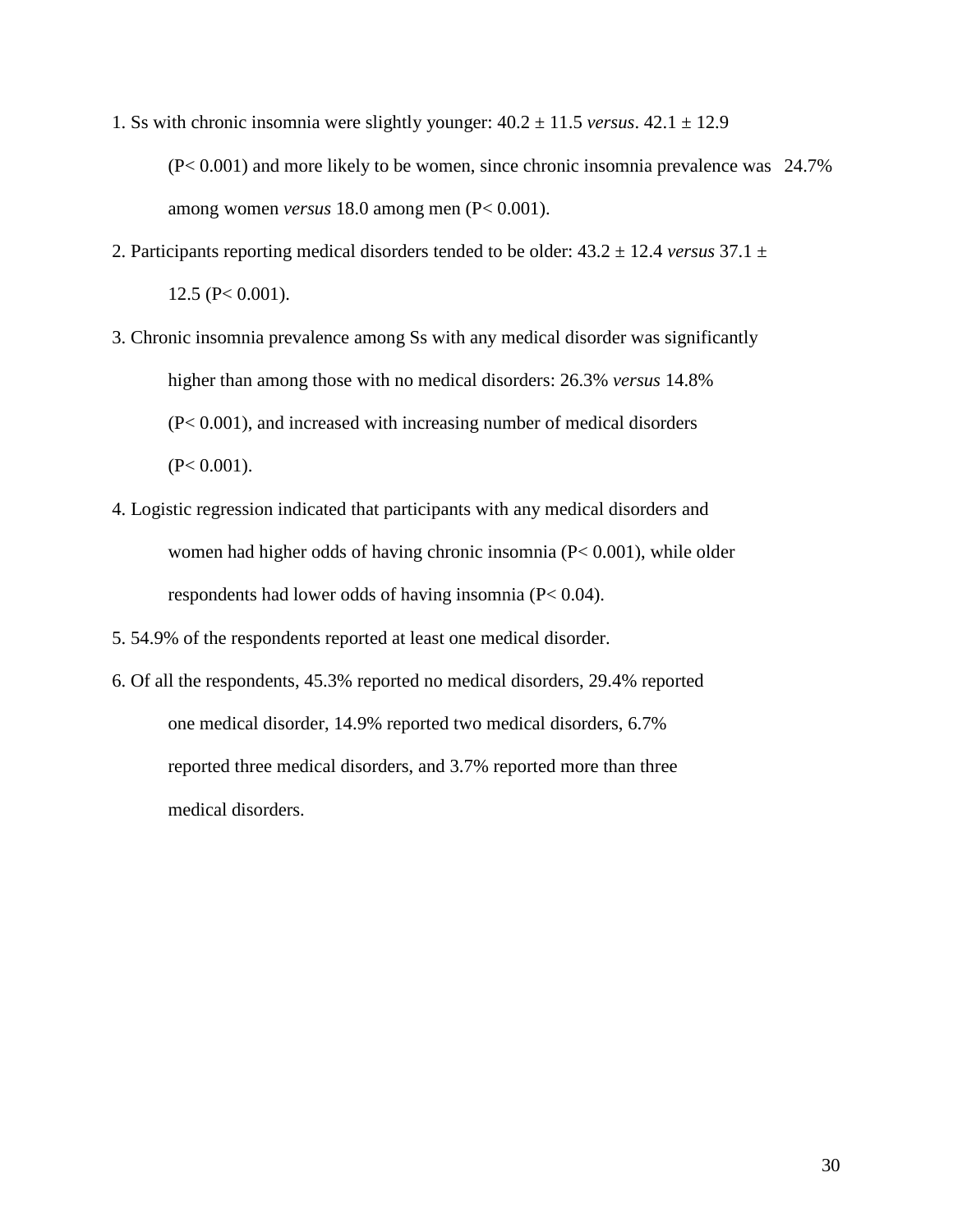#### **Significantly Greater** S**leep Efficiency (SE**) **Found in Women**:

Among the participants who underwent PSG ( $n = 621$ ), the mean SE (sleep efficiency) was  $83.9\% \pm 12.4\%$ , and SE was found to be inversely correlated with age:  $r = -0.44$ ,  $(P< 0.001)$ . Women  $(n = 320)$  had a significantly higher mean of SE than men (n = 301), 84.9% *versus* 82.8% (P< 0.04).

Sleep Efficiency (SE) was inversely correlated with SL (Sleep Latency),  $r = -0.48$  (P< 0.001), and SL was inversely correlated with continuous sleep:  $r = -0.61$  (P< 0.001). Participants with any medical disorder had a lower proportion of REM sleep than did participants without medical disorders.

Prevalence of chronic insomnia in this community-based sample of 3,282 participants was 21.4%. The adjusted odds of insomnia were 2.2 times greater in persons with any medical disorders, compared with persons reporting no medical disorders.

Odds of chronic insomnia were 1.6 fold higher in people with heart disease  $(P < 0.005)$ , 1.5 fold higher (P< 0.001) in people with hypertension, 1.5 fold higher (P< 0.001) in people with diabetes, 2.1 fold higher ( $P < 0.001$ ) in people with stomach ulcers, 1.8 fold higher ( $P < 0.001$ ) in people with arthritis or migraine, 1.6 fold in asthma (P<0.05), 1.9 fold in COPD (P< 0.001), 2.0 fold in neurological problems (P< 0.001), and 1.7 fold in menstrual problems (P< 0.001) than in people without these disorders.

Chronic insomnia frequency increased with increasing number of medical disorders. However, for most of the assessed medical disorders, PSG-recorded sleep was not significantly different in persons with medical disorders versus persons without medical disorders. The researchers therefore concluded that chronic insomnia is highly prevalent in diverse chronic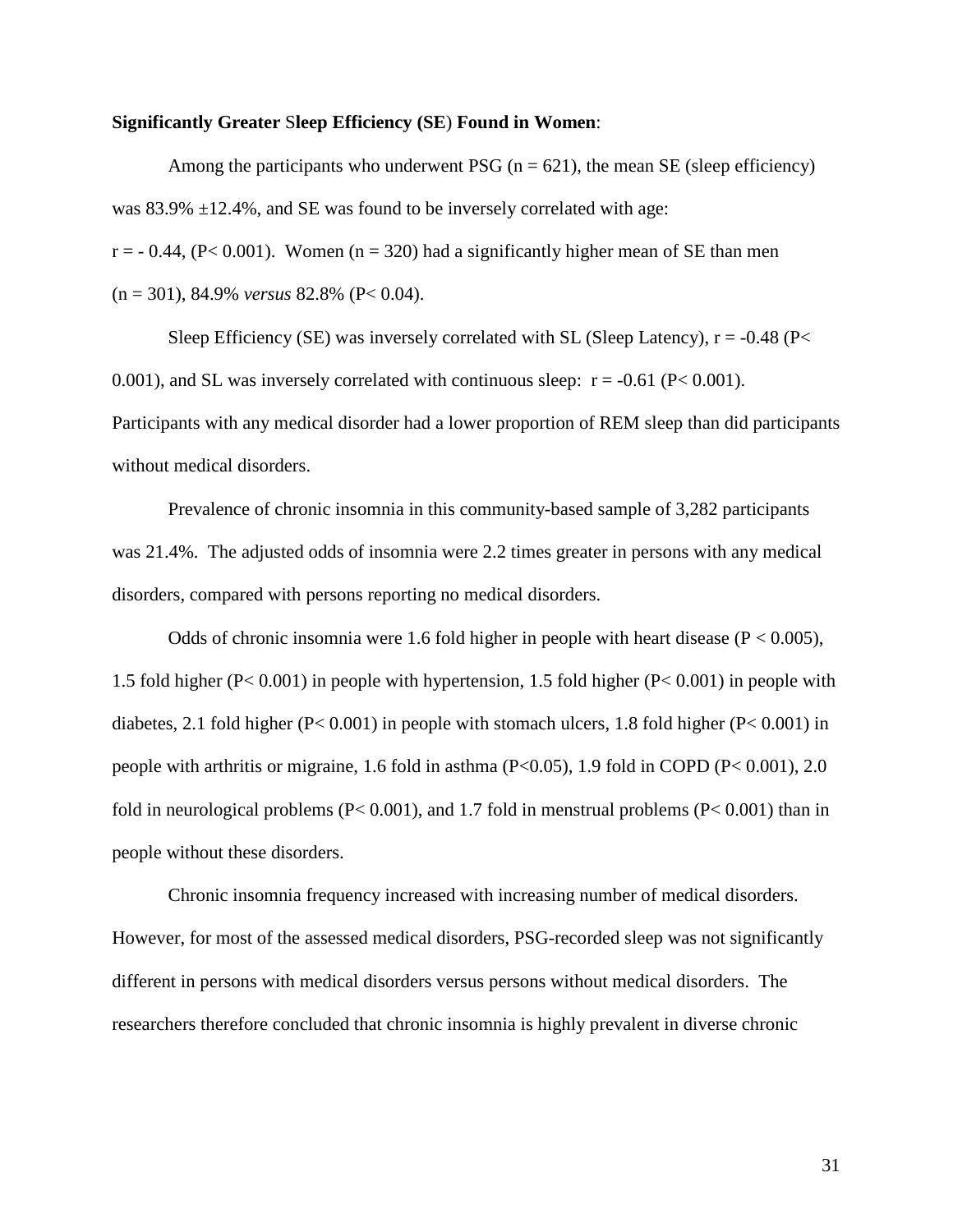medical disorders. However, PSG evidence of disturbed sleep was present only in a subset of co-morbid insomnia populations.

The greatest problem with such epidemiologic studies is that there is no way to know which associations are causal, and what exactly causes chronic insomnia, or vice versa, if chronic insomnia causes any of these diseases or others. Hence the researchers state in their summary that they chose to further investigate these questions using other methods.

# **b) Taylor, Lichstein, Durrence et al., 2005. Epidemiology of Insomnia, Depression, and Anxiety.**

The second epidemiological study (Taylor et al., 2005) investigated insomnia's relation to depression and to anxiety. About 9-12% of the USA population was estimated as suffering from chronic insomnia, which appears to be more widely spread than heart disease, cancer, AIDS, neurological disease, breathing problems, urinary problems, diabetes or gastrointestinal diseases, with an estimated annual cost of \$30-35 billion.

These researchers in their previous research (2003) found not only a strong association between chronic insomnia, depression and anxiety disorders, but also a possibly causative interrelation, so that chronic insomnia could possibly be a risk factor for depression and anxiety.

The researchers state they have carefully designed and rigorously controlled this study, to rule our any possible confounders, in order to find out the relation between chronic insomnia, depression and anxiety. Their findings confirm the close relation of chronic insomnia with both depression and anxiety.

This was a community-based sample of the Shelby County of Tennessee. Participants were first contacted using a random digit dialing protocol, and 1,769 volunteers responded. To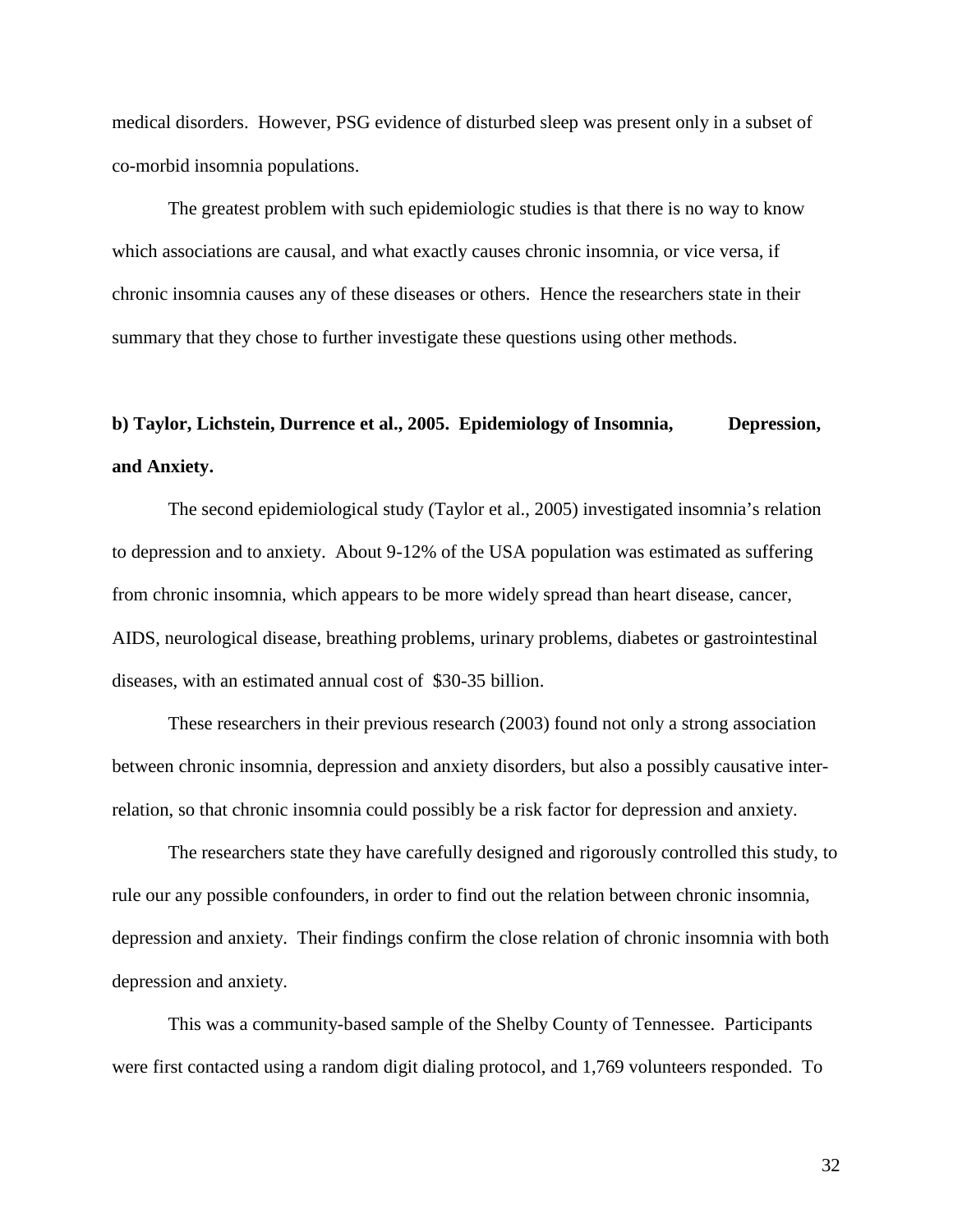remove any confounding variables, their exclusion criteria included: BMI (body mass index), cigarette smoking, diabetes, pain, neurological problems, PLM (periodic limb movement), RLS (restless leg syndrome), cancer, etc.

Of the remaining 534 participants, aged 20-89, 150 had insomnia, and 384 had no insomnia. The researchers then randomly assigned the participants to various 10-year age groups, with at least 50 men and 50 women in each age group.

Each participant received a self-report questionnaire packet that included 14 sleep diaries for two weeks. Participants were asked to assess their own sleep from the previous night, as well as general information about health, sleep, depression and anxiety. Sleep diaries were previously shown to correlate quite well with PSG  $(r = 0.63-0.87)$ , and were found to be better than singlepoint retrospective estimates of typical sleep.

Daytime mood was evaluated using the BDI (Beck Depression Inventory), one of the most commonly used depression measures, with extensive reliability and validity data. It is comprised of 21 items, and scores range from 0 to 63, with higher scores indicating greater depression.

Anxiety was assessed using the STAI (State Trait Anxiety Inventory), one of the most frequently used self-reported anxiety measures, with adequate reliability and validity. It has 20 items, with a total score ranging 20-80, with higher scores indicating greater anxiety. Exclusion criteria at this point included: returned questionnaires with no ethnicity data, persons of Asian or Hispanic descent (authors explained they had too few volunteers - 1 Hispanic, 7 Asian), persons reporting sleep disorders but no insomnia complaint (e.g. having apnea or frequent leg jerking during sleep).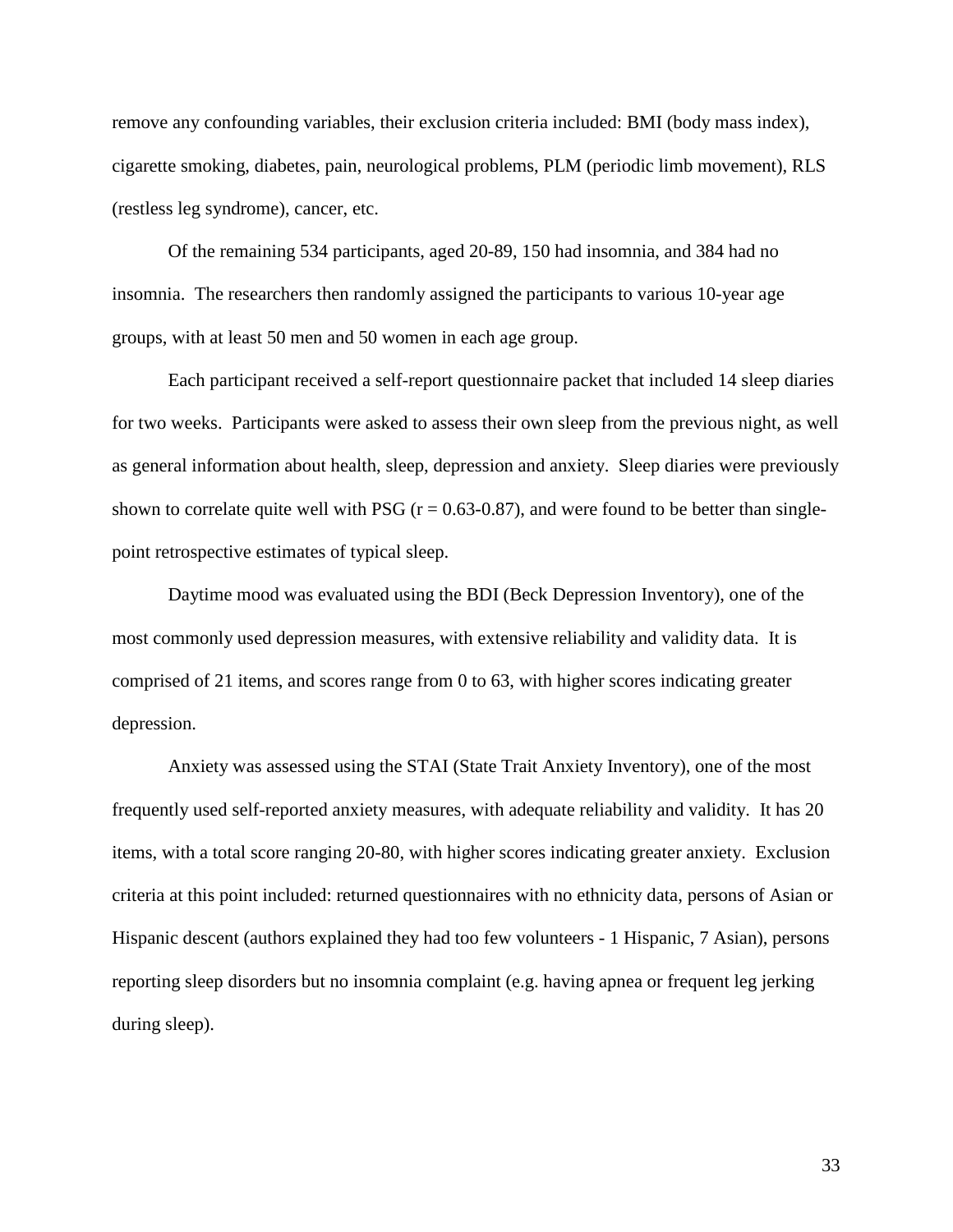A "health problem" was operationally defined as an affirmative answer to one of the global disease categories: heart disease, AIDS, high blood pressure, cancer, neurological disease (e.g. seizures, Parkinson's Disease, breathing problems, urinary problems, diabetes, chronic pain, or gastro-intestinal (GI) problems).

#### **Findings**

a) Participants with insomnia had higher depression and anxiety levels than those having no insomnia. People with insomnia had a 9.82 fold greater likelihood of having a

clinically significant depression, and had a 17.35 fold likelihood of having a clinically significant anxiety compared to people with no insomnia.

b) Increased insomnia frequency was associated with increased depression and anxiety. Only two sleep variables were found to significantly relate to depression and anxiety: (1) increased number of awakenings was associated with increased depression, and (2) people with combined insomnia (both delayed sleep onset and difficulty staying sleep) had greater depression than did people with delayed sleep onset, sleep maintenance difficulties, or a mixed insomnia. No differences were found between other insomnia types. c) African Americans had a 3.43 fold likelihood of having a clinically significant depression, and a 4.8 fold likelihood of having a clinically significant anxiety than did Caucasians. d) Women had significantly higher levels of depression than men.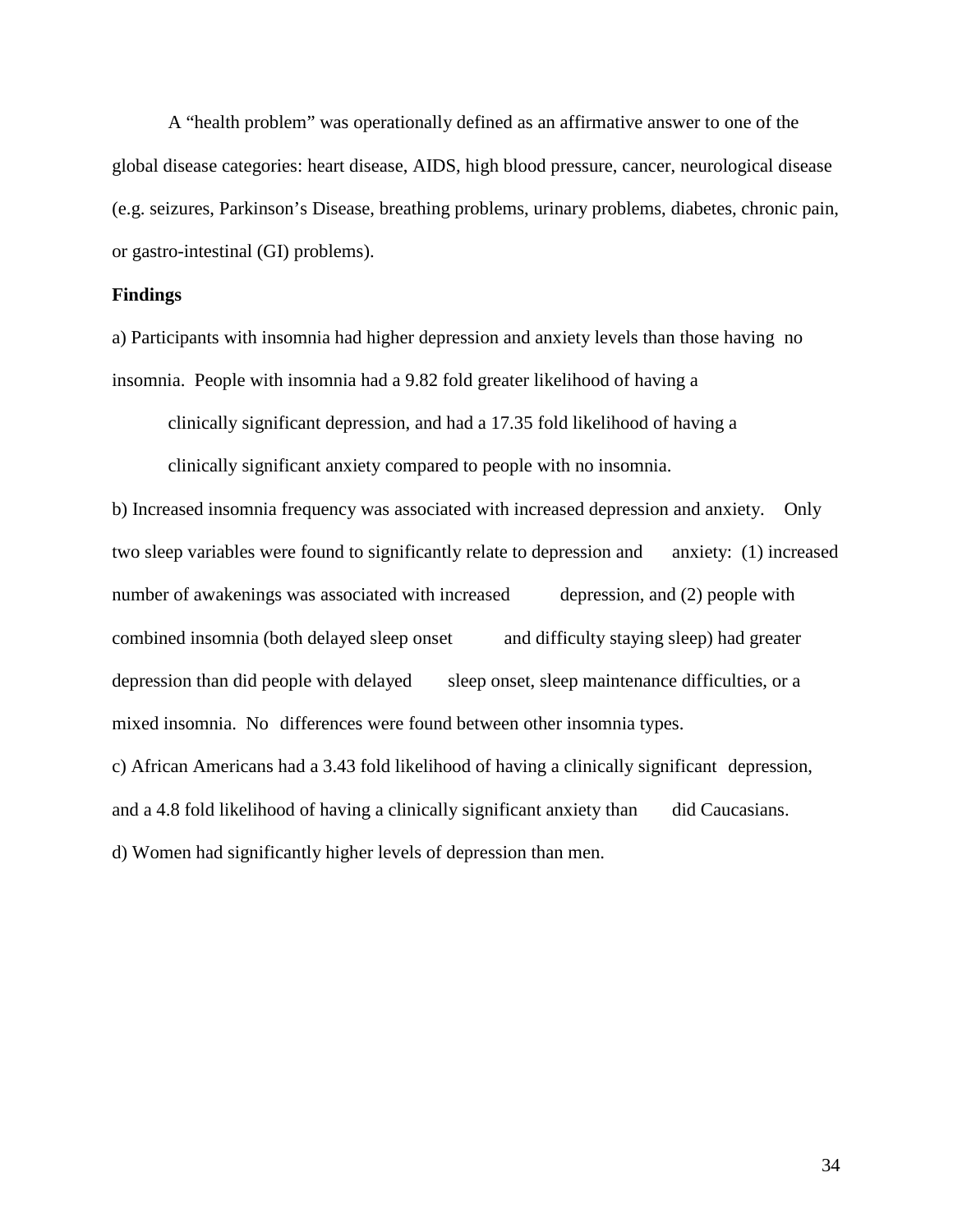# **c. Cappuccio, Cooper, D'Elia et al. (2011). Sleep Duration predicts Cardiovascular Outcomes: a Systematic Review and Meta- Analysis of Prospective Studies. Objectives**

Assess the relationship between duration of sleep, morbidity and mortality from CHD (coronary heart disease), stroke, and CVD (total cardiovascular disease).

#### **Methods and results**

The researchers conducted a systematic search of publications using MEDLINE (1966– 2009), EMBASE (from 1980), the Cochrane Library, and manual searches without language restrictions.

#### **Inclusion Criteria**:

Criteria used included the original article, prospective cohort design, assessment of sleep duration at the baseline exposure, cause-specific death or non-fatal incident case of CHD (Coronary Heart Disease), stroke or CVD (Cardiovascular Disease) recorded prospectively as outcome, followup of at least three years, adult population, and indication of the number of subjects exposed and the rate or number of events in different sleep duration categories, studies which presented the RR (relative risks) and had a 95% confidence interval (CI), with data pooled using a random-effect model.

#### **Exclusion Criteria**

Case-control design. If multiple published reports of the same study were available, these researchers included only the one with the most detailed information for both exposure and outcome.

Data were extracted independently by two investigators (F.P.C. and D.C.), and references were resolved by discussion with a third investigator (M.A.M.). In each study the researchers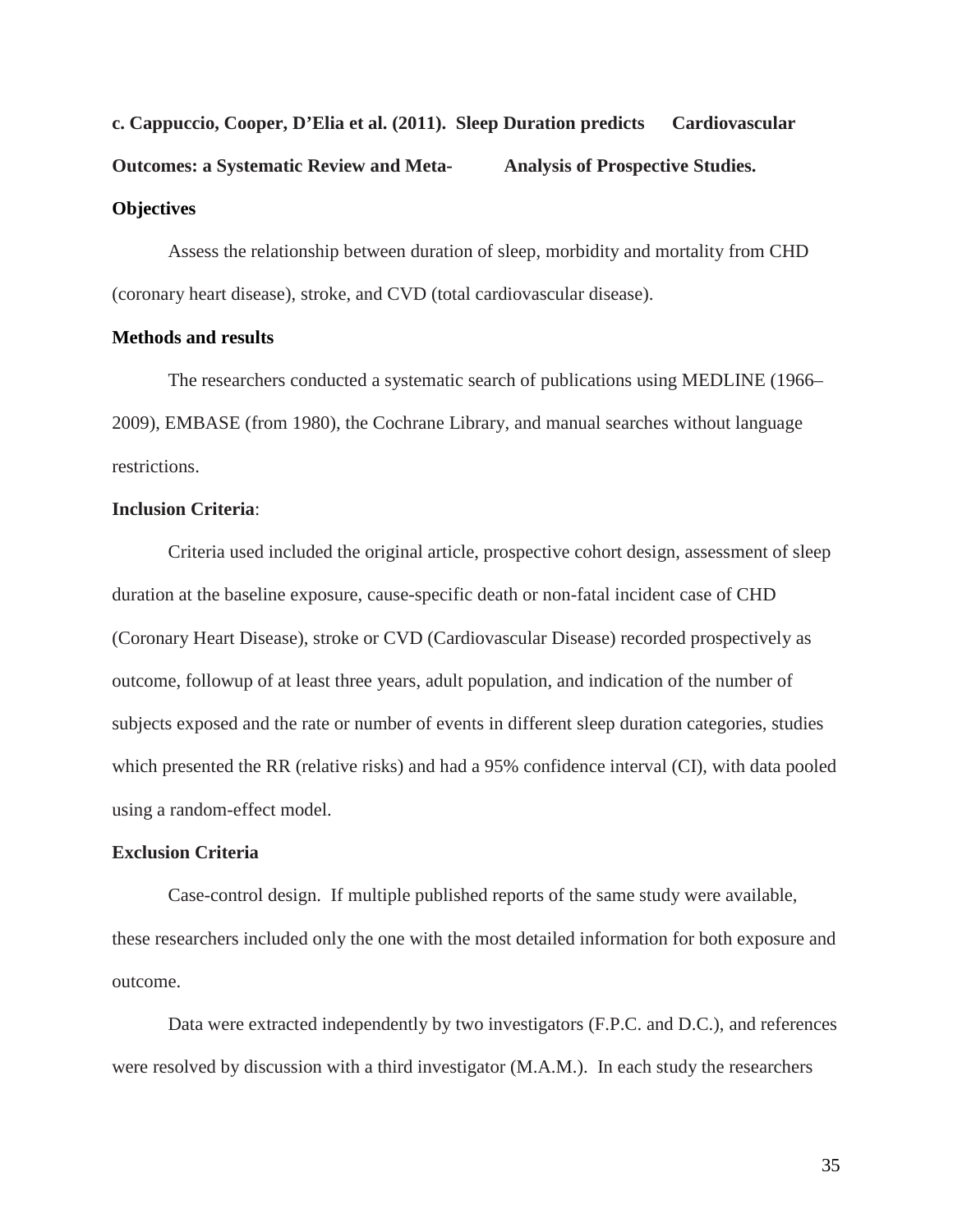identified the reference category, being 7-8 hours per night in the majority of studies. In most studies, 'short' sleep was defined as <(5-6 hours/night), and 'long' sleep as >8-9 hours per night.

### **Statistical Analyses**

The studies' quality was assessed by the Downs and Black Quality Index score system. The feasibility of creating a checklist for the assessment of the methodological quality both of randomized and non-randomized studies of health care interventions.

Relative risks (RR) or hazard ratios were extracted as a measure of the relation between sleep duration and disease-incidence. Pooled RR and 95% confidence interval (CI) were estimated using a weighted random-effect model.

The researchers state they had carried out the following tests to prevent bias: 1) They separately estimated the pooled RR and 95% CI of disease for the 'short' and 'long' sleep categories. 2) They then tested for heterogeneity among studies. 3) Publication bias by funnel plot asymmetry and Egger's test, 5) Sensitivity and subgroup analyses. All the statistical analyses were performed using MIX software version 1.7, and they state that their study adheres to the PRISMA Statement Guidelines (supplementary material online, Appendix S2).

Overall, 15 studies were included, with 24 cohort samples. Participants were 474,684 male and female participants, with a follow-up range of 6.9–25 years, covering 16,067 events, of which 4169 were of CHD (coronary heart disease), 3478 of stroke, and 8420 of total CVD (cardiovascular disease).

Sleep duration was assessed by the subjective self-reported questionnaires, and incident cases were found through the official registers of certifications and events.

#### **Findings**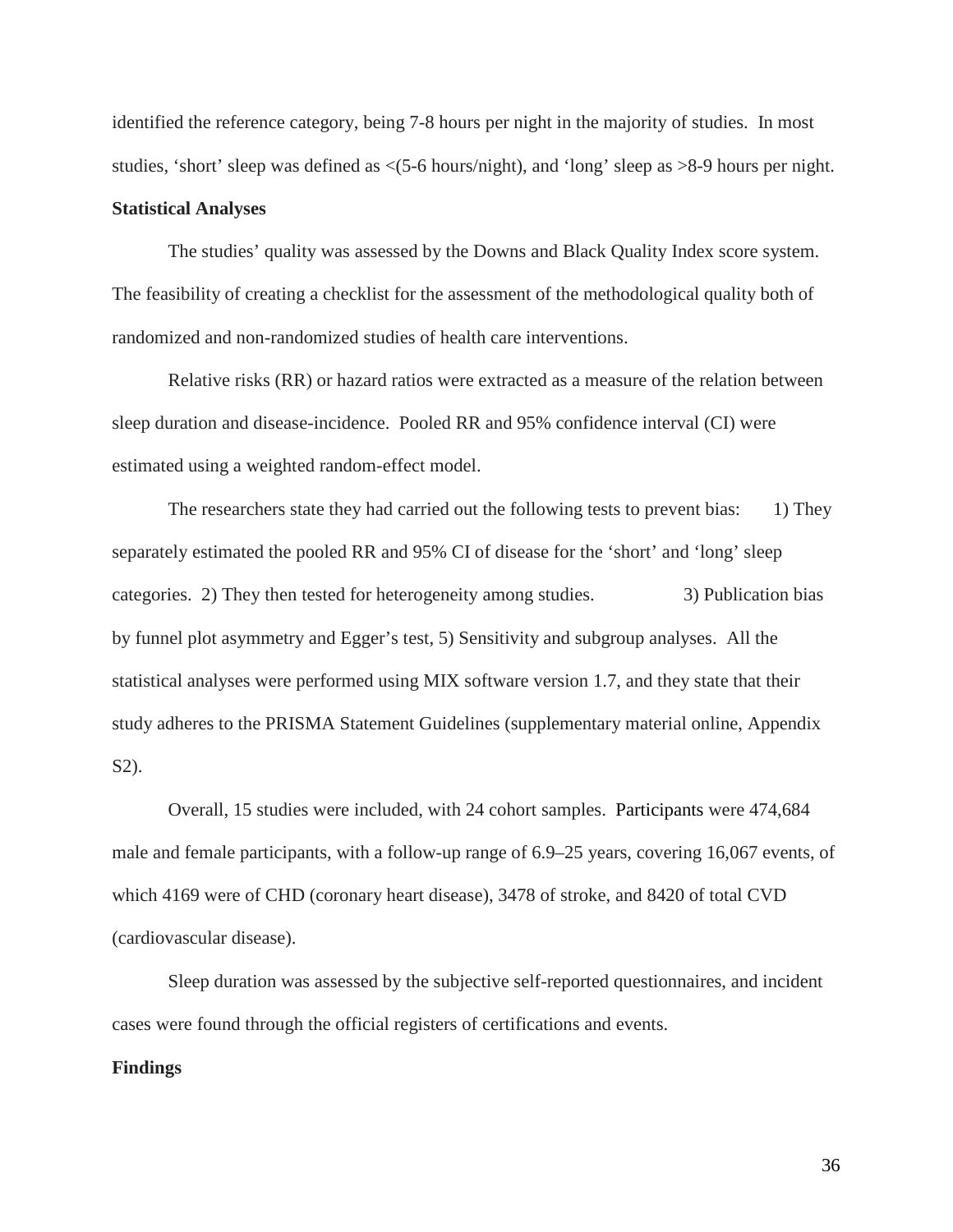Short duration of sleep was associated with a greater risk of developing or dying of CHD  $(P<0.0001)$ , stroke  $(P<0.047)$ , but not of total CVD  $(P = 0.52)$ , with no evidence of publication bias ( $P = 0.46$ ).

Long duration of sleep was also associated with a greater risk of CHD ( $P < 0.0005$ ), stroke (P <0.0001), and total CVD (P <0.0001), with no evidence of publication bias (P = 0.79).

### **Conclusions**

On the basis of this study's results, the researchers concluded that there seems to currently be no evidence that habitual sleep of 6-8 hours per day in adults is associated with harm or long-term health consequences. However, sleeping 9 hours or more per night may represent a useful diagnostic tool for detecting sub-clinical or an undiagnosed co-morbidity.

On the other hand, persons reporting consistently sleeping 5 hours or less per night, should be regarded as having higher risk for cardiovascular morbidity and mortality. The researchers summarize that this study implies that both short and long duration of sleep are predictors, or markers, of cardiovascular outcomes.

# **d. Buysse, Angst, Gamma et al., 2008. Prevalence, Course, and Co- morbidity of Insomnia and Depression in Young adults.**

#### **Study Design**:

Longitudinal prospective investigation of insomnia in young adults having infrequent short episodes of depression, employing the assessment of psychiatric, physical and sleep symptoms in a community sample of young adults  $(n = 591)$ , with six interviews over 20 years, to observe the changes in insomnia and in depression over 20 years.

#### **Study objectives:**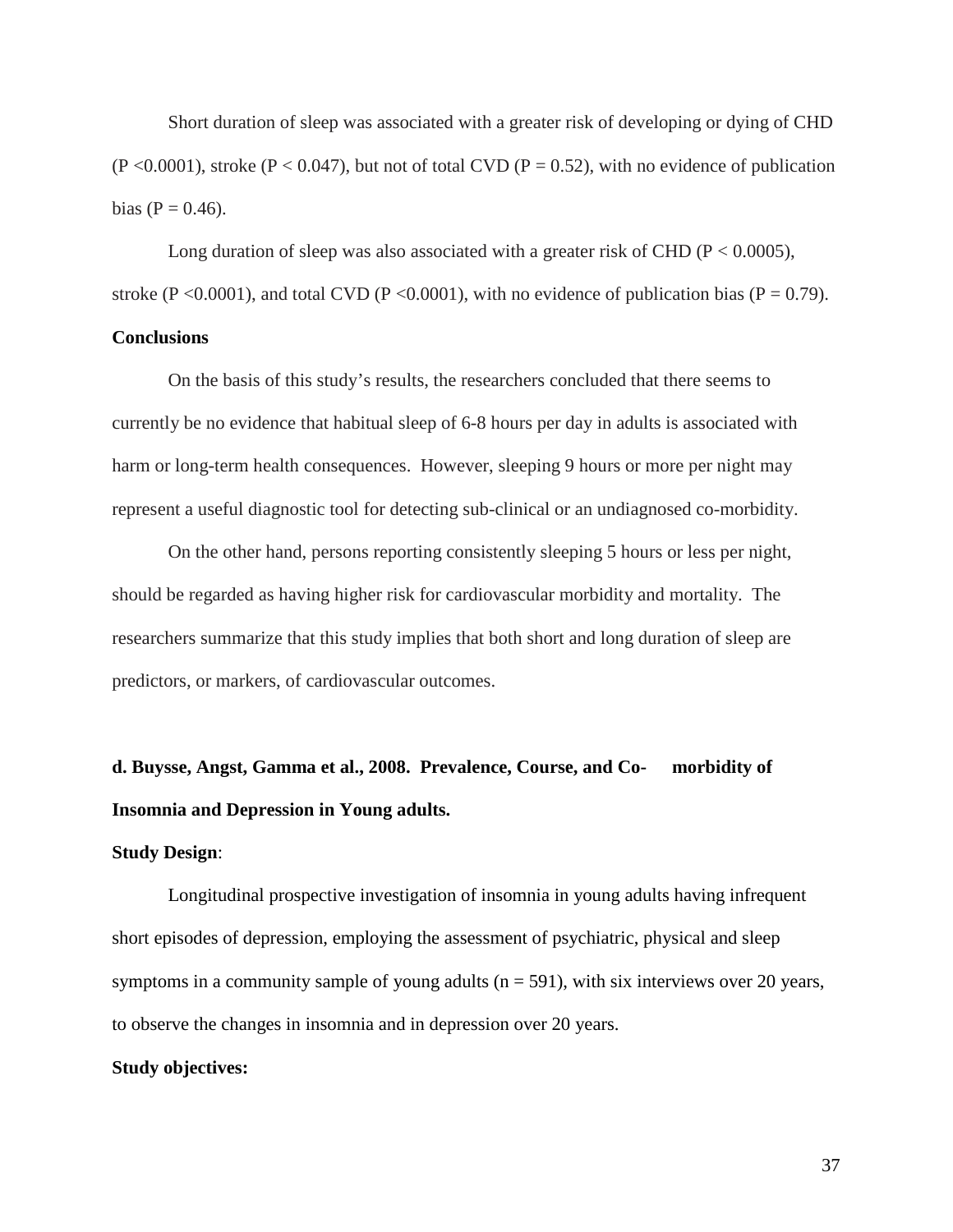1. Describe the prevalence and prospective course of insomnia in a representative sample of young adults.

2. Describe the cross-sectional and longitudinal associations between Insomnia and depression.

**Setting**: The Community of Zurich, Switzerland.

**Ss**: A representative stratified population sample

**Interventions**: None.

a) **Measurements**: Prospective assessment of psychiatric, physical and sleep symptoms in a community sample of young adults ( $n = 591$ ) with six interviews over 20

years.

b) The researchers differentiated four duration-based subtypes of Insomnia:

1). A one-month insomnia associated with significant distress.

2). A recurrent brief insomnia of 2-3 weeks.

3). Occasional brief insomnia.

a. The annual prevalence of the one-month insomnia gradually increased over time, with a cumulative prevalence of 20% and a greater than two-fold risk among women.

b. In 40% of the Ss, insomnia developed into more chronic forms over time.

c. Insomnia, either with or without co-morbid depression was highly stable over time. d. Insomnia lasting two to three weeks predicted major depressive episodes and a major

depressive disorder in subsequent interviews (17-50% of these Ss developed a major depressive episode in a later interview).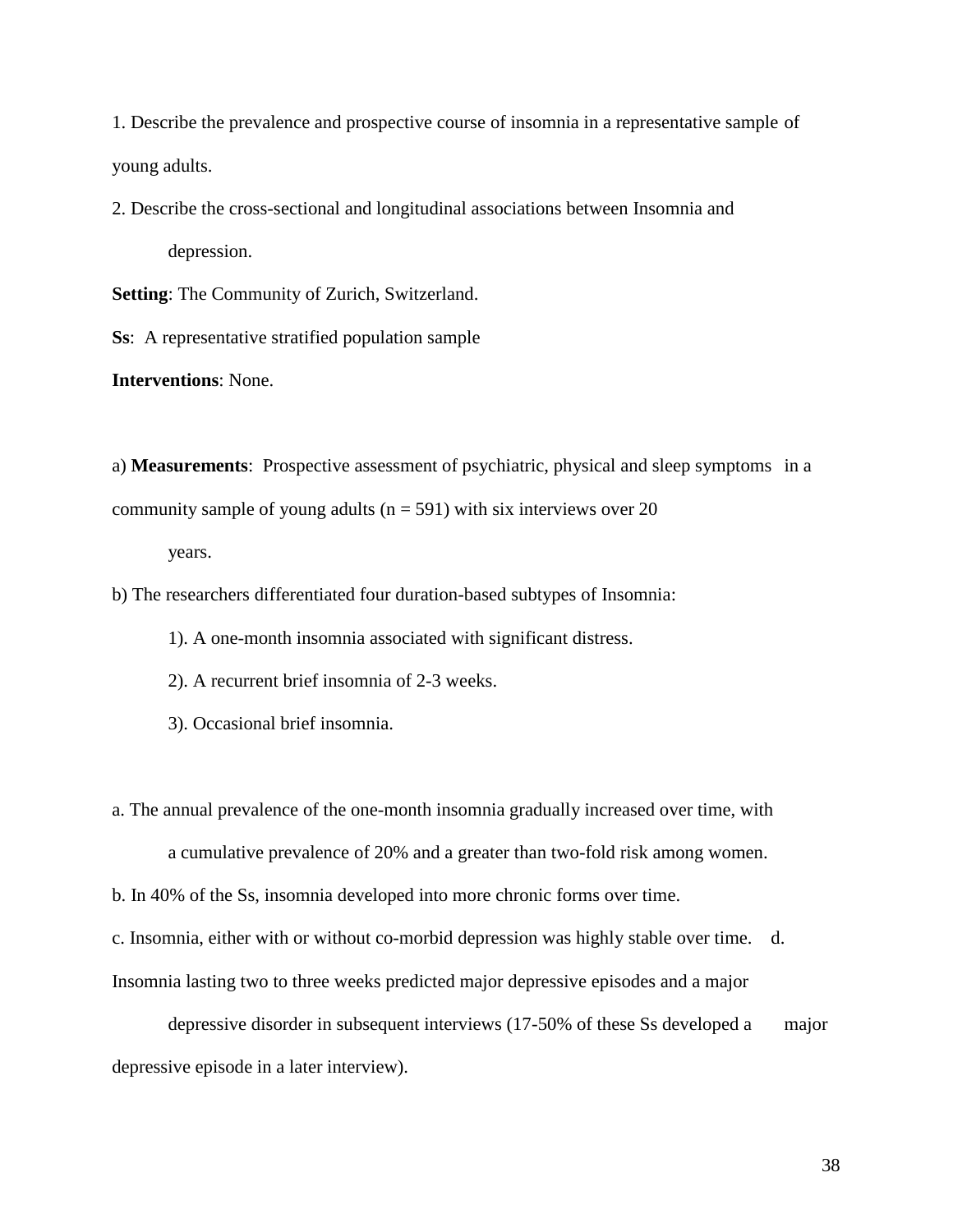e. "Pure" insomnia and "pure" depression were not longitudinally related to one another, whereas insomnia co-morbid with depression were longitudinally related.

### **Conclusions**

- a. This longitudinal study confirms the persistent nature of insomnia and the increased risk of subsequent depression among individuals with insomnia.
- b. The data support a spectrum of insomnia (defined by duration and frequency) co-

morbidities with, rather than secondary, to depression.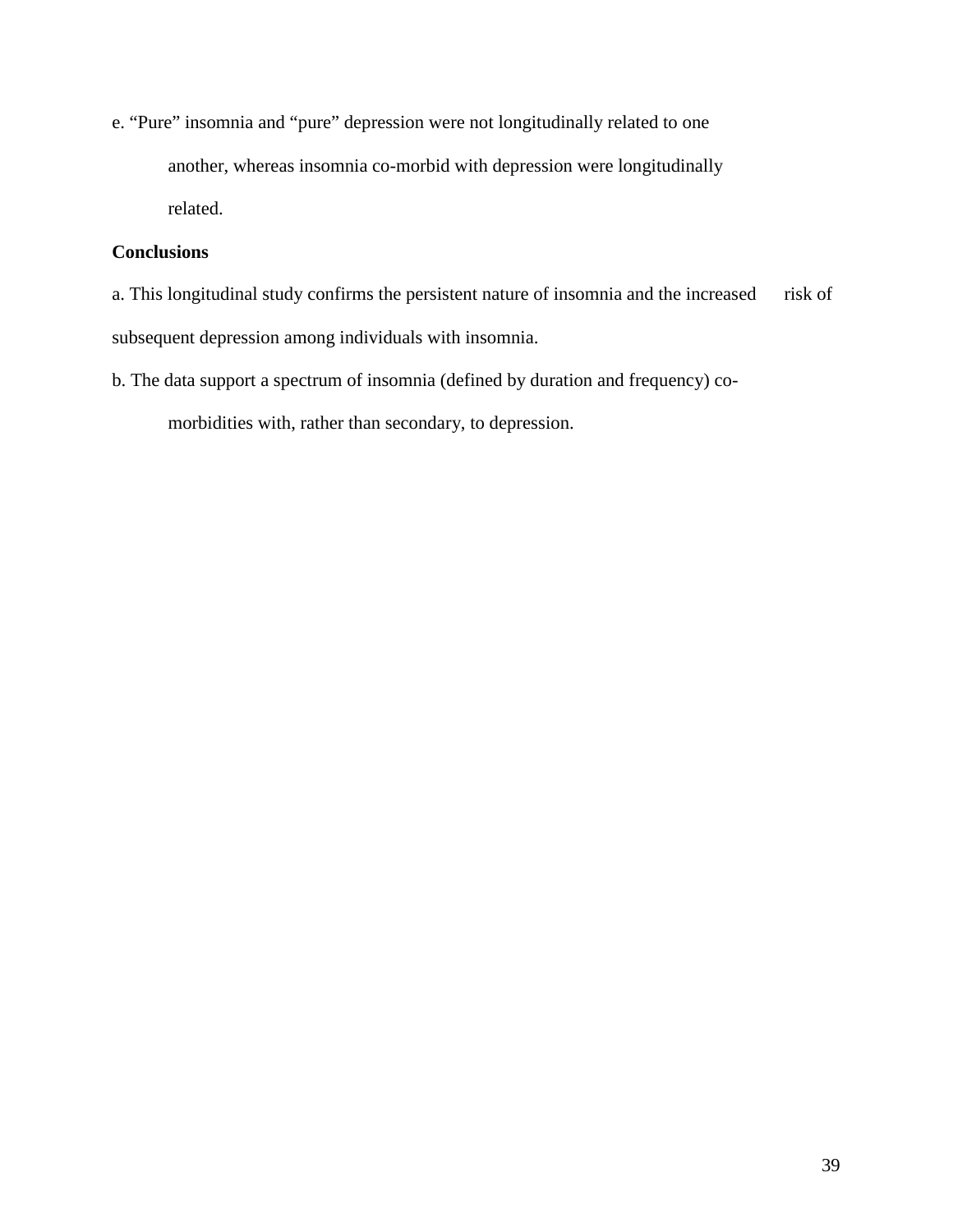### **II. Sleep Deprivation Studies at the Cellular and Molecular Levels**

In the last ten years intensive research has been conducted to discern the pathological outcomes of chronically disrupted sleep, in both humans and in experimental animal models, including at the cellular and molecular levels. These studies became possible thanks to recent technological advances in molecular biology and biotechnology, such as gene cloning and DNA sequencing, the development of complex combinations of delicate techniques such as micro dialysis, unit recording, axonal tracers and immunohisto-chemistry, which gave researchers the tools for much more advanced and specific research.

Everson and colleagues at the Medical College of Wisconsin in Milwaukee, methodically studied CSD (chronic sleep deprivation, or experimentally-induced prolonged sleep deprivation) in rats for over a quarter of a century since the 1980's, attempting to unravel the different outcomes of experimentally induced sleep loss. The present work reviews three of Dr. Everson and colleagues' recent studies on chronic sleep deprivation (Everson, Laatsch and Hogg, 2005; Everson, Thalacker and Hogg, 2008; and Everson and Szabo, 2011).

Although there has been no consensus thus far regarding which biomarkers define a chronically sleep deprived (SD) state, for enable assessing the physiological impact of chronic SD on the organism, Dr. Everson and colleagues state they have seen a unique clinical profile emerging in their animals after exposure to chronic SD.

The principal signs include: a) abnormally high food consumption, b) overeating with no weight gain (and even weight loss), c) an early yet sustained decreased anabolic hormones at the hypothalamic level, such as TSH (thyroid stimulating hormone), and d) early temporary infections of internal organs by opportunistic microorganisms, e) three weeks later the opportunistic microorganisms develop into an advanced morbidity and lethal septicemia if not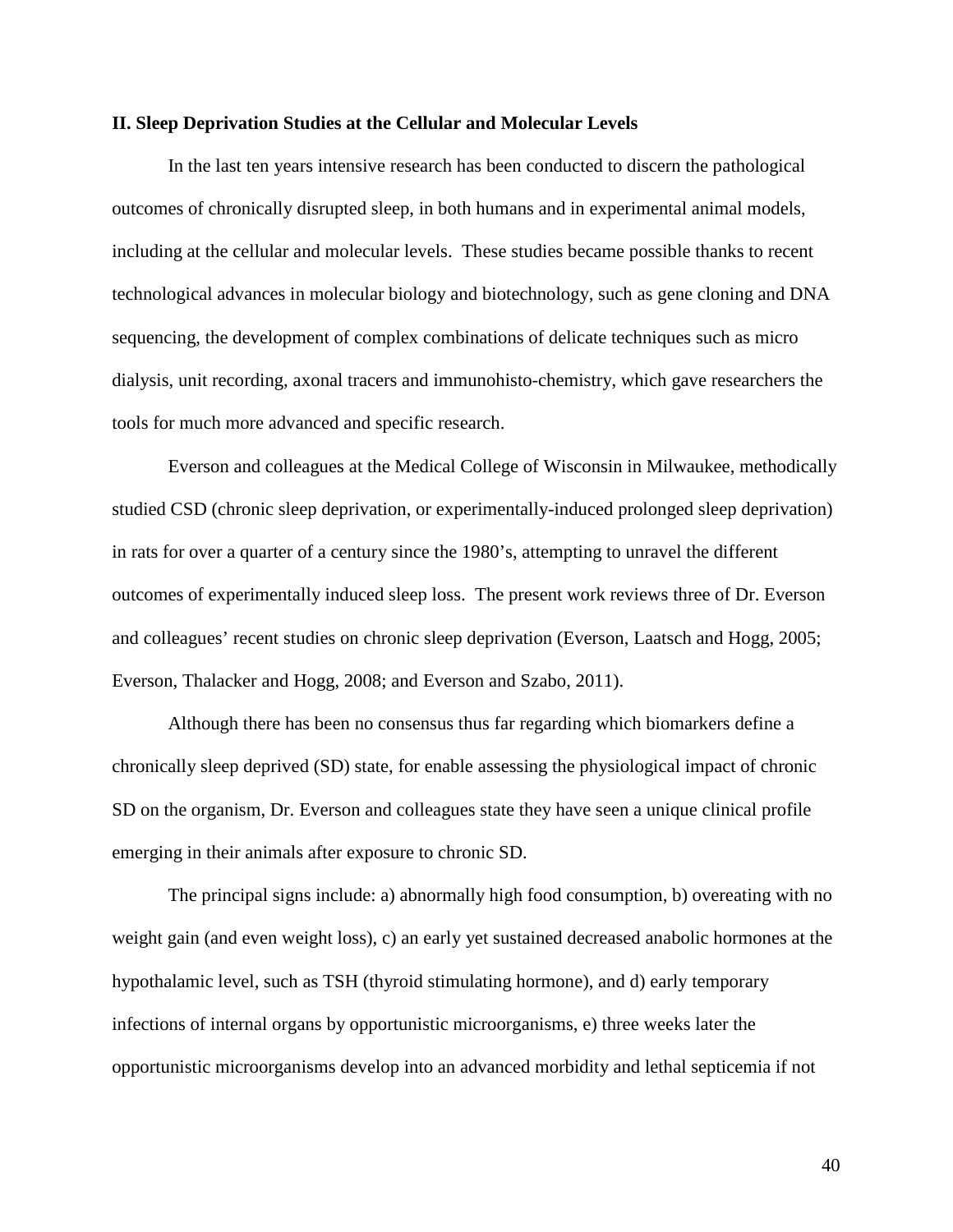reversed by enabling the animals to sleep and recover before too much damage was done to their vital internal organs.

## **a) Everson, Laatsch and Hogg, 2005. Antioxidant Defense Responses to Sleep Loss and Sleep Recovery.**

In their 2005 study, Everson, Laatsch and Hogg produced TSD (Total Sleep Deprivation) or PSD (Partial Sleep Deprivation) of five- or ten-days in young adult male rats. This study design (Appendix C) employs four experimental groups, five days of TSD or PSD, and ten days of either TSD or PSD.

Their two control groups consist of a baseline conditions group, and a SR (Sleep Recovery) of 48 hour group when sleep *ad libitum* was allowed to the TSD animals following 10 days of sleep deprivation (Appendix C). The researchers traced the uncompensated oxidative stress and the antioxidant response in three peripheral tissues: liver, lung and heart.

Ten days of SD were chosen since 10 days were found to be sufficient time to produce clear effects of adaptation in response to chronic TSD, yet with no deep irreversible morbidity.

Their objectives were to study how much oxidative stress these three vital organs were exposed to by this study's TSD and PSD protocols, and how these rats' bodies responded to it.

GSH (glutathione) is considered the major free radical scavenger in the organism, and is normally under tight regulation by enzymatic control. Since GSH content normally varies within a narrow range for the organism to maintain homeostasis, following GSH levels, as well as studying the activities of GSH's main regulating enzymes, catalase and glutathione peroxidase (GPX), and some other indices of glutathione recycling, could reveal the organism's antioxidant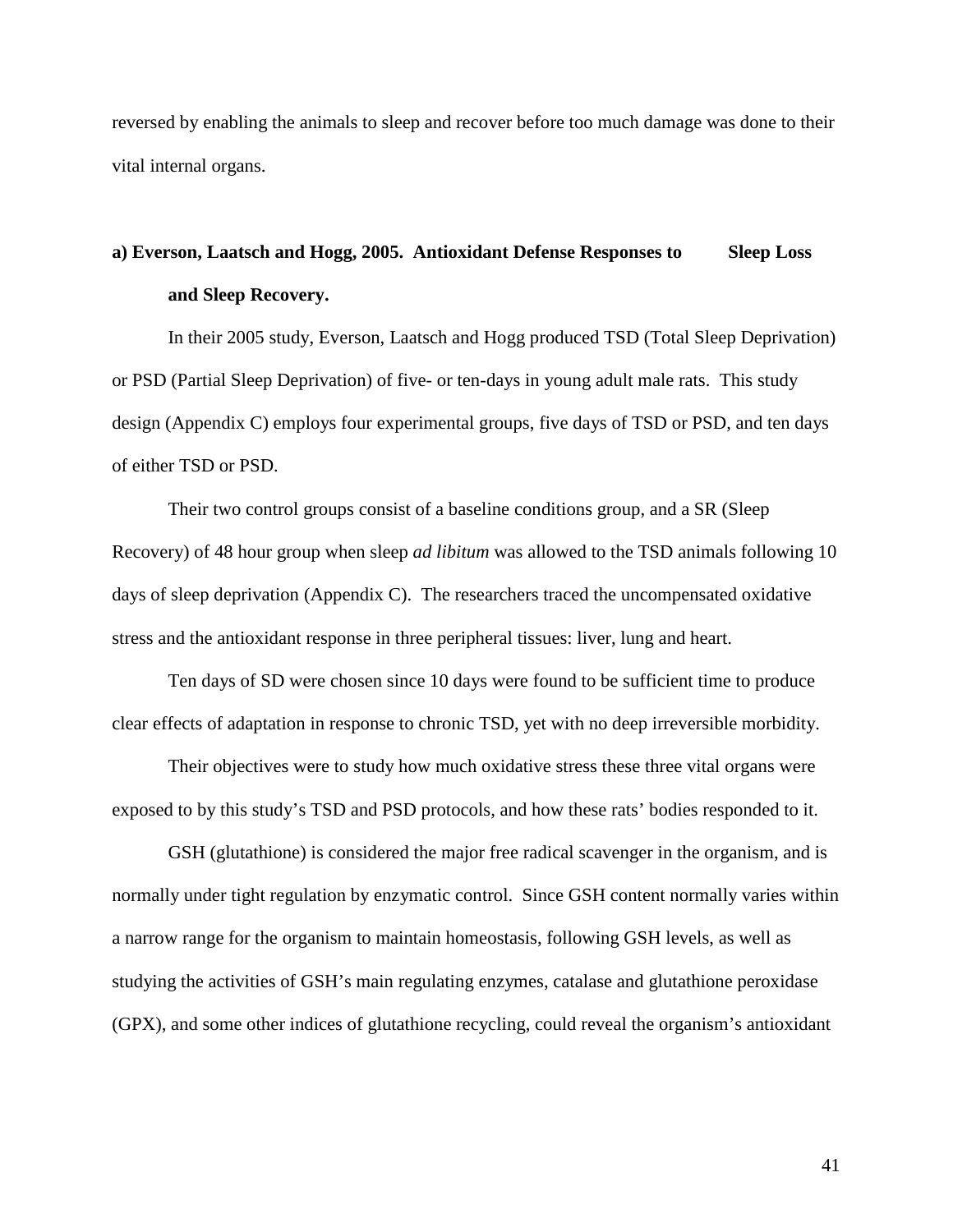response to oxidative stress resulting from CSD (chronic sleep deprivation) in the three peripheral tissues under study.

To produce TSD (total sleed deprivation) and PSD (partial sleed deprivation), the researchers employed the Bergmann-Rechtschaffen disk method (Bergmann et al., 1989; Appendix C), a programmable housing apparatus attached to a computer, to reliably produce the required amount of SD.

Each experiment consisted of procedures conducted on two animals at the same time, in either a totally sleep-deprived (TSD) animal and its paired yoked animal of PSD of the experimental condition, or in two control animals under baseline conditions. The floor platform of the housing apparatus could be rotated so as to compel both housed animals to get up and walk in order to stay in a comfortable position and keep dry by not having to step into a pan of shallow water (Appendix C).

During the SD (sleep deprivation) phase of this study, the platform rotated 18% to 22% of the time, compelling the animals to get up and walk, thus preventing them from sleeping. The platform was programmed to rotate every time the TSD-rat were ready for their sleep-onset, which was sensed by the attached computer. The PSD paired rat had to likewise walk, but this platform rotation did not coincide with the PSD rat's sleep onset, so the PSD animal could still sleep while the TSD rat was engaged in other behaviors except for attempting to fall asleep.

For the TSD animals, the TST (total sleep time) obtained during the SD phase was about 10% of the baseline TST (5.4%), compared with 54% of TST in the control rats, and their obtained sleep was a mostly transitional sleep and very fragmented high-amplitude NREM sleep, with only 1% of REM sleep, compaired with 6% REM in controls. PSD animals' sleep was highly fragmented as well, but with 38% of NREM and 3% of REM sleep. Yoked rats (PSD)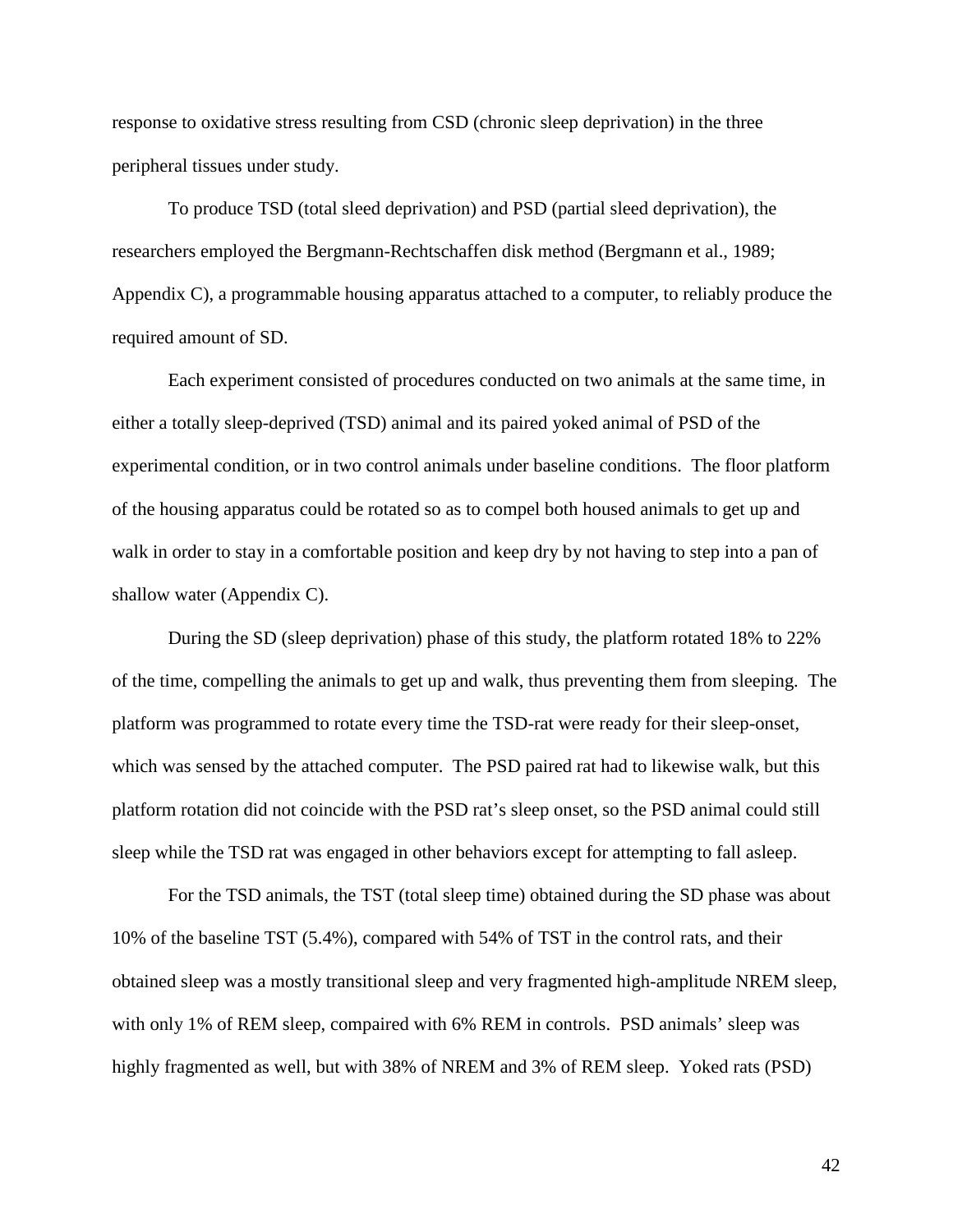typically exhibited several similar tendencies as the TSD rats, but with weaker effects that did not always reach statistical significance.

### **Findings**

Glutathione (GSH) content in the liver significantly decreased (-30% GSH decrease in TSD animals by both day 5 and 10) compared to the baseline controls  $(P<0.04)$ . GSH being the major marker for antioxidant depletion and tissue repair, these animals seem to have been greatly affected by this experimental CSD intervention even by day 5, manifesting this early and sustained decrease in GSH as very different from the relatively unchanged GSH content in the PSD animals at the same time points.

The activity of catalase, an enzymatic antioxidant, in the liver was also strongly decreased by the CSD ( $P<0.001$ ), by 23% in TSD rats by day 5, and by 36% by day 10, compared to the baseline controls. The PSD animals showed the same tendency, but did not reach significance. SR was marked by TSD rats returning to normal concentrations of liver GSH within 48 hours, and catalase activity in the liver likewise increased to almost normal activity levels. The restored content of liver GSH during the SR 48 hour stage was associated with significantly increased GPX activity in TSD rats.

In the heart muscle, SR was marked by supranormal levels of GPX activity of 30% in PSD and 40% in TSD above baseline.

GPX and catalase activity in liver, heart and lung, are two major enzymatic antioxidants and indices of GSH recycling. Normally both GPX and catalase activities maintain tight enzymatic regulation of GSH to maintain homeostasis.

In the lung no significant treatment-effects were found for antioxidant parameters, and the researchers explain this as a likely result since the lung does not contain much GSH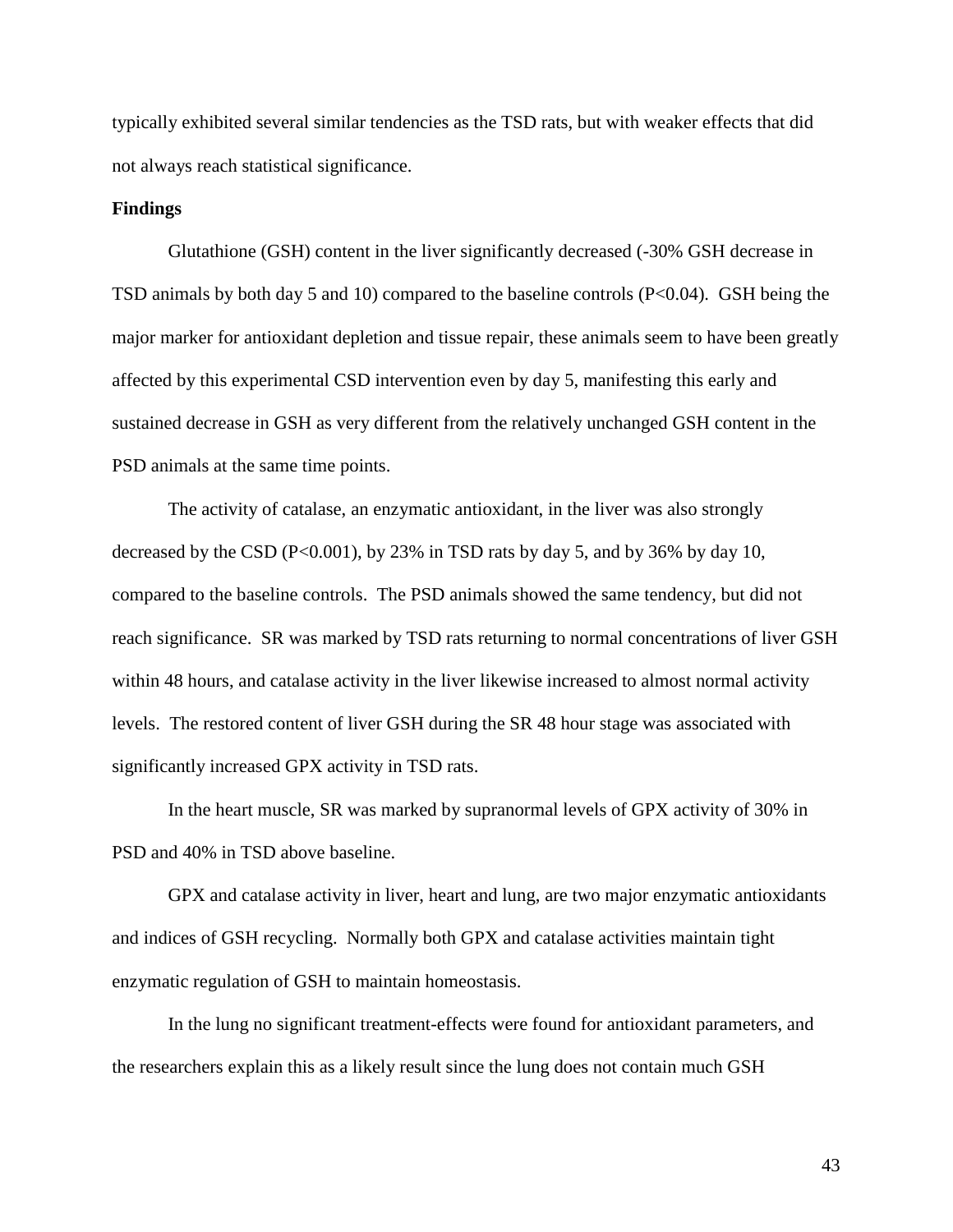compared to the liver. No changes from baseline levels were found in the lung during the SD period nor during the SR 48 hours.

Plasma amino transferases, considered markers of cell injury indicating cell-membrane damage, allow leakage of the cell content. In this study the researchers traced the changes of the three aminotransferase: ALT (alanine), AST (aspartate aminotransferase), and GGT (gammaglutamyltrasferase). Their findings were as follows:

a) AST and ALT significantly differed between TSD and PSD animals: both increased in TSD animals, AST to 264% (P<0.001) of the baseline controls, and ALT to 219% ( $p<0.01$ ) of baseline controls' concentrations, without a significant change in their ratio.

b) At each point across cumulative SD, values in the TSD animals were significantly different from those of the PSD (yoked) animals, as well as from their own baseline values. Although PSD levels were not as high as in TSD animals, yet PSD animals demonstrated a progressive increase in plasma ALT and a late yet significant increase in plasma AST.

c) GGT did not differ from basal levels in either TSD or PSD animals until later, when GGT was significantly increased in TSD animals.

These results indicate the early great damage caused to the cell membranes by this regeme of sleep deprivation, with the cellular oxidative stress damaging the cell membranes by TSD day 5, when the braking of the cell membranes resulted in great leakages of the cellular content, including these amino transferases, into the plasma, thus their increased quantities in the plasma.

Other indices of GSH recycling in the cells are two enzymes of the oxidative pentose phosphate pathway. G-6-PD is the first enzyme in the oxidative pentose phosphate pathway, and 6-PGD is the second enzyme in this pathway. Restored liver GSH and catalase content were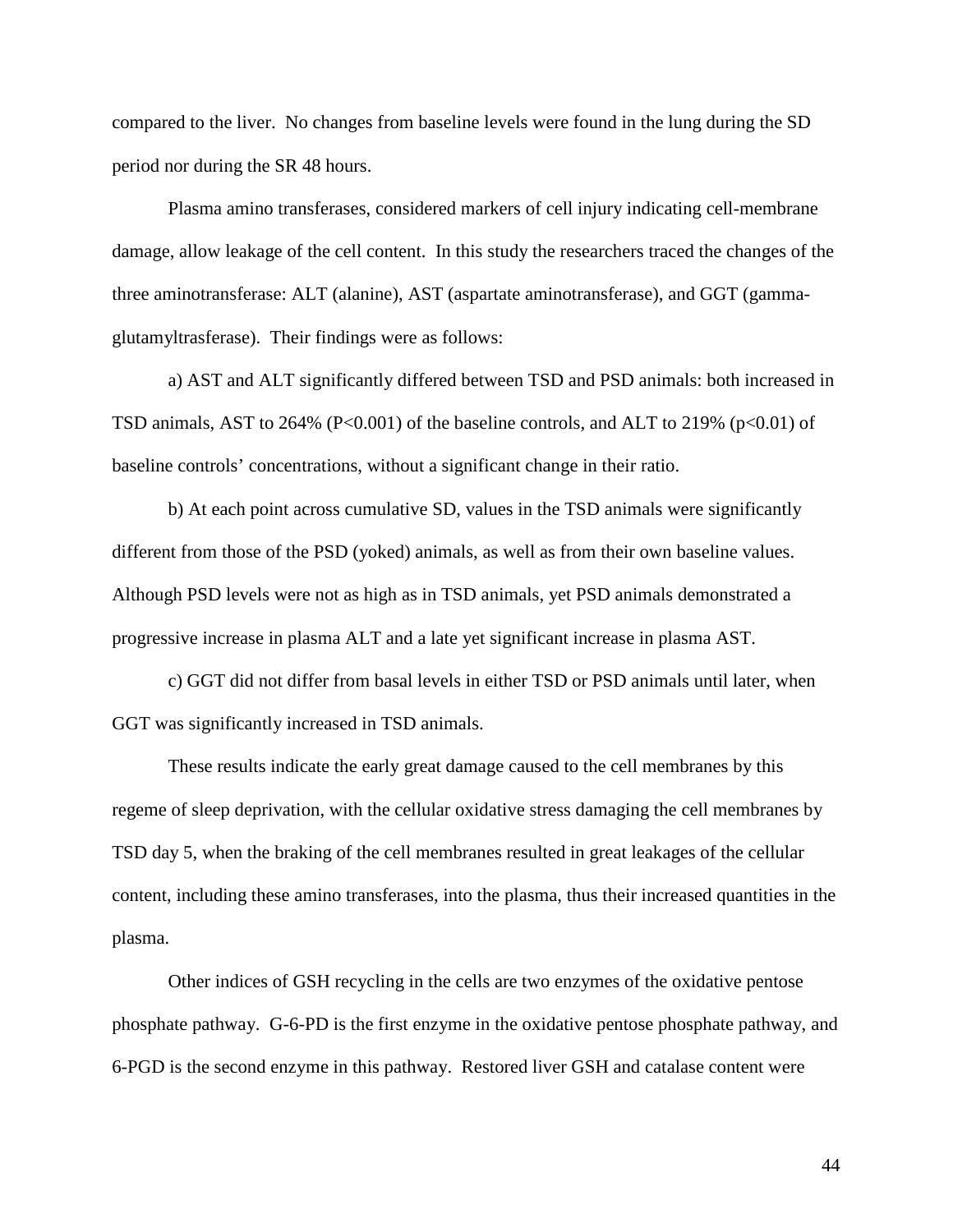associated with marked increases of both G-6-PD and 6-PGD, which enable the recovery of GSH recycling so it can once again act as an anti-oxidant, to resolve the oxidative stress in the cells.

Sleep recovery (SR) from PSD in the yoked animals showed high activity levels of both G-6-PD and 6-PGD, which were even higher than in the TSD animals.

In the heart muscle, SR 48 hours resulted in significantly increased G-6-PD 66% beyond baseline levels in the TSD rats at 5 days, and 82% at 10 days of TSD, and in yoked animals at 5 days of PSD it initially increased by 54%. GPX increased activity was observed on day 10 in TSD.

In the heart muscle no detectible changes were observed in total GSH content or in catalase activity, neither in TSD nor in PSD animals.

SR 48 hours in the heart muscle were marked by a strong yet nonsignificant trend towards decreased G-6-PD levels in TSD animals, which still averaged 35% above baseline, whereas PSD animals still showed activity levels of 60% above baseline.

The changes of G-6-PD were essentially mirrored in 6-PGD, although group differences from baseline control were nonsignificant for 6-PGD in TSD or in PSD animals at 5 days.

GSSG-R activity, as determined by the GSSG-R recycling assay, is a kinetic method of absorbance spectrophotometry. GSSG is glutathione disulfide, the oxidized glutathione, whereas GSSG-R is glutathione reductase, which catalyzes the reaction of reducing GSSG back to GSH, so it can again resume its role as an anti-oxidant.

In the heart an accelerated rate of the oxidative pentose phosphate pathway was observed during the SD stage, which determines the NADPH supply for GSH reduction, coinciding with a marked increase in the levels of all three aminotransferases (ALT, AST, GGT), that indicates cell membrane damage resulting in leakage of the cellular-content. Day 10 in TSD animals was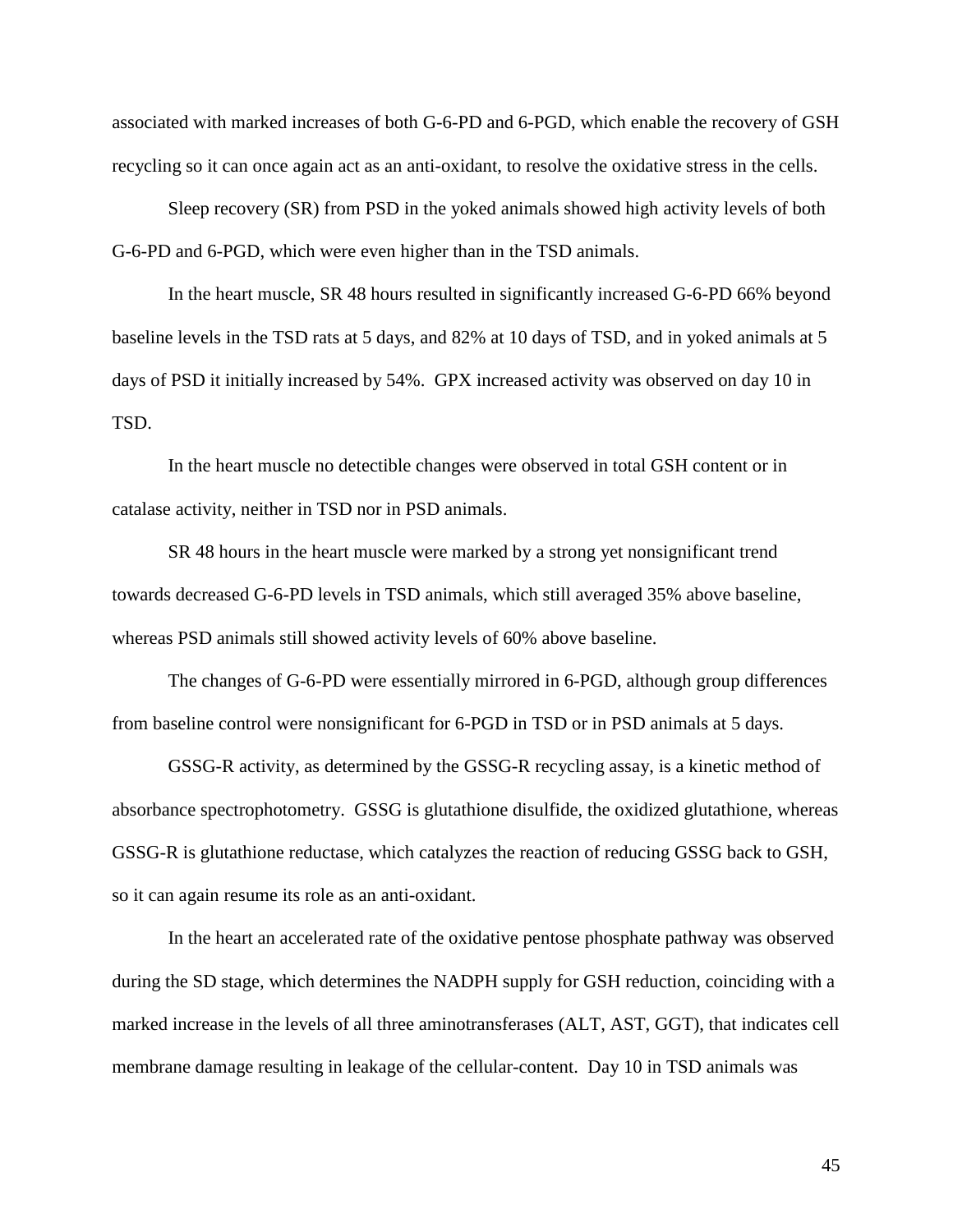marked by a GPX activity increase of 30-40% above the baseline control animals, indicating an increased oxidative stress.

The restored content of liver GSH during SR 48 hours was also associated with a nonsignificant tendency of increased GSSG-R activity from sleep deprivation levels, and a significantly increased GPX activity in the TSD group.

### **Interpretation of the Oxidative Stress Resulting from Chronic Sleep Deprivation (CSD).**

Depletion of antioxidants is considered a disease-associated oxidative stress, since attenuated defenses have been associated with increased vulnerability to disease. GSH depletion of 20–30% below normal can impair cellular defense against ROS (reactive oxygen species), and may lead to disrupted cell communication, aberrant protein degradation, and to serious cell injury, the cell being exposed to increased oxidative strsss.

In animal models of SD, diminished antioxidant capacity takes place concomitantly with profound decreases in energy balance (exhausting of ATP), as well as host defense impairments (anti-oxidants' exhaustion), pointing to at least two sources of heavy oxidative burdens resulting from the current study's CSD protocols.

SR 48h (sleep recovery after 10 days of TSD) tended to normalize the cellular antioxidant activities, as well as the oxidant capacity in both liver and heart, as shown by the increase in GSH content and increased catalase activity to almost normal levels. Marked increases were also seen in the enzymes G-6-PD and 6-PGD, the first and second enzymes in the oxidative pentose phosphate pathway, and GSSG-R reactivity showed the same tendency for increased activity, yet not reaching statistical significance. All these findings during the SR (sleep recovery) indicate an almost complete recovery from the extensive oxidative stress seen in these animals following the 10 days of TSD.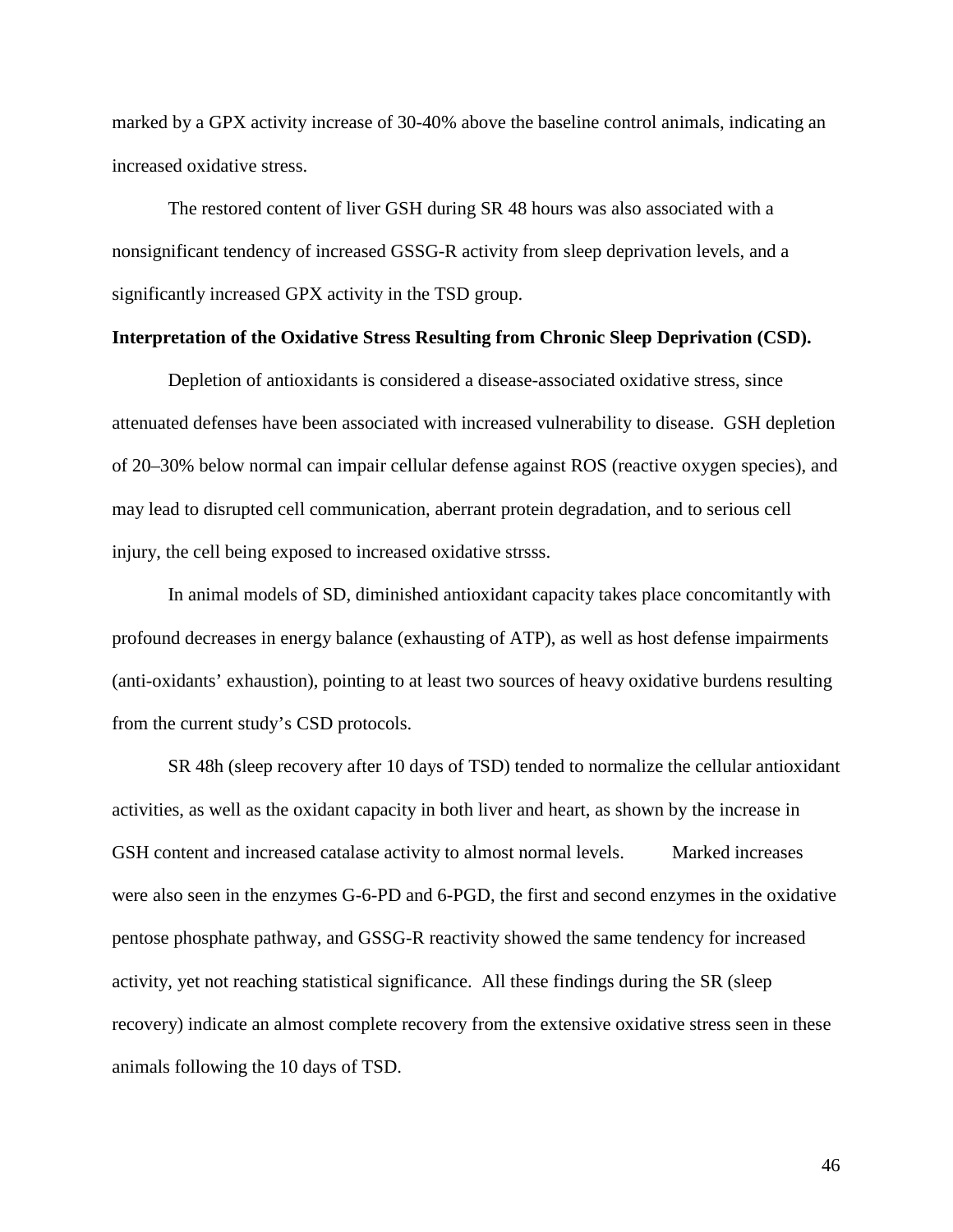### **Body Weight and Food Intake**

Both changes in TSD and PSD rats showed a strong effect of the experimental treatment. Significant body weight reduction despite significant hyperphagia, especially in TSD (P< 0.001), together with a marked negative energy balance (ATP exhaustion), both support these researchers' previous findings (Everson, Bergmann and Rechtschaffen (1989); Everson and Crowley, 2004; Everson and Wehr, 1993).

TSD rats progressively lost 16% of their baseline body weight by the second day of SR. PSD rats showed similar tendencies but to a lesser extent, although their food consumption was higher during SR (P< 0.016) compared to the TSD animals.

### **Food intake**

Baseline food intake of both TSD and PSD groups was similar. TSD food intake increased during the SD stage by 177% of baseline amounts by day 10. Their food intake dropped back to near-normal food intake by SR (sleep recovery) day 2, but was still 6.3% above baseline.

### **Summary and Conclusions**

The decreases of both GSH content and catalase activity in the liver by day 5 of TSD rats occurred early relative to the expected survival time of TSD animals, and were sustained or worsened by prolonging the SD period.

The researchers interprete the 30% decreases in liver glutathione (GSH) content and in catalase activity, without increasing the GPX (glutathione peroxidase) or G-6-PD activity levels, as strong indications that in these animal models of CSD, diminished antioxidant capacity takes place concomitantly with profound decreases in energy balance (greatly decreased ATP), as well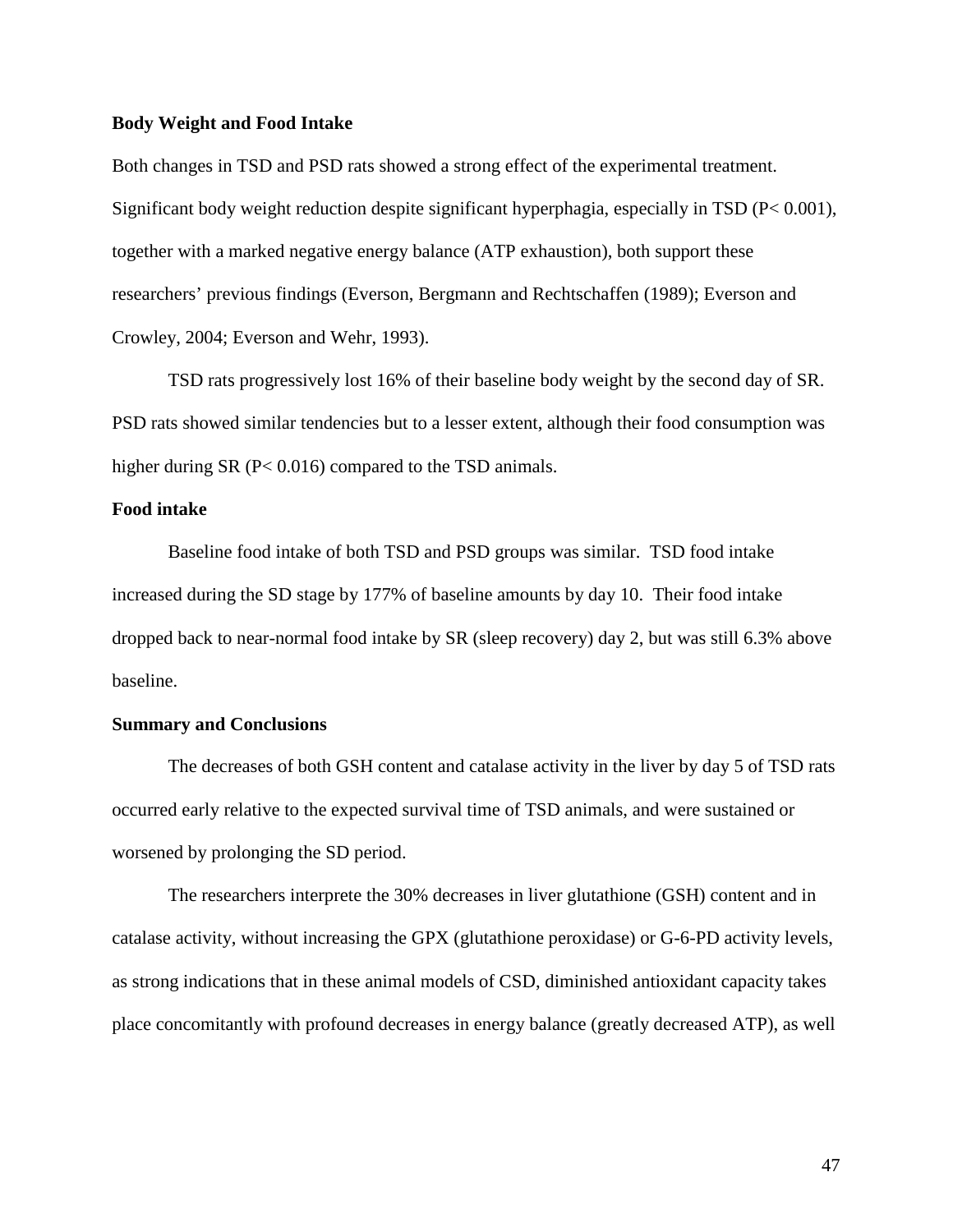as host defense impairments (decreased anti-oxidants), so that the SD in the current study clearly produces uncompensated oxidative stress.

These researchers focused on measuring glutathione (GSH), which is the main marker of antioxidant depletion or repair, and the enzymatic antioxidants associated with the GSH recycling pathways, GPX (glutathione peroxidase), which reduces hydrogen peroxidase (H2O2) and other hydroperoxidases, such as lipid hydroperoxides in a reaction coupled to the oxidation of reduced glutathione (GSH). GSSG-R is glutathione reductase, which catalyzes the reaction of reducing GSSG back to GSH, so that it can participate in antioxidant activities, to counteract the cellular oxidative stress, to re-establish the cellular homeostasis.

The co-factor for GSSG reduction is NADPH, which is provided by means of the oxidative pentose phosphate pathway. In this pathway, the two key enzyme indicators of the rate of NADPH regeneration from available NADP are G-6-PD (glucose-6-phosphate dehydrogenase) and 6-PGD (6-phosphogluconate dehydrogenase).

Catalase is an antioxidant enzyme, that catalyses the conversion of hydrogen peroxidase (H2O2) into water and oxygen (O2). Catalase is located in the peroxisome and is the counterpart of GPX (glutathione peroxidase), which is mainly located in the cytosol.

The appearance of increased plasma aminotransferases (ALT, AST, GGT) indicates cell membrane damage and leakage from the cytoplasm, by means of which many investigators measure oxidative stress to cell injury. In this study increased plasma aminotransferases was the earliest sign of cell damage, appearing first by SD day five.

The researchers emphasized that they focused on effects resulting from sleep deprivation on peripheral tissues, as opposed to most other studies attempting to find SD consequences in the CNS, with little success. Their focus on systemic effects of SD is due to their extensive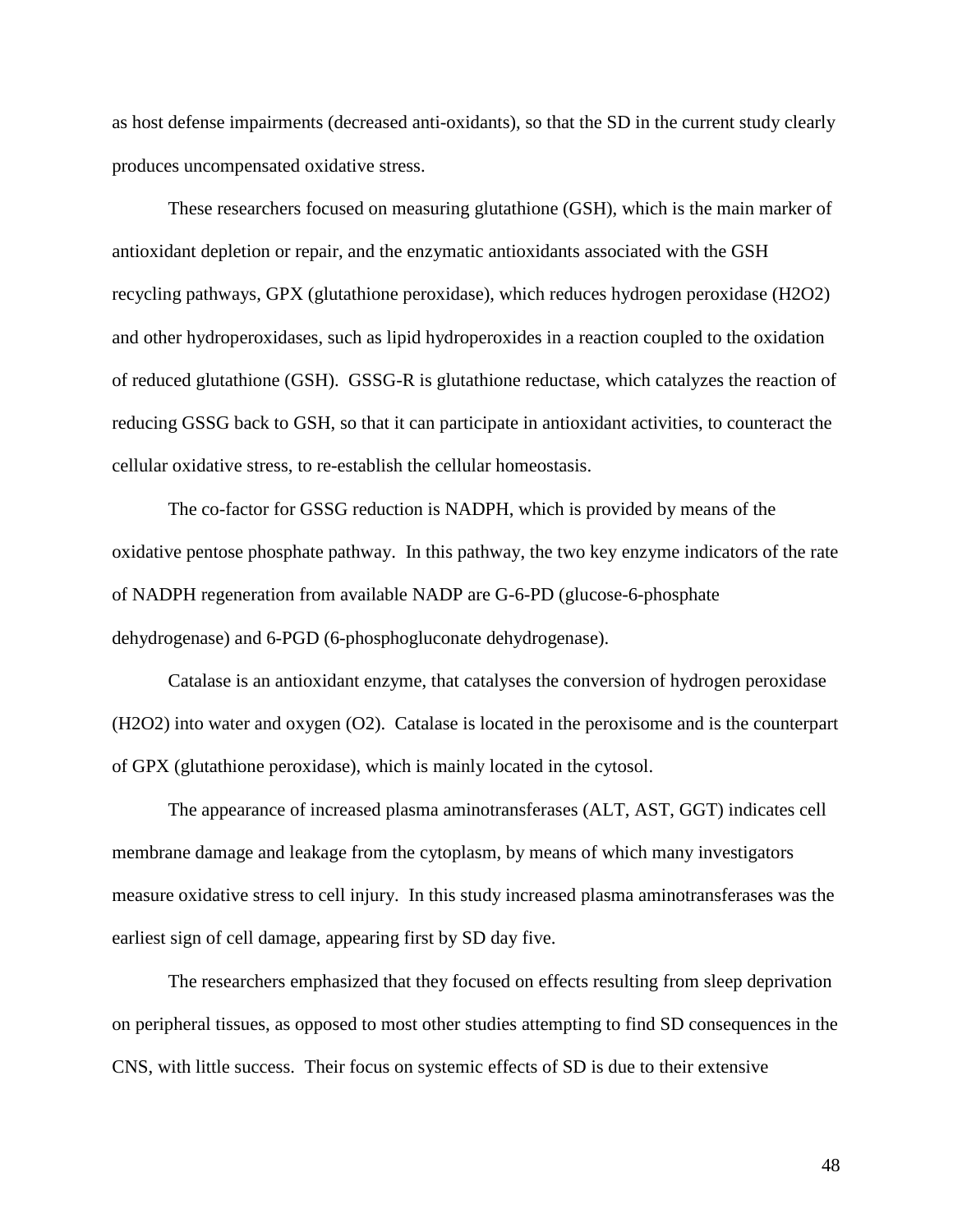experience with SD in the rat animal model, where the first signs of SD are systemic. Additionally, most co-morbidities in humans that are linked to disturbed or impaired sleep – such as cardiovascular diseases, diabetes and arthritis – are foremost described by their peripheral manifestations.

The researchers explain that as with other basic needs – food, water, oxygen and warmth –to enable the study of sleep regulation, the deprivation of sleep must be prolonged and fairly constant, since all the physiological mechanisms in the body strongly protect basic needs from depletion or impairment, to ensure survival of the organism, even at the cost of maladaptations that are less than optimal for its health.

Hence they focus on the antioxidant status of peripheral tissues during SD and during subsequent SR, hypothesizing that prolonged SD disrupts the homeostatic balance in the body by increasing the oxidative stress. Their findings in this study support this hypothesis.

#### **Comparable Tissue Injuries**

The injuries seen in these sleep-deprived rats are of comparable severity with other animal models of pathogenesis, such as toxicity from chronic cyclosporine-A administration, which was found to result in a 30-37% decrease in rat liver GSH, 72 h of starvation and the streptozolocin-induced diabetes in rats, each associated with 25% decreases in rat liver GSH. Skin burn injury-induced damage was associated with a 50% decrease in rat liver GSH, and intoxication by the herbicide paraquat resulted in a 25% decrease in liver GSH.

Weight loss continued into the SR 48h phase, after antioxidant concentrations had already become normalized and GSH recycling appeared accelerated, suggesting that additional factors may be involved beyond the weight loss.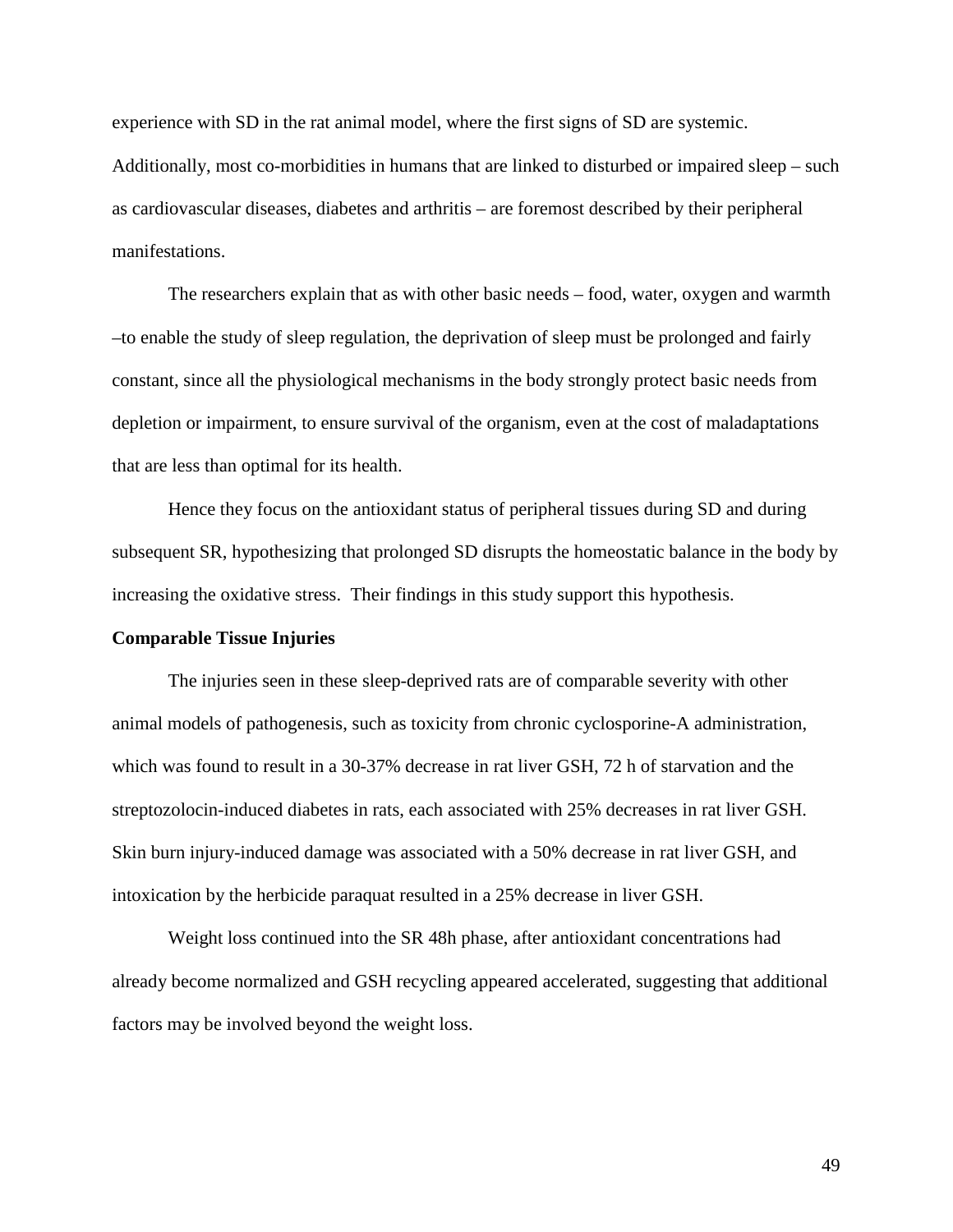Depletion of GSH content and decreased catalase activity during SD occurred despite a progressive rise in food consumption. The high food intake rate during SD period was shown by other studies to be adaptive (Everson and Wehr, 1993), in addition to food being a major source for antioxidants. This suggests that uncompensated stress would be considerably worse under nutritional limitations, where the animals cannot consume much more food and water than they normally would.

Oxidation of foodstuffs may also produce toxic intermediaries. Even so, liver GSH content was already diminished by the fifth day of TSD, a time when food intake and body weight changes were not yet different from the PSD group, suggesting involvement of additional factors.

Incomplete compensation for the negative energy balance or the immune-related activities would be expected to result in an imbalance between pro- and anti-oxidants, which is how imbalances are expected to result in health impairments. Cell injury is expected whenever antioxidant activities are not sufficient to balance the oxidative stress.

SD-induced increased in plasma aminotransferases by SD day five, and progressed when SD was prolonged, results which provide evidence for peripheral cell-membrane damage as an early consequence of SD, relative to the later developments of advanced morbidity and lethality. Increases in both plasma AST (aspartate aminotransferase) and ALT (alanine aminotransferase), without a change in their ratio, suggest involvement of tissues besides the liver, such as muscle and possibly the heart.

Both body weight and food intake showed a strong effect of TSD (as well as of PSD) on the energy level, indicating a marked negative energy caused by oxidative stress (which exhausted the ATP), clearly resulting from the prolonged chronic sleep loss. Significantly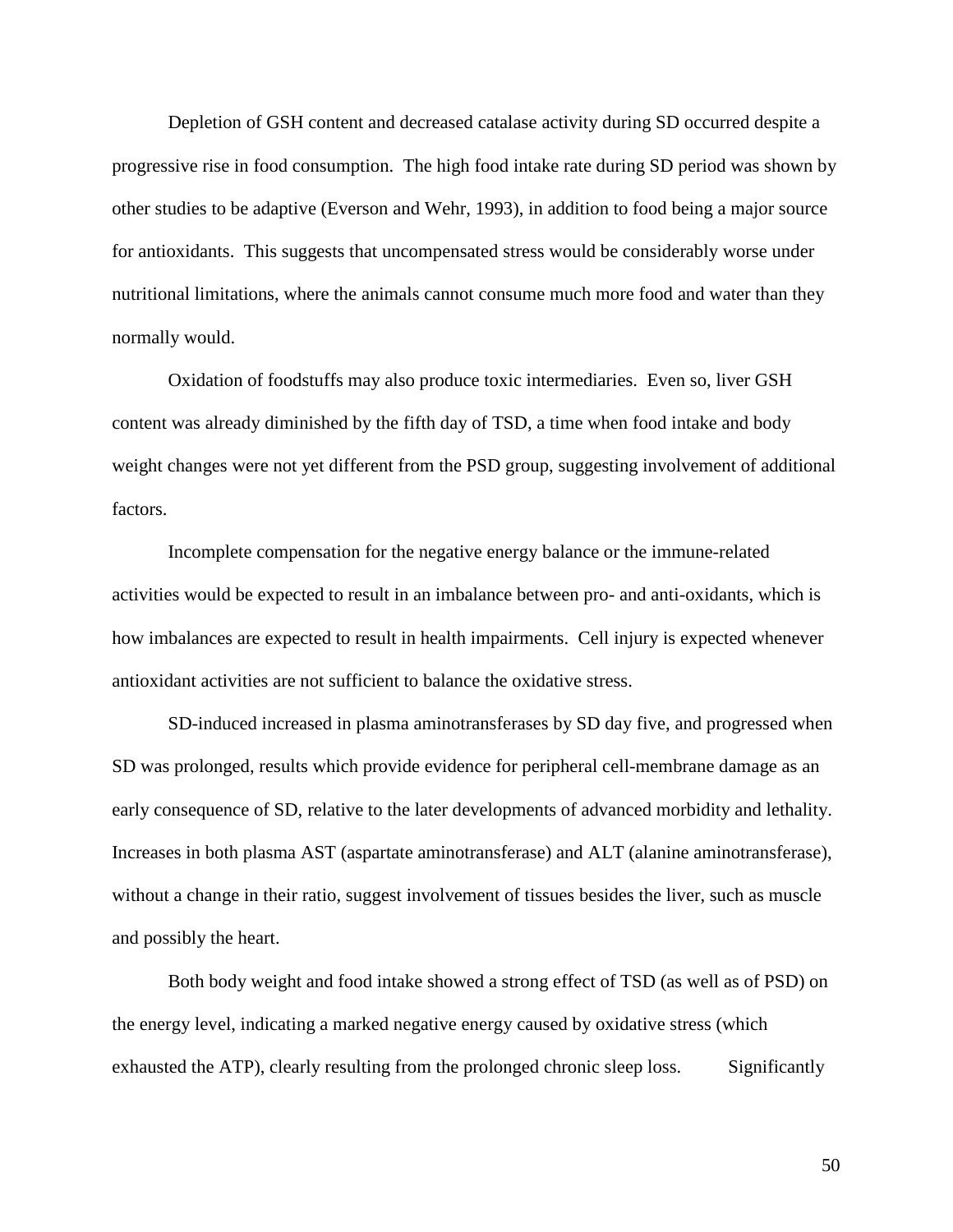lowered body weight (P<0.001 on SD day ten) and increased food intake (P<0.001 were observed on both TSD days 5 and 10), when there were still no observable difference in body weight nor in food intake between the experimental and control groups, indicating great damage to the organism due to impaired homeostasis.

By SD day 10, TSD greatly increased the rats' food intake to 177% (±SE 16) above baseline levels. TSD animals recovered by the second SR day, and their food intake dropped, yet it still was 6.3% (±SE 5) above baseline. TSD rats progressively lost body weight while consuming large amounts of food, which clearly indicates a negative energy balance (energy exhaustion due to the great cellular stress).

The marked increases in both liver glutathione content and catalase activity in sleepdeprived rats yet no detectable increases in recycling activities suggest an ongoing process of uncompensated oxidative stress.

In the heart, both the accelerated rate of the pentose phosphate pathway, which determines the NADPH supply for reducing glutathione to produce GSH during the SD stage, coincide with marked increases in serum aminotransferase concentrations, indicating cell damage.

Sleep recovery stage (SR 48 hour) was associated with restoration and exaggeration of antioxidant activities and oxidant capacity in both liver and heart.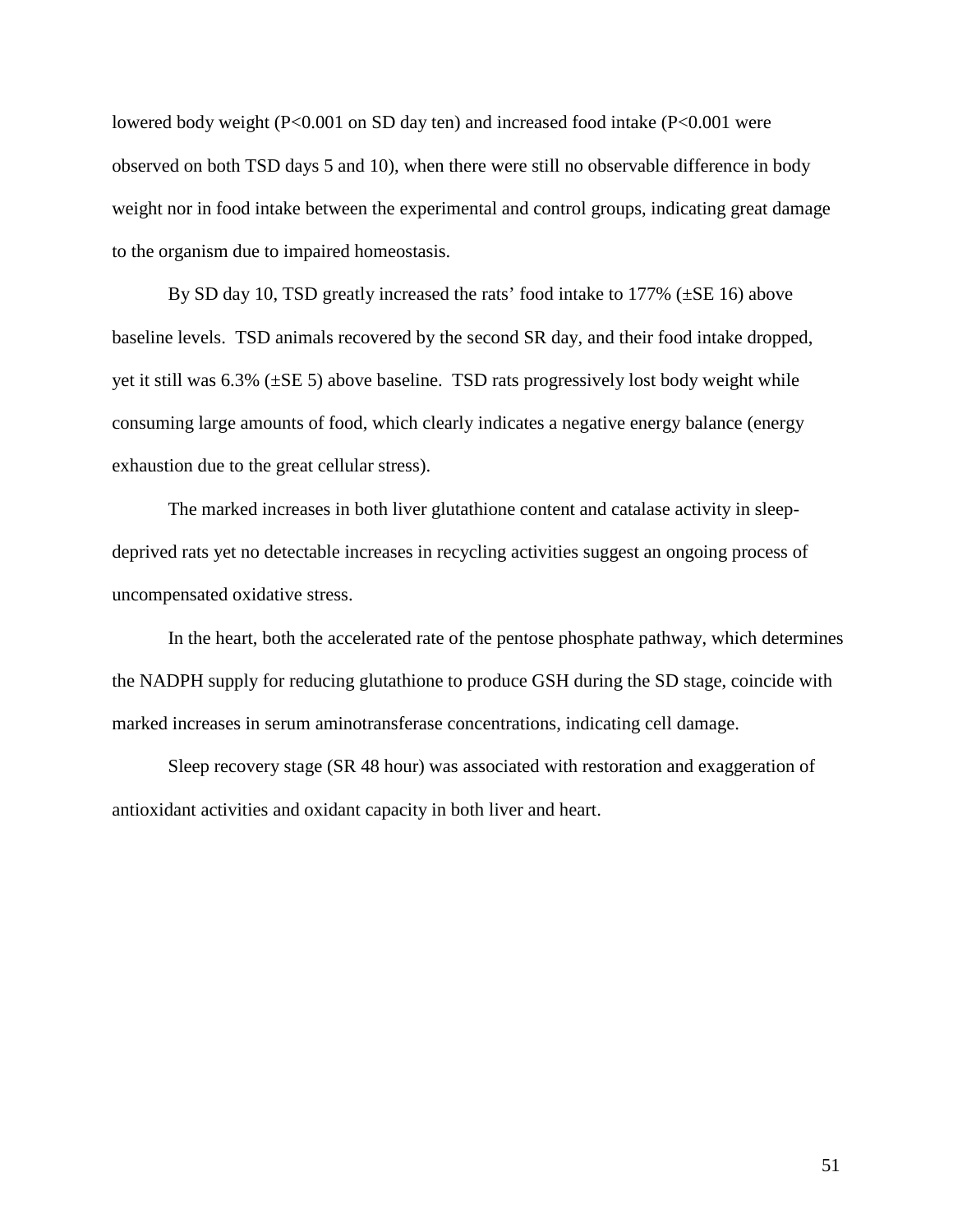# **Valko, Leibfritz, Moncol et al., 2007. Free Radicals and Antioxidants in Normal Physiological Functions and Human Disease,**

The following paragraphs are additional background explanations based on the Valko et al. (2007) review on free radicals and causes of oxidative stress. It provides a wider perspective on homeostasis and some mechanisms of conditions that lead to imbalance in the organism, such as oxidative stress. Also reviewed is how oxidative stress could result in pathogenesis, such as seems to operate in prolonged chronic sleep deprivation.

ROS (reactive oxygen species) and RNS (reactive nitrogen species), are both well known for their dual role as both beneficial and injurious to living cells. Normally their production in the cell is tightly controlled by enzymes such as NOS (nitric oxide synthase) and NAD(P)H oxidase isoforms, respectively. However, stress conditions could easily upset this delicate balance. For example, overproduction of ROS arising from the mitochondrial electron transport chain for energy production in the body, or due to over-stimulation of NAD(P)H), result in oxidative stress, which is an injurious process capable of mediating serious damage to cell structures.

Free radicals can damage lipids, proteins, and DNA, as well as disrupt the cell membrane functions and the cellular organelles. Chronically increased ROS- or RNS-induced oxidative stress have been associated with pathogenesis of cancer, cardiovascular disease, atherosclerosis, hypertension, ischemia/reperfusion injury, diabetes mellitus, neurodegenerative diseases such as Alzheimer's disease and Parkinson's disease, rheumatoid arthritis, and aging.

As mentioned above, oxidative stress is associated with increased formation of ROS, which in turn augments the oxidative stress even more. In addition to cellular protein and lipid damage, abnormalities in myocyte function due to increased oxidative stress are considered to be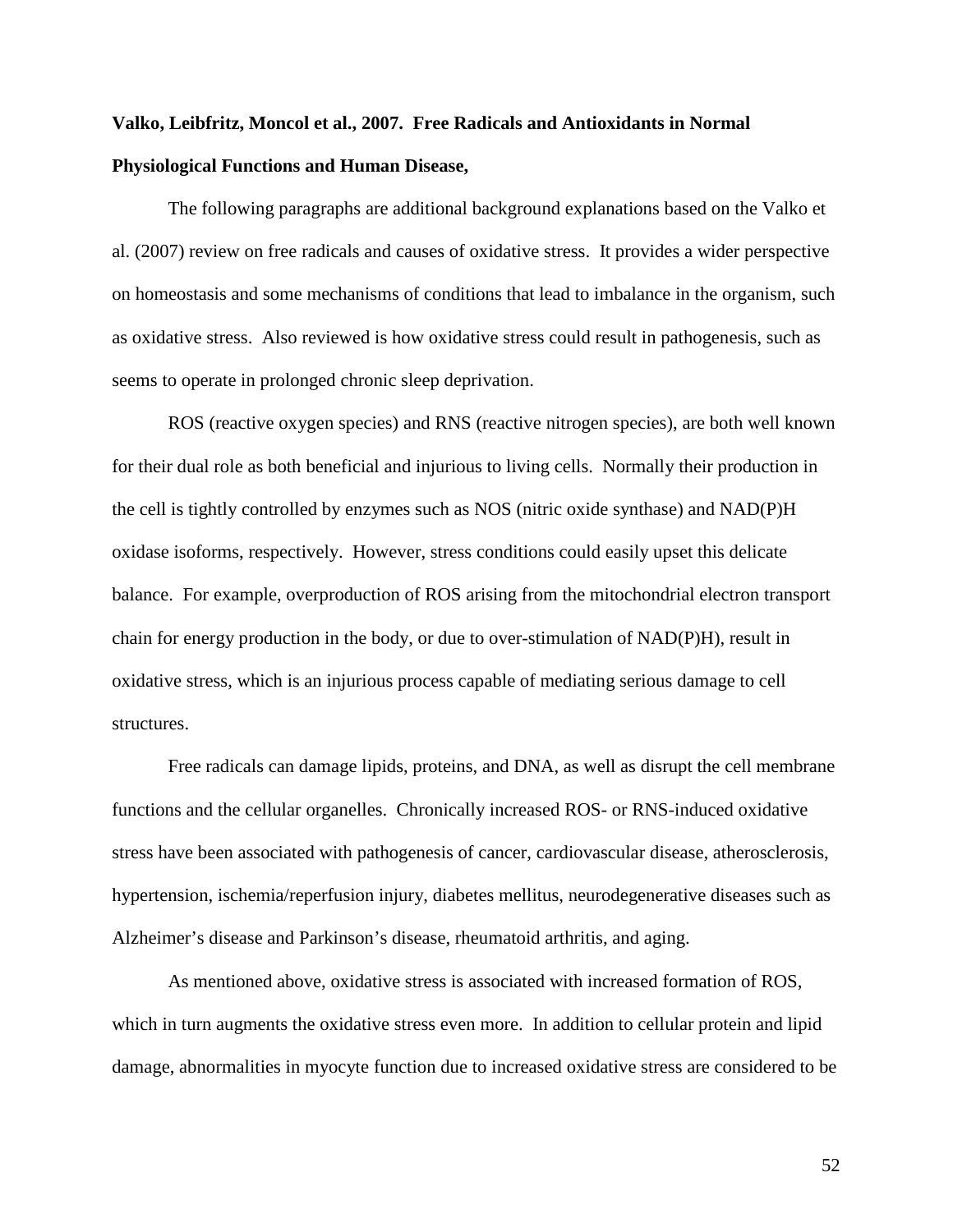associated with the effects of ROS on cellular organelles that modifies phospholipids and proteins, leading to peroxidation and oxidation of thiol groups and causing dysfunction of cardiac and vascular myocytes. Assaults by ROS result in disruption of the cells' lipid bilayer membrane, thus changing membrane permeability, resulting in leakage of cell content.

Free radicals can be defined as molecules or molecular fragments containing one or more unpaired electron in atomic or molecular orbitals. Such unpaired electrons usually lend the free radical considerable reactivity. Radicals derived from oxygen represent the most important class of radical species generated in living systems.

One example is the dioxygen (O2, molecular oxygen), which has a unique electronic configuration and is itself a radical. The addition of one electron to dioxygen forms the superoxide anion radical. Arising either through metabolic processes or from oxygen activation by physical irradiation, the superoxide anion is considered the primary ROS, and can further interact with other molecules to generate secondary ROS, either directly or indirectly through catalyzed processes by enzymes or metals. Superoxide production occurs mostly within the mitochondria of a cell.

The mitochondrial electron transport chain is the main source of ATP in the mammalian cell, thus it is essential for life. Yet, not infrequently, a few electrons might prematurely "leak" during the energy transduction, about 1-3% of all the electrons in the transport chain, to form superoxide, the oxygen free radical which has been implicated in the pathophysiology of a variety of diseases.

The redox state (of oxidation-reduction) of the cell is largely linked to an iron (and copper) redox couple, and is maintained within narrow physiological limits, like the pH in different locations of the body, or like the core body temperature. It has been suggested that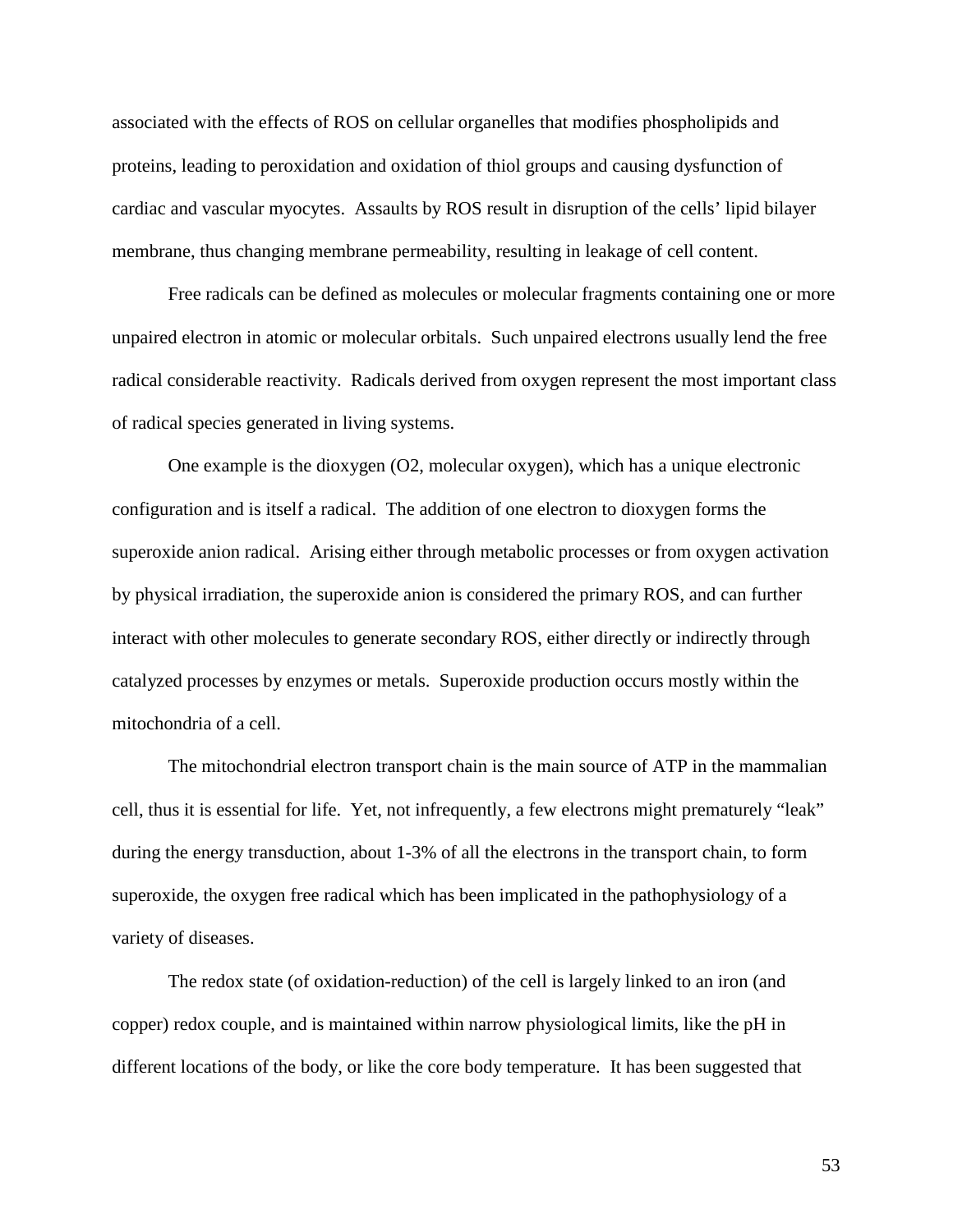iron's strict regulation ensures no free intracellular iron; however, under *in vivo* stress conditions, excessive superoxide releases "free iron" from iron-containing molecules. The released Fe2+ can generate highly reactive hydroxyl radicals.

The beneficial effects of ROS and/or RNS occur at low to moderate concentrations, and include some very important physiological roles, such as in cellular responses to obnoxious stimuli, or in defense against infectious agents, their role in several cellular signaling pathways, and in inducing mitogenic responses. Various ROS-mediated actions in fact protect cells against oxidative stress induced by ROS, to re-establish or maintain redox (oxidation-reduction) homeostasis.

### **Glutathione and other Antioxidants**

Exposure to free radicals from various sources has led organisms to develop a series of defense mechanisms against free-radical-induced oxidative stress, including preventive mechanisms, repair mechanisms, physical defenses, and antioxidant defenses. Enzymatic antioxidant defenses include superoxide dismutase (SOD), glutathione peroxidase (GPX), and catalase (CAT). Important non-enzymatic antioxidants are ascorbic acid (vitamin C), alphatocopherol (vitamin E), glutathione (GSH), carotenoids, flavonoids, and other antioxidants.

Under normal conditions, there is a balance between the intracellular levels of these antioxidants and their actions' effects. This balance is essential for the organisms' health and survival. The major thiol antioxidant and redox buffer of the cell is the tripeptide glutathione (GSH).

#### **GSSG (Glutathione Disulphide) the Oxidized Form of Glutathione**

Glutathione is highly abundant in the cytosol, nuclei and mitochondria, and is the major soluble antioxidant in these cell compartments. Because GSH is synthesized in the cytosol, its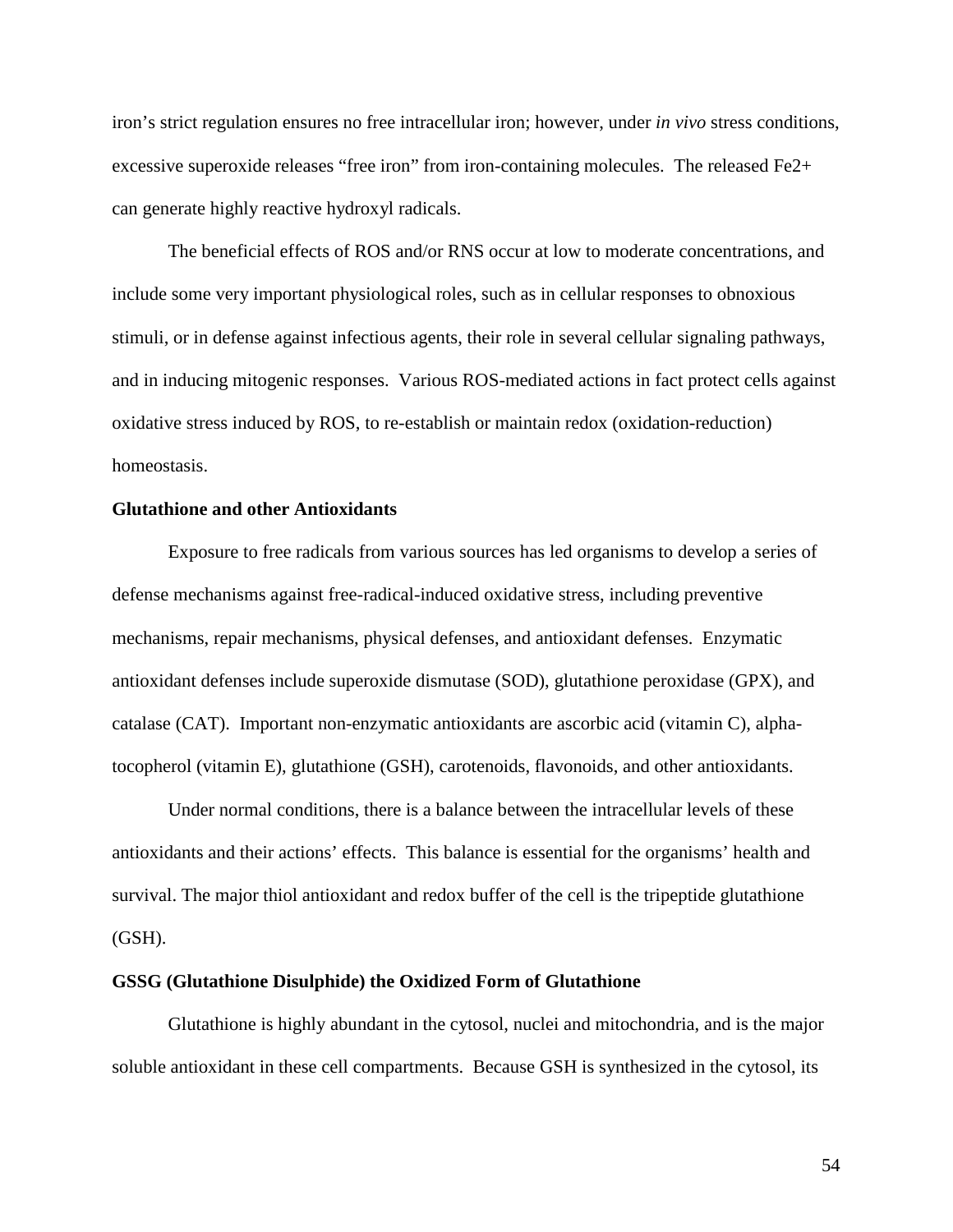mitochondrial presence requires inner membrane transport. Two mitochondrial electro-neutral protein carriers have been shown to have the capacity to transport GSH, the dicarboxylate carrier protein and the 2-oxoglutarate carrier protein. Externally added GSH was shown to be readily taken up by mitochondria against the concentration gradient, despite the 8mM GSH present in the mitochondrial matrix.

GSH in the nucleus maintains the redox state of the critical protein sulphydryl that is needed for DNA repair and expression. Oxidized glutathione is accumulated inside the cells and the ratio of GSH/GSSG is a good indication of the oxidative stress in the organism. Too high a GSSG concentration may oxidize and damage many enzymes.

The major protective functions of glutathione against oxidative stress are the following:

- (i) Glutathione (GSH) serves as a co-factor of several detoxifying enzymes against oxidative stress (e.g., glutathione peroxidase (GPX), glutathione transferase, and others).
- (ii) GSH participates in amino acid transport across the plasma membrane.
- (iii) GSH scavenges hydroxyl radical and singlet oxygen directly, detoxifying hydrogen peroxide and lipid peroxides by the catalytic action of GPX.

(iv) Glutathione can regenerate vitamins C and E, the most important antioxidants, back to their active forms. Glutathione can directly reduce the tocopherol radical of vitamin E, or indirectly via reducing the semi-dehydroascorbate into ascorbate.

Glutathione's capacity to regenerate the most important antioxidants is associated with the redox state caused by the action of the glutathione disulphide-glutathione couple, GSSG - 2GSH.

### **ROS and Maintenance Mechanisms of Redox Homeostasis**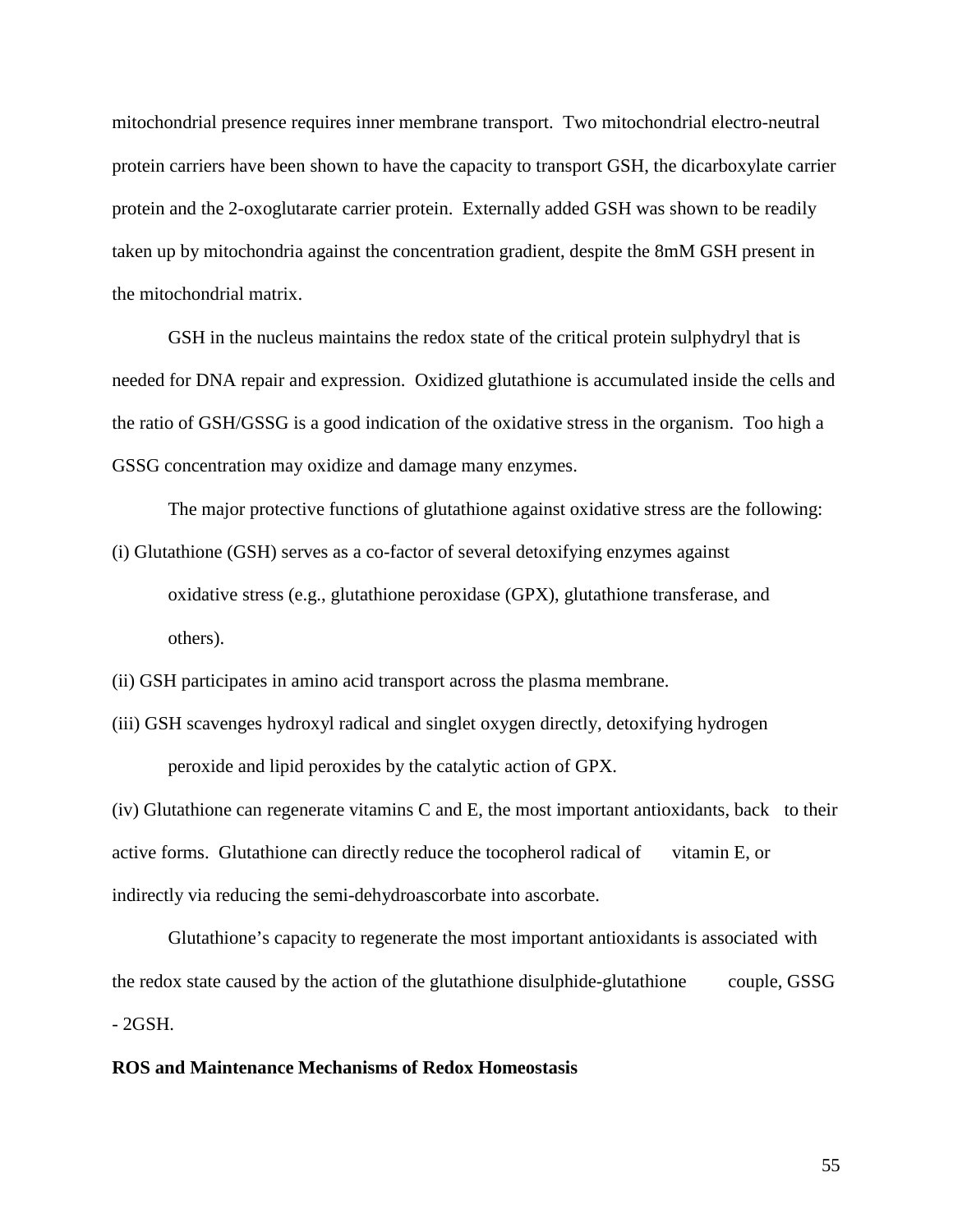Free radicals, as well as reactive diamagnetic species derived from radicals, operate at low but measurable concentrations in the cells. Their steady-state concentrations depend on the balance between their production rates and their removal rates by various antioxidants.

### **Everson, Thalacker and Hogg, 2008. Phagocytic Migration and Cellular Stress induced in the Liver, Lung and Intestine During Sleep Loss and Sleep Recovery.**

In this second study by this team of researchers to be discussed here (Everson, Thalacker and Hogg, 2008), Dr. Everson et al. investigated the SD effects on the migratory traffic of phagocytes into peripheral tissues, a process that may indicate an inflammatory response to cellular stress.

Since the early 1920s almost a century ago, studies demonstrated that SD in humans resulted in leukocytosis, the progressive increase in circulating white blood cells, mainly granulocytes. The finding has been repeated in later studies, and is one of the few consistent physiological findings in humans following chronic SD (sleep deprivation).

This study design is similar to the Everson et al. 2005 study (Appendix C). Like their 2005 study, this study employs four experimental groups of young adult male rats: five or ten days TSD, five or ten days PSD, and two control groups - a forced ambulation group kept under baseline conditions, and a control group that was allowed 48 hours of ad-libitum SR following ten TSD days.

### **Myeloperoxidase (MPO), an Enzyme Virtually Exclusive to Neutrophils**

MPO was extracted from three internal organs – liver and lungs, the two sites affected by systemic inflammation, and intestinal tissues, since the intestine was implicated as a site of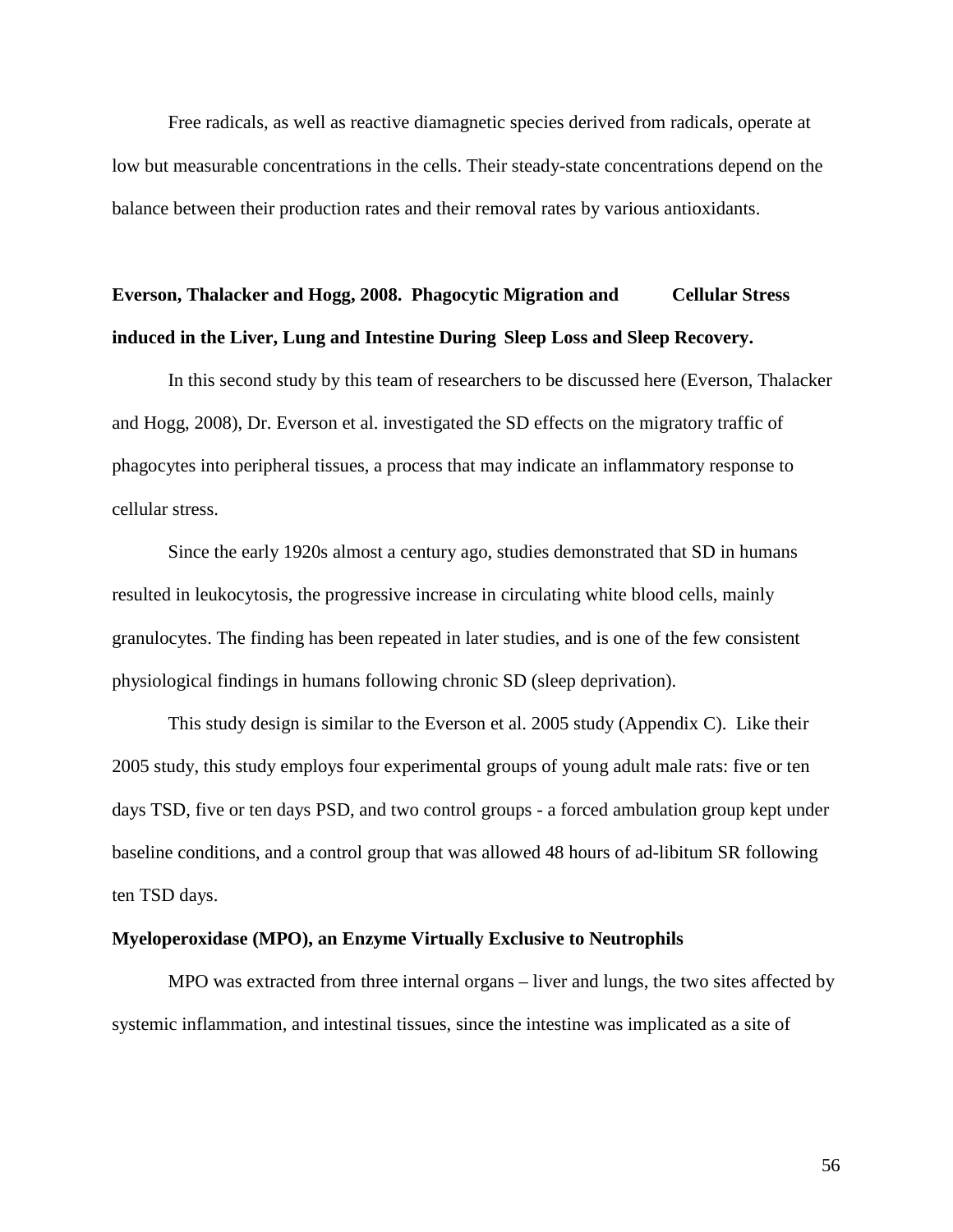bacterial translocation in SD rats. MPO activity was determined by spectro-photometry. MPO acts here as a tracer of Neutrophils' location and quantity.

MPO activity in the lungs of TSD rats on SD day 10 nearly doubled the baseline controls' MPO activity ( $P < 0.001$ ), and was more than 1.5-fold of the MPO activity on TSD day five ( $P <$ 0.01).

Using immunohistochemistry, these results strongly suggest a neutrophil migration into extravascular liver and lung tissues, concomitant with cellular stress, which is consistent with tissue injury or an SD-induced infection.

### **Heme oxygenase-1, A Cellular Stress Marker in the Liver, Lung, Heart & Intestine**

The enzyme heme oxygenase-1 (heat shock protein-32) and corticosterone, both markers of cellular stress, were traced. Phagocytes were localized using immunohisto-chemistry in the liver and lungs.

In the liver, total HIS48-positive populations were greater than baseline levels in TSD rats, reaching 59% above baseline on TSD day five, and 80% above baseline on TSD day ten.

In the lungs, counts of HIS48-positive labeling indicated that ten TSD days nearly doubled the number of granulocytes ( $P < 0.001$ ), that were over 1.5 fold the baseline on TSD day five ( $P < 0.01$ ).

Heme oxygenase-1 increased over 2.5 fold in the liver on TSD day ten  $(P < 0.001)$  and in the lung too it showed a strong experimental effect on TSD day 10 ( $P < 0.016$ ).

Most HIS48-positive cells (over 90%) were found in the extravascular spaces, indicating an SD induced neutrophil migration into extravascular tissues of both liver and lungs, which suggests an inflammatory response to sleep deprivation (SD), concomitant with cellular stress, and is consistent with SD-induced tissue injury or infection which outlasted the SR 48 hours.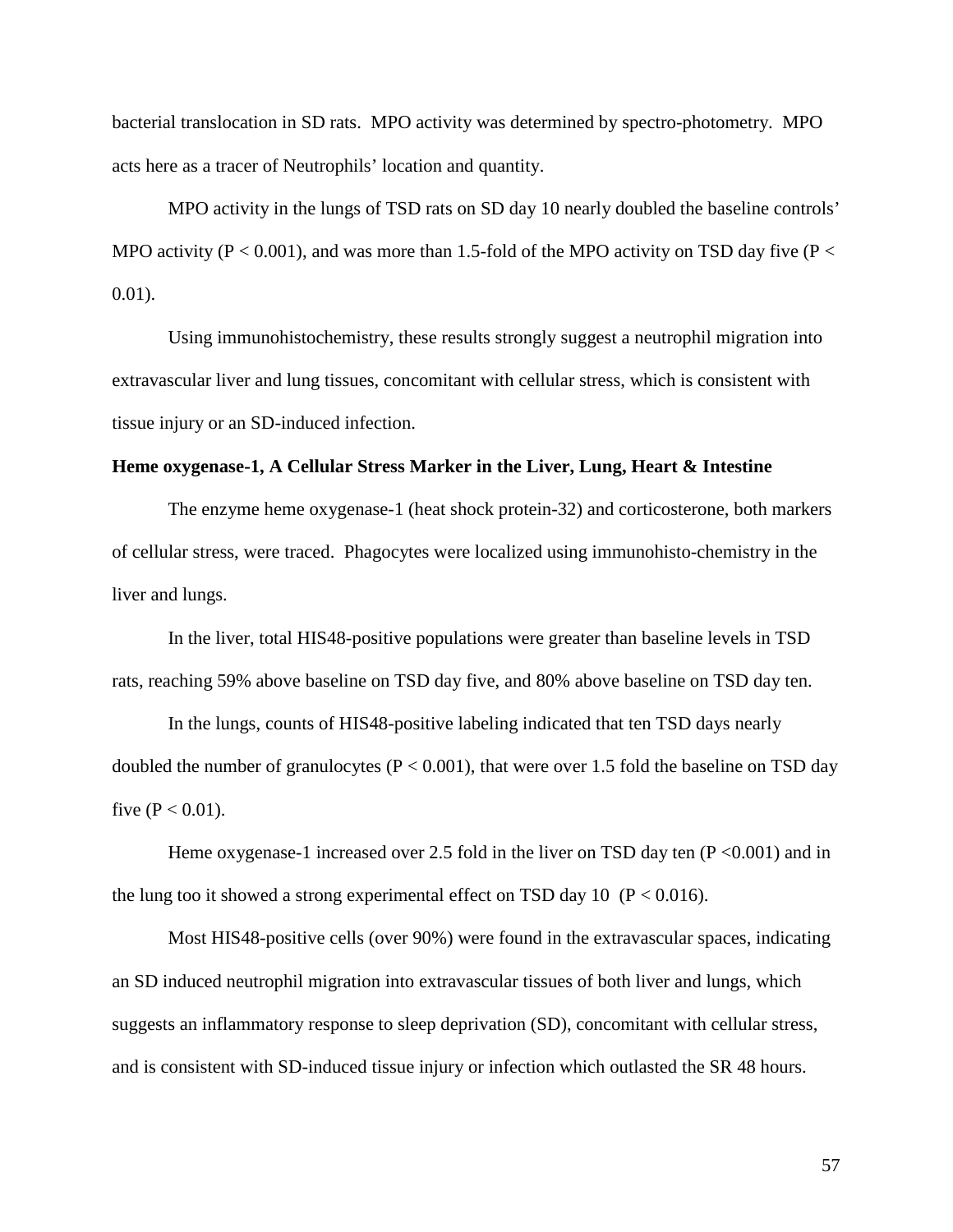Plasma corticosterone levels remained unchanged throughout the SD phase, but were then decreased 50% below baseline levels following the 48 hours of SR, supporting a similar finding observed in a previous study (Everson et al., 1989).

The authors interpreted this post-SR abnormally low plasma corticosterone as a compensatory response to SD, indicating an augmented negative feedback with both the brain and the pituitary gland, prompting both to send more regulating hormones to replenish the shortages or depletion brought about by SD, to re-establish homeostasis.

Yoked rats (PSD) showed tendencies in the same direction as TSD animals - of both plasma corticosterone decreased levels during SR, and of increased MPO activity during the SD phase on both days five and ten, but none of these tendencies reached statistical significance.

The traced cellular effects of SD thus resulted in findings that show undeniably the greatly injurious effects of chronic TSD.

Most 10-day TSD rats appeared healthy, with a great appetite that masked the severe internal organ abnormalities, which would lead to severe pathology only three weeks later if not reversed in time by prolonged recovery sleep.

The changes produced in MPO activity in these animals by TSD after 5 or 10 days of TSD in the lung and liver were as severe as those reported for burn injury and for hepatic ischemiareperfusion, for septic shock, or for severe acute pancreatitis with infected necrosis.

In this study the researchers prove that the progressive post SD increase in circulating leukocytes is indeed an inflammatory process in rats in a nearly identical manner to humans, hence it signifies an ongoing infectious disease.

Under the present method of producing SD, rats show a progressive increase in circulating leukocytes, due mostly to an early increase in the population of immature neutrophilic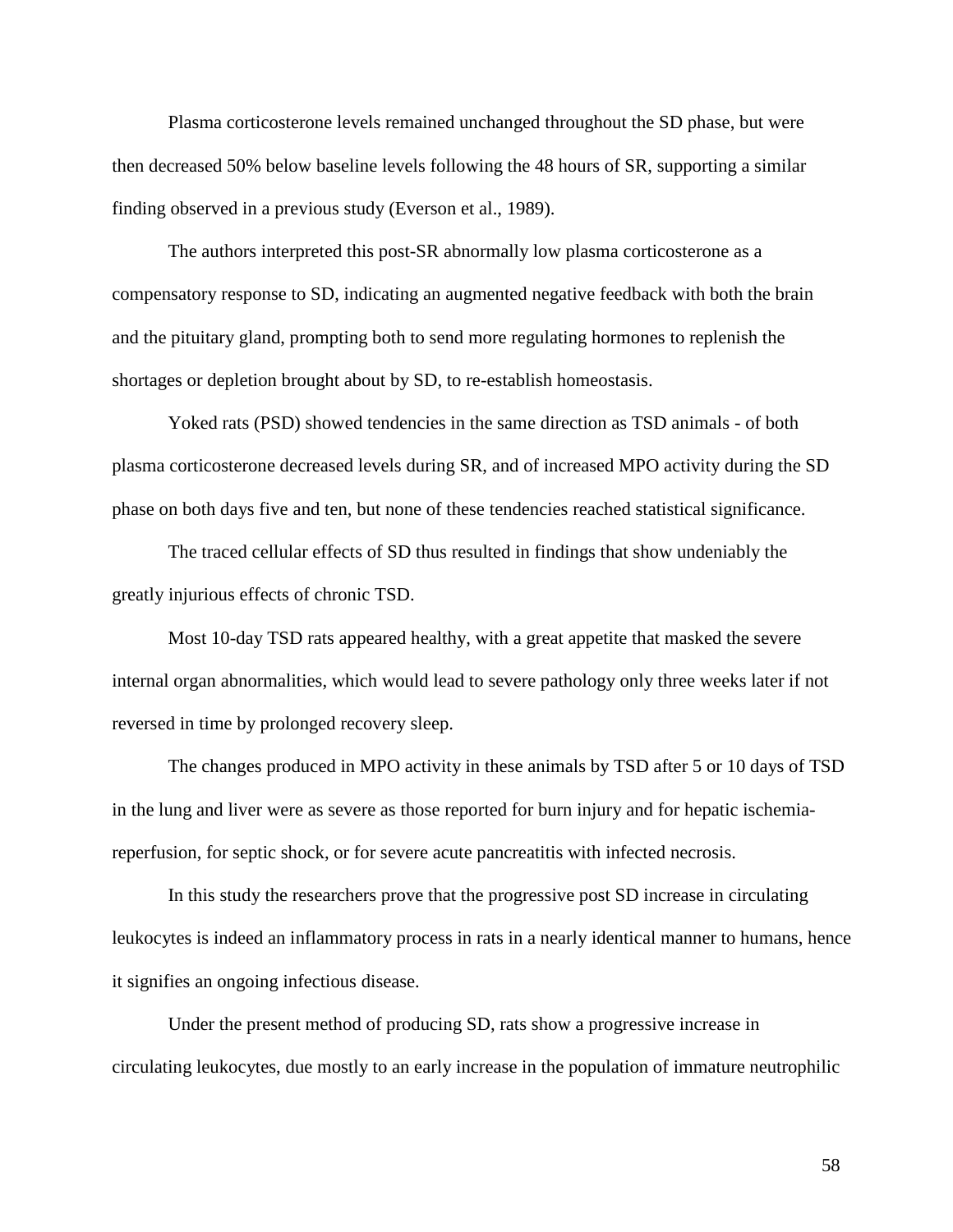granulocytes, a "left shift" towards earlier stages of maturation, and days later to an additional increase in monocytes.

Leukocytes are considered to be the organism's first line of defense against infection due to viruses, bacteria, fungi or parasites, and include neutrophils, eosinophils and basophils. They multiply as needed, and pass through capillary walls to pursue invading organisms within the body's tissues.

Neutrophils are the first granulocytes to arrive at the invaded location, to phagocyte and destroy foreign particles and cells. Monocytes arrive at the invaded site a few days later, and are immobile granulocytes which phagocyte in lymph nodes, in the spleen, liver and lungs. They give rise to macrophages, which attach themselves to lymph- and blood vessels, and have a greater capacity to engulf and digest much larger particles and organisms than neutrophils.

In recent years researchers have reported increases in various circulating proinflammatory molecules, with different time courses, in both SD humans and animals. There is yet very little evidence of any physiological causes, consequences, or sequelae to explain this phenomenon.

Except for a marked hyperphagia, the profile of SD in the laboratory rat resembles chronic systemic inflammatory response syndrome in humans, including poor microbial control and eventual lethal septicemia.

Because inflammatory processes are generally considered the etiological root of several diseases, the main purpose of this study was to investigate whether the increased phagocytes in the circulation implies a level of migratory traffic into the tissues, which would constitute an inflammatory response.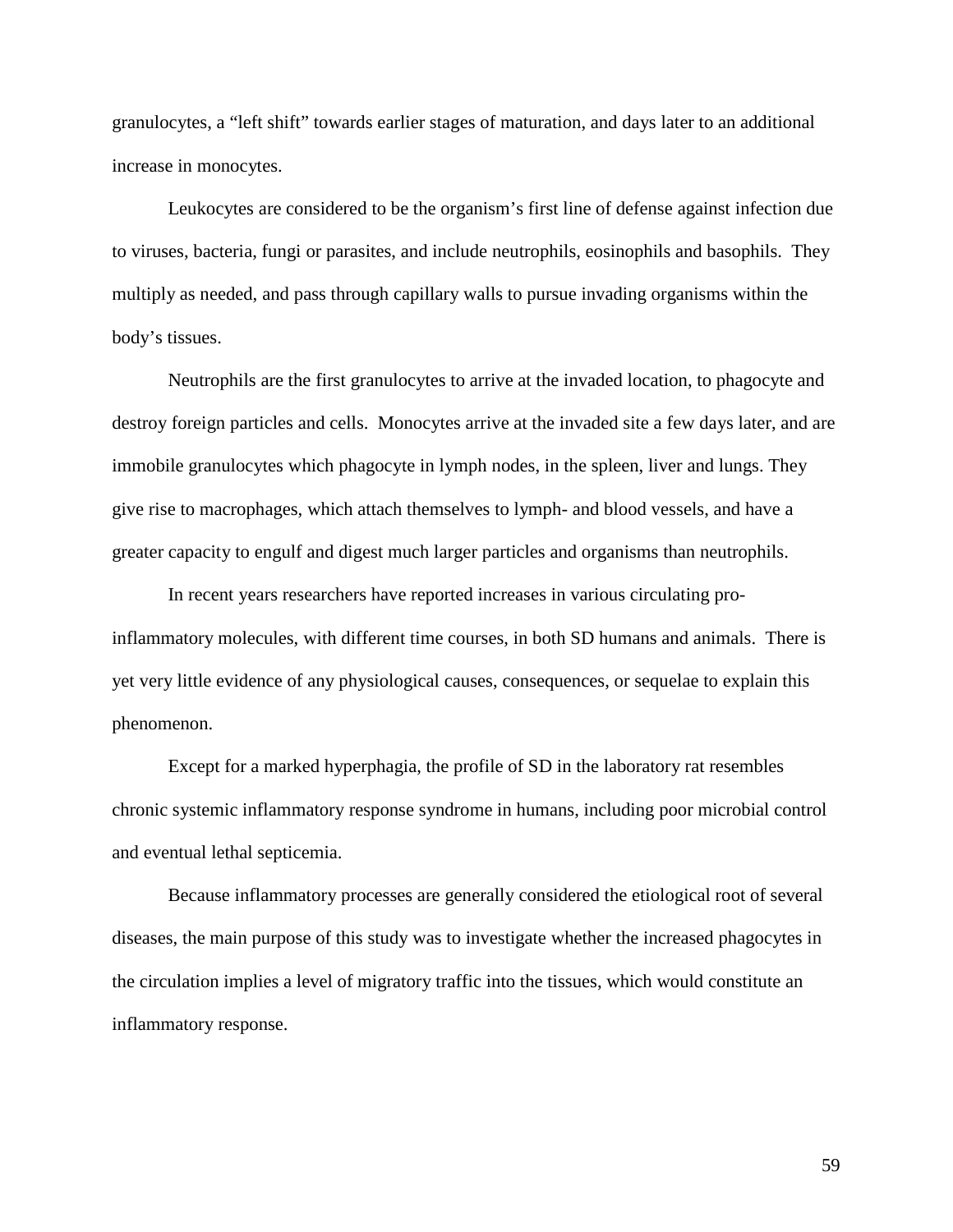PSD rats showed trends in the same direction as TSD animals, of increased MPO activity during SD days five and ten, which were statistically insignificant.

## **Everson and Szabo, 2011. Repeated Exposure to Severely Limited Sleep Results in Distinctive and Persistent Physiological Imbalances in Rats.**

In their third study reviewed here these researchers further investigated whether a considerably more prolonged duration of chronic SD would result in physiological adaptations and phenotypic changes that are not seen following a relatively shorter-term of SD.

Now with stronger evidence that repeated exposure to deprivation of sleep causes severe damage to TSD rats. At the end of 72 days, the researchers added a final extended sleep recovery of almost four months, of sleep *ad libitum*.

The rational for their present study is based on the findings of a previous study (Everson and Szabo, 2009) with the same design except without the final LSR (lengthy sleep recovery) of almost four months. That study revealed that prolonged chronic TSD in laboratory rats resulted in increased energy expenditure, connective tissue abnormalities, and increased weights of major organs relative to body weight, all of which suggest that high metabolic demands may have preserved the size of vital organs relative to expectations of severe energy deficiency alone. Low plasma corticosterone and leptin concentrations seem to reflect low substrate availability and diminished adiposity.

The researchers extended the SD period to 72 days, consecutively repeating six times each cycle of ten TSD days and two SR days, 72 SD days total, with a final LSR of sleep *ad libitum* lasting almost four months (Appendix C). The LSR period was added to examine the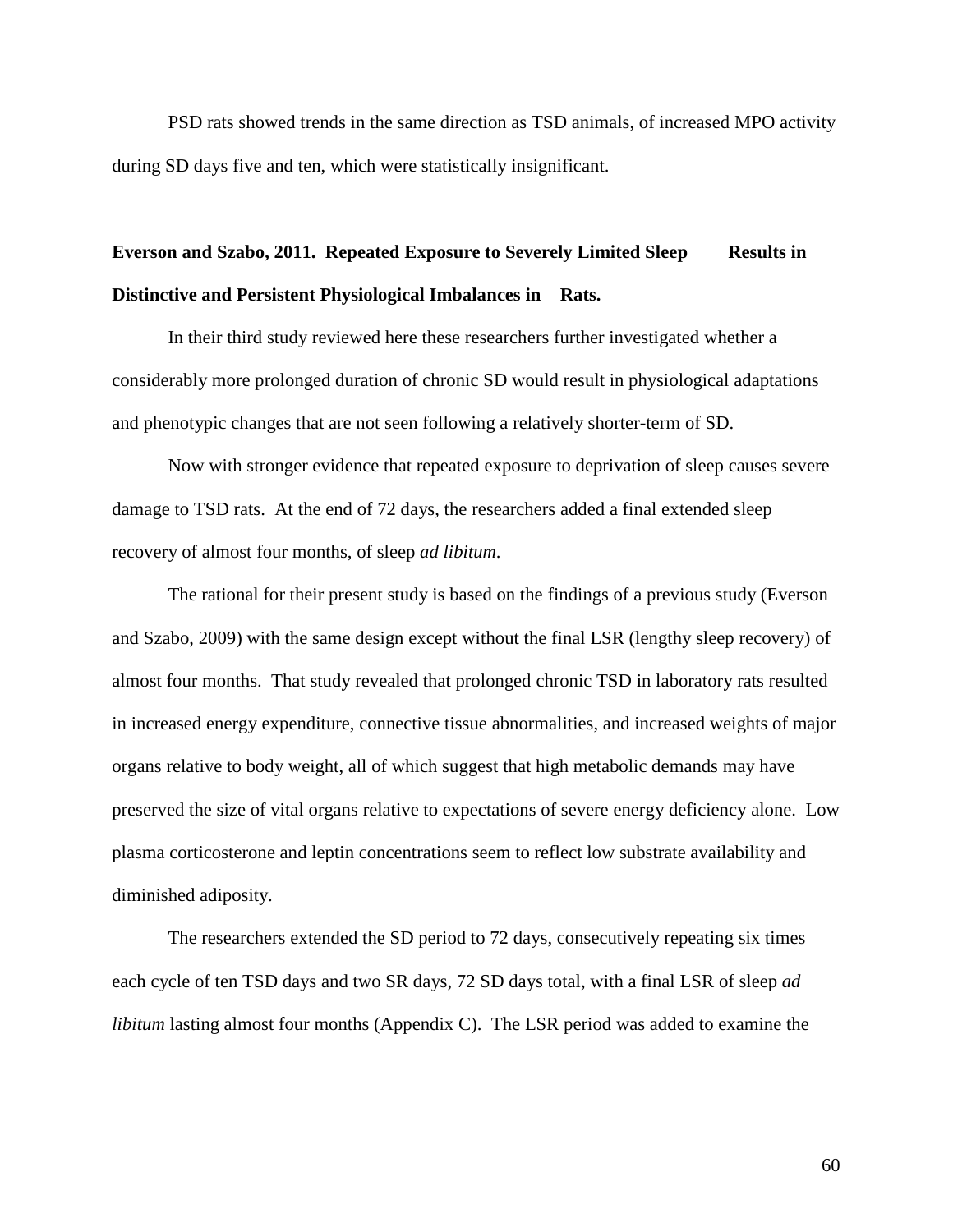extent to which a prolonged TSD resulted in internal organs abnormalities, which became longlasting, or even permanent.

The computerized housing apparatus previously described (Appendix C) was reprogrammed to allow more sleep for the PSD group, which here too proved to reliably produce greatly fragmented sleep in both PSD and TSD groups. Measurements of TST in their previous study (Everson and Szabo, 2009) of the same design indicated that in any 10-day TSD cycle, NREM sleep was reduced from 54% sleep during baseline to 34-40% TST in TSD animals, whereas REM sleep time was reduced from 7.3% of baseline TST to 2.4-3.4%.

During the 48h of SR, NREM sleep was consolidated and did not statistically differ from the baseline in terms of percentage of time. On the other hand, REM TST (total sleep time) rebounded and was increased by 50-67% above baseline (Everson and Szabo, 2009).

Food and water intake, as well as body weights, were recorded daily. Food and stool waste were collected in the middle of both the fifth and sixth 10-day cycles to measure their caloric value, which were reported to rule out malabsorption and feeder waste as explanations for weight loss in the previous study (Everson and Szabo, 2009). Measurements were performed on tissues from the present study groups, as well as on preserved tissues from the previous study (Everson and Szabo, 2009) experimental and forced ambulation control groups.

In the two previous studies (Everson et al., 2005, 2008), a single ten-day session of SD in rats resulted in clear signs of metabolic, hormonal, and immune system injuries, yet those conditions were well tolerated in those previous studies, and the 48 hour SR periods seemed to normalize the energy expenditure and antioxidant parameters in the SD rats.

In contrast, food and water intake in the current study were both increased in TSD rats, with a pronounced progressive loss of body weight across cycles of SD. On the last two days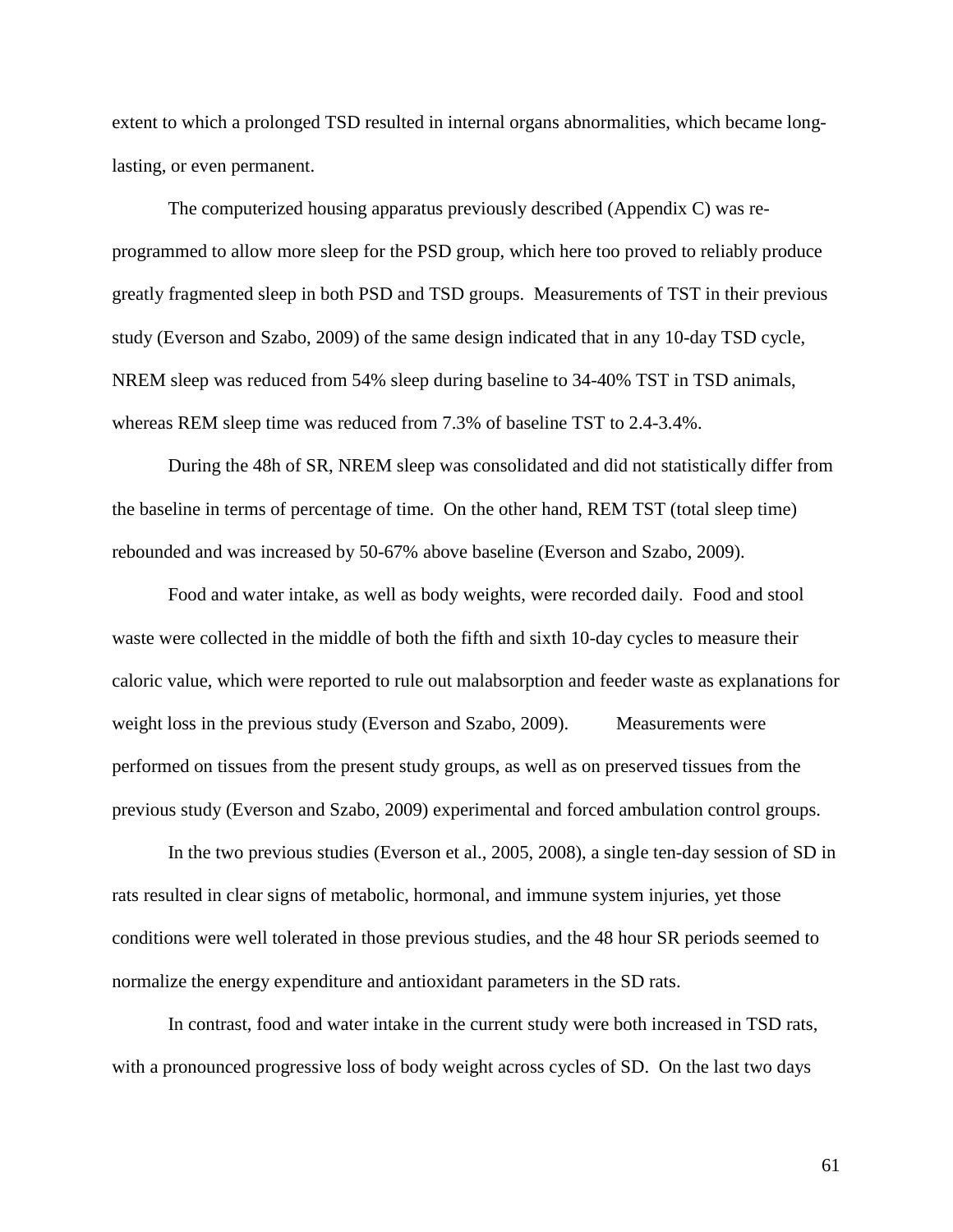before the LSR phase, TSD animals' body weight averaged 15% below controls, a highly significant change (P< 0.0001). During the LSR period, body weights of both TSD and controls rebounded to the same long-term growth pattern, reaching on average 95% of controls' body weight by LSR day 33, and 98% by LSR day 88.

The major findings for TSD rats after almost four months of LSR indicated they were still consuming 20% more food and 35% more water than forced ambulation controls, despite normalized body weight, normalized adipocytes, elevated plasma leptin levels, and decreased plasma cholesterol levels, which taken together indicate that internal processes remained modified long after the severe prolonged SD had ended.

Another finding in TSD rats with LSR was that adipocytes in the omentum, epididymus, and surrounding the mesenteric lymph nodes did not differ in size from those of control animals. Only one multilocular (divided into many small vesicles) region of adipose tissue of a TSD rat was found in the mesentery during LSR.

### **Hormonal and Clinical Chemistry Results**

Among TSD rats with no LSR (Everson and Szabo, 2009), plasma corticosterone was significantly lower than in controls ( $P = 0.01$ ). In contrast, plasma corticosterone in TSD rats with LSR did not differ from controls.

Plasma insulin was lower than 1.8 ng/ml in all animals, except one value of 3.4 ng/ml in a TSD rat with no LSR, which showed a more advanced morbidity than the other rats.

Plasma leptin was significantly higher in TSD rats with LSR than in ambulation controls  $(P = 0.03)$ , despite equivalent body weights.

Plasma albumin was 14% lower in TSD rats with no LSR, compared to TSD with LSR (2.5 g/dl *versus* 2.9 g/dl, respectively,  $P = 0.009$ ), or to ambulation controls with no LSR ( $P =$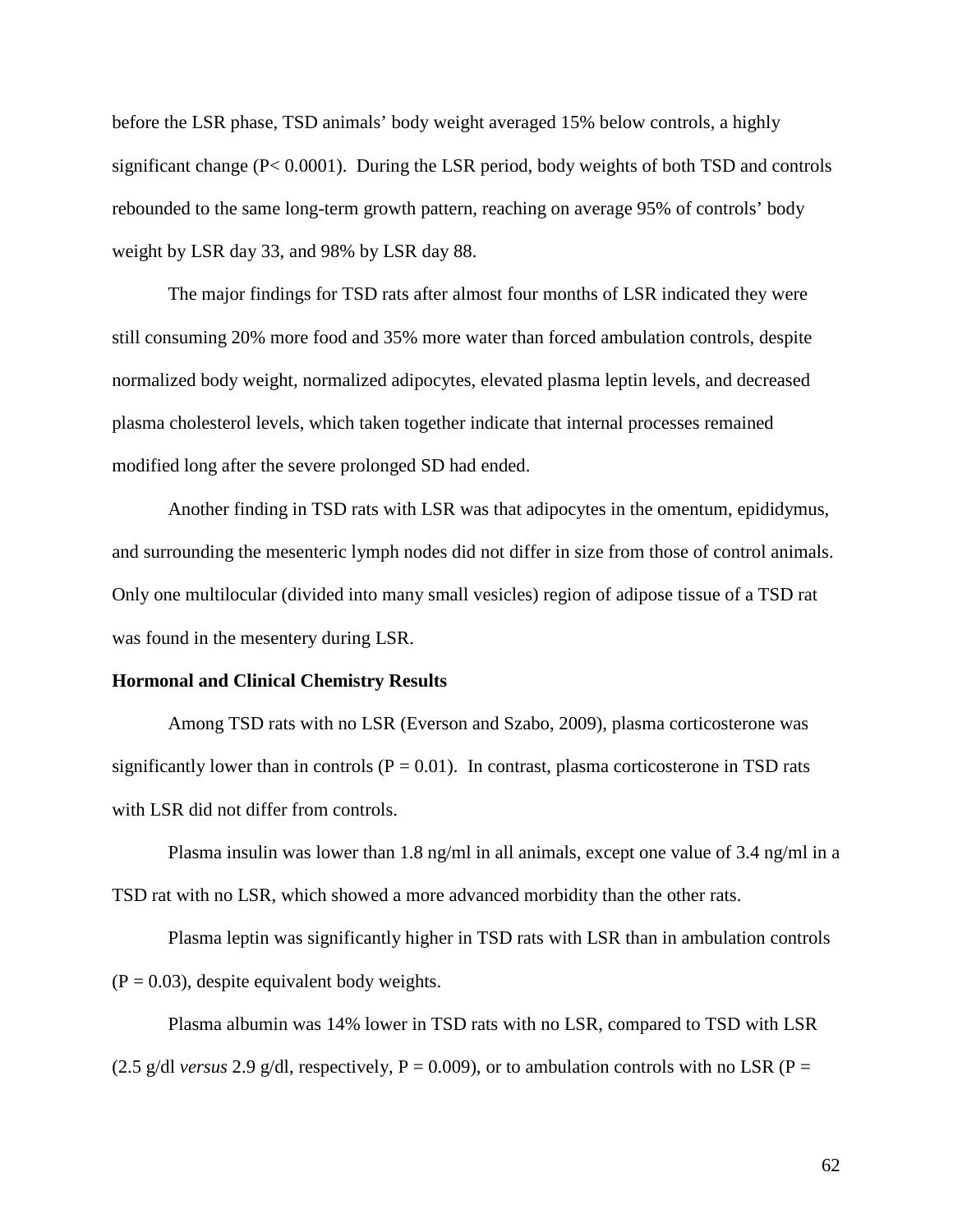0.0003), in which plasma albumin values were considered normal  $(3.1 \text{ g/d})$ . Rats from all four groups were considered hyperlipidemic, being fed an atherogenic diet to induce hypercholesterolemia (Joris et al., 1983). Plasma cholesterol values ranged between 258-978 mg/dl among all four groups, compared with normal plasma cholesterol values (115 mg/dl) for Sprague-Dawley rats (Harlan Laboratories, 2010). In TSD rats with LSR, plasma cholesterol was 31% lower in TSD rats than in controls. TSD animals had 449 mg/dl plasma cholesterol, compared to 649 mg/dl

 $(P = 0.047)$  in ambulation controls.

Plasma low-density lipoprotein (LDL) levels were determined independently, not by calculation, and were significantly lower in TSD rats with LSR compared to ambulation controls, TSD rats having 347 mg/dl *versus* 503 mg/dl in ambulation controls ( $P = 0.05$ ).

No differences were detected for the following body substances measured in plasma: glucose, phosphorous, total protein, HDL, triglycerides, urea, nitrogen, and creatinine. Similarly, no differences were found for osmolality, which represents the total molar concentration of solutes in the blood.

The first SD stage (prior to LSR) replicated the failed growth despite the extraordinary food and water intakes observed during the SD phase in TSD animals without LSR (Everson and Szabo, 2009), thereby enabling adaptations and pathologies to develop, for comparison with the values before and after LSR**.** 

Physiological adaptations could be expected to give the organism some survival benefit and sustain health during SD, yet the findings indicate that repeated SD sessions resulted in increasingly severe cumulative changes, including deep negative energy balance, increased intestinal length and remodeling of adipose tissues.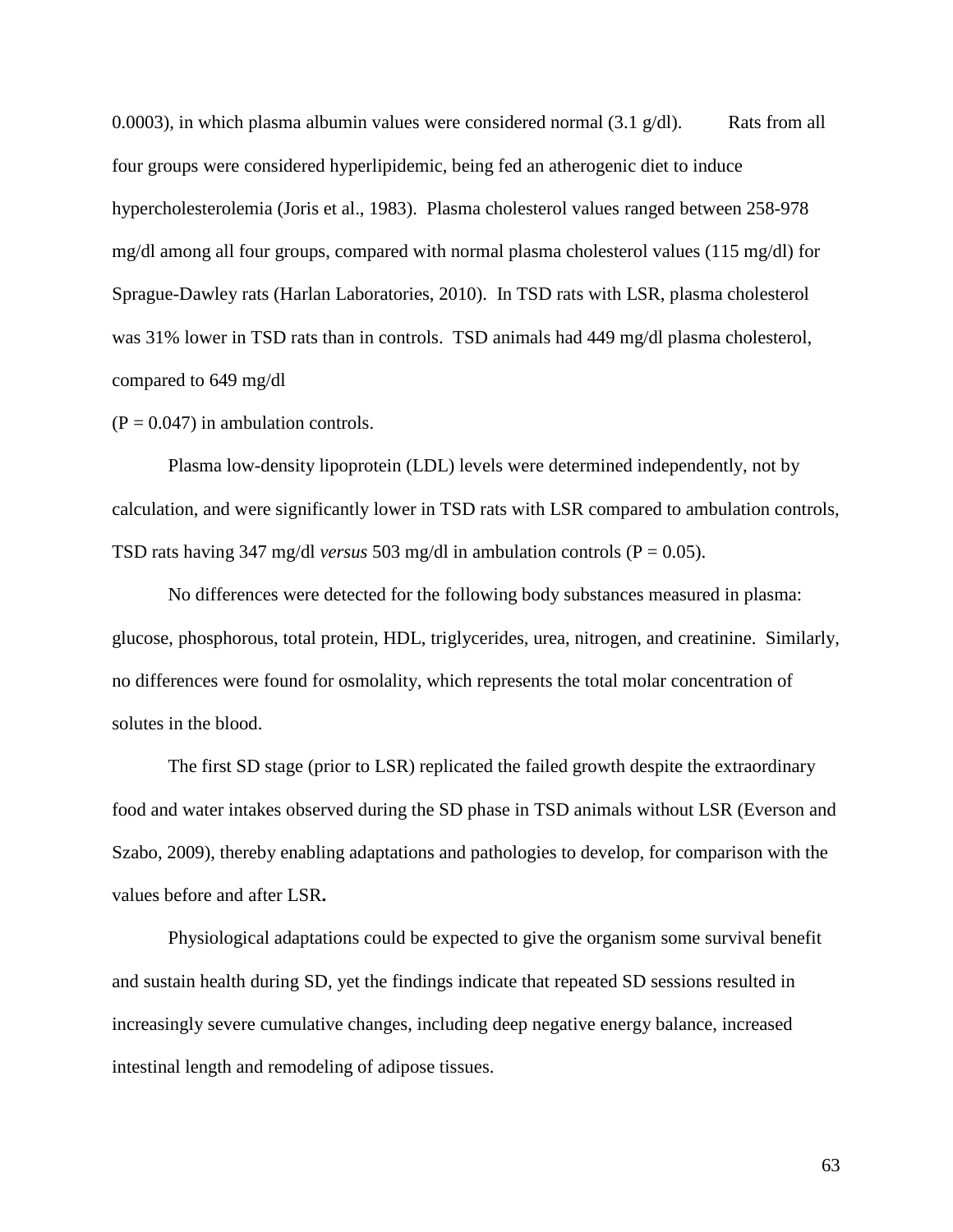In the researchers' two previous studies (Everson et al., 2005; Everson et al., 2008), a single ten-day session of SD in rats resulted in clear signs of metabolic, hormonal, and immune system damage, yet those conditions were well tolerated, and the 48 hour SR periods seemed to normalize the energy expenditure and antioxidant parameters in the SD rats.

In contrast, in the current study food and water intake were both increased in TSD rats, together with a pronounced progressive loss of body weight across cycles of SD. On the last two days before the LSR phase, TSD animals averaged  $15\%$  ( $\pm$  6% standard deviation) below controls, which was highly significant (P< 0.0001). During the LSR period, body weights of both TSD and controls rebounded to the same long-term growth pattern, reaching on average 95% of the controls' body weight by LSR day 33, and 98% by LSR day 88.

Before the LSR, peak values of food intake in TSD rats were typically double or triple the controls', rising in a nearly cumulative manner across the six SD periods, compared to stable food intake in controls. The hyperphagia due to chronic TSD is equivalent to a single prolonged TSD period in rats produced by the same method in past studies (Everson, Bergmann and Rechtschaffen, 1989; Everson and Rowley, 2004; Pilcher et al., 1990; Everson and Wehr, 1993).

Because a single 10-day TSD seemed well tolerated by the rats, and the two SR days appeared to normalize the TSD effects, the investigators state they did not expect the progressive deep negative energy balance seen in the this 2011 study.

Another unexpected finding was the significant 20% increase in food intake during the early SR 48h periods, indicating adjustments and compensations for the previous sleep loss. These investigators state they also did not expect the prompt increase in food consumption from the start of the SD period. The greatly disrupted and fragmented sleep is the most likely explanation for these dramatic metabolic effects.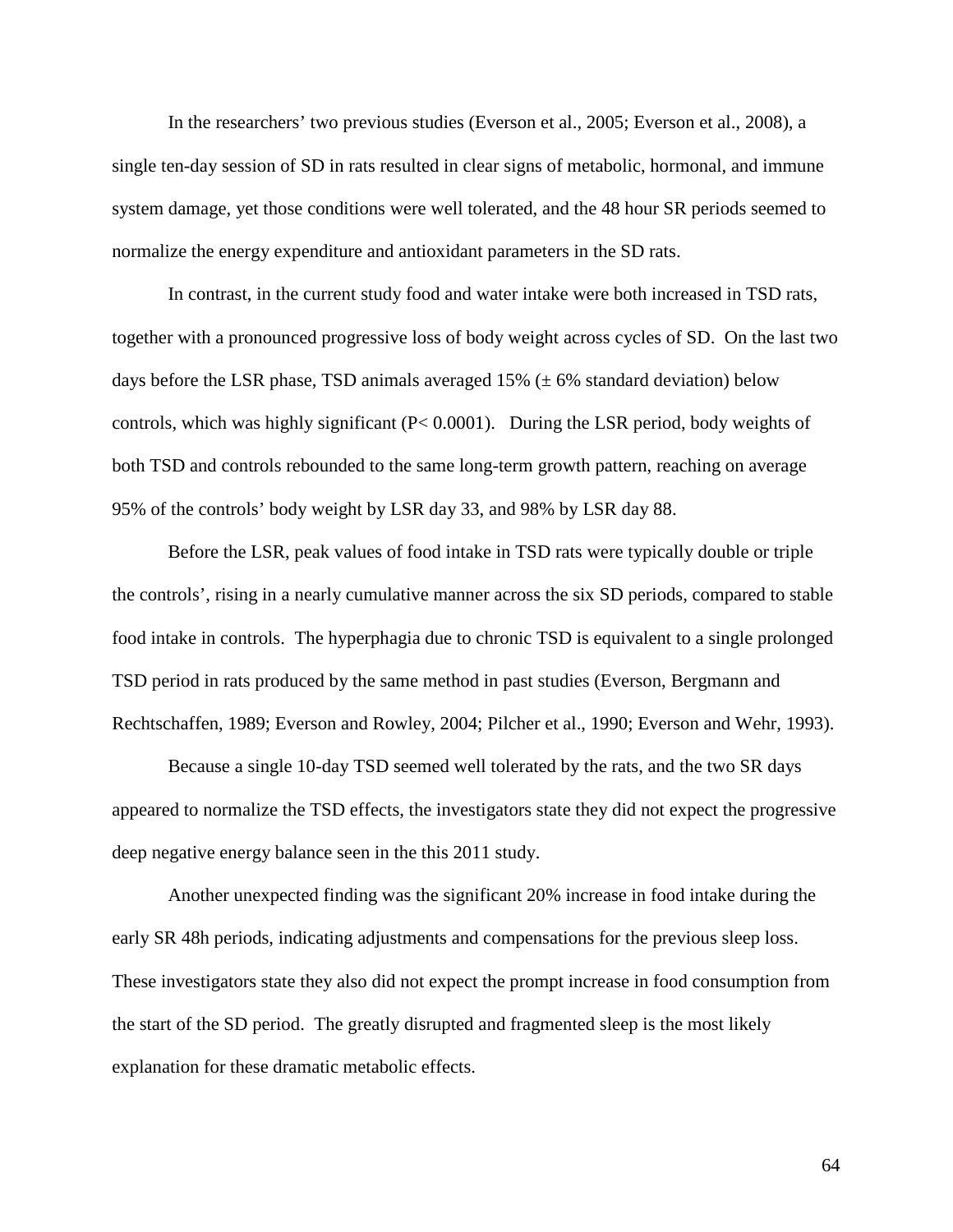Compared to findings of nonspecific stress, the dramatic increase in food intake concurrent with suppressed plasma corticosterone in TSD rats contrasts the findings of aphagia with high corticosterone levels typically seen in nonspecific stress.

The increased total energy expenditure appears to be the major effect of disrupted sleep, so that some effects of SD may have resulted from malnutrition and due to hormonal responses to the prolonged chronic TSD.

Overall, food and water intake of control animals before LSR, replicated those of the previous study with no LSR (Everson and Szabo, 2009). Peak daily food intake, based on 48-hour averages, ranged between 179-495% of baseline food intake in TSD rats during the SD phase.

The initial food intake increases were seen in all animals at the beginning of the initial SD phase, increasing 1.24-fold in TSD animals and 1.18-fold in controls, supposedly due to the scheduled forced ambulation. The positive slope of food intake of TSD animals during the SD phase was significantly steeper than the control animals

(P< 0.0001). Thereafter food intake continued to rise in TSD animals by 0.77% every SD day, whereas in the control animals it remained stable throughout the study.

During the 48h SR of the first cycle, food intake in TSD animals was elevated 1.2-fold relative to baseline (P=0.001), while food intake in control animals remained at baseline levels.

Water intake initially dropped in TSD rats by  $0.58$ -fold (P = 0.0001), but then rose at an average rate of 1.12-fold on every day of the 10 SD days  $(P=0.013)$ . The 48h SR periods in TSD rats were marked by high water intake (1.5-fold) relative to their previous 10-day SD periods (P<0.0004). High water intake in TSD rats continued through the LSR at a 1.6-fold of baseline amounts (95%, P<0.0001). This magnitude was 1.35-fold higher than controls during the LSR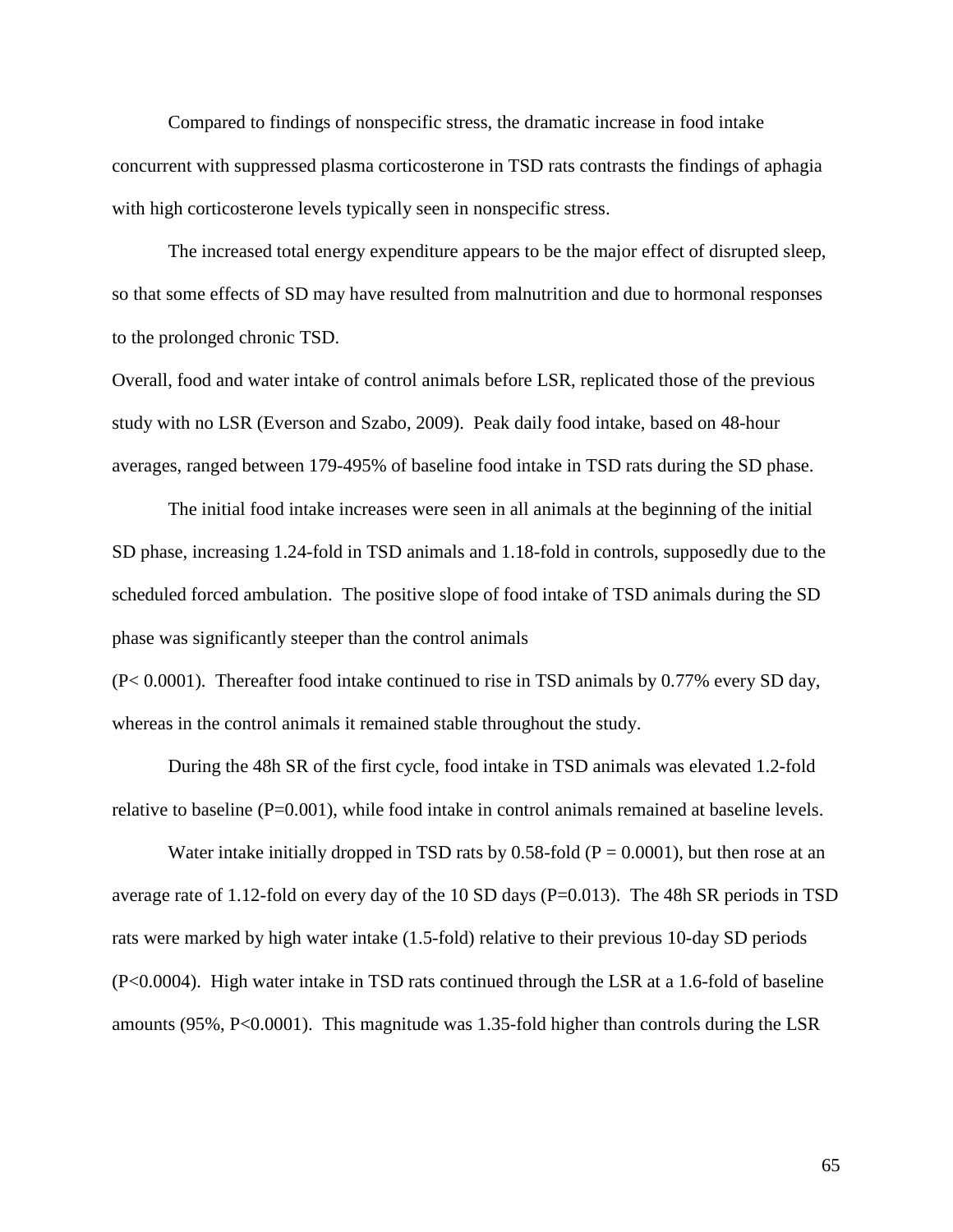(P=0.008). In controls, water intake rose 1.17-fold of the baseline during the forced ambulation phase, but stably remained at that elevated baseline level.

Thirst became progressively abnormal after the initial increase in water intake during SR periods. The LSR did not normalize water intake, which remained persistently elevated 35% above controls. Disturbed dipsogenic hormone cannot be ruled out, especially since the hypothalamic supraoptic nucleus, which is one of the two brain sites of ADH (antidiuretic hormone) synthesis, is reportedly damaged by TSD (Eiland et al., 2002).

The increased water intake can be reasonably viewed as compensatory for the chronic excessive loads of solutes due to greater prandial intake, and because of the anabolic and catabolic cellular demands.Osmoregulation by the brain is supported by the normal plasma osmolality found in this study.

Additionally, the nonsignificant changes in plasma urea nitrogen and creatinine concentrations is evidence that the waste products of metabolism are not elevated in the circulation, which indirectly indicates that ADH's effector's functions were compensatory, and that no renal disease was apparent. Hence the abnormal thirst seen during TSD appears to be adaptive rather than dysfunctional.

#### **Results in TSD Animals with No LSR**

TSD animals with no LSR showed 22% less lipid in the liver  $(P < 0.02)$ , 12% less protein in the kidney ( $P < 0.002$ ), and 26% less protein in the intestine ( $P = 0.04$ ) than ambulatory controls. Coincidental increased water content in kidney ( $P = 0.02$ ) and intestine ( $P = 0.04$ ) were observed in TSD rats compared to controls. Average lipid and protein contents per gram of skeletal muscle tended to be non-significantly low in TSD rats.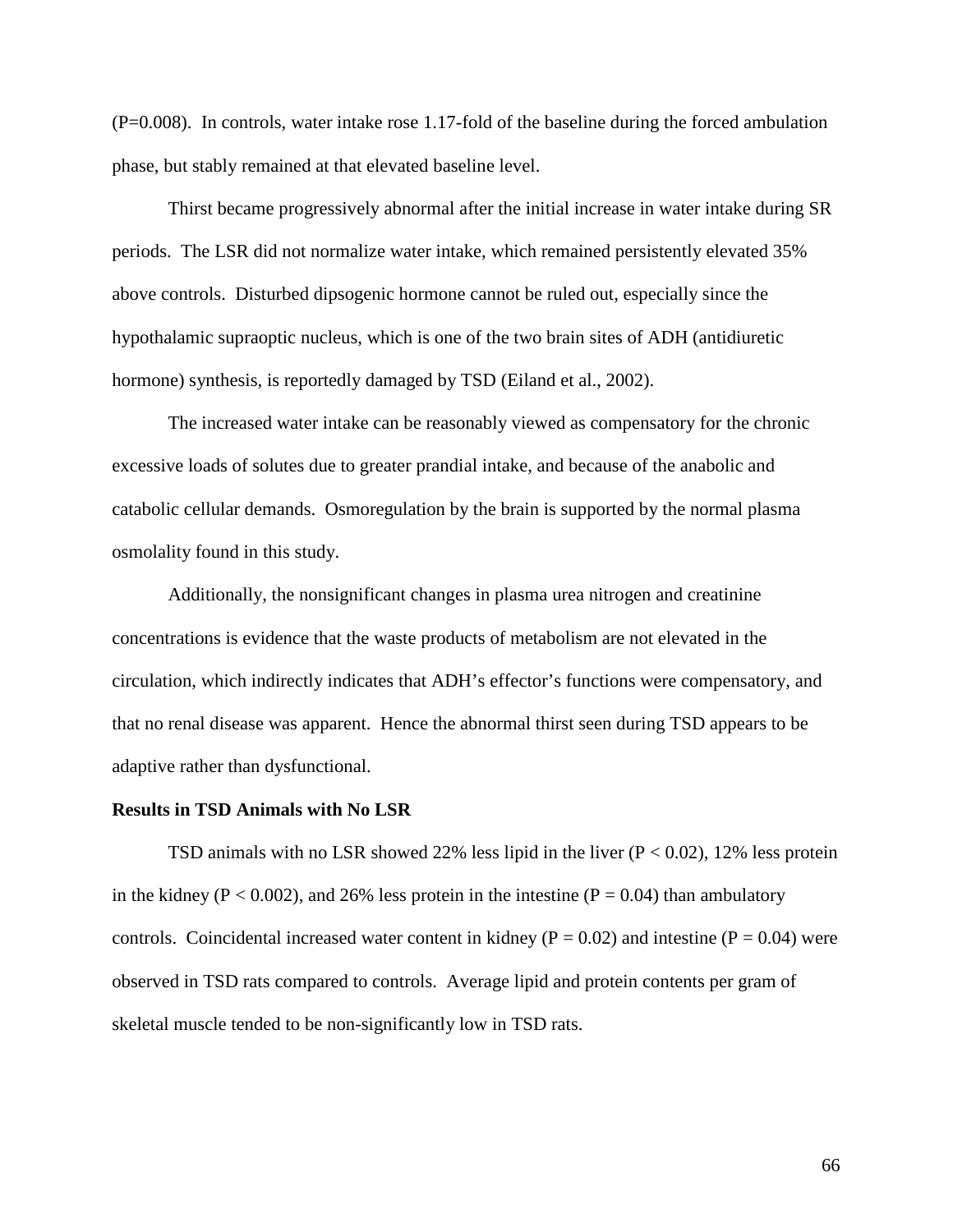TSD animals with no LSR differed from ambulatory controls in heart- and spleen-ash content, as did intestinal ash contribution of TSD rats with LSR. In TSD rats with LSR, lipid, protein, and water content of the liver, heart, kidney, spleen, intestine, and muscle did not differ from ambulatory controls with LSR.

Furthermore, in groups with LSR, neither intestinal length nor internal organ weights of TSD and PSD were significantly different, both showing similar tendencies of increased intestinal length as did animals without LSR, 110 cm in TSD animals *versus* 103 cm in controls.

As in the previous study, liver, heart, kidney and large intestine each accounted for a significantly greater proportion of body weight in TSD animals than in controls, where spleen weight was maintained (Everson and Szabo, 2009).

The above changes to viscera from TSD and the ensuing energy deficit, clearly differ from those resulting from experimental caloric restriction. Internal organs of chronically TSD rats appeared to be associated with the high energy demands and production (Everson and Szabo, 2009). Adipose tissue mass was decreased and remodeled, which included increased incidence of multilocular adipocytes (divided into many small vesicles), which were shown by others to be associated with increased mitochondria biogenesis and increased catabolic activity.

The small intestine was 30% longer in TSD rats than in matched controls, which is consistent with increased need for nutrient absorption. Other pathologies suggest inanition (exhaustion due to lack of food and water), and included loss of fat in the connective tissues that separated the major internal organs, hair loss, and skin lesions on the paw's sole.

The weights of most vital organs in TSD rats without LRS were increased relative to body weight, in contrast to experimental caloric restriction, that was shown to induce decreased mass of internal organs during energy deficiency in rats.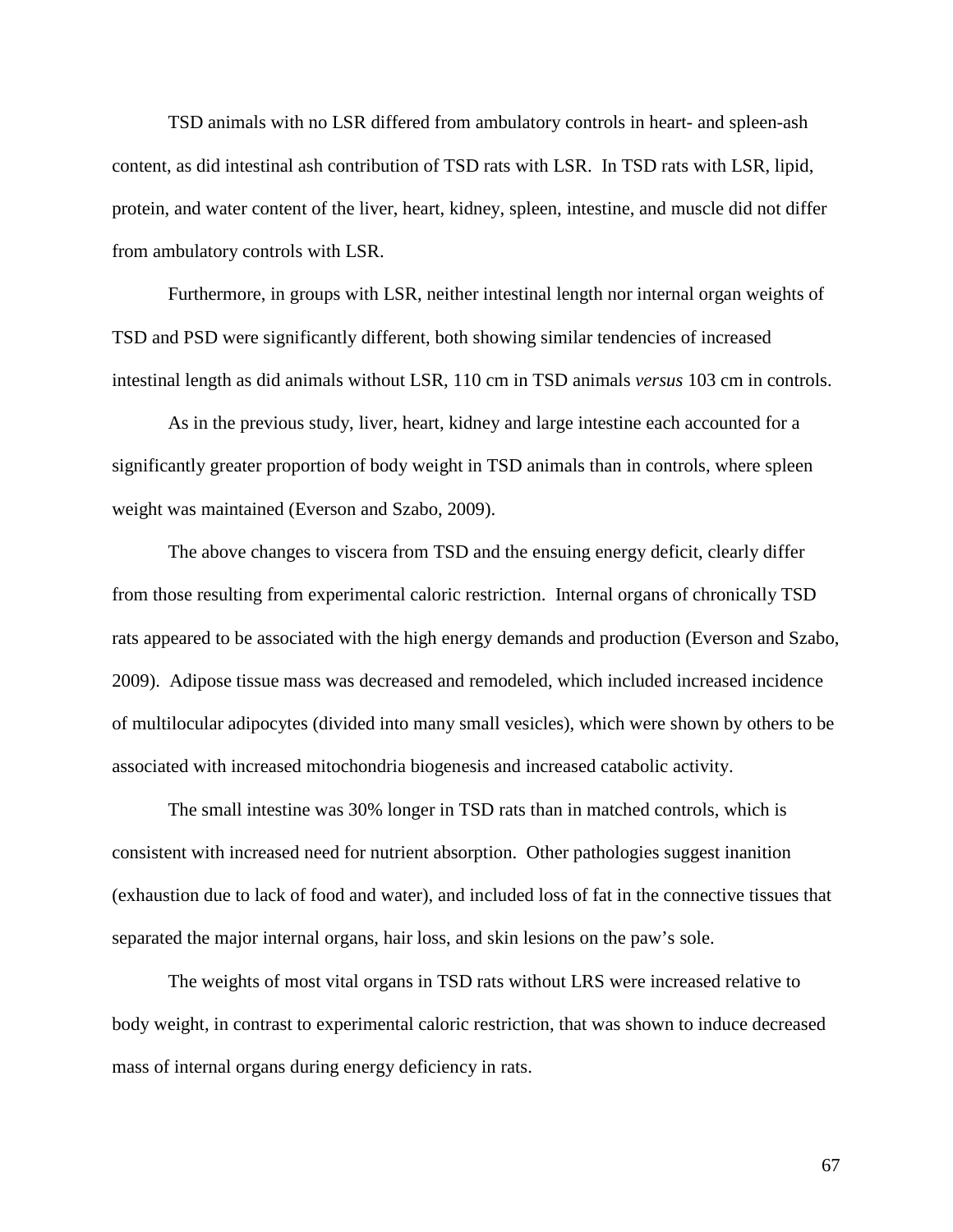Compared to the 15% loss of body weight in TSD rats, a starvation-induced loss of body weight was 17.5%, associated with an approximate 60% loss of liver weight, 55% loss of small intestine weight, 15% loss of kidney weight, and 20% loss of heart weight.

By decreasing energy demands of these organs, caloric-restricted rodents can survive for many months at body weights that are 60% of fully fed controls. Instead, TSD rats die at body weights averaging 22% below controls after only 16 to 27 days of SD (Everson, 1993).

The current results indicate that lipids were diminished only in the liver (by 22%), hence the lipid amount did not appear to be overly or selectively drawn from the vital organs, implying the preservation of lipids as local messengers and substrate sources. Proteins too appear to be maintained in the liver, heart, and spleen, implying their preservation for enzymatic, mechanical, and structural roles. Proteins were moderately reduced in the kidney by 12% and by 22% in the intestine.

In marked contrast, a 17% loss of body weight in rats due to experimental caloric restriction resulted in protein losses of over 50% in the liver and small intestine, over 17% in the kidney, and over 18% in the heart.

Although skeletal muscle protein and lipid levels were lower in TSD rats compared to controls, these were not significant. This may be due to a limited sample size, since the contribution of skeletal muscle in order to meet energy production demands during chronic SD would be likely considering the major contribution of skeletal muscle to the body mass.

The liver, kidney, heart, GI tract (gastrointestinal tract) and brain normally are the organs with the greatest drain on energy expenditure, with 30%-50% of energy expenditure attributable to the liver and intestine alone.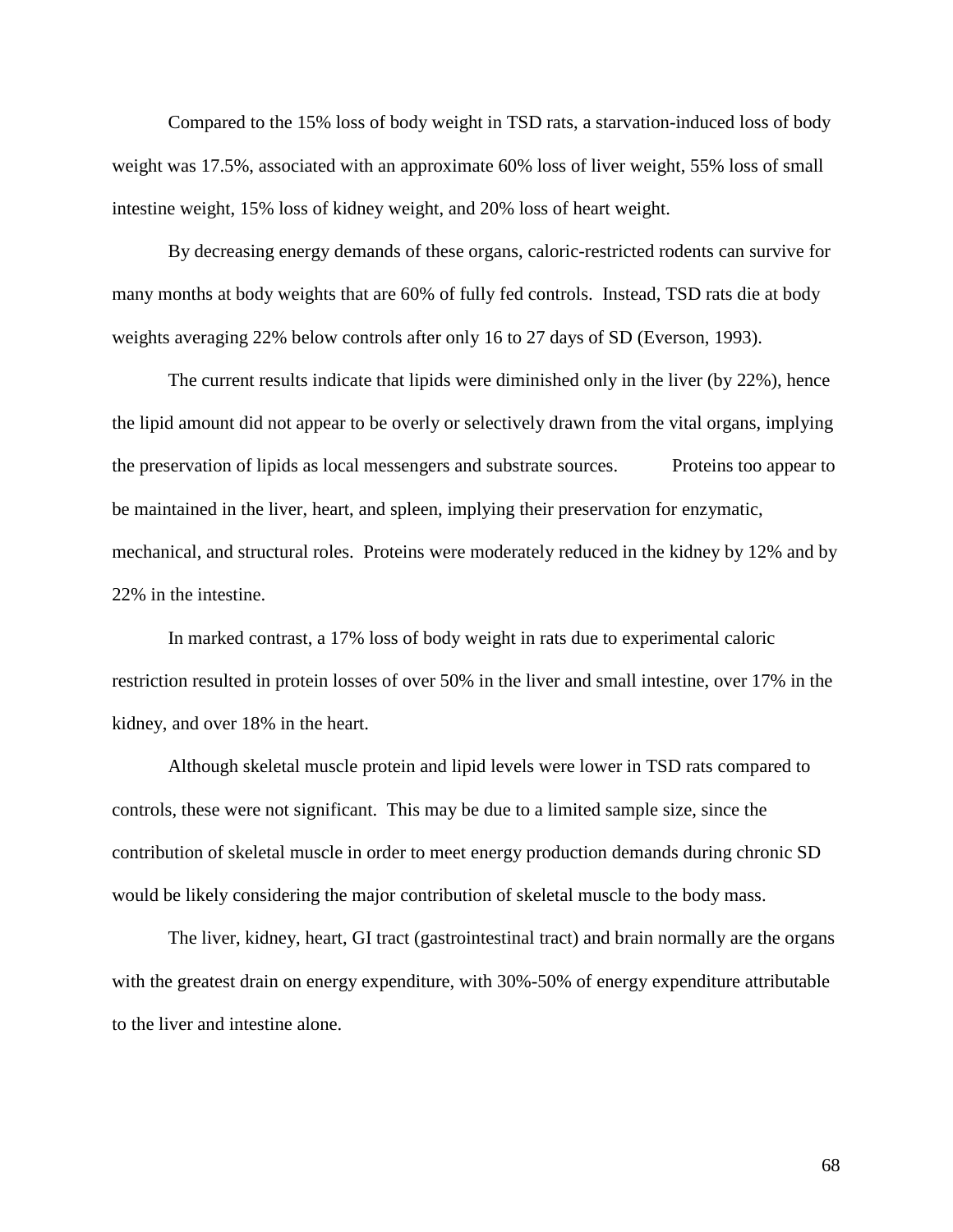Whereas adipose tissue, skin and muscle normally drain much less energy of the total energy demands relative to the body mass, they proved here to result in the greatest atrophy in TSD rats. Although the etiology of skin lesions is unknown, the investigators believe they are signs of inanition. This concept is supported by previous studies in which skin lesions on TSD rats were less severe or more delayed in rats fed with a diet dense in calories from fat, or in rats in which basal metabolism was lowered by experimental hypothyroidism.

The burden of TSD on skeletal muscle and connective tissues would also be expected to be much greater if food consumption had been limited so the TSD rats were unable to double and triple their food intake.

Regarding the brain, regional metabolism in both humans and rats is either unchanged or decreased by acute SD, therefore, the brain is an unlikely source of an excessive and progressive drain on energy reserves during chronic SD. Candidate cell functions that may drive the metabolic intensity of the vital organs during SD include anabolic processes, implicating mitochondrial reactions, substrate cycling, and membrane integrity.

Plasma leptin concentrations in TSD rats without LSR were consistent with a large body of empirical evidence indicating that leptin is low during energy deficiency and is possibly related to the amount of body fat, which appeared exhausted in these animals.

On the other hand, in TSD rats with LSR, elevated leptin was associated with a persistent elevation of food intake by 20% throughout the nearly four-month LSR period, despite a catchup growth and normal adipocyte morphometrics. This is abnormal, because elevated leptin is expected to suppress appetite, except in individuals with insensitivity to leptin effector functions. Together, the elevated food consumption concurrent with elevated leptin concentrations, point to perturbed negative feedback control over food intake.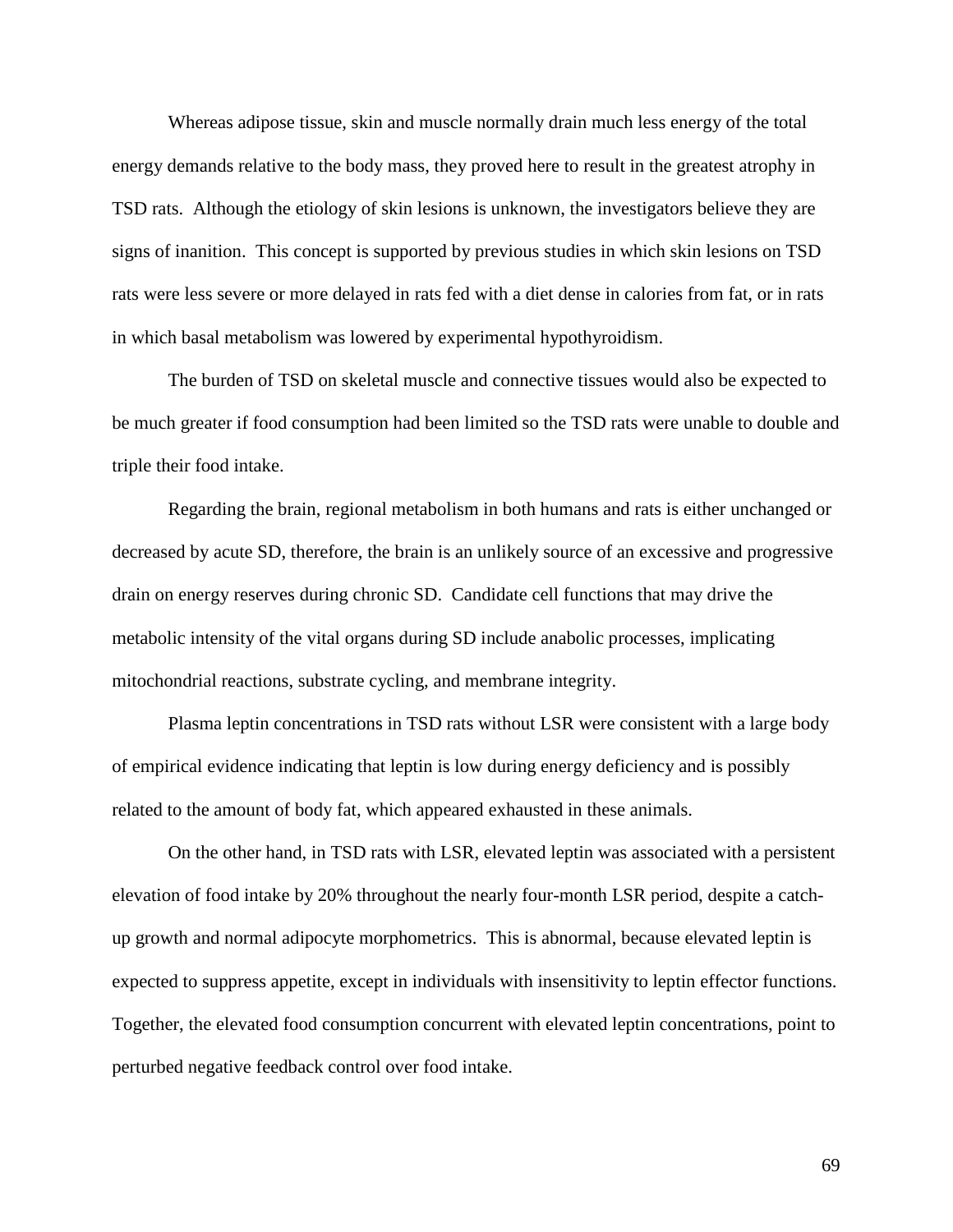Cholesterol levels in these SD rats were completely opposed to those expected from energy deficit due to caloric restriction, in which food restriction induces increased circulating cholesterol due to mobilizing lipids from adipocytes, despite decreased cholesterol biosynthesis.

On the other hand, cholesterol and LDL levels in TSD rats, with or without LSR, are considered low in view of two- and four-fold increases in the consumption of an atherogenic diet. This supposedly reflects accelerated cholesterol metabolism.

Plasma cholesterol decreases of 78% and 88% of controls have been found in healthy men following four and five days of sleep loss, respectively, although not necessarily during shorter SD durations or from poor sleep efficiency. A role for sleep in the synthesis of cholesterol and the proteins of lipid transport has been previously suggested on the basis of gene expression studies.

LDL primarily functions to transport cholesterol from the liver to the tissues that incorporate it into cell membranes. Corresponding plasma concentrations of insulin and glucose in TSD rats were normal for the most part, which suggests normal insulin sensitivity and effective management of fuel for energy.

Corticosterone concentrations in TSD rats without LSR were greatly decreased, as opposed to the five-fold increases reported for caloric restriction. Energy deficiency is expected to stimulate the adrenal cortex to produce large quantities of glucocorticoid hormones, above all cortisol, resulting in the mobilization of proteins from essentially all body cells to provide substrates for conversion into glucose.

The low circulating corticosterone concentration in unrecovered TSD rats might serve to protect the vital organs by minimizing the lipolytic and proteolytic actions.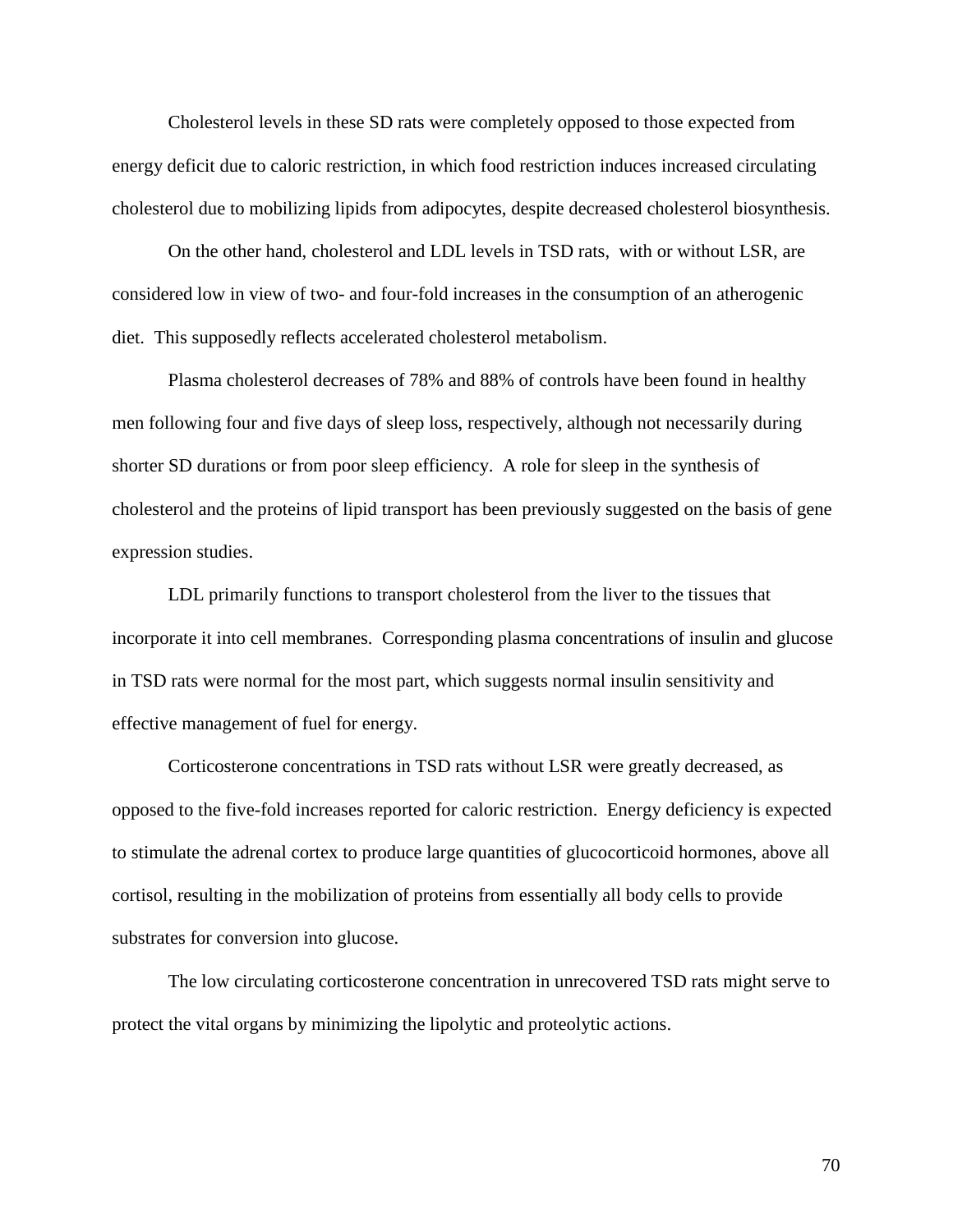Low circulating corticosterone is a consistent finding in both TSD and PSD rats studied under similar experimental conditions, or unchanged cortisol concentrations in nearly all human studies of sleep loss.

Small, statistically significant increases in cortisol in humans have been reported only for certain times of the day in a seven-day sleep restriction protocol (Buxton et al., 2010).

Humans SD for over 24 hours show signs consistent with those of laboratory rats, suggesting comparable underlying factors and evolving adaptations and maladaptations. For example, citations of hunger in SD humans are fairly abundant, as are those of decreased plasma leptin, which is an early and convincing marker of nutritional or energy deficiency in humans as well as in laboratory rodents.

Findings in humans include inappropriately low TSH (thyroid stimulating hormone), suppressed growth hormone, and perhaps suppressed prolactin; these changes are also observed in SD rats and mice. Various signs of sympathetic nervous system activation are typically reported in humans, as well as in laboratory rats.

SD normal humans and lab rodents without increased corticosterone also share signs of increased circulating white blood cells and proinflammatory molecules, known as cell injury respondents and metabolic drivers, yet without the classical clinical signs of fever or identifiable localized inflammatory reactions.

In light of these many similarities, hypermetabolism and weight loss in TSD lab rodents seem at odds with results from human studies that have pointed to glucose intolerance and insulin insensitivity as consequences of TSD, that would promote obesity and pose a risk for diabetes type 2.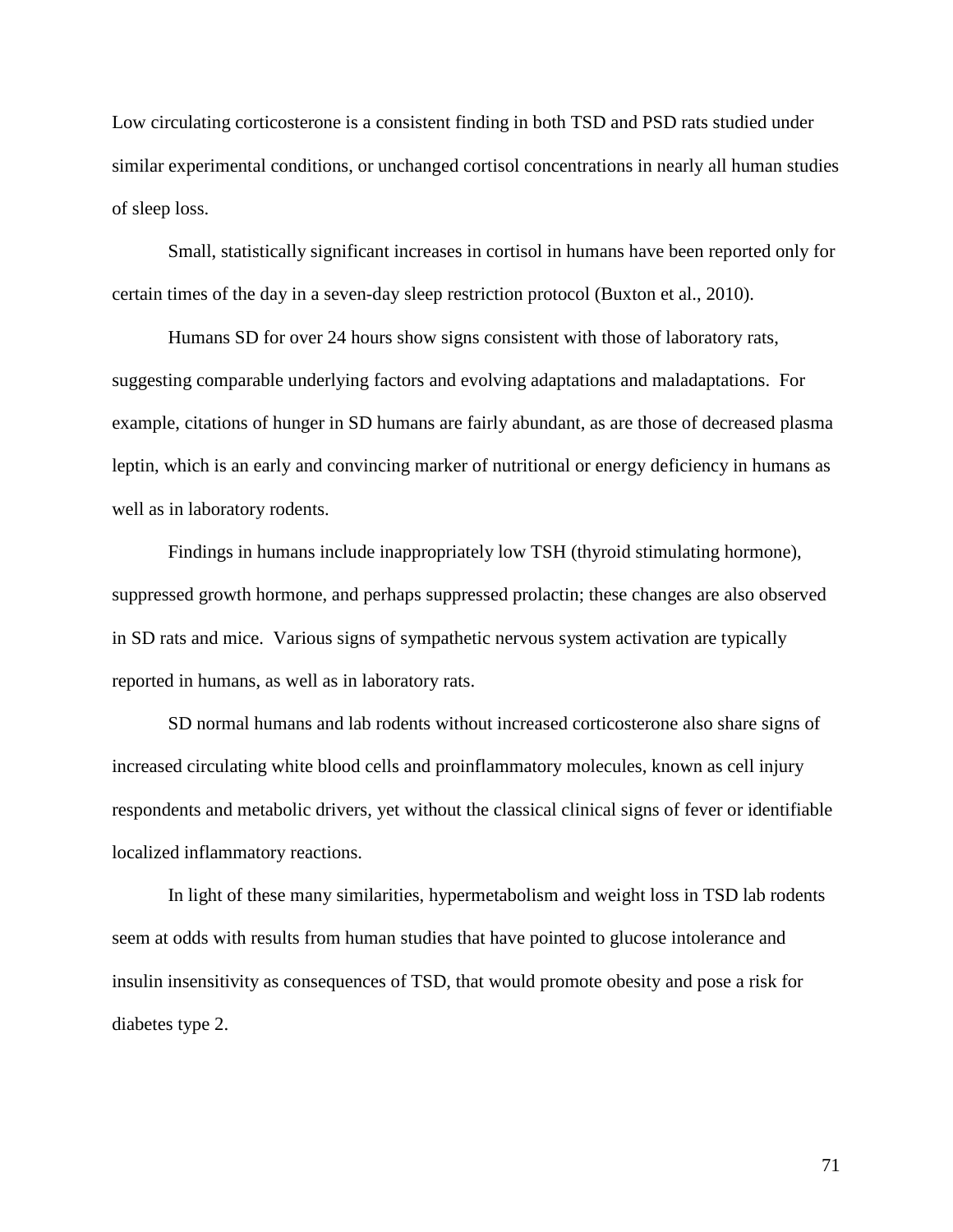However, body weight in humans is expected to be an extraordinarily insensitive measure of cellular functions, whereas for lab rats it is much more useful because they operate closer to their maximal aerobic capacity. Despite differences of severity of SD that may underlie differences in outcomes, the effects of SD in humans may be viewed as conceptually consistent with those in rats.

The authors therefore hypothesize that glucose intolerance and insulin insensitivity observed in humans may be parsimoniously explained as "hunger diabetes" or "injury diabetes", reflecting a shift in dominant fuel selection from glucose to lipids, as their data on rats suggest.

Furthermore, tests of glucose utilization in humans primarily reflect a metabolic response by skeletal muscle and not necessarily the status of the visceral tissues, due to differential autonomic enervation and region-specific alterations.

The present tissue composition analyses show differential effects of SD in muscle and in vital organs, implying that muscle may be used to support metabolic demands during inadequate sleep. Comparably, a recent report of combined caloric and SD in humans cited loss of fat-free body mass and changes in substrate utilization.

### **Morbidity**

One TSD rat was removed from the current study at the start of the 5th SD period due to lethargy, apparent weakness, and inability to handle the platform rotations. The same clinical picture was seen in the previous study in two TSD animals that did not survive the 6th cycle (Everson and Szabo, 2009).

Only 24 hours prior to its removal from the formal study, the current study's lethargic rat showed robust food intake of 131% of baseline, with reduced water intake to 47% of baseline, and body weight loss of 12% of baseline, which should not have been lethal.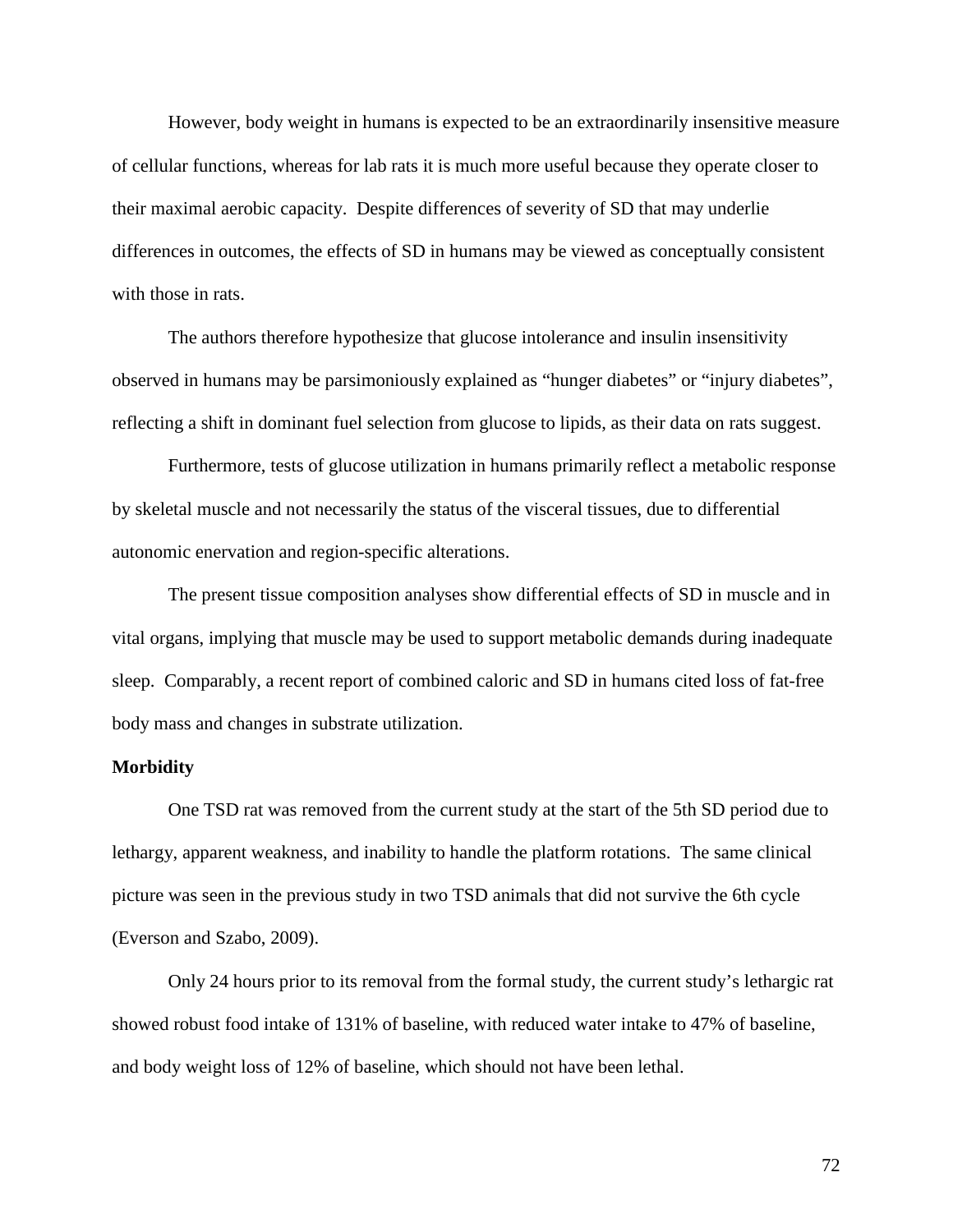Observations indicated that this animal was awake most of the time during the SR 48h periods, when sleep was allowed *ad libitum*. It did not regain health during subsequent days and was euthanized.

Dermatoses began to develop on the paws in all TSD rats of this study at about the same time, and at the same sites as those of TSD rats in the previous study (Everson and Szabo, 2009). Typically, initial small papules appeared on the main pad and in the area beneath the calcaneus's bone, developing into large (8–10 mm diameter) lesions by the 6th SD cycle. In contrast, control animals' paws were typically free of pathology, or had an occasional isolated reddish spot or small papule without necrosis.

The fur of TSD rats before LSR became lackluster with oiliness and denuding along the back. After LSR the fur had regained its normal appearance upon visual inspection, but lesions on the hind paws of five of the seven SD rats were still present as firm, circular, plaques of a deep maroon color, with or without an inflamed periphery.

During LSR, two TSD rats developed ulcerous growths with necrotic centers either near the mandible (1 cm in diameter), or on the back (2 cm in diameter), whereas no such lesions were found in controls during LSR. Necropsy evaluations of rats with LSR revealed healthy internal appearance, except for one abnormal mass in the lower retroperitoneal region of a control rat, which did not appear to interfere with organ functions.

The present outcomes point to dynamic and fundamental physiological adjustments in response to repeated exposure to inadequate sleep. Peripheral organs and systems are largely ignored by most recent approaches to the study of sleep, which typically are brain-centered, believing the brain to be the sole recipient of benefits from sleep.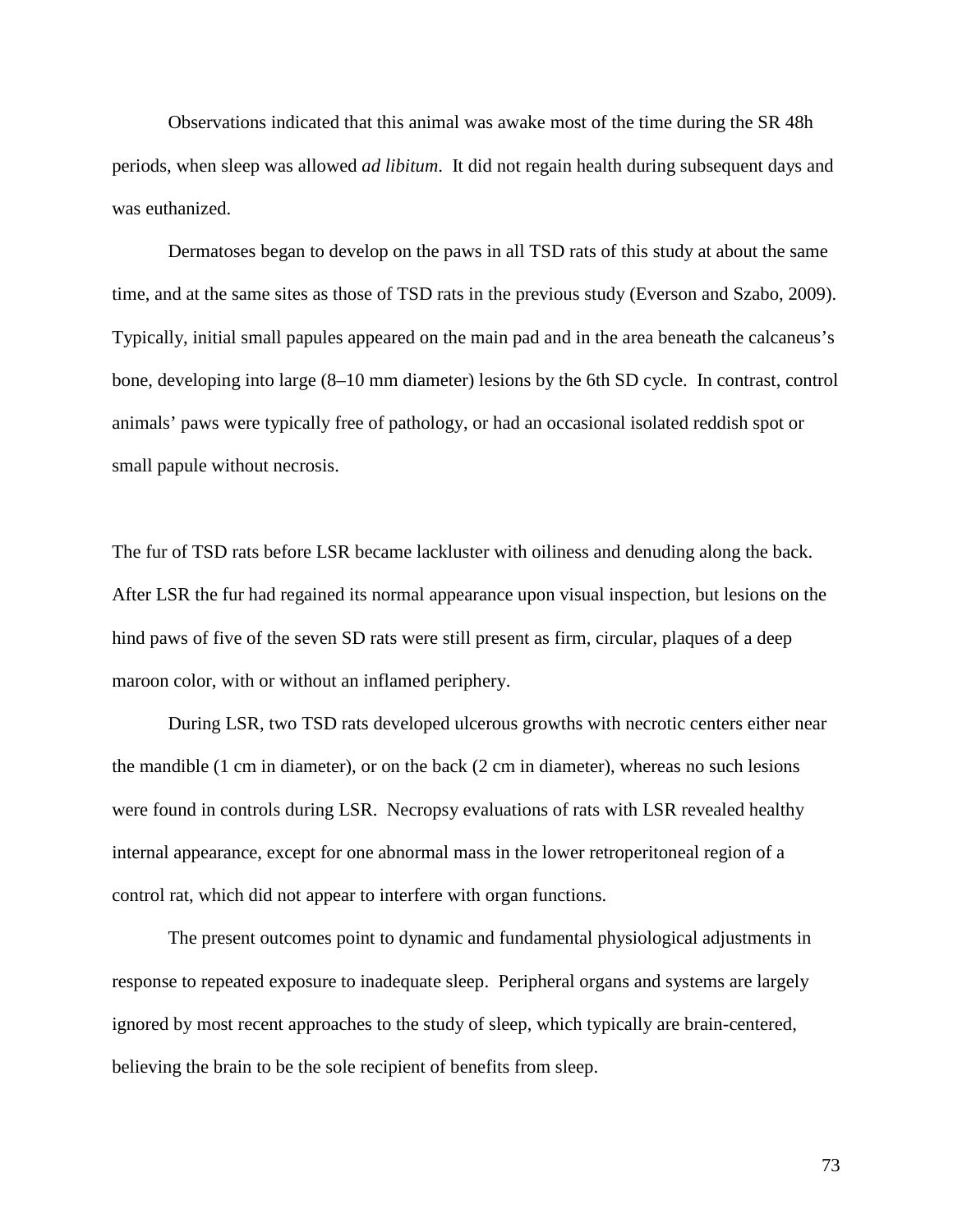These researchers provide evidence that signals for altered appetite drives and negative feedback to brain foci during inadequate sleep originate in the periphery. Brain function may be considered responsive and adaptive, given the circumstances, rather than dysfunctional.

The outcomes point to relatively well preserved compositions of the internal organs during repeated SD despite an energy imbalance heavily tipped toward catabolism. This indicates a priority for carrying out the tissue and cellular functions of vital organs at high energy costs when sleep functions are interrupted. This outcome is in marked contrast to the energydeficient state of food restriction on every aspect examined.

The outcomes of the present studies show that recovery from chronic TSD takes a long time and that some of the physiological adaptations and potential maladaptations that arise in response to LSR lasting nearly four months after a long bout of repeated exposure to limited sleep produced a return of an overall healthy-appearing countenance, that was belied by signs of imbalance, including prominent elevated food and water intake, indicative of elevated metabolism, elevated leptin, which has many effector functions, as well as signs of altered substrate demands.

The present evidence prompted the authors to speculate that sleep facilitates certain cellular processes to take place efficiently during relative immobilization, because without normal sleep, metabolic imbalance and physiological outcomes result. This speculation has its origins in long-standing ideas and theories about sleep.

While adaptive changes may increase survivability following severe TSD, changes to the mediators of the observed signs that persist during apparent recovery, could increase the likelihood of various disease processes to arise, the nature of which would be expected to depend on the unique susceptibilities of the individual.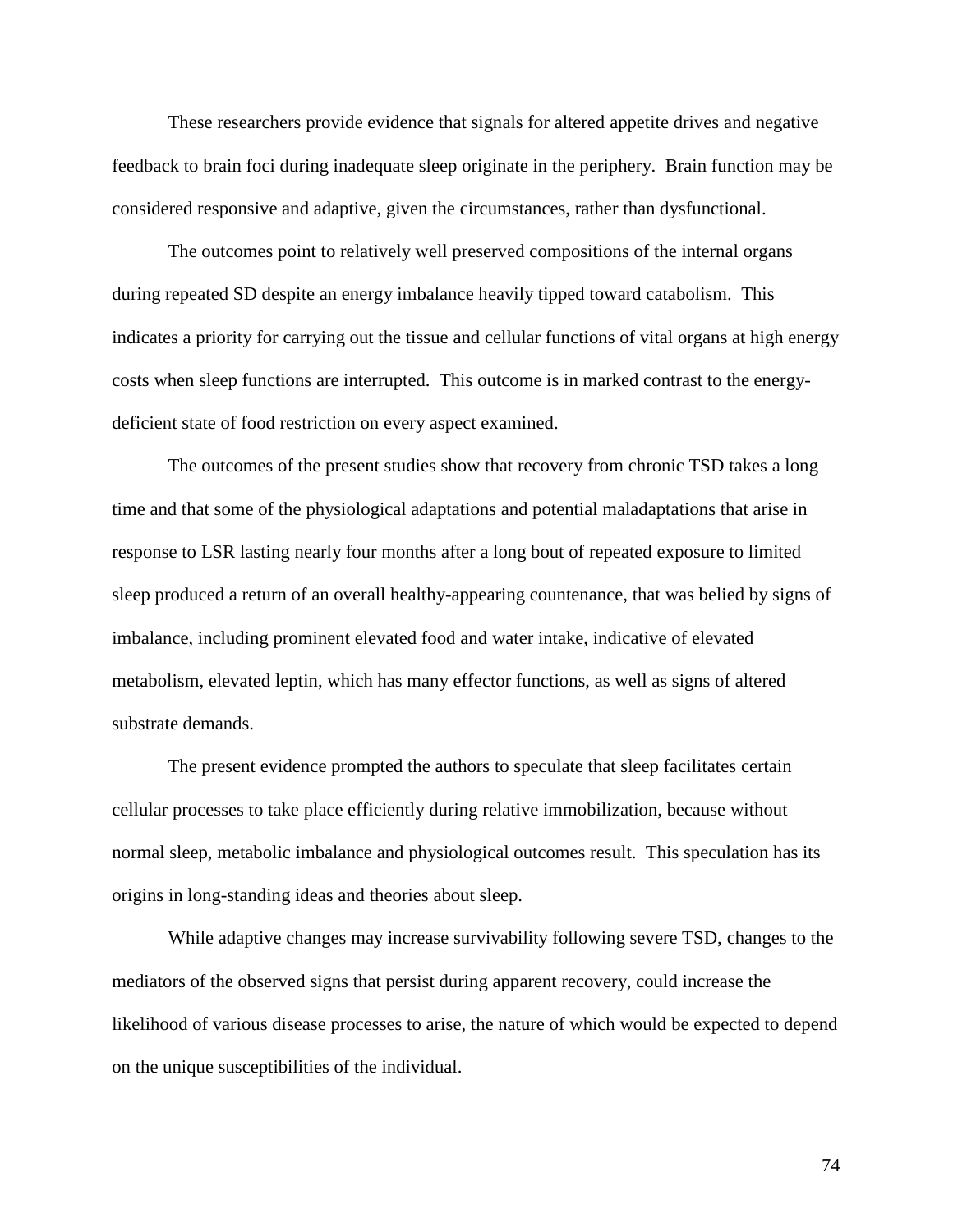#### **III. Sleep Deprivation and Pathogenesis of Chronic Diseases**

# **a) Thompson, Larkin, Patel et al., 2011. Short Duration of Sleep Increases the Risk of Colorectal Adenoma.**

Short sleep duration and poor sleep quality have been associated with increased risks of obesity, cardiovascular disease, diabetes mellitus, and mortality. However, few studies have investigated their associations with the risk of colorectal neoplasia.

# **Methods**

In a screening colonoscopy-based case-control study, PSQI was administered to 1,240 study participants prior to their colonoscopy.

# **Results**

338 (27.3%) of the participants were diagnosed with incident colorectal adenomas. Although there was no appreciable difference in the overall PSQI score between cases and adenoma-free controls (5.32 vs. 5.11;  $P = 0.37$ ), the researchers found a statistically significant association of colorectal adenoma with the PSQI sleep duration ( $P = 0.02$ ).

Cases (diagnosed with incident colorectal adenomas) were more likely to average less than 6 hours of sleep per night  $(28.9\% \text{ vs. } 22.1\% \text{ in controls, } P = 0.01)$ . In multivariate regression analysis adjusted for age, gender, race, smoking, family history of colorectal cancer, and waist-to-hip ratio, individuals averaging less than 6 hours per night had an almost 50% increase in risk of colorectal adenomas ( $P = 0.02$ ) as compared with individuals sleeping at least 7 hours per night.

Cases were also more likely to report being diagnosed with sleep apnea (9.8% vs. 6.5%,  $P = 0.05$ ) and more likely to have worked alternate shifts (54.0% vs. 46.1%,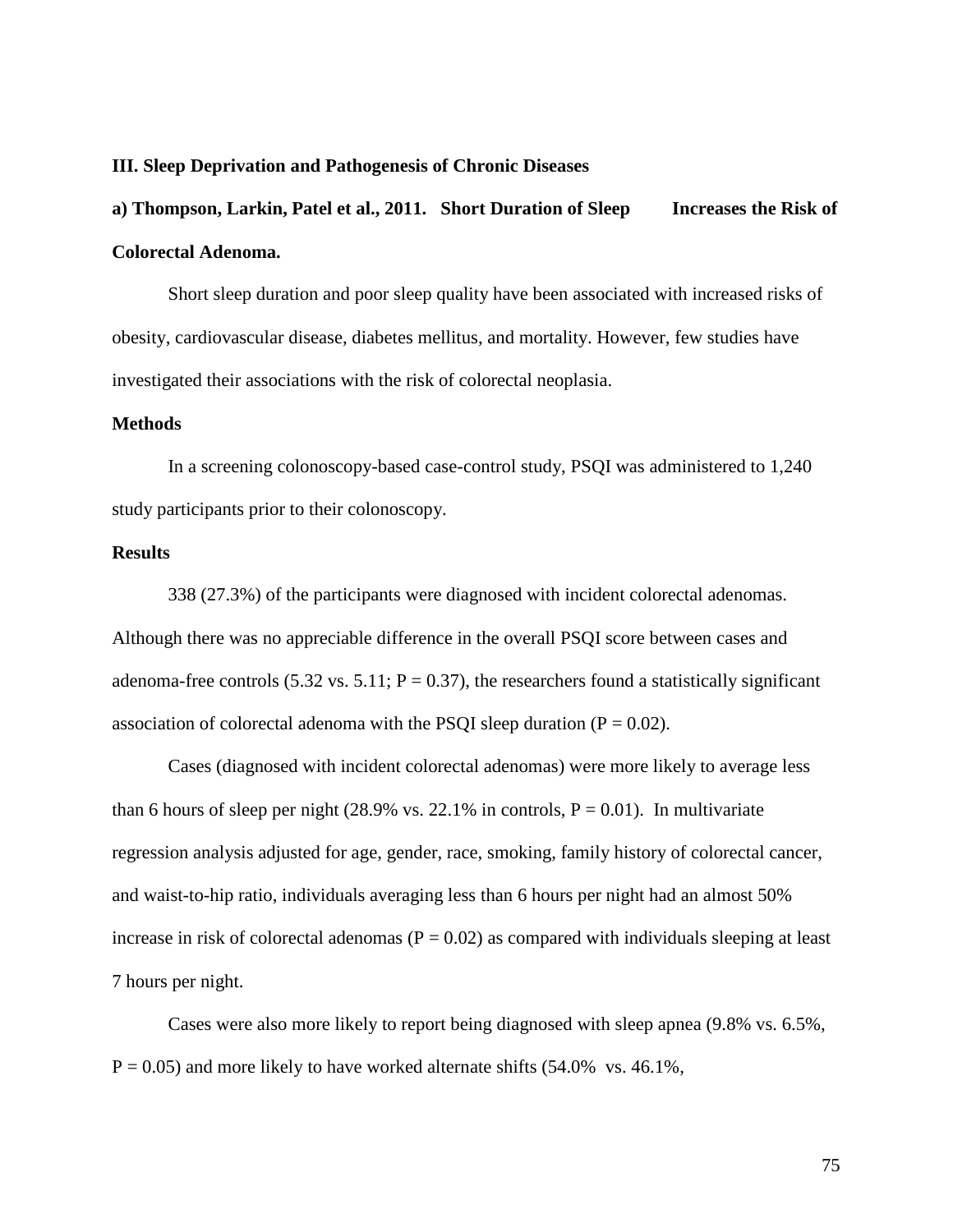$P = 0.01$ , although these differences were not significant in multivariate models.

#### **Materials and Methods**

1240 patients scheduled for routine screening colonoscopy at University Hospitals Case Medical Center in Cleveland, Ohio, and affiliated Gastroenterology practices in the surrounding areas were recruited prior to their colonoscopy examinations.

These patients were asymptomatic, and were referred for colorectal cancer screening because they were at least 50 years old and had no colonoscopy in the last 10 years, or they had a positive family history of colorectal cancer that met the American Cancer Society colorectal cancer screening recommendations to undergo screening colonoscopy at a younger age, but were at least 30 yo., did not have any inflammatory bowel disease (such as Crohn's disease or ulcerative colitis), and had never been diagnosed with colorectal cancer or polyps or any form of cancer.

The interview included a comprehensive inquiry of lifestyle factors, such as diet, physical activity, alcohol consumption and smoking, as well as a self-reported medical history including diagnosis of metabolic syndrome components and family history of colorectal and other cancers. For this project, all responses other than Caucasian and African American were collapse into one "other" category.

Fasting blood samples were obtained at the time of colonoscopy, prior to the procedure and refrigerated immediately. Height, weight, hip and waist circumferences, and blood pressure measurements were also obtained just prior to colonoscopy by nursing staff at the participating endoscopy laboratories. Waist-to-hip ratio (WHR) was calculated as waist circumference divided by hip circumference. Body mass index (BMI) was calculated as weight (in kg) divided by height (in meters) squared.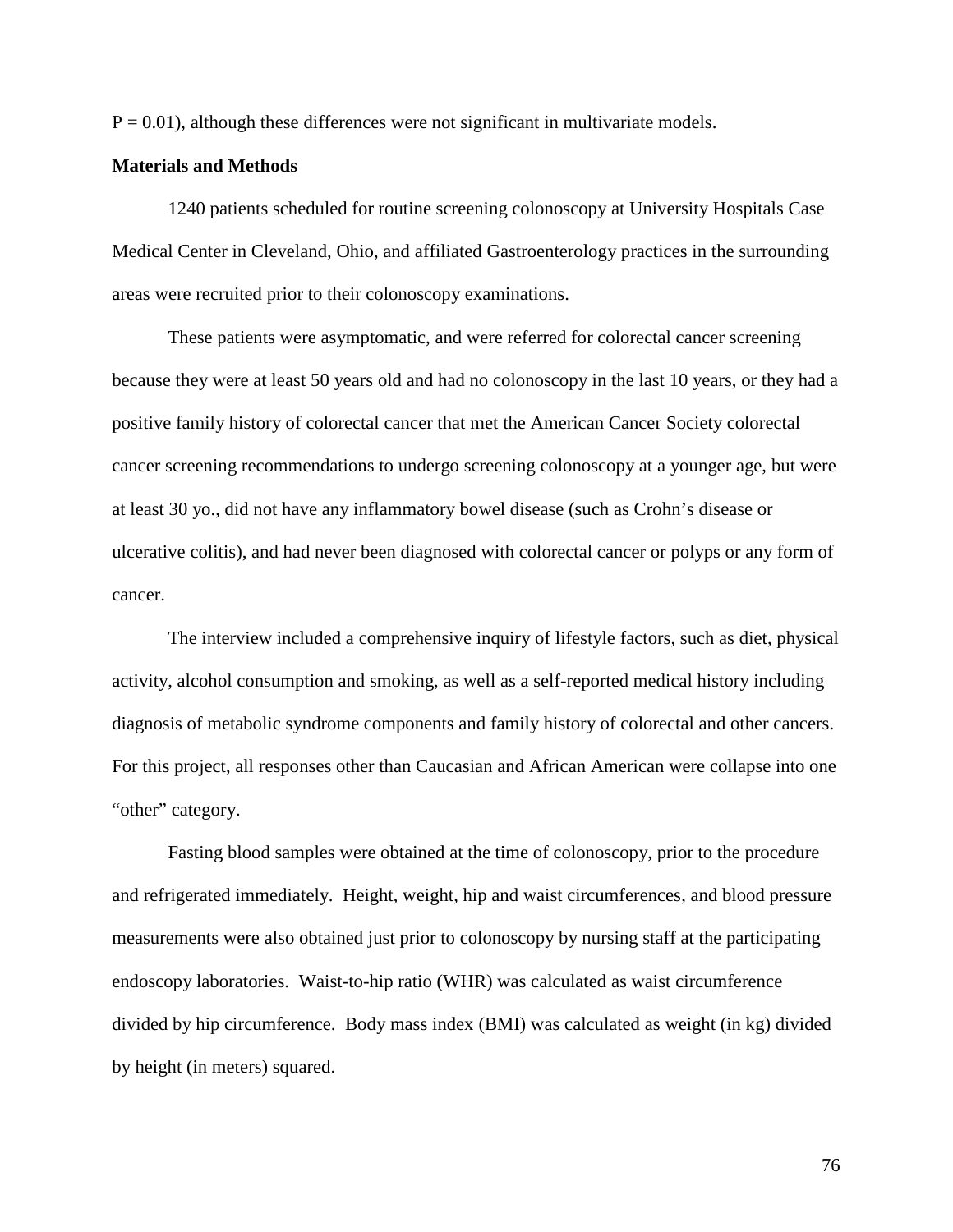Patients were classified as a "case" if their colonoscopy results indicated at least one pathologically confirmed colorectal adenoma. All others were considered as "controls". The recruitment rate was 64.9% for all eligible patients, and those who completed the study did not differ from those who refused to participate with regard to age, gender and race ( $p > 0.05$ ).

# **Sleep Quality Data**

In addition to the risk factor questionnaires, the PSQI was administered via in-person phone survey to all participants to obtain information on the subject's overall sleep quality in the past month. PSQI includes four open-ended questions asking the participant to report what time they typically go to bed, how long it takes them to fall asleep, what time they wake up, and how many hours of actual sleep they get on a typical night. Additional select questions not included in the PSQI were added to the phone survey. These questions include self-report of a diagnosis of sleep apnea (yes/no), and if they have ever worked alternate (2nd or 3rd) shifts (yes/no).

Responses to the PSQI were then coded into seven components representing different aspects of sleep quality, including self-reported quality, sleep latency, duration, sleep efficiency, disruptions, sleeping aid use and daytime sleepiness.

# **Homeostasis Model Assessment – Insulin Resistance (HOMA-IR)**

Serum levels of insulin and glucose were determined on fasting blood samples. Glucose was measured using colorimetric reflectance spectrophotometry and had an overall QC range <5%. Insulin was measured using a standard ELISA assay with a mean inter-assay CV of 4.7%. Insulin resistance was calculated using the homeostasis model assessment – insulin resistance (HOMA-IR) model.

These cutoffs were based on the PSQI component 3, sleep duration which scores each individual as  $0$  ( $>7$  hours), 1 (6-7 hours), 2 (5-6 hours) and 3 ( $<$ 5 hours). Because very few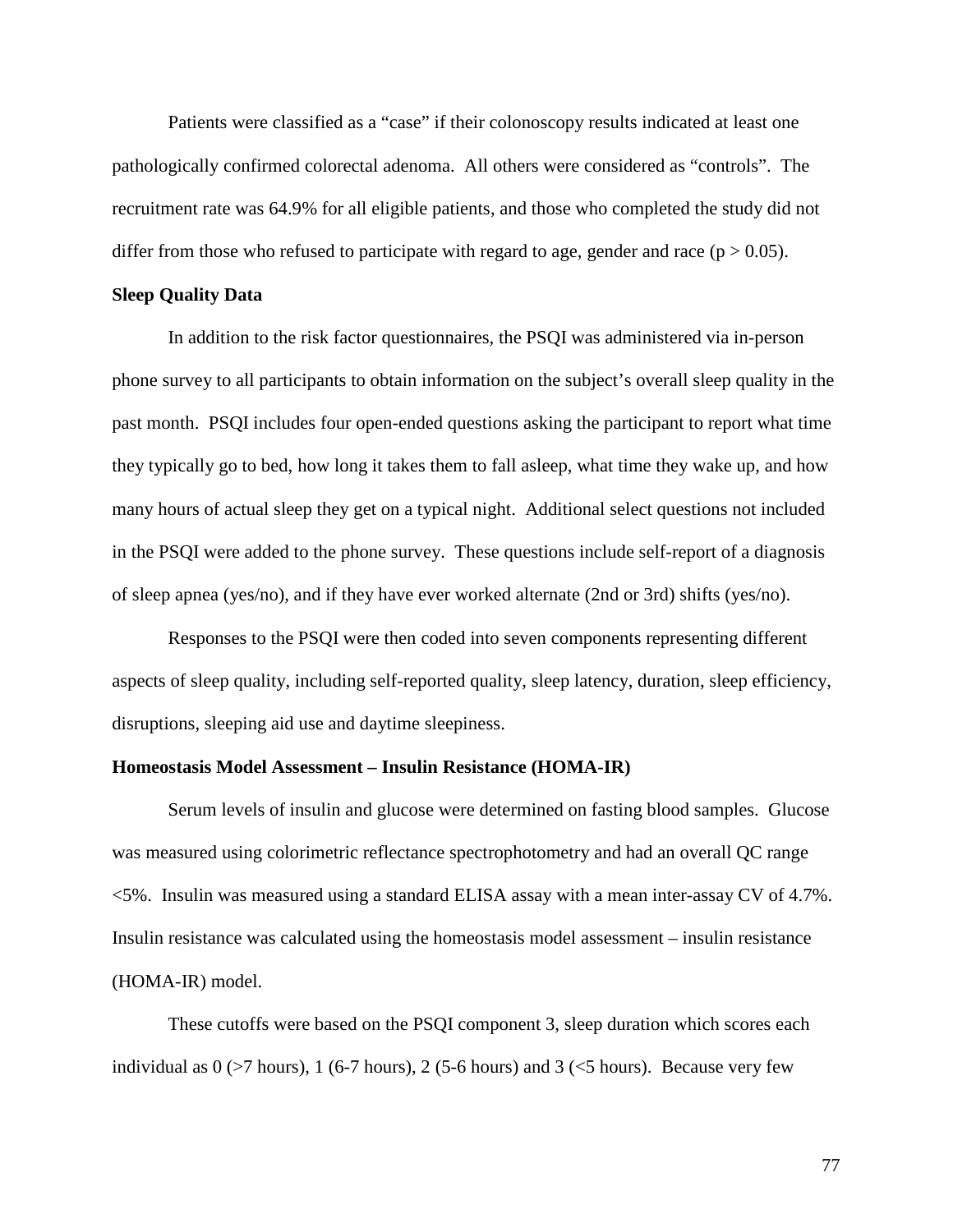individuals (N=122) reported sleeping less than 5 hours per night, we collapsed the two shortest duration categories into one as < 6 hours.

To evaluate risk association of sleep quality parameters with colorectal adenoma, two main logistic regressions were performed on each component of the PSQI, as well as the total PSQI and the additional sleep measures. The base model included age, gender, and race as covariates (338 cases and 902 controls). To control for potential confounding by other known risk factor for colorectal neoplasia, the full model also included smoking, family history of colorectal cancer, and WHR (338 cases and 902 controls).

Furthermore, because of the known association between sleep quality and obesity, which is strongly linked to insulin resistance, and the importance of sleep in the metabolic syndrome, we hypothesized that associations of sleep quality and duration with colorectal adenomas may be mediated by insulin resistance. To test this hypothesis, we further adjusted for HOMA-IR in the full model above (266 cases and 745 controls with available data). Finally, since sleep apnea patients are known to have different sleep patterns, we repeated all logistic regressions excluding subjects who reported a diagnosis of sleep apnea.

Recently, it was reported that the association between sleep duration and measures of obesity was stronger in women compared to men. Therefore, we carried out stratified analyses to explore potential gender differential associations between sleep quality or duration with colorectal adenomas. All statistical tests were two-sided. SAS (version 9.1, SAS Institute, Inc.) was used for all statistics. A P-value < 0.05 was considered statistically significant.

# **Results**

Of the 1,240 participants, 338 were diagnosed with incident colorectal adenomas at their colonoscopy. In general, cases were older and more likely to be male compared with controls.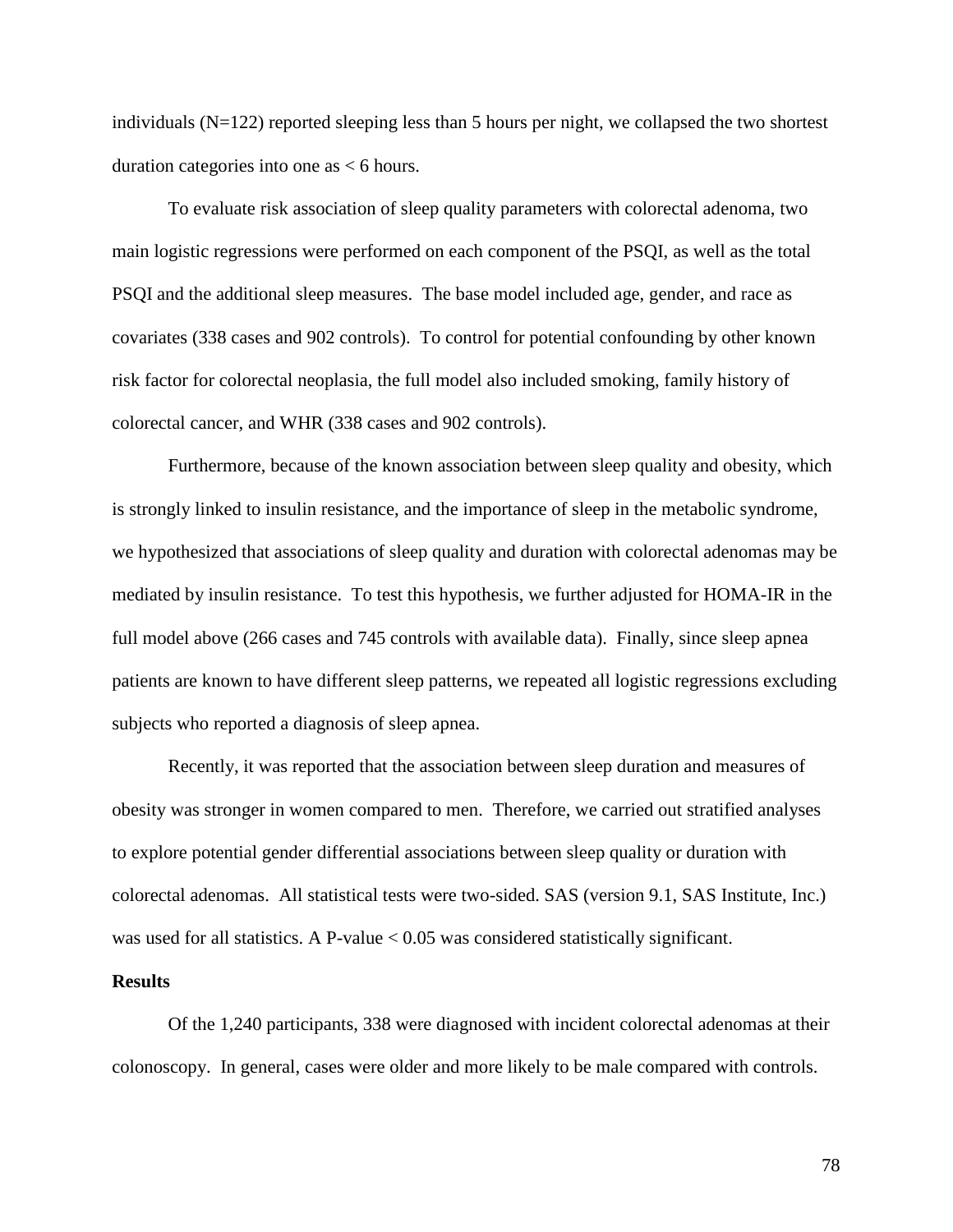There were also significant differences in the distribution of race, with African-Americans more likely to be cases compared with Caucasians.

Interestingly, while there was no statistically significant difference in BMI between cases and control ( $p = 0.10$ ), on average, WHR, as a proxy for central obesity, was significantly higher among cases as compared to the controls  $(p < 0.0001)$ . Current smoking was significantly more common in cases than controls, with 22.9% of cases and 14.3% of controls reporting current smoking.

Family history of colorectal cancer was reported in over 20% of the study population and did not differ between cases and controls. While not statistically significant, on average, cases scored higher (corresponding to poorer sleep quality) on the PSQI, as well as most of the individual components.

However, the score of component 3 of the PSQI, which corresponds to the hours of sleep per night, was statistically significantly different between cases and controls (univariate  $P =$ 0.005). Cases reported sleeping fewer hours on average than controls (6.35 versus 6.54,  $P =$ 0.038), which remained borderline significant after adjustment for age, gender, and race ( $P =$ 0.07).

Further adjustment for family history, smoking, and WHR did not materially change the risk estimate. When individuals were grouped into three categories of sleep duration, our analysis showed that individuals averaging less than six hours of sleep per night had a statistically significant increase in the risk of colorectal adenomas compared with individuals sleeping at least seven hours per night.

Both the base and the full models showed a statistically significant linear dose-response relationship between sleep duration and risk of adenoma. Cases were also more likely to report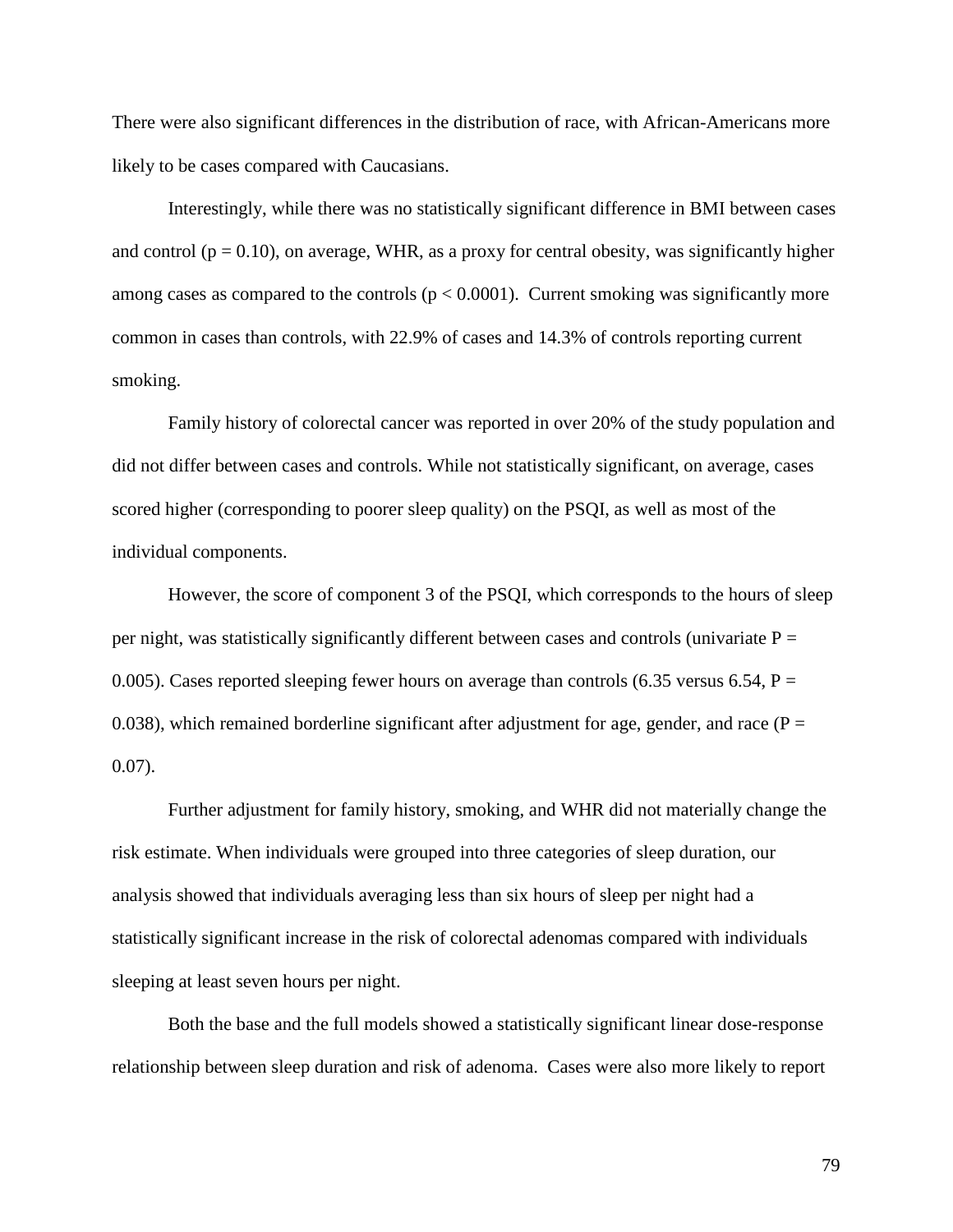ever having worked alternate shifts than controls  $(P = 0.01)$ , although this association reduced to non-significance after adjustment for potential confounders in the regression models.

Self-reported diagnosis of sleep apnea was also more prevalent in cases (9.8%), compared to controls (6.5%) ( $P = 0.04$ ), but the small numbers limited our statistical power to detect an association after adjustment for covariates.

Further adjustment for HOMA-IR did not alter our results. Indeed, a statistically significant linear trend for the categorical group of hours of sleep per night remained after adjustment for HOMA-IR, suggesting the influence of sleep duration on colorectal adenomas is independent of insulin resistance.

# **Discussion**

We found that shorter sleep duration is associated with an increased risk of colorectal adenomas in a population of patients undergoing routine screening colonoscopies. In contrast, we found no evidence for an association of overall sleep quality with colorectal adenomas.

This is in line with the current literature on breast cancer reporting evidence for an association of sleep duration, but not quality of sleep (6,16-18). Individuals sleeping less than six hours per night have a nearly 50 percent increase in the risk of developing colorectal adenomas compared to those sleeping more than seven hours.

This association is independent of central obesity and insulin resistance. To our knowledge, this is the first study to report a significant association of sleep duration and colorectal adenomas, supporting short duration of sleep as a novel risk factor for the development of early colorectal neoplasia.

The magnitude of increase in risk observed here is comparable to the increase in risk of colorectal cancer associated with having a first degree relative affected with colorectal cancer,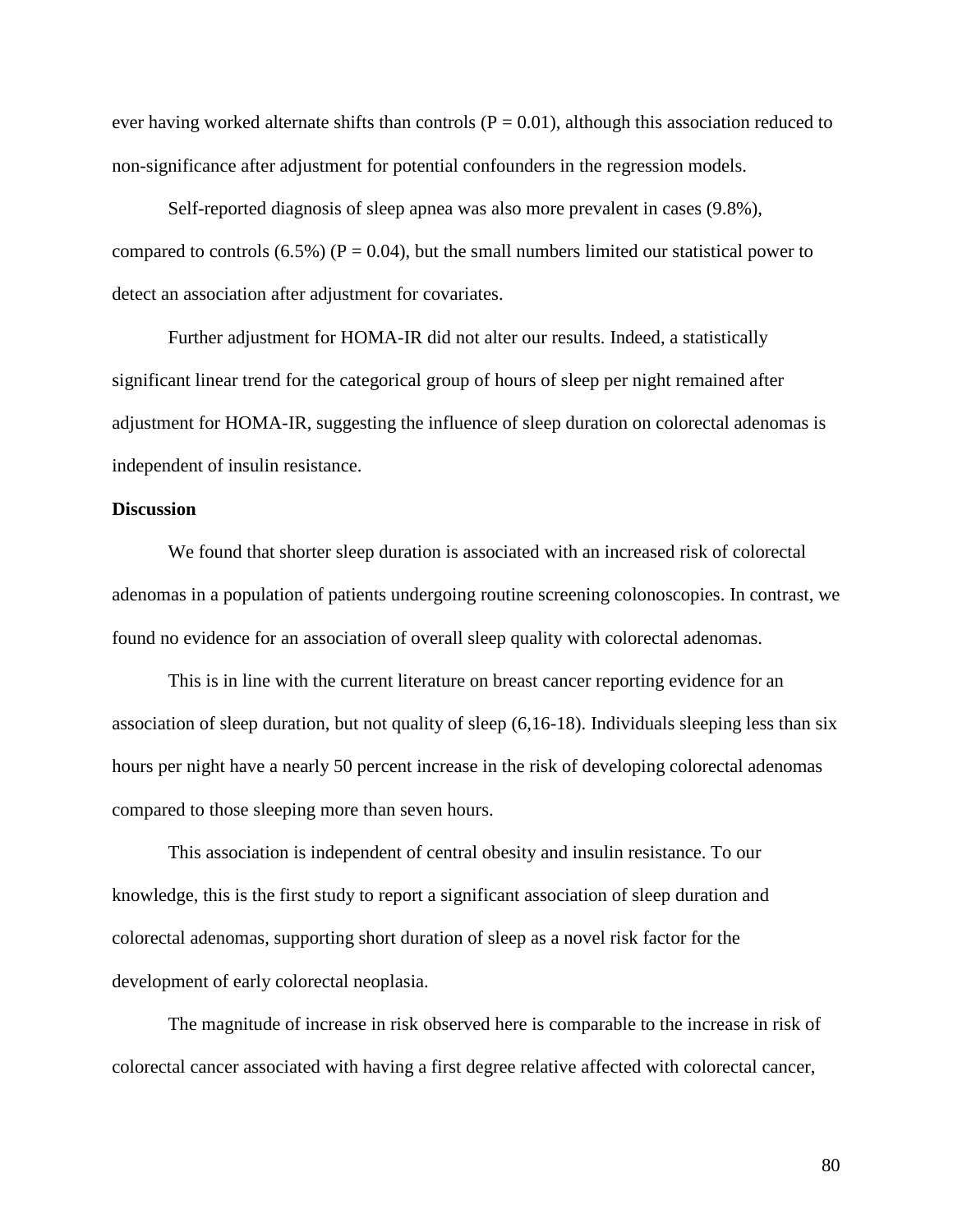and high red meat intake. Furthermore, this estimate is similar to those observed with respect to short sleep duration and breast cancer.

Thus, short sleep duration is a public health hazard leading not only to obesity, diabetes and coronary heart disease, but also to, as we have now demonstrated, colorectal adenomas. Our data suggest that even a modest increase in sleep duration could have a substantial impact at the population level because of the high prevalence of colorectal adenomas, a well established precursor of colorectal cancer.

Increasing evidence strongly suggests that disruption of circadian rhythm and suppression of nocturnal production of melatonin may be the key mechanism underlying the shift work cancer link. Melatonin has been shown in animal models to reduce the number of DNA adducts and also to promote DNA repair and thus reduce the overall amount of DNA damage and to decrease cellular proliferation via cell cycle inhibition.

# **Conclusions**

Shorter sleep duration significantly increases risk of colorectal adenomas. Our results suggest sleep duration as a novel risk factor for colorectal neoplasia.

#### **Valko et al., 2007 – Ischemia/reperfusion injury**

Ischemia/reperfusion injury results from damage caused to the myocardium following blockage of the coronary artery when blood circulation was restored. Despite the low tension of oxygen during the ischemia, moderate ROS generation proved to occur, most likely from a mitochondria source. The massive burst of ROS found during reperfusion may have been caused by a different cellular component yet unidentified.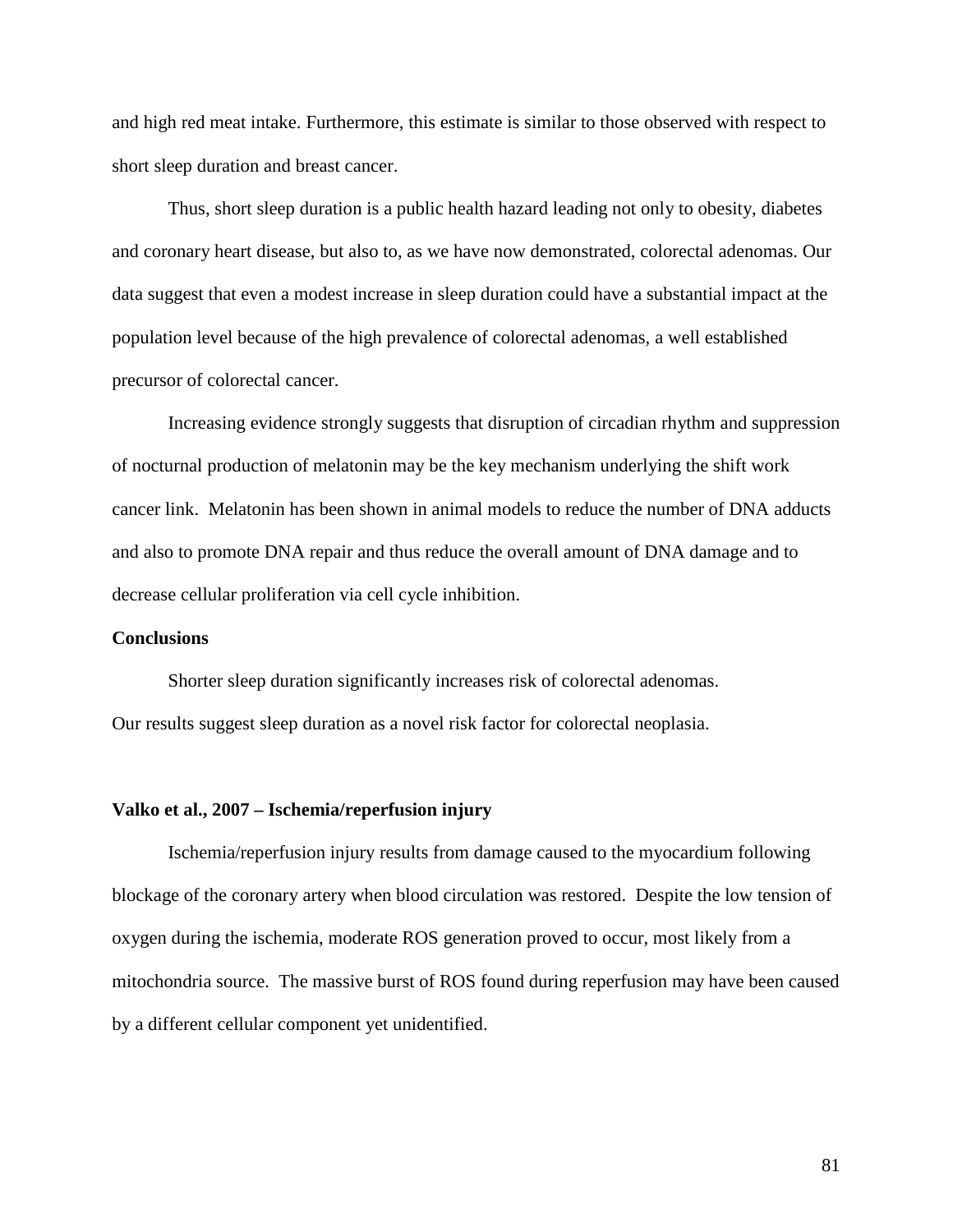The maasive ROS production during Ischemia/reperfusion leads to tissue damage due to the massive oxidative stress, which results in considerable complications in organ- transplanting, stroke, and myocardial infarction.

Ischemia/reperfusion that was induced in the rat model of cardiac myopathy, activated the redox-sensitive transcription factors NF-kB and AP-1 as well as the MAPKs JNK and p38 in the presence of minimal activation of ERK. This activation may have occurred due to the inflammatory responses and the apoptotic cell death in the affected tissue.

Neutrophils proved to be the main effector cells of reperfusion injury. During the ischemia condition, the greatly augmented ATP consumption results in the accumulation of purine catabolites hypoxanthine and xanthine, which are metabolized by xanthine oxidase in the subsequent reperfusion and oxygen influx, thus generating great amounts of hydrogen peroxide and the superoxide radical.

Using varied pharmacological interventions, many studies have investigated the injurious effects of the exaggerated production of oxidants induced by ischemia-reperfusion.

When the role of cellular antioxidant enzymes in the pathogenesis of myocardial injury i*n vivo* were studied in gene-targeted mice, neither deficiency nor overexpression of Cu–Zn-SOD changed the extent of myocardial necrosis. Nor did the overexpression of GPX (glutathione peroxidase). On the other hand, overexpression of Mn-SOD significantly attenuated myocardial necrosis after myocardial injury/reperfusion, which indicates the important role of MnSOD, as opposed to Cu/ZnSOD or glutathione peroxidase.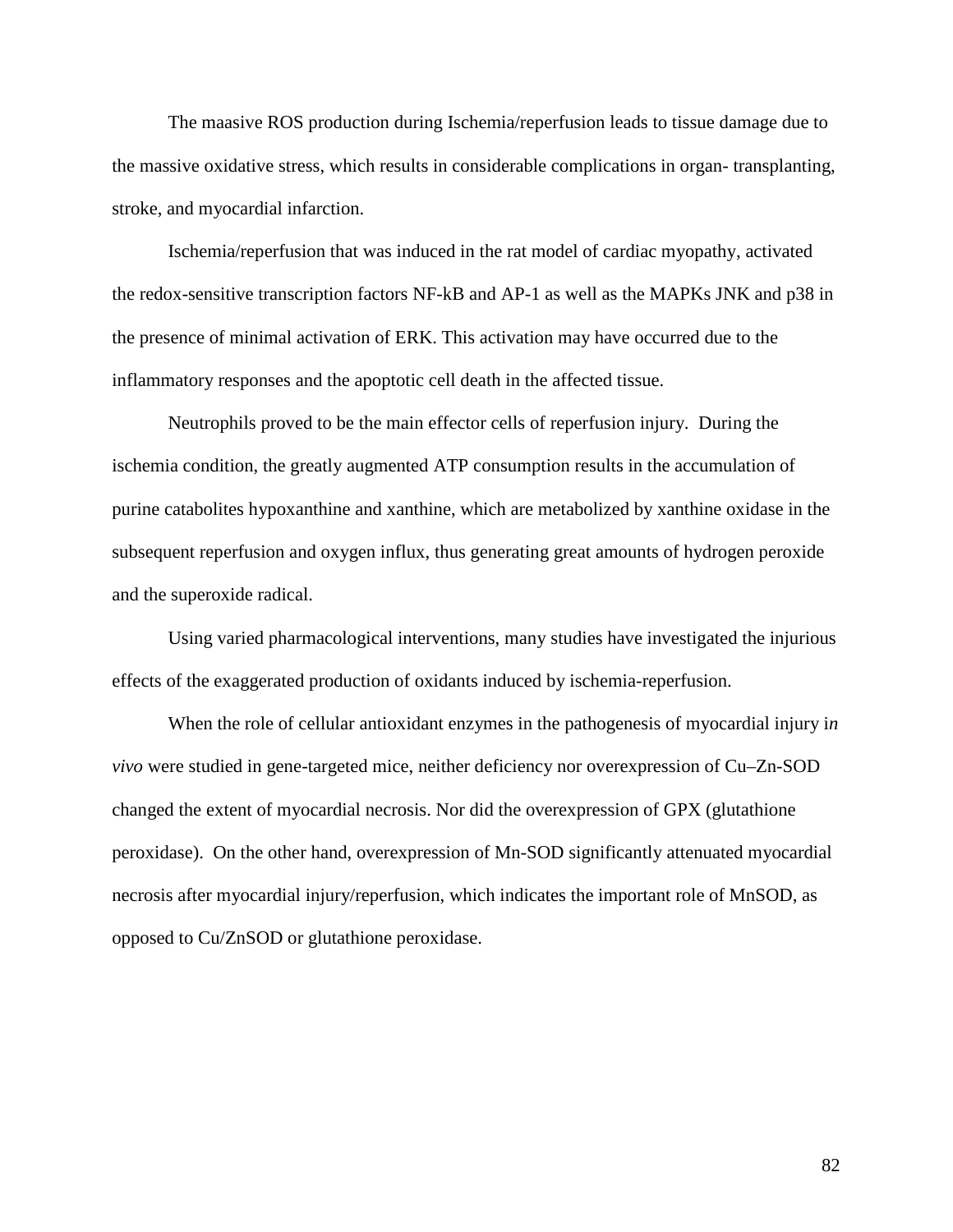# **Valko et al., 2007 – Rheumatoid Arthritis (RA)**

Rheumatoid arthritis is an autoimmune disease that causes chronic inflammation in the joints and tissues surrounding the joints with infiltration of macrophages and activated T cells. The pathogenesis of this disease is predominantly linked to free-radical formation at the inflammation site.

The oxidative injury and inflammatory status have been confirmed in various rheumatic diseases, by increasing the levels of isoprostanes and prostaglandins in the serum and the synovial fluid compared to controls. Oxidative conditions in synovial tissue were shown to also be associated with a higher incidence of p53 mutations.

T cells isolated from the synovial fluid of RA patients show signs of decreased intracellular GSH levels, impaired phosphorylation of the adaptor protein LAT (linker for activation of T-cells), and the "primed" CD45RO phenotype. Altered subcellular localization of LAT has been shown to be caused by the decreased intracellular GSH level.

The migration of monocytes and lymphocytes into the rheumatoid arthritis synovium is mediated by the abnormal expression of several adhesion molecules (ELAM-1, VCAM-1, ICAM-1, ICAM-2), which can be explained by the abnormal induction of redox-sensitive signalling pathways.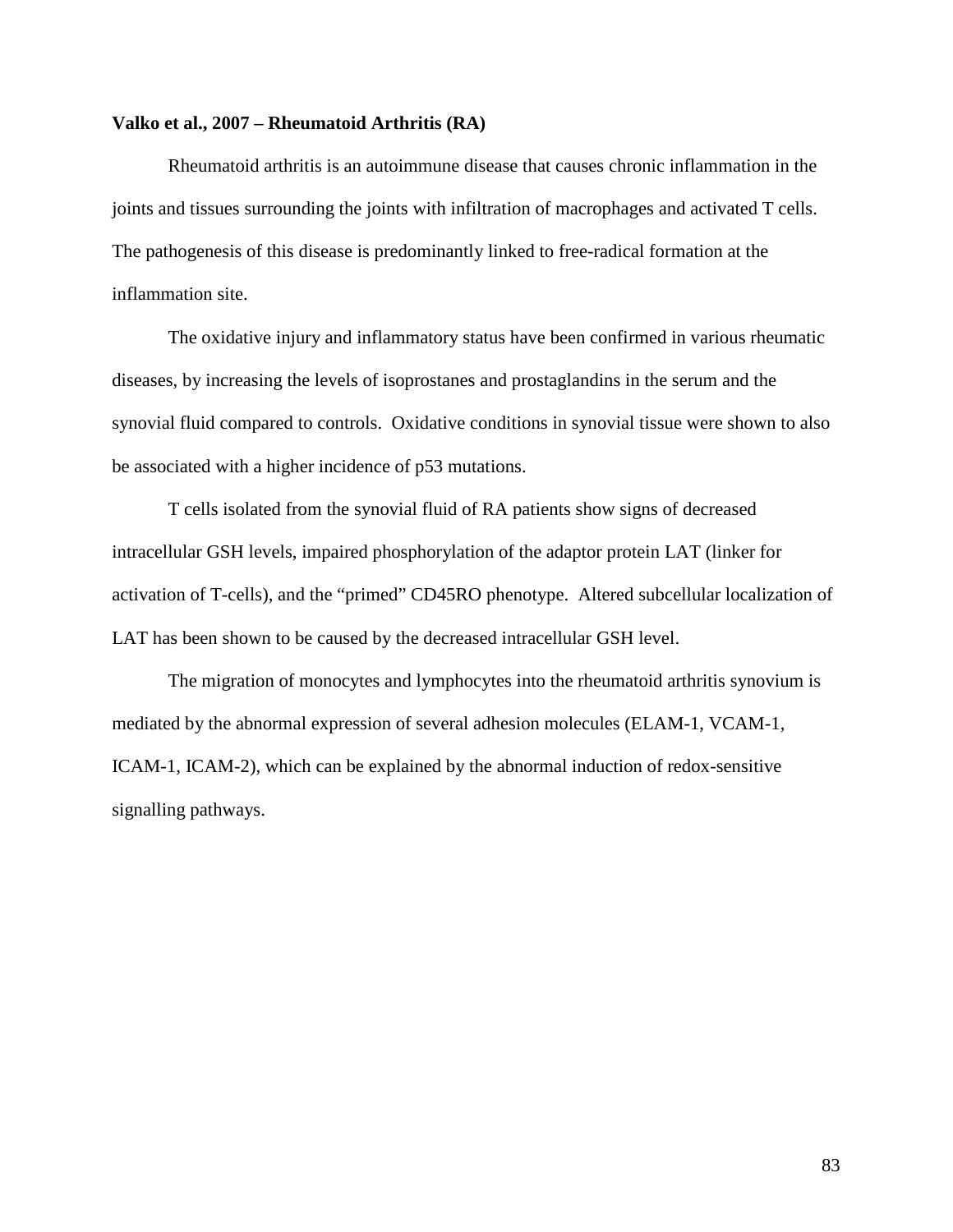**Naidoo, 2009 – Cellular stress/The unfolded protein response: Relevance to sleep and sleep disorders.** 

BiP is the key cellular marker and master regulator of the signaling pathway. (BiP is also called "The ER stress response", or "Unfolded protein response). BiP is a chaperone residing in the ER (endoplasmic reticulum), which seems to increase with SD (sleep deprivation) in all the species studied.

Aging tilts the response to sleep deprivation, going from an adaptive protective action, to a maladaptive response. Due to recent extensive research of the cellular and molecular correlates of sleep (largely through the methods of subtractive hybridization, differential transcript, and DNA microarray studies), our understanding of the molecular changes occurring in sleep, wakefulness, and in extended sleep deprivation (SD) has grown considerably growing.

In his article, this researcher provides evidence that even a modest SD induces cellular stress that activates an adaptive response. Hoever, aging tilts the organism's response to SD from an adaptive and protective one into a response that is maladaptive.

Hopefully understanding the pathways activated by extended sleep loss, as well as the mechanisms by which they take place, will allow the developing of therapies that will protect the brain during prolonged wakefulness, and specifically in sleep disorders, including those associated with aging, such as insomnia.

Among the great number of genes (some 3,000) which were shown to change with the sleep state, a change in one particular class of genes, the heat-shock proteins/chaperones, was found to be highly conserved in all the species studied. BiP is one gene of this class, that was found to increase with experimentally induced chronic SD, or with extended wakefulness in all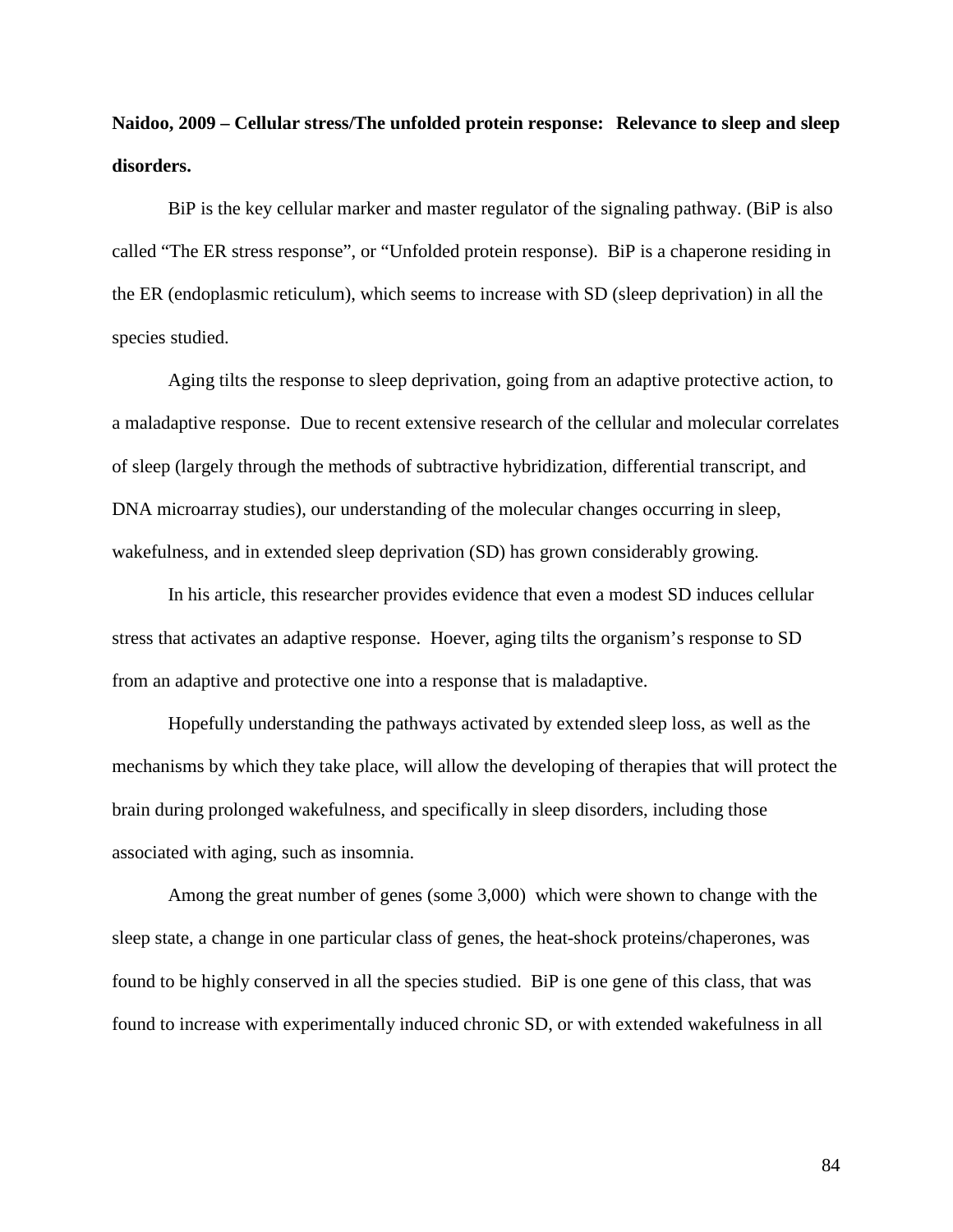species studied: in the drosophila, in themouse and rat cerebral cortex, and in the telencephalon of the white crowned sparrow.

BiP, the "Immunoglobulin-Binding Protein", which has also been called in a variety of other names, including the "Pittsburgh compound B", the GRP78 ("Glucose regulated protein 78"), or HSP5A ("Heat shock protein 5A"). BiP serves as a sentinel for the up-regulation of several signaling pathways, collectively called the "unfolded protein response" (UPR), or the "ER (Endoplasmic Reticulum) Stress Response". BiP increases with SD in all the species studied.

The UPR responds to cellular stress, and this response has three phases – depending of the severity of the cellular stress:

1. Adaptation - occurs during moderate stress, when UPR is healthy, protective and adaptive - at which point it is cytoprotective.

2. Alarm –takes place during greater stress, when adaptation fails, which then activates genes that mediate defense host mechanisms that lead to activating an inflammatory response. 3. Apoptosis – occurs during a persistent extended stress condition, when ER stress burden becomes too great and prolonged, it then activates the executioner pro- apoptotoic signaling pathways.

ER is a sub-cellular organelle comprised of a reticular membranous network, that extends throughout the cytoplasm and is contiguous with the nuclear envelope. This is where all the secretory and integral membrane proteins are folded, and modified after translation in an ATP-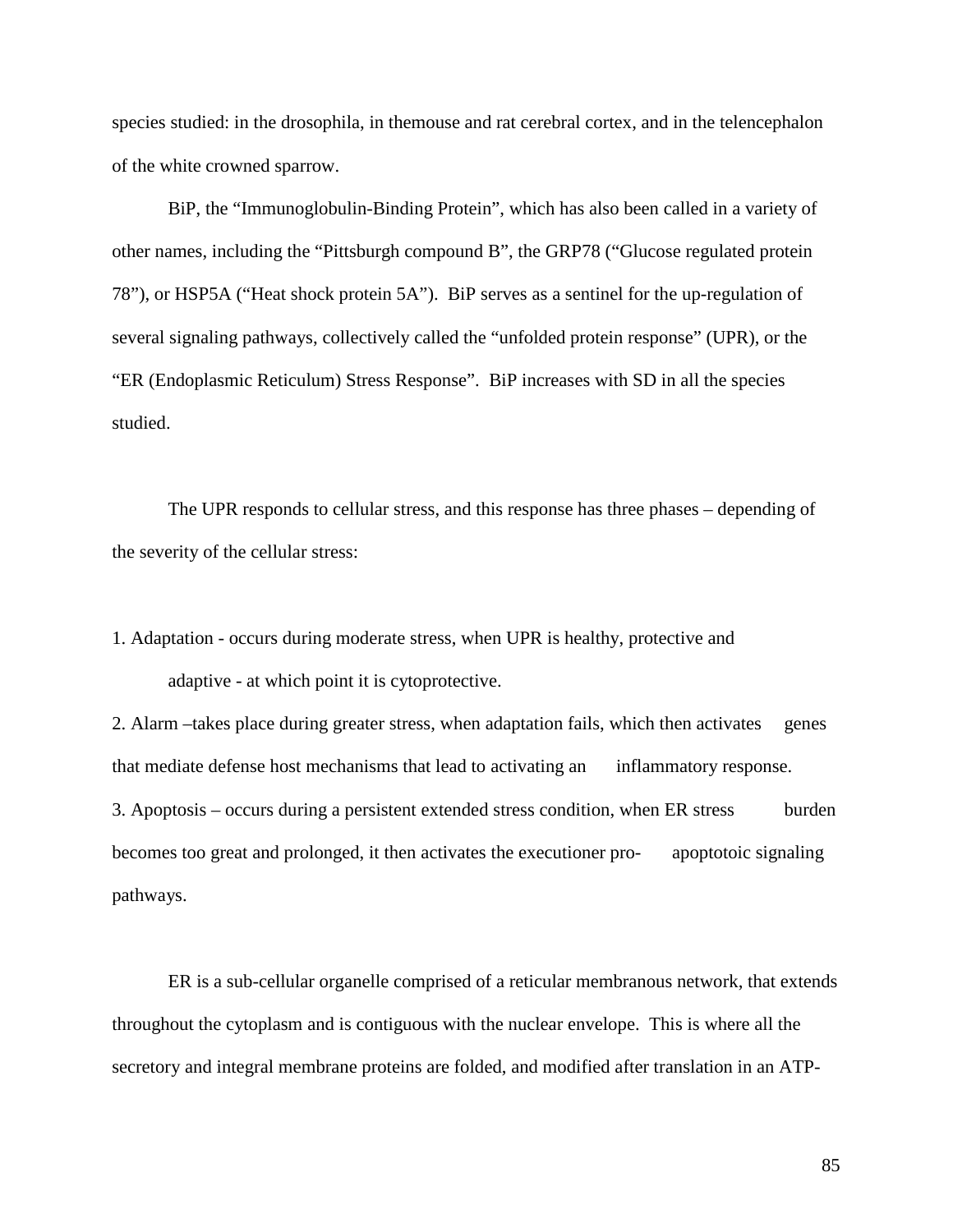dependent processes (for they consume energy) that is largely mediated by the above mentioned chaperone, BiP.

ER is also where the biosynthesis of steroids, cholesterol and lipids takes place. It also is the storage site of calcium ions in the cell. Additionally, ER is the major organelle which continuously responds to environmental cues to release calcium ions, and the organelle which transduces signals in the cell. ER clearly has several very central roles in the cell. BiP is the most abundant chaperone of ER, for being the major chaperone of ER and the key regulator for protein folding. It is the first chaperone that a nascent peptide meets when it comes off the ribosome during protein translation - when the protein/ peptide is destined for the ER. BiP binds to the hydrophobic domains on the peptide, in order to prevent misfolding, while the rest of the peptide/protein continues to be synthesized in the ribosome.

Once the entire peptide is synthesized, it is folded with the aid of BiP and other chaperones. If properly folded, the new protein is escorted out of the ER. If a protein is misfolded, it is re-folded with BiP's help, but if this is not possible, the protein is escorted by BiP to the cytosol to be degraded by the proteosomes.

# **ER Stress Response and Unfolded Protein Response (UPR)**

Due to its reticular nature, ER can sense and transmit signals originating from any cellular sub-compartment. Disturbances that alter ER homeostasis also disrupt the folding of protein, and lead to the accumulation of unfolded proteins and protein aggregates, which are detrimental to the cell survival.

These disturbances include perturbations of calcium ion homeostasis, redox status, elevated secretory protein synthesis, and glucose- or energy deprivation - all of which occur coincidentally following a prolonged SD (Everson et al., 2005, 2008, 2011). As a consequence,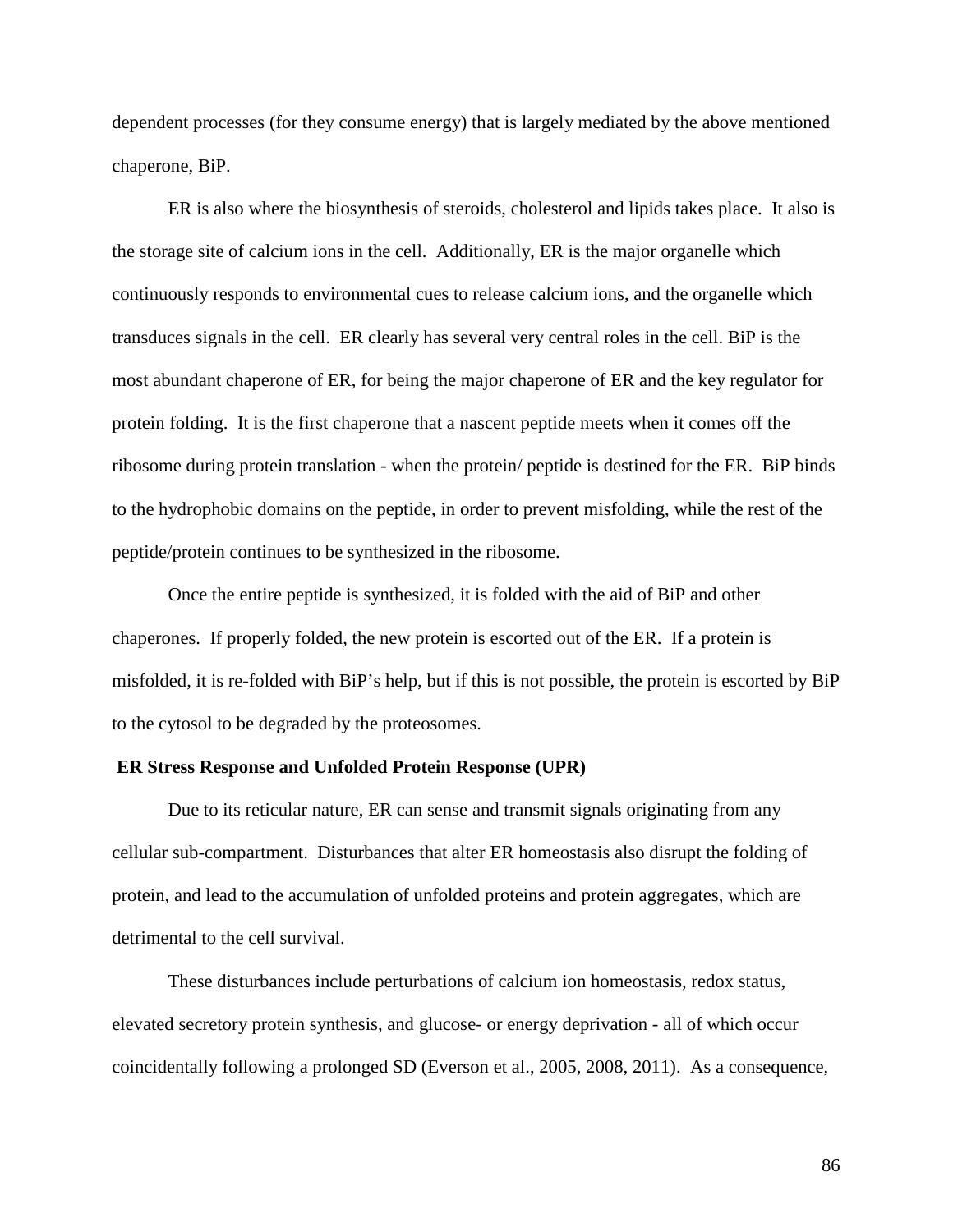the cell has evolved an adaptive coordinated response to limit the accumulation of unfolded proteins in ER, and restore the normal ER function and homeostasis at the soonest possible.

This signaling system is termed "the ER response to ER stress", and is composed of the above mentioned three phases: adaptation, alarm, and apoptosis, depending on the duration and intensity of the cellular stress.

In case of alarm, the cellular level UPR triggers additional three types of adaptive and protective cellular responses, to facilitate the fast return to homeostasis:

a) Up-regulation of BiP/GRP78 (Glucose regulated protein 78)

b) Attenuation of protein translation

c) Degradation of misfolded proteins (in the cytosol in proteosomes, by a process termed the ER-associated degradation  $=$  ERAD).

Excessive and prolonged stress leads to a maladaptive response and apoptosis. Likewise, if cell protective changes (mediated by UPR) fail to restore the protein folding capacity, apoptosis takes place (mediated by the CHOP gene and other pro-apoptotic signaling factors).

In addition to handling the protein load, the adaptive response of the UPR serves in both anti-apoptotic and antioxidant roles. For example, it has been shown that over-expression of BiP leads to CHOP suppression, and to the inhibition of CHOP-mediated cell cycle arrest and apoptosis.

#### **All the Components of the UPR Pathway Appear in Chronic Sleep Deprivation**

In mice, a prolonged wakefulness of over 6 hours, was found to induce ER stress followed by the UPR response in the mouse cerebral cortex. BiP protein levels were found to increase with 6,9 and 12 hours of extended wakefulness. Immunoprecipitation studies indicate that in a SD of six hours or more, BiP is dissociated from the kinase PERK, while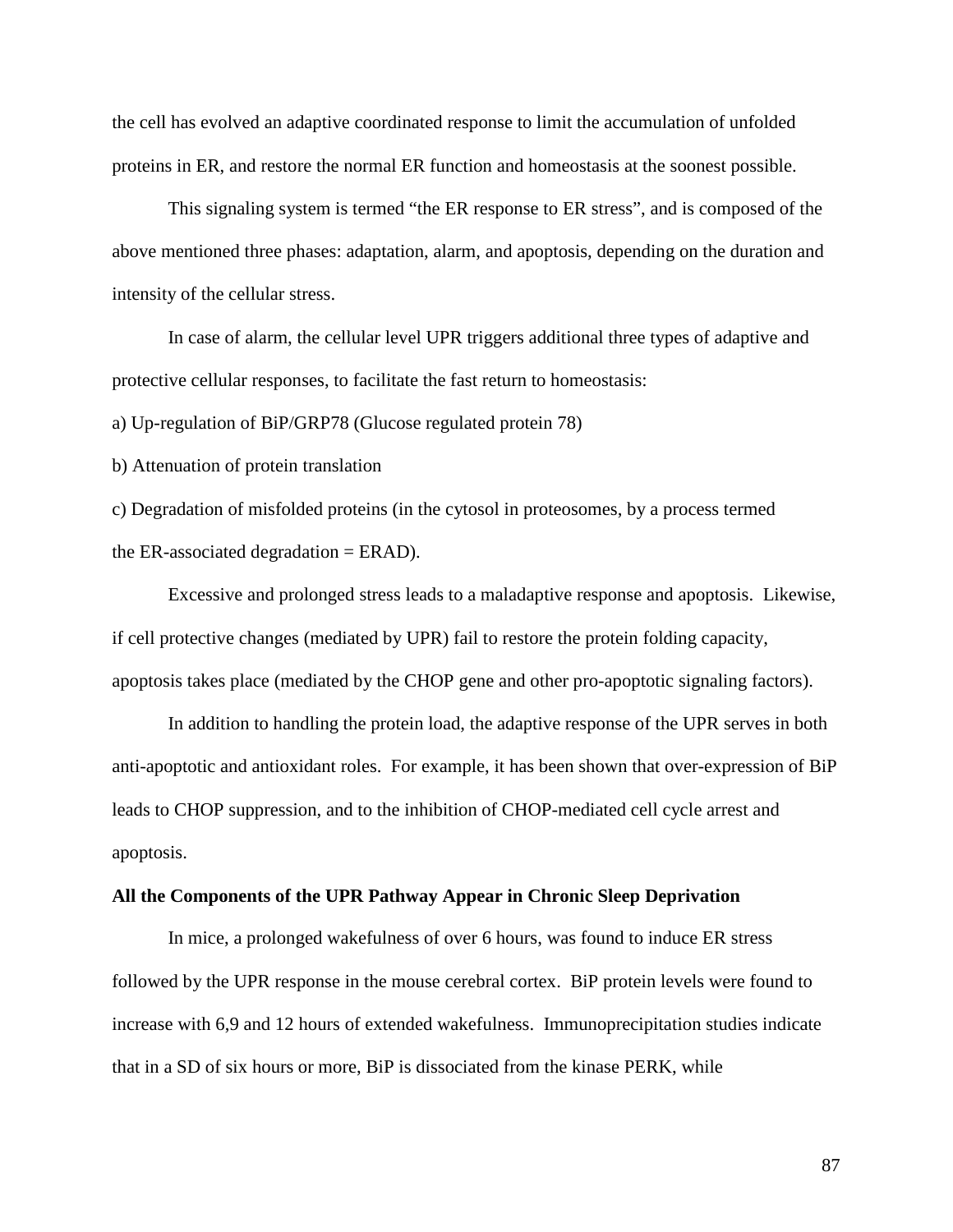phosphorylation of PERK and elF2 alpha take place, indicating the inhibition of protein translation.

Ribosome profiles from mice subjected to 6 hours of SD indicate a de-segregation of polysomes into monosomes, suggesting an attenuation of protein translation (active translation is associated with increased numbers of polysomes, as seen in control mice).

Additional studies in rats during prolonged wakefulness showed that there is an increased cortical mRNA expression of the UPR-associated chaperones BiP and GRP 94. PERK cerebellar transcript levels were also found to be higher in wakefulness than during sleep.

Additional studies demonstrated that SD is associated with attenuated protein translation, with a likely increased protein synthesis during SR (sleep recovery). On the other hand, protein expression was shown to decrease during SD. Thus, a decreased protein translation is a key consequence of SD, with recovery of this process occurring during recovery sleep.

The increased expression of BiP during SD in drosophila is followed by a decline in BiP during SR. Also in the drosophila, following an almost 3-fold increase of BiP protein during a 6 hour SD, BiP protein levels returned to baseline levels during 24 hour of SR (recovery sleep).

Changing the amount of functional BiP alters the amount of recovery sleep in flies following SD: a) Flies with high levels of BiP had more recovery sleep (30% more sleep in the first 4 hours post SD) than flies with normal BiP levels, b) In contrast, flies with inactive BiP had 60% less sleep in the first 4 hours post SD, and less recovery sleep than flies with normal BiP. In mammals too, there is evidence of a similar effect of these pathways on sleep-wake control.

#### **Interactions of ER Stress Signals with Sleep Control**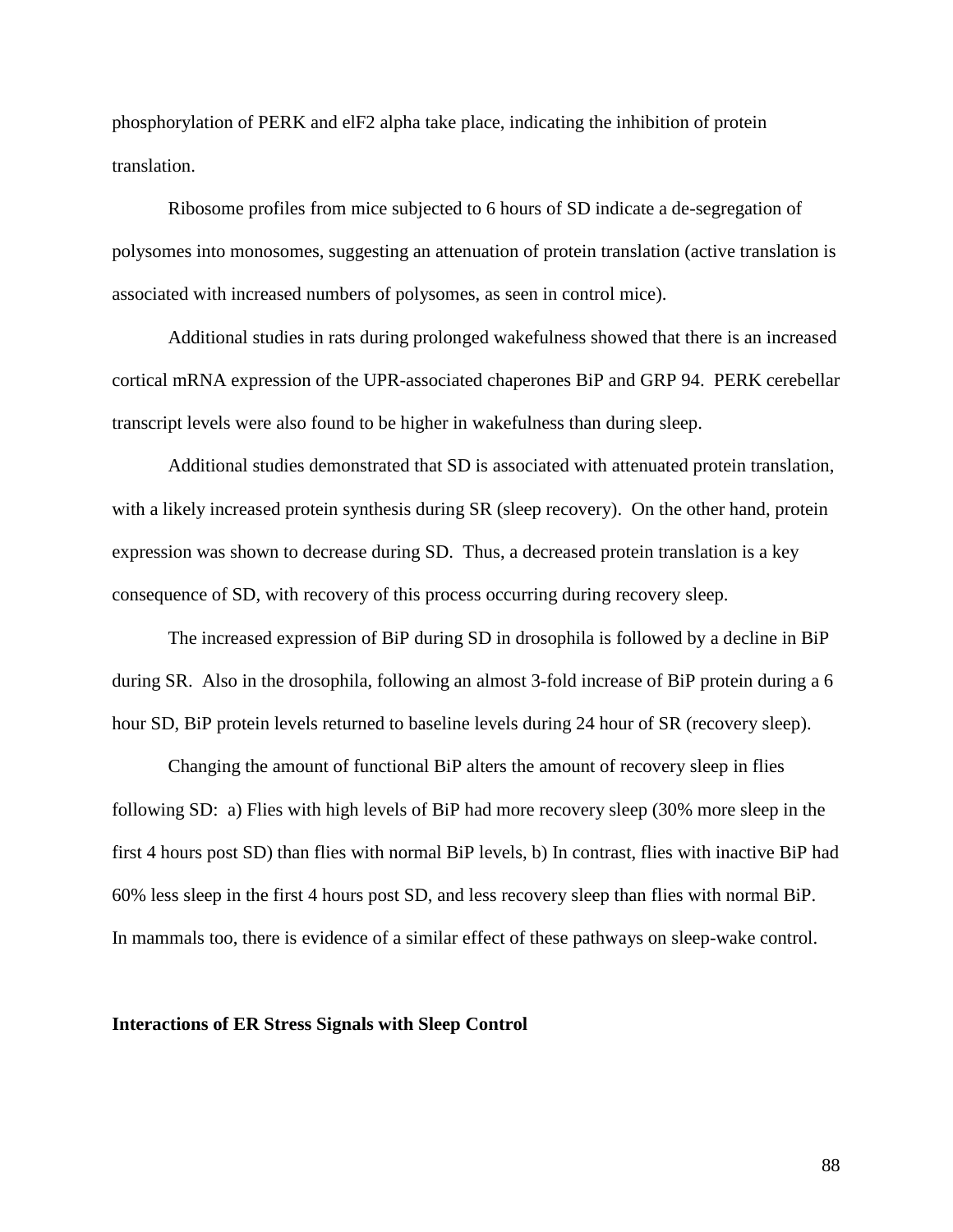Methippara, Kumar, Alam et al. (2007) used the small molecule inhibitor salubrinal, which prevents dephosphorylation of elF2 alpha, in order to test whether a build up of p-elF2 alpha (phosphorylated elF2-alpha) had any effect on sleep. Salubrinal (administered ICV for 12 hours) significantly increased the SWS2, and suppressed active wakefulness for the first three hours. For the remaining nine hours salubrinal had no further effect on sleep or wakefulness.

During the first three hours, salubrinal increased the number of SWS2 episodes, increased delta power as well, and also increased the number of p-elF2-alpha labaled neurons in the basal forebrain region (FB). Salubrinal activated the GABAergic rostral-median preoptic nucleus neurons as well, as indicated by FOS expression.

Taken together, these findings suggest that ER stress signaling may play a role in sleep control through p-elF2-alpha, and suggests that sleep is part of the compensatory response to ER stress in the brain.

# **Effect of Aging on the UPR Response to Chronic Sleep Deprivation**

In eukaryotic cells the UPS (ubiquitin-proteosome system) is the main pathway for eliminating misfolded proteins. Misfolded or damaged proteins are marked for UPS-mediated degradation by a covalent attachment of ubiquitin molecules.

Thus, in older mice, in the absence of a robust protective UPR, the pro-apoptotic signaling pathway is turned on in older mice even at baseline, and is much more increased by SD. Other studies showed a dramatic increase in the pro-apoptotic factor CHOP with advancing age, that was even more greatly increased in older animals with prolonged wakefulness (SD).

CHOP's role is mediating apoptosis in response to ER stress is well established. Increased CHOP expression was shown to induce the down-regulation of BCI-2 expression, depletion of cellular glutathione, and an greatly increaed production of reactive oxygen species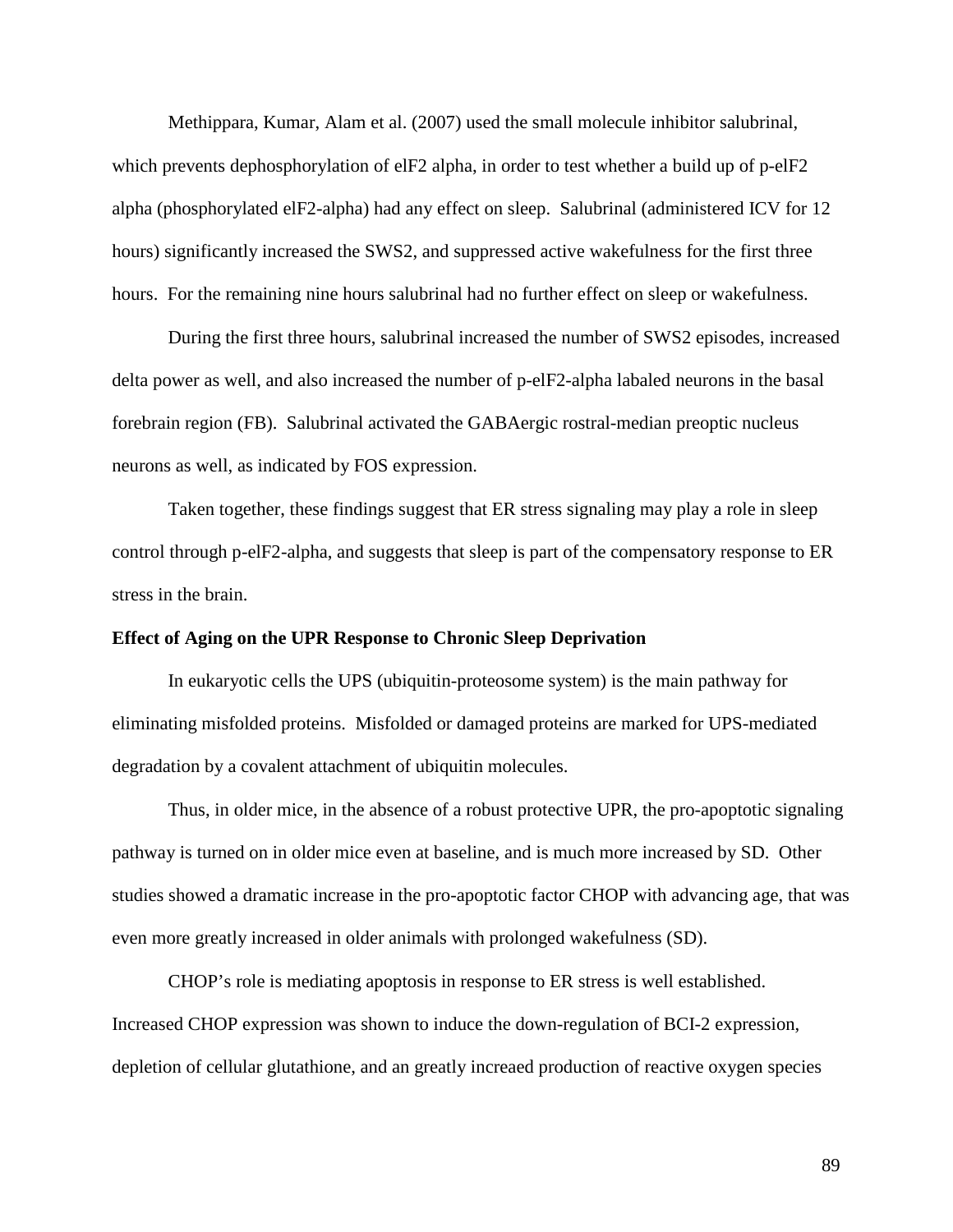(ROS), thus in the presence of CHOP antioxidant systems are suppressed, while at the same time free radical production is increased. If ER stress is not alleviated in a timely manner by the adaptive arm of UPR, the pathway switches to a mechanism that promotes cell death (apoptosis).

In both humans and rats, aged animals exhibit a more fragmented sleep. Surprisingly, SR (recovery sleep) following SD is reduced in older animals relative to young ones, which has been seen in both humans and rats.

Given that SD in older animals is more injurious, one might have expected more, not less, recovery sleep. That older animals, who exhibit reduced SR following SD, have no BiP response to SD, which is compatible with the concept that BiP itself may play a direct role in determining the magnitude of SR, as discussed above.

#### **Neurodegenerative Diseases, ER Stress and Sleep Disorders**

Misfolded proteins and the associated ER Stress are both common emerging features of neurodegenerative diseases. Neuronal loss in both familial and sporadic forms of neurodegenerative diseases is often accompanied by an aggregation of misfolded proteins. For example, accumulating evidence suggests that both ER dysfunction and aberrant protein degradation play a role in dopamine neuron loss in Parkinson's disease (PD).

Extended polyglutamine tracts were also shown to stimulate ER stress-induced cell death. Neurons over-expressing mutant presenilin-1 have been shown to be more sensitive to ER stressinduced apoptosis. Whether or not mutation in presenilin-1 down-regulates BiP and induces CHOP is still uncear.

The ER stress response has also been implicated in Alzheimer's Disease (AD), Amyotrophic Lateral Sclerosis (ALS), Huntington's Disease (HD) and in Spino-Cerebellar Ataxias. An accumulation of misfolded proteins, that leads to alterations in organelle structure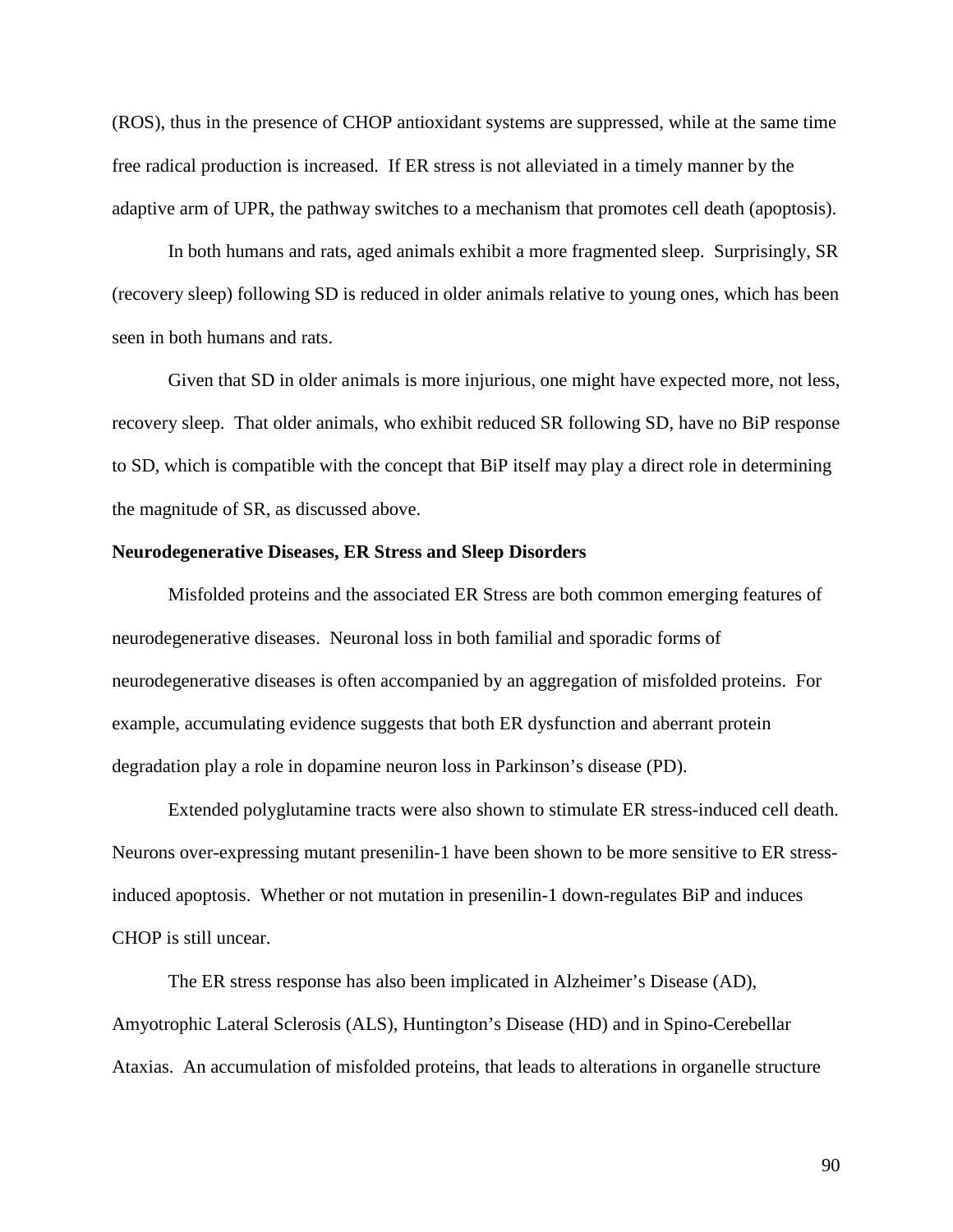including the ER, has been described in transgenic animal models of ALS, AD and Huntington's Disease. These diseases usually develope late in life and are associated with aging.

Patients with neurodegenerative diseases such as PD or AD were shown to manifest sleep fragmentation, which could place an additional burden on an already stressed protein folding and degradation system. It thus could greatly increase protein aggregation, and act as a positive feedback in these conditions. One needs therefore question whether sleep fragmentation in neurodegenerative disorders accelerates their progress, which recent studies support.

# **Conclusions**

Both SD and the cyclical intermittent hypoxia that occurs in sleep apnea lead to ER stress, during which the protein production machinery is compromised and protein misfolding takes place. ER Stress responds to this stress by upregulating a series of coordinated cellular protective signaling pathways called UPR, a response that protects the cell against the effects of misfolded proteins, which can form toxic protein aggregates. This response appears to be highly conserved as SD upregulates BiP, the sentinel marker of the UPR in all species studied so far, including fruit flies, birds and rodents.

This protective response can be overwhelmed by additional stress, and if the cumulative burden is too great, then proapoptotic signaling is activated. This takes place in older animals with short-term sleep deprivation, with cyclical intermittent hypoxia in certain motor neurons, and even in young animals when undergoing a prolonged SD.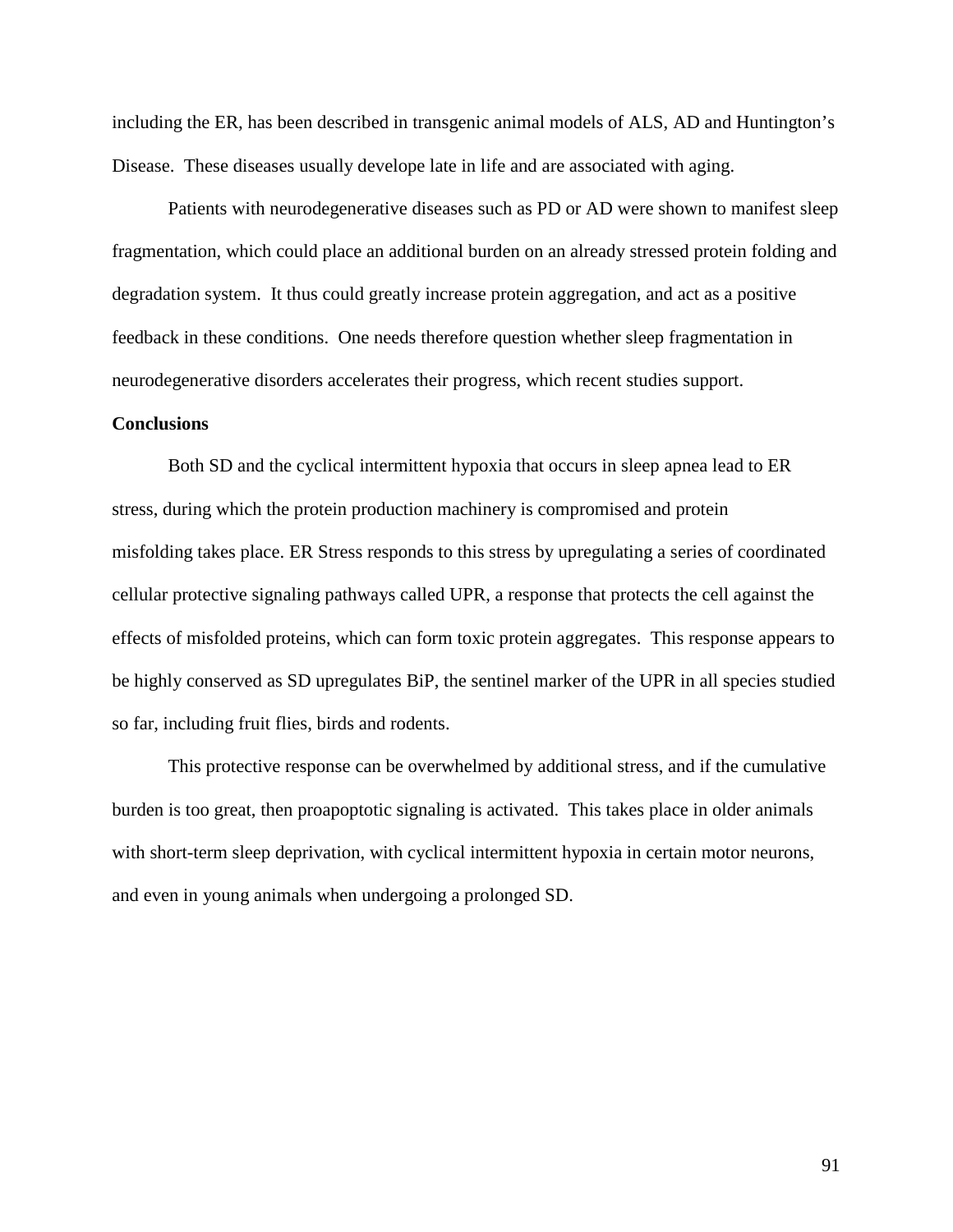#### **Valko et al., 2007 - Parkinson's disease (PD)**

Parkinson's disease (PD) involves a selective loss of neurons in the substantia nigra of the midbrain. The substantia nigra neurons uses dopamine as the chemical messenger between the brain and the nerve cells to communicate with the nerve cells in the stratium, and a reduction in nigral dopamine levels results in decreased stratial dopamine, which is believed to cause the PD symptoms.

Serious Sleep disruptions, as well as neuronal loss and Lewy bodies, are well known pathological characteristics of PD. Neuronal loss and Lewy bodies were found in the cerebral cortex, anterior thalamus, hypothalamus, amygdala and basal forebrain.

Lewy Bodies are tiny spherical protein deposits found in nerve cells. Their presence in the brain was shown to disrupt the brain's normal functioning, interrupting the chemical messengers' action, including acetylcholine and dopamine. Lewy Bodies are most likely formed as the neurons try to protect themselves from attack. The major component of intracytoplasmic Lewy bodies are filaments which consist of alpha-synuclein. The genetic causes of PD seem to be two recently identified point mutations in the alpha-synuclein (Jin and Yang, 2006).

A majority of studies explored the effect of oxidative stress that contributes to the cascade of events leading to dopamine cell degeneration in PD. The occurrence of oxidative stress in PD is supported by both postmortem studies and by studies demonstrating the capacity of oxidative stress to induce nigral cell degeneration. There is evidence that there are high levels of basal oxidative stress in the substantia nigra pars compacta (SNc) in the normal brain, but that this increases in PD patients.

However, other factors involving inflammation, excitotoxic mechanisms, toxic action of nitric oxide, and mitochondrial dysfunction play roles in the etiology of PD. Since it is known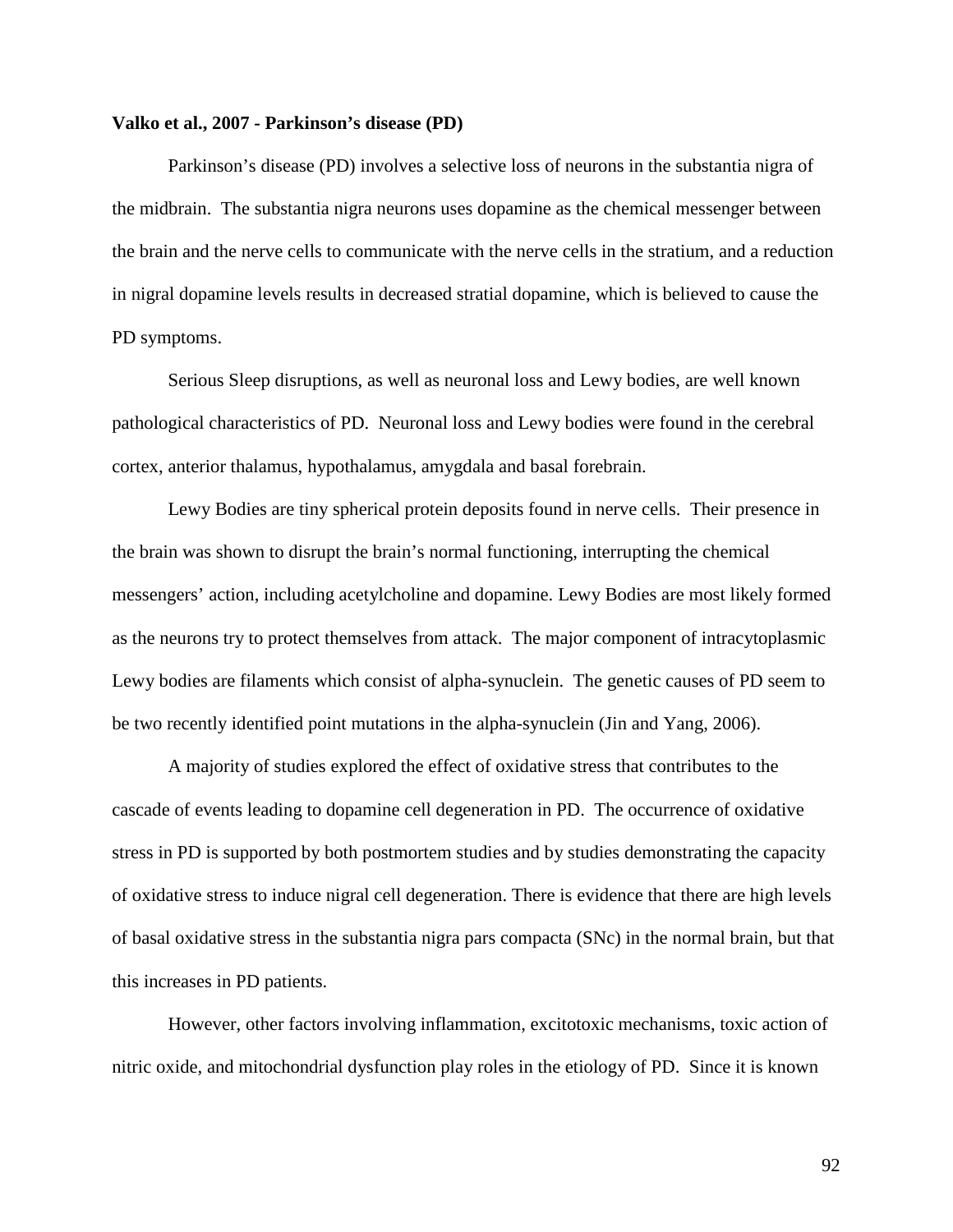that the c-Jun N-terminal kinase (JNK) pathway plays an important role in regulating many of the cellular processes which are affected in Parkinson's disease, the possible importance of JNK pathwa in pathogenesis of PD is being increasingly recognized.

One of the earliest detectable changes in the PD brain is a dramatic depletion in substantia nigra levels of the glutathione. It has been demonstrated that glutathione depletion in dopaminergic cells in culture results in a selective decrease in mitochondrial complex I activity (a major hallmark of PD) and a marked reduction in mitochondrial function.

Current evidence suggests that mitochondrial complex I inhibition may be the central cause of sporadic PD and that derangements in complex I cause Alpha-synuclein aggregation, which contributes to the demise of dopamine neurons. The complex I inhibition appears to be due to production of nitric oxide (NO•), which can interact with the proteins within complex I and thereby inhibit its activity. Treatment of glutathione-depleted, cultured dopaminergic cells with inhibitors of nitric oxide synthetase (NOS), the enzyme that makes NO•, prevents mitochondrial complex I inhibition. In addition, increased iron levels have been reported in the Parkinsonian midbrain.

Interestingly, genetically or pharmacologically chelated iron (e.g. Fe–clioquinol complex, see also above) in a form which cannot participate in oxidative events prevents degeneration of dopaminergic midbrain neurons. This suggests that increased level of iron is actively involved in subsequent neurodegeneration and that iron chelation may prevent or delay PD progression.

The above mentioned biochemical abnormalities, such as mitochondrial complex I deficiency, depletion of intracellular thiols, and increased nia gral iron result in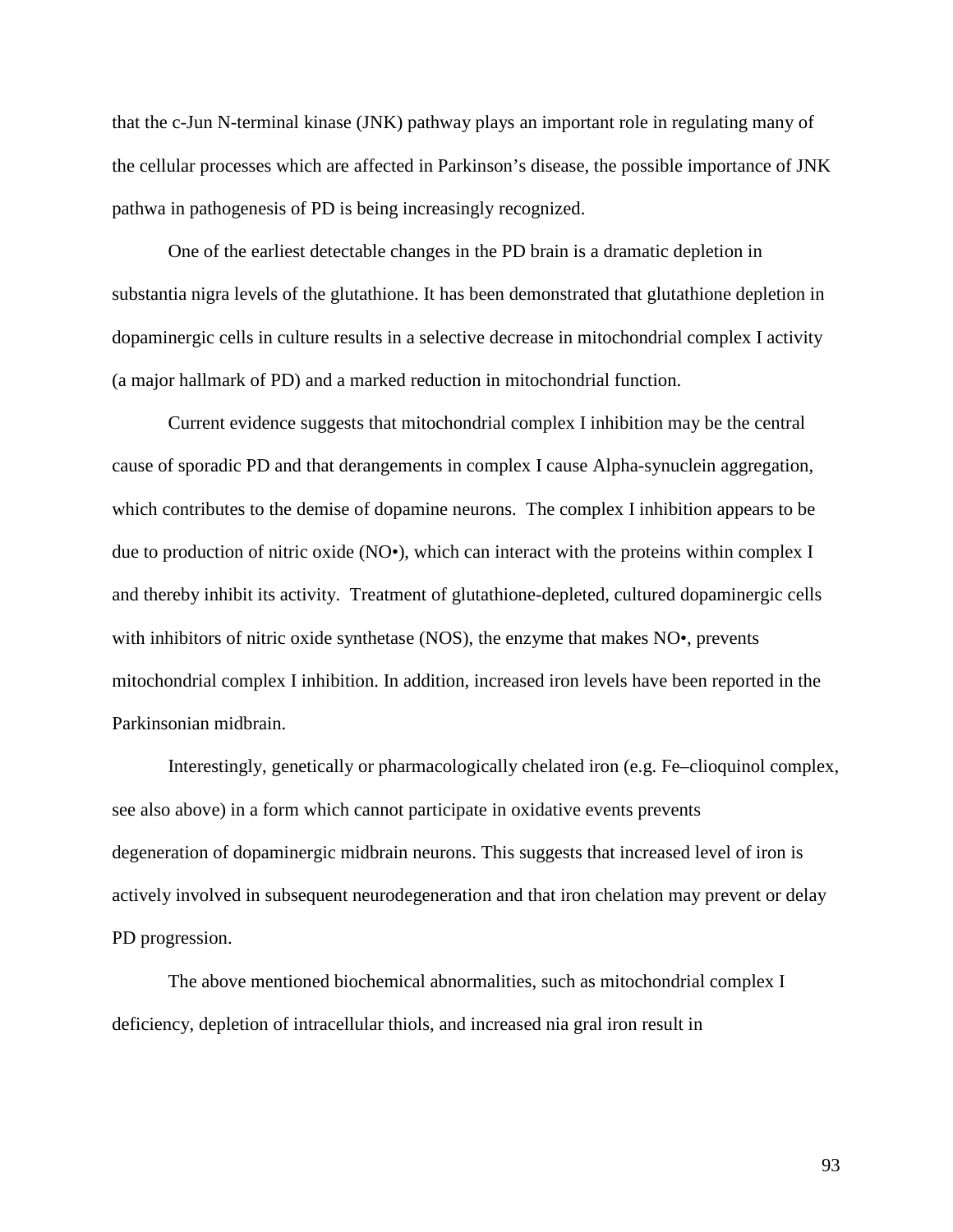aberrant oxidation of dopamine to 6-hydroxydopamine or dopamine-quinone, neurotoxic either directly or indirectly.

A majority of studies explored the effect of oxidative stress that contributes to the cascade of events leading to dopamine cell degeneration in PD. The occurrence of oxidative stress in PD is supported by both postmortem studies and by studies demonstrating the capacity of oxidative stress to induce nigral cell degeneration. There is evidence that there are high levels of basal oxidative stress in the substantia nigra pars compacta (SNc) in the normal brain, this oxidative stress increases in PD patients.

However, other factors involving inflammation, excitotoxic mechanisms, toxic action of nitric oxide, and mitochondrial dysfunction play roles in the etiology of PD. Since it is known that the c-Jun N-terminal kinase (JNK) pathway plays an important role in regulating many of the cellular processes which are affected in Parkinson's disease, the possible importance of JNK pathway in pathogenesis of PD is being increasingly recognized.

One of the earliest detectable changes in the PD brain is a dramatic depletion in substantia nigra levels of the glutathione. It has been demonstrated that glutathione depletion in cultured dopaminergic cells results in a selective decrease in mitochondrial complex I activity (a major hallmark of PD), and a marked reduction in mitochondrial function.

Current evidence suggests that mitochondrial complex I inhibition may be the central cause of sporadic PD, and that derangements in complex I cause alpha-synuclein aggregation, which contributes to the dopamine neurons death. The complex I inhibition appears to be due to production of nitric oxide (NO•), which can interact with the proteins within complex I and thereby inhibit its activity.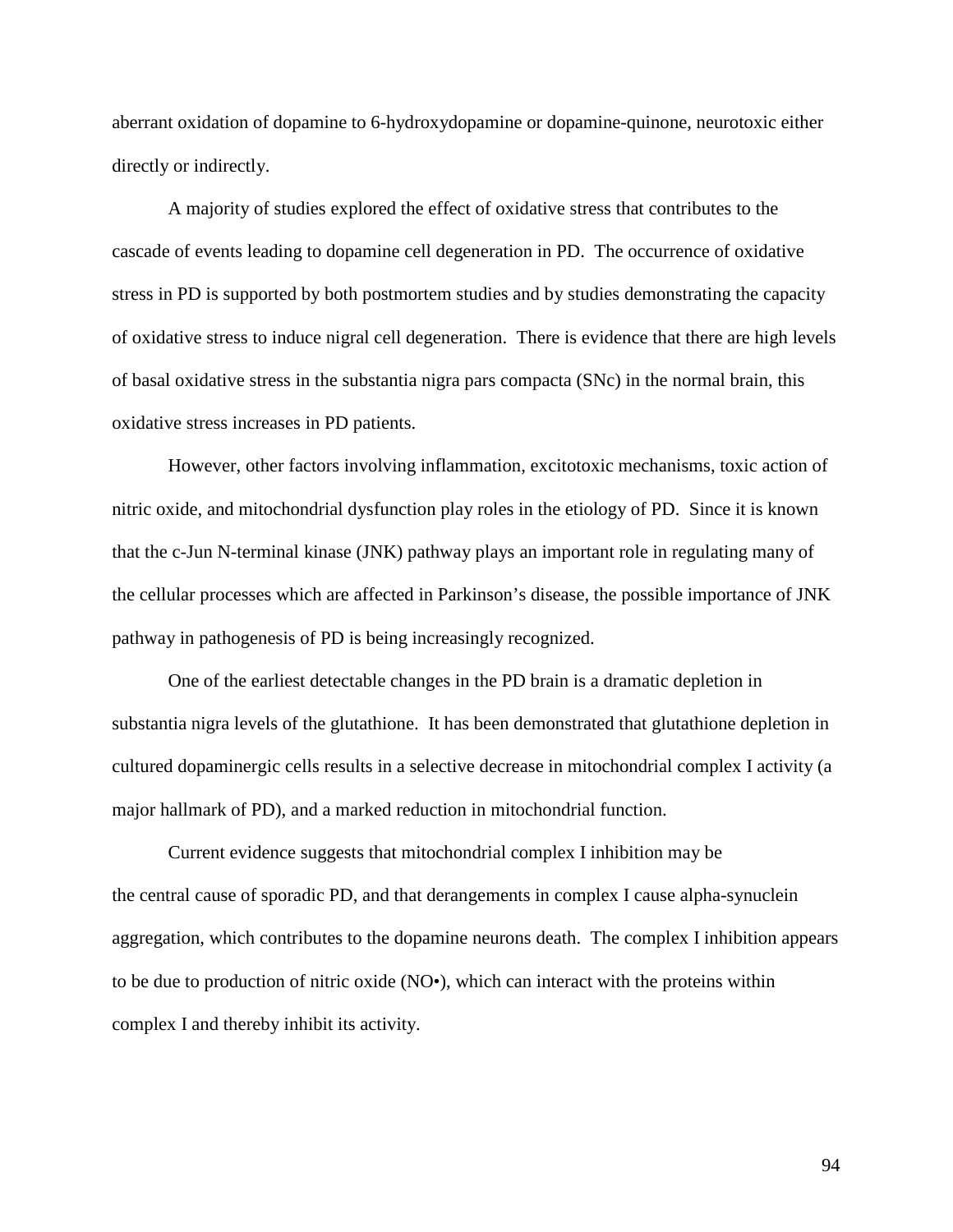Treatment of glutathione-depleted, cultured dopaminergic cells with inhibitors of nitric oxide synthetase (NOS), the enzyme that accelerates NO• synthesis, prevents mitochondrial complex I inhibition.

In addition, increased iron levels have been reported in the Parkinsonian midbrain. Interestingly, genetically or pharmacologically chelated iron (e.g. Fe–clioquinol complex) in a form which cannot participate in oxidative events prevents degeneration of dopaminergic midbrain neurons. This suggests that increased levels of iron is actively involved in subsequent neuro-degeneration and that iron chelation may prevent or delay PD progression.

The above mentioned biochemical abnormalities, such as mitochondrial complex I deficiency, depletion of intracellular thiols (including glutathione), and increased nigral iron result in aberrant oxidation of dopamine to 6-hydroxydopamine or dopamine-quinone, both neurotoxic either directly or in conjugation with cystein (Sayre et al., 2001). The entry and release of iron from iron-storage protein, ferritin, occurs via the "free iron (ferrous) labile pool", which are active in Fenton chemistry. Besides superoxide, ferritin iron can be released by 6 hydroxydopamine, a neurotoxin implicated in PD.

It has been recently shown that the loss of inherited PD gene DJ-1 leads to striking sensitivity to the herbicide paraquat and the insecticide rotenone, which suggests that DJ-1, may have a role in protection from oxidative stress from environmental toxins. Thus exposure to various environmental toxins acting through oxidative stress seems to be associated with PD.

Levodopa (l-dopa) (often combined with carbidopa) is a dopamine precursor and the most commonly used medicine to treat Parkinson's disease. It is possible that the use of l-dopa for prolonged periods causes oxidation and toxicity to brain cells. If this turns out to be true, it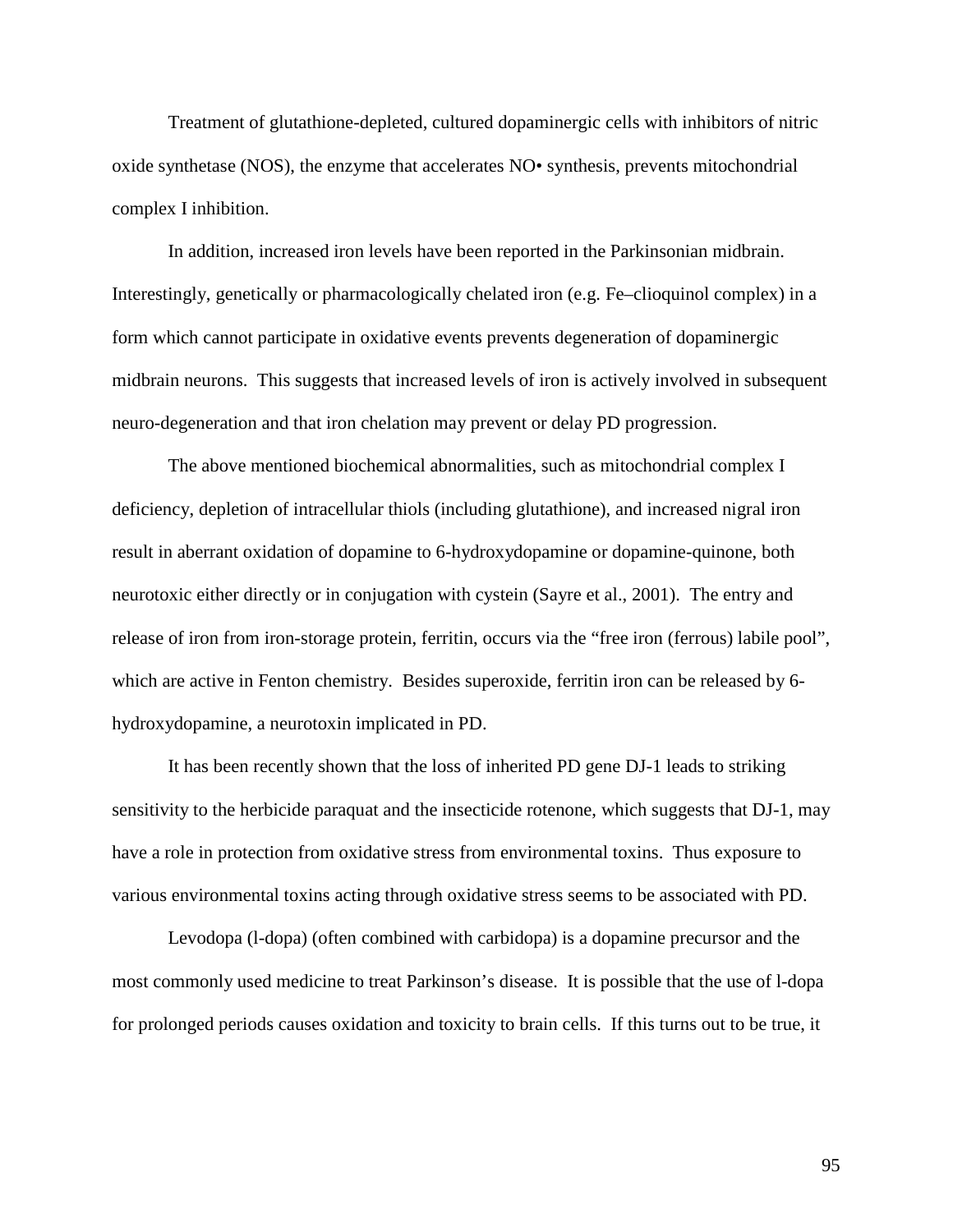would further justify the recommendations to add antioxidants to the standard Parkinson's disease therapy.

Since oxidative stress appears to represent a portion of a cascade of biochemical changes leading to dopaminergic cells' death, one of a major problem in understanding the pathogenesis of PD is separating out the effect and extent of oxidative stress from other components of the cascade, that themselves can play a primary role in the initiation of ROS and RNS.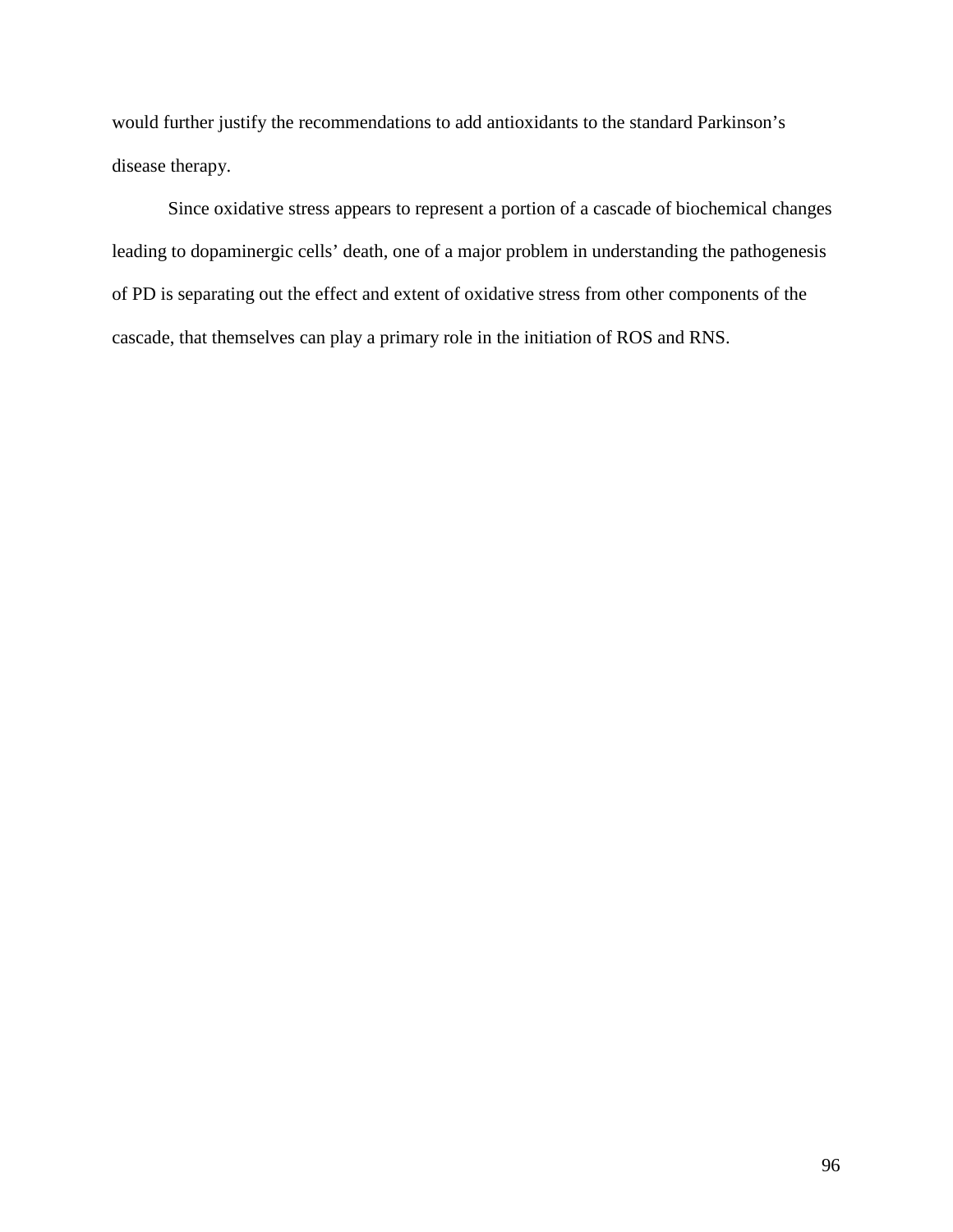# **IV. Aging-Related Decline of Sleep**

# **a) Valko, 2007 - Aging**

Aging may be defined as a process of progressive decline in physiological functions of an organism. The free radical theory of aging was first introduced in 1956 by Denham Harman, who proposed that free radicals play a role in the aging process. His work gradually triggered intense research of the role of free radicals in biological systems.

There are basically two main theory-types describing the aging process: a) the damageaccumulation theories, and b) genetic theories.

a) The damage accumulation theories include the following theories: "free radical theory", "glycation theory", "error catastrophe theory", "membrane theory", "entropy theory" and others, among which "free radical theory" is probably the most complex approach to explain the aging process.

b) The "free radical approach" is based on the fact that random injurious effects of free radicals produced during aerobic metabolism cause damage to DNA, lipids, and proteins which accumulates over time.

Aging begins with oxygen, which occupies the final position in the electron transport chain. Even under ideal conditions, some electrons "leak" from the electron transport chain and interact with oxygen to produce superoxide radicals, so that under physiological conditions, about 1–3% of the oxygen molecules in the mitochondria are converted into superoxide.

The primary site of oxygen radicals (ROS) damage due to superoxide radicals is in the mitochondrial DNA (mtDNA). The cell is able to repair much of the damage caused to nuclear DNA (nDNA), but it is difficult to repair mtDNA injuries, hence extensive mtDNA damage accumulates over time and shuts down mitochondria, causing cell-death which results in aging.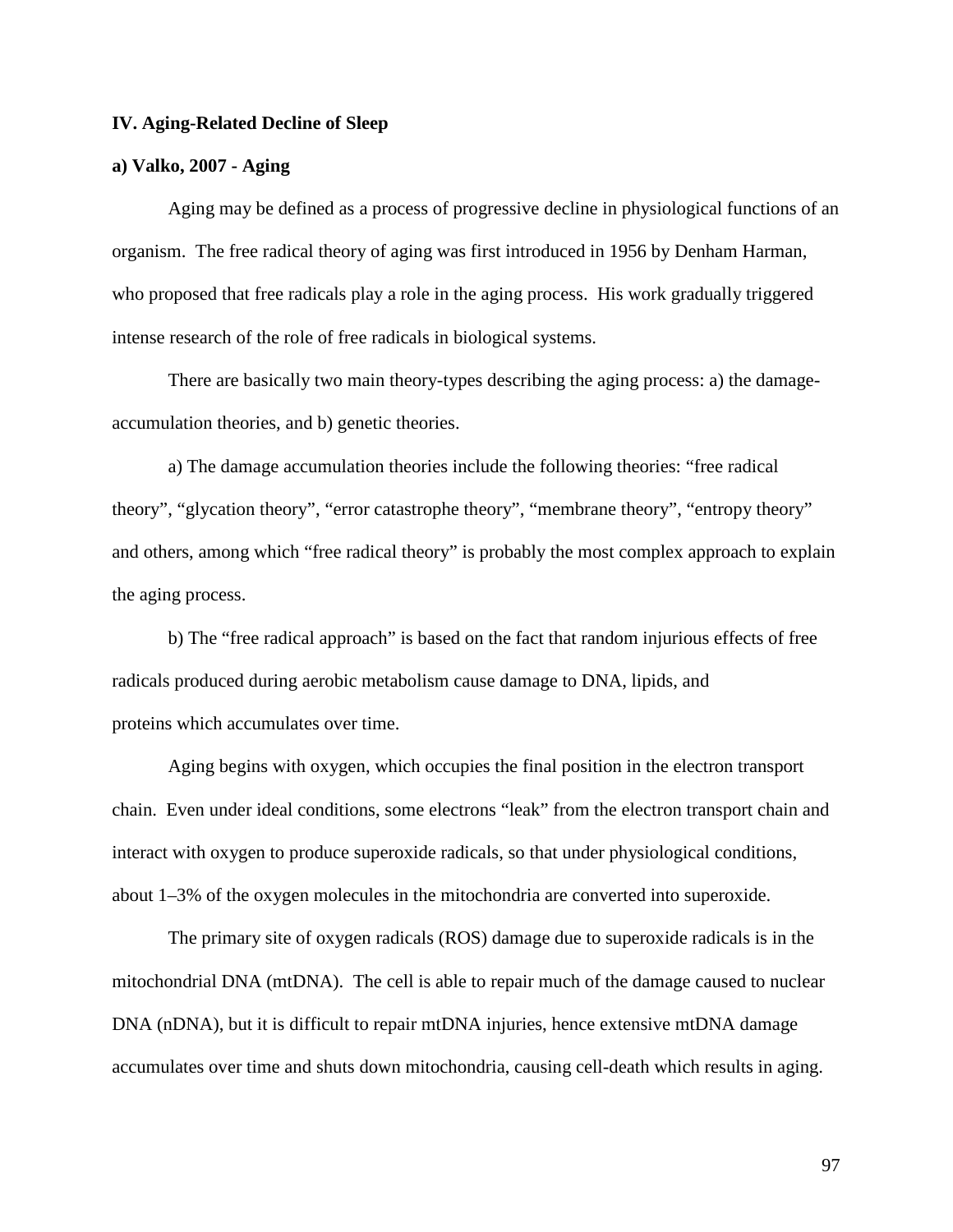Studies revealed an interesting correlation between oxygen consumption and aging: (i) lowered oxygen consumption explains why queen bees live 50 times longer than actively flying worker bees; (ii) houseflies prevented from flying by removing their wings lived much longer than normally flying insects because of decreased oxygen consumption; (iii) larger animals consume less oxygen per unit of body mass than smaller ones and live longer; (iv) different rates of ROS generation influence the life span of animals.

For example, a rat and a pigeon have similar metabolic rates, yet they have strikingly different life spans – whereas a rat lives three years, the pigeon can live 30 years. *in vitro* experiments showed that pigeon tissues generate ROS more slowly than the rat's mitochondria;

(v) in rodents, caloric restriction plays an important role in aging, since it is associated with increased DNA repair capacity thus a decreased levels of damaged DNA, lipids, and proteins; in addition, it is also linked with decreased production of superoxide. (vi) animal species that live longer have more efficient antioxidant protective mechanisms relative to their rates of oxygen uptake – as opposed to short-lived species. This mainly applies to their levels of SOD (superoxide dismutase), carotenoids, GSH (glutathione), glutathione peroxidase, and Vitamin E in animals.

In humans, the oxidative DNA damage level can be modulated by caloric restriction and dietary composition, as measured by urinary biomarkers. Consequently, longevity may depend not only on the basal metabolic rate, but also on the dietary caloric intake.

Accumulation of free radical-induced damage to biomolecules may be illustrated by an age-related increase in the serum 8-OH-dG levels in disease-free individuals over an age range of 15–91 years.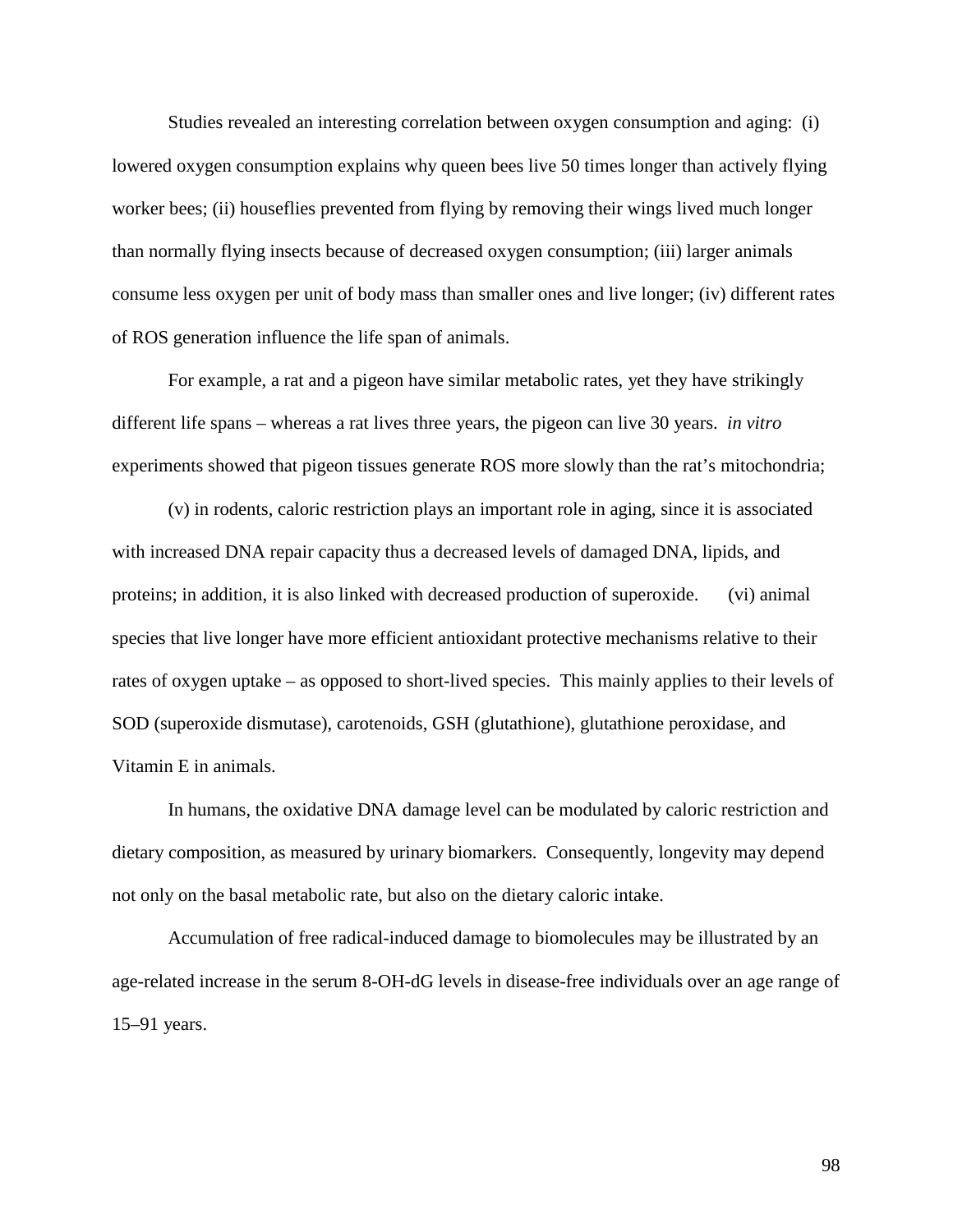Numerous studies have reported the accumulation of 8-OH-dG as well as other lesions with age, both *in vivo* and *in vitro*, in nuclear and in mitochondrial DNA. DNA repair capacity correlates with species-specific life span.

Repair activity appears to decline with age. However, several studies in animals reported that age-related increase in 8-OH-dG in nuclear and mitochondrial DNA is due to the tissue increased sensitivity to oxidative damage rather than to a decreased repair capacity with age.

Interestingly, antioxidant status does not change significantly with age. Human studies show no alteration over the age-groups 35–39, 50–54, or 65–69 when comparing the levels of SOD, GSH, catalase, and ceruloplasmin (a blue copper-binding serum oxidase, that appears to catalyze the conversion of ferrous iron (Fe2) in tissues into ferric iron (Fe3), and is deficient in Wilson's disease, a genetic disease characterized by abnormal copper metabolism which therefore tends to accumulate in the liver and in the brain).

The concept of aging is supported by studies in many different animals showing that aging is frequently associated with the accumulation of oxidized forms of proteins.

Generally, a role of protein modification in aging was highlighted by the result that many different enzymes isolated from younger animals were catalytically more active and more heatresistent than the same enzymes isolated from older animals. Since exposure to enzymes from young animals to metal-catalyzed oxidation led to changes in activity and heat-stability similar to those observed during aging, it was proposed that this process involve ROS-mediated protein damage.

Telomeres are unique DNA-protein structures that contain noncoding TTAGGG repeats and telomere-associated proteins. These specialized structures are essential for maintaining the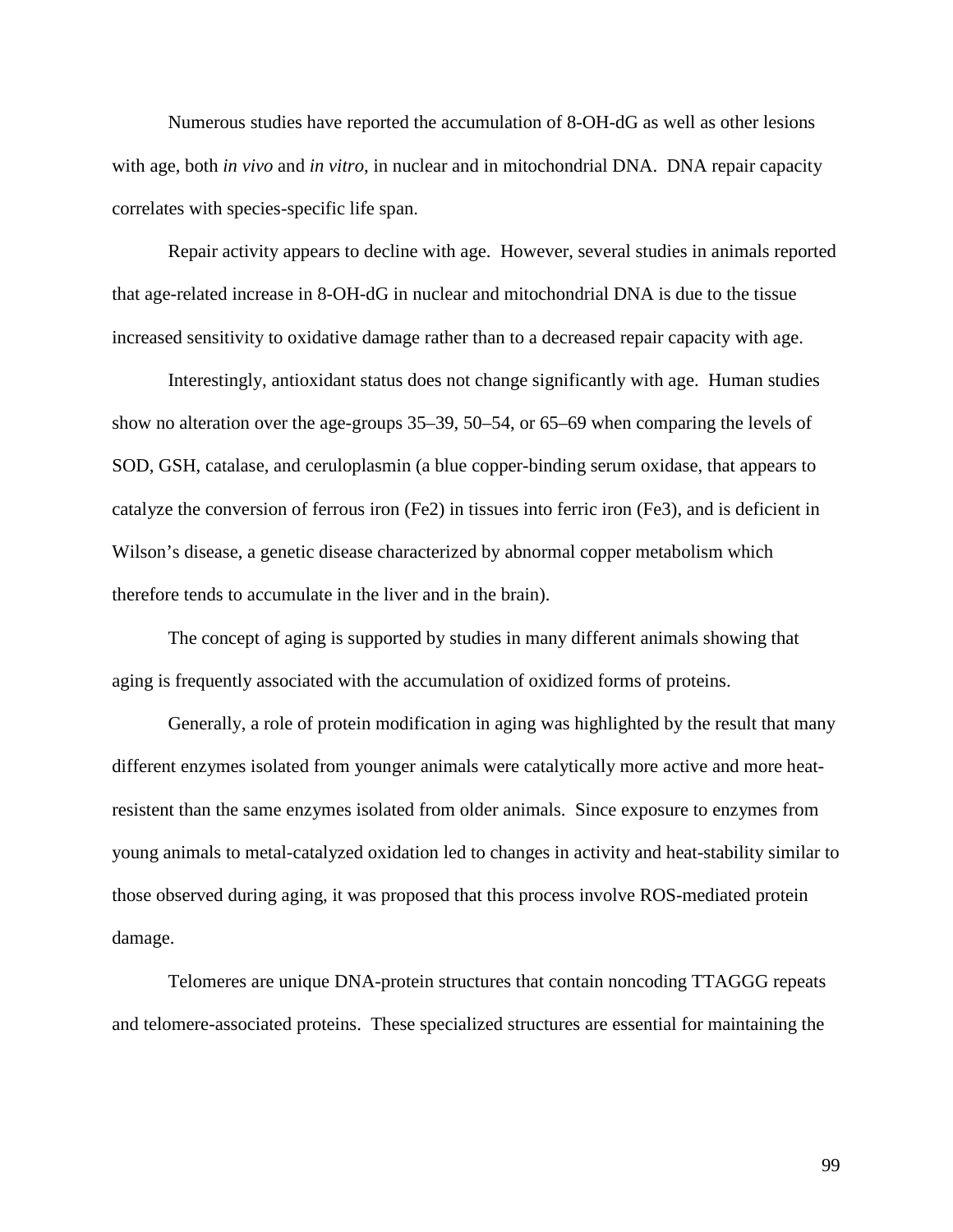genomic integrity. Telomere dysfunction has been proposed to play a critical role in aging as well as in cancer progression.

Aging is a multifactorial process, and DNA and protein damage cannot be responsible for all of the patho-physiological changes seen.

# **Klerman, Wang, Duffy, et al. (2013). Survival analysis indicates that age-related decline in sleeo continuity occurs exclusively during NREM sleep.**

A common complaint of older persons is disturbed sleep, typically characterized as inability to return to sleep after waking up. Since every sleep episode includes multiple transitions between wakefulness and sleep, these investigators applied "survival analysis curves" to their sleep data, by appropriate probabilistic curve fitting, to determine whether changes in the probability ("hazard") of awakening from sleep and/or returning to sleep, underlie the agingrelated sleep purturbances. The "hazard rate" is the duration-dependent probability of transitioning out of a sleep phase.

The probability of awakening from sleep from NREM sleep was found to be considerably greater in older than in young adults. However, once the person woke up spontaneously, the probability of falling back to sleep was not greater in younger persons.

Independent of bout length (the length of time within each state), the number of transitions between NREM and REM sleep stages relative to the number of transitions to wake, was approximately 6 times higher in young than older persons, which explains the difficulty of maintaining sleep in older persons. Interventions to improve age-related sleep should thus target this change in awakenings.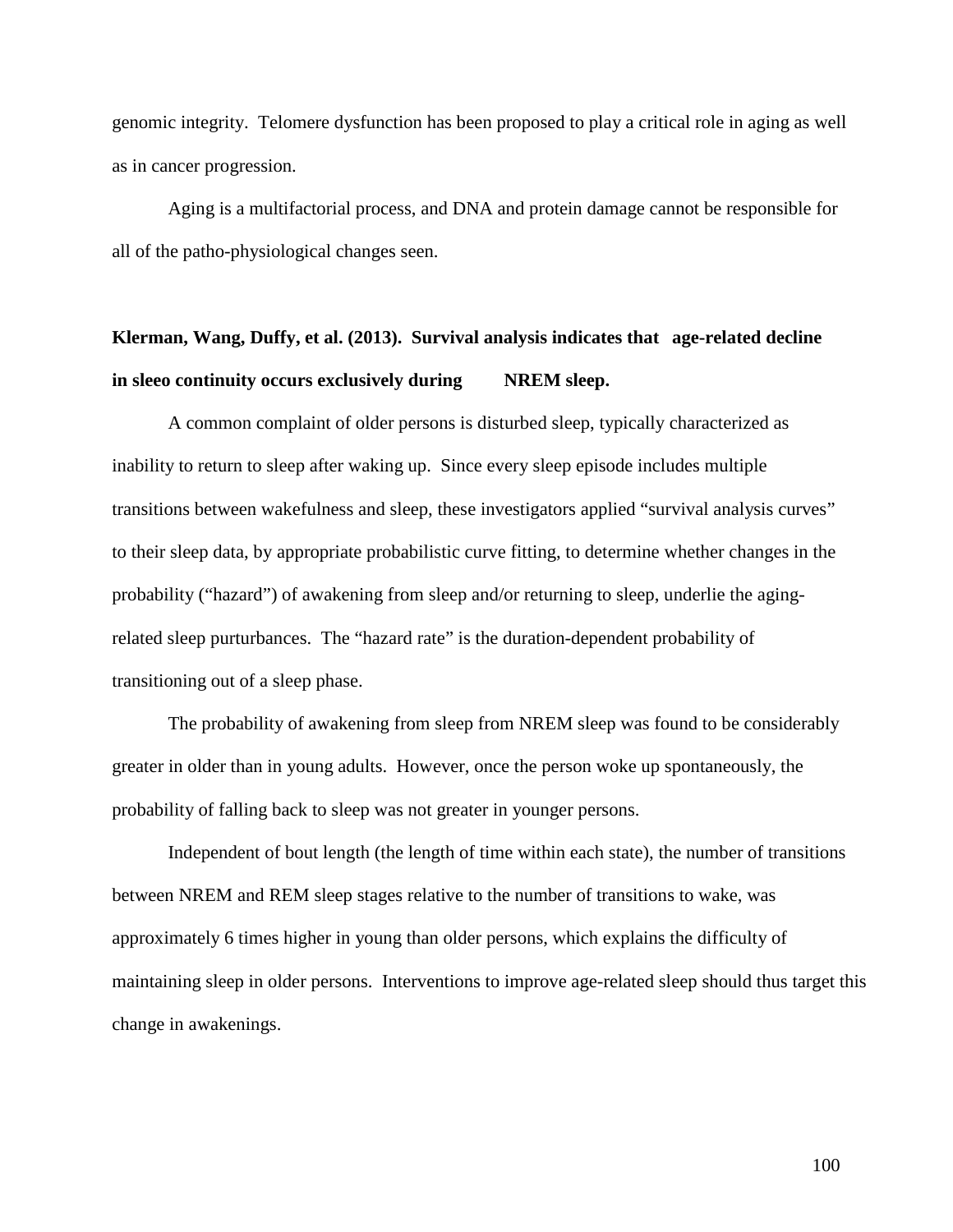Subjective complaints of disturbed or unrefreshing sleep are frequent in the US population, especially among older persons (National Sleep Foundation, 2002, 2003). Insomnia affects approximately 20 million Americans yearly, with an estimated treatment and lost work cost of \$100 billion (Daley et al., 2009; Kessler et al., 2010; Roth, 2007).

Accurate assessment or definition of the exact phenotype(s) of poor sleep quality is crucial for designing and assessing treatment. Most methods for assessing sleep quality focus on the total number of minutes of various sleep stages across the night, but seldom quantify the dynamic processes that occur within a sleep episode.

These sleep dynamics are hypothesized to contribute to subjective sleep quality, yet until recently they have been difficult to quantify. Two statistical approaches for assessing sleep dynamics are the rate of transitions between states (e.g., between sleep and wakefulness), and bout duration (the length of time within each state) analyses.

Although these two approaches are related, they describe different aspects of sleep dynamics. An additional barrier to quantifying changes in sleep with aging or pathology is that some measures, such as sleep and wake bout durations being correlated within an individual, but not following a statistically normal distribution.

Therefore, statistics such as mean and standard deviation, and tests based on normal distributions of independent data, are not appropriate for describing these data, nor for comparing between conditions or subject populations. In addition, they do not take advantage of the wealth of information within the collected data, such as transition rates, bout durations, and other measures of sleep structure and dynamics.

Within a sleep episode, transitions between sleep, which can be subdivided into the physiologically different sub-states of NREM and REM sleep, as well as into wake, do occur.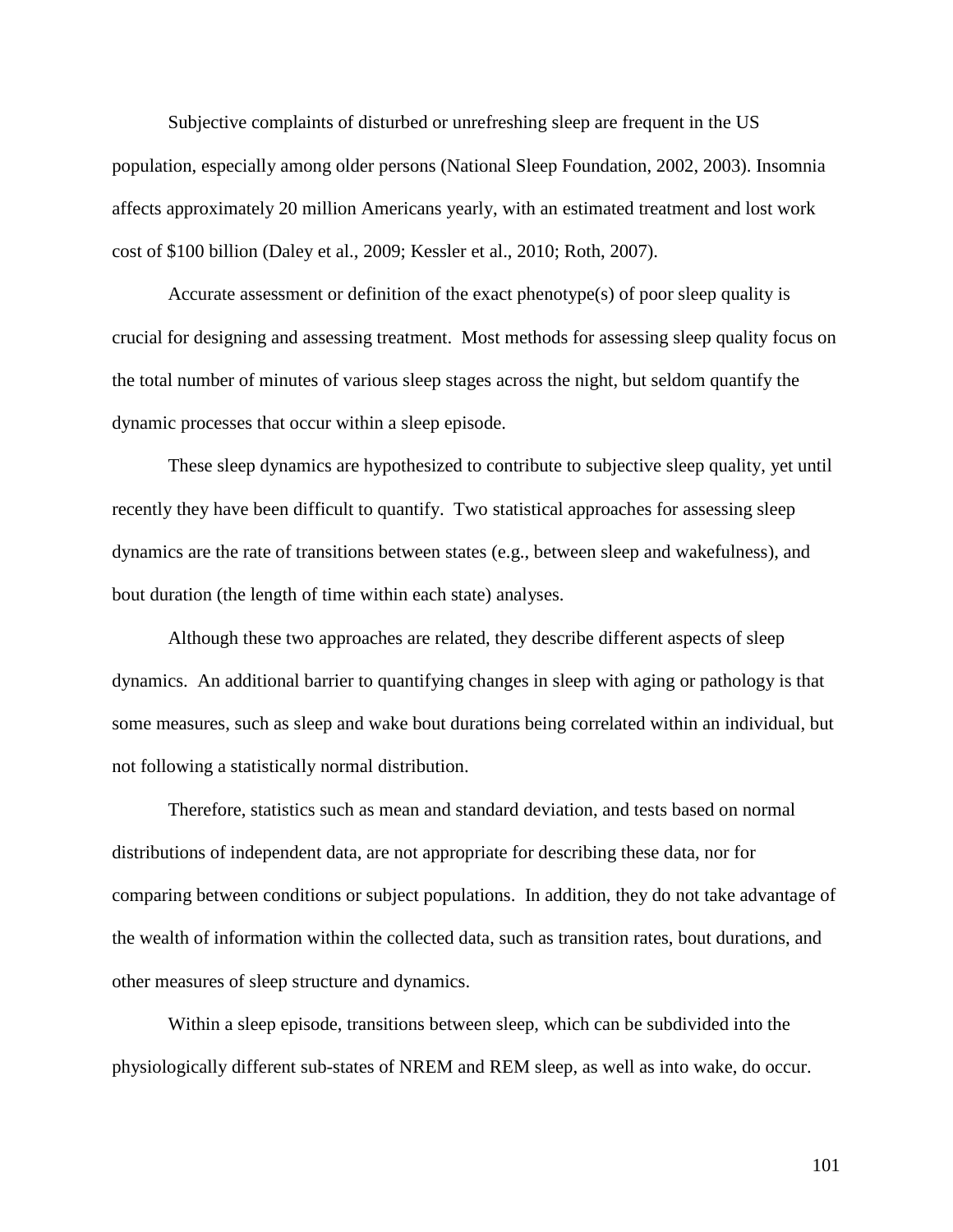We used survival-based analyses of sleep and wake bout lengths, and transition analyses to quantify age-related changes in sleep dynamics.

This probabilistic method is based on the concept that a state (e.g., sleep or wake within a sleep episode) "survives" until there is a transition into another state.

Survivor analyses can be used on data with non-normal statistical distributions, and they also allow use of "censored" data which, in the present analysis, occur when the end time of a bout is unknown due to data loss from recording difficulties, scheduled termination of the sleep episode by laboratory personnel, or for other reasons.

These methods can also be used to determine if transition rates are similar at all the bout durations, or if the transition rate for very short bouts is different from that of long bouts. The "hazard rate" is the duration-dependent probability of transitioning out of the state, which therefore supplies information about the stability of the state.

Survival-based analyses allow the quantification of the relative distribution of bout lengths, and can provide information about the underlying physiology involved in initiating, maintaining, and terminating each sleep state.

This method has been used in individuals with sleep apnea to quantify the differences in the hazard of awakening and falling back to sleep (Penzel et al., 2005), compared with unaffected individuals. These investigators applied these analyses to data from groups of healthy young persons, and groups of older persons in two types of protocols, to quantify changes in sleep dynamics with healthy aging, which we have previously found to impair consolidation of NREM sleep.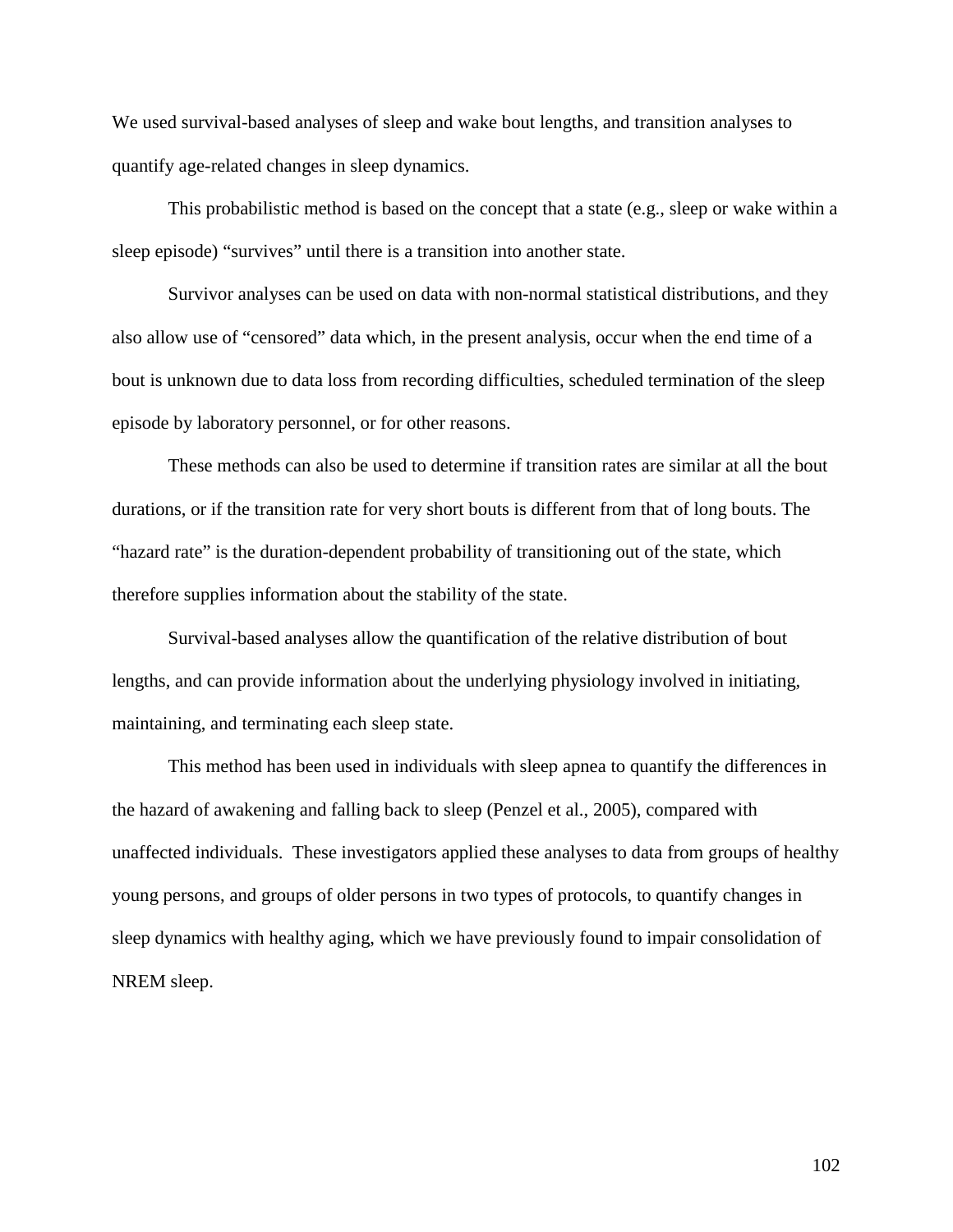In a forced desynchrony protocol, the sleep/wake cycle length is not 24 hours in length and therefore sleep and wake can be studied at all circadian phases so that the influence of circadian rhythms as well as length of time awake or asleep can be investigated.

In the other protocol type, sleep occurred only at the habitual times for each individual, which is a restricted subset of all circadian phases.

Subjects were healthy as judged by their medical history, physical examination, EKG (electrocardiogram), and clinical tests of blood and urine, and no Ss were taking prescription nor nonprescription medications. Subjects were also psychologically healthy, as determined by questionnaires and an interview with a clinical psychologist. Older subjects had no clinically significant sleep abnormalities, as determined by screening questionnaires and diagnostic PSG (polysomnogram).

Additionally, no caffeine, alcohol, or nicotine use were allowed for at least one week before, and during the inpatient portion of the protocol. The data come from four different studies that utilized two types of protocols:

### **1) Forced desynchrony protocol:**

13 older (64–74 years) and 11 young (21–30 years) subjects, who participated in a monthlong inpatient forced desynchrony protocol, during which they were on a 28-hour activity/rest schedule, with PSG recordings during each scheduled 9.33-hour sleep episode. This protocol was designed to allow for sleep episodes to start at many different circadian phases across the 360° circadian cycle. There were a total of 229 sleep episodes from young subjects and 265 from older subjects.

# **2) Habitual sleep time protocols (data came from four different studies):**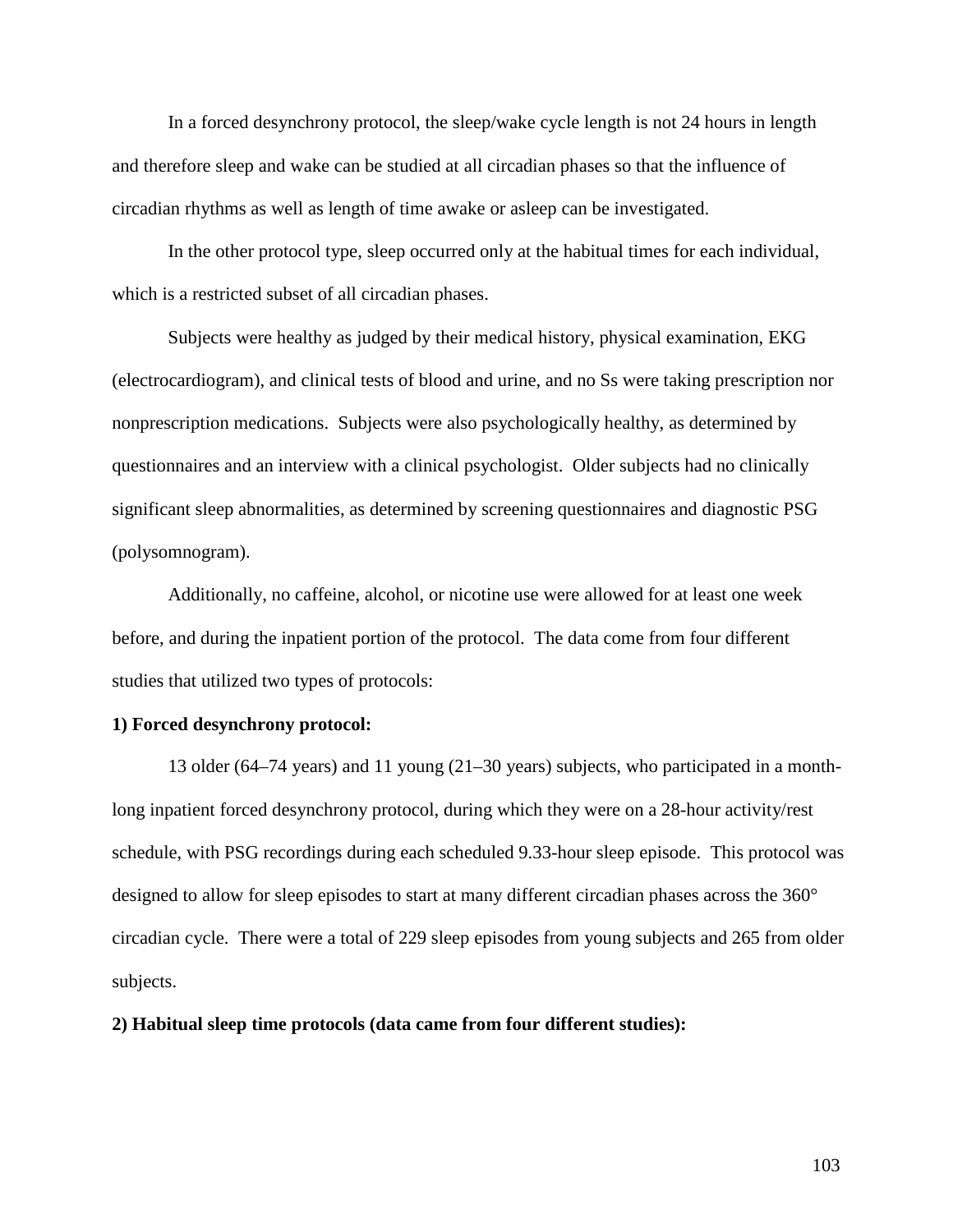a) Data from the third baseline 8-hour sleep episode, before begining the forced desynchrony protocol, in 13 older Ss (9 male; 4 female) and 11 young Ss

(all male), (Dijk et al., 1999).

b) Data from the third baseline 8-hour sleep episode in 14 (4 M; 10 F) older (65–75 years) and 5 (all M) young (18–25 years) subjects (Klerman et al., 2001).

c) Data from the third baseline 8-hour sleep episode in 12 older Ss (65–76 years, 9 M and 3

F), and 26 young (18–29 years, 17 M; 9 F) (Duffy et al., 2009).

d) Data from the first baseline 7-9 hour sleep episode (depending on the individual subject's habitual sleep duration) in 17 older Ss (60–76 years, 11 M, 6 F) and 18 young Ss (18–27 years, 10 M, 8 F) (Klerman and Dijk, 2008).

All inpatient studies were conducted at the Brigham and Women's Hospital General Clinical Research Center - Intensive Physiological Monitoring Unit, or at the Environmental Scheduling Facility. All events were scheduled relative to each individual's habitual sleep and wake times.

Sleep was recorded and scored using standard criteria (Rechtschaffen and Kales, 1968). Each 30-second epoch was classified as wake, NREM sleep, or REM sleep. Standard summary sleep statistics are presented in the Supplementary portion.

#### **Survival Analyses**

No data from before the first epoch of any sleep stage within a scheduled sleep episode were included in the survival statistics. These researchers defined a "bout" as a series of consecutive 30-second epochs at the same state (wake, sleep, NREM sleep, or REM sleep), and the bout (defined as Wake, Sleep, NREM Sleep or REM Sleep, respectively) lasted until a bout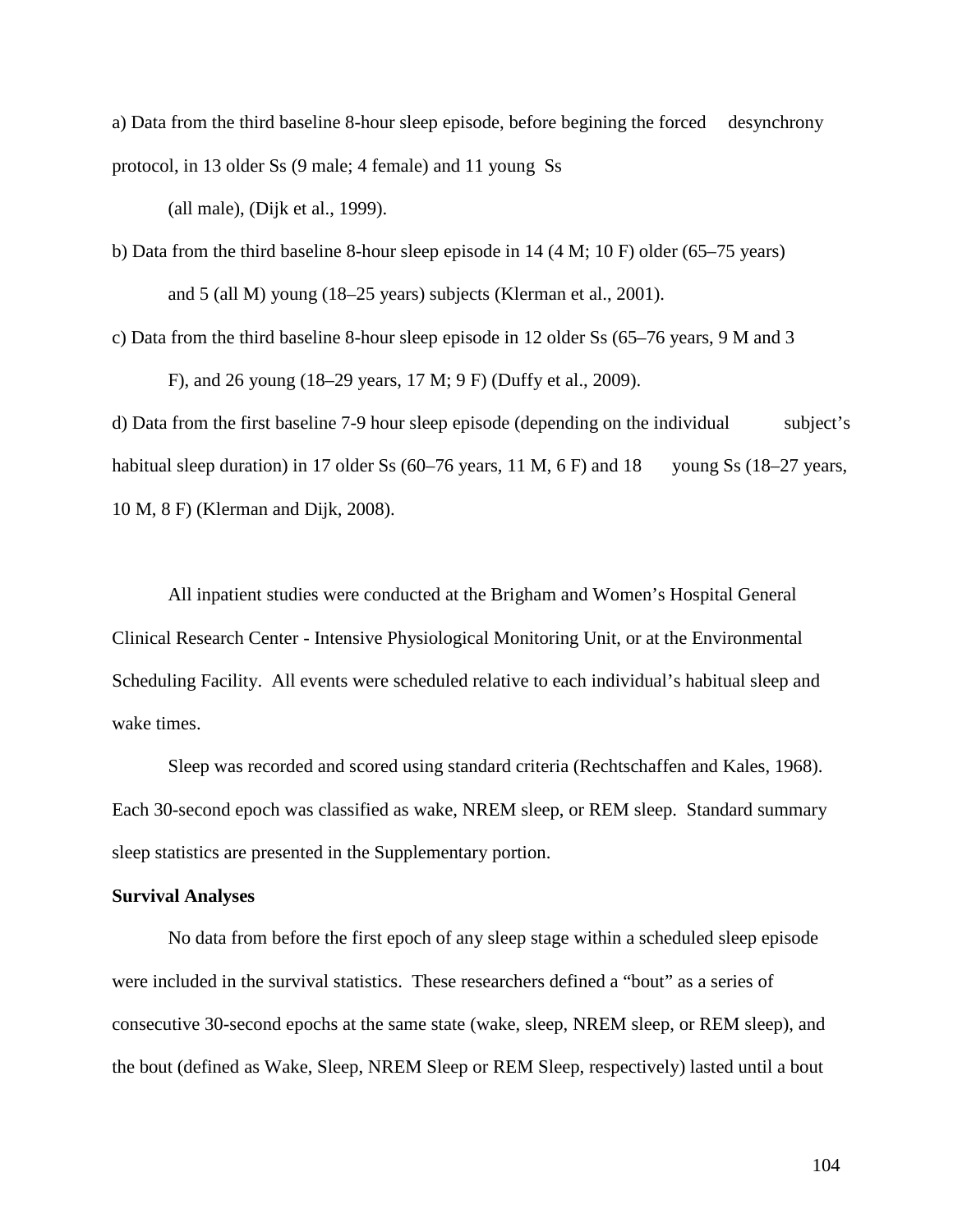of another state began. To explore the effect of bout length, they tested minimum bout lengths of 1.0, 2.0, 3.5, 5.0, and 7.5 minutes in the forced desynchrony data set.

Cox proportional hazards regression models for multiple events data were applied to study the "survival" probability— the probability of a bout length greater than a specific value.

To account for the fact that they were modeling multiple events - sleep bouts for each subject, with the possibility that there is a correlation between the bouts within each subject, and in order to fit a model which accounts for correlated observations within subjects, a robust sandwich estimate for the covariance matrix was used which resulted in a robust standard error for the parameter estimates.

Hypotheses testing of the regression parameters were carried out based on the robust sandwich covariance matrix estimates, and did not need to assume an independence of observations within a subject. 95% confidence intervals were calculated for the estimated "survival" probability. Note that for this analysis, by definition, there must be another state between bouts.

Competing risk approaches were also applied, to study the "survival" probability of a bout to transition to another stage using the stratified extension of the Cox proportional hazard models. All analyses were performed for Wake and Sleep bout categories (without subdividing the type of sleep), and separately for NREM Sleep and REM Sleep bout categories.

One, two, and three exponential curves were fitted to the survival curves, using MatLab v7.8 Curve Fitting Toolbox v 2.0 (MathWorks, Natick, MA, USA), and selection of the best fit was obtained by adjusted *R*2 values.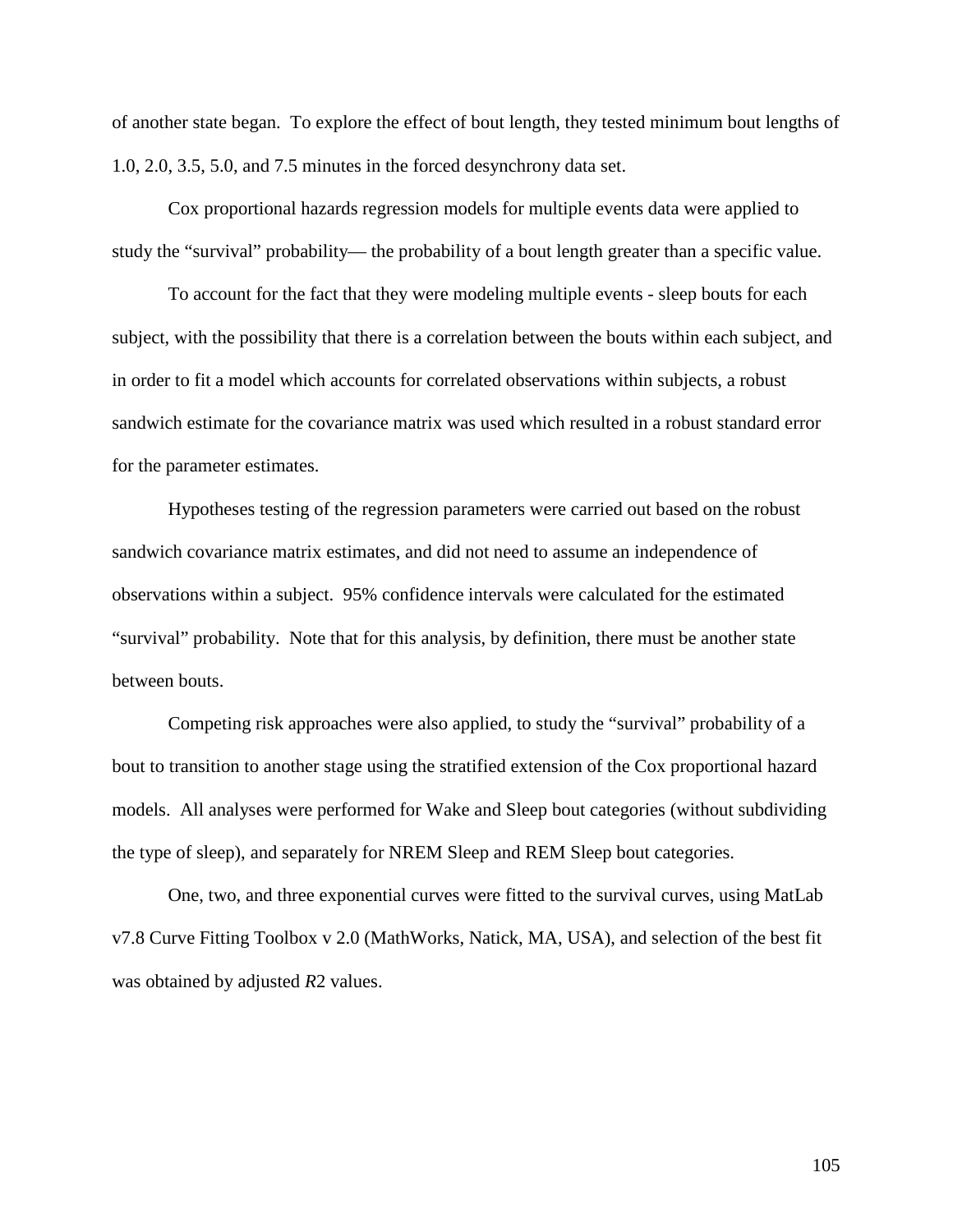# **Discussion and Conclusions**

Their findings (which are not brought here), of age-related changes in the statistical distribution and transitioning of sleep state bouts, confirm that a primary cause of sleep maintenance problems in aging is a decreased ability to remain in NREM sleep. The increased amount of wake within scheduled sleep episodes in older persons is due to more frequent awakenings, not due to a decreased ability to fall back to sleep.

These results using survival analysis are consistent with and help account for these researchers' previous more limited reports based on a subset of these data, in which they analyzed the frequency and duration of awakenings relative to recent history of NREM and REM sleep (Dijk et al., 2001) and interstate transition rates using Markov transition analyses (Klerman et al., 2004).

The current survival-based method, however, adds additional information about the bout length-dependent distribution of transitions to/from wake, sleep, NREM sleep, and REM sleep stages, as well as the differences in transition probabilities depending on the state from and to which the transition is occurring.

The advantage of survival analyses is that they allow more thorough, bout-dependent and nonnormal-distribution based analyses of these very complex data.

Because sleep timing and content is regulated by both circadian and homeostatic influences, the changes in sleep with aging may be due to changes in circadian rhythms, sleep homeostasis, and their interactions with aging.

This new analysis method may be potentially used to address the relative importance of circadian phase and/or sleep homeostasis with aging. However, the appropriate metric for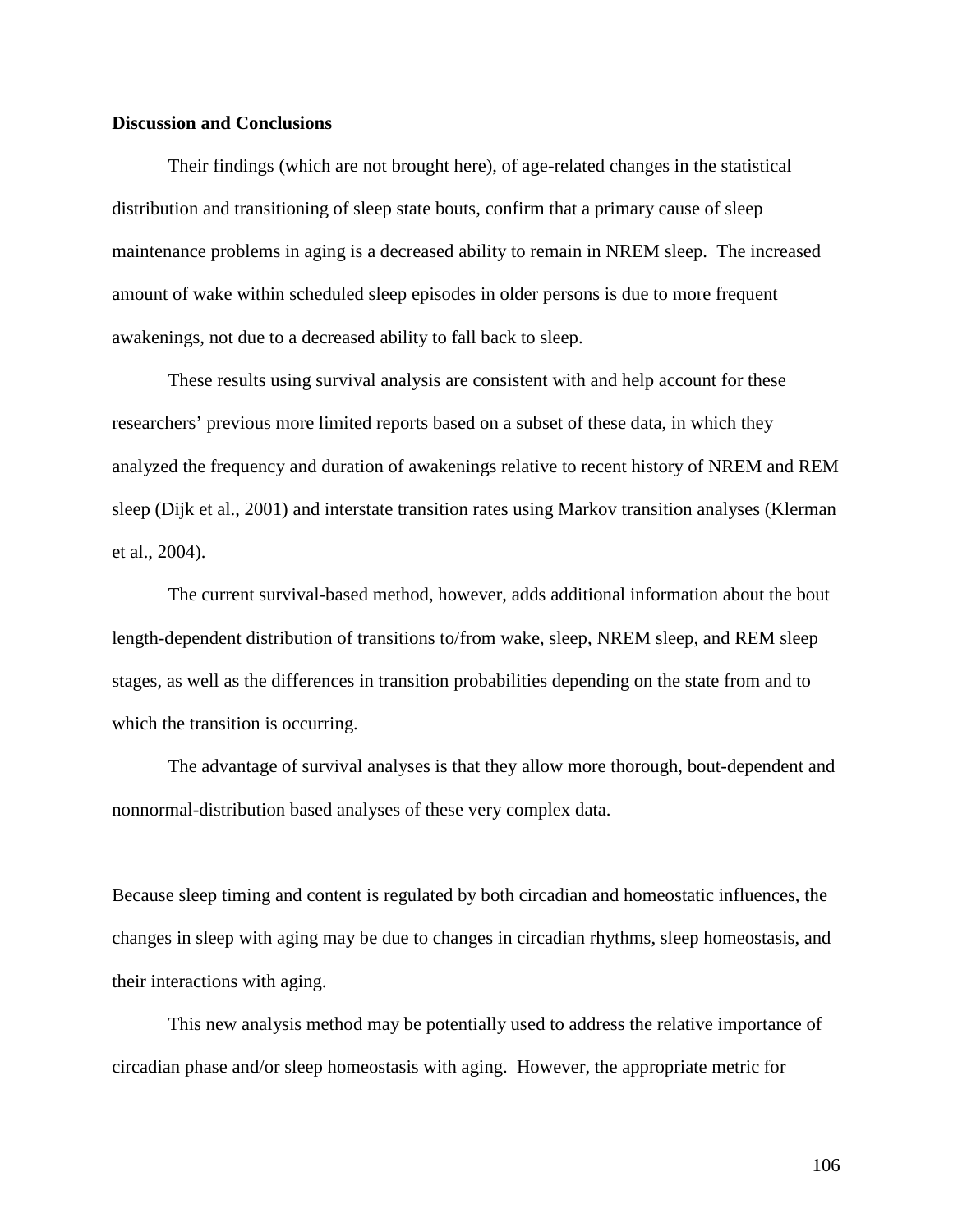whether sleep homeostatic pressure at sleep onset changes with aging is the build-up rate, not decay rate; therefore application of this method to sleep dynamics within a sleep episode is not appropriate for that question.

Instead, additional experiments, including dose–response curves of wake duration from relatively short (e.g., with a nap midday) to long (after a sleep deprivation), are required to determine whether homeostatic influences on sleep change with healthy aging.

Their survival methods also do not assume a specific distribution; such *a priori* assumptions may affect the results obtained, and also are able to account for the multiple observations from each individual. Median statistics, while they do not assume a particular statistical distribution, summarize the data with a single number rather than including the bout length-dependent changes quantified by survival analyses.

These investigators conclude that their findings point to the continuity of NREM sleep bouts, especially those of short duration, as the most promising for developing effective therapies the sleep disruptions associated with healthy aging.

The types of analyses used here will also be useful in understanding the physiological basis of sleep problems in other patient groups, such as individuals with insomnia and narcolepsy; such analyses may provide insight into how sleep maintenance is affected in those conditions.

The participants in this study were healthy, taking no medications, and without sleep disorders and therefore did not have causes of sleep disturbances frequently observed in older people, including pain, sleep disordered breathing, or apnea with arousals, periodic leg movements, or even a bed partner with these conditions.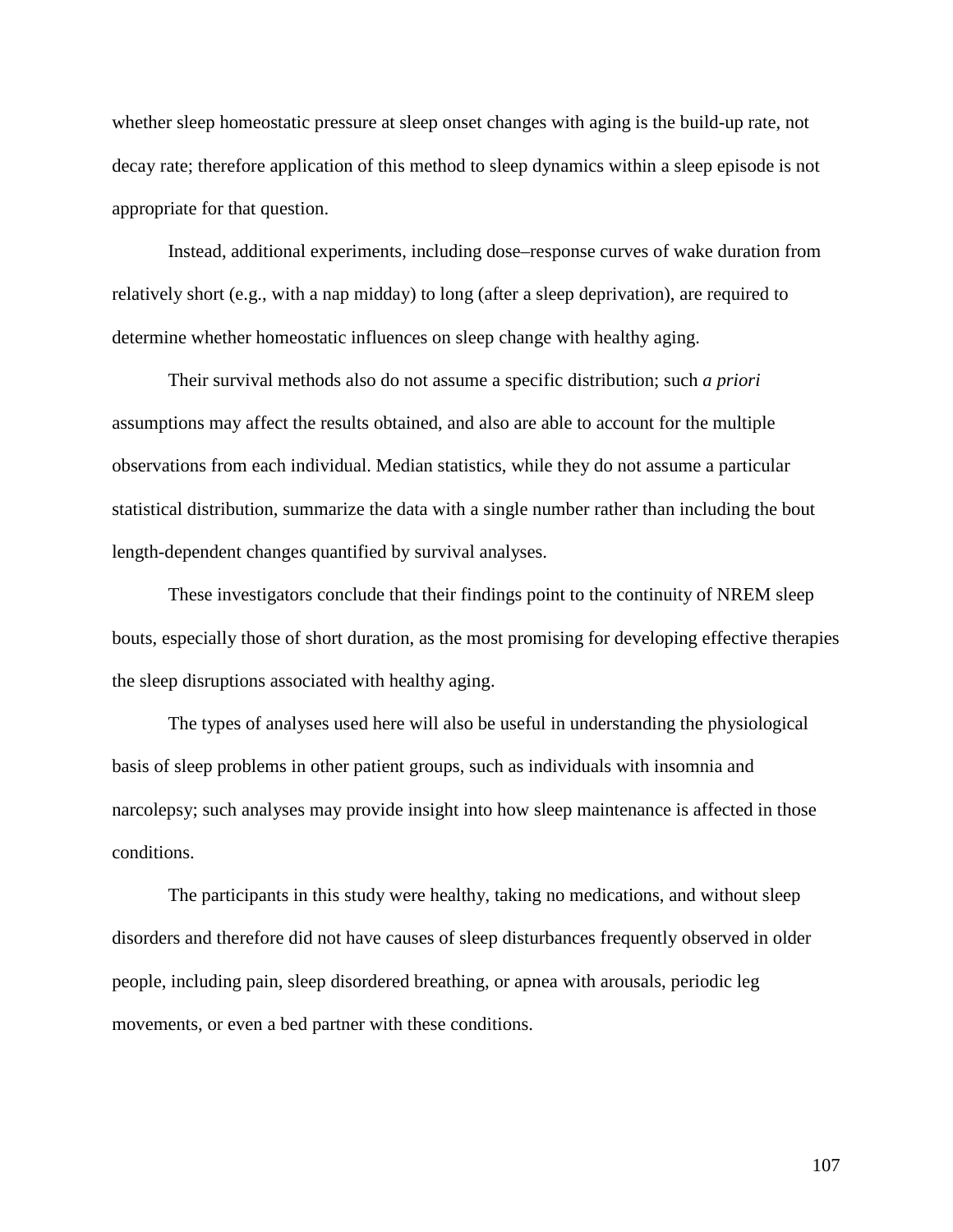Sleep dynamics of older persons with sleep disorders or other medical conditions may have even more differences than the sleep dynamics of younger individuals. Each medical condition will therefore have to be studied separately to determine its impact on sleep.

Survival analyses can also be used to better understand the effects of medications (e.g., hypnotics or stimulants), other substances (e.g., caffeine or melatonin), or other interventions (e.g., yoga or behavioral) on sleep.

# **Rytkönen, Wigren, Kostin et al., 2010. Nitric oxide mediated recovery sleep is attenuated with aging.**

Aging was shown to be associated with decreased sleep quality, including increased fragmentation, attenuated amplitude of the sleep–wake rhythm, and decreased sleep intensity. One of the best documented features of aging proved to be an impairment of the homeostatic sleep regulation.

Sleep homeostasis is the process by which an extended waking period brings about an increased intensity (measured by EEG delta power of 0.7-4.0 Hz) and duration of the subsequent NREM recovery sleep. The NREM delta response is significantly attenuated in aged individuals. The molecular mechanisms responsible for such impairments are not clear, and need to be further elucidated, which the objective of this study.

Substantial evidence points to the involvement of several endogenous sleep factors in the homeostatic control of sleep. Levels of endogenous sleep-inducing factors, such as adenosine (AD) and nitric oxide (NO), increase during a prolonged wakefulness, to induce a recovery sleep. Both AD and NO mainly exert their effects on the cholinergic basal forebrain (BF), an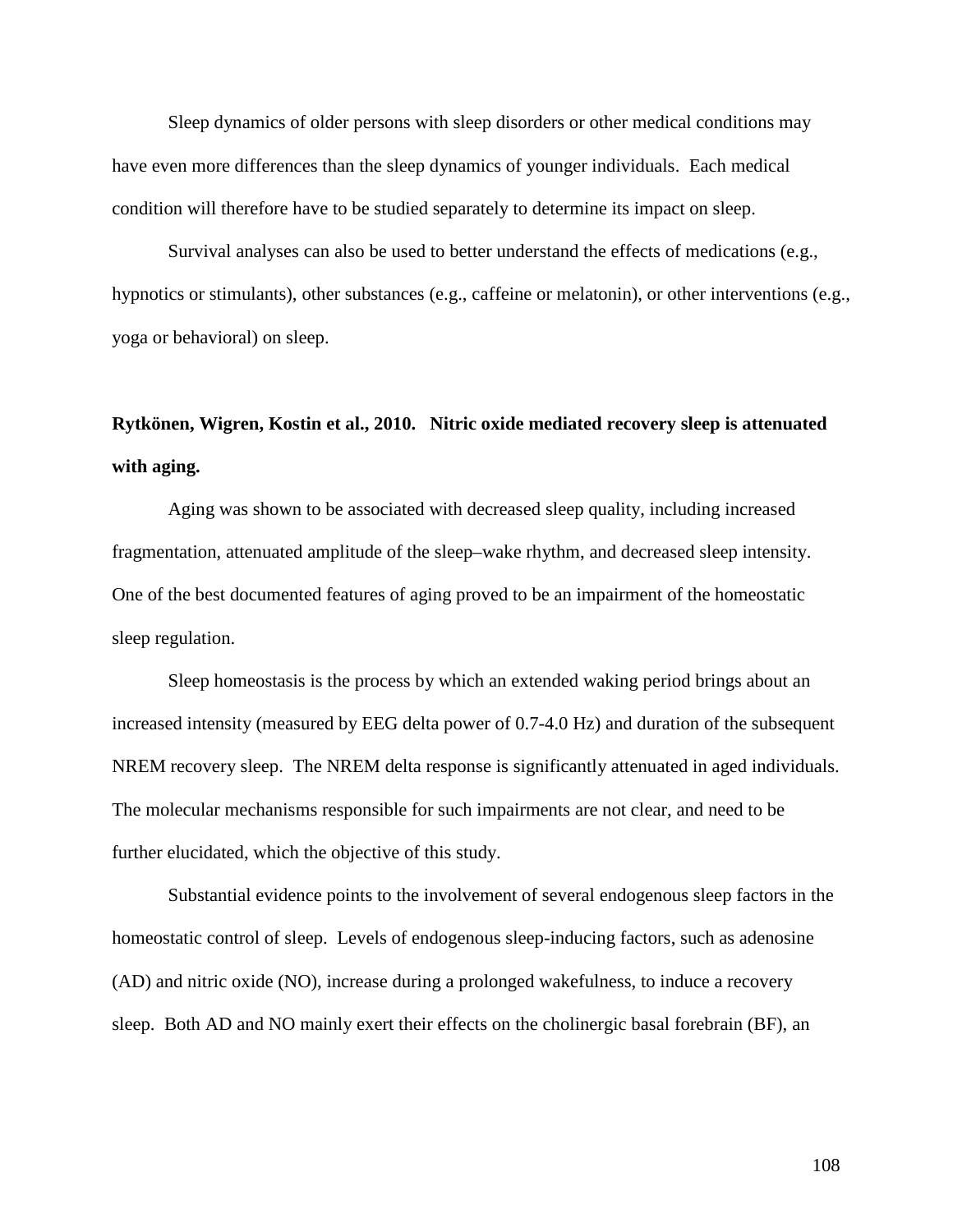area known to be involved in the regulation of sleep/wakefulness as well as regulation of cortical arousal.

Sleep inducing effects of AD in the BF are mediated by inhibition of wake-active cells, through the AD A1 receptors. A number of previously published studies reported a decline in AD receptor sensitivity with age, and this reduced receptor sensitivity in the BF was proposed to be one of the potential mechanisms underlying the significant age-related decline in sleep homeostasis.

These researchers have recently showed that NO in the BF is indeed involved in sleep homeostasis, and that that the effects of NO on sleep are mediated via AD. NO levels increase in the BF during sleep deprivation, while the blocking of NO synthesis reduces both AD release and the recovery sleep response. An infusion of a NO (nitric oxide) donor stimulates AD release, and promotes sleep.

NO is produced in the CNS by three types of nitric oxide synthases (NOS): the constitutively expressed endothelial (eNOS) and neuronal (nNOS) isoforms, and iNOS, the inducible NOS.

These researchers found that NO release in the BF during SD is mediated by the activation of iNOS. Thus, according to their model, iNOS-mediated NO production in the BF, followed by AD release, is one of the important mechanisms underlying the homeostatic increase in sleep intensity and duration following SD.

Several studies have shown that NO is involved in the regulation of spontaneous sleep– wake cycle, and that some aspects of this regulation are changed by aging. In the present study they have addressed the question whether attenuation of the homeostatic sleep response seen in the elderly could be due to changes in production of iNOS, NO and AD in the BF.

109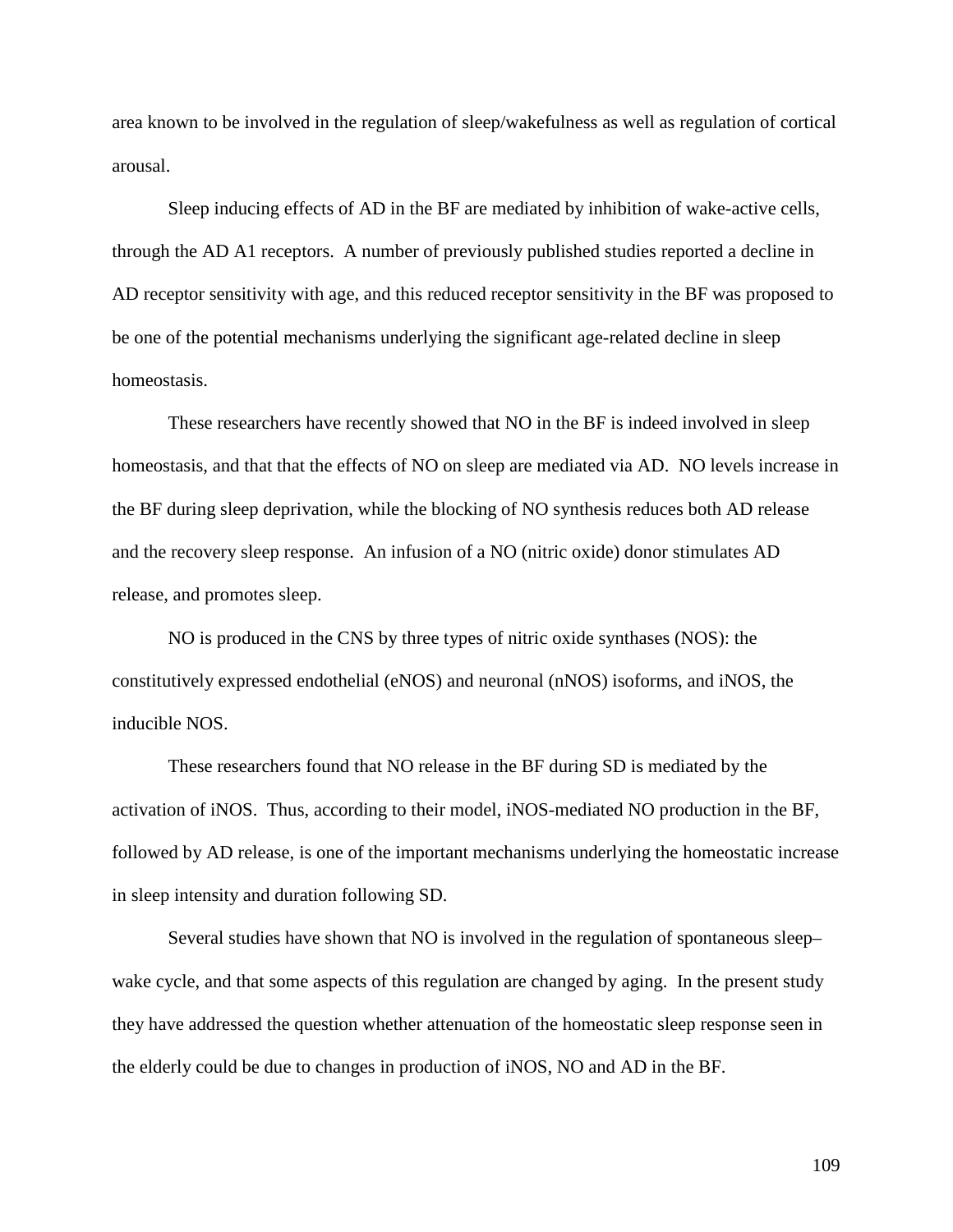They compared iNOS level as well as NO and AD concentrations in the BF during three hours of SD, and measured sleep responses following SD, and after infusion of a NO-donor (DETA/NO) into the BF (the cholinergic basal forebrain) in three different age groups of rats, young, middle-aged, and old male rats.

### **Materials and Methods**

Male rats, of three age-groups – young 4 months old; middle-aged, 14 months of age; and old rats, age 24 months, were housed individually with a constant temperature in a 12:12 hour light-dark cycle, with lights on at 8:30 am, and with food and water *ad libitum*.

Efforts were made to minimize the number of animals used and their suffering. The rats were habituated to handling starting at least 4 days before surgery under general anaesthesia, with dosages of anesthetics adjusted according to age, and the rats were placed in a stereotaxis for the surgery.

Two gold-coated screws were threaded into the skull for frontoparietal epidural recording of the EEG. A unilateral guide cannula for the micro-dialysis probe was aimed at the BF area, including the horizontal diagonal band of Broca (HDB), substantia innominata (SI) and mangocellular preoptic area (MCPO). For EMG recording, two silver electrodes were inserted into the neck musculature. Finally, the guide cannula and screw electrodes were secured with acrylic dental cement.

Following recovery and adaptation to recording conditions (1–2 weeks, depending on age and recovery rate), a 2–3 day recording was obtained from each rat, to ensure that rats have adapted to the recording conditions.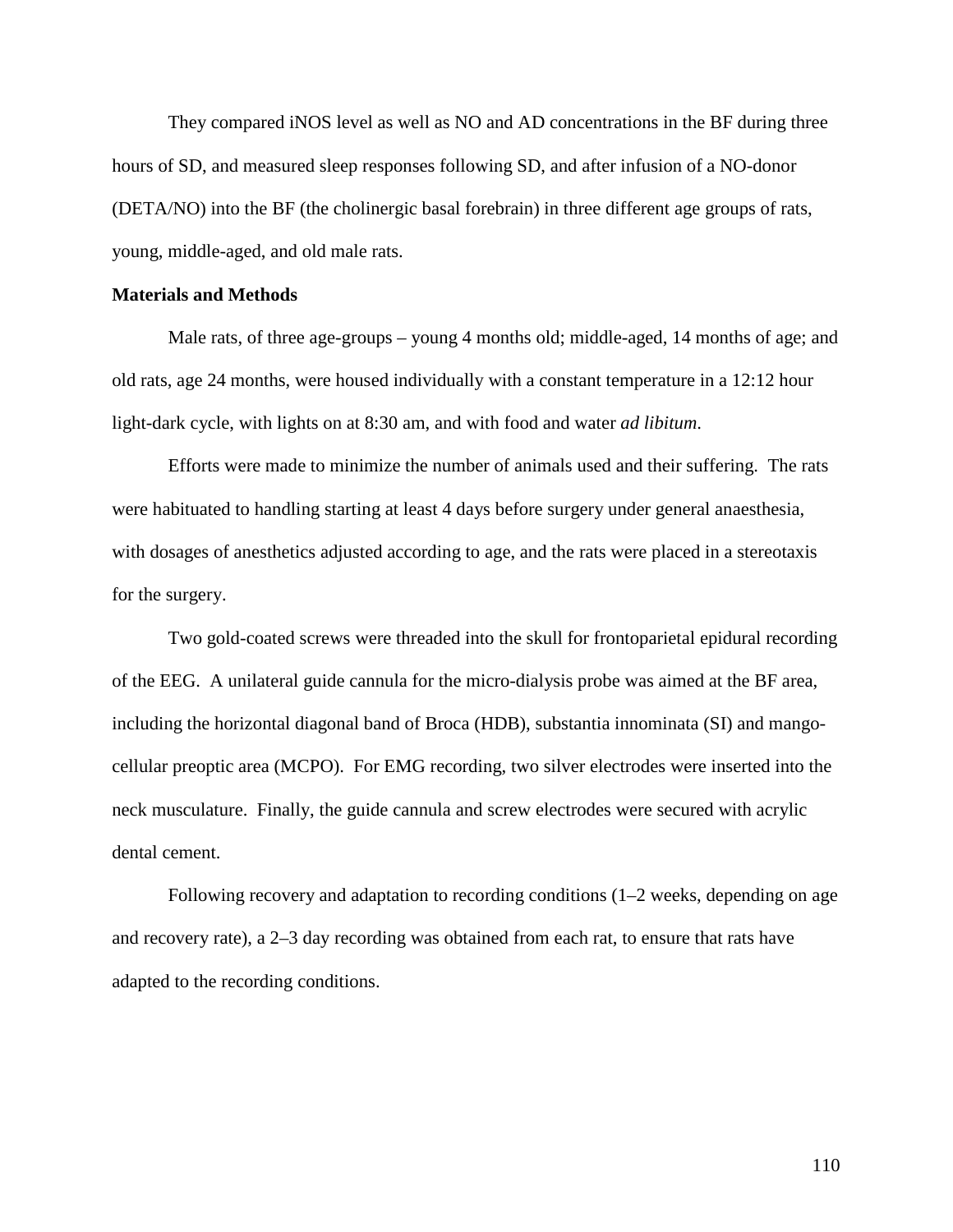### *In Vivo* **Microdialysis**

Microdialysis probes were inserted through the guide cannula 20 hours before the first experiment. Rats were connected to microdialysis leads before 10:00 am, after which a continuous infusion of one microliter per minute of pure artificial cerebrospinal fluid (aCSF) was started. Samples were collected at 30-minute intervals for 6 hours starting at 10:00 am.

Samples were stored at minus 80° Celsius until assayed. EEG and EMG were recorded simultaneously during the 6 hours of microdialysis, and continued for additional 17 hours (total EEG recording of 23 hours).

### **Experiments**

### **Reference day (RD)**

RD served as an EEG baseline day, to which subsequent EEG recordings during experimental days were compared. During reference day, *in vivo* microdialysis was performed as described above.

### **Sleep deprivation (SD)**

Sleep deprivation took place on the following day. The SD experiment was otherwise similar to the RD, except that rats were deprived of sleep for three hours (1-4 pm) by gentle handling. Novel objects were introduced to the cages to keep the rats awake (wake time  $>95\%$ , as determined by the EEG, with no statistical differences found between age groups).

### **NO-donor infusion**

The first 3 hours (10 am -1 pm) of aCSF infusion were followed by three hours (1 pm - 4 pm) of infusion of the NO-donor DETA/NO at one milli-Molar (mM) concentration dissolved in aCSF. This dose has previously been shown to be effective for increasing AD level and sleep in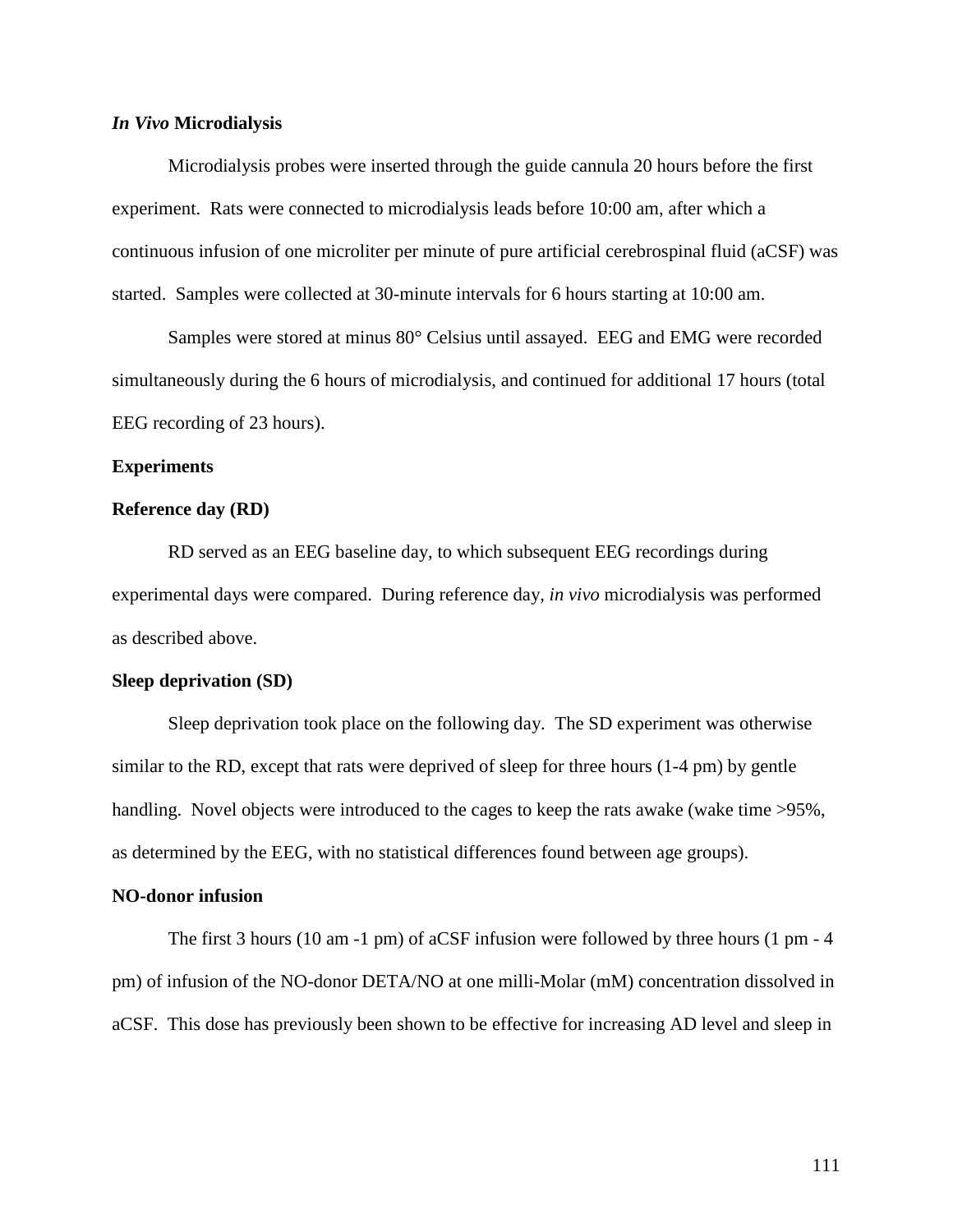young rats. After 1-2 days of recovery, the experiment was repeated using a higher dosage of DETA/NO (10 mM). EEG and EMG were recorded as in the other experiments.

### **EEG recording and Analysis**

EEG recordings were digitally high-pass filtered (0.7 Hz) using the Spike 2 program, to avoid low frequency artefacts, and then semi-automatically scored in 30 sec epochs for NREM sleep and wakefuless using custom made scripts.

REM sleep was manually scored in Spike 2 program according to standard criteria: REM sleep was distinguished as a state with regular theta (5–9 Hz) activity in the EEG and decreased muscle tone (i.e., decreased EMG), as compared with wakefulness.

The amounts of NREM sleep and REM sleep were calculated separately as the number of 30-second epochs in each 6 h time bin, and presented as percentages of time. NREM delta power was calculated as the sum of NREM delta power values in each time bin, divided by the number of NREM epochs during that time bin. We call this the 'NREM sleep intensity'.

All NREM intensity values were normalized to EEG total power (frequency bands between 0.7 and 35 Hz) for each experiment. The effects of SD and DETA/NO were then quantified by calculating the difference in sleep measures (NREM and REM sleep, NREM sleep intensity) between RD and SD, and between RD and DETA/NO, respectively.

### **Statistical Analysis**

Statistical analyses were performed using SigmaStat 3.0 statistical software. The effects of treatments within age groups were tested using paired t-tests or one-way repeated measures (RM) ANOVA, followed by Holm-Sidak post hoc test. Differences between age groups were tested using one-way ANOVA or two-way repeated measures (RM) ANOVA (age, time,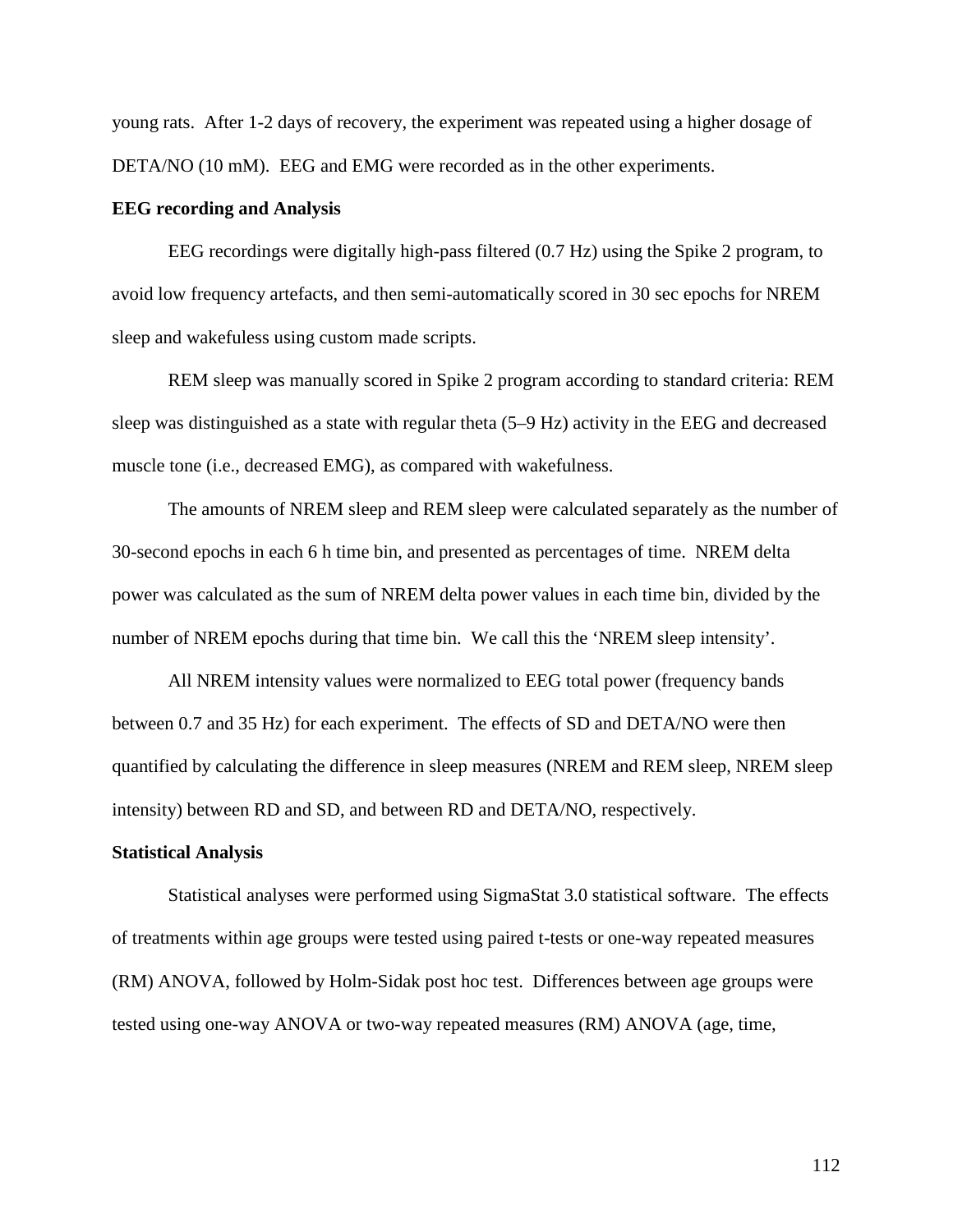age×time), both followed by Holm-Sidak post hoc test. Equivalent non-parametric statistical tests were used if the data were not-normally distributed.

### **Results**

### **Spontaneous sleep**

There were no major differences between age groups in NREM or REM sleep duration, except for the slight nonsignificant reduction in NREM sleep duration in the old group as compared to the young one at time point 10:00–16:00 hours. N

REM sleep intensity was significantly reduced in both middle-aged ( $n = 12$ ) and old ( $n = 12$ ) 9) animals, compared to the young animals  $(n = 12)$  during the reference day (one-way ANOVA,  $P = 0.005$ ).

### **Recovery Sleep Following SD**

The researchers studied age differences in sleep homeostasis by three hours SD (13:00– 16:00 h), which invariably leads to a recovery sleep response (increased sleep duration and intensity). NREM sleep duration and intensity increased significantly in all age groups during the recovery sleep period (16:00–09:00 h) compared to the reference day (paired t-tests,  $P < 0.01$ ).

However, between-group comparison revealed a significant age-related difference in the recovery sleep response: old rats  $(n = 9)$  had a significantly smaller increase in NREM sleep intensity during the first six hours (16:00–22:00 h) of recovery sleep, compared to the young rats  $(n = 10,$  two-way RM ANOVA,  $P < 0.008$ ).

### **Nitric oxide levels**

Basal levels of NOx (nitrogen) in the BF, as measured by *in vivo* microdialysis in micro Molar concentrations, differed significantly between the age groups. Old rats  $(n = 9)$  had higher concentrations of NOx than young rats ( $n = 12$ ) (one-way ANOVA,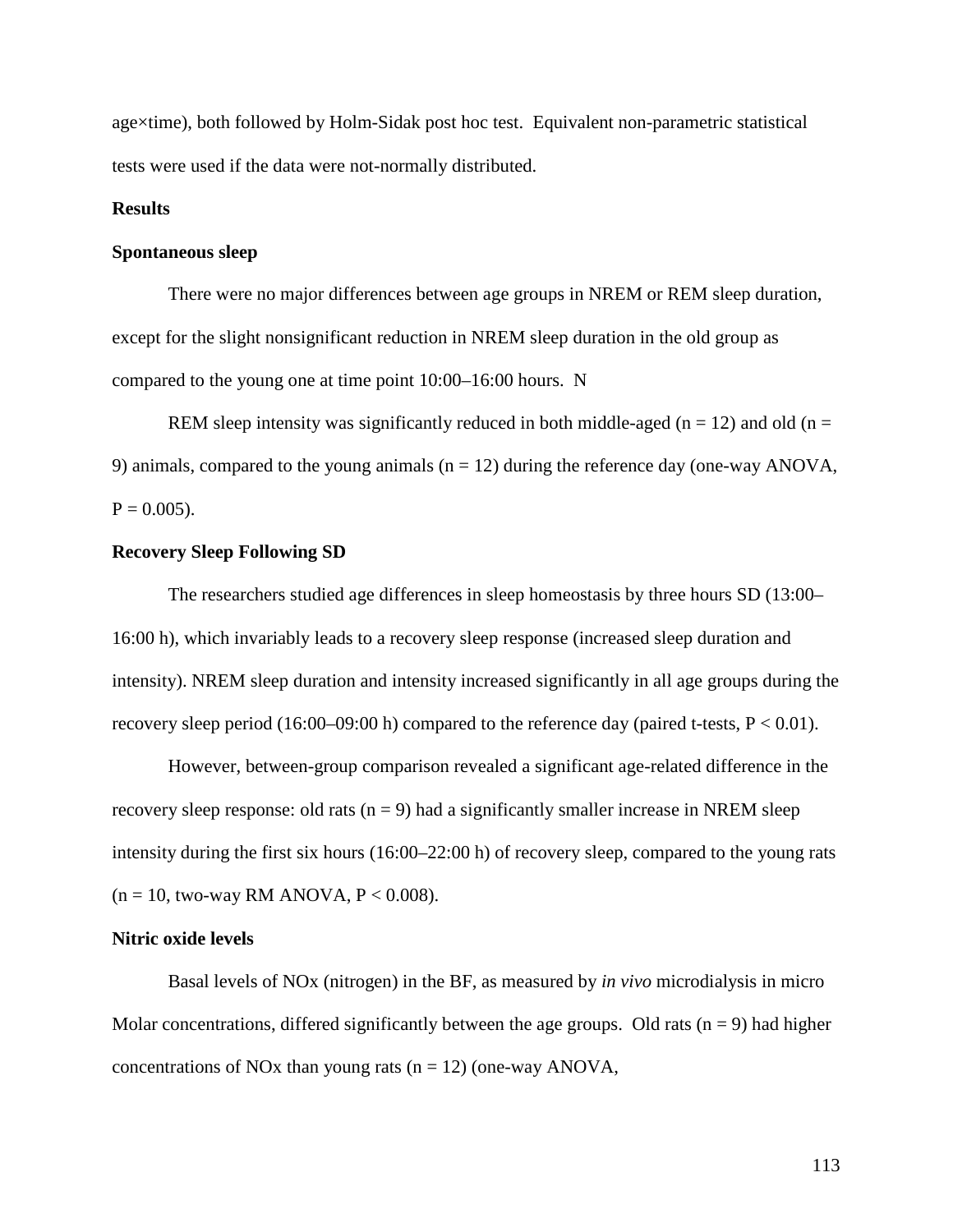$P = 0.042$ ). There was also a trend for middle-aged rats ( $n = 12$ ) to have higher NOx levels than young, but this difference did not reach significance  $(P > 0.05)$ .

### **Basal iNOS**

iNOS is a transcriptionally regulated protein not present in the brain tissue under normal conditions. Basal iNOS levels (optical density), as measured by immunoblotting, did not significantly differ between the age groups in the BF, nor in the cortex (CX) (one-way ANOVA,  $P = 0.284$  and 0.472 for the BF and CX, respectively).

### **NOx− and iNOS during SD**

NOx-concentrations (in micro Molar concentrations) increased significantly in the BF during SD when compared to pre-SD baseline (BL) in both young (*n* = 10) and middle-aged (*n* = 11) rats (paired t-tests,  $P = 0.027$  and 0.039 for young and middle-aged, respectively). In contrast, no significant increase was detected in the NO*x* concentration in the BF of old rats  $(n=9, P = 0.581)$ .

Accordingly, iNOS protein levels, as measured by immunoblotting, increased significantly in the BF of young  $(n = 5)$  and middle-aged  $(n = 6)$  rats, but no significant increases were found in the BF of old SD rats (n=4) ( $P = 0.038$ , 0.037 and 0.146 for young, middleaged and old rats, respectively).

Changes in iNOS level in young rats were consistent with previously published data. There was no increase in iNOS protein level in the CX of young animals sleep deprived for 3 hours. In the CX of middle-aged ( $n = 6$ ) and old ( $n = 4$ ) rats SD induced a slight, although statistically non-significant, increase in the iNOS protein levels, compared to control animals.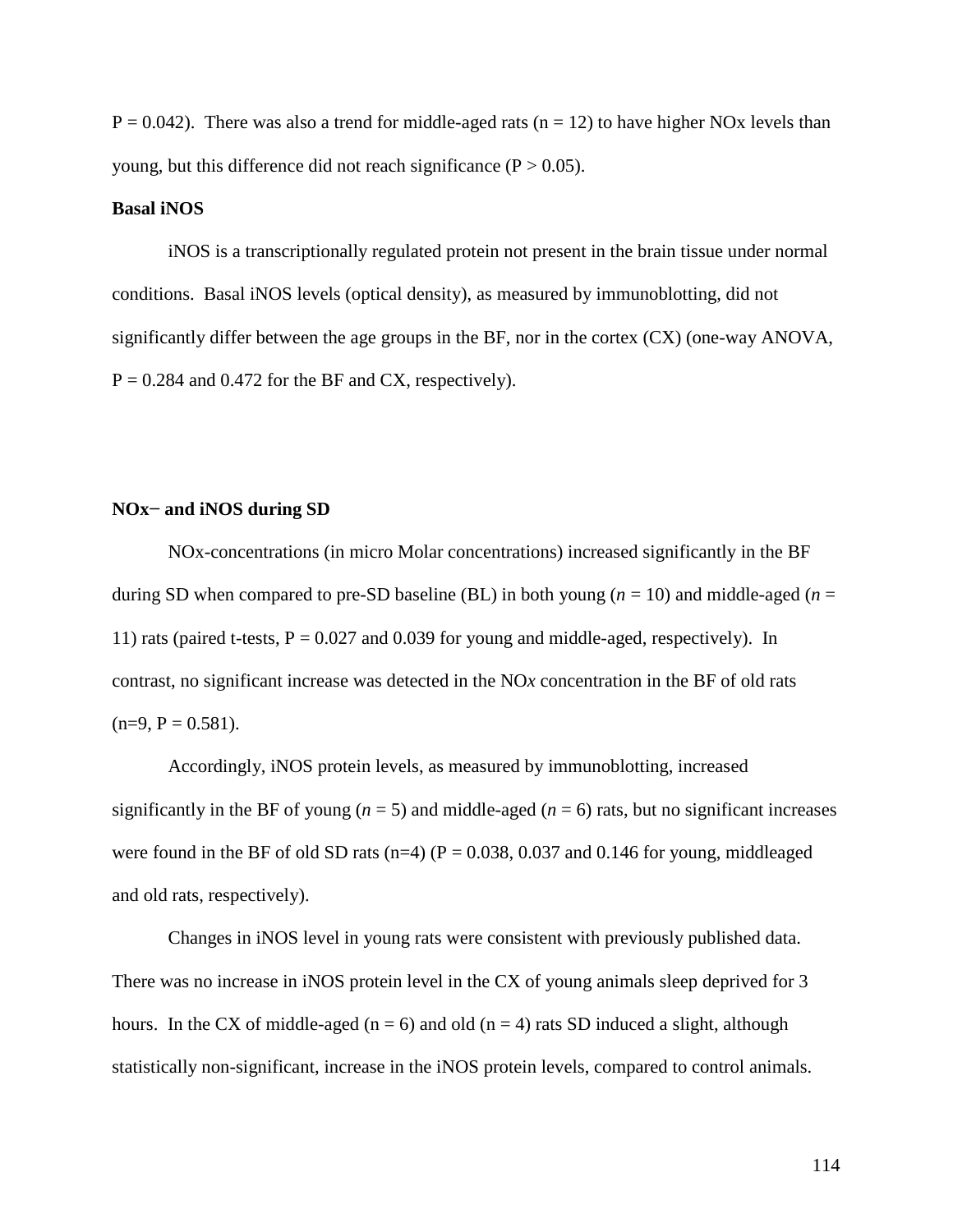### **AD (Adenosine) Levels During SD**

It has been previously shown that NO in the BF is necessary for SD-induced AD release, thus, it was important to see whether AD release in aged animals is impaired following the impairments in NO production.

In their study, the AD levels in the BF of young rats increased significantly during the 3 h SD ( $n = 9$ , paired t-test,  $P = 0.027$ ), confirming several previous studies, while no statistically significant increases were found in AD levels of the BF in old rats.

### **Sleep responses following DETA/NO infusion**

The NO-donor DETA/NO (1 mM) was used to experimentally increase NO levels in the BF during the spontaneous sleep–wake cycle without SD. As previously shown, in young rats (*n*=8) DETA/NO infusion increased NREM sleep intensity during the post-treatment period (16:00–09:00 h). This increase in NREM sleep intensity resembles the recovery sleep (recorded between 16:00 and 09:00 h) following SD ( $P < 0.05$ ).

Contrary to young rats, neither middle-aged ( $n = 10$ ) nor old rats ( $n = 7$ ) showed significant increases in sleep during the post-SD period (16:00–09:00 h) following DETA/NO infusion with 1mM concentrations, nor with 10 mM.

### **Discussion**

The present study findings indicate a clear age-dependent impairment in the molecular mechanism underlying homeostatic sleep regulation, which is mediated by NO release in the BF.

The researchers demonstrate for the first time that aging attenuates the SD-induced iNOS and NO production in the BF, which correlates with a decreased recovery sleep response, and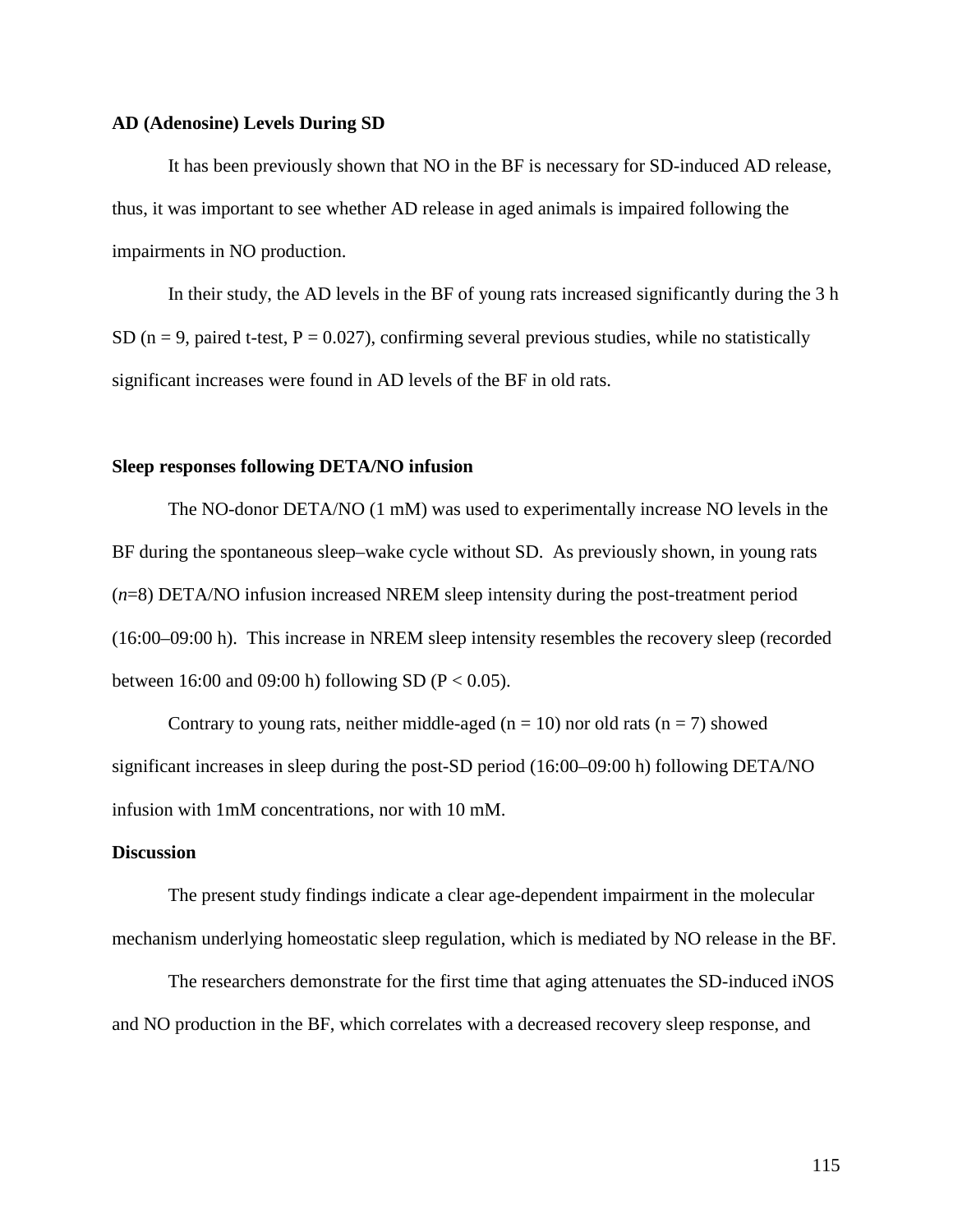with a reduced sleep response to an infusion of NO-donor into the BF, suggesting a reduction in the BF sensitivity to NO. Old rats also demonstrated impaired AD accumulation during SD.

Sleep deprivation invariably leads to an increase in NREM sleep intensity during the recovery sleep period. In this study, the NREM sleep intensity response was reduced in middleaged and old animals, signifying disturbances in the homeostatic sleep regulation, a finding consistent with previous studies in both animals and humans.

The researchers tested whether these impairments in sleep homeostasis in aged rats could be induced by changes in production of iNOS, NO and AD in the BF, a mechanism shown to be critical in homeostatic sleep control.

### **Conclusions**

a) Aging attenuates SD-induced iNOS and NO production in the BF, which correlates

with the decreased recovery sleep response, and reduces sleep response to an infusion of their NO-donor into the BF, suggesting an age-related decreased sensitivity of this area to NO. Old rats also showed impaired AD (adenosine) accumulation during SD.

b) Aging-related disturbances begin gradually in middle age.

c) Taken together, the inability to produce NO during a prolonged waking period (chronic SD) and the agng-dependent insensitivity of the BF to the sleep promoting effects of NO, lead to a diminished homeostatic sleep response in aging.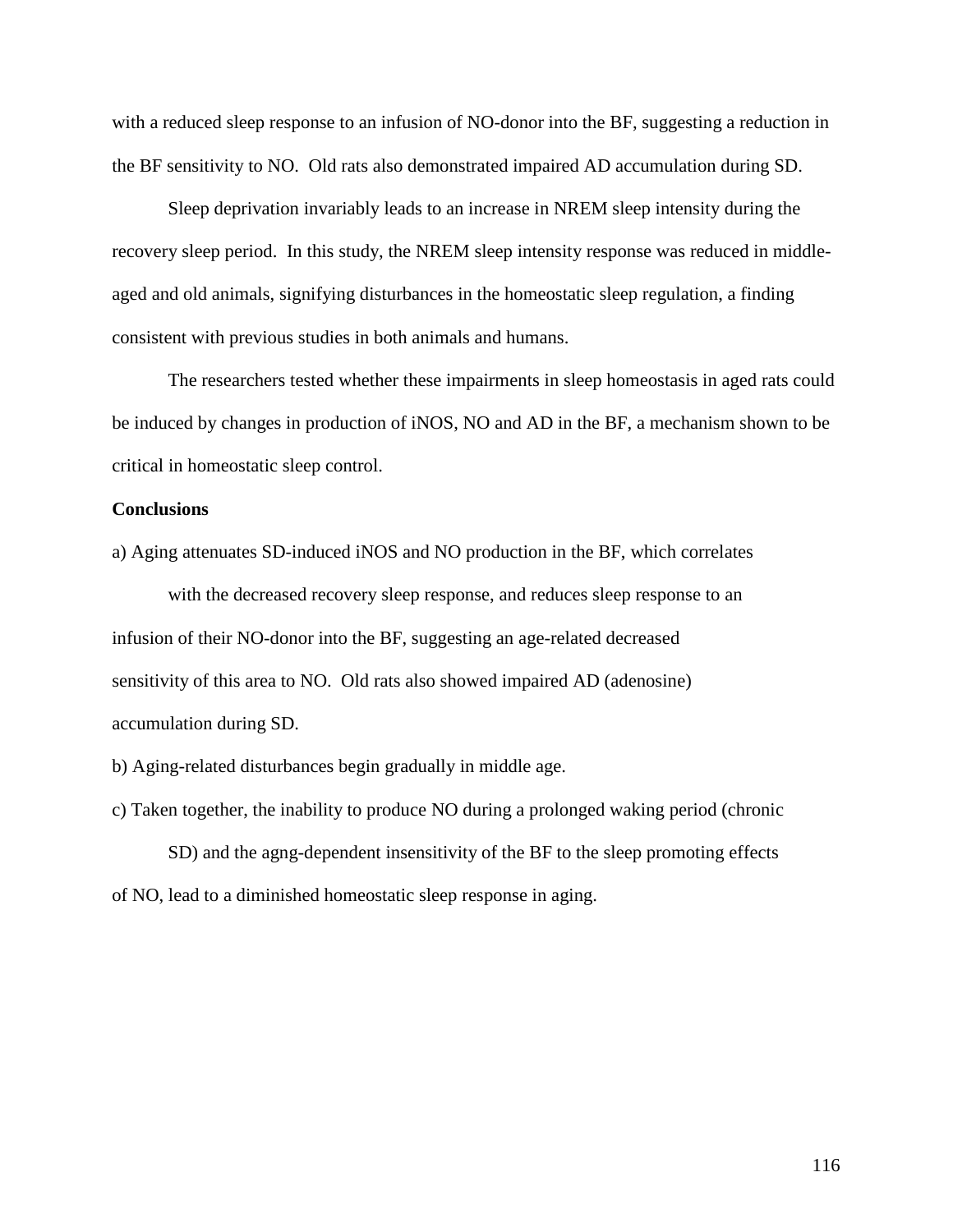### **Chapter 3: Methodology**

This chapter includes the search methods for the relevant literature, and discuss the process used to gather information leading to these objectives.

The search for articles to support this study was primarily accomplished through the online research services of the Yo San University library, as well as through the UCLA Medical Library in Los Angeles, California, USA.

The objectives of this study were three: to a) examine the quantitative data at the cellular and molecular levels and weigh the evidence for chronic insomnia and the experimentally induced sleep deprivation as a risk factor for pathogenesis of chronic diseases, b) examine the current evidence for the effectieness of acupuncture in alleviating chronic insomnia and comorbidities and improving sleep of persons with chronic insomnia and chronic co-morbidities with varied conditions, and c) examine the nature of the relation between chronic insomnia and aging.

### **Research Design**

The research synthesis data was compiled through the online search of 420 articles in medical journals found on Pubmed and Google Scholar, and articles accessed through the Yo San University Library using the following key word: acupuncture and chronic insomnia, chronic insomnia and autoimmune diseases and acupuncture, aging, chronic insomnia and acupuncture, chronic insomnia and chronic co-morbidities in epidemiological studies, sleep deprivation studies and acupuncture treatment for cardiovascular conditions, daytime consequences of insomnia and chronic insomnia, and and acupuncture treatment, chronic insomnia and schizophrenia, chronic insomnia and depression, chronic insomnia and anxiety, acupuncture mechanism, acupuncture and Parkinson's Disease, chronic insomnia and

117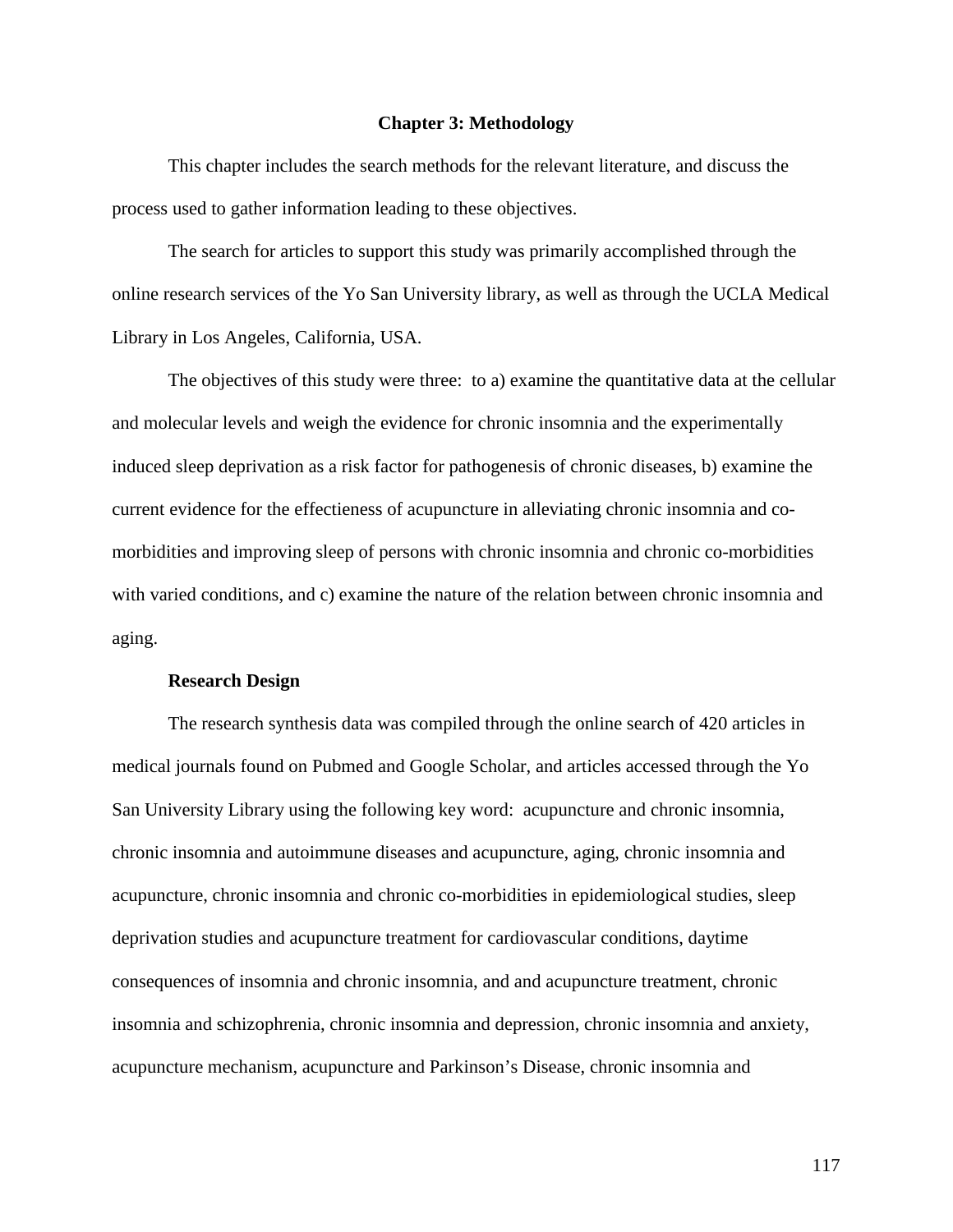Alzheimer's Disease, Molecular clocks, Free radicals, antioxidants and oxidative stress and chronic disease.

### **Instruments and Procedures**

The research synthesis data were collected and analyzed using the article abstraction forms created by the researcher starting on June 1, 2014 and ended on December 1, 2015. Data collected from each article were then organized and used to chart the findings. A summary of findings was generated to show the effects of acupuncture on sleep/sleeplessness and chronic insomnia, and on chronic co-morbidities such as cardiovascular diseases and heart failure, hypertension, stroke, neurodegenerative disease such as Alzheimer's and Parkinson's disease, major depression, major anxiety, Schizophrenia, Bi-polar disease, psychosis, autoimmune diseases including rheumatoid arthritis and fibromyalgia, diabetes, digestive tract disorders, and other disorders that were found to be associated with chronic insomnia.

Point combinations, sham control treatment and other control methods used in studies of acupuncture, and other TCM modalities such as acupressure or cupping, and exercise, nutrition, and life-style affects on sleeplessness were also categorized to enable the author to obtain an overview of the research methodologies used. The literature search was conducted at the Yo San Library and at the UCLA Medical Library.

### **Inclusion and Exclusion Criteria**

This study was based on studies published in English, in peer-reviewed journals. Studies had to properly document their instruments and tests used to diagnose insomnia, as well as methodology for recruiting their participants. Their control groups and statistical tests used to analyze their data had to be clearly specified and appropriate. Only chronic insomnia and associated chronic diseases were included, relying on the APA definition of chronic insomnia.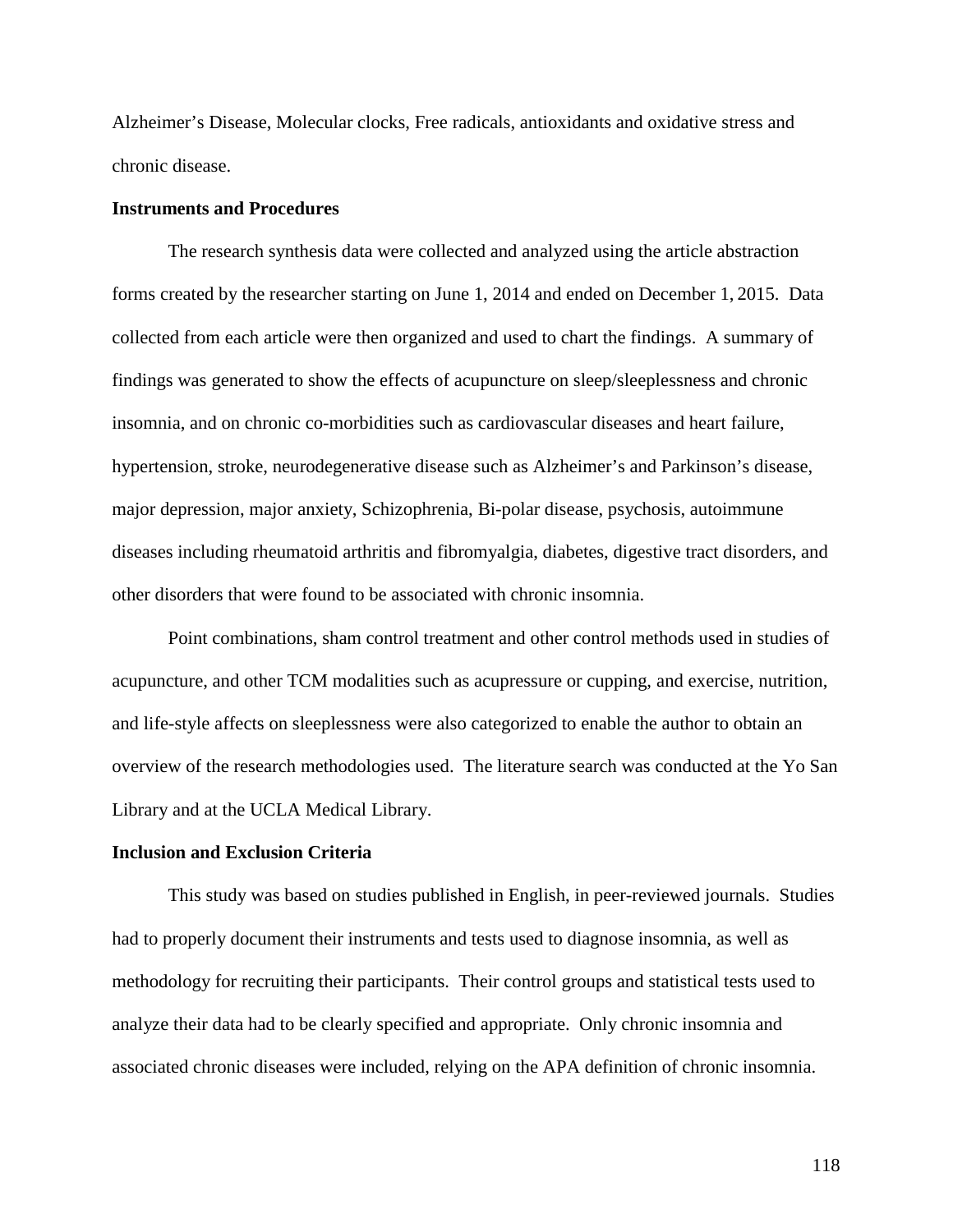### **Chapter 4: Results**

### **Acupuncture for Treating Insomnia and Co-morbidities**

**Study 1**

# **Jialing, S., Sung, M., Huang, M. et al., 2010. Effectiveness of Acupressure for Residents of Long-Term Care Facilities with Insomnia: A Randomized Controlled Trial**

Ss were 50 Patients (Px) with insomnia in long-term care facilities. 25 Px in experimental group, in which Px received 5-weeks of HT-7 bilateral acupressure. The Control group of 25 Px received a light touch on HT-7.

Insomnia was measured by the Athens Insomnia Scale (AIS) and PSQI (both subjective outcome measures). A randomized and controlled trial (RCT) to test effectiveness of bilateral HT-7 acupressure for insomnia in long-term hospital residents with insomnia Tx. They tested how long its effect could last, and found that the beneficial effects of acupressure on HT-7 may improves insomnia for up to two weeks after the treatment.

### **Results**

- a. HT-7 Acupressure was  $(p<0.05) \Rightarrow$  effective for Insomnia in long-term residents.
- b. This Tx effect lasted 2 wks  $(p<0.05)$

### **Conclusions**

- 1. Offering Acupressure on a regular basis could improve insomnia in long-term care facilities.
- 2. Acupressure on HT-7 may improve insomnia for up to 2 weeks after Tx.
- 3. This is a safe and effective insomnia Tx.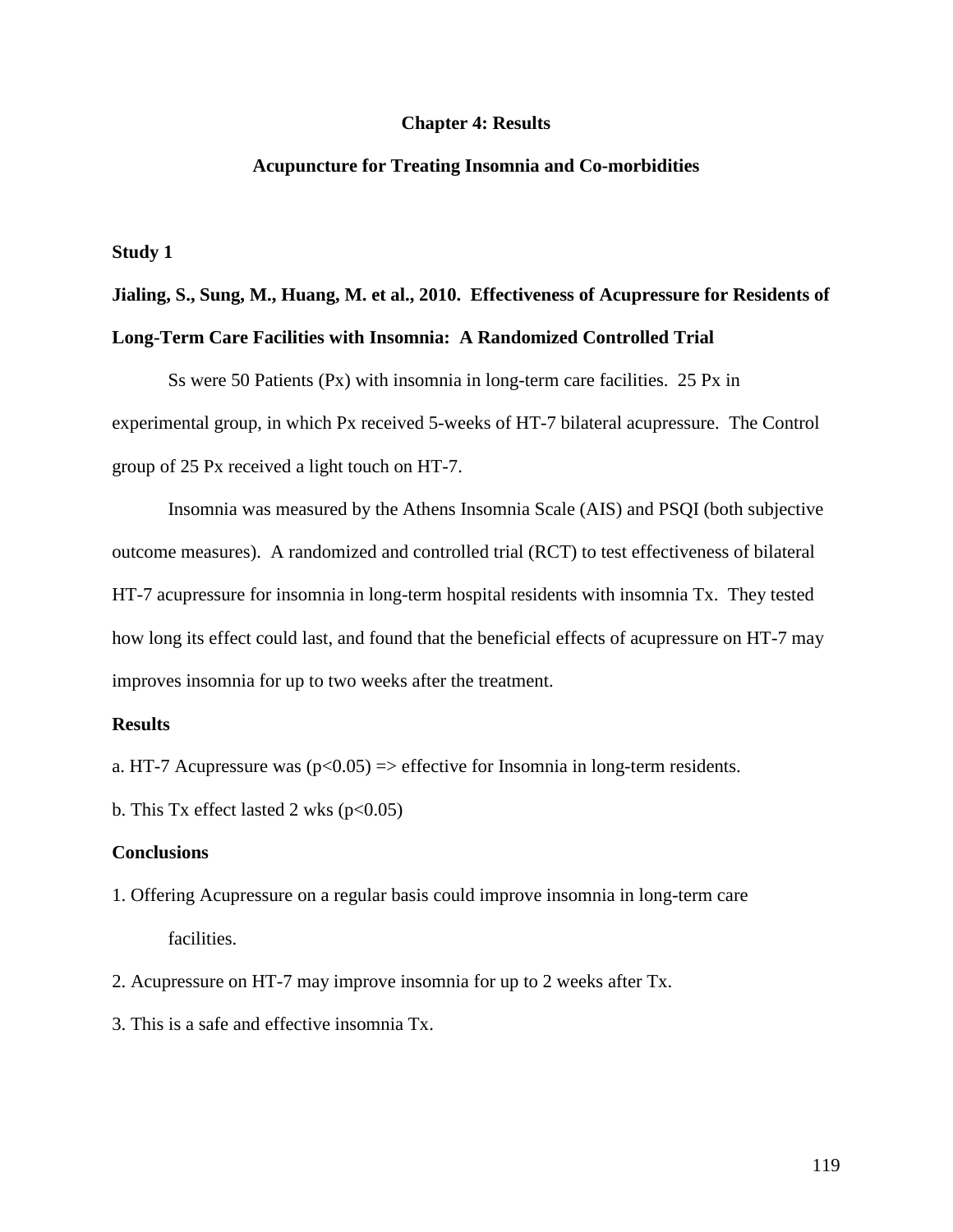### **Study 2**

Cristian, A., Katz, M., Cutrone, E., and Walker, RH. (2005). Evaluation of Acupuncture in Tx of Parkinson's disease: A Double-Blind Pilot study. Movement Disorders, 20(9): 1185- 1188.

a. 14 stage II or III PD Px with a stable PD medication for at least 30 days before and a stable medical condition, received Acupuncture Tx.

b. 14 male veterans => Experimentally Received 5 sessions of Electro-acupuncture over 2-wk period – as part of Tx protocol for chronic non-Acupuncture points on arms, legs and Scalp in areas with no known Acupuncture points. Needles were inserted just under the skin.

### **Measures**

- a. Compare effectiveness of EA (electroacupuncture) and Western Medications w/nonacupuncture points for PD Px.
- b. Measured improvement on UPDRS motor score, by a blinded rater.
- c. Measured PDQ-39 and PDQ-8.
- d. Geriatric Depression Scale.

### **Results**

On all measures - No significant results ( $p > 0.08$ ) bet groups compared to baseline.

### **Conclusions**

a. Findings that there was a subjective improvement in some Ss, such as tremors,

handwriting, difficulty in walking, and in sleeping.

b. Improved disease progression, the right dose of medications required, and in

medication's side-effects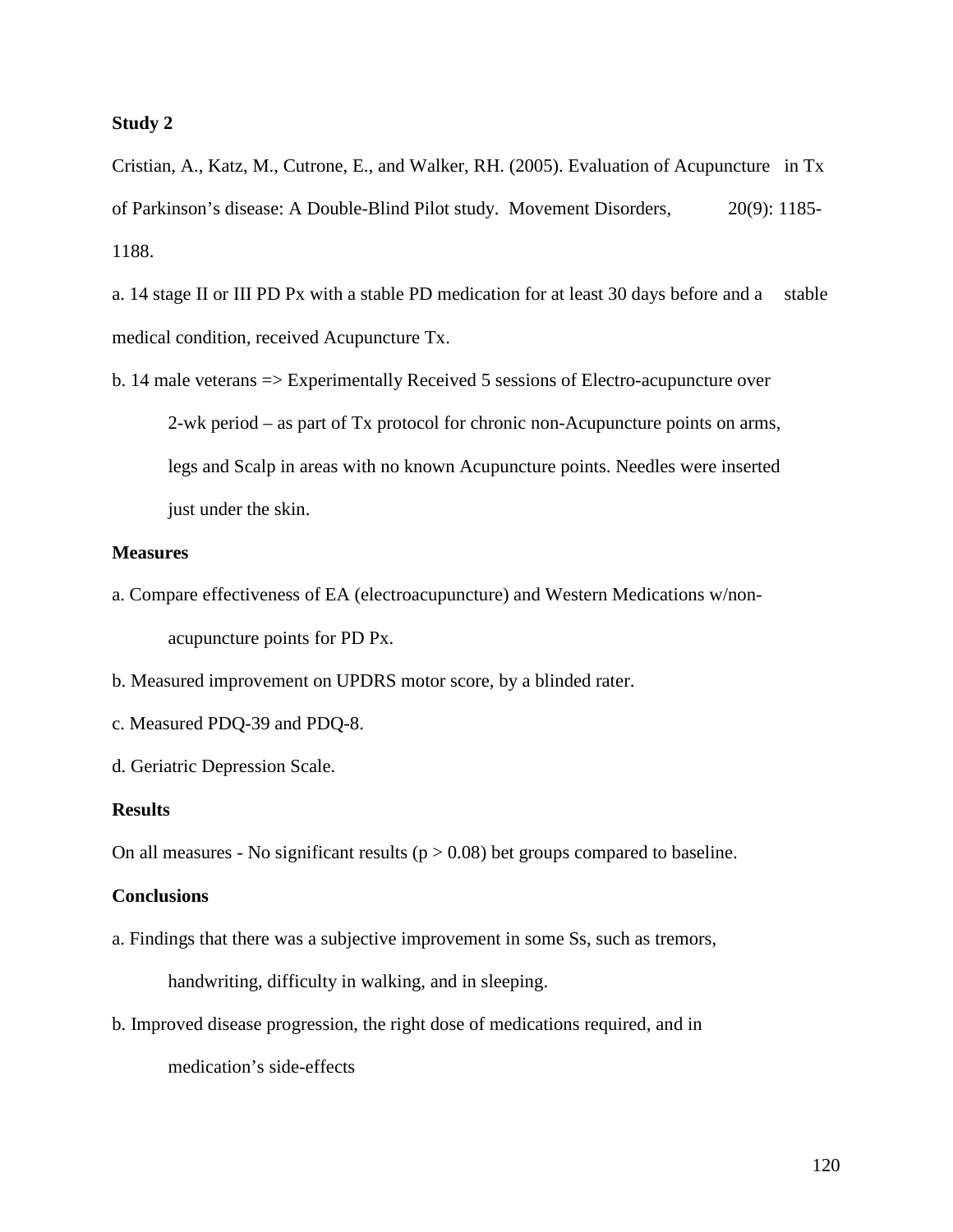- c. Improvement in auditory evoked brainstem potentials
- d. There appeared to be a trend for improved motor scores on the unknown acupuncture

# UPDRS

- e. Decreased body discomfort
- f. Improved quality of life (PDQ-8)
- g. Decreased nausea
- h. Decreased sleep problems
- i. A significant challenge to acupuncture trials is the lack of appropriate control group,

including in this study

## **Study 3**

Sixel-Döring , Schweitzer, Mollenhauser and Trenkwalder C. (2011). Intraindividual

Variability of REM sleep Behavioral Disorder in Parkinson's Disease: A Comparative

Assessment Using a New REM Sleep Behavior Disorder Severity Scale (RBDSS) for Clinical

Routine. J Clin Sleep Med, 7(1):75-80.

- a. 20 PD Px w/RBD were investigated w/ PSG (Polysomnography)
- b. 73 motor behavior events during REM sleep were graded both visually and polysomnographically.
- c. Rating was conducted by two blind raters
- d. Final RBD severity was determined by the highest score given

Testing a new RBDSS for clinical routine use on 20 PD Px identified with REM Sleep Behavior Disorder (RBD).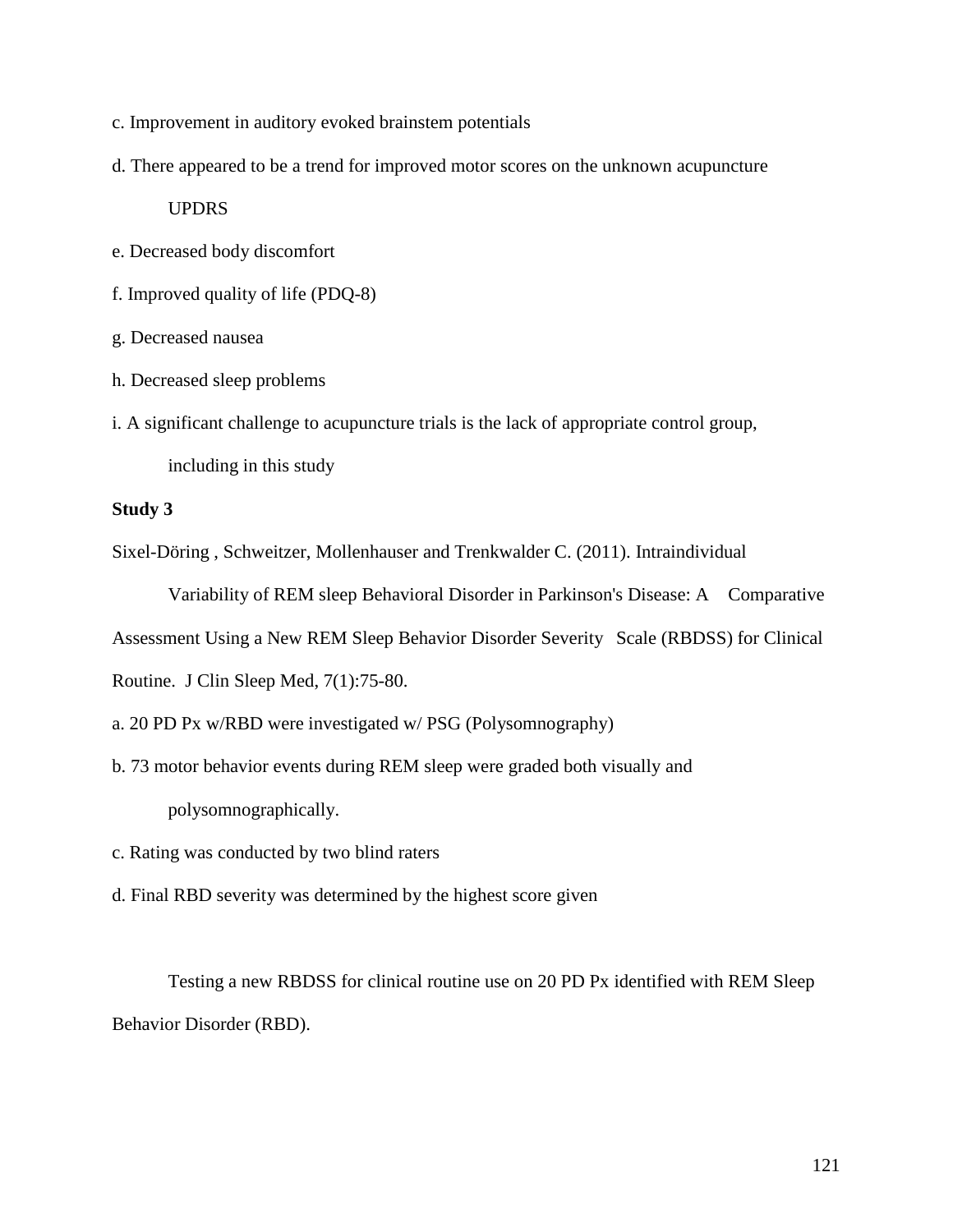# **Results**

- a. Inter-rater reliability of the scale was 0.8 for movement data, and 0.89 for vocalization data.
- b. All Px had severely disturbed sleep w/ reduced sleep efficiency, loss of slow wave sleep

(SWS), sleep fragmentation, and an increased periodic limb movement (PLM).

- c. 40% of Px showed violent behavior, but only on one night of the 2 PSG nights.
- d. Final RBD severity score differed in 60% of Px between first and second nights.

### **Conclusions**

1. The new RBDSS (RBD severity Test) was found to be a reliable, easy to use, tool for assessing motor events during REM sleep with PSG.

2. Severity and Phenomenology of RBD show a significant variability in the individual PD patient.

### **Study 4**

- Yeung, Chung, Zhang, Yap, and Law, 2009. Electroacupuncture for Primary Insomnia: a Randomized Controlled Trial. Sleep, 32:1039-1047.
- a. A randomized, single-blinded, placebo-controlled parallel-groups design at a university-based sleep clinic – designed to compare the effects of EA (electroacupuncture) *versus* placebo-controlled acupuncture.
- b. Major assessments were at baseline and one week after treatment.
- c. Authors followed the Consort and Stricta recommendations in designing and reporting the controlled trial.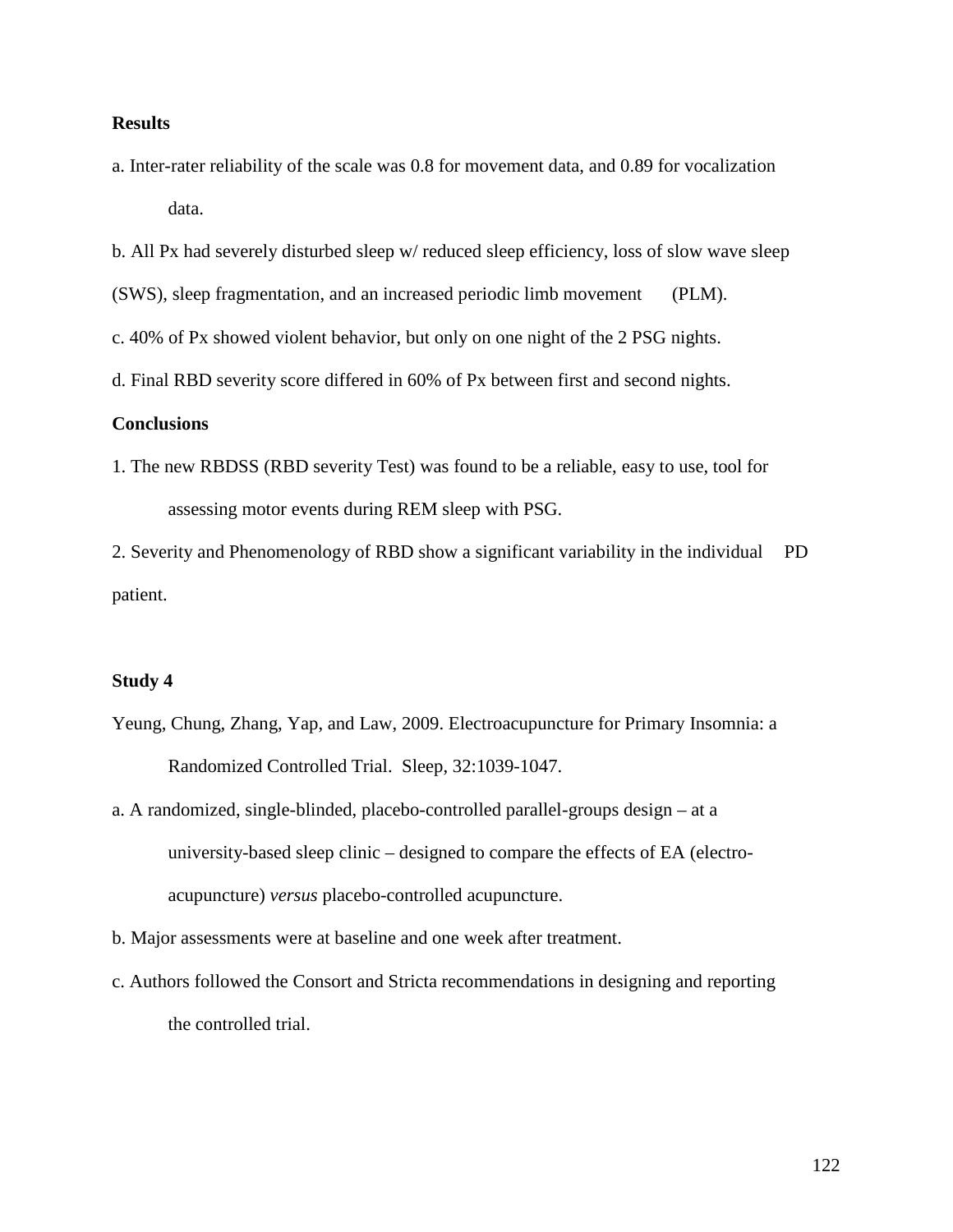d.  $\text{Ss} = 60$  Chinese adult volunteers who reported having insomnia three or more nights per week for at least three months with symptoms that meet the DSM-IV criteria

for primary insomnia.

e. Their Insomnia Severity Score (ISC) was at least 15.

f. Ss were recruited by advertisements in local newspapers.

g. The 60 Ss were selected from the initial pool.

1. Ss were screened by polysomnography and by a structured clinical interview for the DSM-IV prior to randomization.

2. Inclusion criteria: (a) Ethnic Chinese, (b) Aged 18-65 years old, (c) Insomnia complaints for three or more nights per week, for at least three months, (d) Diagnosis of primary insomnia according to DSM-IV, (e) total score of ISI, the primary outcome measure, was at least 15, indicating insomnia of moderate severity.

3. Placebo blunt needle at the same acupoints as the experimental group, but the needle tip only touched the skin and gave a pricking sensation, but the needle was not fixed inside the copper handle, so that the needle moved inside the handle and appeared to be shortened. The needles were held by a surgical tape or by hair pins, as in the EA group, and was connected to the same electric stimulator, but with zero frequency and zero amplitude (the Streitberger and Kleinhenz placebo needle).

4. All Ss were told to report to the acupuncturist if they felt the impulse was too strong. The setting, acupuncturist, treatment frequency, and duration were the same as for the AE group.

123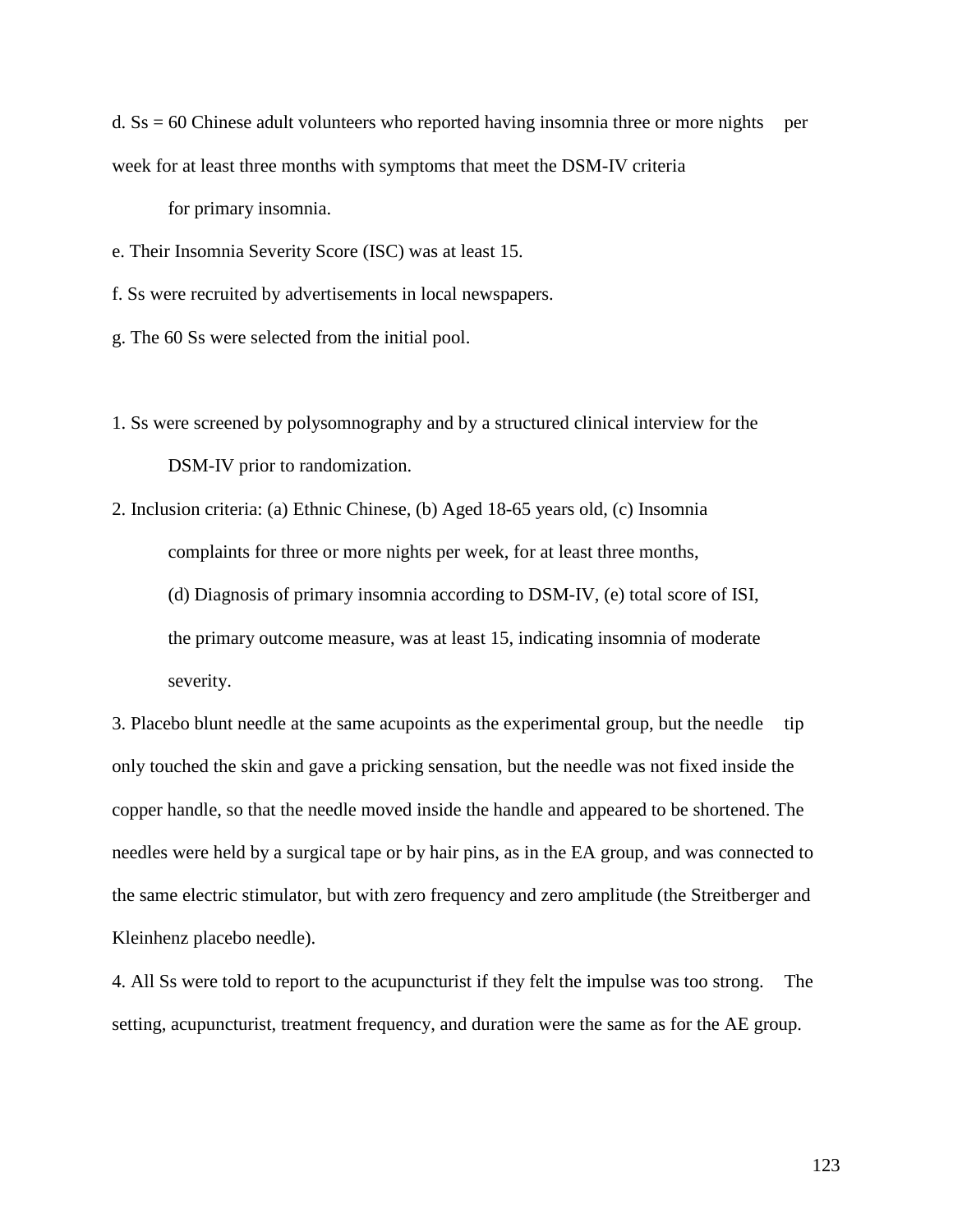5. Eligible Ss completed a sleep diary for one week and a three-day actigraphy recording in the week prior to a scheduled baseline visit. At the baseline visit Ss returned the completed sleep records and were asked to fill out a set of self-reported questionnaires. They were then randomly assigned to either EA or to the placebo group by an independent administrator using a computer-generated list of random numbers, and received their first treatment on the same day. In the first-week after treatment the Ss returned their first-week's sleep diary and three-day actigraphy recording for the previous week, and completed the same set of questionnaires as before. It was not possible to blind the only acupuncturist in this study. The questionnaires sleep diaries, and actigraphy results were analyzed by independent research assistants, who were blind to the group allocation,

### **Results**

a. There was no significant between-group difference in ISI total score, the primary outcome measure, nor for the total scores of PSQI, or the sleep-diary derived SOI, TST, WAS, nor for sleep quality At week-1 after Tx.

b. The only significant difference between groups (P< 0.002) was in sleep-diary derived

SE (Sleep Efficiency), with greater improvement in the EA group from baseline to post-treatment.

c. There was also a significant difference between groups in actigraphy-derived SE at posttreatment ( $P < 0.04$ ), with greater improvement in the EA group from the baseline to one week post-treatment.

d. All the adverse effects were mild.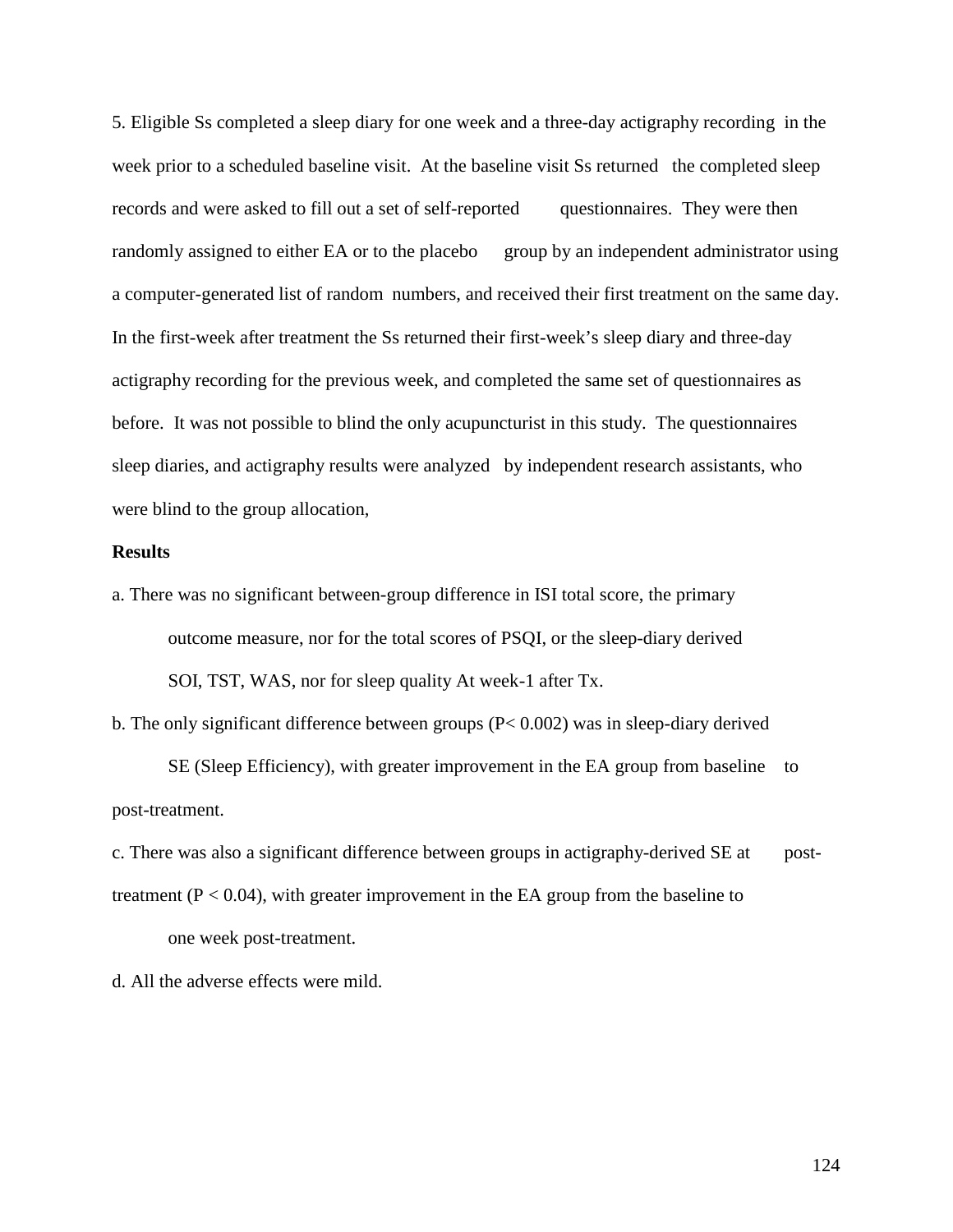# **Conclusions**

- 1. To the best of the authors' knowledge, this is the first study using acupuncture for treating of primary insomnia, using a well documented screening process, randomization, placebo acupuncture needles, validated subjective scales, and objective measures.
- 2. Compared to the non-invasive placebo needling, EA significantly improved both subjective and objective measures of SE.
- 3. The proportions of Ss achieving sleep-diary derived WASO of 30 minutes or less and a SE of at least 85% after treatment were significantly higher in the EA group.
- 4. The data suggest that EA can be considered as a safe, well-tolerated and potentially useful non-pharmacological intervention for primary insomnia.
- 5. Improved efficacy might be achieved by increasing session frequency and having individually tailored acupuncture regimens.
- 6. It would be worthwhile to explore whether combination treatment strategies, such as acupuncture and cognitive behavioral therapy, could produce synergistic therapeutic effects.
- 7. Despite its methodological limitations, the present study provides important data on primary insomnia treatment by acupuncture. Some advantage was found for EA over noninvasive placebo acupuncture.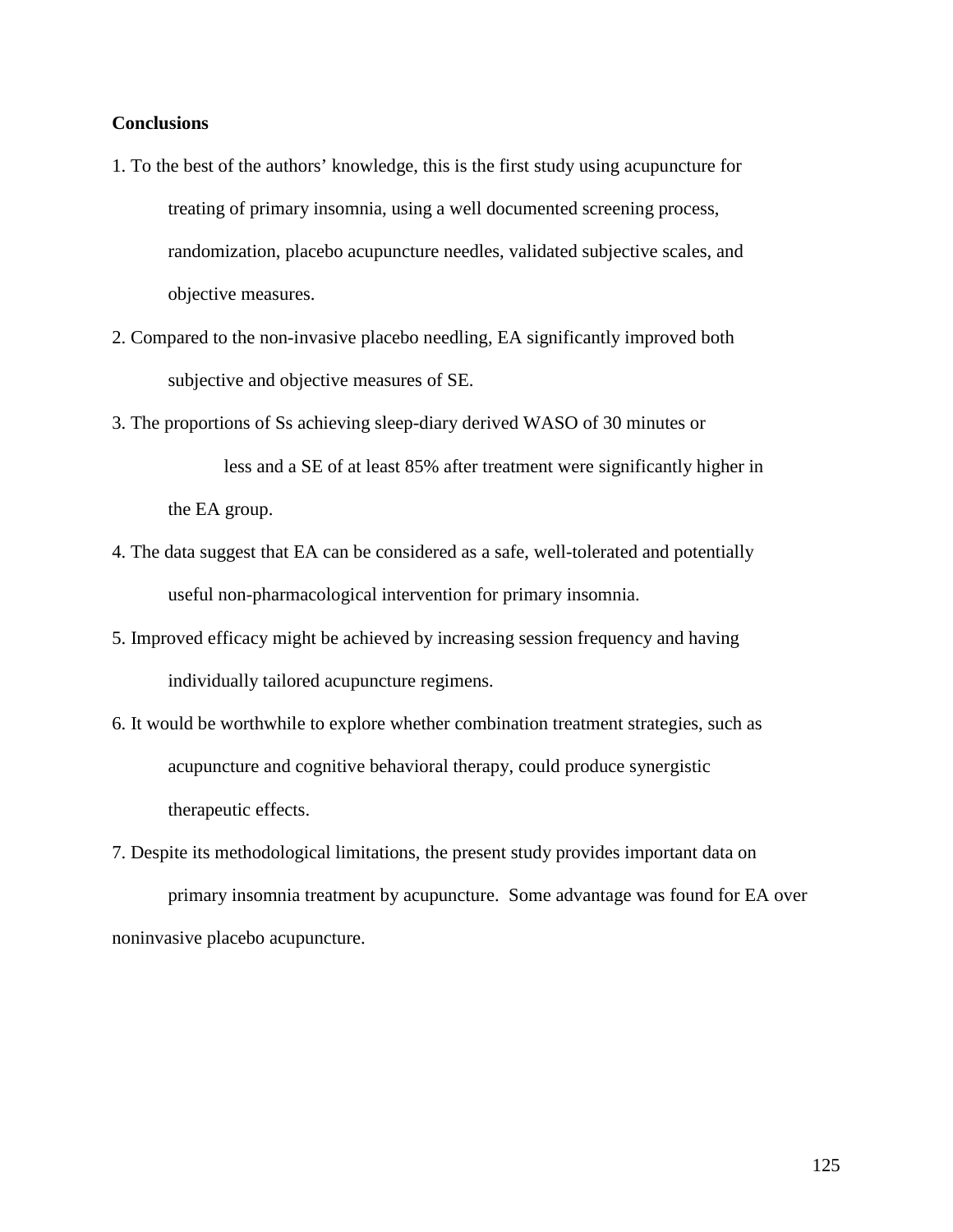### **Study 5**

Yeung, Chung, Tso, Zhang, Zhang, Ho. (2011). Electroacupuncture for Residual Insomnia Associated with a Major Depressive Disorder: A Randomized Controlled Trial.

**Study objective**: to evaluate efficacy and safety of electroacupuncture as an additional treatment for residual insomnia associated with major depressive disorder (MDD). **Study design**: Randomized Placebo-controlled.

**Setting**: A psychiatric outpatient clinic

**Ss**: A Community sample of 60 Chinese adult volunteers who reported having had

insomnia three or more nights per week, with symptoms that meet the DSM-IV criteria for primary insomnia - insomnia for at least 3 months woth ISI total score of at least 15. a. Ss were screened using polysomnography and the Structured Clinical Review for DSM-IV prior to randomization.

b. EA Tx at E-Yintang, Du-20, bilateral ear Shenmen, E-SSC, E-Anmian three times a week for 3 wks *versus*. placebo acupuncture (Streitberger needles) at same points.

c. Self-reported questionnaires, one-week Sleep Diaries, and 3-day actigraphy – that

were collected at baseline and one wk after treatment of.insomnia severity Index (ISI) is the primary outcome measure.

### **Results**

a. Both groups had significant improvement compared w/ pretreatment baseline: a significantly greater improvement in sleep and sleep efficiency measured by Sleep Diaries and actigraphy in the EA group. But not significant.

b. No significant between-group difference was found in ISI and other outcome measures.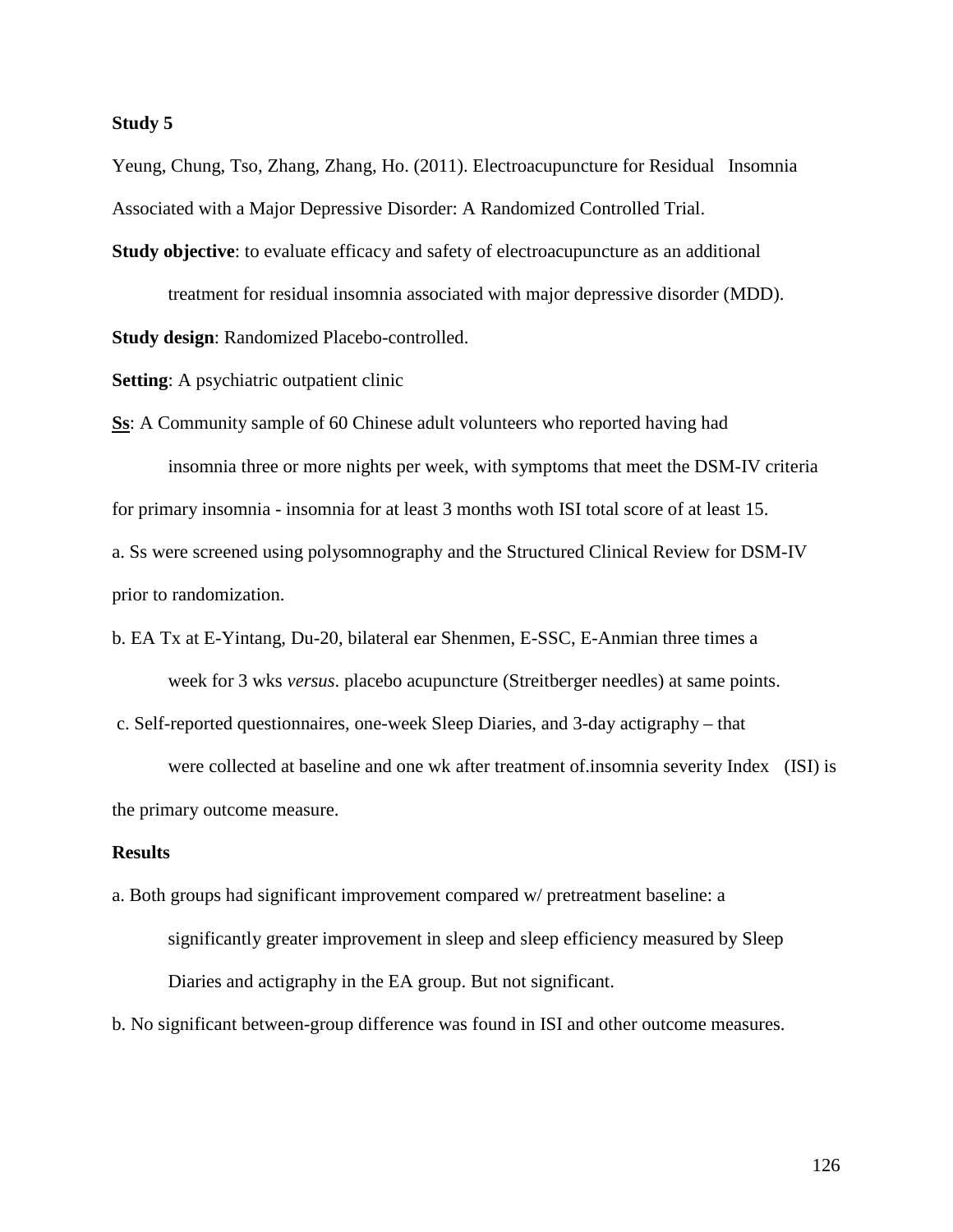c. Higher proportions of Ss had less than 30 minutes of wake time after sleep onset and sleep efficiency of at least 85% at the post-treatment visit.

d. All adverse events were mild

# **Conclusions**

- 1. Researchers found a slight advantage for EA over placebo acupuncture in this shortterm treatment of primary insomnia.
- 2. The researchers concluded that further studies are needed to verify the effectiveness of acupuncture for insomnia.

# **Study 6**

Lundeberg, T. and Lund, I. (2007). Did 'The Princess on the Pea' Suffer from Fibromyalgia Syndrome? The Influence on Sleep and the Effects of Acupuncture.

# **A Qualitative Review**

- a. REM *versus* NREM stages
- b. Sleep Regulation
- c. Sleep and pain
- d. Sleep disturbance in FMS (Fibromyalgia Syndrome)
- e. Acu, Sleep disturbance and FMS
- f. Sleep and memory processing
- g. Memory processing, FMS and Acupuncture

# **Results**

Acupuncture Tx sign improved pain, sleep and cognitive fns in some FMS Px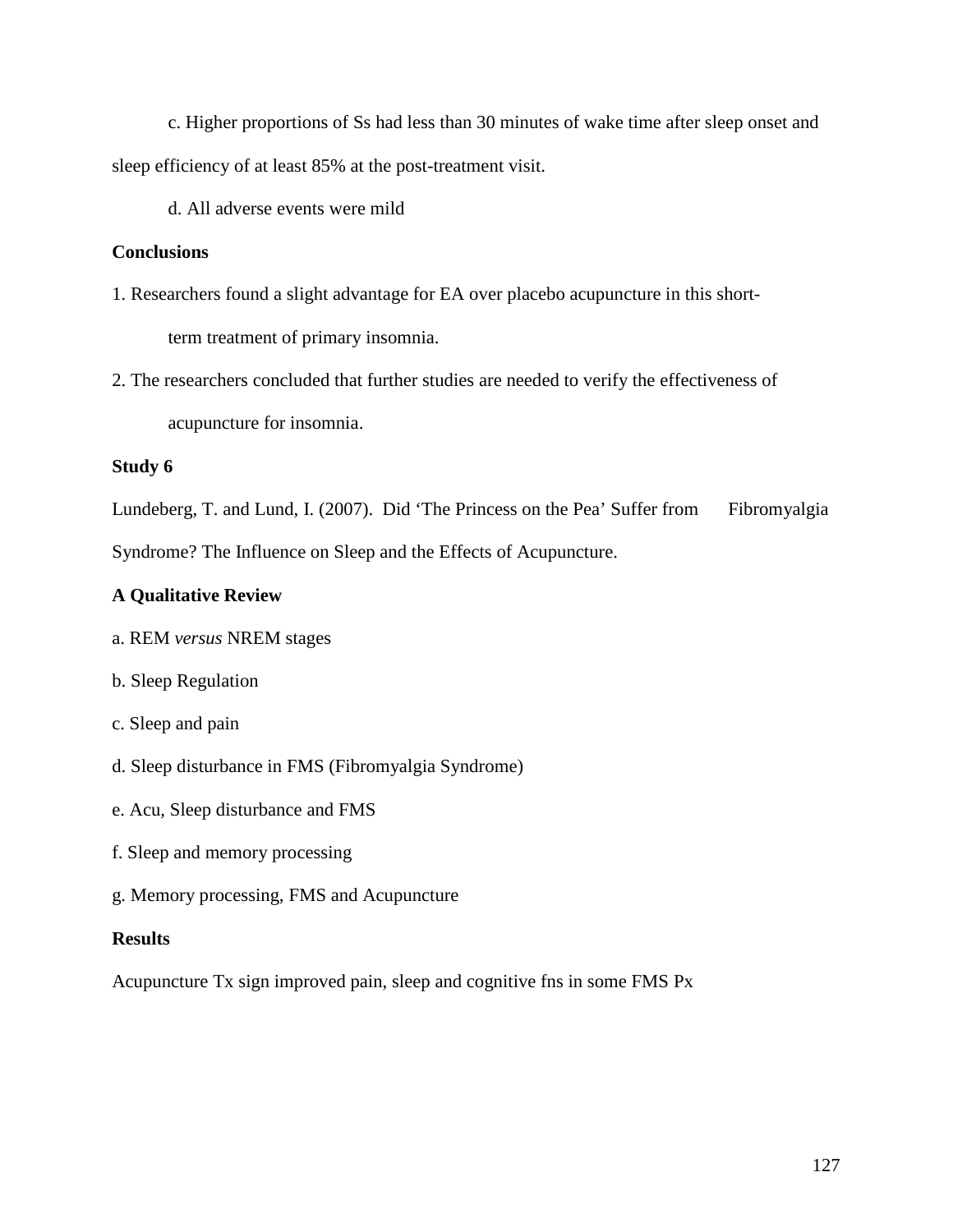### **Study 7**

Zhang, Y., Ren, G., and Zhang, X. (2010). Acupuncture plus Cupping for Treating Insomnia in College Students. Journal of Traditional Chinese Medicine, 30(3): 185-189.

# **Study Design**

**Groups**: Treating insomnia – treating syndromes of other general issues.

**Ss**: 92 Students w/insomnia randomly divided:

**Treatment**: Treatment group (52 Ss) *versus* Control (40 Ss)

Experimental Treatment => Received Acupuncture and Cupping

Control => 'No specific Intervention' – only general Acupuncture

**Inclusion Criteria**: SRSS >22 (insomnia score), no severe systemic disease, no alcoholnor drug-dependence

**Treatment group**: Acupuncture on Du-20, Du-23, E-Yintang, PC-6, HT-7, ST-36, SP-6,

LIV-3 (Specifics of needling).

**Tx**: Six treatments per week, 30 minutes of needling and three cupping Tx per week of

Bilateral moving up and down along the spine.

**Control groups**: Ss differentiated into four syndromes:

- 1. **HT and SP Deficiency**: acupuncture on UB-20, UB-15, HT-7, SP-6
- 2. **Fire Hyperactivity** due to **Yin Deficiency**:Acupuncture on PC-7, KD-3, HT-7, LIV-3
- 3. **ST Disturbance**: Ren-12, ST-40, ST-45, SP-1.
- 4. **LIV Fire Disturbing Upwards**: LIV-2, GB-44, GB-20, HT-7.

Each group received cupping on the same acupoints as group's treatment main points.

### **Results**

**a. Therapeutic Effect**: **Mild Insomnia** – no difference between groups. Both groups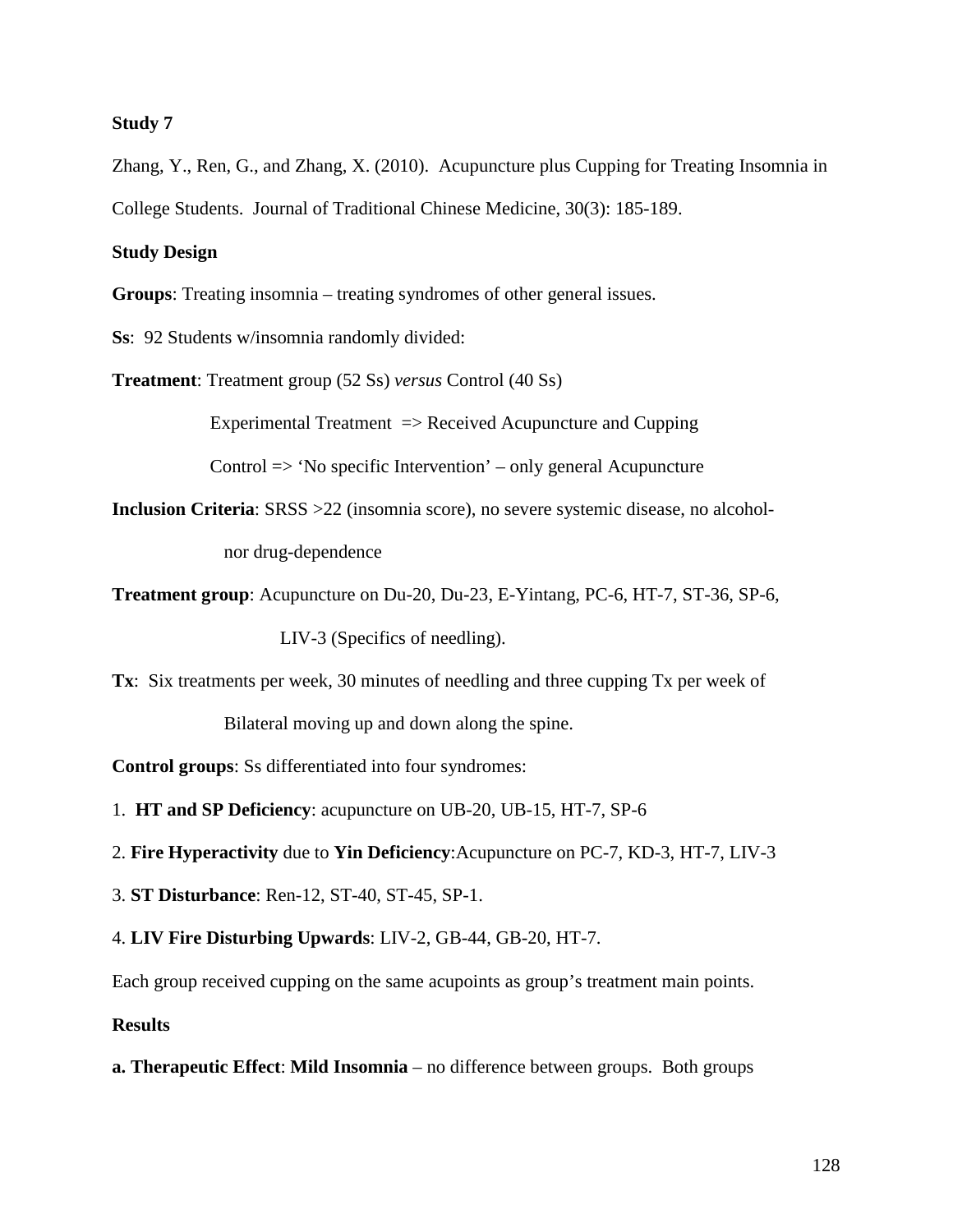showed a significantly faster recovery than those with moderate insomnia

 $(P<0.01)$ 

- **b. Severe Insomnia**  same tendency: Tx group > Control
- **c. SRSS was reduced in both groups**, significantly greater decrease in the Tx

group  $(P < 0.05)$ 

**d. In both groups**, Post-Tx > Pre-Tx: Acupuncture and cupping  $(Tx \text{ group})$  > Control:

 $(P<0.01)$  for Tx group,  $(P<0.05)$  for control group.

## **Conclusions**

- 1. Most Ss had moderate insomnia
- 2. Researchers obtained differences between the Tx and Control groups, with a stronger therapeutic effect of the treatment in the Tx group.

## **Study 8**

Li, L. and Lu, J. (2010). Clinical Observation on Acupuncture Treatment of Intractable Insomnia.

**Inclusion criteria**: Px with 2 of the following Sx (symptoms) for at least one year:

- a. Difficulty falling asleep
- b. Unsound sleep with frequent awakenings (fragmented sleep)
- c. Short sleep with waking up early and unable to resume sleep
- d. Dream-disturbed sleep all night
- e. No refreshed sensation after sleep

**Exclusion criteria**: Px with a somatic illness or mental disorder.

(1) **Tx group**: main acupoints: Du-20 through E-SSC, PC-6, ST-36, SP-6, KD-3, etc.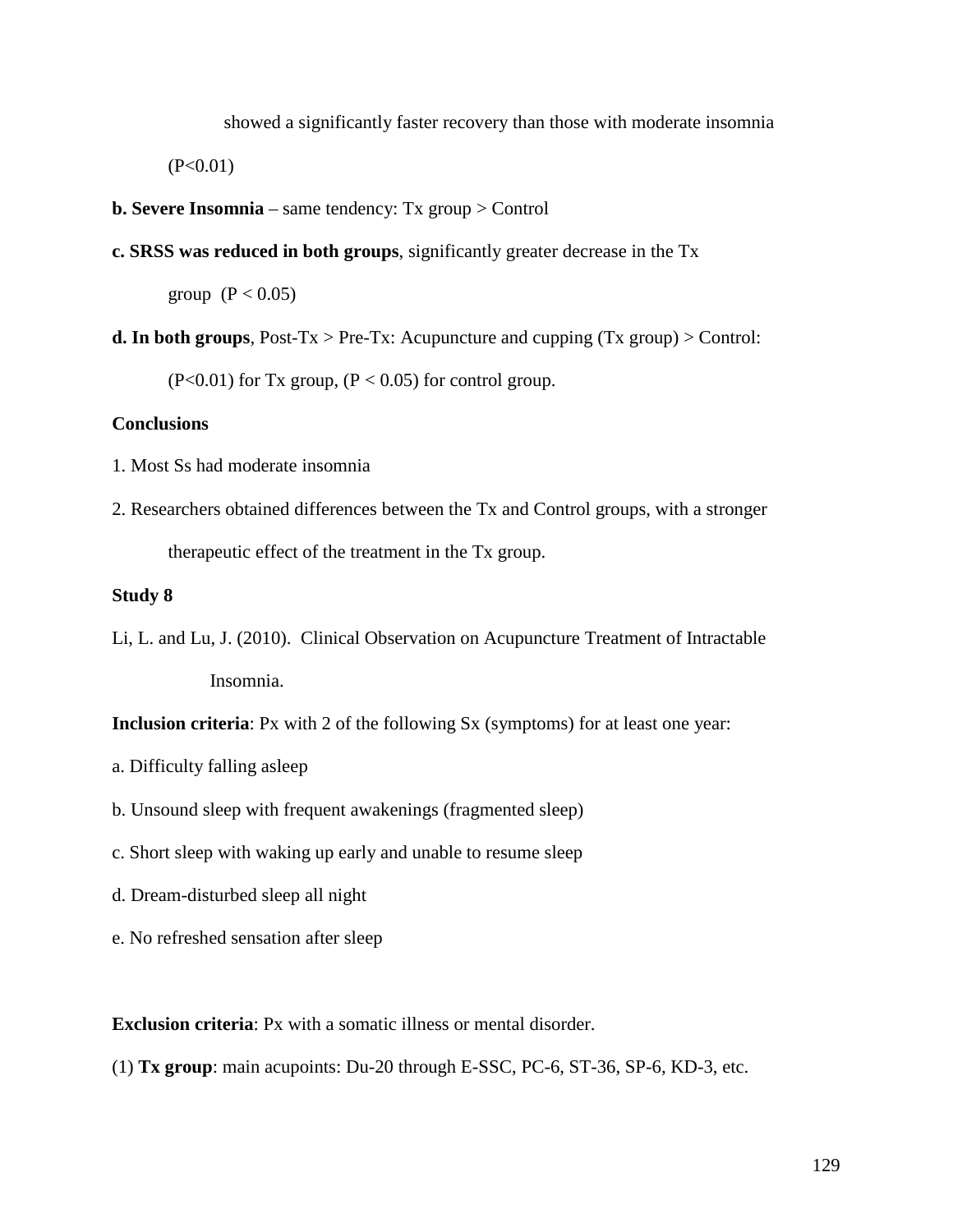a. Needles retained 60 minutes on 10 consecutive days, then three-day interval and two more such Tx courses.

b. Optimal Tx time was 4 pm

c. Ear points: Shenmen, HT, SP, KD, Sympathetic, Subcortex – treated with seeds of

Vaccariae. 2-3 ear points were chosen on one side each time, and pressed several times two hours before bedtime.

d. Indirect moxibustion with drug cake was applied at: UB-15, 20, 23 for Px with poor constitution.

# (2) **Control group**:

- a. Acupoints: Du-20 thru E-SSC only.
- b. No ear acupuncture, nor back acupuncture.

c. Control Px were treated with needles retained for 30 minutes

d. Tx arranged in AM or PM, with no special requirements

### (3) **Criteria for Therapeutic effects:**

**Cured**: Sleep returned to normal with daily sleeping of about seven hours and all

accompanying Sx gone.

**Markedly Relieved**: All accompanying Sx markedly relieved and daily sleeping time was over five hours.

**Improved**: Sleep was improved, all accompanying Sx relieved to varied degrees.

**Failed**: No improvement after treatment.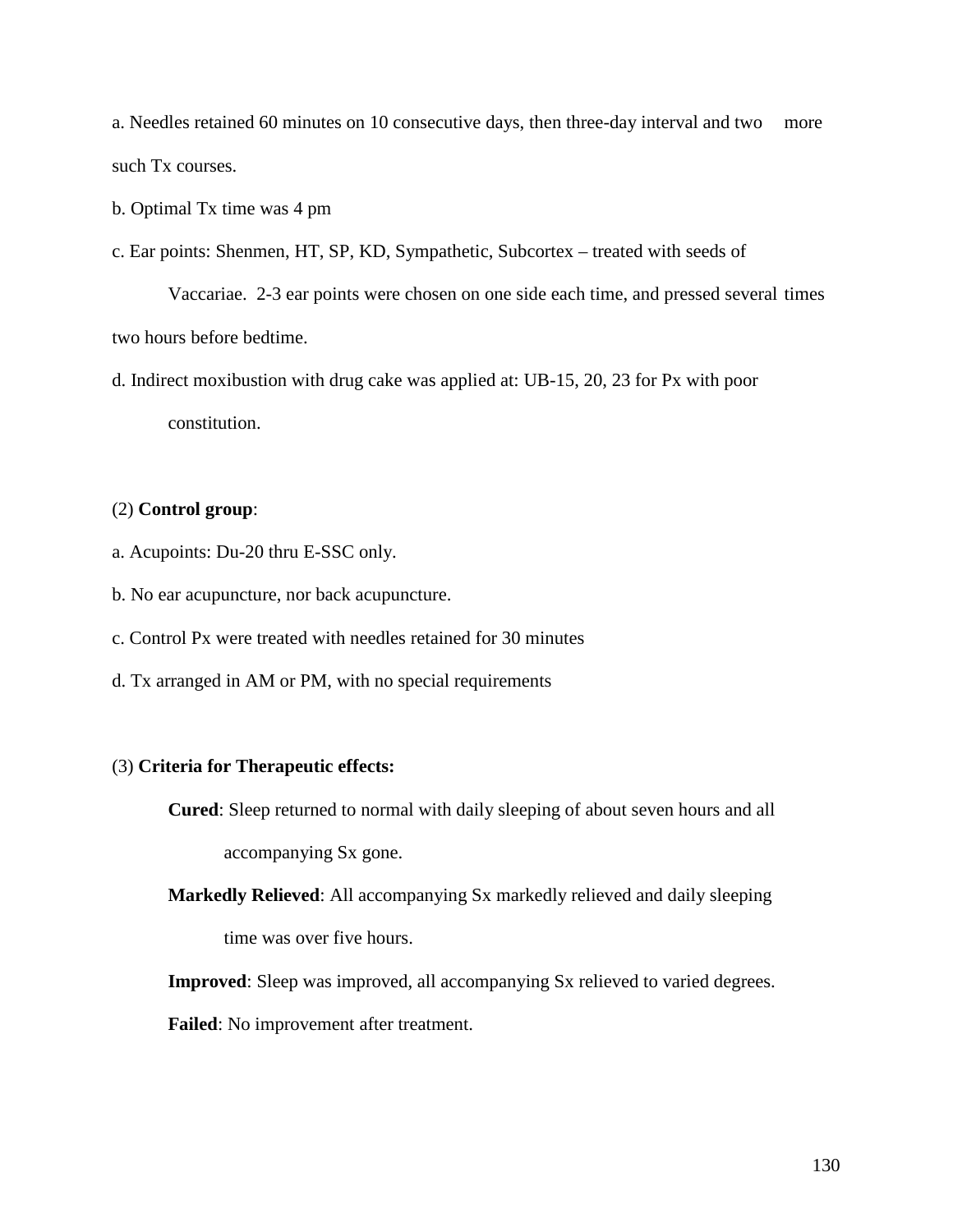# **Results**

a. Total effective treatment rate was 98.0% in Tx group *versus* 77.5% in control group.

b. Therapeutic effect in Tx group  $>$  in control group (P < 0.01).

# **Conclusions**

Body acupuncture plus auricular therapy may show better effect for intractable insomnia if accompanied by moxibustion on the Back-Shu points.

### **Study 9**

Chen, J., Chao, Y., Lu, S., Shiung, T. and Chao, Y. (2012). The effectiveness of Valerian acupressure on the sleep of ICU Patients: A Randomized Clinical trial.

### **Objectives**

a. Severely ill Px often have sleep difficulties, which are exacerbated for ICU (Intensive Care Unit) Patients.

b. Acupressure and/or Valerian aromatherapy were reported as promoting sleep.

c. The purpose of this study was to explore the effectiveness of Valerian acupressure on the sleep of ICU patients.

### **Background**

Severely ill hospitalized patients frequently experience sleep difficulties. The noise of physiological monitoring systems, warning alerts, lights, and frequent or complex treatments disrupt patients' night sleep, often resulting in sleep deprivation and fragmentation that negatively affect patient recovery. Celik et al. (2005) and Tamburri et al. (2004) found that in ICUs, nurses and medical staff visit Px room over 40 times every night.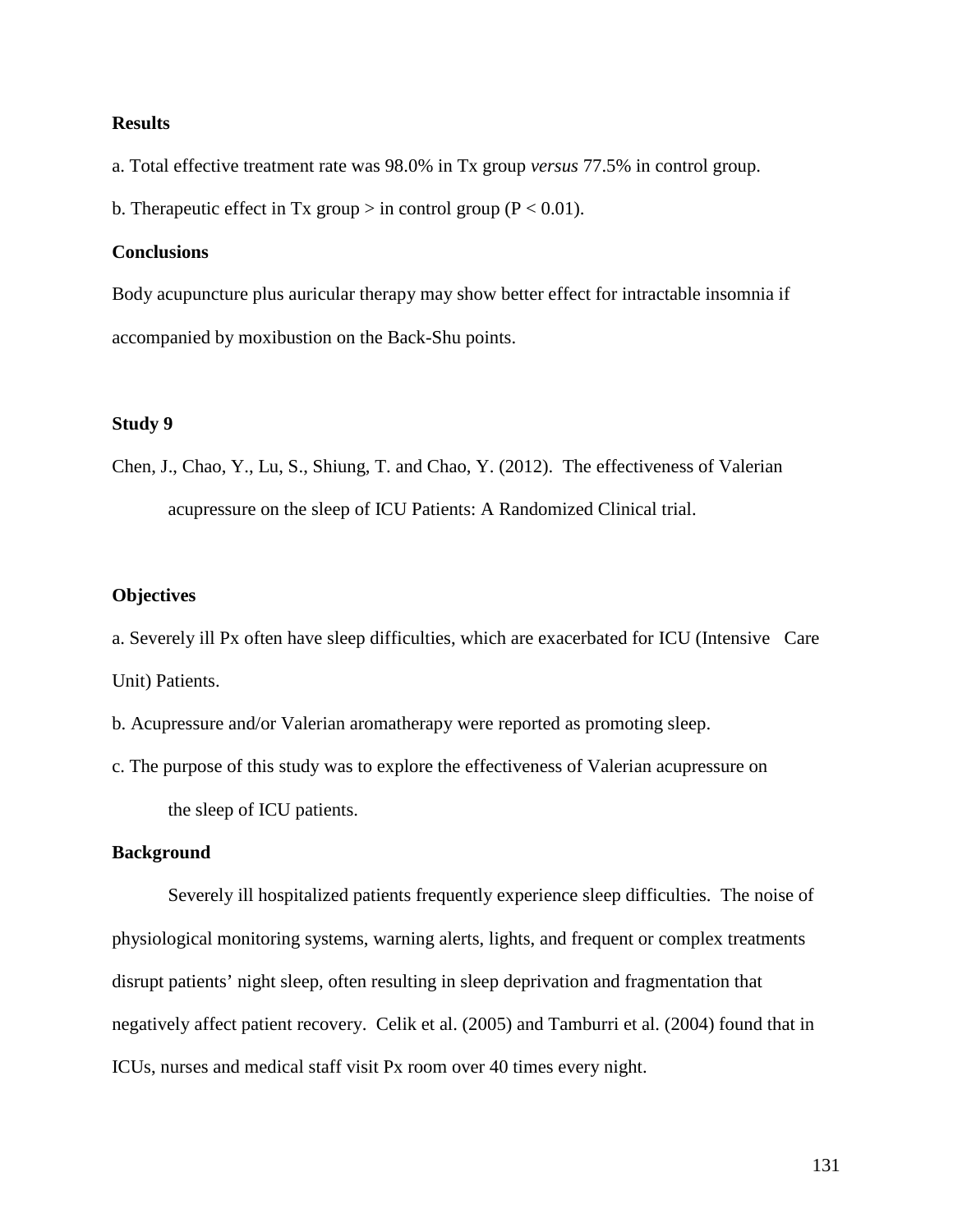When critically ill patients are deprived of sleep, their immune systems are weakened, decreasing their ability to recover. Steroid body secretions increase and interfere with regular healing properties and resistance to disease. Additionally, respiratory muscles may become flaccid, affecting breathing and resulting in high carbon dioxide and low oxygen levels in the blood, which prolongs Px's dependency on respirators and other medical equipment. Taken together, all of these make the Px's sleep quality of the severely ill a serious issue for medical and nursing stuff.

(1) This study is a case study of a randomized experimental design.

(2) Ss were recruited from ICU of a medical center – 41 Ss (30 men and 11 women) in the acupressure group, and 44 Ss (35 men and 9 women) in the control group.

a. **Inclusion Criteria**: Ss were conscious, literate, communicable, agreed to participate in this study, insomnia score was less than 15, i.e. ICU Px is stable and in a less critical condition.

 b. **Exclusion Criteria**: Hand/foot amputees, Dx of bilateral paralysis or convulsions, using sedatives, or had been taking sleeping pills for over a month.

(3) **Intervention**: 2.5% valerian essential oils were applied to acupoints *Shenmen* (HT-7),

*Neiguan* (PC-6) and *Yongquan* (KD-1), before acupressure treatment was applied on the same acupoints by researchers who attended acupressure courses, under the supervision of professional TCM practitioners, to ensure accurate point location,

using the thumb to apply the acupressure at a  $90^{\circ}$  vertical angle. Pressure was applied for five seconds, then released for one second. Pressure began light and was progressively increased to 3-5 kg until Px indicated they felt pain, numbness, or swelling. Pressure was

132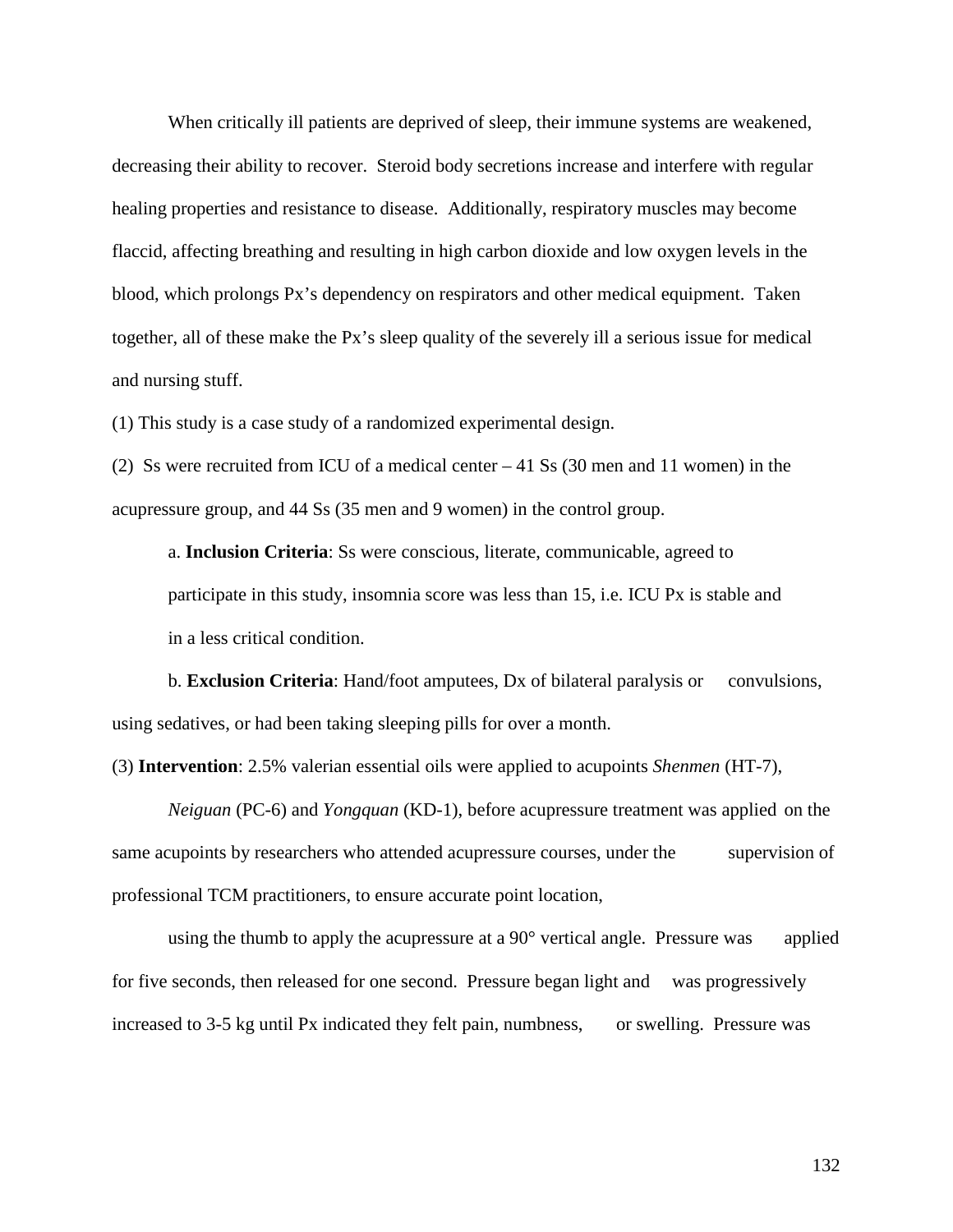continuously applied to each acupoint for three minutes (Ma, 2005; Xu et al., 2006). Total time for one acupressure session on the three points bilaterally was 18 minutes.

Before performing the acupressure, the researchers employed a scale to assess the degree of pressure applied under observation of colleagues for 10 seconds, to ensure the right pressure to be applied and maintained within the range of 3-5 kg.

### **Conclusions**

1. The results indicate that valerian acupressure on acupoints *Shenmen* (HT-7), *Neiguan* (PC-6) and *Yongquan* (KD-1) can improve ICU patients' sleep duration and quality. Relaxation responses experienced immediately after applying valerian

acupressure can be observed using a HR variability analyzer, an objective outcome.

2. In critically ill patients with sleep difficulties, acupressure on acupoints *Shenmen*

(HT-7), *Neiguan*, (PC-6) and *Yongquan* (KD-1) acupoints can be an effective alternative, or reduce the use of sedatives and promote better sleep quality.

### **Study 10**

# **Bosch, van Luijtelaar, van den Noort, et al., 2013. Sleep Ameliorating Effects of Acupuncture in a Psychiatric Population.**

This interesting pilot study has a 2x3 factorial design, with six groups with a total of 40 participants. The three groups of Px were healthy, depressed, or schizophrenic patients. They were randomly assigned to the experimental group (a three-month acupuncture treatment), or to the control group (waiting list).

From a TCM point of view, insomnia often occurs in patients that later develop schizophrenia and other mental disorders. "Sleeping is critical to mental health patients," said Sun Si Miao, a great Chinese medical doctor from the Tang dynasty, who was the first to employ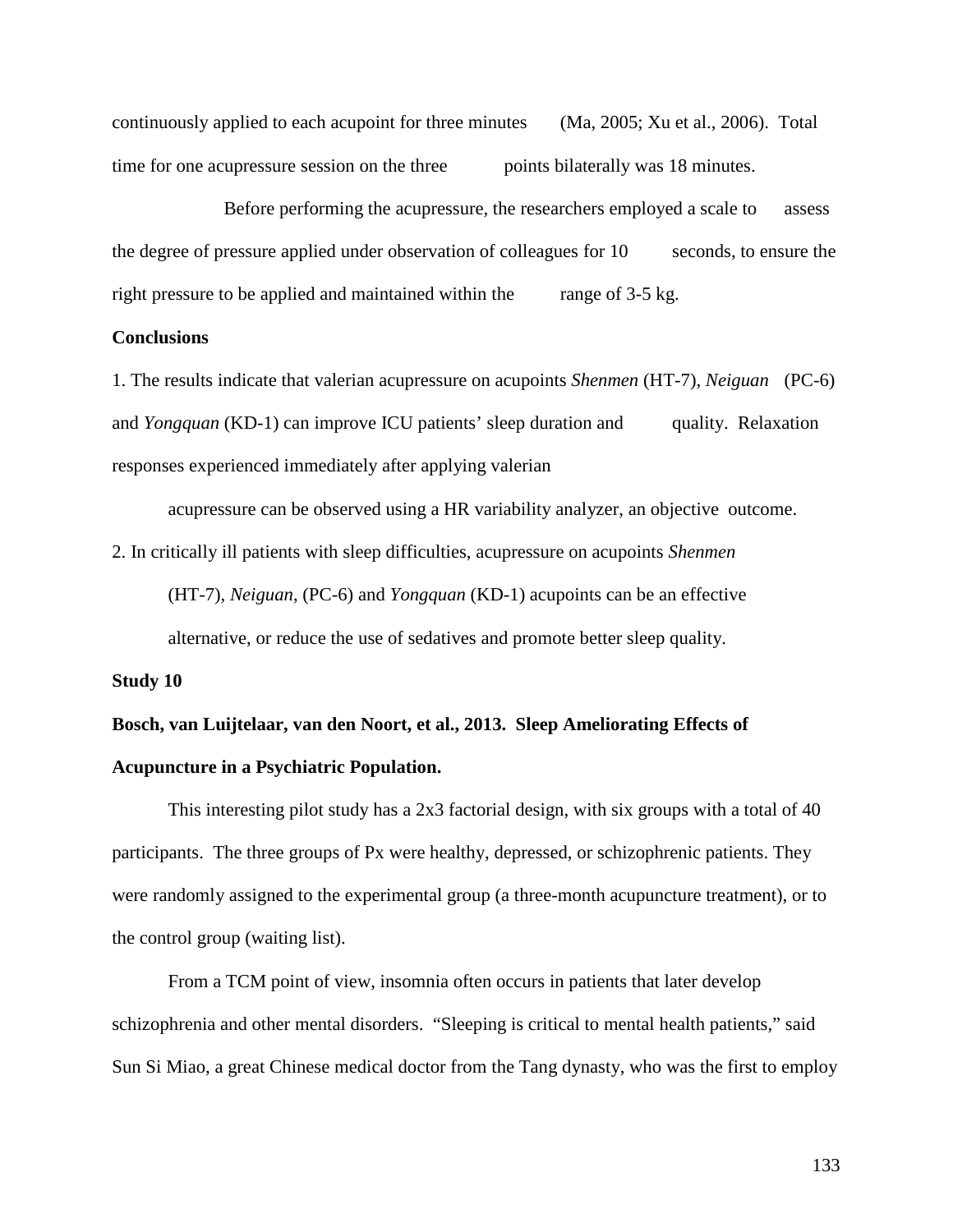traditional Chinese sleeping therapy for treating mental disorders. Nigel Wiseman (editor), "Soothing the Troubled Mind," p. 96, writes that "insomnia is common to all kinds of mental disorders, and is the most commonly seen symptom, and is a symptom from the earliest stages of schizophrenia", and "preventing insomnia is significant for maintaining health and protecting the strength of the intellect". Dr. Maoshing Ni writes, "Insomnia is a major contributor to the aging process and the breakdown of the immune system" (*Secrets of Longevity*, p. 248).

# **Rational**

Among psychiatric patients, the two large groups that need long-term treatment are those suffering from depression and schizophrenia. In both groups of patients, their disorders are characterized by marked sleep disturbances. Despite the clinical success of both anti-depressants and anti-psychotic Western drugs, these tend to further aggravate their condition by causing drowsiness.

Px are therefore often advised to take them at night, which causes sleeping problems such as excessive dreaming and increased TST, even though taking these drugs at night minimizes their daytime drowsiness.

Tiredness, drowsiness and poor sleep interfere with these patients' ability to engage with therapeutic services due to being too tired and unmotivated if they do not see the point or do not want to take medicines that worsen their insomnia. Presumably these are not the only factors that are of importance, but they seem highly relevant in Px groups that suffer from depression as well as for those suffering from schizophrenia, since both diseases cause insomnia. Previous studies show that adherence to pharmaceutical Tx is negatively correlated with sleep disturbance and depression.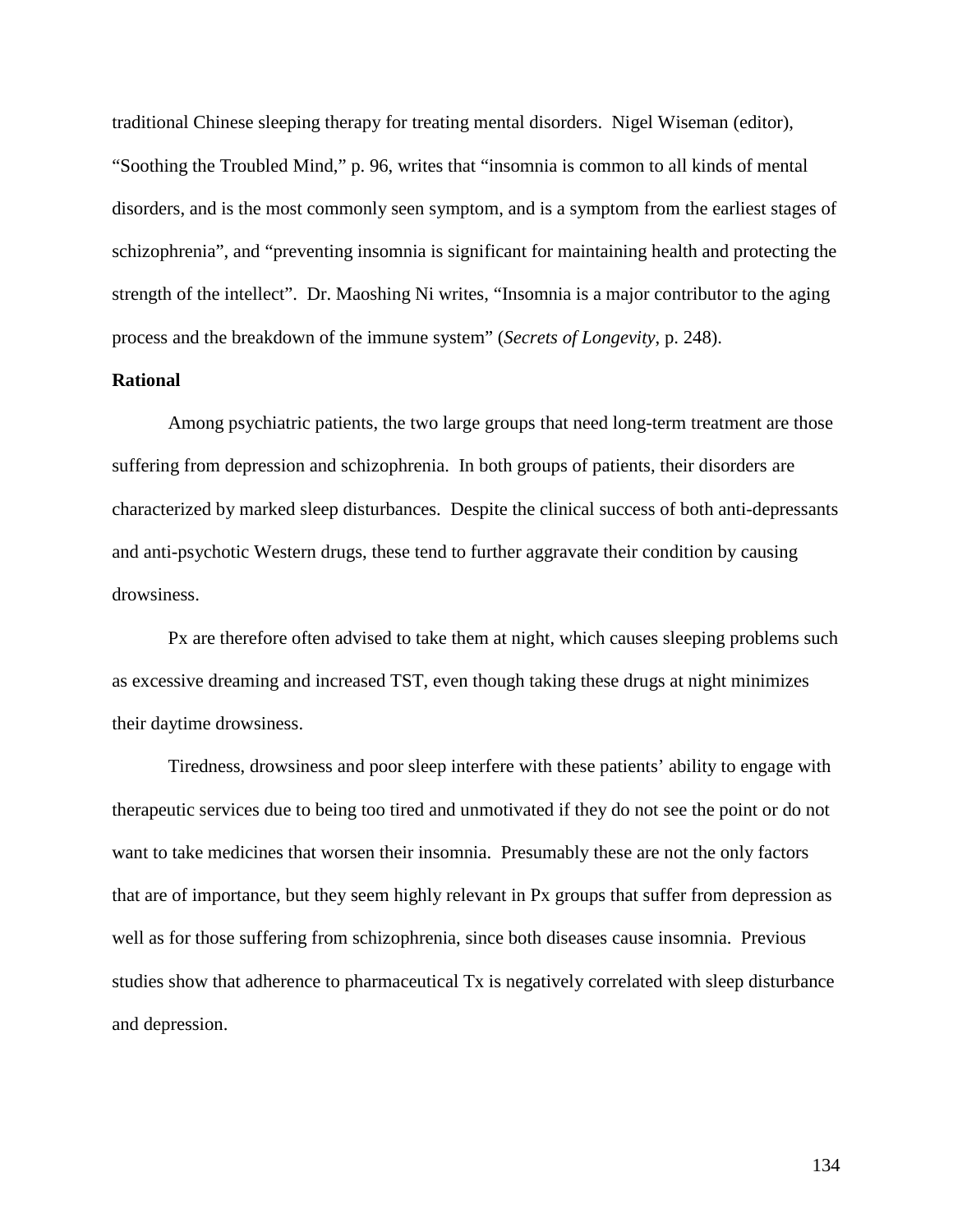This pilot study compares the effects of acupuncture on the subjective quality of sleep in long-term Px of schizophrenia and Px of depression with healthy participants. Patients continued their regular psychiatric Tx, including medications while being also treated with acupuncture. Participants included:

1) 16 schizophrenia Px, 10 women and 6 men, average age 44.25 year old, with average illness duration of  $13.56 \pm 1.59$  years.

2) 16 depression Px, 12 women and 4 man, of average age 50.94 year old, with average illness duration of  $5.94 \pm 1.05$  years.

3) 8 healthy participants.

Mental health Px were identified and approached by their therapist, who offered them to volunteer if they wished to try this new Tx. Px who agreed to participate did so voluntarily, and signed an informed consent form, and their therapist signed for their mental ability to understand the form.

### **Instruments to Assess Depression, Schizophrenia and Insomnia**

1) Beck's Depression Inventory II served as the inclusion criteria for depressed Px for this study.

2) Positive and Negative Symptom Scale (PANSS) for schizophrenia served as the inclusion criteria for this study for schizophrenia Px for this study.

3) PSQI (Pittsburgh Sleep Quality index) (German version) pre-Tx and post-Tx of acupuncture, to assess Ss's subjective quality of sleep.

The PSQI questionnaire consists of 18 items, divided into seven components, that can each be scored from 0 to 3. PSQI total score results in the sum of the component scores, and can be any score between 0-21. The higher the score, the worse is their sleep quality. Ss with a score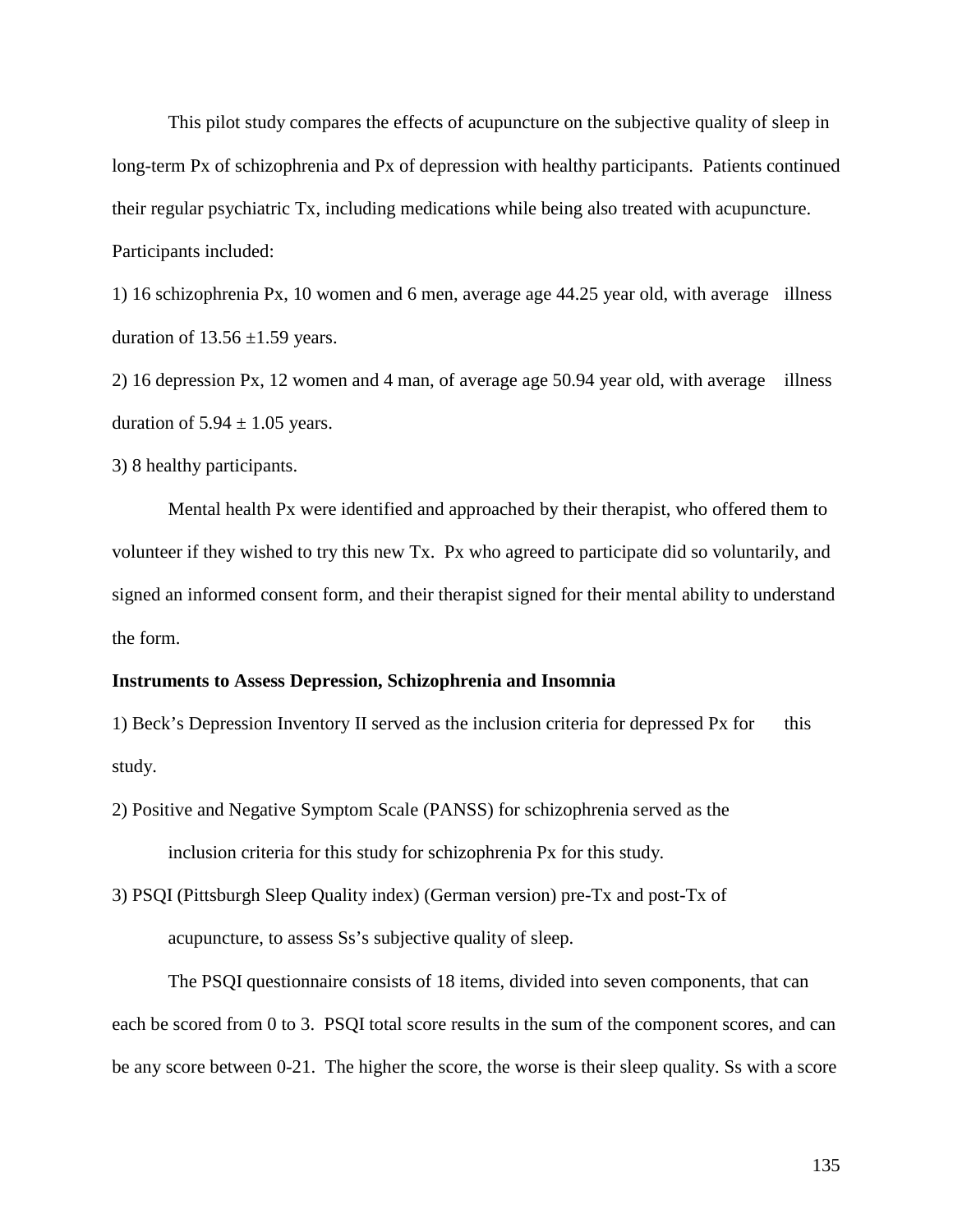below 5 have a good sleep quality. There is, however, a tendency to use 6 as a cutoff point, to be more selective.

The validity of this test was found to be good in Px of primary insomnia, since a high correlation was found between PSQI scores and the sleep diary as well as a significant correlation with polysomnographic measurements (Tsai, Wang, Wang et al., 2005).

PSQI has a high sensitivity and specificity for patients with insomnia and patients with depression and schizophrenia. Cronbach's alpha for the total score was 0.77. In the USA it is considered one of the two top insomnia scales, together with the ISI (Insomnia Severity Index).

### **Acupuncture Needles Used**

0.25 x 25mm, or 0.20 x 15mm, stainless steel single use (AcuPro C, Wujiang City Cloud and Dragon Medical Device Co., Ltd., China).

### **Experimental Intervention**

Tx group participants received acupuncture treatments (Tx) once a week for 12 consecutive weeks. Individualized acupuncture was applied according to TCM principles after a careful individual diagnosis (Dx) by a licensed medical practitioner with more than five years experience.

This Tx took place in a lighted room with very soft background music (Enya) playing. This soft music played along with the acupuncture was done in compliance with the ethics committee demands, in order to reduce as much as possible anxiety in Px with schizophrenia and to make them feel comfortable. The soft background music was kept constant for all the participants during all the sessions.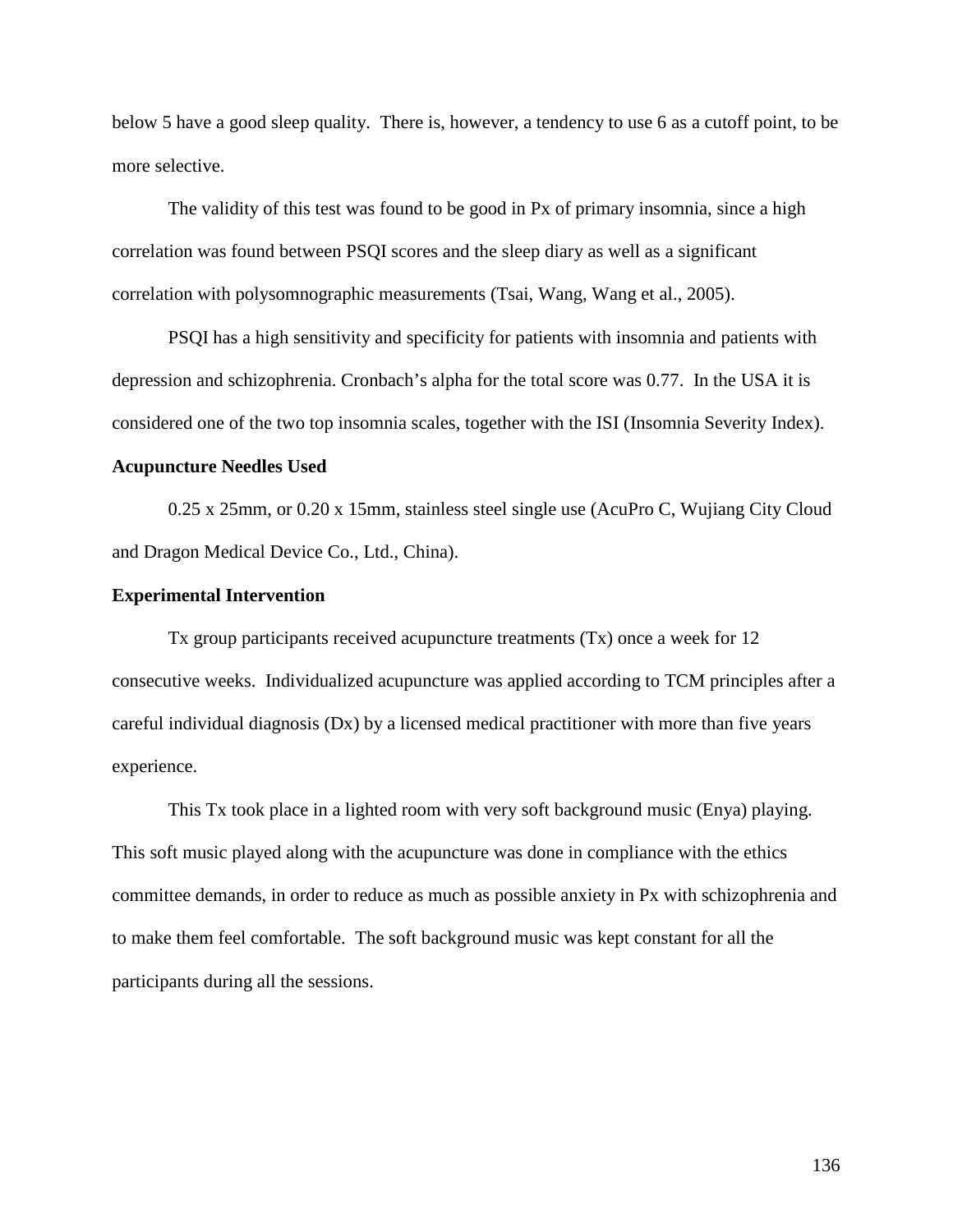Participants were seated as a group in 12 "relax" chairs, the back of which could be adjusted to put up the feet, to sit in an near-lying position. Each Px could decide whether to sit upright or recline almost lying down.

Sitting up or reclining face up limited access to acupoints on the back. Patients came into the room in intervals, so as to reduce the waiting time. Needles were retained for one hour, after which the needles were removed. The group treatment setting made sure practitioners were directly at hand in case anxiety arose; this was one of the important demands made by the ethics committee.

If individuals had personal questions or sensitive matters to be discussed prior to the Tx, there was an empty adjacent room next to the Tx room where confidentiality could be assured. As there were two acupuncturists present, the other Px (patients) would not be left alone in the mean time.

### **Procedure**

All participants were tested in an experimental testing room in the clinic, by apprentices who were blind to group or time of testing. The healthy control group was tested at T1 (pretest) only, whereas the participants with schizophrenia and depression were tested at both T1 and T2 (post-test). Next, Ss were randomly assigned to a Tx or to waiting list condition. The entire study lasted 13 weeks: 12 weekly acupuncture sessions, pre-testing and post-testing.

At the end of the study, all participants received a debriefing and were individually informed about of their own test results. Px on waiting list were given an opportunity to attend an acupuncture Tx after T2 if they wanted to, to provide an equal Tx opportunity. The current study stopped at T2, after which there was no further testing, so that any acupuncture provided after T2 became part of their regular Tx.

137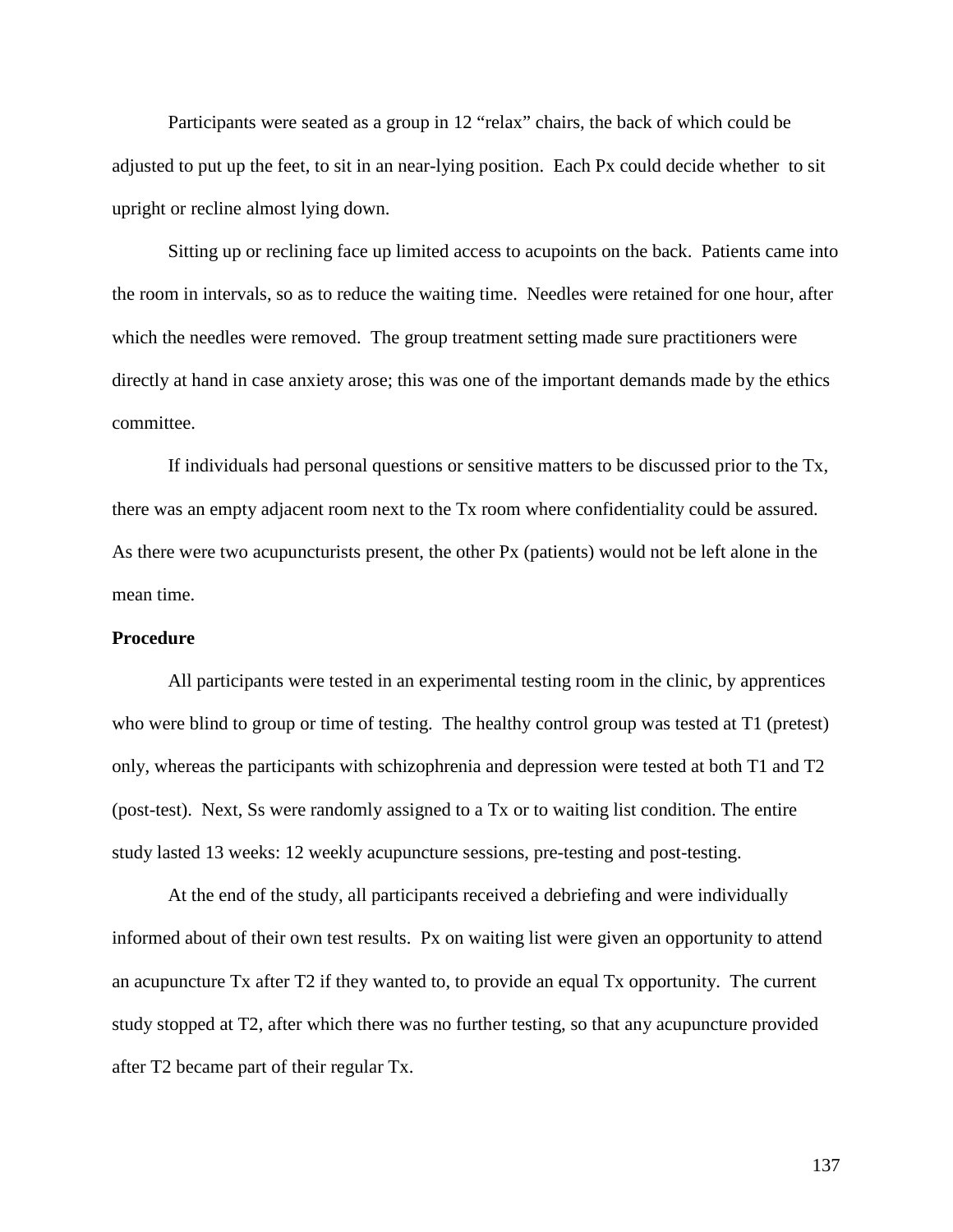A one-way ANOVA (Analysis of Variance) and post hoc (Bonferroni) T-tests whenever appropriate, were the statistical tools to assess the significance of outcome measures.

### **Results**

The depression acupuncture group showed a significantly reduced PSQI total score (P<0.003). For the schizophrenia acupuncture group, significant reductions were found in PSQI total score (P=0.048), sleep latency (P<0.038), sleep disorders (P<0.033), and for decreased need of pharmaceutical medications (P<0.033).

For both depression and schizophrenia waiting-list conditions, no significant differences were found between the PSQI pre- and post-test outcomes.

### **Side Effects**

Two Px reported bruising as side effects after one of the acupuncture Tx sessions. One Px reported feeling extremely tired after the first session. No other side effects were reported. **Conclusions**

1. All patients were chronically ill. Significant improvements were found on the PSQI Total Score for both Tx groups, indicating that Px slept better after 12 acupuncture treatments. The waiting-list condition groups showed no significant improvements.

As suggested by Hametner et al. (2012), a cut-off score of 6 was used to clinically differentiate between Px with sleep problems as opposed to Px with good sleep.

2. The schizophrenia Px group falls below the PSQI Total Score 6, the clinically relevant score after Tx. By contrast, the depression Px group has improved, and although the differences might not seem large, they are borderline clinically relevant.

3. Three subscales (PSQI Latency, PSQI Medication, and PSQI Disorders) showed significant improvements in the schizophrenia group, but not in the depression group. This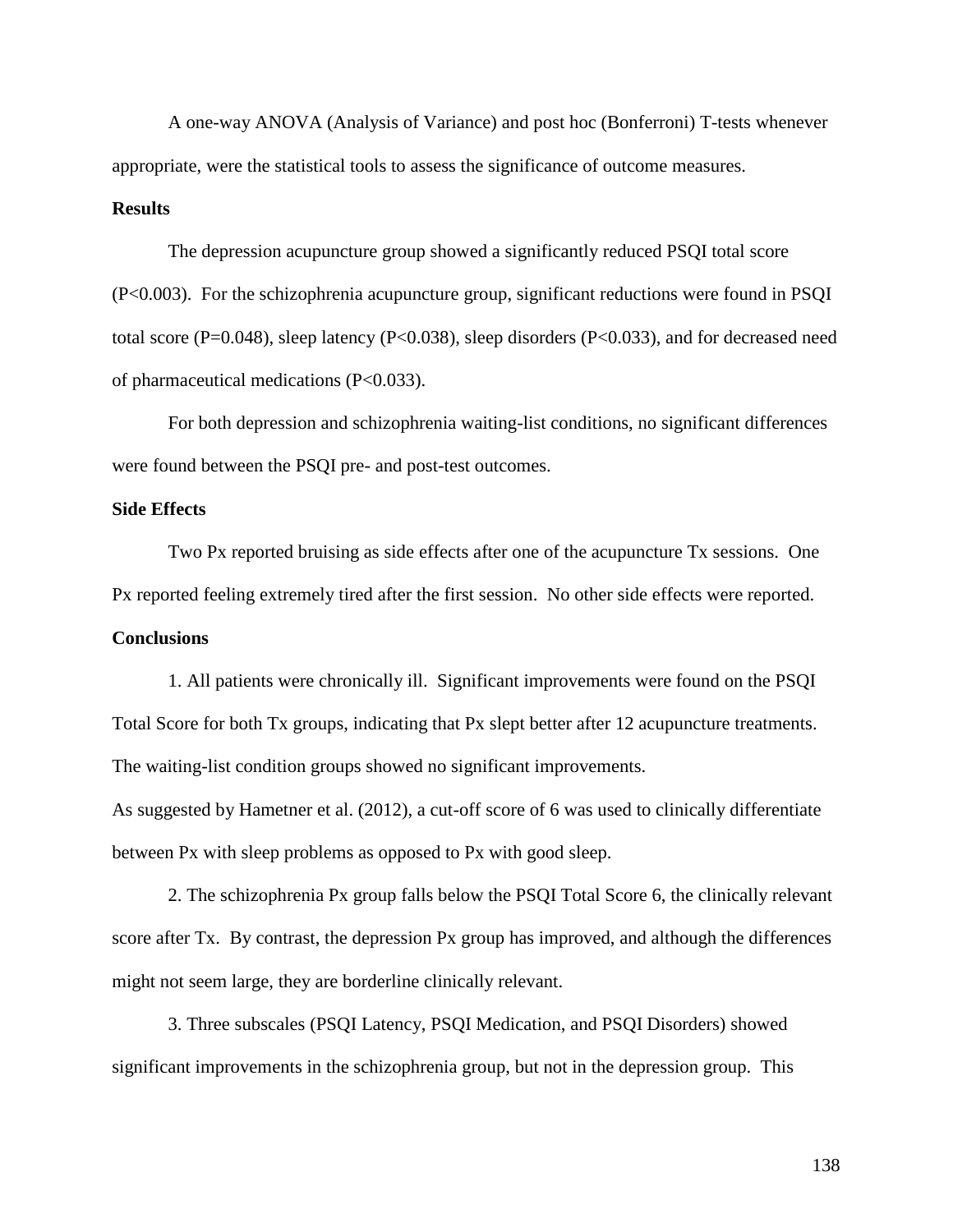indicates that Px with schizophrenia benefited more from the acupuncture Tx than the Px with depression. Noticeably, these schizophrenia patients fell asleep faster and even approached normal levels on the PSQI Latency subtest, reaching levels that are commonly found in healthy controls. They also used less sleeping medication, and reached normative levels on the PSQI Disorders subtest.

4. Five of the schizophrenia Tx group stopped using sleeping medication during the acupuncture project, whereas one waiting-list schizophrenia Px who had not used sleep medication beforehand, started using sleep medication.

5. As a result of acupuncture, some participants reduced their sleep medications in consultation with their psychiatrist. These participants saw this as a benefit of the acupuncture Tx. Six of the depression group (two in the Tx and four in the waiting list condition) stopped using their sleep medication, while another depression Px in the waiting list started to use sleep medication.

6. Medication reduction is usually seen by patients as positive, and is felt as an improvement or achievement. It may be that the promise of medication reduction through acupuncture may be a motivating factor for attending the acupuncture Tx sessions. However, there are possible pitfalls in reducing medication because such Px might become more vulnerable to breakdown. Further research is needed to confirm this cited study's subjective comments, to investigate the true impact of acupuncture.

7. There were no dropouts from this project, as opposed to 30-40% dropouts from other therapeutic projects in this clinic. The participants reported feeling less tired, more relaxed, better able to sleep and were satisfied with the Tx.

139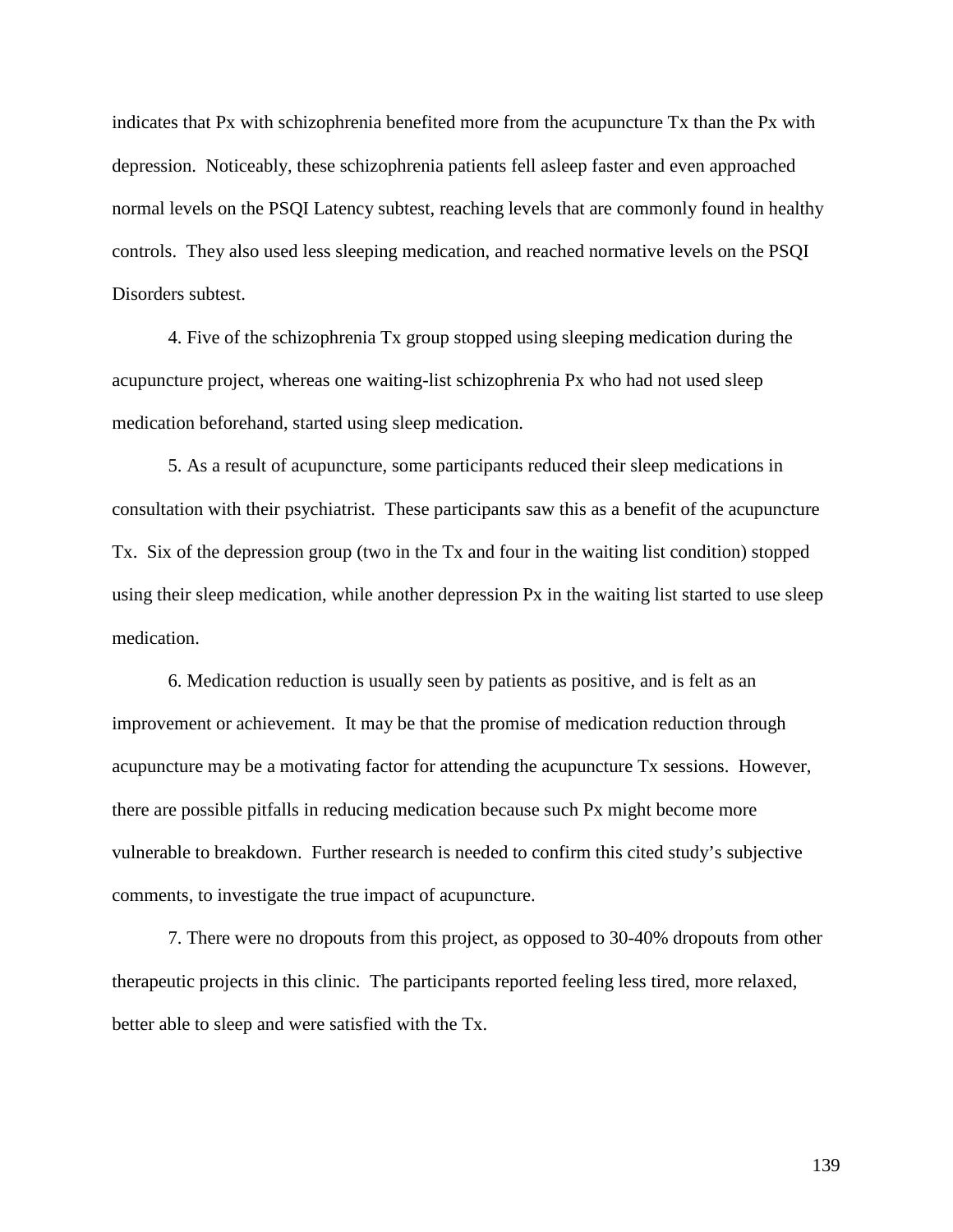8. Both acupuncture treatment groups demonstrated significantly lower post-Tx PSQI scores, but acupuncture seemed more effective for this study's schizophrenia patients than for its depression Px. Acupuncture seems capable of improving sleep in both types of patients with long-lasting psychiatric problems.

### **Limitations**

1. Since the study involves acupuncture, the problem of no suitable control group or placebo needs to be addressed (MacPharson, White, Cummings et al., 2010).

2. The use of a standardized protocol for acupuncture is unheard of in clinical TCM practice except for detoxification protocols (NADA) used for addiction and trauma. Using such a standardized Tx would not shed any light on the possible effect of acupuncture as an add-on Tx. In this study, a pragmatic randomized controlled study (RCT) was used, an approach that attempts to answer "real world" question whether

acupuncture as an add-on Tx improves sleep more than without it. These researchers goal was to deliver better Tx to Px, which implies the need to evaluate what can be done in daily practice. Is acupuncture better Tx than what is currently offered to these Px?

3. There is anxiety about giving acupuncture to people with schizophrenia in Europe, since it is not normally practiced and people in psychiatric hospitals are not normally left alone with needles or with other dangerous objects. Moreover, anxiety exists that the needles might become part of hallucinations or psychotic thoughts. The present study further proves that people with schizophrenia can be safely treated by acupuncture and that the use of these needles did not evoke negative emotional reactions. It is important to realize that in this pilot study, positive results were obtained in Px with schizophrenia who were ill for over 10 years.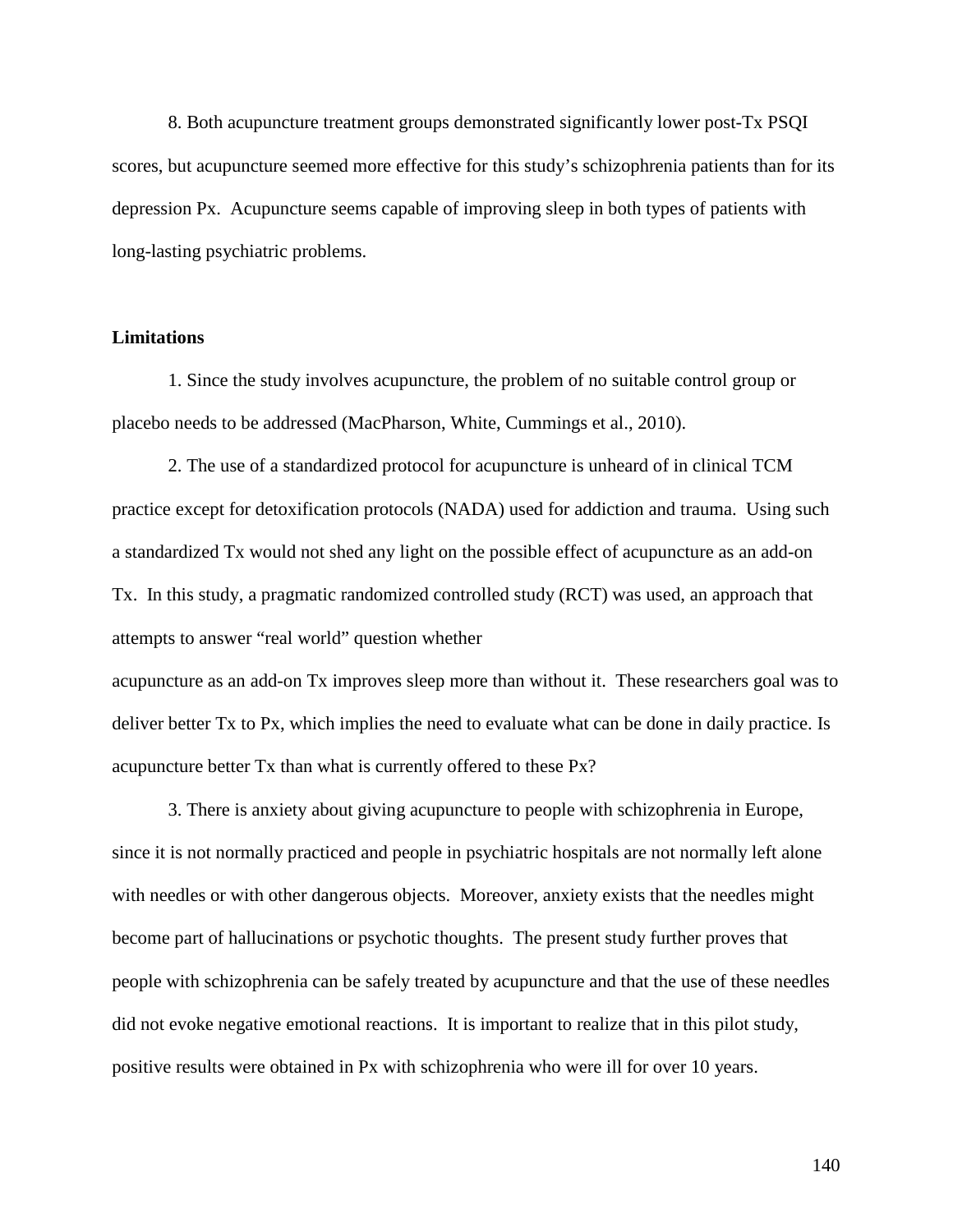4. Acupuncture may be a suitable and cost-effective add-on treatment for these two groups of patients, particularly when conducted in a group mode. It is obvious that the positive outcomes of this pilot study warrant further and larger-scale research, but the tentative conclusion is that the present study shows that acupuncture appears to influence sleep in a positive way in sleep-disturbed patients and seems a suitable add-on Tx in psychiatry, even in Px with long-term depression or schizophrenia.

### **Study 11**

**Lee, Baek, Park, et al. (2009). Intradermal Acupuncture on Shen-Men and Nei Kuan Acupoints Improves Insomnia in Stroke Patients by Reducing the Sympathetic Nervous Activity: A Randomized Clinical Trial.** 

### **Study Rational**

50-60% of post-stroke Px suffer from post-stroke insomnia, caused by anxiety resulting from hyperactivity of the SNS (Sympathetic Nervous System).

Based on the hypothesis that acupuncture can control the ANS, a RCT (Randomized Controlled Trial) was conducted by these researchers in a previous study, and based on those results. The results in that report were attributed to the inhibitory effects of Shen-Men (HT-7) and Nei Kuan (PC-6) on sympathetic activity; however, the direct variables related to the Ss's autonomic nervous function were not assessed.

This study was therefore conducted to confirm the effectiveness of intradermal acupuncture on a larger sample of Px with post-stroke insomnia, to evaluate the effects of the Tx on the ANS function via 24 hours of monitoring the Ss's ambulatory BP (blood pressure) and HR (heart rate) variability.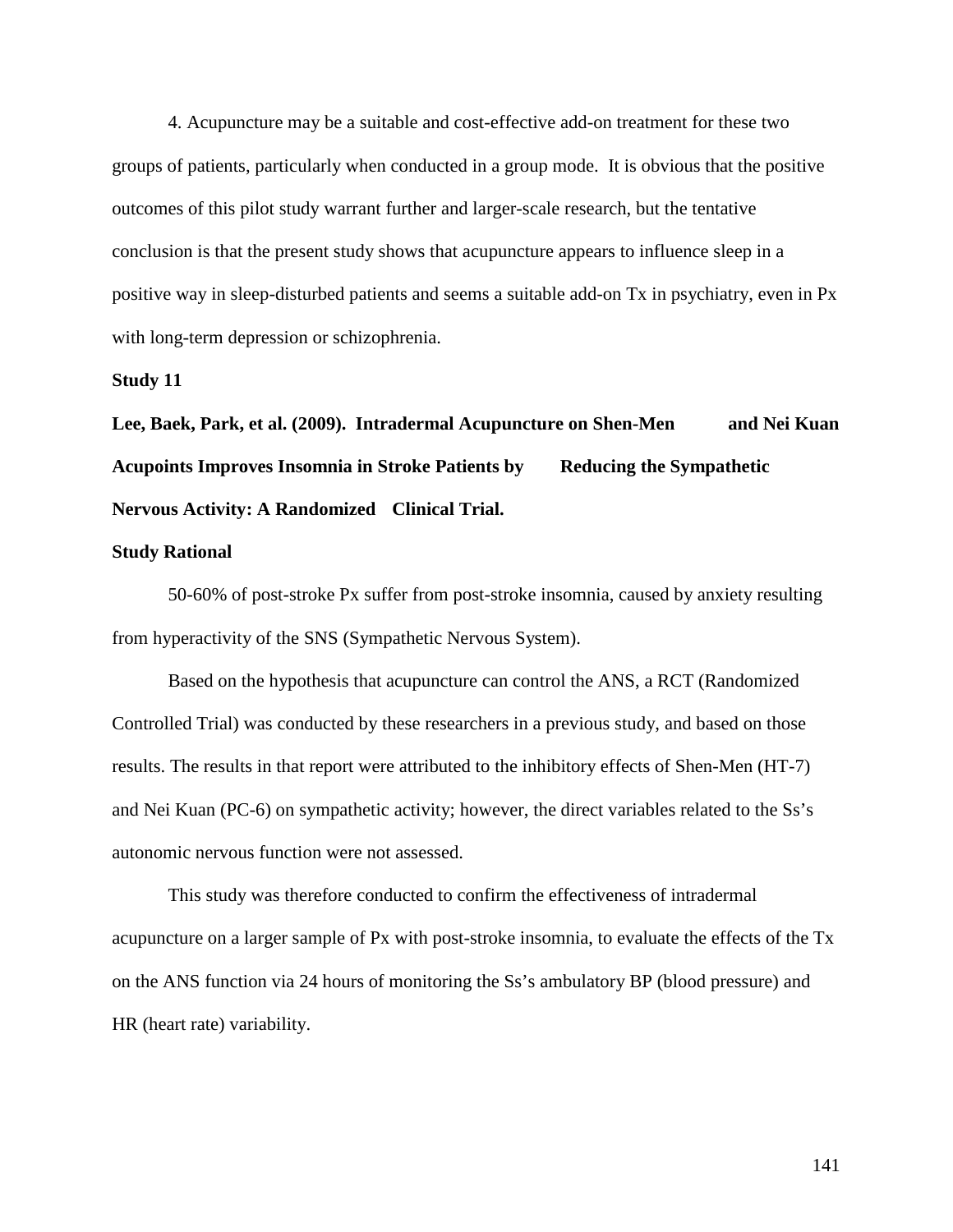**Study Design:** A double-blind randomized controlled trial exploring the effect of Intradermal Acupuncture on post-stroke insomnia.

**Ss:** Hospitalized stroke Px w/insomnia were enrolled in the study, randomly assigned to a real intra-dermal acupuncture group (RA group), or a sham acupuncture group (SA group).

**Needles**: Dong bang sterile disposable intra-dermal acupuncture needles, 0.18 x 6mm.

**RA group**: Received intradermal acupuncture on Shen-Men (HT-7) and Nei Guan (PC-6) for three days. n=27 (randomly assigned). Experimental group.

**SA group**: Received sham acupuncture on the same points, n=25 (randomly assigned). The Control Group.

# **Study's Objectives:**

The effectiveness of the acupuncture Tx on insomnia was measured using the ISI (Insomnia Severity Index) and AIS (Athens Insomnia Scale). These scales were examined by an independent blind neurologist at 8:00 am before the treatment, and three days after the Tx (Bastien et al., 2001). This study is a complementary study to the researchers' previous study (Kim et al., 2004).

# **Instruments employed for outcome measures:**

ISI (Insomnia Severity Index) measures 5 factors:

a. Assessed the severity of Px's insomnia problem.

b. The degree of Px's discontent with their current sleep pattern.

- c. The extent to which Px's sleep problems interfer with daily functions.
- d. How noticeable the Px thought their sleeping problem was by others in terms of impairing the quality of their life.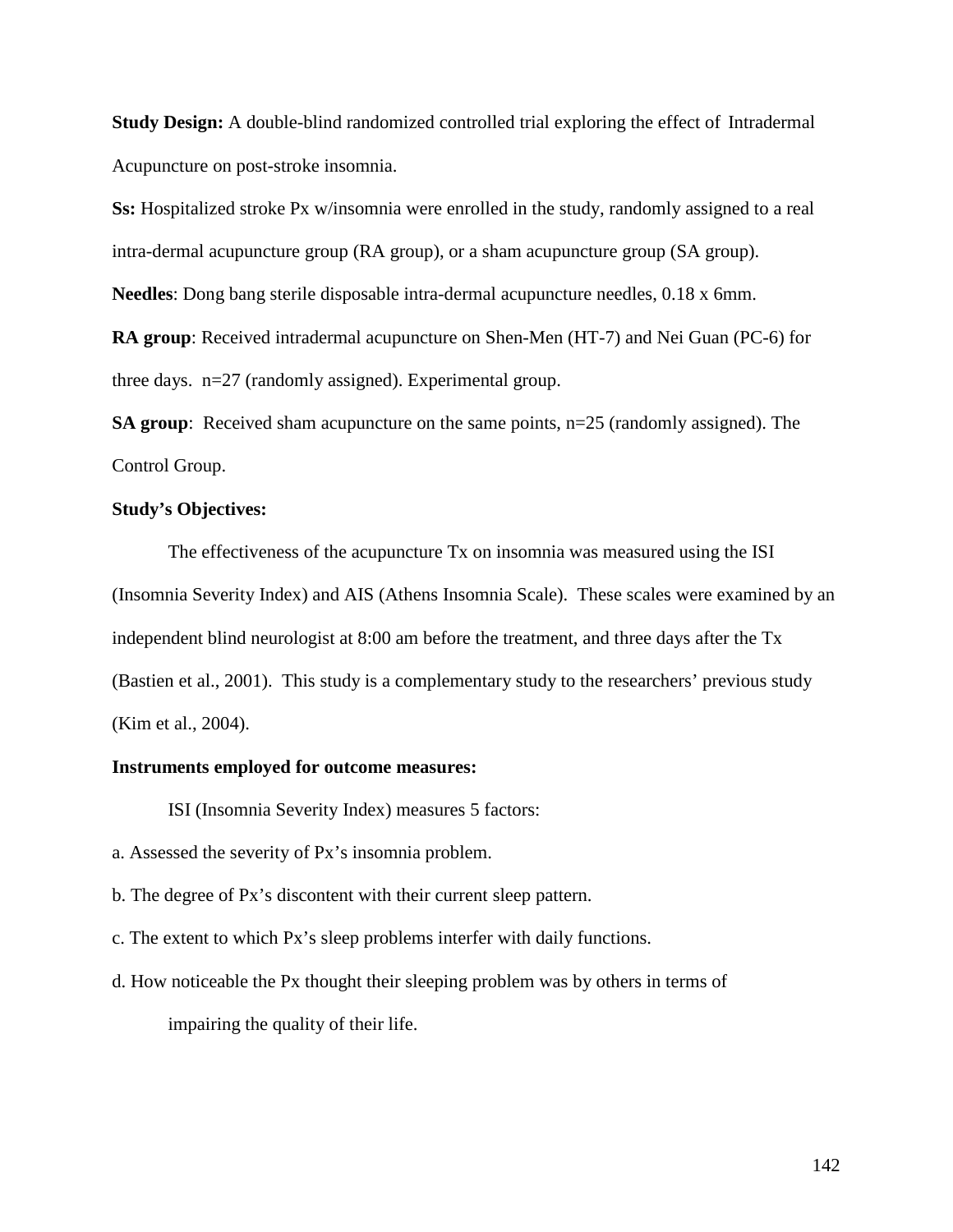e. How worried Px was about his current sleep problem. Each question is scored  $0-4$  ( $0=$  not at

all,  $4=$  very much)

AIS (Athens Insomnia Scale) measures 8 factors:

a. Sleep onset

- b. Awakenings during night
- c. Final awakening
- d. Total sleep duration
- e. Sleep quality
- f. Day-time well being
- g. Day-time functioning capacity
- h. Day-time sleepiness

Each factor is scored 0 (no problem) to 3 (very much).

BP, HR and EKG were measured by 24-hour ambulatory monitors. Each Ss' BP was automatically measured from 6:00 am to 10:00 pm, and on the following day every two hours from 10:00 pm to 6:00 am. Daytime and nighttime BPs were calculated from the average values in the awake period between 6:00 am to 10:00 pm and in the sleeping period between 10:00 pm to 6:00 am, respectively. Ss were automatically examined by their ambulatory blood pressure monitor at baseline and again after three days of the timed intervention. Ss were assessed while adhering to their usual diurnal activity with minimal restrictions.

#### **Stroke Diagnosis**

Stroke was diagnosed when neurological deficits were accompanied by the corresponding abnormal CT (computed tomography) or MRI (Magnetic Resonance Imaging) findings in the brain.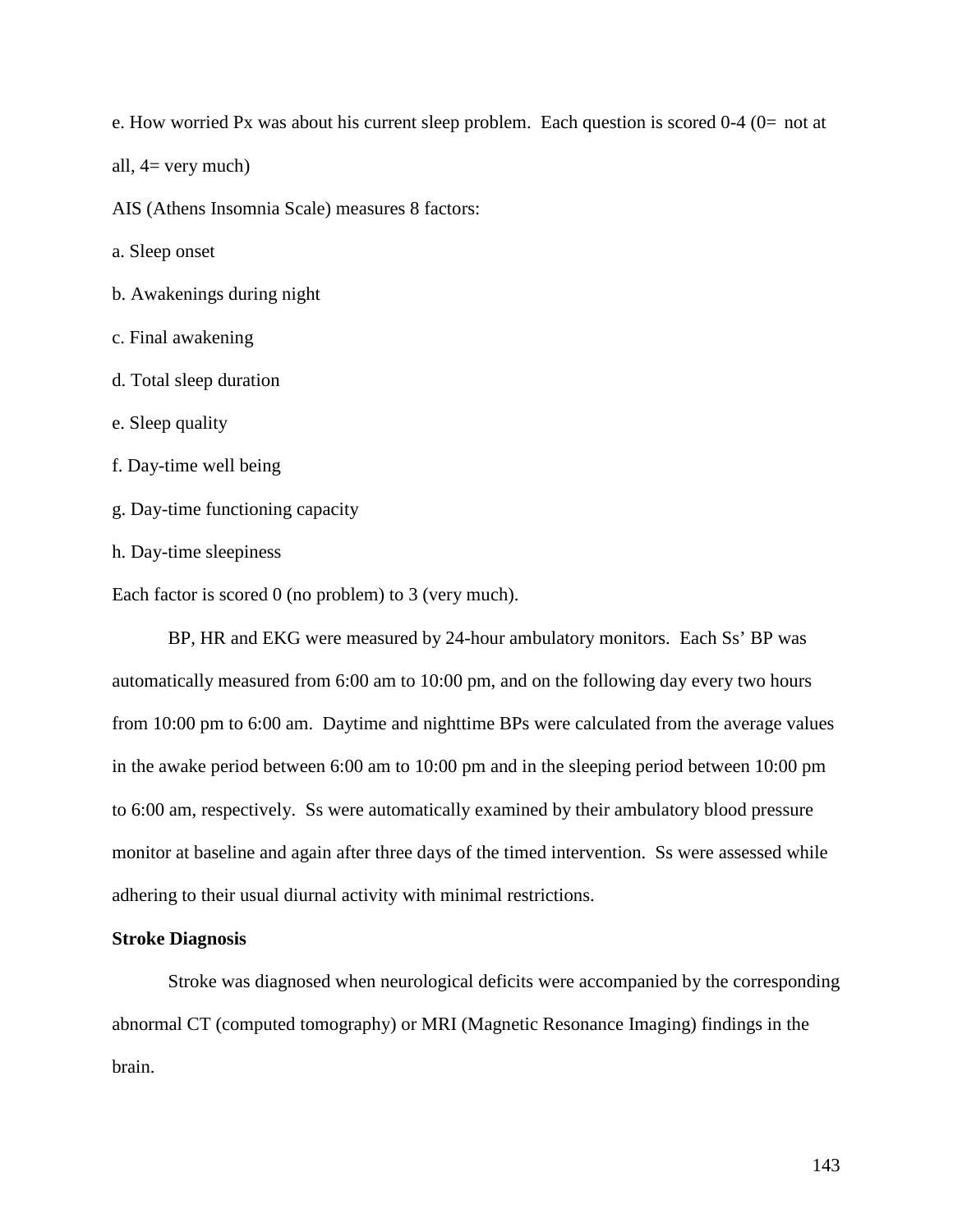### **Exclusion Criteria**

a. Px treated with sedative, antidepressant tranquillizer, narcotic analgesics, antihistamine, or amphetamine containing drugs.

b. Patients who had disorientation, dysphasia, or nocturnal voiding frequency.

### **Intervention**

One acupuncture needle was inserted bilaterally into each of the two points, and a piece of skin tape (1 x 1cm) was placed on each needle to firmly hold it in place for three days.

During the 24 hours that their BP was monitored, each participant wore the ambulatory ECG recorder in addition to the ABPM (ambulatory BP recorder), to assess their HR variability.

The parameters recorded of the HR variability were RR intervals (milliseconds) and SDNN (standard deviation of NN interval) in time domain, and LF (low frequency). HF (high frequency), and LF/HF ratio in the frequency domain.

### **Statistical Tests**

Chi-square test => used for categorical variables – including gender, frequency of medical history, and diurnal variation of blood pressure pattern.

T-Test (independent) => used for continuous variables such as age, insomnia-related scales, the mean BP to compare both groups RA (Experimental group) and SA (Sham control group).

### **Results**

The final analyses were performed on 52 Ss (27 in RA group, 25 in SA group). No significant differences were found between the two groups in their baseline features: age, gender, medical history, HTN, or severity of insomnia.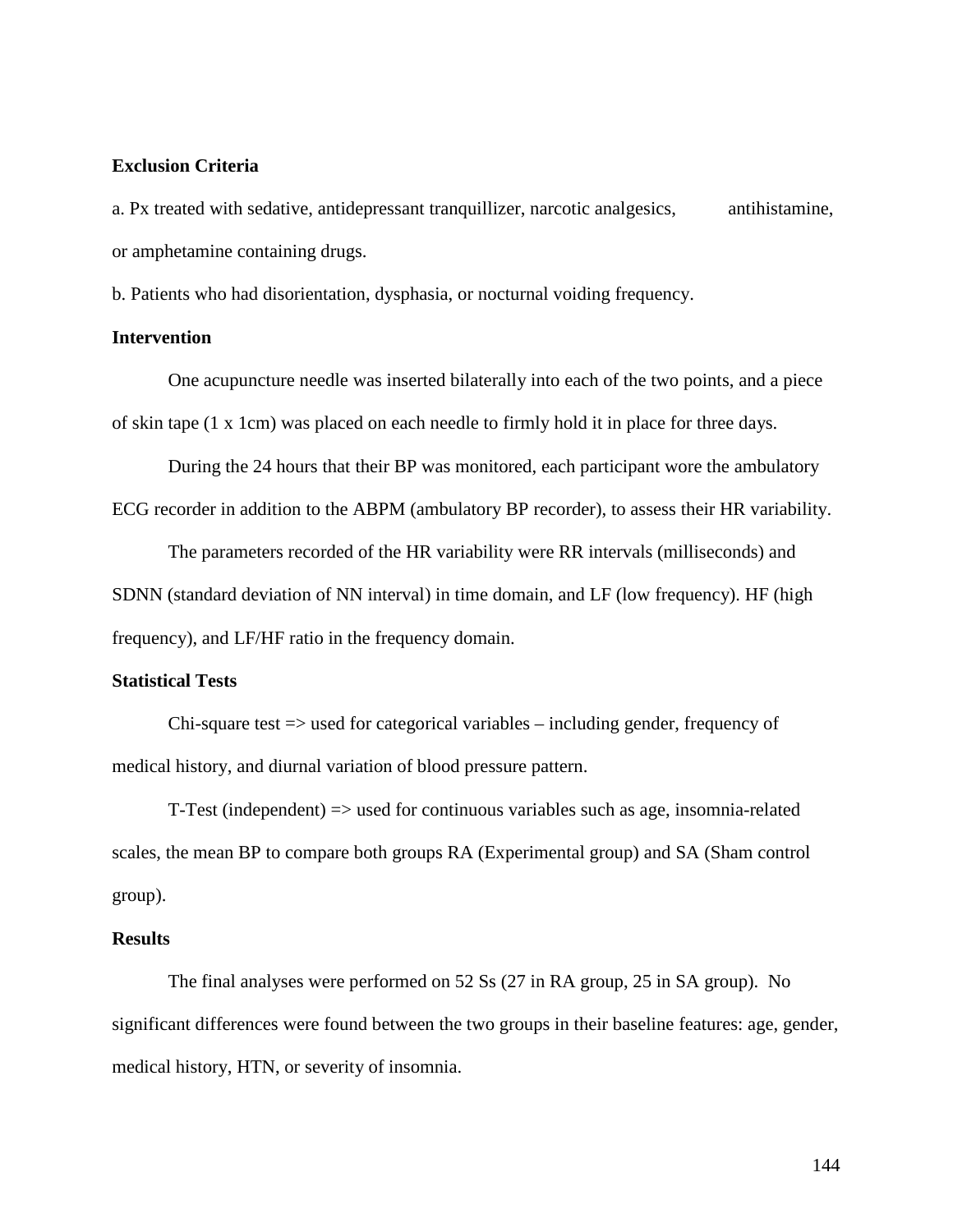60 Px were enrolled in this study, but eight Ss dropped out before completing the study when they were discharged from the hospital.

This was a complementary study to these researchers' previous study (Kim, Lee, Jung et al., 2004). Two new measures were added to evaluate the effect of acupuncture Tx on the function of the ANS (autonomic nervous system): 24-hour ambulatory recorders of BP and of ECG (HR variability).

#### 1) Insomnia

Three days after the acupuncture  $Tx \Rightarrow$  insomnia significantly improved in the RA group, as indicated by both ISI and AIS scores (P<0.001), compared with the controls (SA group). These results coincided with these researchers' previous study (Kim et al., 2004). 2) Blood Pressure

A significant improvement was found for the diurnal variation of BP, less Px showed non-dipping of their BP in the RA group compared with controls (P<0.05). Acupuncture Tx did not significantly lower BP.

#### 3) Heart Rate

Acupuncture Tx significantly lowered the LF/HF ratio in the RA group compared to controls. In normal healthy people, nocturnal BP falls to about 10-20% below their daytime BP, which is termed the "dipper" pattern. "Non-dipper" refers to a diurnal change in BP in which there is no nocturnal fall in BP, or the fall is attenuated so there is little or no difference in nocturnal BP compared with the diurnal BP. Based on Ss's data, non-dippers, generally resulting from sympathetic activity, were defined as Ss whose systolic BP and/or diastolic BP nocturnal decrease was 10% lower than their daytime BP.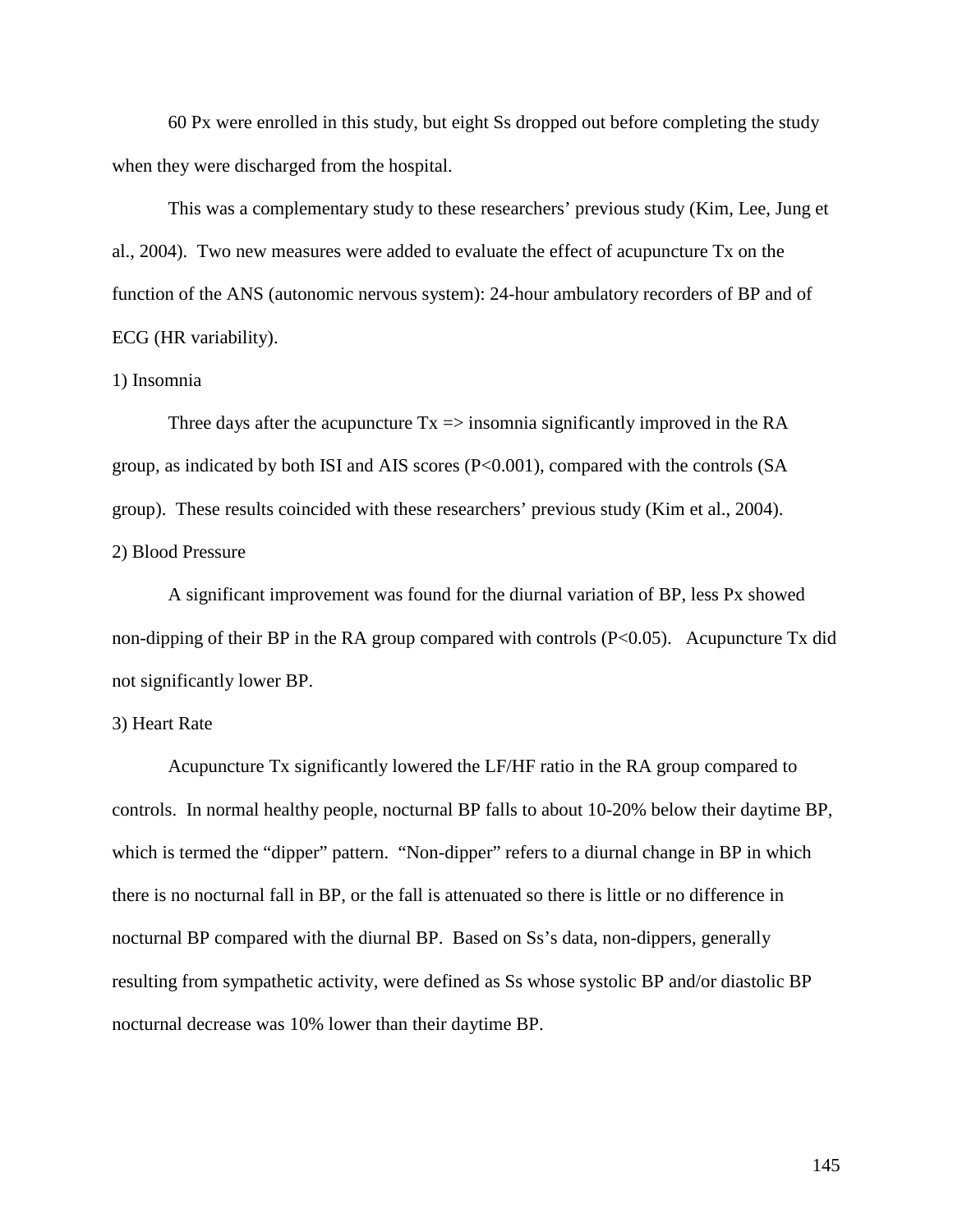The underlying mechanisms of the nocturnal BP decline are still unclear, but many studies have reported that non-dipper patterns are associated with an elevated risk of severe internal organ damage, especially to the heart, such as left ventricular hypertrophy and myocardial infarct, brain (stroke), and kidneys. The non-dipper phenomenon is strongly associated with abnormal ANS, especially with sympathetic hyperactivity.

In this study, 82.7% of the insomnia subjects were non-dippers, which points to a major role played by sympathetic hyperactivity in their post-stroke sleep disorder. In the RA group the number of non-dippers decreased from 22 (81.5%) to 17 (63%), while no such decrease was found in the control group.

A higher SDNN indicates characterizes a healthy heart, whereas a lower SDNN measure suggests possible heart disease. LF (0.04-0.15 Hz) and HF (0.15-0.40 Hz) represent the activity of the sympathetic nervous system (SNS) and para-sympathetic nervous system (PSNS), respectively. At the baseline assessment, the mean LF/HF ratio of all Ss was higher than the normal value, indicating that the post-stroke insomnia may have resulted from their imbalanced ANS function.

Considering that a higher ratio of LF/HF reflects an imbalanced ANS function mainly caused by sympathetic hyperactivities. These results indicate that hyperactivities were stabilized in the RA group. These results coincide with findings of many studies reporting the inhibitory effects of Shen-Men and Nei Guan on sympathetic activity.

Intra-dermal acupuncture treatment on HT-7 (*Shen-Men*) and PC-6 (*Nei-Guan*) significantly improved insomnia on the insomnia-related scales, both of which had been confirmed to have high consistency, reliability and validity. These results show a stable effectiveness of Intra-dermal acupuncture treatment for post-stroke insomnia.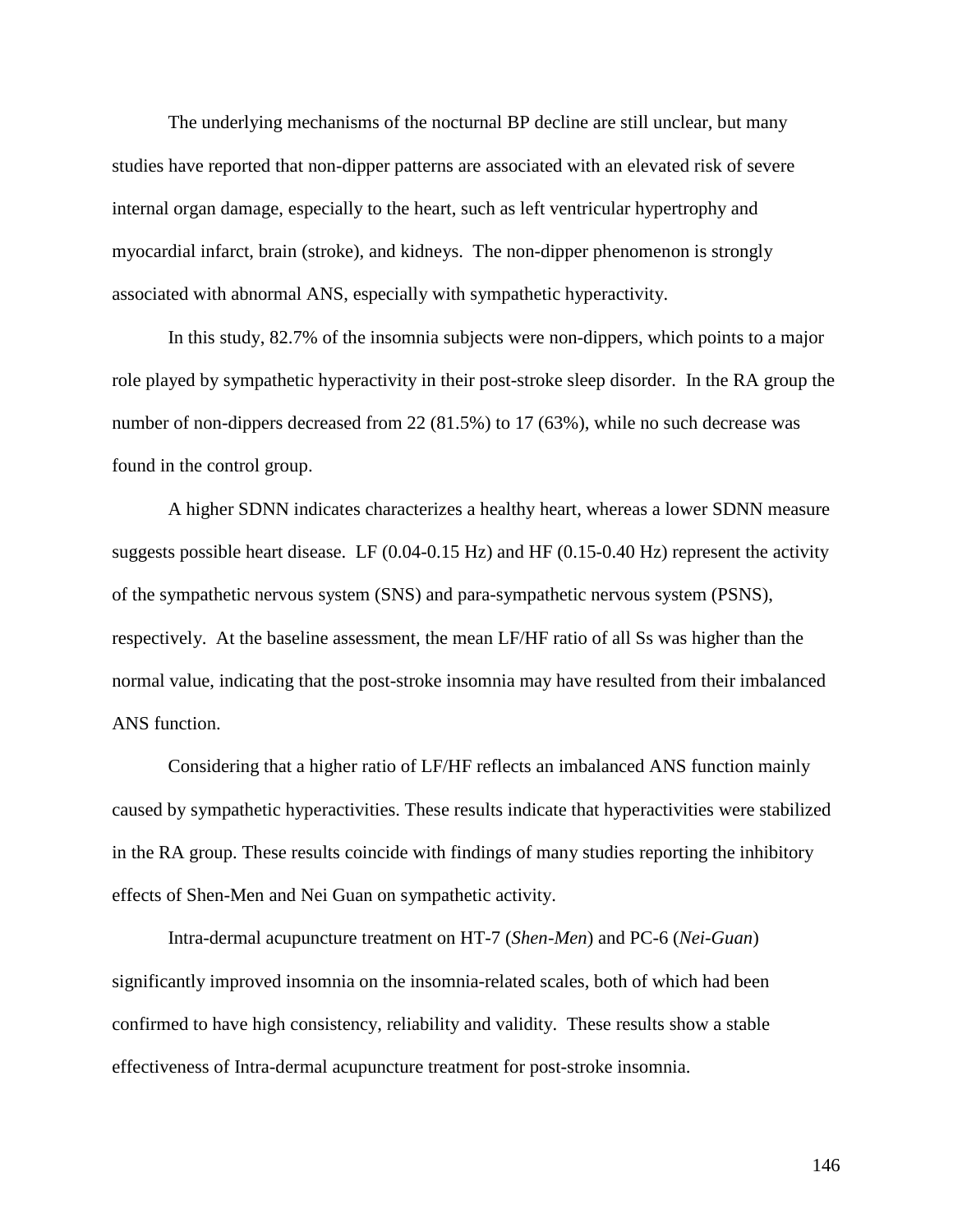#### **Conclusion**

It can therefore be concluded that intradermal acupuncture on HT-7 (*Shen-Men*) and PC-6 (*Nei-Guan*) is a useful therapeutic method for post-stroke onset of insomnia, since it reduces sympathetic hyperactivities.

### **12. Huang, W., Kutner, N. & Bliwise, D. (2011). Autonomic Activation in Insomnia: The Case for Acupuncture.**

Acupuncture represent a unique type of treatment for poor sleep due to its direct effects on peripheral nerves and muscles, which in turn modulate the autonomic nervous system's (ANS) tone and the CNS activation. Current belief is that the biological basis of insomnia typically involves the arousal of both the CNS and the ANS.

Acupuncture exerts profound influences through a wide range of potential neural and/or hormonal mechanisms that participate in modulating the sleep-wakefulness cycle.

These researchers describe three case studies of otherwise intractable insomnia, that brings a successful application of TCM to treating poor sleep. In the current work only one of the three is described. They suggest that further research of the relationship between acupuncture and insomnia and the autonomic regulation to help guide better selective applications of acupuncture for insomnia.

#### **Case Study**

A Caucasian woman 55 years old, presented with sleep difficulties 6 night per week for one year. She used melatonin, lorazepam (2-4 mg) and/or acetaminophen pm nightly to help her sleep. She reported significant trouble falling asleep and staying asleep. Patient (Px) worked as a magazine editor, often read and wrote in bed, had a very irregular sleeping hours, and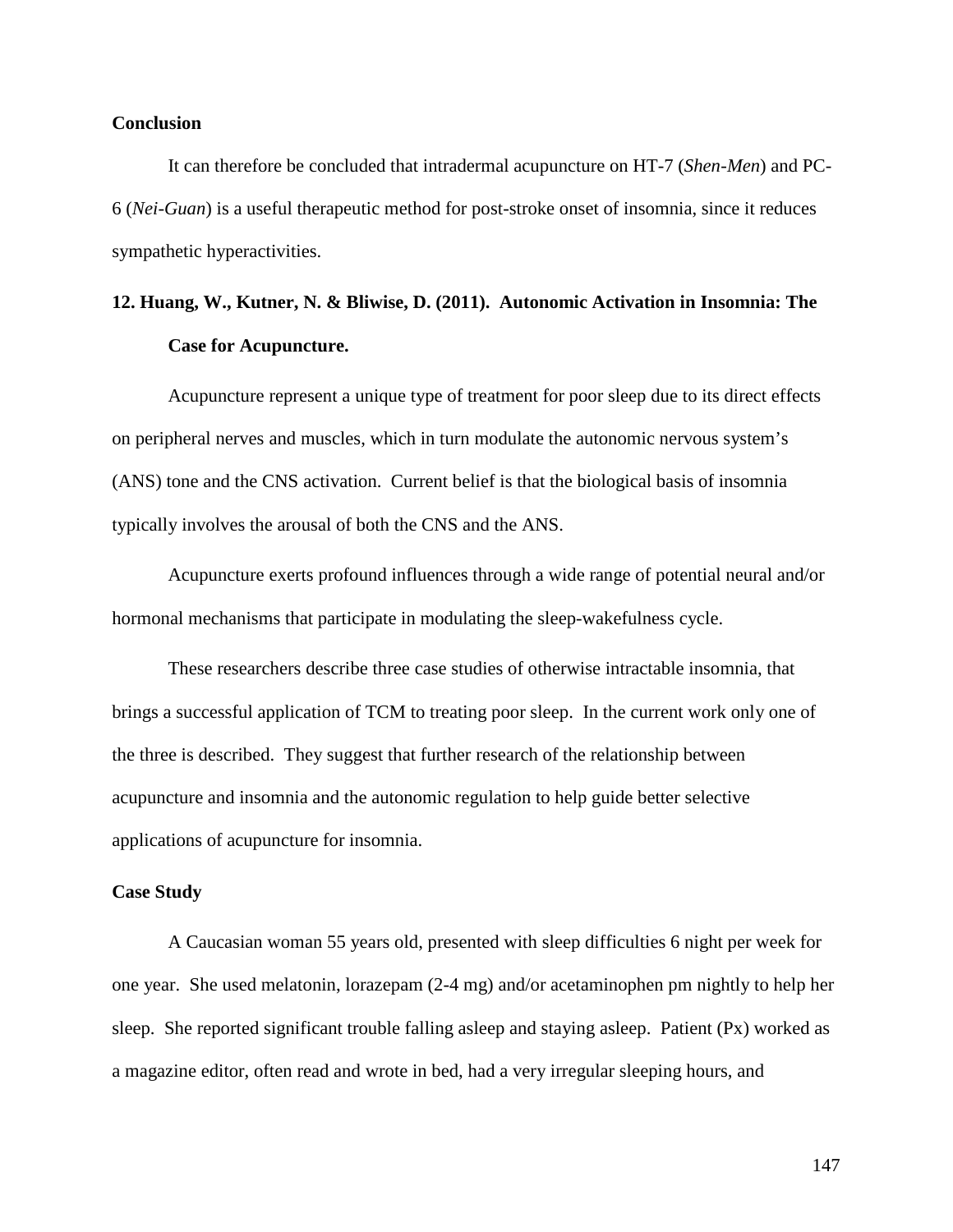significant stress, with sometimes knee pain as well. She never underwent polysomnography (PSG), and it was unclear if she also had obstructive sleep apnea (OSA).

Her past medical history was significant for ovarian cancer, and status post chemotherapy 5.5 years earlier, bilateral foot neuropathy that resulted from the chemotherapy, bilateral knee osteoarthritis, hypertension (HTN), and border-line diabetes.

She had sulfa allergy, and took regular medications for HTN (ramipril and hydrochlorothiazede), depression and neuropathy (duloxetine), and hypercholesterolemia (atorvastatin). She lived with her husband and denied use of tobacco, alcohol, ot illicit drugs. Her body mass index (BMI) was 29.8.

Her PSQI score was 17, indicating very poor subjective sleep. Sjhe had 2 nights of sleep monitored with sleep diary and wrist band actigraph before starting the acupuncture therapy. She recorded 6 hours for the first night and 4 hours for the second night, and used 4 mg lorazepam the first night and 2 mg for the second night. Wrist actigraph recorded sleep efficiency (SE) of 60.5%. Averaged recorded sleep time (TST) was 315 minutes (5 hours and 15 minutes) with 58.5 minutes wake time after sleep onset (WASO) averaged over the two nights, which are about four hours sleep per night.

Her depression score was 24 on the Geriatric Depression Scale (GDS) (Yesavage, Brink, Rose et al.,1982), suggesting a substantially depressive mood.

She then received acupuncture treatments on acupoints Yin Tang (Ex-HN-3), An Mian (Ex-HN-22), HT-3 (Shenmen), KD-3 (Taixi), and LIV-3 (Taichong). Each session lasted 45-60 minutes of total interaction with the acupuncturist, including a brief history and exam and the acupuncture treatment. Sterile, single-use disposable metal acupuncture needles of 0.25 mm in diameter and 40 mm in length were used. The areas of acupoints were sterilized with alcohol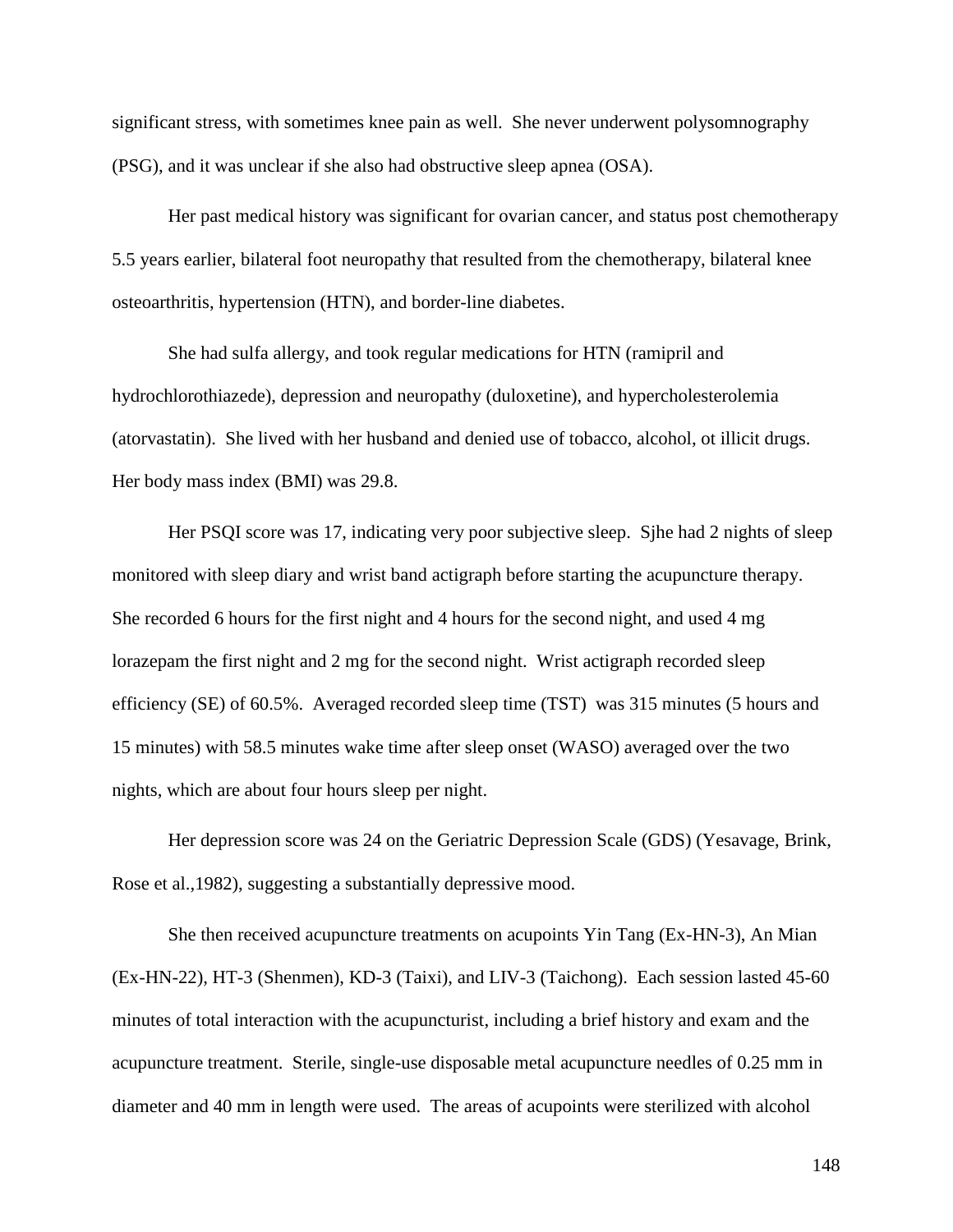swabs before inserting the needles, which were inserted into the appropriate depth of each acupoint, but De Qi was not necessarily elicited.

A total of 12 sessions were conducted twice a week for 4 weeks, followed by once a week for 4 more weeks. Needles stayed in without further manipulation for 30 minuts before being removed. Five days after starting acupuncture therapy Px spontaneously reported that she sleeps much more (7.5-8 h on sleeo diary) than normal, and stayes asleep after she fell asleep. One night she she did not eed medication.

At the end of the 8-week treatment course, Px continued to report she was falling asleep easier and stayed asleep longer. She had another 2 days of post treatment actigraphy monitoring, when she chose not to use medication. On sleep diary she reported the first night to be fragmented due to "great deal of pain in my knees", and the second night still characterized by "some knee pain". Her average TST for these two nights was estimated at 7 hours.

Her PSQI score decreased to 8, and her GDS dexreased to 19. Wrist actigraph recorded an average two night SE of 76.7%, TST 490 minutes, and WASO 136 minutes. Her healthrelated quality of life scale (HRQoL) showed a most substantial improvement in the subscales of role limitations due to physical health and social functioning, also improved vitality, amotional well-being, and general health. She reported she has decreased the use of lorazepam from daily use to once a week over the following 12 weeks.

#### **Zhao, K. (2013). Acupuncture for the Treatment of Insomnia (Review).**

While the following section is based on Zhao's review (2013), his bibliographical citations are not included.

In our modern times insomnia seems to rapidly spread worldwide, and more so in the last decade, which lowers the quality of life and impairs peoples' functional ability, even to the point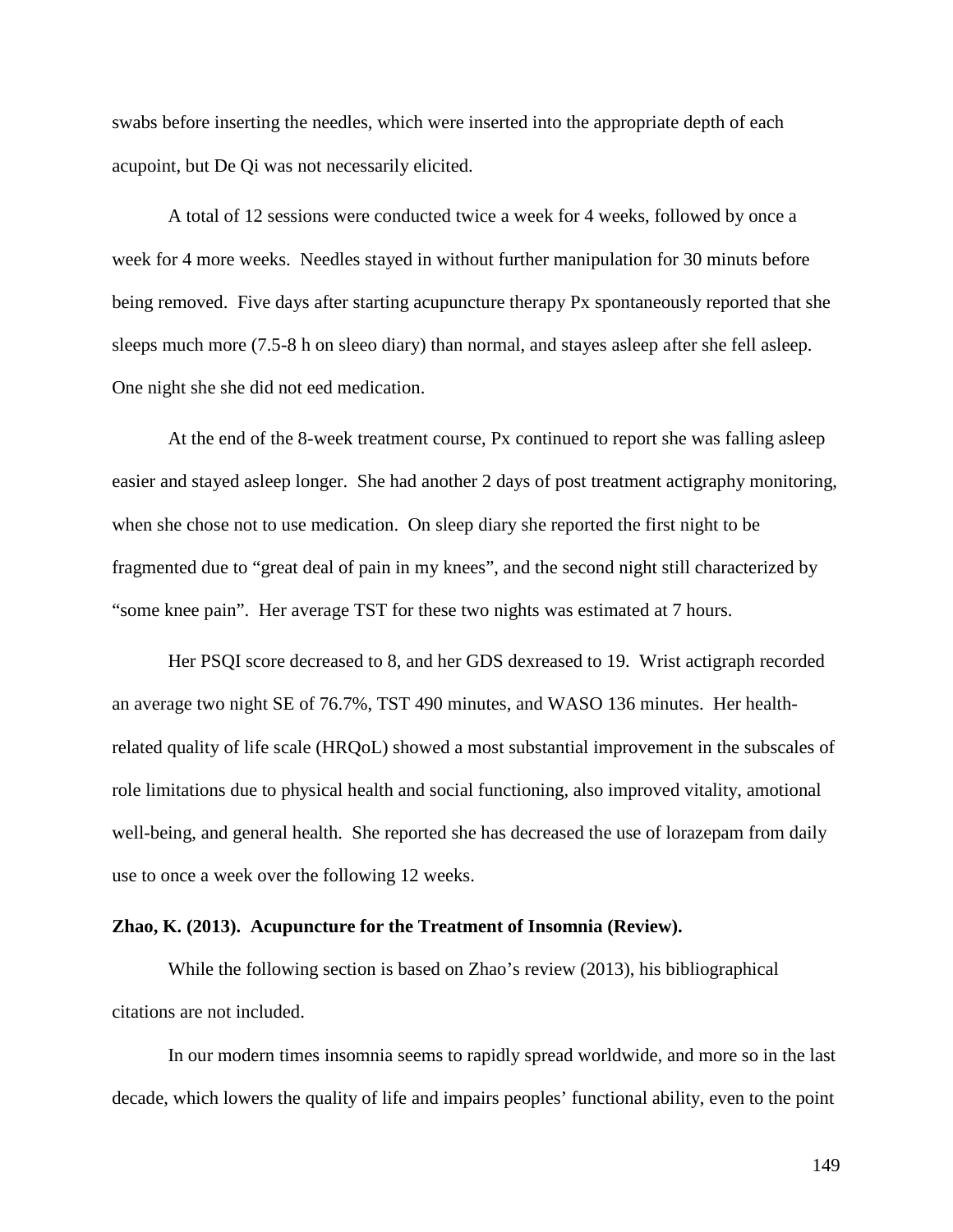of causing fatal accidents. On the other hand, although pharmacological treatment is effective and many times gives the expected "quick fix", it frequently results in significant, even severe short- and/or long-term side effects.

Many studies have been recently published on clinical applications of acupuncture in treating insomnia and the mechanisms underlying acupuncture effects on health. This chapter attempts to provide a systematic review on these research findings.

Recent clinical studies, mostly the randomized controlled trials (RCT), demonstrated positive effects of acupuncture treatment for insomnia. Some of the studies demonstrated that acupuncture improved sleep better than Western pharmaceutical drugs; however, acupuncture has certain inherent methodological problems since it does not easily lend itself to the scientific requirements of Western medicine standards. The clinical efficacy of acupuncture for insomnia is evidenced by basic scientific neuroendocrinological studies, which demonstrate that acupuncture is capable of modulating a wide range of neuroendocrinological factors.

Acupuncture as a major modality of traditional Chinese medicine (TCM), is based on the meridian-collateral theory of TCM. It involves stimulating selected acupoints by using sterilized thin solid needles inserted into acupoints. Acupuncture has been widely used to treat a variety of clinical conditions, in particular those involving pathological changes in neuroendocrinology and in the ANS (autonomic nervous system), such as depression, insomnia and difficult menopause.

Insomnia is a common sleep disorder. According to the Diagnostic and Statistical Manual of Mental Disorders IV (DSM-IV, 2000), primary insomnia is a clinical condition with mainly complaints of difficulty initiating or maintaining sleep, or a nonrestorative sleep for at least one month. The sleep disturbance and associated daytime fatigue cause clinically significant distress and/or impairment of social, occupational, or other important areas of functioning (American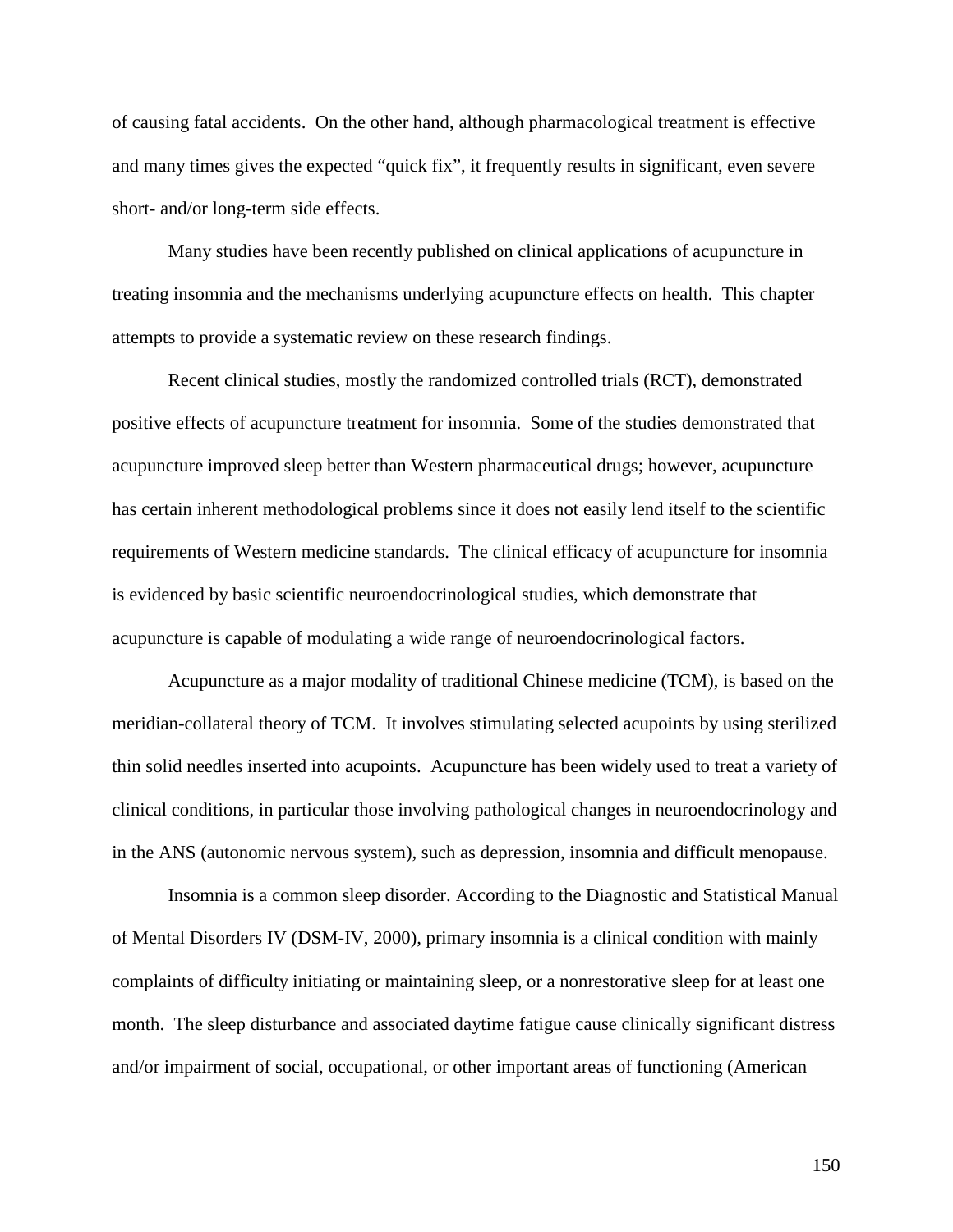Psychiatric Association, 2000).

The Great British Sleep Survey of 2012 found that out of its 11,129 participants, 5,083 reported possibly having an insomnia disorder. The average age was 39. Similarly, according to NIH Consensus and State-of-the-Science Statements, multiple millions of individuals have been affected by insomnia each year in the US (NIH, 2005).

Another investigation crossing multiple countries in Asia and Africa, showed that the prevalence of insomnia in these countries ranged between 3.9% to 40% (Stranges, Tigbe, Gòmez-Olive, Thorogood, and Kandala, 2012).

The economic impact of insomnia is high, so treating it effectively is in everyone's interest. For treating insomnia, cognitive and behavioral treatments are helpful, yet are insufficient for chronic insomnia, where a pharmacological treatment may be required.

In the UK, short-acting benzodiazepines or Z-medicines, such as zopiclone, or melatonin may be prescribed. The medicines may, however, have significant side effects, such as feeling hungover and drowsy during the day. Since these medicines lose their clinical efficacy with long-term use, they may be unsuitable for chronic insomnia. Due to such limitations as clinical efficacy and concerns of side effects, more and more insomnia patients seek alternative treatments.

For such patients acupuncture was found to be a popular choice. With the widespread use of acupuncture for treating insomnia, many basic and clinical studies have been conducted, attempting to examine the clinical efficacy and the action mechanisms underlying the acupuncture treatment.

Chinese medicine is a medical system with its own unique theories about physiology and pathology of the human body. The theories are mainly based on long-term holistic clinical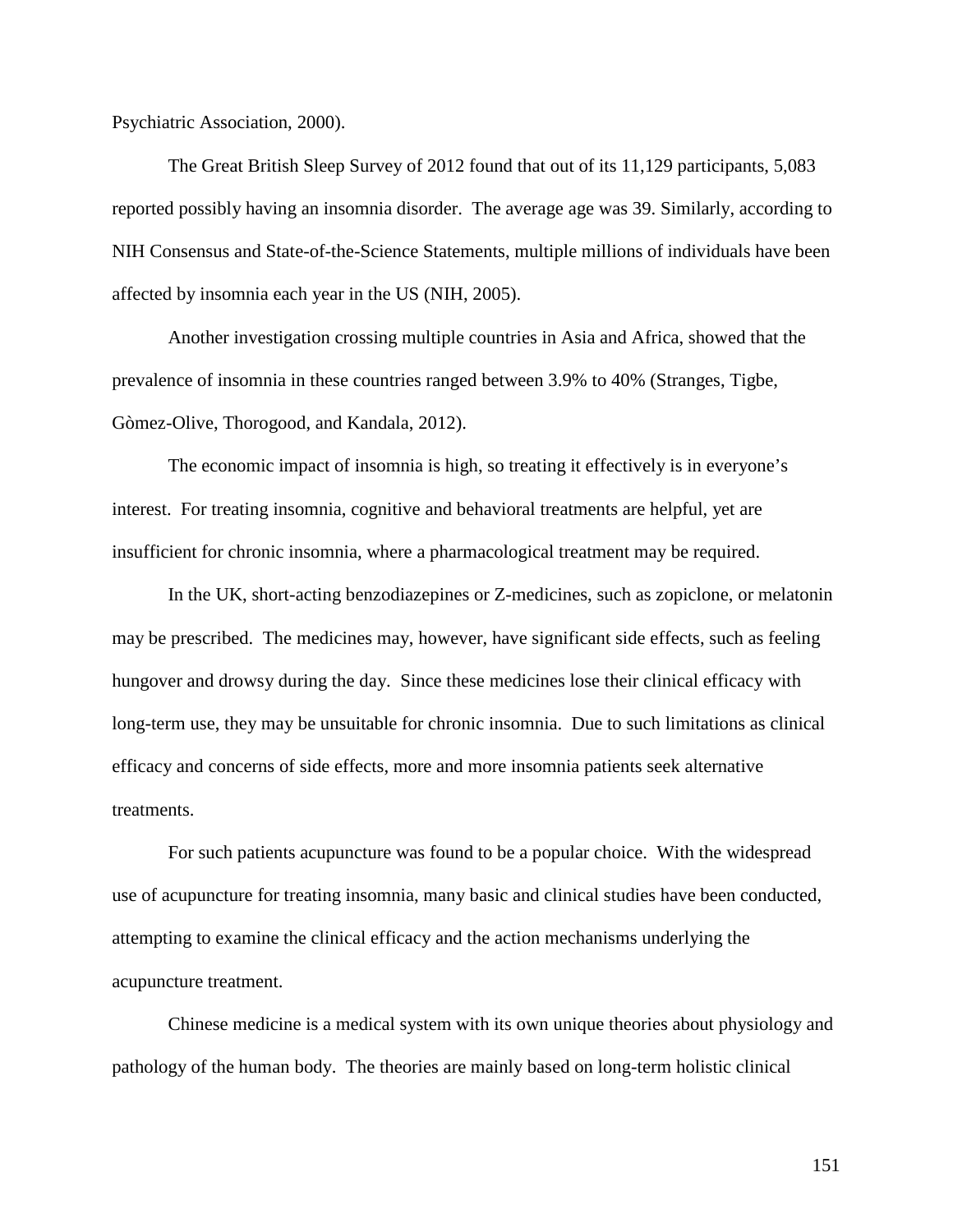observations, rather than on the body anatomy and biochemical principles. Hence, interpretations of the clinical condition, diagnosis and treatment are very different in TCM compared with Western medicine.

These great differences in the treatment approaches of TCM and acupuncture make it very difficult to abide by the Western experimental requirements of double blinded and randomized clinical trials, making it difficult to compare and evaluate acupuncture clinical efficacy compared to the Western pharmaceutical treatment.

For instance, TCM treats patients with individualized treatment plans, whereas clinical trials according to Western medicine require standardized interventions. Finding a suitable control group is another common difficulty for clinical trials of acupuncture.

In Chinese medicine, insomnia is believed to be a pathological hyper-arousal or restless condition, related to the functions of the heart and brain. Additionally, different causes could lead to insomnia. Acupuncture is capable of regulating the function of the heart and brain through stimulating certain acupoints on the body. Many clinical studies, including RCTs, have been reported on acupuncture treatment of insomnia, with the large majority of them demonstrating positive clinical effects of acupuncture treatment for insomnia.

In clinical studies of acupuncture treatment for insomnia, the most frequently used outcome measurements include the PSQI (Pittsburgh Sleep Quality Index) and the ISI (Insomnia Severity Index), both subjective measurements, yet with substantial validation and reliability.

Actigraphy and PSG have also been frequently used in clinical studies of acupuncture treatments for insomnia, as objective measurements. Many clinical studies reported that the total scores of ISI and PSQI, as well as the separate scores for each of the items, were significantly reduced following acupuncture treatment of insomnia patients.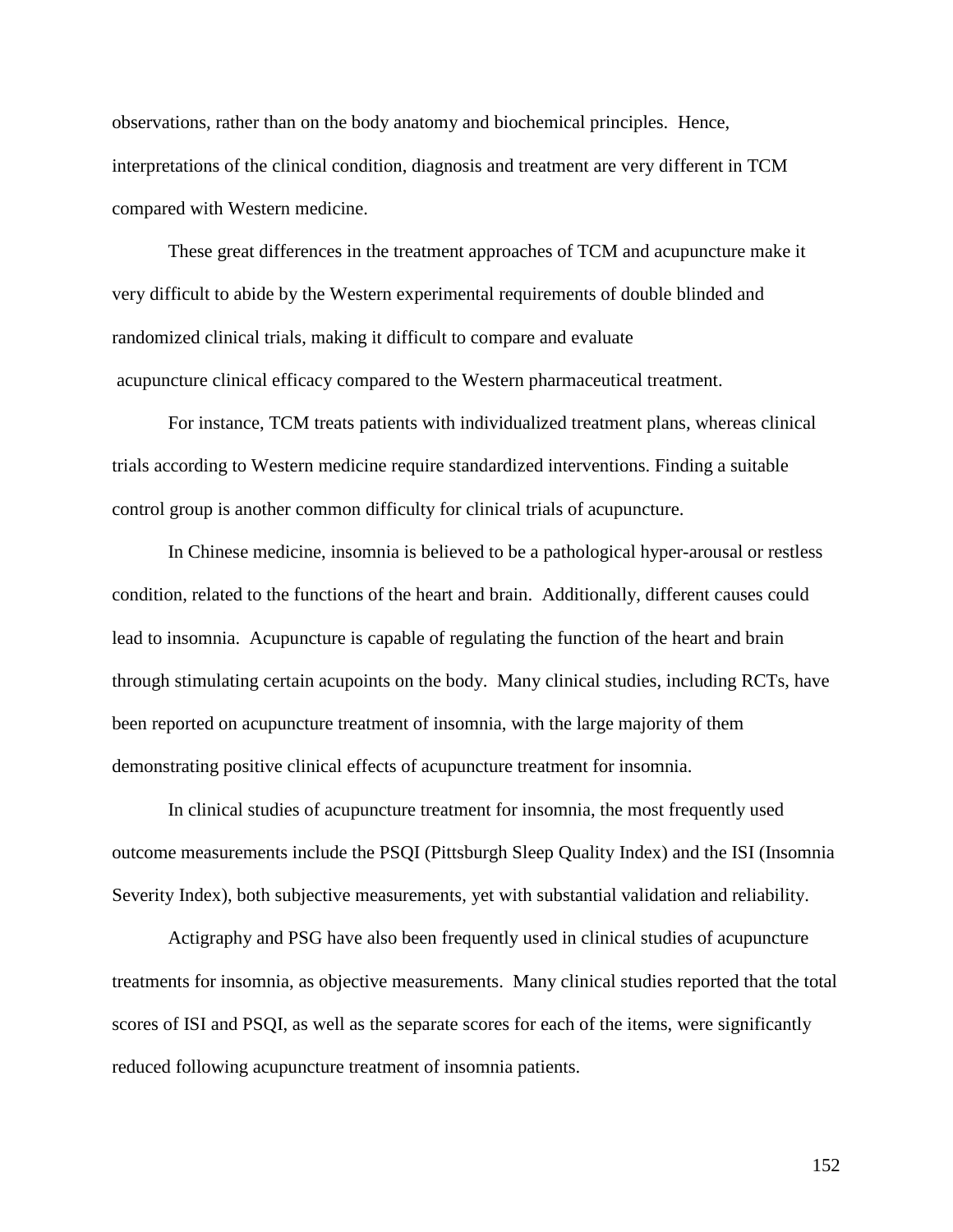Significant differences were also found between acupuncture treatment and no-treatment control groups (e.g., the 'waiting list' condition). The decreased scores on ISI and/and PSQI was accompanied by a higher therapeutic effective rate of improving insomnia. Acupuncture treatment also reduced the sleep-onset latency and increased sleep duration and sleep efficiency.

Recent findings additionally suggest that for sleep quality and daytime functioning, acupuncture treatment can be as effective or superior to conventional Western medicine, such as oral trazodone, zolpidem, or estazolam. Consistent with the subjective outcome measurements, results of PSG showed that compared with sham acupuncture, the real acupuncture treatment significantly increased the percentage of SWS sleep, and effectively improved sleep quality in postmenopausal women with insomnia (Hachul et al., 2013).

Although the majority of the many clinical trials published in recent years showed significant effectiveness of acupuncture treatments for insomnia, conclusions from most of these systematic reviews as to acupuncture's efficacy in healing insomnia remained inconclusive.

#### **The Placebo Control Problem**

While most clinical studies reported positive results of acupuncture treatment for insomnia, there were also some puzzling conflicting findings, such as a clearly significant improvement in subjective sleep measures such as PQSI, yet failure to demonstrate any difference for the objective actigraphy measures – when compared to noninvasive placebo acupuncture.

In one recent RCT study, Yeung et al. (2011) found no differences between electroacupuncture and minimal acupuncture as objective measurements (superficial needle- touch of nonacupuncture points), although both groups indicated significant improvement of insomnia that was significantly different from the noninvasive placebo acupuncture group.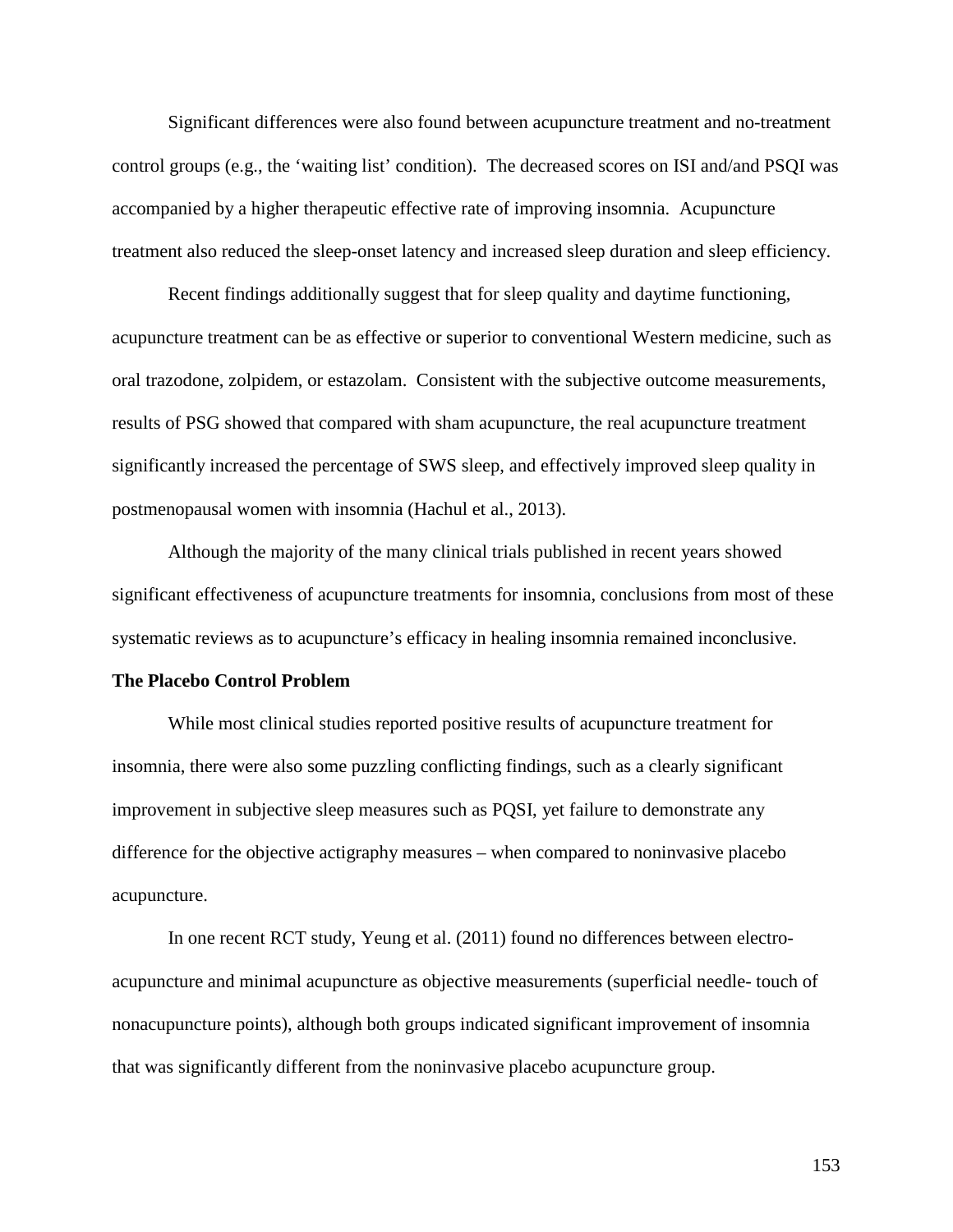This has been a common problem plaguing clinical trials of acupuncture treatment.

Similar problems were found in RCT studies of acupuncture treatment for headache (Melchart et al., 2005). These findings have led some researchers to suggest that the effects shown in clinical trials could be purely due to a needling nonspecific stimulation that is unrelated to TCM theory (Yeung et al., 2011).

However, the true argument here is whether sham or minimum acupuncture are at all appropriate controls. First, regardless of inserting the needles superficially or deeper, the needles produced stimulations that were still effective enough to trigger physical responses. Secondly, in acupuncture practice, it is common to use a combination of multiple acupoints for the treatment of various clinical conditions at the same time.

It is common knowledge that different acupoints may have similar or equal actions, especially acupoints located on the same meridian. Even non-acupoints may still evoke certain kinds of actions, depending on their locations. The extent or reasons of overlap in acupoint needling actions among different points on the body is far from clear.

In addition, according to Chinese medicine theories, acupuncture meridians are not merely isolated lines on the body, but are functional pathways, which include related skin areas, as well as muscles and tendons, and specifically related organs. All these have made it very difficult to designate appropriate placebo points as controls in clinical studies of acupuncture treatment.

#### **Methods Used for Stimulating Acupoints**

There are two aspects to an acupuncture treatment: the stimulation method, and the acupoints' selection. Various methods have been used as means of stimulation in clinical practice. The most commonly used stimulation method is a manual insertion of the needle into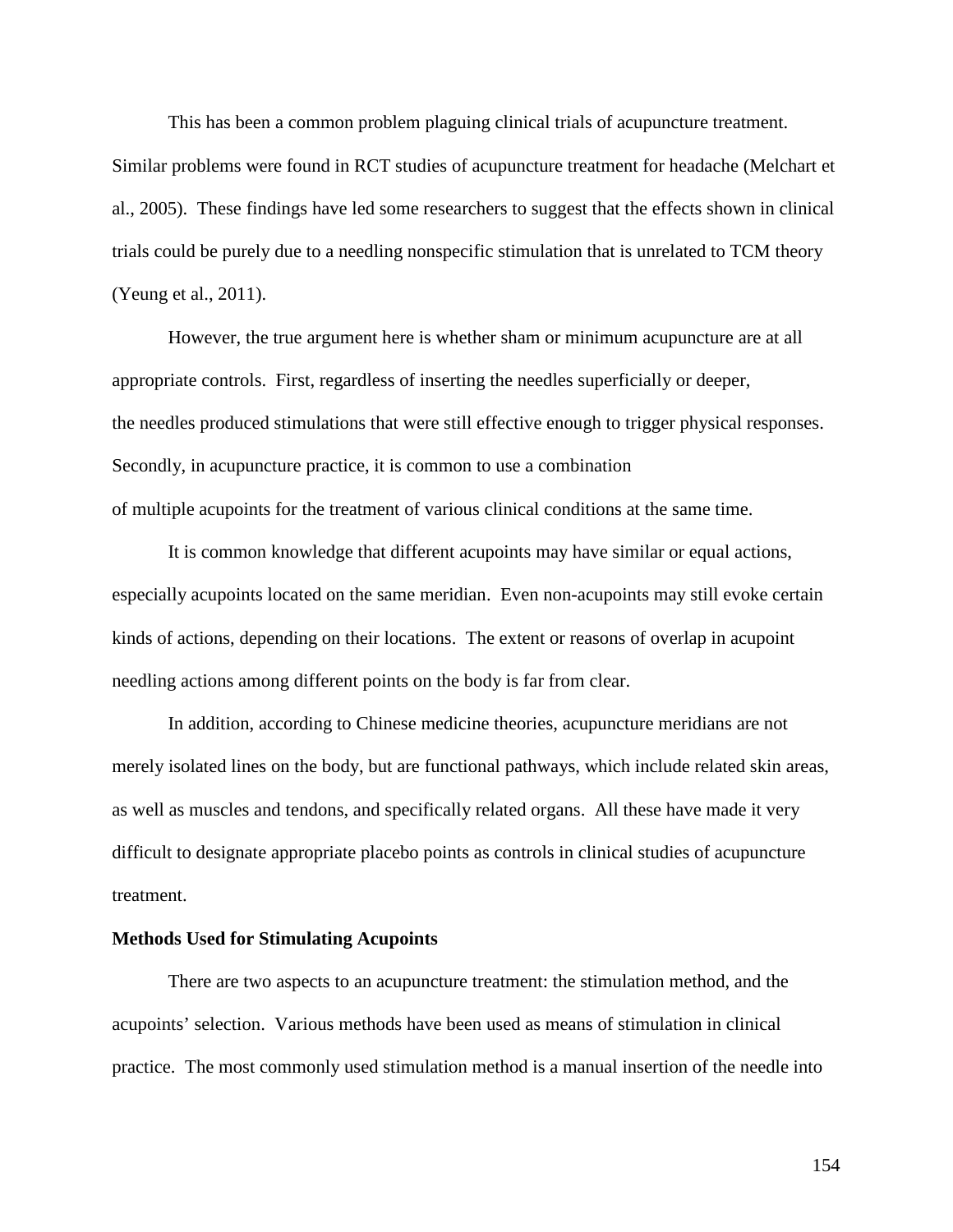relevant acupoints.

Other stimulation methods include electrical acupuncture (Yeung et al., 2011), acupressure, catgut embedding, penetrating acupoints, auricular acupuncture, and moxibustion. Clinical trials or observations have shown that using any of these different stimulation methods results in significant effectiveness for improving insomnia, although there may be some differences in the extent of therapeutic efficiency.

For instance, studies have shown that penetrating needling has better results in improvement of insomnia, compared to conventional acupuncture. However, the available evidence indicates that stimulation mode is not the key issue for achieving clinically positive results with acupuncture for insomnia.

#### **Acupoint Selection**

Studies have revealed a wide range of acupoints chosen to treat insomnia. According to Chinese medicine and acupuncture theories, patients are treated individually depending on each patient's individual conditions, so a different combination of acupoints is selected for each patient. The variation in acupoint selection is problematic for comparing different clinical trials.

In 20 clinical trials for acupuncture treatment of insomnia conducted in 2007–2013, a total of 30 points were used. Among these 30 acupoints, acupoints used for insomnia over 20% of the time are Baihui (Du-20), Sishencong (EX-HN1), Shenmen (HT-7), Shenting (Du-24), and Sanyinjiao (SP-6). Acupoints used in these clinical studies ranged from one single point to a combination of over eight points, and all the acupoints were used effectively in treating insomnia.

#### **Mechanisms Underlying the Acupuncture Treatment**

Insomnia was found to be associated with a number of neuroendocrinological disorders.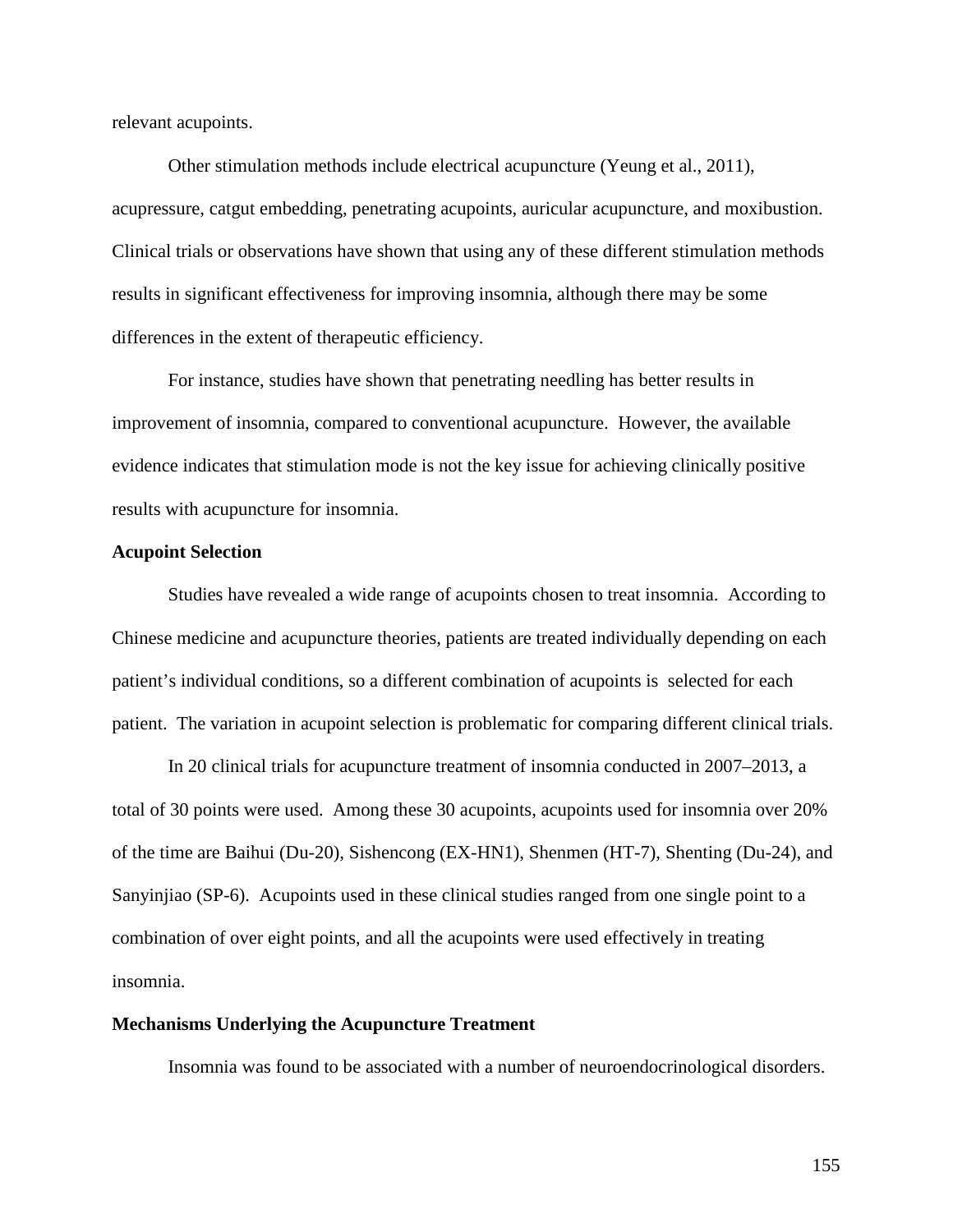It has been suggested that both CNS and ANS are involved in the pathology of insomnia, and substantial evidence indicates that multiple neurotransmitters may be involved in the pathophysiology of insomnia, including the SNS, GABA, opiate, and melatonin.

Although the underlying acting mechanism of acupuncture treatment of insomnia is far from clear, many studies suggested that acupuncture may improve insomnia by acting on the nervous system to modulate the activities of neurotransmitters.

#### **SNS and the Hypothalamic–Pituitary–Adrenal (HPA) Axis**

Evidence demonstrates that insomnia is accompanied by sympathetic hyperactivity, and that insomnia patients have an increased metabolic activation, with elevated heart rate and sympathetic nervous system activation during sleep.

Studies have also demonstrated that norepinephrine induces wakefulness in the CNS via both alpha and beta-receptors, and that suppression of CNS norepinephrine release results in a profound sedation. A recent study reported treating insomnia using auricular acupuncture, and found that improved insomnia (as indicated by PQSI) was related to an increased cardiac parasympathetic activity and a decreased sympathetic activity.

A double-blind RCT has shown intradermal acupuncture on Shenmen (HT-7) and Neiguan (PC-6) to stabilize the sympathetic hyperactivity in insomnia patients, as indicated by a decreased ratio of the low-frequency power/high-frequency power in the heart rate variability analysis, a change that was closely related to the significant improvement of insomnia, as indicated by ISI.

Other acupoints that appear to have similar actions are Sishencong (EX-HN1) and Xinshu (BL-15). Another recent study investigated the sedative effect of acupuncture in healthy volunteers by monitoring the bispectral index and heart rate. However, no differences were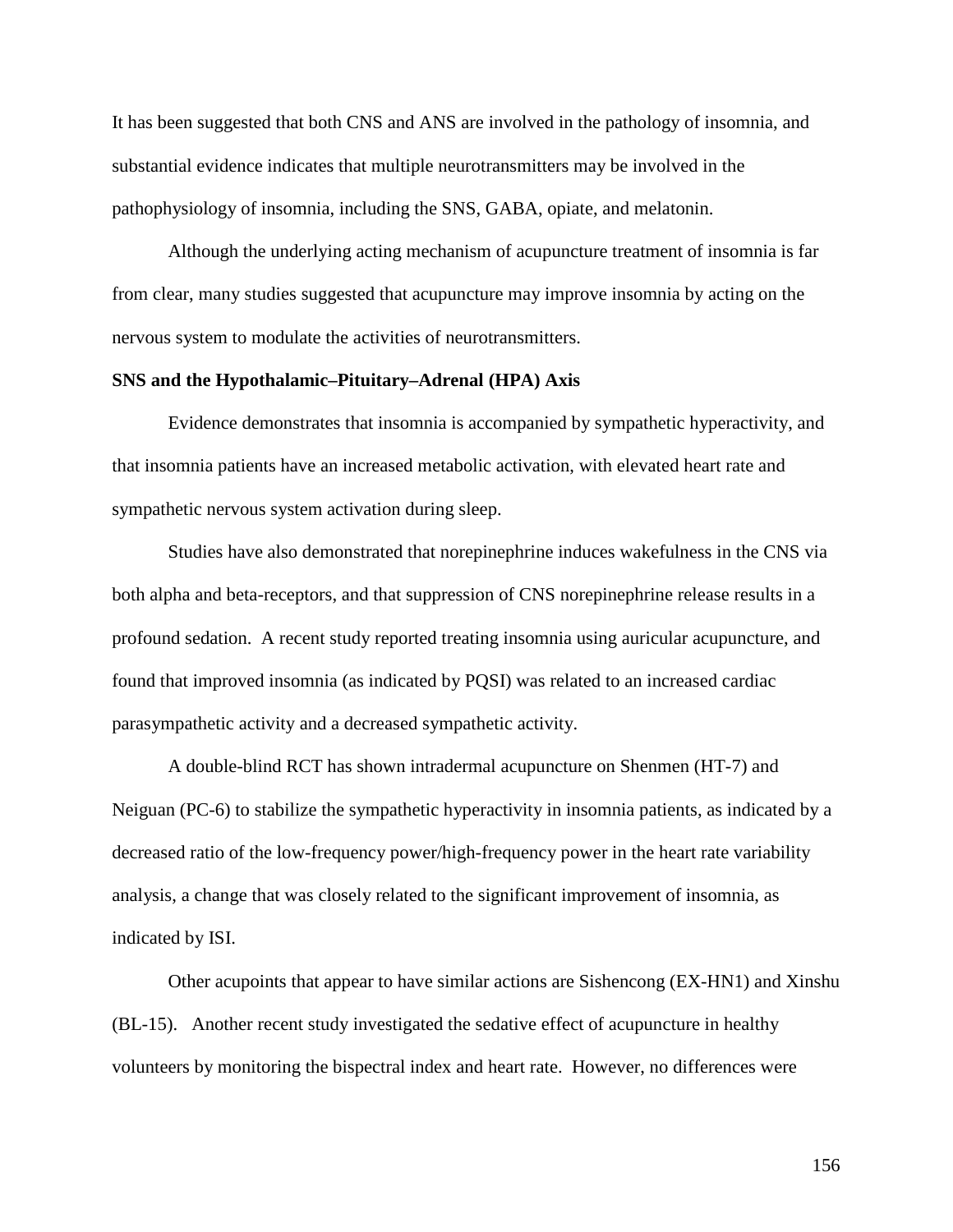observed between the true acupuncture and the sham control. This result may suggest that the sedative action of acupuncture can only be seen in anxious or insomnia patients.

Other studies have demonstrated that electroacupuncture of Neiguan (PC-6) and Xinshu (BL-15), or Shenmen (HT-7), or Quchi (L1-11) and Zusanli (ST-36) have increased the hypothalamic norepinephrine (NE), dopamine (DA), and serotonin (5-HT). These results have been controversial.

The HPA axis seems to be an important neuroendocrine system involved in the regulation of sleep. Activating the HPA system may lead to insomnia, since stress stimulates HPA system and very commonly induces insomnia. Animal studies found that electroacupuncture on Baihui (GV-20) and Yintang (EX-HN3) can effectively reduce adrenal cortisol content and downregulate hippocampal expression of the glucocorticoid receptor mRNA.

Another study in rats indicated that acupuncture on Shenmen (HT-7) has reduced plasma corticosterone and adrenocorticotropin hormone (ACTH) levels. These findings lend further support to the clinical use of these acupoints for treating insomnia.

#### **GABA**

GABA was found to be an important neuromediator for regulating sleep. GABA usually subdues physiological activities in the brain, exerting its activities by binding to the GABA(A) receptor. Research has found that average brain GABA levels may drop 30% below normal controls in primary insomnia patients. Brain GABA levels were shown to be negatively correlated with waking after sleep onset, as recorded by PSG in insomnia patients.

Some medications currently used in clinical practice for the treatment of insomnia, such as benzodiazepine, zolpidem, and eszopiclone, are based on their positive modulating activities of the GABA(A) receptor. These medicines relieve insomnia by potentiating brain GABA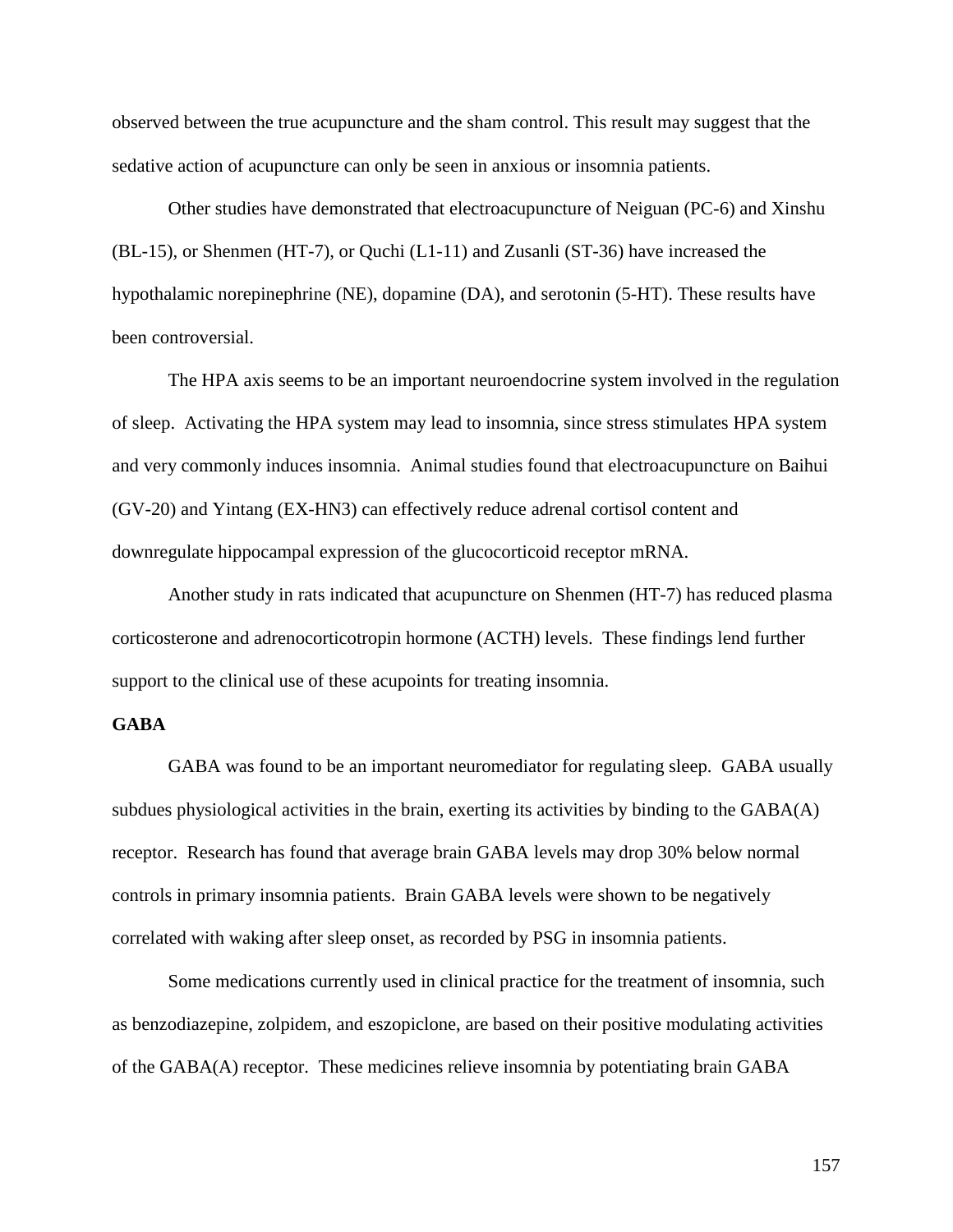action, which in turn exerts an inhibitory effect on sympathetic NE transmission, thus reducing hyperarousal. Direct evidence of NE release has been shown in animal studies with midazolam.

Recent evidence showed that acupuncture for insomnia significantly increased GABA level and upregulated the expression of GABA(A) receptors in hypothalamic neurons of the rat. The positive response acupoints included Sanyinjiao (SP-6), Neiguan (PC-6), Zusanli (ST-36), Shenmen (HT-7), and the combination of Shenmai (BL-62) and Zhaohai (KI-6). This finding may explaine the insomnia relieving effect of these acupoints in clinical acupuncture practice. Among these acupoints, Shenmen (HT-7) and the combination of Shenmai–Zhaohai (BL-62–KI-6) were found to be the most effective, with significantly superior upregulating results. Additional studies provide further evidence that acupuncture on Shenmen (HT-7) stimulates GABA neurotransmission.

Acupuncture on Baihui (GV-20) showed a protective effect against impairment of cortical GABAergic neurons in an ischemic stroke animal model. Another study with a Parkinsonian rat model demonstrated that electroacupuncture on Baihui (GV-20) induced an increase of brain GABA levels. Increased GABA activities in the brain are expected to produce sedative effects, contributing to insomnia relief.

#### **Melatonin**

Melatonin is secreted by the pineal gland of the brain, and is important in helping to regulate the body's circadian sleep cycle, and therefore plays an important role in maintaining normal sleep. Normally, melatonin is secreted during the night, and a certain level of melatonin in the blood is essential for normal sleep. It has been found that nocturnal melatonin production was reduced in elderly insomnia patients, suggesting a possible association between this hormone and primary insomnia.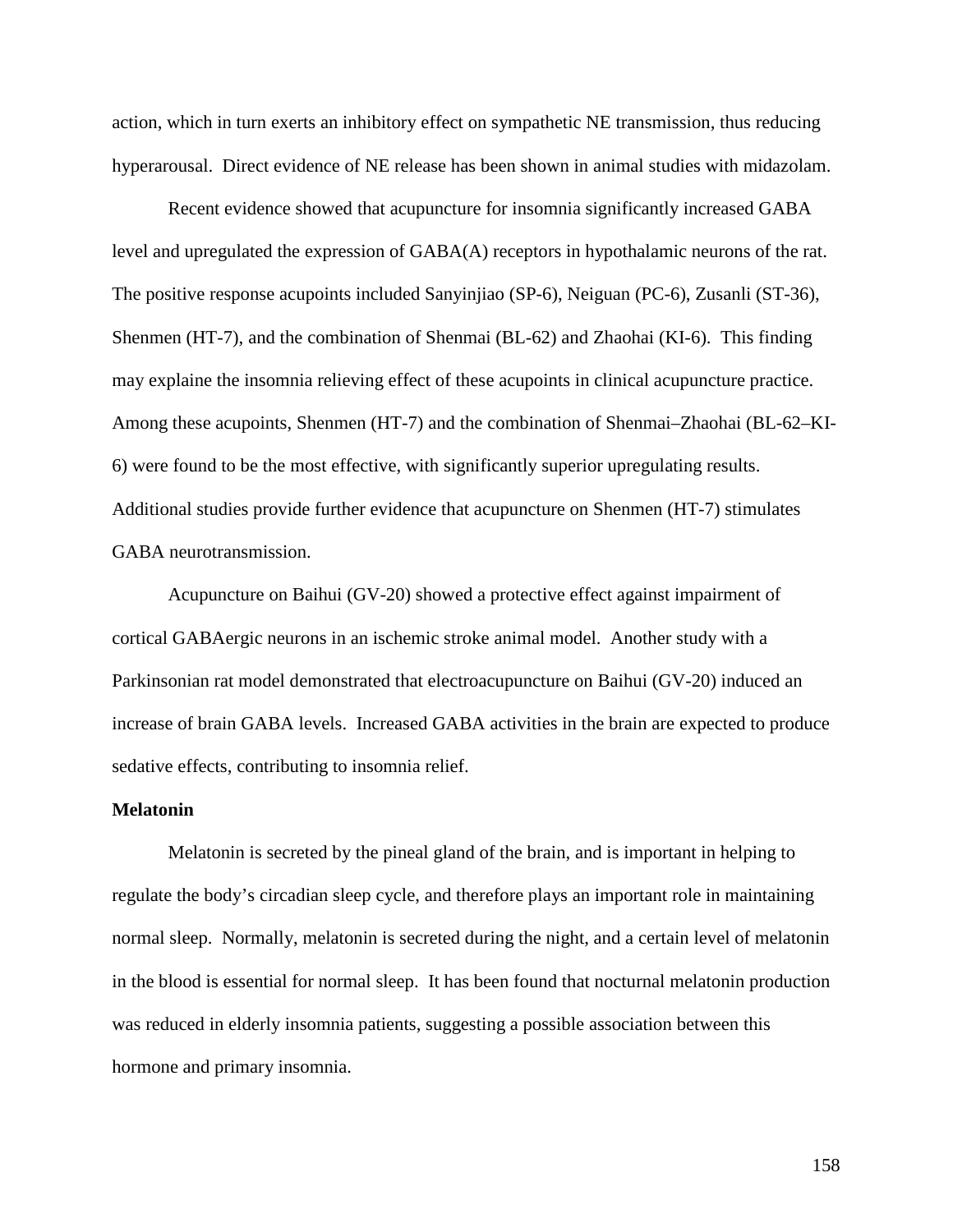Melatonin has been used for treating insomnia, and results from clinical trials have demonstrated the efficacy and safety of extended melatonin release for treating primary insomnia. A meta-analysis has shown that melatonin decreases sleep onset latency, increases total sleep time, and improves overall sleep quality.

A clinical trial demonstrated that the endogenous nocturnal melatonin secretion of anxious patients was significantly increased following five weeks of acupuncture treatment. The increase was associated with significant improvements in sleep onset latency, total sleep time, and sleep efficiency as measured by PSG. Patients' anxiety conditions were significantly reduced as well. Acupressure on Shenmen (HT-7) may help normalize the nocturnal secretion of melatonin in insomnia patients, which may improve sleep quality at the same time.

#### **Other Neuroendocrinological Factors**

Studies have also suggested some other neuroendocrinological factors that may mediate the effects of acupuncture in the treatment of insomnia. Opioidergic neuro-transmissions in the brain have been found to be involved in the regulation of sleep–wake rhythm, and endogenous opioids may play a role in maintaining normal sleep.

Electroacupuncture on Anmian (EX-17) seems to increase NREM sleep, an effect that seemed to be mediated by a pathway involving cholinergic activation, stimulation of opioidergic neurons to secrete beta-endorphin in both the brainstem and hippocampus, and regulate sleep via m-opioid receptors. EA (Electroacupuncture) on Zusanli (ST-36) and Sanyinjiao (SP-6) significantly increased NREM sleep, REM sleep, and total sleep time during an acute morphine withdrawal in the rat model, an action presumed to be mediated by EA- facilitated release of endogenous opioids.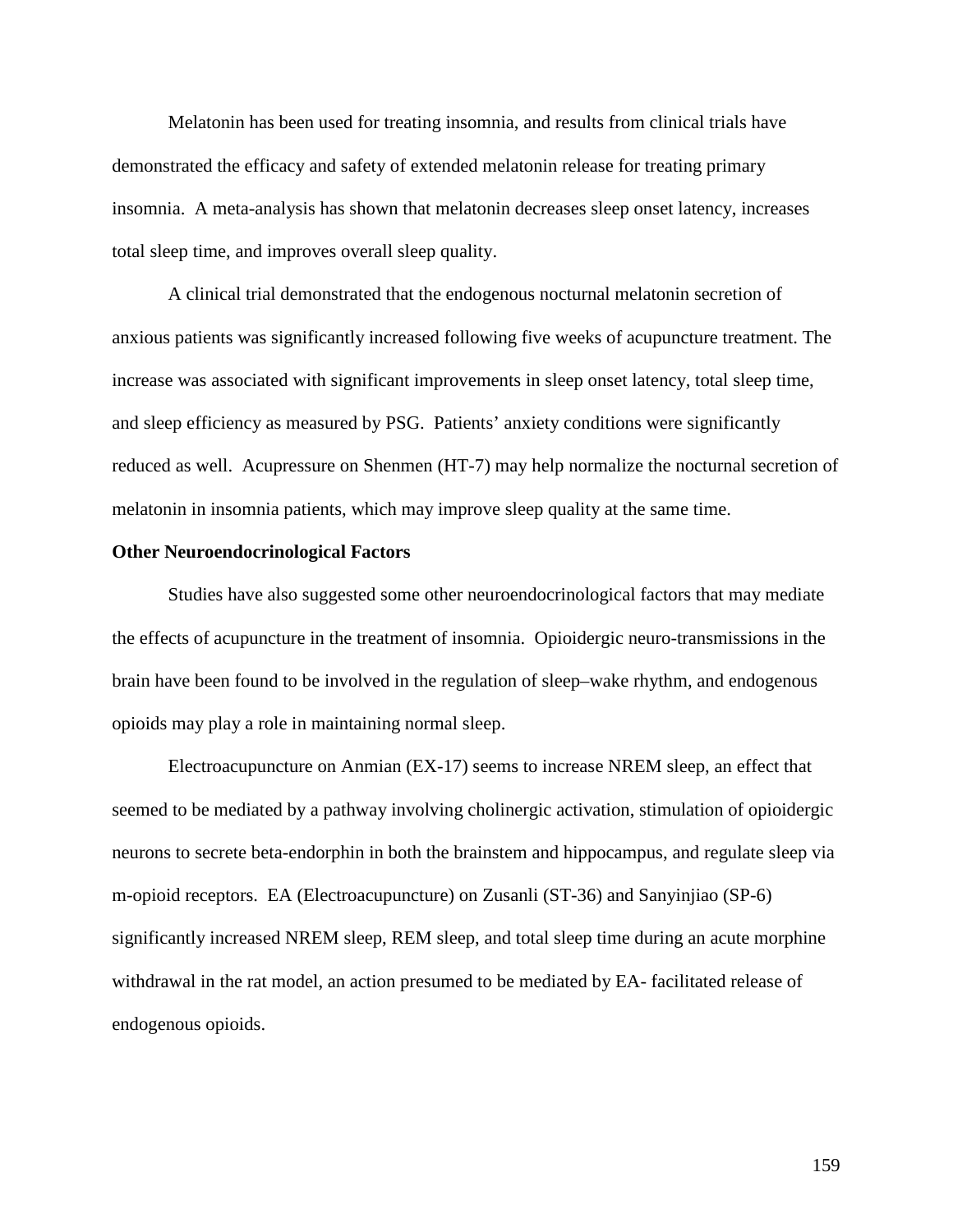#### **Discussion and Conclusions**

Insomnia is a common disease affecting great numbers of the population. Although there are effective pharmacological medications available, significant side effects have limited their clinical applications and long-term use.

Acupuncture has long been used successfully to treat insomnia, to find out why and how this traditional modality works, many more clinical and experimental studies will need to be conducted.

As described earlier, there are still no clear conclusions about the effectiveness of acupuncture treatment on insomnia, largely due to the quality of methodologies used in the previous clinical studies. There are several weaknesses that exist in the methodology of previous research studies, including a small sample size, questionable placebo control or sham control, arguable use of standardized intervention, and a variety of acupoint selections.

Some of these difficulties are caused by the conflict between the Western scientific "golden standards" required for RCT and the TCM clinical practice of acupuncture. For example, the individualized and wholistic treatment principle in Chinese medicine negates the RCT requirement for a standardized intervention. For future studies, a solution has to be found to overcome these difficulties.

A placebo control is important for a proper Western clinical trial, but it is frequently problematic for clinical research in TCM and acupuncture. Acupuncture is a physical intervention, and it is known that physical interventions are more likely to produce a placebo effect in clinical trials. As mentioned earlier in this chapter, sham needling may not be an appropriate placebo control for acupuncture clinical trials. It is believed that a noninvasive placebo intervention would be more suitable for acupuncture clinical studies.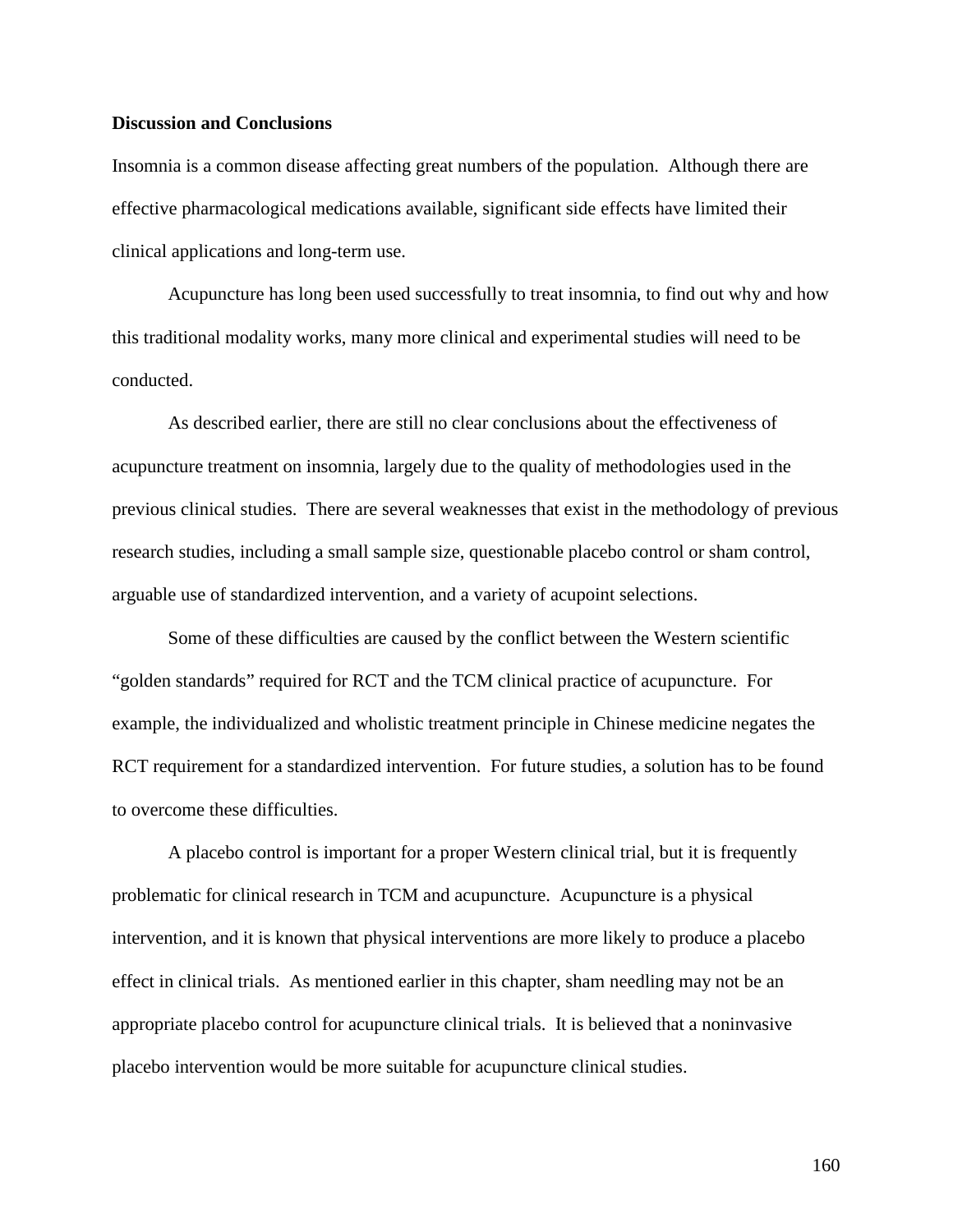Subjective outcome measurements have been used in most of the previous clinical studies, and it appears that subjective measurements are more susceptible to placebo effects. Introducing more objective outcome measurements could be helpful in reducing placebo effects. In the case of insomnia, actigraphy and PSG (polysomnography) are useful objective measurements for clinical studies.

As mentioned above, a very wide range of acupoint selections have been used in the clinical trials, in addition to a variety of stimulation or manipulation methods, causing difficulties in interpreting and comparing the efficacy of acupuncture insomnia trials to Western clinical trials.

At present, evidence from the available studies is incapable of providing a clear and conclusive answer as to the relative effectiveness of acupuncture treatments for insomnia.

Similar questions have been raised in a recently published literature review on acupuncture effect and central autonomic regulation. In most studies, the acupoint selections were based on TCM theories. The variations in acupoint selections may be due to different acupuncture styles such as body acupuncture, abdominal acupuncture, or scalp acupuncture.

Additionally, TMC treats patients individually according to the specific Chinese medicine syndrome differentiations of each patient. It is always a debatable issue for RCT (Randomized Controlled Trial) since it uses standardized interventions, which makes it impossible for RCT to represent the individualized acupuncture practice.

To solve this problem, it might be helpful to recruit clinical trial participants by using combined diagnosis standards from both Chinese medicine and Western medicine, for instance, insomnia patients with a further differentiation using Chinese medicine diagnostic principles. In this case, acupoint selection can be standardized according to the Western medicine diagnosis.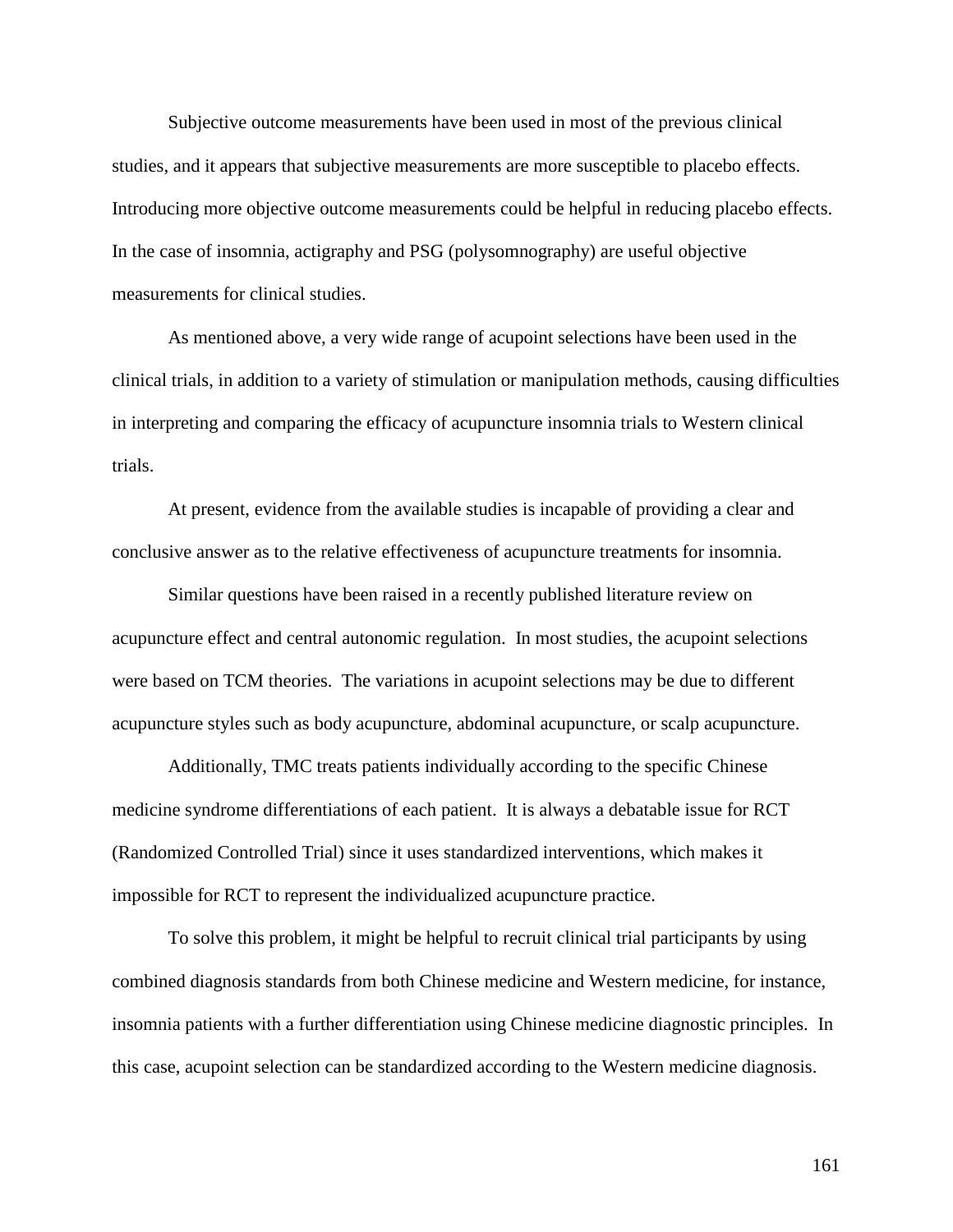In fact, a clinical study has been conducted with participants who have insomnia due to deficiency of both the heart and spleen. In this article, the neuroendocrinological activities of the acupoints commonly used for treating insomnia have been reviewed. Compared with the results of clinical trials, it can be seen that the most frequently used acupoints also demonstrate certain types of neuroendocrinological actions.

Acupuncture can cause responses from a wide range of neuroendocrinological pathways, even with a single acupoint such as Shenmen (HT-7). With a combination of different acupoints, the induced neuroendocrinological reactions would be more complicated. At present, the full picture of the specifics of all the involved acupoints is still far from clear. There are also some confusing findings that need to be resolved in the future.

The efficacy of acupuncture when employing the most commonly used acupoints for insomnia is further supported by evidence coming from neuroendocrinological actions of these acupoints. Despite the difficulties, further investigation into the efficacy of acupuncture treatment for insomnia is warranted. It would be beneficial for future studies to apply more integrated approaches to explore both clinical effectiveness and the underlying neurophysiological mechanism for acupuncture treatment of insomnia.

# **Almeida, Guerra, Oliveira, et al. (2014). A Hypothesis for the Antiinflammatory and Mechano-transduction Molecular Mechanisms**

### **Underlying Acupuncture Tendon Healing**

In China, acupuncture has been used to treat a range of diseases for at least 2000 years. Acupuncture is an ancient healing art that evolved in China and is currently flourishing in the USA and Europe, as both primary and adjunct therapy for a variety of chronic conditions.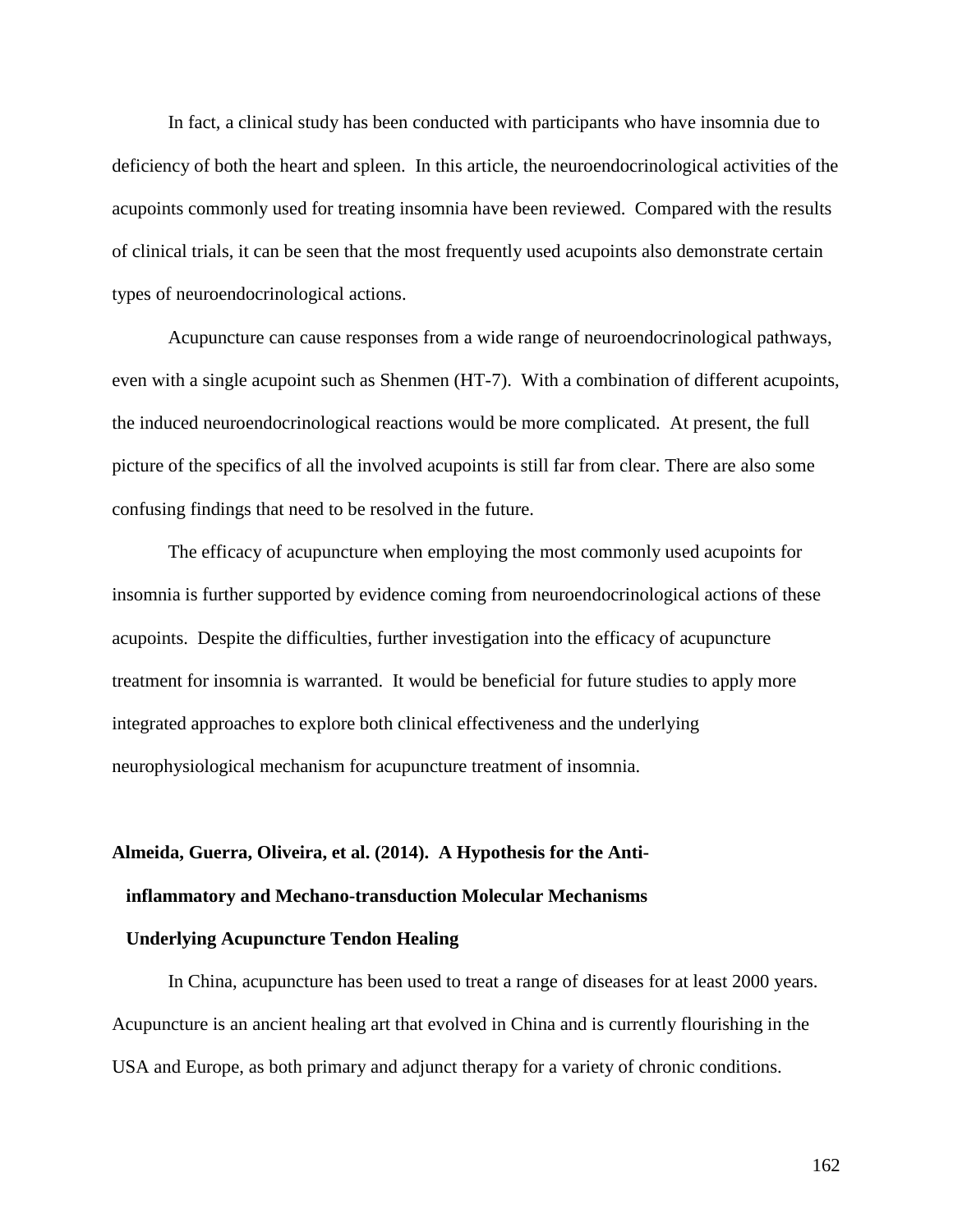Stimulation of the acupuncture needles is believed to elicit profound psychophysical responses by harmonizing or balancing the Qi (vital energy), as well as the blood flow to the entire body.

The clinical practice of acupuncture is growing in popularity worldwide and is the most popular complementary and alternative treatment in use today. The WHO (World Health Organization) recommends acupuncture to treat over 40 diseases. The USA National Institutes of Health (NIH) list several diseases that can be treated with acupuncture, including adult postoperative and chemotherapy-related nausea/vomiting, postoperative dental pain, addiction, stroke rehabilitation, headache, menstrual cramps, tennis elbow, fibromyalgia, myofascial pain, osteoarthritis, low back pain, carpal tunnel syndrome and asthma.

Clinical studies have demonstrated therapeutic effects of acupuncture on tendinopathy, but well controlled randomized trials (CRT) are needed to confirm a causal relationship. In general, these preliminary studies have shown that acupuncture helps with both pain and functional activity in the study participants.

Research shows that EA (electrical acupuncture) at ST36 (Zusanli) and BL57 (Chengshan) increased the concentration and organization of collagen during the proliferative phase of the Achilles tendon healing in rats (12). This study is unique in indicating that acupuncture has the potential to improve biochemical and morphological characteristics of tendons during healing.

However, the molecular pathways underlying these effects are unknown. Accumulating evidence indicates that EA or manual acupuncture at ST36 stimulates anti-inflammatory (AI) processes. Several studies have shown that pro-inflammatory molecules are involved in doing just the reverse as they decrease collagen synthesis.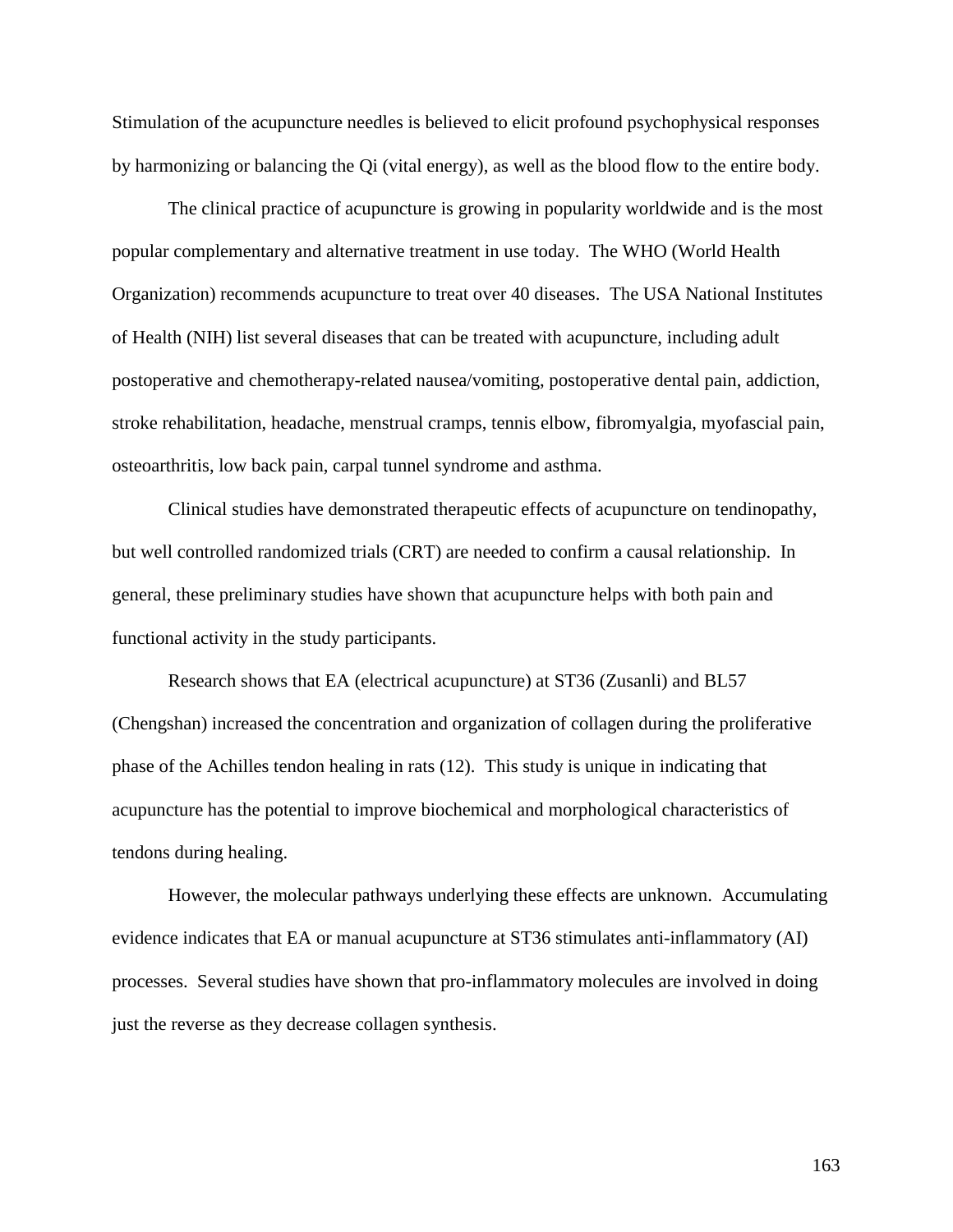Previous studies indicate that insertion and manipulation of acupuncture needles activate cytoskeletal remodeling by fibroblasts in subcutaneous connective tissue. Downstream effects of cytoskeletal remodeling may include secretion and modification of extracellular matrix components.

Recent studies show that mechanical needling stimulation increases production of type I collagen by fibroblasts. Based on these and other studies, the researchers of this report discuss the potential AI (anti-inflammatory) and MT (mechano-transduction) of molecular mechanisms of acupuncture on collagen synthesis during the tendon healing process in the rat animal model.

#### **The Hypothesis**

The researchers' hypothesis is that acupuncture increases type I collagen synthesis and subsequent reorganization during tendon healing, through co-stimulation of acupupoints with AI effects, as well as acupoints located at anatomical sites connected with the injury site (i.e., acupuncture points with a MT-effect). Stimulating such acupoints potentially activates AI mechanisms in inflammatory cells and MT mechanisms in tenoblasts (fibroblasts in tendons).

#### **Foundations of the Hypothesis**

Following tendon injury, acute inflammation sets in for 3-7 days. The inflammatory process begins with platelet activation and the formation of hematoma, followed by erythrocytes and inflammatory cells (mainly neutrophils) infiltration into the injury site. During the first 24 hours, monocytes and macrophages are the predominant cell types at the injury site, to phagocyte necrotic material and attract other inflammatory cells from surrounding tissues by releasing vasoactive and chemotactic factors, such as vasodilators and pro-inflammatory molecules.

During the inflammatory phase the cytokines tumor necrosis factor  $\alpha$  (TNF $\alpha$ ) and interleukins IL-1β, IL-6 and IL-8 are known to have pro-inflammatory properties. TNFα causes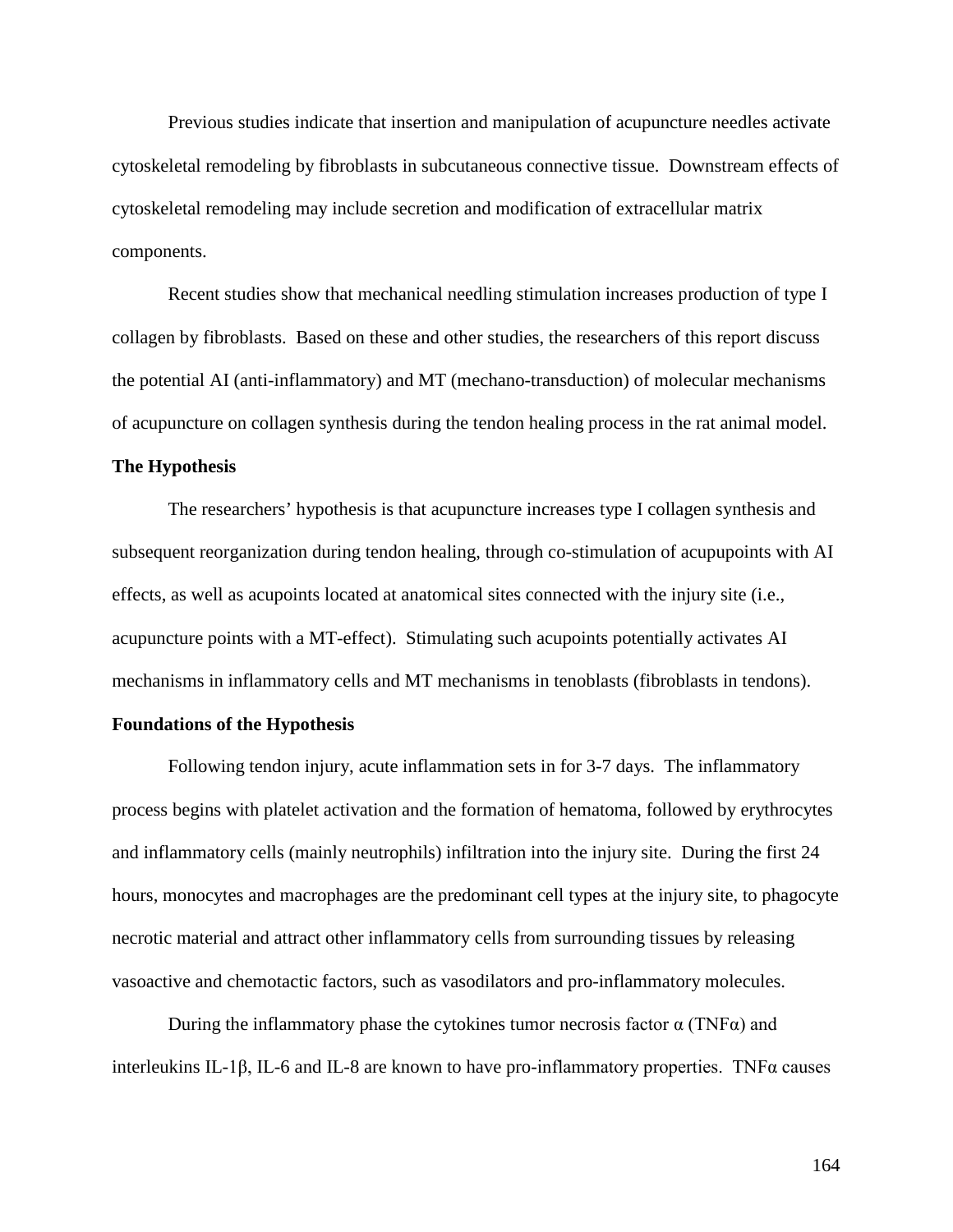tenocytes to decrease type I collagen deposition, and induces production of IL-1β, IL-6, IL-8, IL-10 and prostaglandin E2 (PGE2). IL-1β is an important pro-inflammatory mediator, which promotes prostaglandin synthesis. In damaged tissue, PGE2 functions to promote vasodilation and pain hypersensitivity. PGE2, like TNF $\alpha$  and interferon  $\gamma$  (IFN $\gamma$ ), decreases collagen synthesis.

Acupuncture induces AI properties during the inflammatory phase, whereas production of pro-inflammatory molecules reduces type I collagen deposition. Healthy tendon tissue is primarily composed of type I collagen (approximately 95% of total collagen), which provides it with strength and elasticity. Therefore, reducing pro-inflammatory molecule synthesis could increase type I collagen levels.

The researchers hypothesize that acupuncture increases type I collagen in the tendon during healing, through inhibition of the anti-inflammatory pathway of inflammatory cells, and activation of MT (mechano-transduction) pathways in the tenoblasts. AP-1, activator protein-1; COX1/2, cyclo-oxygenase 1 and 2; IFNγ, interferon γ; IL-1β, interleukin 1β; IL-6, interleukin (6); MAPKs, mitogen-activated protein kinases; NF-κB, nuclear factor-κB; PGE2, prostaglandin E2; TLR2/4, toll-like receptor 2 and 4; TNF $\alpha$ , tumour necrosis factor  $\alpha$ , synthesis of type I collagen and improve the biomechanical properties of the tendons.

ST36 is a key point on the stomach channel commonly used for treating gastric symptoms such as nausea and vomiting. In addition, several studies indicated that acupuncture on ST36 exerts AI effects through inhibition of TNFα, IL-1β, IL-6, IFNγ, and PGE2 synthesis.

Cytokine IL-10 has also been implicated in acupuncture AI effects when SP6 (Sanyinjiao) is used in a mouse model of peritonitis. Inhibition of Toll-like receptors (TLRs) is one potential molecular mechanism responsible for the observed acupuncture AI effects. LRs, which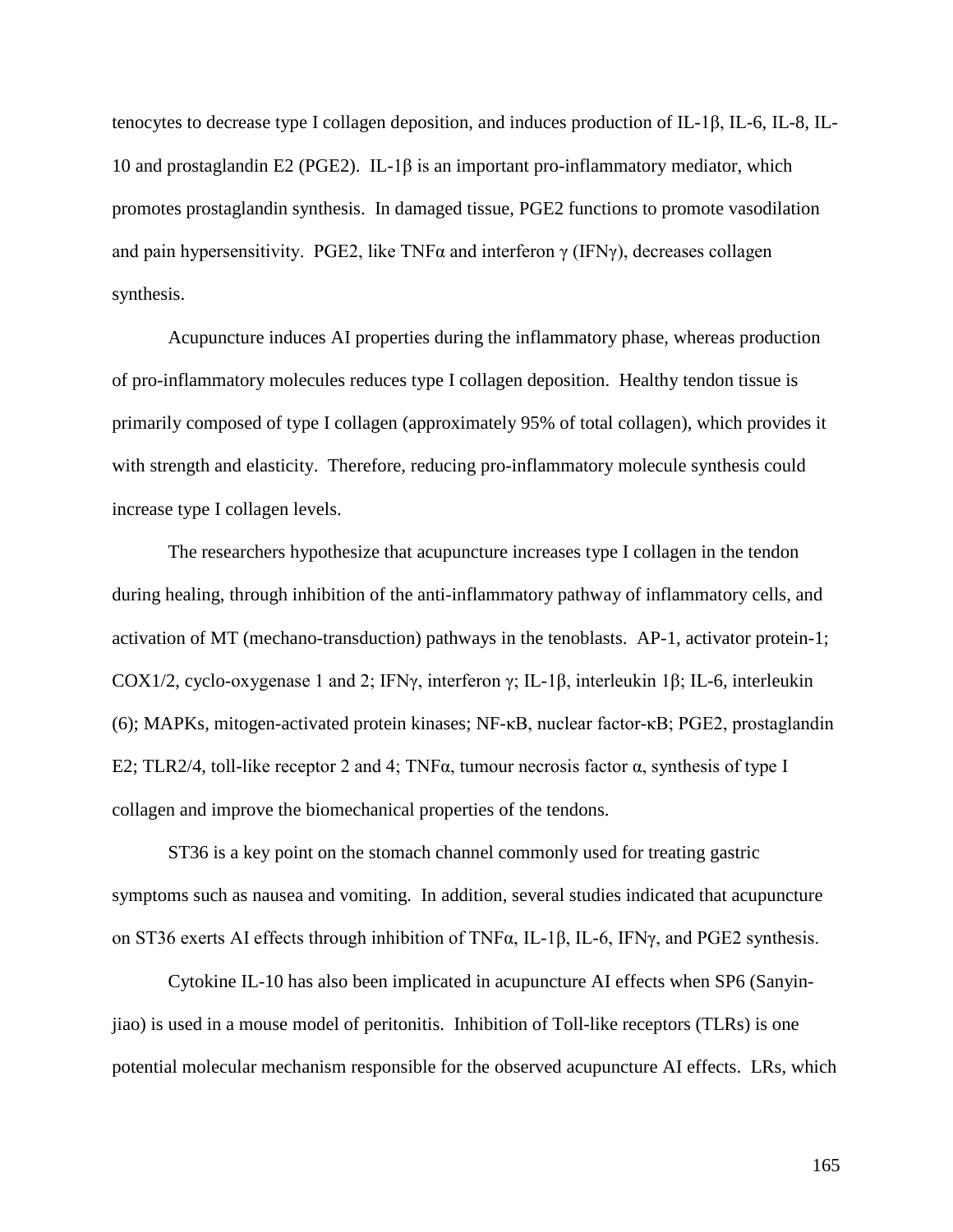are evolutionarily conserved proteins that recognize microbial molecules, initiate the innate immune response and modulate the adaptive immune system.

Recent evidence suggests that in addition to TLR's function as sensors of exogenous or foreign pathogen-associated molecular patterns (PAMPs), TLRs can recognize and mediate responses to endogenous stimuli. Heat shock protein, a protein released by cells undergoing necrotic cell death, may activate innate immune cells through a TLR4-dependent mechanism.

Moreover, necrotic cells were recently shown to activate the nuclear factor-κB pathway (NF-κB) and inflammatory gene production in a TLR2-dependent manner. At the onset of trauma, TLRs detect the release of endogenous ligands, contributing to the pro-inflammatory response to injury. A recent study has shown that TLR2, TLR4 and TLR9 play different selective roles in both the initial proinflammatory response and the post-trauma adaptive immune response.

At the downstream effectors of TLR signalling, proinflammatory cytokines are known to rise in the circulation during a variety of stress responses. Specifically, cytokines IL-1β, TNF $\alpha$ and IL-6 were previously suggested as proximal mediators during the early stages of inflammation. Inhibition of the TLR-NF-κB pathway and downstream effectors may therefore have an AI effect.

Recent studies demonstrate that acupuncture inhibits the TLR2/4-NF-κB pathway, as well as the production of the downstream cytokines  $TNF\alpha$ , IL-1 $\beta$  and IL-6 (13,14). This is probably one of the molecular mechanisms responsible for acupuncture's AI effect and consequent increase in synthesis of type I collagen during the healing process.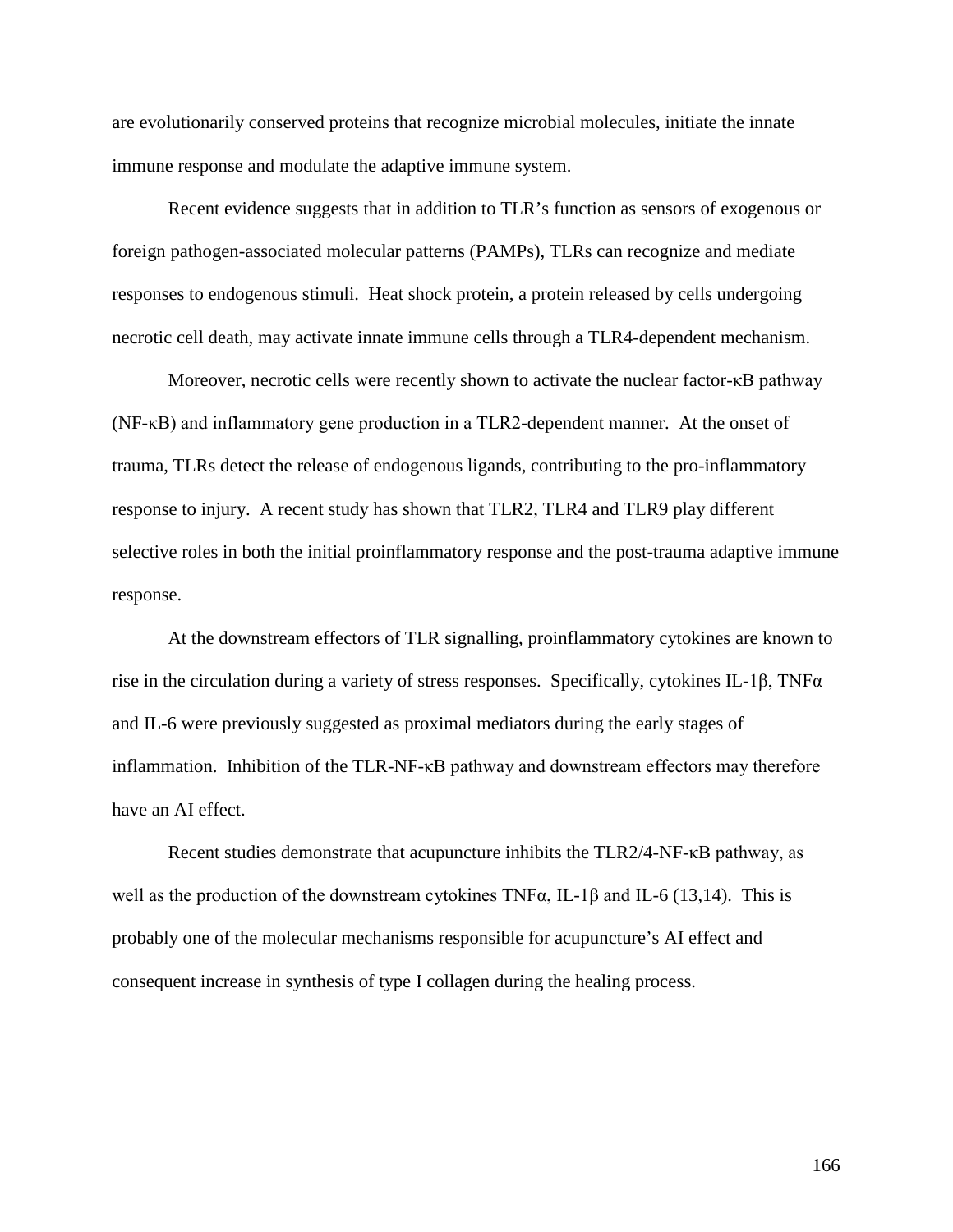#### **Acupuncture and Mechano Transmission (MT)**

MT could be defined as the cells' ability to transform mechanical stimuli into biochemical changes. Previous studies indicated that insertion and manipulation of an acupuncture needle result in a mechanical connection of the needle to connective tissue, winding of tissue around the needle, thus generating a mechanical signal by pulling on collagen fibers during needle manipulation, mechanically trasmitting the signal into cells. The acupuncture mechanical signal is delivered into cells through extracellular matrix tension, which results in cytoskeletal remodelling and increased cell body's cross-sectional area.

Cytoskeletal remodeling occurs through both genes Rho and Rac signaling, as well as actomyosin interactions. Rho and Rac regulate the assembly and organization of filamentous actin (F-actin) in response to extracellular cues. F-actin is part of the cytoskeleton, which seems to be the key structural element allowing transmission of externally applied mechanical forces to the cell, and converting these forces into biochemical responses. Type I collagen secretion is a potential downstream response to such mechanical signal.

Studies show that mechanical stimuli can promote the synthesis of type I collagen through the MT pathway, which is composed of mitogen-activated protein kinases (MAPKs), the most prominent kinases activated by mechanical stimuli.

The MAPKs are involved in mechanical force transduction, comprising three different pathways: (a) extracellular signal regulated-kinase 1/2 (ERK1/2), (b) c-Jun N-terminal kinase, and (c) p38 kinase. These three pathways regulate gene expression through activation of transcription factors, such as activator protein-1 (AP-1).

The MT effects on tissue repair are best characterised in the field of physiotherapy through the application of exercises (mechanotherapy). Recent studies have shown that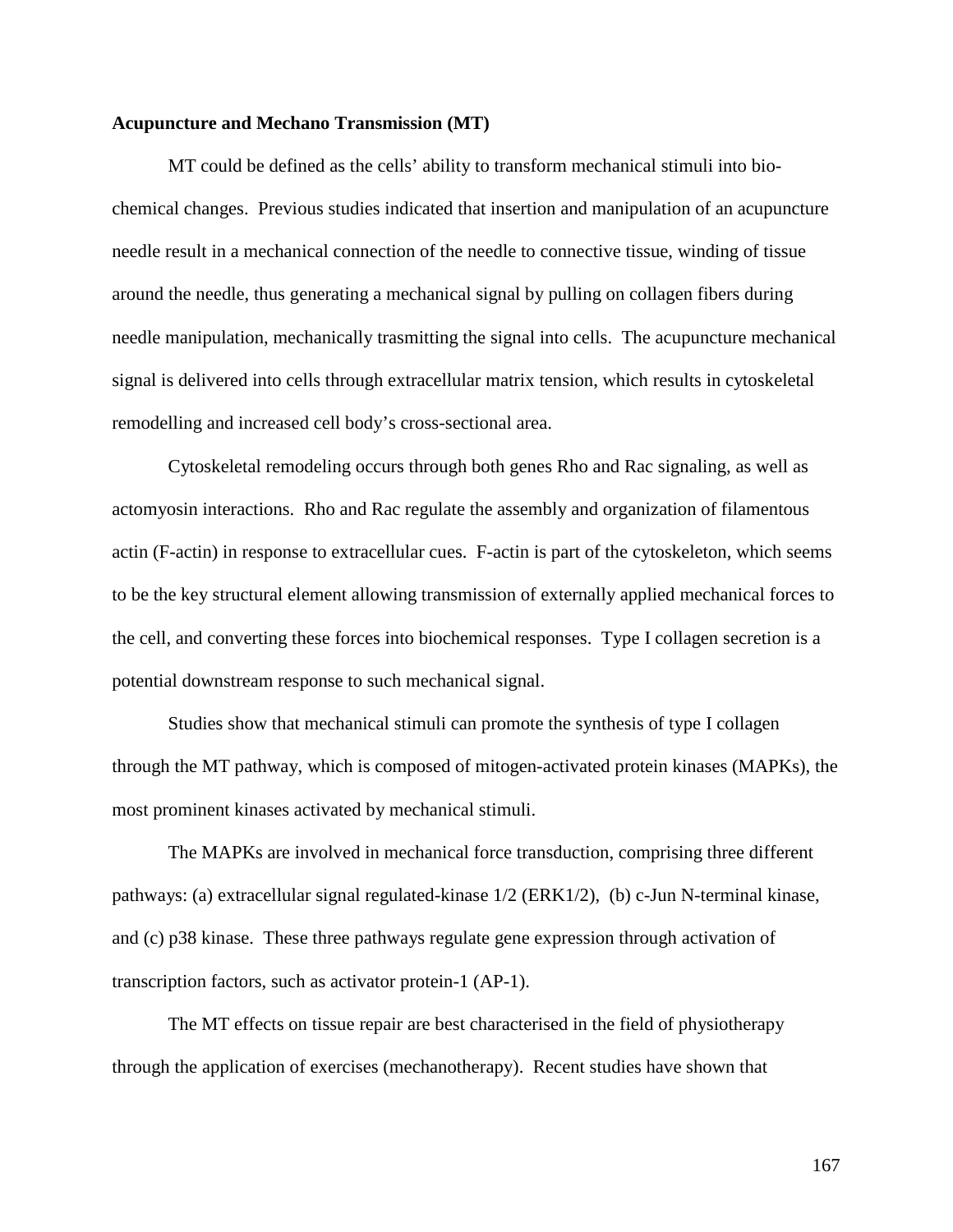mechanical stimulation increases the production of type I collagen through activating the ERK-AP-1 pathway in fibroblasts.

These MT data suggest that acupuncture mechanical stimuli have the potential to increase type I collagen synthesis through activating MAPKs-AP-1, as well as Rho/Rac-F-actin in tenoblasts, close to the needle's stimulation site.

A previous study by these researchers showed that EA in rats increases the concentration and reorganization of collagen during the tendon healing proliferative phase by needling ST36 and BL57.

Their hypothesis states that ST36 inhibited inflammation and BL57, which is located at the transition of the triceps surae into the Achilles tendon (an anatomical site connected with the site of the injury), activated the MT pathway in tenoblasts. According to traditional theory, BL57 is used as a local acupuncture point to relax the muscles and tendons of the lower leg. In this model, both acupoints work together to increase collagen concentration and reorganization.

#### **Conclusions**

The extracellular matrix of healthy tendon tissue is primarily composed of type I collagen (approximately 95% of the total collagen), which provides strength and elasticity. Following injury, type III collagen increases (from 1–3% to 20–30% of the total collagen), compared with uninjured tendon (1–3% of total collagen III).

Type III collagen tends to produce smaller, less organized fibrils resulting in an increased risk of tendon re-rupture. Despite post-injury remodelling, there is a consensus in the literature that the composition, structure and biomechanical properties of the scar tissue of injured tendons never return to the quality of uninjured tendons. The main goal of regenerative therapies is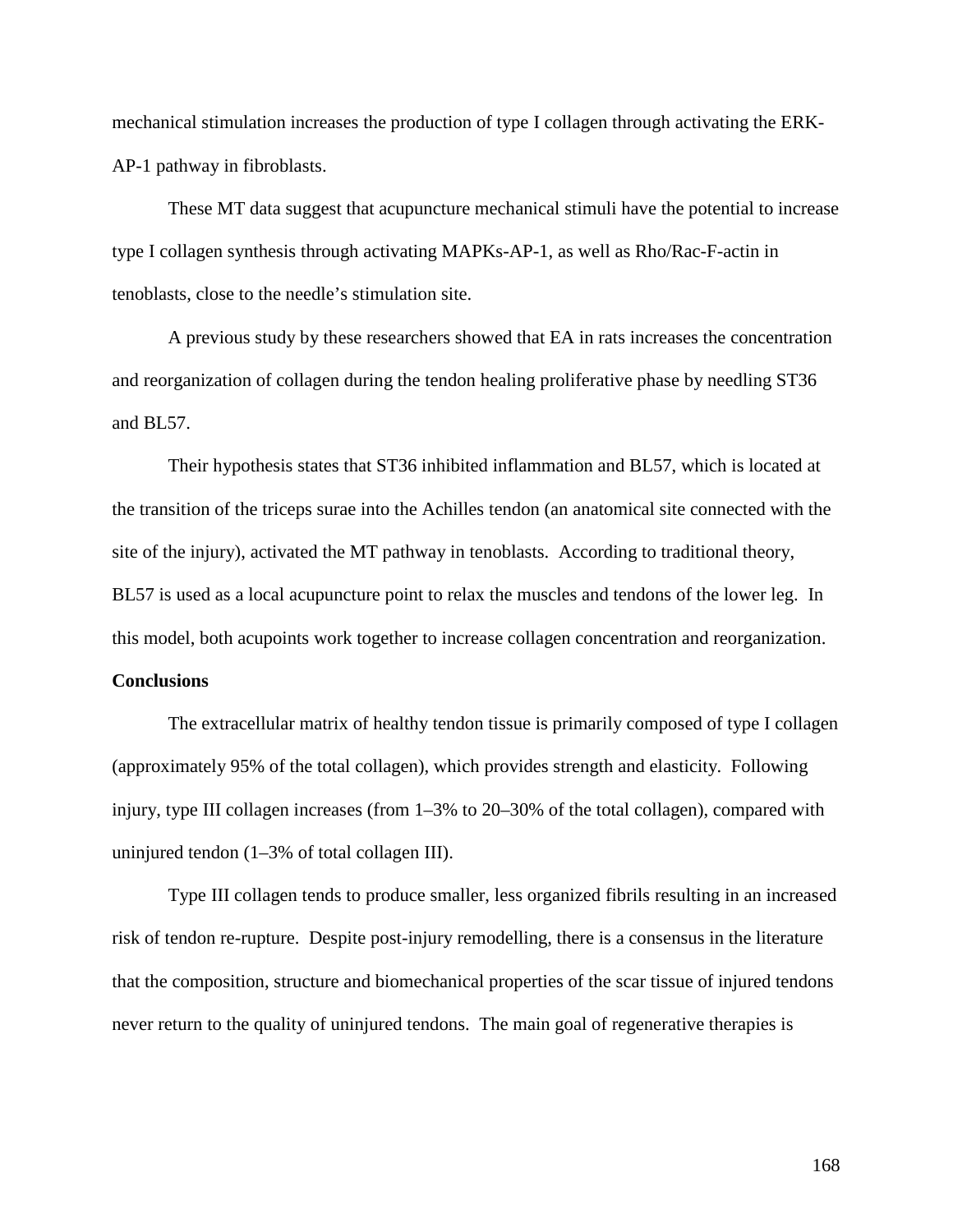therefore to improve the scar tissue quality. Understanding the mechanisms underlying the effects of these therapies is fundamental for developing them.

The purpose of this report was to present the possible molecular mechanisms underlying the tendon healing process. The researchers' hypothesis is that acupuncture modulates systemic AI, and the local MT molecular pathways lead to the synthesis of type I collagen. For activating the MT pathway, acupoints' selection must follow the criterion of at least one acupoint being located at an anatomical point that is connected with the site of injury.

To support this criterion for acupoints' selection, a recent study indicated that treating tendinopathy with dry needling at the pathological tissue decreased the pain, but did not renew its physical activity, which can be achieved by collagen-I synthesis during the healing process. This leads to the recovery of the biomechanical and functional properties of these structures. Increasing the blood flow is another effect of local needling, and has been suggested as possibly playing an important role in treating tendinopathy.

If this hypothesis is confirmed, new protocols for treating other injuries including skin, muscle, ligament, joint capsule and nerve, could be developed based on the principles of systemic AI and local MT effects of acupuncture. In addition to its collagen I synthesis effect, ST36 has an analgesic effect which decreases the necessity of analgesic drugs during the inflammatory phase of the tissue healing.

Additonally, acupuncture may be a viable alternative for such patients who are intolerant of certain drug classes (e.g., AI drugs) due to gastrointestinal, liver or kidney issues. This hypothesis is therefore important to stimulate research in the fields of tissue regeneration and to unravel the acupuncture mechanism of action.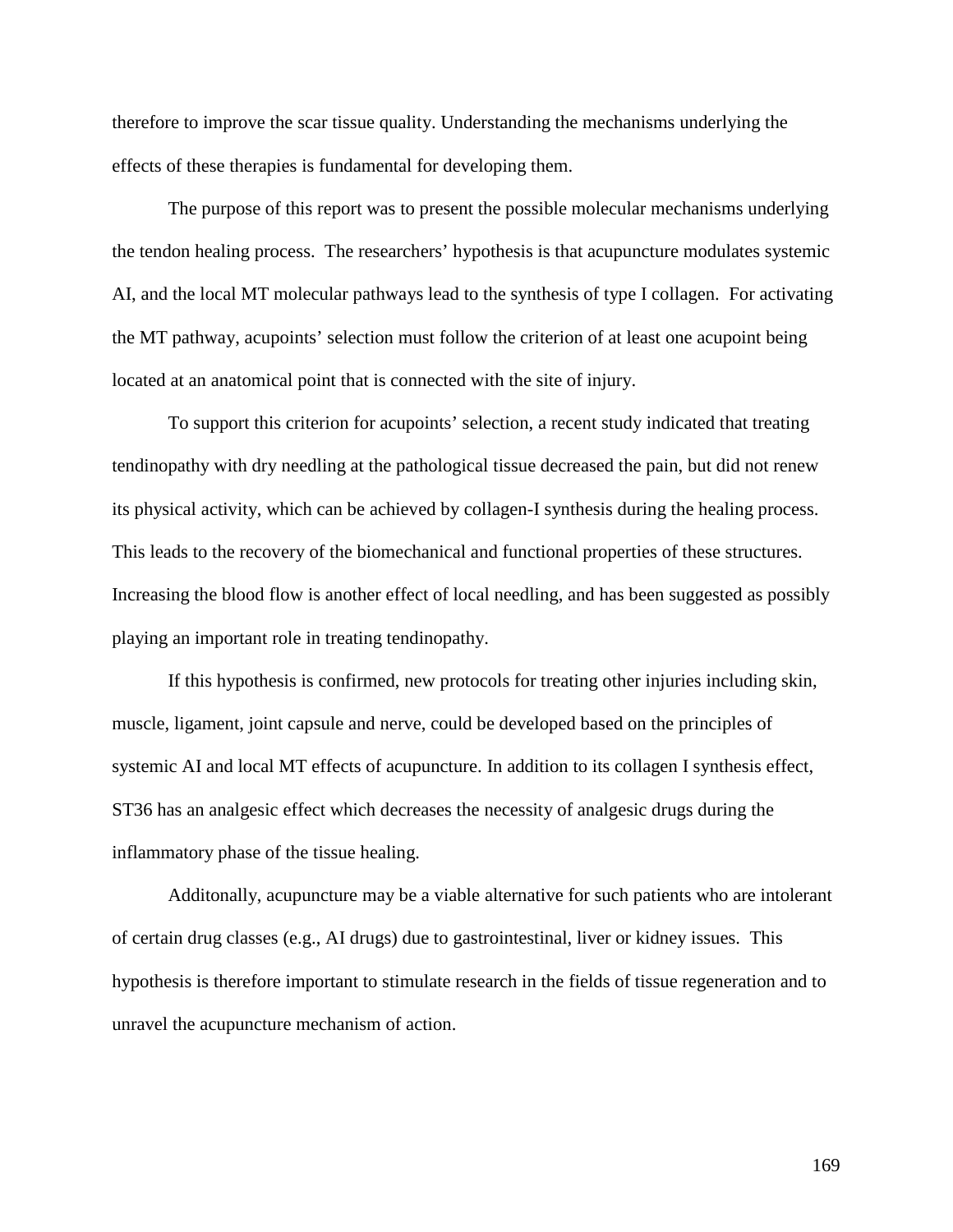Future studies using tendon healing models to discern the molecular pathways in collagen synthesis and reorganization will enable us to understand the influence of acupuncture therapy on tendon and other tissue healing. This line of study could potentially lead to a novel therapeutic alternative for treating soft tissue injuries.

#### **TCM Treatments of Insomnia with Nutrition**

Chinese medicated diet is not a simple combination of food and Chinese medicinal herbs, but a rather special highly elaborated diet made of Chinese medicinal herbal, food and condiments, under the theoretical guidance of diet preparation based on differentiation of TCM symptoms and signs. In addition to having the efficiency of medicinal Chinese herbs, it is also attentive to the delicacy of food. Nutrition has been used to prevent and cure diseases, build up one's health and prolong one's life (from the course introduction, Special Course on TCM Nutrition, Barcelona, Spain, 2000).

#### **Three Traditional Chinese Recepies for Insomnia**

## **(1) Drink of Longan and wild Jujube seeds (Longan Zao Ren Yin)**

#### **Ingredients**:

Long Yan Rou (Arillus Longan) – 10g

Suan Zao Ren (Wild Jujube Seed - Semen Ziziphi Spinosa - roasted) – 10g

Qian Shi (Gordon euryale seed - Sem. Euryales) – 12g

#### **Processing**:

a. Pound the roasted wild jujube seeds into pieces and put them in a gauze bag.

b. Put Gordon euryale seeds into 500ml water, boil them for about 30 minutes.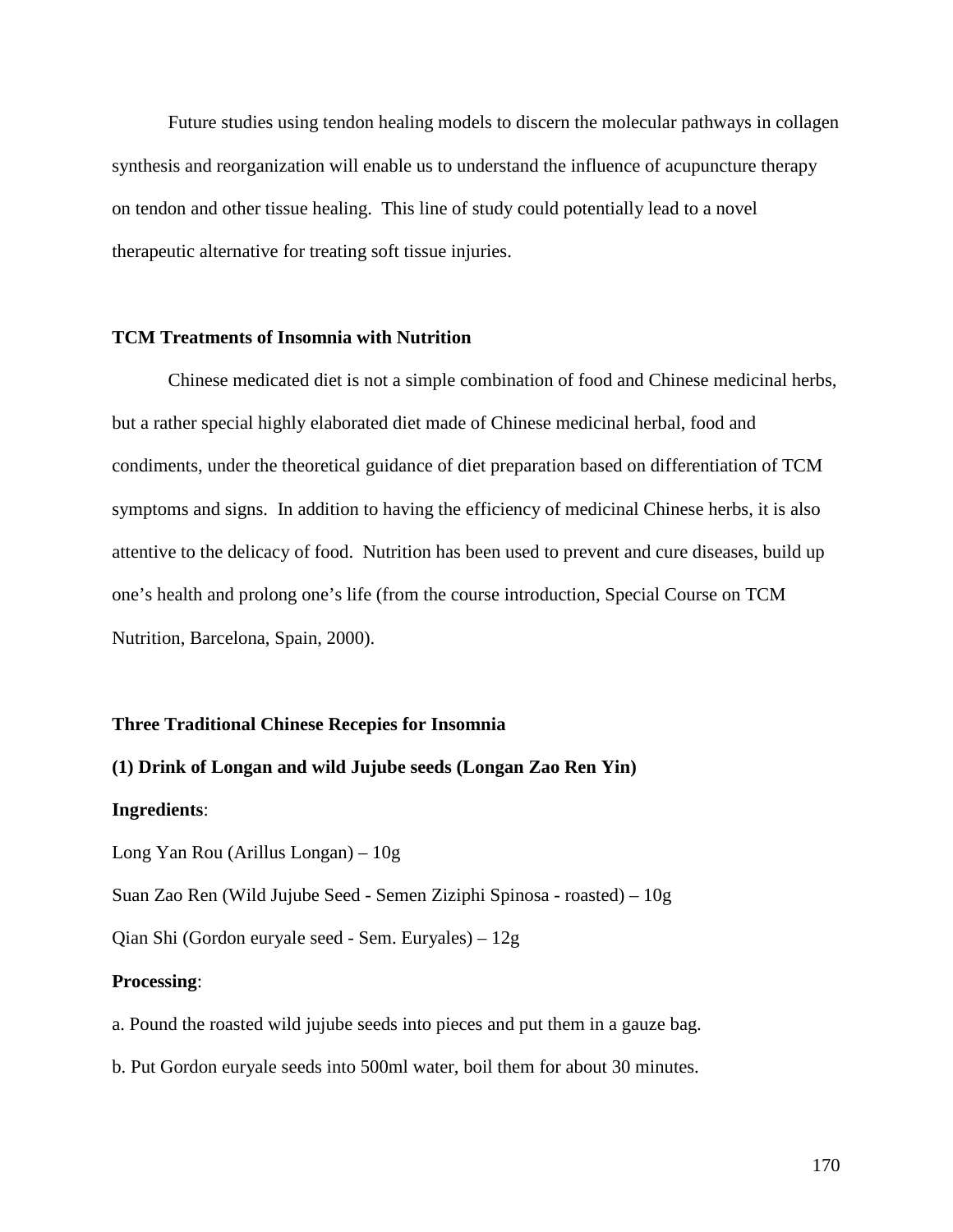c. Add the Longan aril and wild jujube seeds and boil them for another 30 minutes.

d. Remove the wild jujube seeds and add just the right amount of white sugar. Filter to get the extract.

**Instructions**: Drink it any time and eat the longan aril and gordon euryale seeds.

**Efficacy**: Nourishes the Blood, Tranquilizing the mind, tonifies the KD and Controls nocturnal emissions.

**Indications**: This kind of drink can be taken by those who suffer from palpitations, insomnia, forgetfulness, listlessness and nocturnal emission and other symptoms resulting from HT-Yin Deficiency and HT-Blood insufficiency which is unable to benefit the KD-Yin in te Lower Jiao d/t internal disturbance by Deficiency Fire.

#### **(2) Goat (or sheep) Liver Soup (Si Wu Gan Pian Tang)**

#### **Ingredients**:

Goat (or sheep) liver – 200g

Shu Di Huang (Prepared rehmannia root - Rx. Rehmannia preparata) – 10g

Chuan Xiong (Rhizoma Chuanxiong) – 3g

Dang Gui (Chinese Angelica root - Rx. Anelica Sinensis) – 6g

Bai Shao (White peony root - Rx. Paeonia Alba) – 8g

Gou Qi Zi (Wolfberry fruit - Fr. Lycii) – 10g

Mo Han Lian (Eclipta - Hb. Ecliptae) – 6g

Suan Zao Ren (Parched wild jujube seed - Semen Ziziphi Spinosa) – 6g

Powdered (White pepper powder - Pulvis Fr. Piperis Albi) -1g

Gourmet powder  $-2g$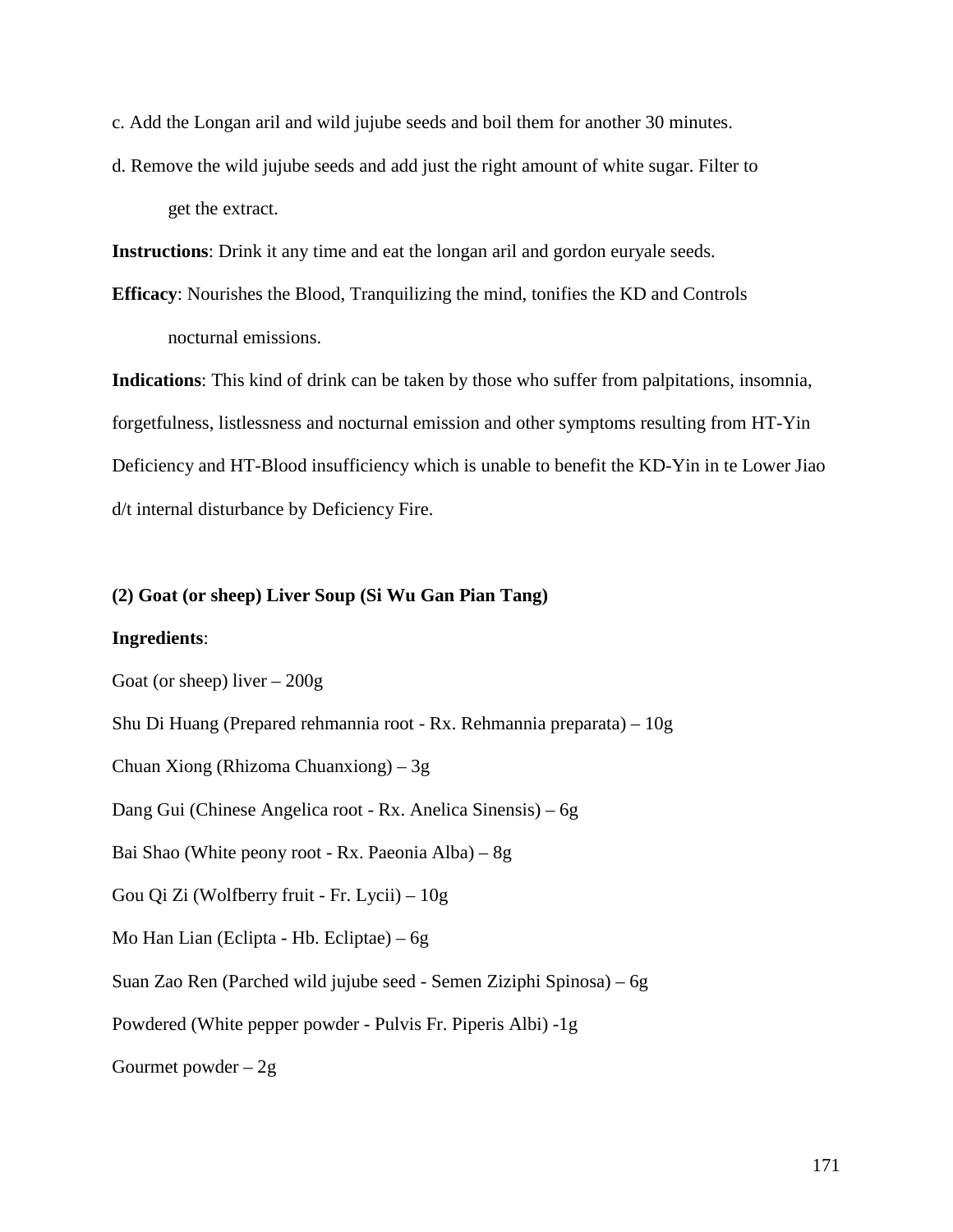Soaked edible fungus (Auricularia) – 20g Cooking wine  $-2g$ (Day Lily - Flos Hemerocallis Immaturus) – 10g Wet starch  $-20g$ Chicken broth – 400g Refined salt –  $6g$ Soy sauce  $-3g$ 

#### **Processing**:

- a. Wash the above medicinal herbs clean, and put them in an earthware pot; add water to decoct them and let the decoction settle to remove the sediment.
- b. Wash the goat liver clean, and cut it into thin slices, and put it into a bowl.
- c. Add the refined salt, soy sauce, cooking wine and wet starch, and mix thoroughly.
- d. Put the earthware pot with the decoction over a strong fire, add the chicken broth, edible fungus and day Lily.
- e. When the decoction boils, remove the edible fungus and day Lily, and put them in a soup bowl.
- f. Spread the liver slices into the pot; skim off the froth when it boils again; add salt, the

pepper powder, the prepared lard and gourmet powder when the liver is done. Then put it into the soup bowl to eat.

**Instructions**: It can be taken with bread (or cooked rice).

**Efficacy**: Nourishes the liver, replenishes the blood, improves vision acuity, and calms the mind.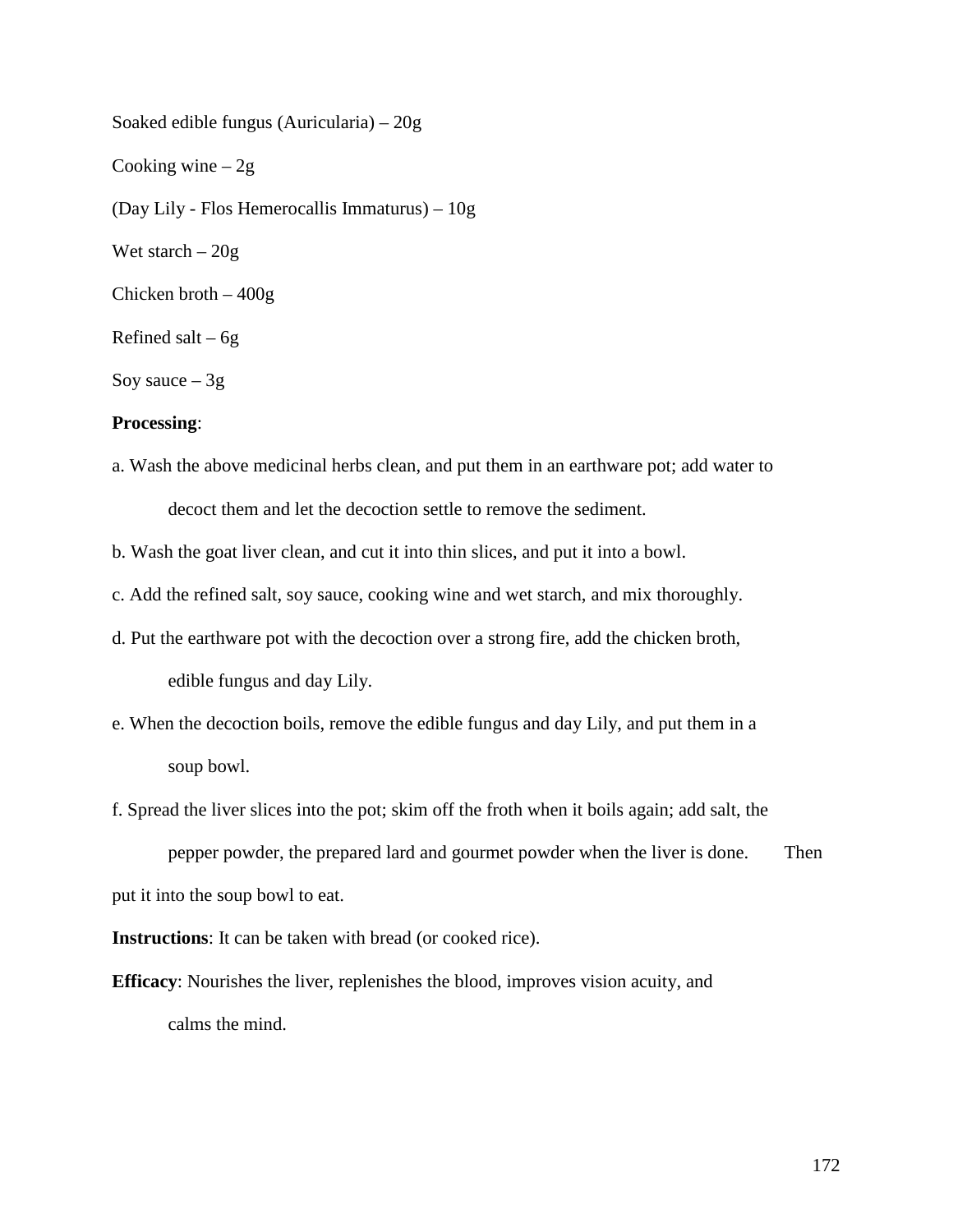**Indications**: Night blindness, dim eyesight and optic atrophy caused by liver-blood Deficiency, palpitation, insomnia, forgetfulness. And irregular menstruation in women, as well as other symptoms due to heart-blood deficiency.

#### **(3) Cooked rice with Dang Shen and Chinese Dates**

#### **Ingredients**:

Dang Shen (Rx Codonopsis Pilosulae) - 10g (Chinese date - Fr Ziziphi Jujubae) – 20g (Polished long grain of glutinous rice - Sem Oryzae glutinousae) – 250g White sugar  $-50g$ 

#### **Processing**:

a. Put dangshen and Chinese dates in an earthen ware pot, add water to soak to let them

expand. Decoct them in water for about 30 minutes, then remove the dangshen and Chinese dates.

b. Wash the glutinous rice clean, put in in a big porceline bowl with just the right amount of water, and steam until the rice is done. Turn the bowl upside down to put the cooked rice on a plate. Put the dangshen and Chinese dates on the rice. Add white sugar into the prepared extract of dangshen and Chinese dates, and concentrate it. Then pour it on the cooked Chinese date rice.

**Instructions**: may be eaten for breakfast.

**Efficacy**: strengthens the spleen and nourishes Qi

**Indications**: Qi deficiency due to weak constitution, manifested as lassitude, palpitation, insomnia, loss of appetite, loose stool, dropsy, etc.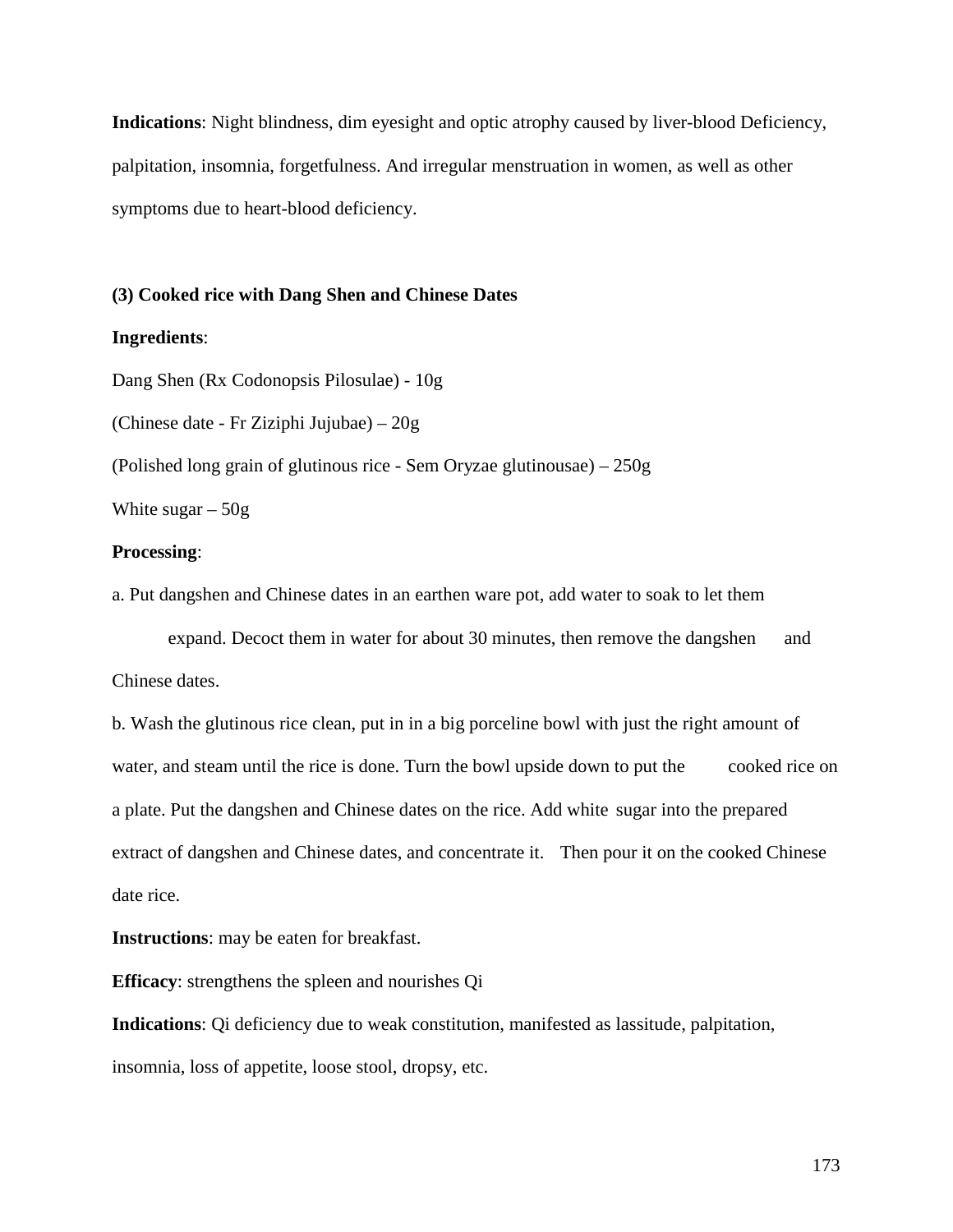#### **Dr. Maoshing Ni's Food Recommendations for Treating Insomnia**

As many current sleep studies confirm, it has been Dr. Ni's understanding based on his family's long and rich TCM medical heritage, that sleep is restorative to our mind and vitality. Based on these studies as well as on Dr. Ni's TCM heritage, he perceives sleep as critical for our organs to function well, since our tissues mostly detoxify at night during sleep.

Recent studies show that when sleep-deprived for a mere 72 hours, human subjects manifest a great decline in white blood cells production and activity, which is an indication for the attenuated function of the immune system, which results in greater vulnerability viral, bacterial and fungi infections, which then enable the appearance of mood disorders, such as anxiety and major depression, in addition to digestive ailments, including elevated cholesterol and blood pressure (Ni, 2006, p. 202).

The following are a few of Dr. Maoshing Ni's recommendations for trearing insomnia, as cited from three of his published books.

#### **Chinese Tradional Nutrition for Treating Insomnia**

(1) **Jujube Seed** is a powerful remedy for both insomnia and fatigue (*Second Spring,* p. 189, 330): Seeds of the Jujube date are a traditional sedative, which promote a good sleep. When taken as supplement, the recommended dosage is up to 500mg/day.

According to TCM, the heart is said to house the spirit. When the heart is weak, the spirit grows restless and cannot properly rest at night, so we experience insomnia or else sleep poorly and wake up unrefreshed. Jujube calms the spirit, strengthens the heart, and facilitates a good sleep.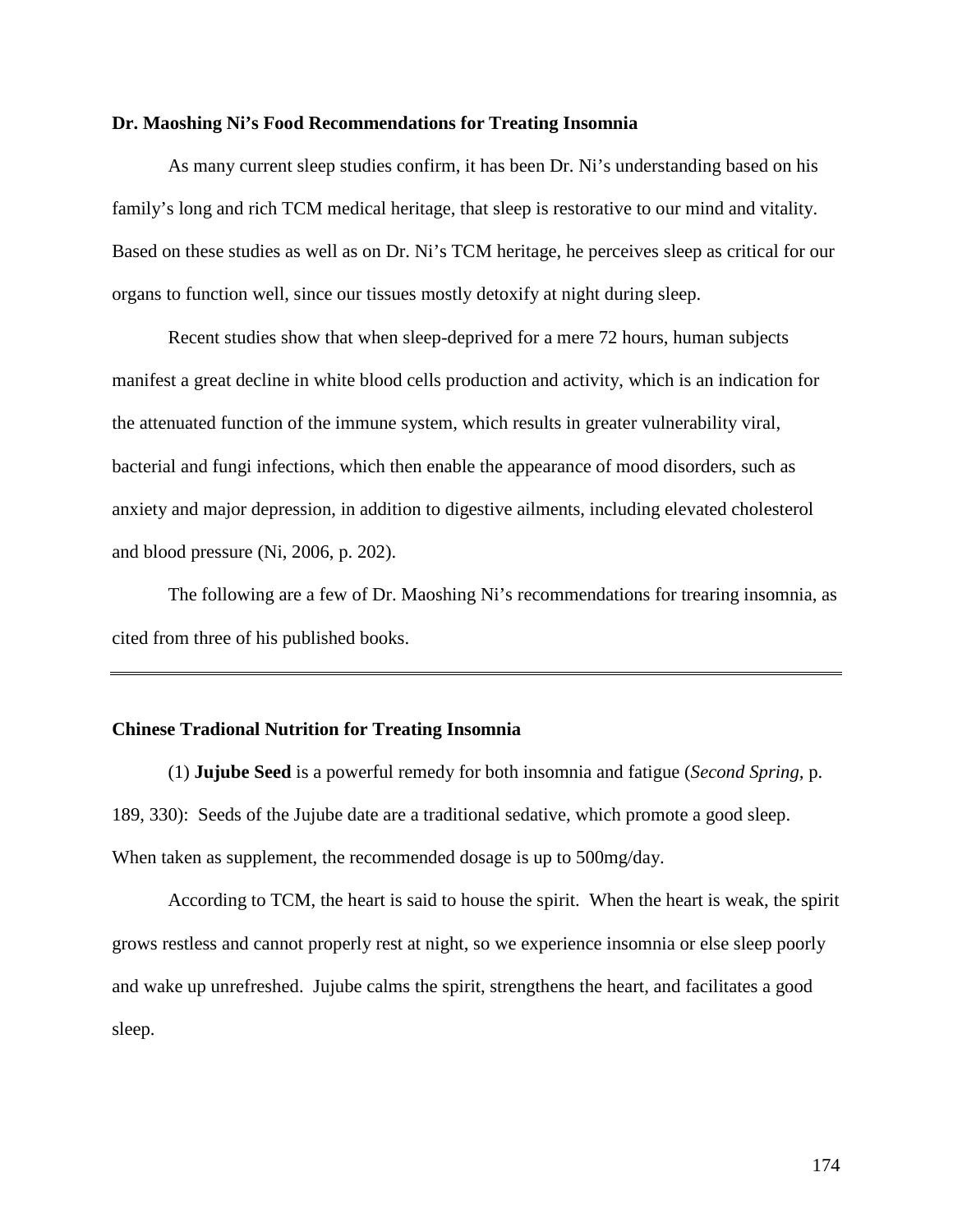Modern research shows that jujube seeds are rich in saponines, which reduce irritability, anxiety, and fatigue, while promoting relaxation and sleep. A great advantage of this seed is that it does not make you tired when you take it during daytime, in fact, it seems to promote clarity and decreases fatigue-related nervousness.

(2) **Passiflora (passion flower) for a peaceful sleep**: steep 1 to 2 heaping tablespoons of the dried herb in a cup of hot water (*Second Spring*, p. 190, 330), drink just before bedtime. The typical dosage for the supplement form is 200 mg per night.

Passiflora is found in various species worldwide, and its medicinal properties are valued everywhere. Passion flower is a fruit that makes delicious juice; its fresh or dried leaves are traditionally used as a therapeutic tea to treat insomnia, hot flashes, muscle spasms, and nervous digestive disorders. It is found in many calmness-inducing preparations.

Passiflora contains harmala alkaloids, which prevent the breakdown of neurotransmitters such as serotonin and dopamine, thus improving mood and promoting restful sleep. Passion flower is also known for its pain-relieving properties and could act to fight H. Pylori, the bacteria that causes ulcers  $(2<sup>nd</sup>$  Spring, p 190).

TCM recognizes that the yin, which is the female essence, slowly becomes depleted during menopause. Yin is a calming essence needed for balancing the fiery yang, so when we are low on yin, a major symptom is insomnia, manifested as difficulty falling asleep or experiencing episodes of waking up late at night and being unable to resume sleep. Hot flashes, night sweats, irritability, and agitation are all related to this root condition.

To ensure a good night sleep, take a calming tea before bedtime. It is recommended to use one of the following traditional Chinese herbs: Ziziphus seed, bamboo shavings, and oyster shell, all of which sooth the mind and the spirit.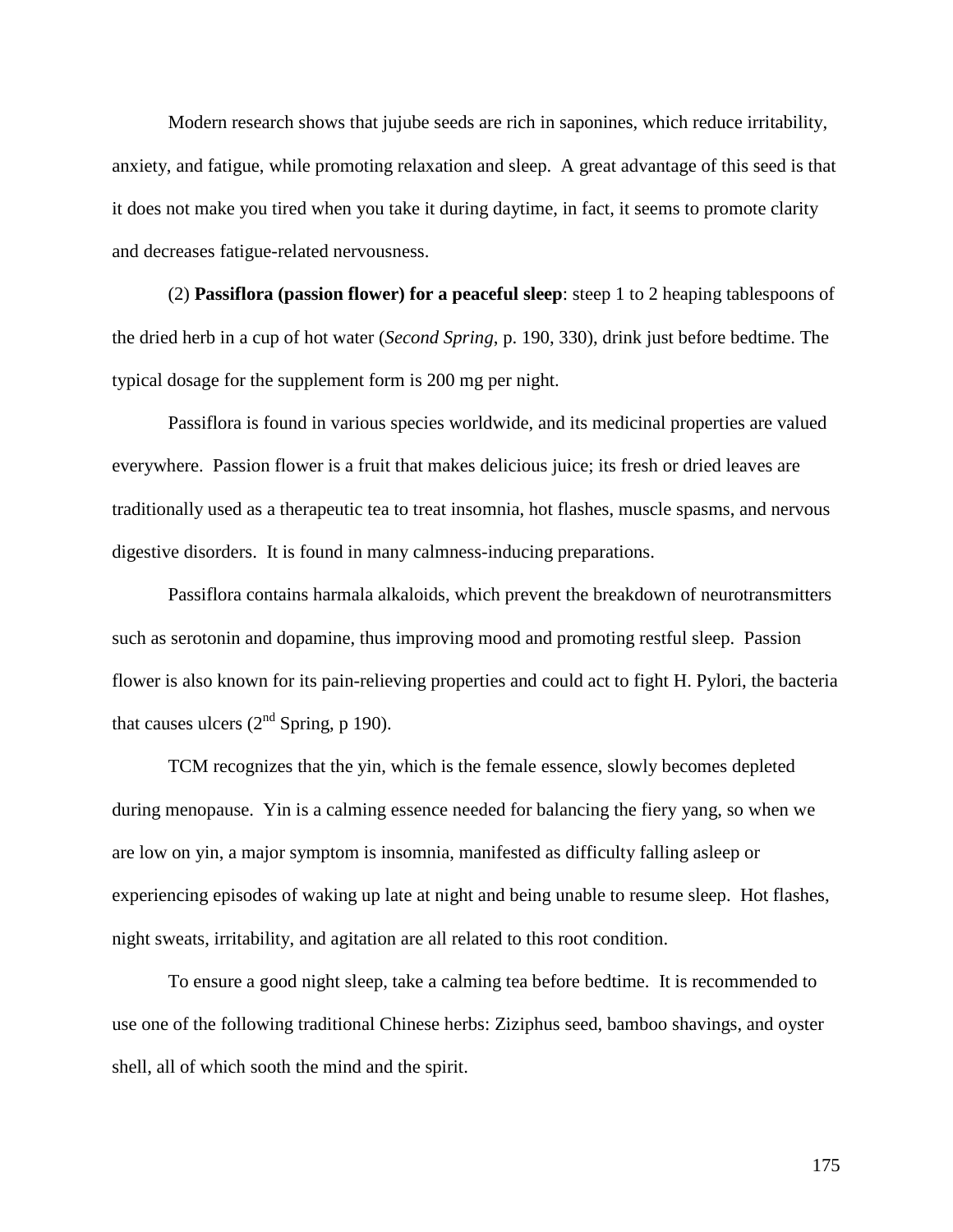(3) **5-HTP Supplement (5-Hydroxytriptamine)**. It is the precursor of Serotonin and Melatonin, which converts into serotonin in the brain, and has a tranquilizing effect. The recommended dosage of this supplement is 200 mg per night, taken just before bedtime (*Second Spring*, p. 191, 330).

(4) **Longan** (**Long Yan Rou - Arillus Euphoriae Longanae - dragon's eye fruit)**. Both its taste and shape resemble lychee and has many therapeutic qualities. Longan calms the spirit and mitigates insomnia, nourishes the blood, promotes good vision, and strengthens the bladder to stop incontinence. Recommended for irritability during pre-menopause, and for insomnia.

Longan fruit contains substantial amounts of vitamins A and C, and minerals such as iron, magnesium, phosphorus, and potassium, which are much needed during pre-menopause. Longan's use as a tonic herb in Chinese medicine may be due to its phenolic acids, which protect the liver and act as antioxidants.

The dried fruit makes a wonderful snack to add to a trail mix. For a peaceful night's sleep, it is recommended to eat a small handful every day. It can be found as fresh or dried longan at Asian markets, in select health food stores, and online (*Second Spring*, p.188).

(5) **Starflower (borage)**: its leaves are used in salads and soups, and its beautiful starshaped flower has a sweet, honey-like taste that is used in desserts, as a calming tea, and for ornamentation. The seed produces borage oil, the best-known plant-based source of gammalinolenic acid (GLA). This omega-6 fatty acid reduces inflammation, thus helping to combat rheumatoid arthritis, nerve damage, and memory-loss as occurs in Alzheimer's disease.

Borage also contains oleic and palmitic acids, two fatty acids with known cholesterollowering properties. Starflower's ability to mitigate hot flashes during menopause is its best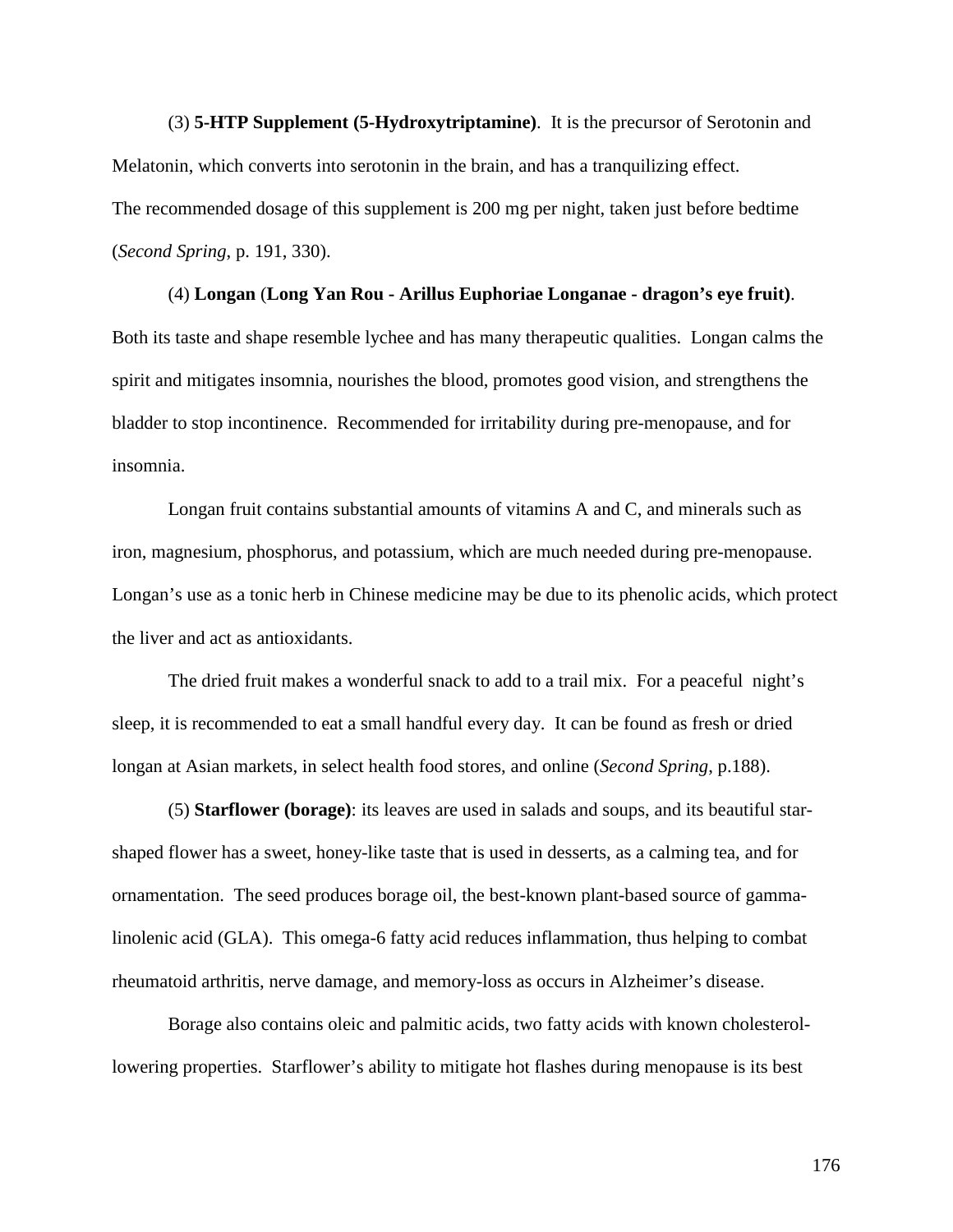quality. You can make tea infusions of starflower or take the borage oil in a supplement form, available from health food stores and Chinese herbalists (*Second Spring*, p 203).

(6) **Wild Yam [Shan Yao] Rz Dioscorrea Oppositae**: Premenopause's erratic and disruptive hot flashes are a direct result of the hormonal imbalance. Wild Yam harmonizes the body's hormonal system, and is used not only to calm hot flashes but also to alleviate other menopause symptoms such as night sweats, joint pain, and insomnia.

Wild Yam strengthens the kidneys, liver, spleen and pancreas. Studies in China have found that the fiber in Chinese wild yams help combat hyperlipidemia, a fatal dsease found worldwide, by reducing high levels of fatty lipid molecules in the bloodstream.

The tuber-root also acts to decrease insulin resistance in the body, making it an ideal food or supplement for people with a tendency for diabetes. When using a whole yam, soak it before cooking. Yam extract supplement is also available in health food stores (*Second Spring*, p. 204).

(7) **Pearl Powder (Zhen Zhu Mu – Margaritifera**): The medicinal use of the crushed and powdered natural pearl in Chinese medicine is a very ancient practice. Prized by the Chinese royalty for its famous anti-aging properties, pearl powder has been traditionally used in herbal remedies and in ointments to be massaged into the skin to prevent premature skin aging, clear surface inflammation and acne, improve vision, and calm the mind and spirit. Rich in minerals that benefit the skin, natural pearl has much more to offer than just its beauty as an adorment (*Secrets of Longevity*, p. 70).

(8) **Avoid Coffee:** When you experience stress, anxiety, a racing mind, or insomnia, it is strongly recommended to cut out caffeine. It is a CNS stimulator that works against our attempts to relax the body and calm the mind. If you still enjoy the taste of coffee, you might turn to the decaffeinated version, but beware: many commercial coffees are decaffeinated using methylene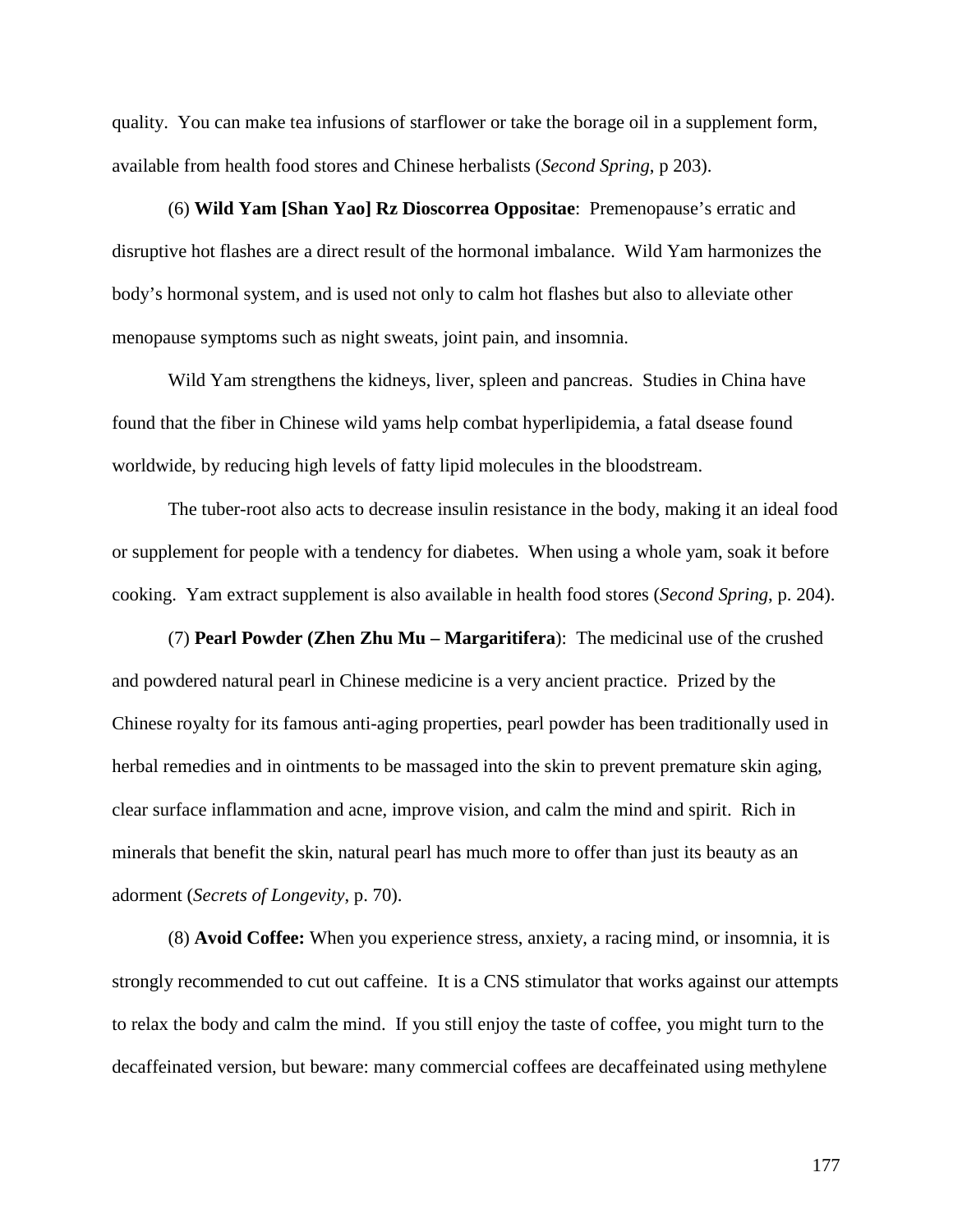chloride, a chemical that interferes with the blood's ability to deliver oxygen. This causes the heart to work harder in an attempt to supply the needs of all the body cells.

In case the person has angina pectoris, and has switched to decaffeinated coffee to avoid triggering symptoms, he/she will want to make sure that his/her brew has been swept clean of caffeine (97% is considered clean), using a water process. It is recommended to check the label when buying coffee beans at the health food store, or ask the coffee server at the café (*Secrets of Longevity*, p. 50).

(9) Folk remedies for Insomnia – drink tea made with celery and beet tops in the evening, two hours before bedtime (*The Tao of Nutrition*, p. 31).

(10) Amaranth - for Anxiety or Insomnia toast  $\frac{1}{4}$  cup amaranth in the oven until slightly brown, remove and steep in an amaranth cup of hot water for 5 minutes and sip for immediate relief of anxiety, or for insomnia. Take just before bedtime (*The Tao of Nutrition*, p. 71).

(11) Wheat - for insomnia, menopause, restlessness. Make tea from one cup of wheat, 12g licorice, and 15g Chinese black dates. Drink one cup three times daily (the Tao of Nutrition, p. 79).

(12) Lima beans - for insomnia. Eat soup for dinner made of lima beans with other calming foods like turkey and sage. Lima beans strengthens the Qi, nourishes blood, clears heat, resolves dampness, promotes bowel movement, fortifies the lungs, and calms the spirit (*The Tao of Nutrition*, p. 83).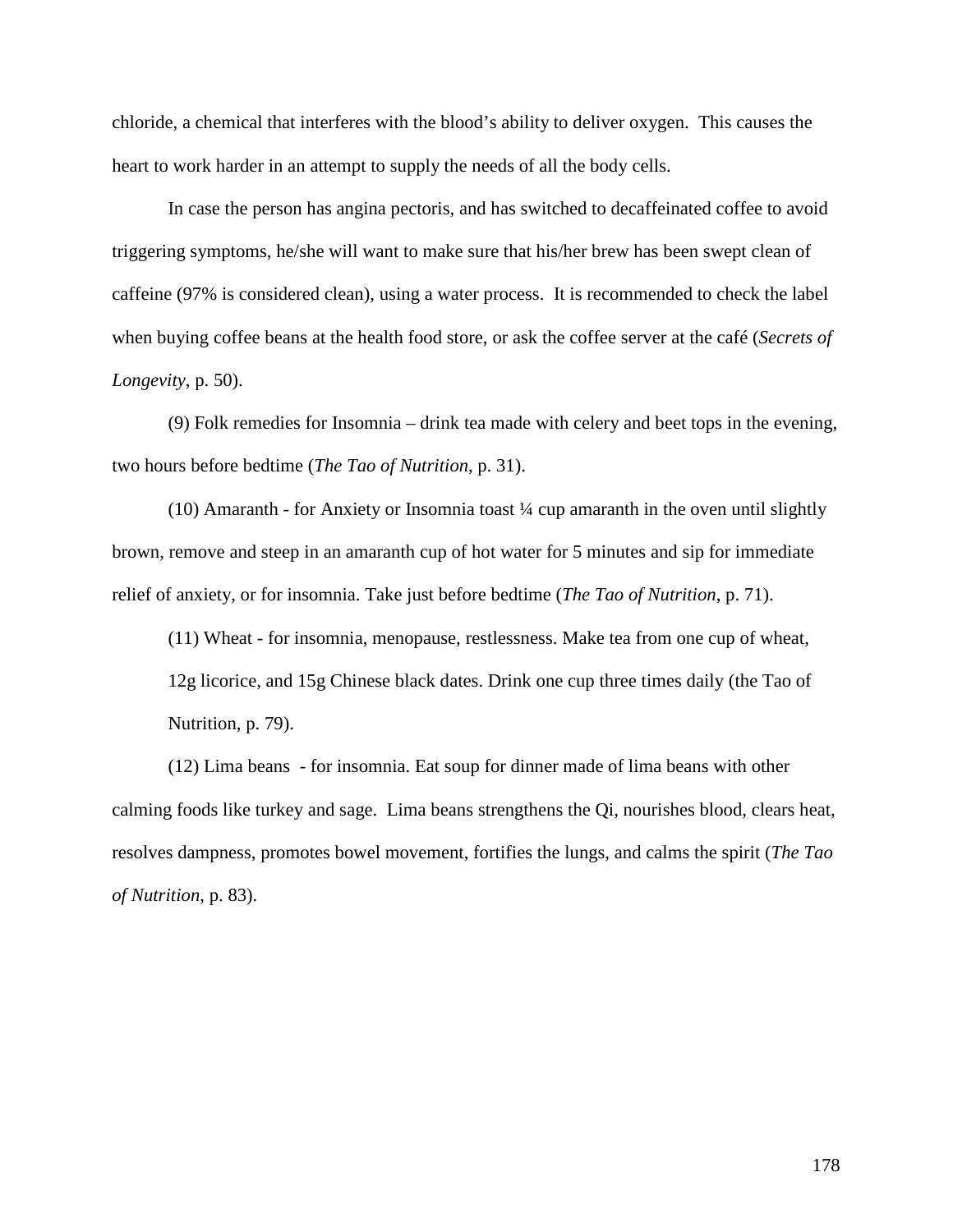#### **Exercise Recommended to Improve Sleep**

As recent studies confirm, Dr. Ni identified insomnia as a major contributor to the breakdown of the immune system, which accelerates the aging process.

Dr. Ni cites a famous Taoist physician, Ge Hong, of the Han dynasty in the third century, who promoted four sets of exercises to treat and prevent insomnia (Ni, 2006, pp. 248-9). Modern Chinese studies indicate that when performed nightly for 2-4 weeks, they can dramatically improve sleep quality in individuals suffering from chronic insomnia. Dr. Ni calls them "the four moves to checkmate insomnia". All four exercises are performed just before bedtime, while lying down mainly on your back:

#### **Exercise 1**

1. Lie on your back with bent knees.

2. Pull your knees up towards your chest and breath naturally

3. Hold this position for one minute, then relax and straighten your legs, rest your arms and hands at your sides.

#### **Exercise 2**

1. Still on your back, stretch both arms upward above your head while inhaling.

2. Bring your hands down while exhaling, and massage your body from your chest to your abdomen, then rest your hands at your sides.

3. Repeat with every breath for about one minute.

#### **Exercise 3**

1. Stay lying on your back, and make fists with both hands, then place your fists under your back as high as possible to your shoulder blades, on either side of the spine.

2. Take three complete breaths.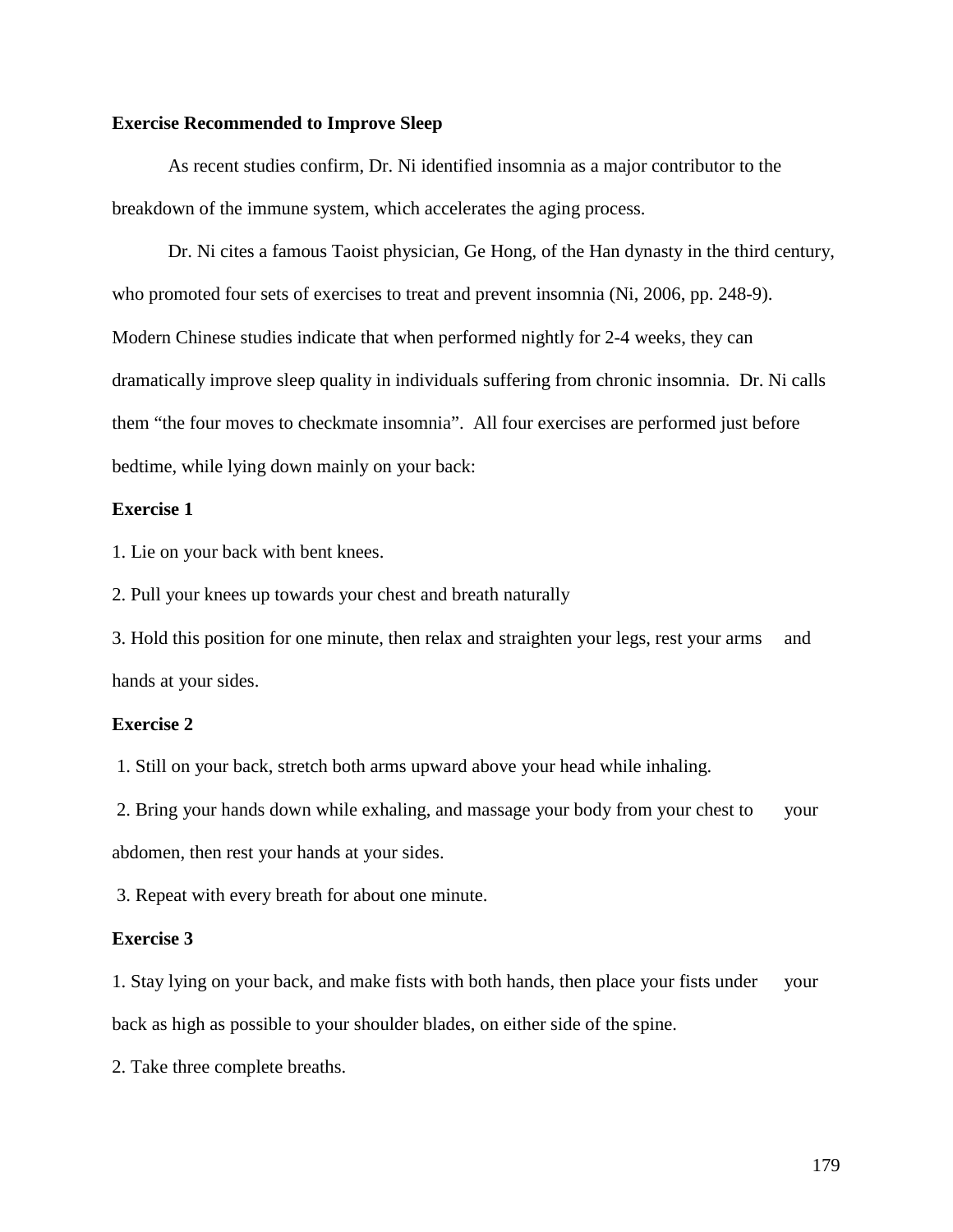- 3. Re-position your fists one notch downward, and repeat.
- 4. Move downward every third breath, until your fists reach your waist level.
- 5. Take five breaths, then position your fists on either side of your tailbone.
- 6. Take five more breaths.

#### **Exercise 4**

1. Turn over and lie face down.

2. Place your hands under your abdomen. Slowly inhale, filling your abdomen and chest, and feel the energy permeate your entire body.

3. Slowly exhale and visualize negativity leaving your body.

4. Pause after each exhalation, and relax every muscle. Do this for one minute

(Ni, 2006, pp 248-9).

After completing the above cited four anti-insomnia moves, Dr. Ge Hong suggests to adapt the

"deer sleep posture", imitating a sleeping deer in the wild (Ni, 2006, pp. 250):

1. Lie down on your right side.

- 2. Bend your right elbow and locate the palm facing up in front of your face.
- 3. Rest your left arm and elbow on your hip, hand dropped down in front of your abdomen.
- 4. Your right leg is naturally straight, while your left knee is bent and resting on the mattress in front of your right thigh (Ni, 2006, p 250).

A breathing exercise to experience deep relaxation and improve sleep (Ni, 2009, p 192):

Inhaling is a yang action that brings oxygenated air into our body, and in Dr. Ni's view it is the secret to good breathing. It nourishes the body cells with oxygen. Exhaling is a yin action,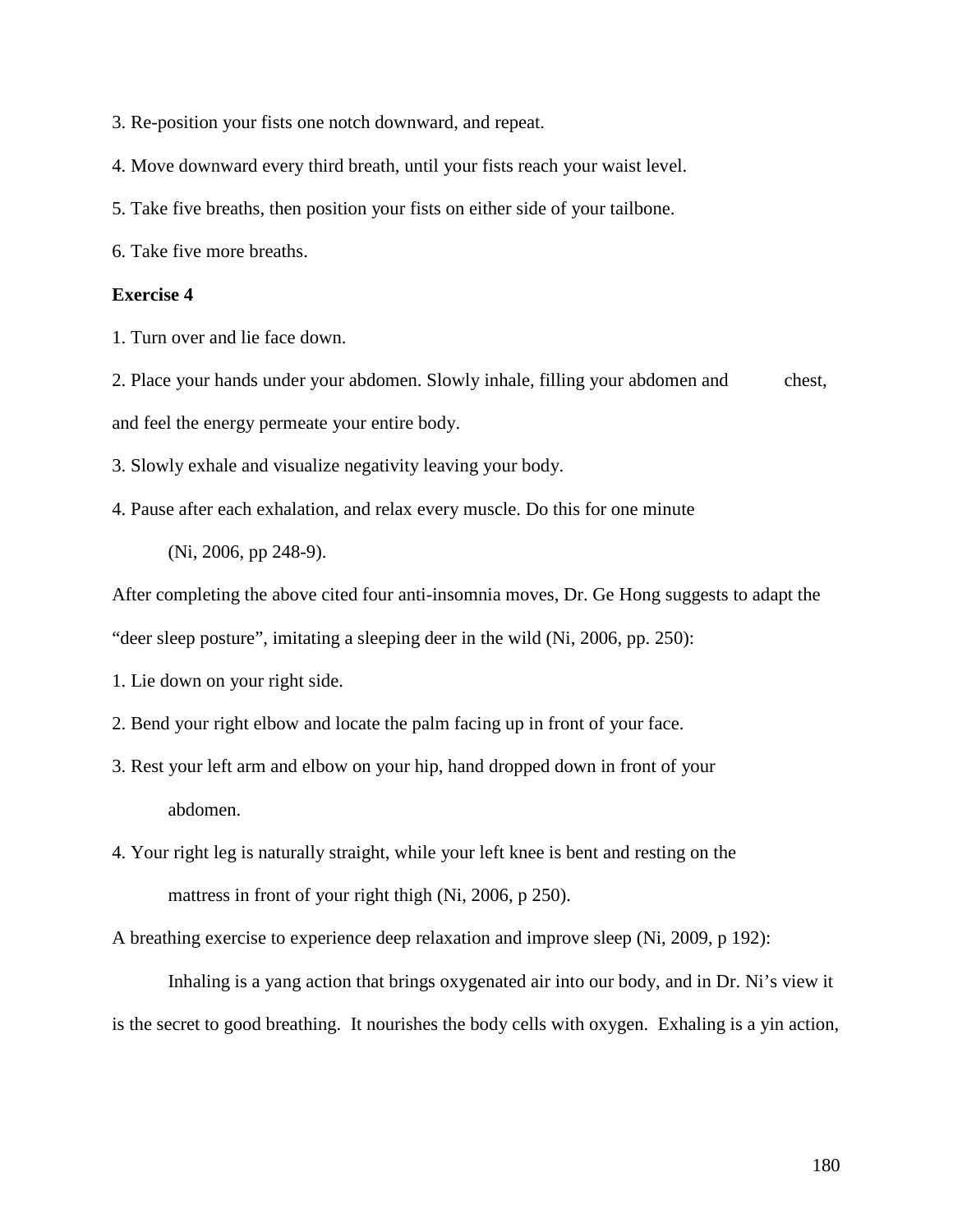that moves out of our body deoxygenated air together with toxins, which results in deflation and loosening up.

When inhaling, we should fill up our abdomen first, watch it rise, then fill up our chest, so that our ribs expand.

On exhaling, we should let the air out of the ribs, then out of the abdomen, compressing our belly to make sure that all the air is out. When we don't think we can exhale any more air, we aught to push out some more air, then more, until there is nothing left to expel. We should then repeat the process slowly and deliberately. By the end of the fifth exhalation, we will find ourselves gloriously calm, even dreamy (Ni, 2009, p192).

# **Overcoming Sleep Apnea (Ni, 2009, p 193)**:

If one feels sleepy all the time, mentally foggy, and has trouble staying awake to get through the day, the person may be suffering from sleep apnea, a common condition that ofen goes undiagnosed.

People with sleep apnea stop breathing multiple times during the night, and wake up gasping for air, or do not wake up al all. Sleep apnea causes nearly 40,000 deaths a year.

# **Simple natural solutions that could help:**

a) If you are overweight, trim down. Excess fatty tissue in the back of the throat can

obstruct the upper airway, causing you to stop breathing. Many people overcome apnea by simply losing weight.

b) Always sleep on your side, never on your back.

c) Don't get overly tired Take a little nap during the day, and pace yourself to avoid overwork, and establish a regular sleep pattern.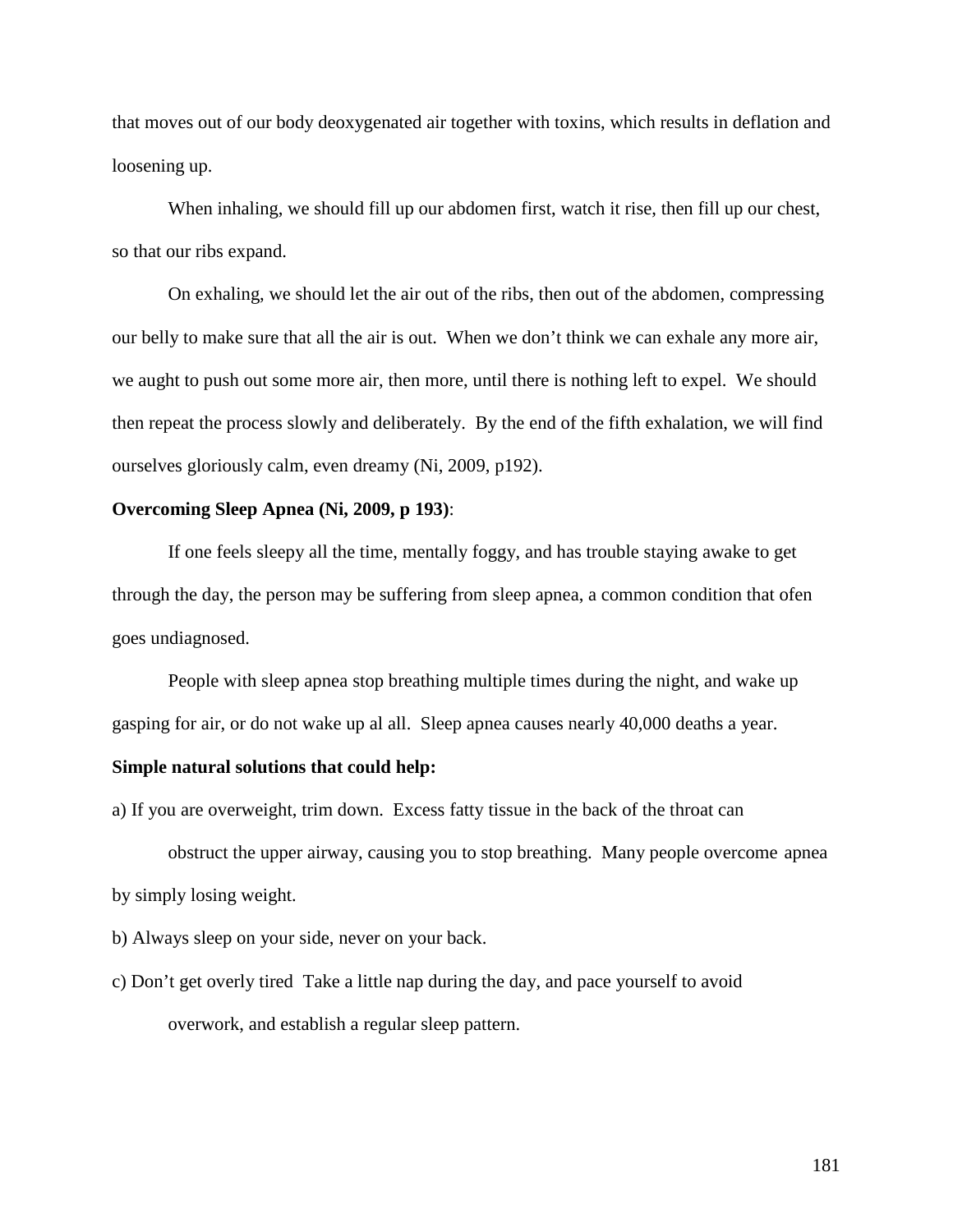If none of this works, see your doctor and get a breathing device called CPAP that delivers oxygen at night.

#### **Forming Healthy Habits to Improve Sleep**

A common symptom of aging is cognitive decline, manifesting as loss of memory and concentration. Interestingly, these same symptoms are considered the main "side effects" of insomnia.

(1) To treat or prevent these symptoms, Dr. Ni suggests acupressure massage on GB-20 (Ni, 2006, p 252): Stimulate GB-20, two easy-to-find acupressure points on the back of the upper neck at the base of the skull.

a. Cross your fingers of both hands behind your upper neck with your palms cradling the back of your head, with both thumbs in the grooves on each side of your neck, and your index fingers crossing one another below your skull, just above the thumbs.

b. Simply sit on a chair, lean your head back, and let it rest against the pressure of your thumbs and index fingers.

c. Inhale through the nose and exhale through the mouth, slowly and deeply, and try to relax your entire body.

d. Do this for 2-5 minutes.

You will increase blood flow to the brain and at the same time relax the neck muscles, which often tense up due to stress and constrict blood vessels in the area.

(2) Form your own routines and rituals that help you go to sleep and stay asleep (Ni, 2006, p 204). From Dr. Ni's extensive interviews with over 100 centenarians, some useful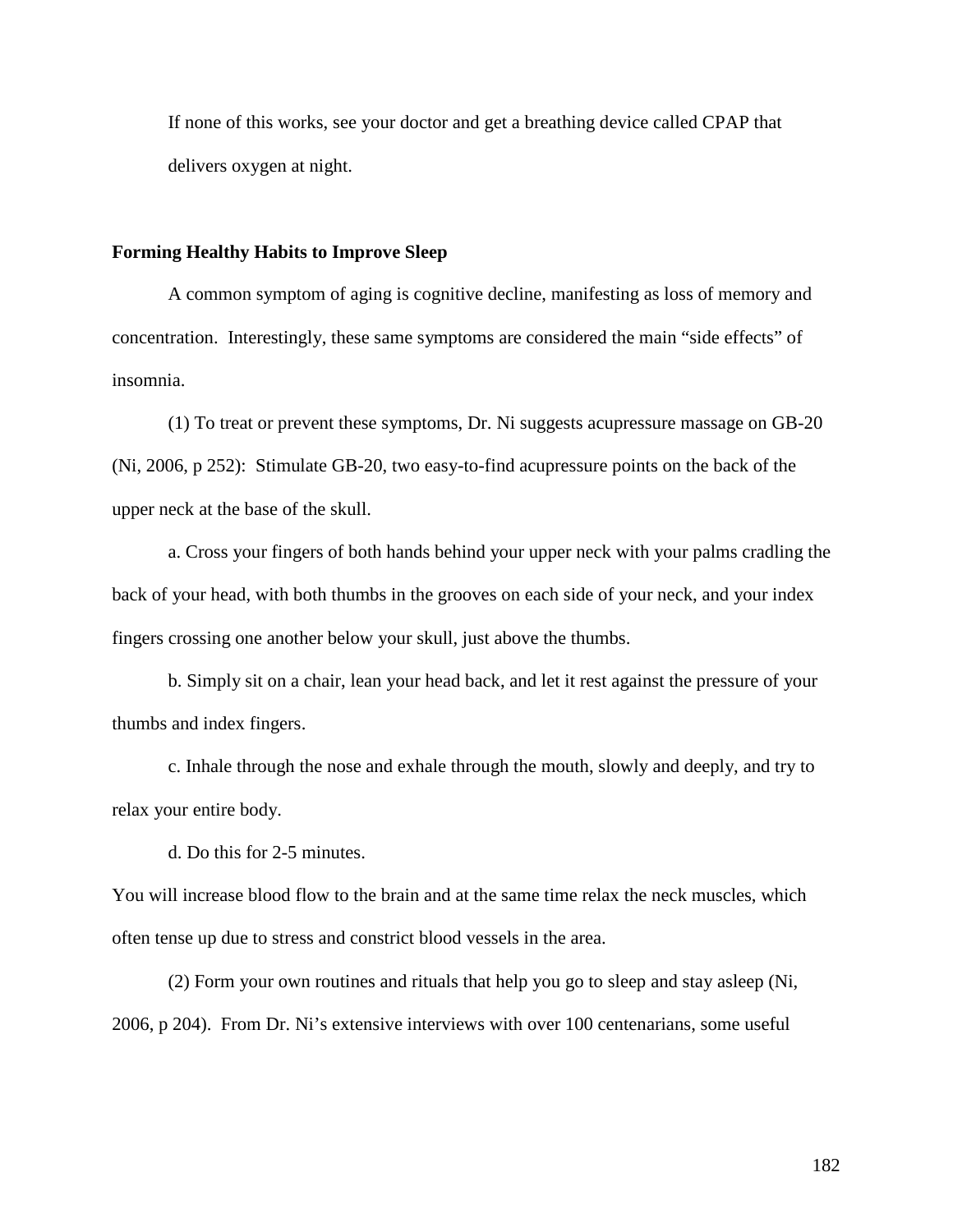suggestions for facilitating going to sleep are: Hot baths, foot massage, journaling, meditation, aromatherapy, relaxing music, reading spiritual books, praying, and taking an evening stroll.

These and other rituals could help you calm your mind and feel peaceful within. Once you find an activity that works for you, be sure to practice it consistently, to program your body for achieving peaceful and refreshing sleep.

In Eastern medicine it has long been believed that respect for nature's cyclical changes brings health, while violating its rhythms leads to disease (Ni, 2006, p 205). Biochemical changes occur when humans transgress the natural behavior patterns associated with the division of night and day.

Modern recent studies show that shift workers on night duty and those with unpredictable working hours have a 30% higher risk of heart attack than day workers with set hours. Mice forced to live on a night-shift schedule had a lifespan 11% shorter than normal.

(3) Dwindling memory, decreasing concentration and a slowed response-time associated with aging are largely caused by reduced blood flow to the brain and loss of brain cells. In addition to proper nutrition and exercise, mental fitness boosting activities are imperative to prevent age-related cognitive decline (Ni, 2006, p 206).

Read and learn new things, find new hobbies, do crossword puzzles, add up your bill in your head while shopping to stimulate brain cell activity and in some cases the growth of new pathways.

(4) A popular practice among centenarians is body brushing, using a dry brush with natural bristles to sweep the surface of the entire body (Ni, 2006, p 207). Besides eliminating dead skin cells and improving skin hygiene, body brushing can also increase blood circulation in small capillaries in the skin, to promote vibrant skin tone and boost skin immunity against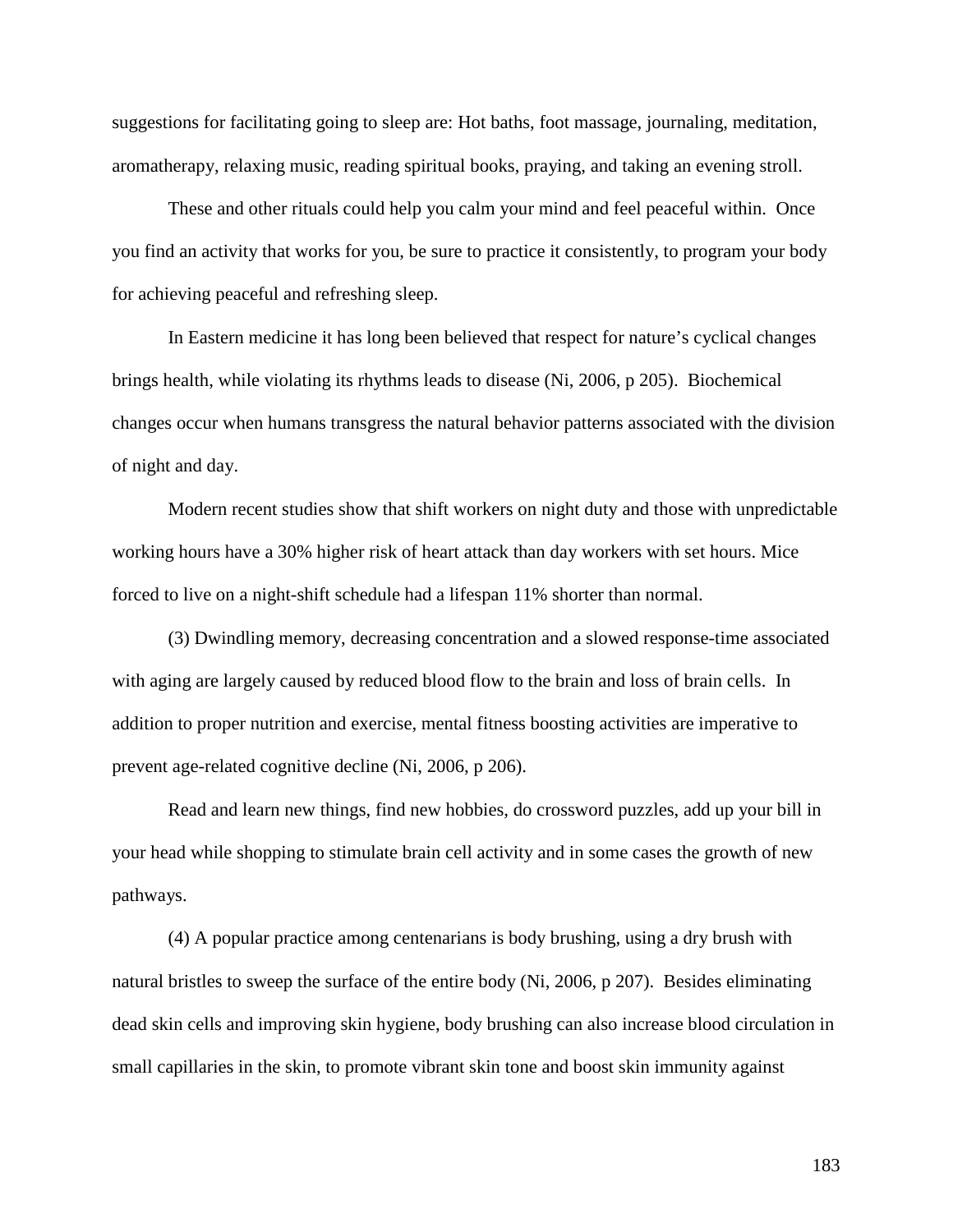infection. An alternative to brushing the body is body scrubbing: use a dry cloth or a moist rag, to vigorously scrub your body from head to toe.

(5) Soaking your feet in a hot bath before you sleep will produce a healthy relaxation response (after taking a calming tea or supplement, such as passiflora (see the Diet and Nutrition).

(6) Three-scent sleep remedy (Ni, 2009, p 194): After a stressful day, unwind and clear your mind by relaxing in a comfortable chair, putting on some soothing sounds, and reading something light and entertaining are all good methods to get ready for some restful sleep. But as you ease your senses, don't forget your sense of smell. Research has found that certain aromas can fill you with feelings of tranquility. Lavender, vanilla, and green apple are among the best smells to help lower anxiety and induce sleep. You can use essential oils of these scents and apply them to the back of your neck, or to the inside of your wrists. Even better, indulge in a warm bath with those oils dissolved in the water. Before bed, you might enjoy a glass of hot milk with natural vanilla flavoring for a calming effect inside and out (Ni, 2009, p 194).

(7) Stop restless leg syndrome (RLS) with Epson salts (Ni, 2009, p 195): RLS disrupts your sleep and never allows you to reach the deep state you need in order to wake up refreshed in the morning. When you have this condition, your nervous system sends random impulses to your legs at night, causing involuntary jerks and shudders. Of course, Western science offers medications for this condition, but why not avoid their potential side effects and take a drug-free approach?

Try soaking your feet in a hot bath with Epson salts and massaging them. This calms the entire nervous system, especially your legs, as your body absorbs the magnesium sulfate that is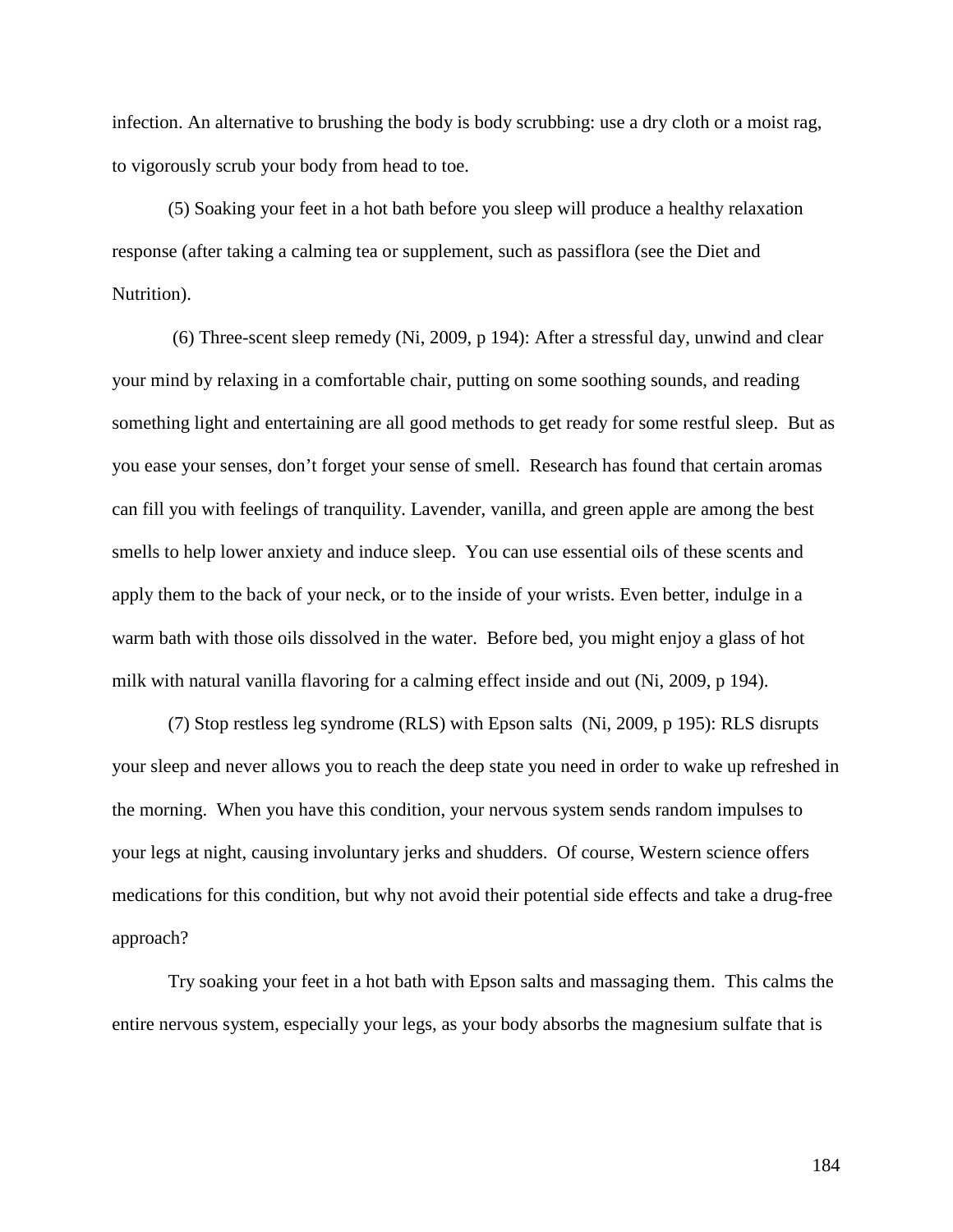in the salt. You can also try taking 500 mg magnesium in a supplement form before bedtime for a similar effect, calming the legs and promoting a good night's sleep.

(8) Take a Nap to Prevent a Heart Attack (Ni, 2006, p 216): One of the best ways to lower stress on your heart is to take a nap during the middle of the day. TCM has observed that in the body's circadian rhythms, noontime is the peak hour for the heart. Therefore, Chinese doctors advise calming activities and rest at this time of the day to maintain the health of the cardiovascular system. Researchers have found that individuals who napped at least 30 minutes a day were 30% less likely to develop heart disease than those who didn't nap. A siesta is a sign of wisdom, not laziness!

(9) Get in line with Earth's Energy (Ni, 2006, p 163): Feng Shui is the study of energy meridians that crisscross the Earth and the practice of aligning with them. The planet is like a large, magnetized ball with positive and negative charges circulating up and down its longitudes, and the electromagnetic impact on its inhabitants is subtle yet profound.

Arranging your surroundings in harmony with the earth's energy meridians will bring health, while violating this energy web can result in imbalance and illness. Whenever possible, your sleep position should be on a north-south longitude line. Some people find that once their sleep position is aligned, they have never slept better. Taking advantage of nature's gift is the ultimate purpose of Feng Shui.

(10) Your bedroom is your cocoon (Ni, 2006, p 164): Since you spend almost a third of your life sleeping, the bedroom is the most important room in your home. Ideally, your bedroom should be located away from the entrance and from the street, in the quietest area of the house. The décor should be minimal, not busy or distracting, and in soothing colors like shades of blue, green, or gray. Lighting should be dim, and music tranquil. If you live in a noisy neighborhood,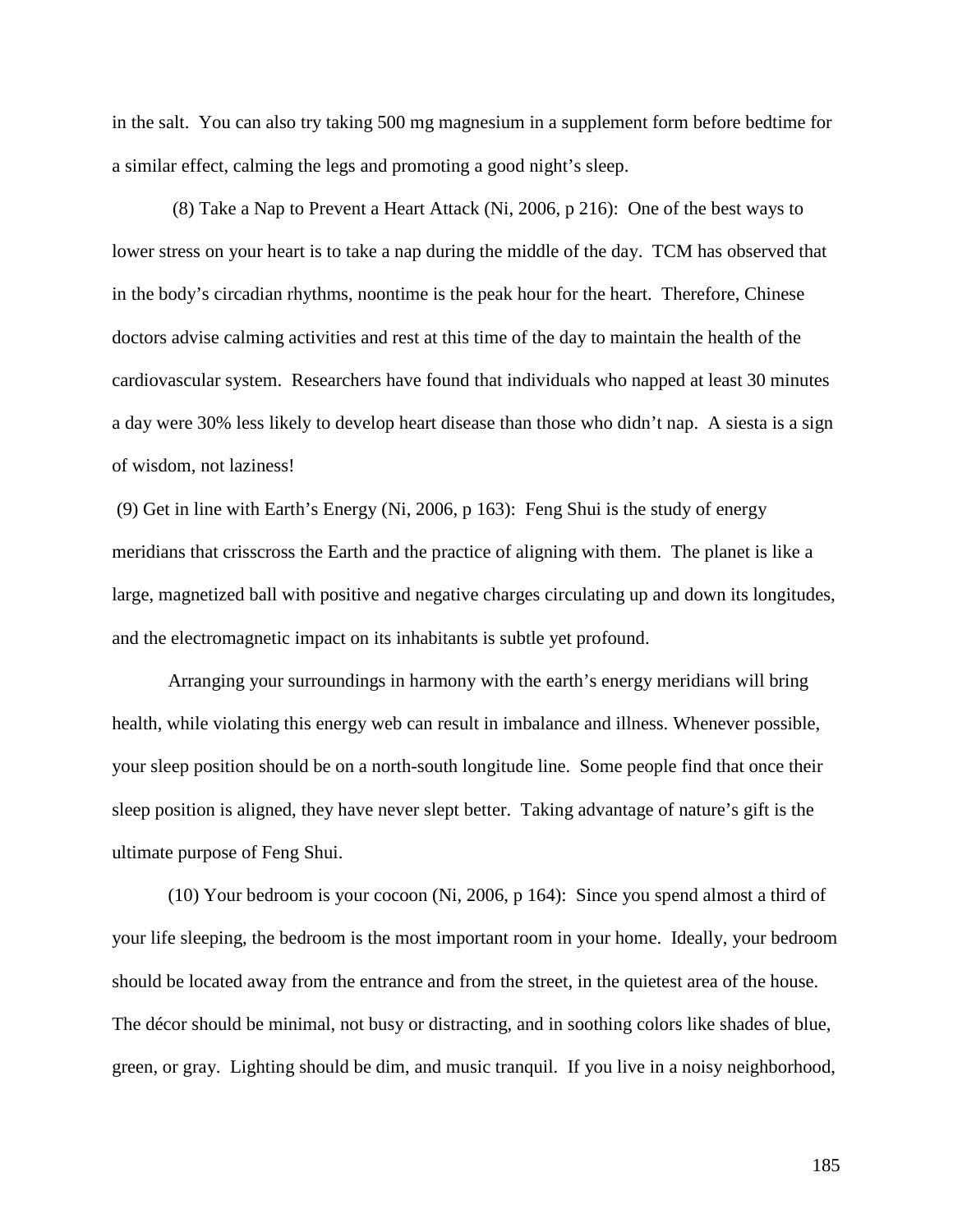take soundproofing measures to achieve a quiet atmosphere. The overall feel should be cozy, safe, and cocoon-like.

Televisions and computers should not be placed in the bedroom, because they generate electro-magnetic fields and positive ions that can induce irritability and agitation. You should not have plants in your bedroom, since at night they give off carbon dioxide and deplete the oxygen in the air you breath. Work to create the best atmosphere possible in your bedroom to promote restful sleep, which is fundamental to good health and long life.

(11) Form your own routines and rituals that help you go to sleep and stay asleep (Ni, 2006, p. 204). From Dr. Ni's extensive interviews with over 100 centenarians, some useful suggestions for facilitating going to sleep are: hot baths, foot massages, journaling, meditation, aromatherapy, relaxing music, reading spiritual books, praying, and taking an evening stroll.

These and other rituals could help you calm your mind and feel peaceful within. Once you find an activity that works for you, be sure to practice it consistently, to program your body for achieving peaceful and refreshing sleep.

In Eastern medicine it has long been believed that respect for nature's cyclical changes brings health, while violating its rhythms leads to disease (Ni, 2006, p 205). Biochemical changes occur when humans transgress the natural behavior patterns associated with the division of night and day. Modern recent studies show that shift workers on night duty and those with unpredictable working hours have a 30% higher risk of heart attack than day workers with set hours. Mice forced to live on a night-shift schedule had a lifespan 11% shorter than normal.

(12) Easy awakening – to ward off stroke (Ni, 2006, p 212): Strokes and heart attacks occur most commonly between 6 am and noon. This is because when people arise from sleep and plunge into the activities of the day, their bodies experience a sudden increase in blood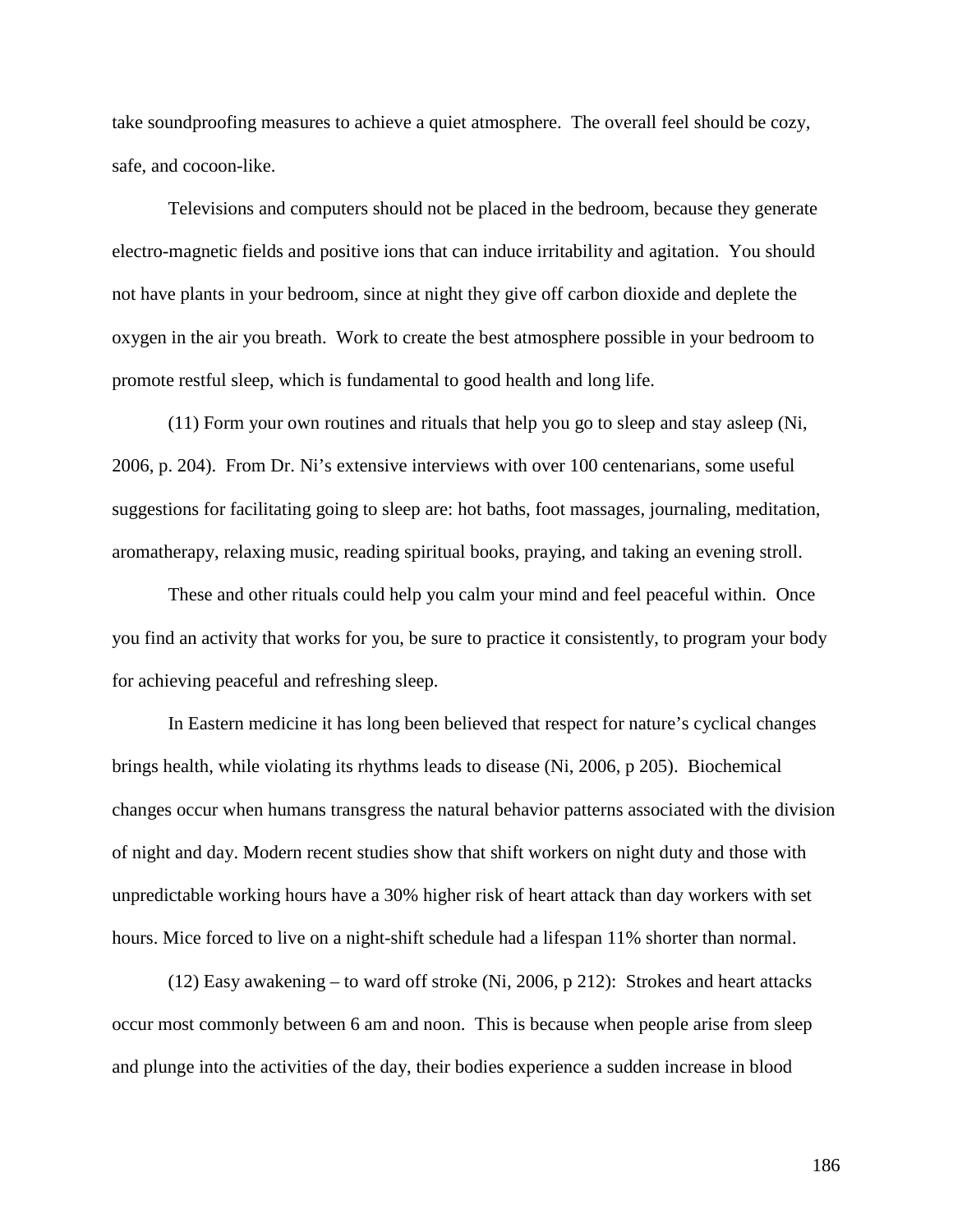pressure, temperature, and heart rate. This jolt taxes the system and creates strain on weak artery walls. Avoid literally jumping out of bed. It's better to gradually wake up with soft music, stretches, and self-massage before getting into the shower or driving.

The Chinese Taoists have passed down a morning ritual that eases the transition between sleep and wakefulness in a gently stimulating way. As soon as you wake up, massage your sensory organs: eyes, nose lips, and ears. Gently tap and brush your scalp with your fingertips. Massage the rest of your body with a stroking action from your neck down to your shoulders, elbows, hands, chest and abdomen, hips, knees, and feet.

Finally, massage your lower back with your palms. Inhale through your nose and exhale through your mouth three times to push out toxins. Then take three deep inhalations of fresh air to fill your cells with vital oxygen.

13) Take a tip from the Tortoise (Ni, 2006, p 213): Observe that in nature animals with a high metabolism die early and those who burn energy more slowly can live for many years. Take the example of the hummingbird: its fast metabolism burns out the organism within two summers, whereas a giant tortoise can live past 100 years.

Burning fuel to keep up a faster metabolic rate generates free radicals, which damages cellular DNA and produces a cascading chain of degeneration. Pace your daily life so that activities are punctuated with rest and restoration, avoid consuming stimulants, and reduce stress.

Eat appropriately for your circumstances: a light vegetarian diet for those with sedentary habits, and a higher-protein diet for a physically taxing lifestyle. Don't "live fast and die young" – instead be like the tortoise and get to the finish line!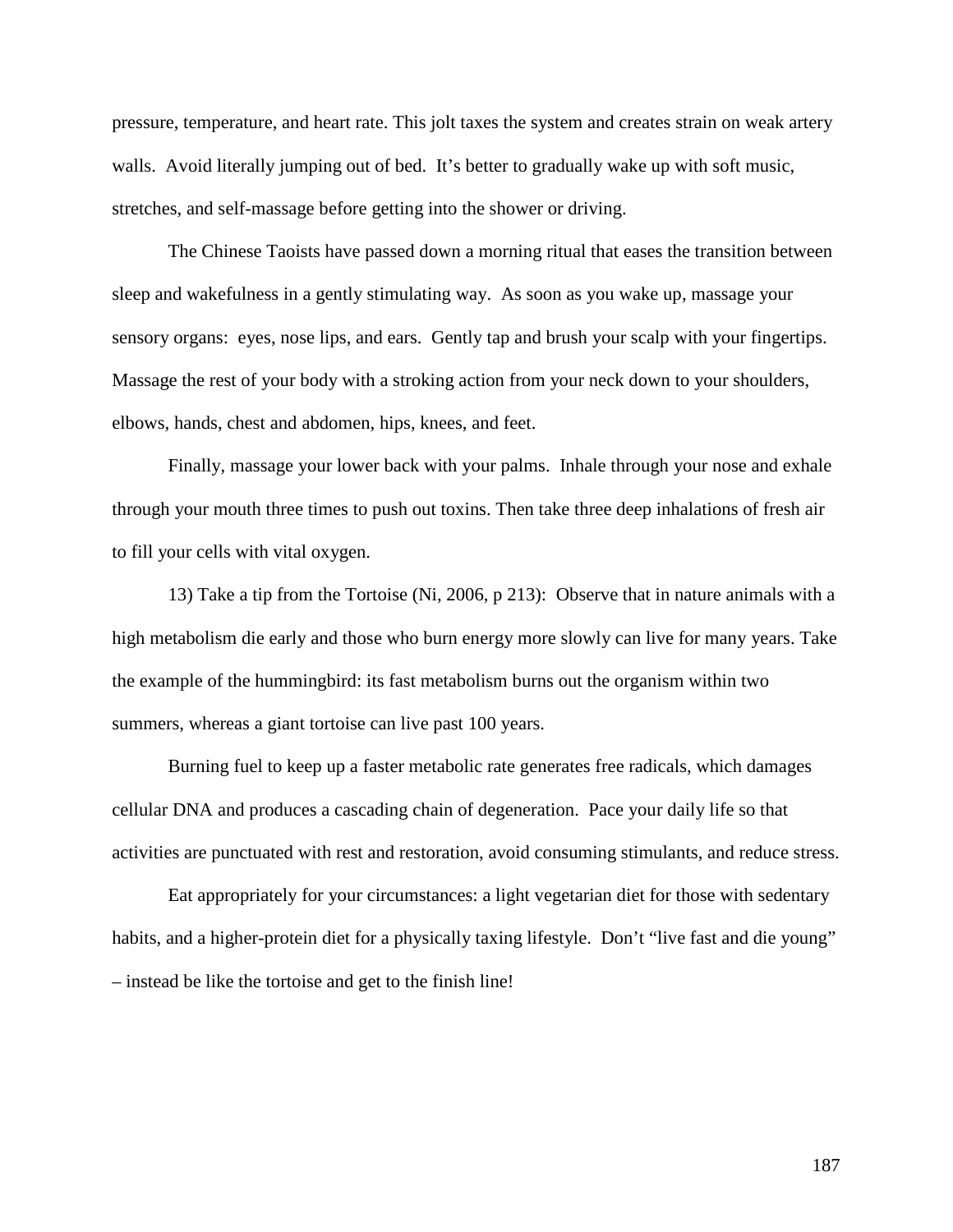## **TCM Recommended Lifestyle Changes**

(1) Get at least seven to eight hours of sleep (Ni, 2006, p 203). Uninterrupted sleep is essential for maintaining good health and a long life. Chronic sleep deprivation can hasten memory loss onset and causes diabetes and high blood pressure. Eastern medicine has long known that adequate nighttime sleep helps restore the yin (substance) and keep the yang (function) in check. The conditions characterizing Yin depletion and Yang excess are exactly the symptoms manifested in Western studies.

The ideal sleep time recommended by ancient Chinese medical texts is eight hours. Average adults sleep eight hours and fifteen minutes when allowed to sleep as much as possible.

(2) Acupuncture can balance your body's chemicals (Ni, 2009, p 171): acupuncture helps to stimulate the body's physiological production of neurotransmittors (such as serotonin, norepinephrine and dopamine), so it is often used as a complementary treatment to conventional psycho-pharmacology and psychotherapy for mood and sleep problems, especially for perimenopausal women, to regain a stable emotional footing.

Typical treatments in Westerm medicine involve drug therapy with antidepressants that are selective serotonin uptake inhibitors (SSRIs), along with sleeping pills, both of which can be helpful for cases of serious clinical depression.

(3) To sleep like a baby without taking drugs, try the stress release meditation: breathe consciously, relax, and with each exhale focus on relaxing each area of your body in sequence, starting from the top of your head and moving down to your toes.

Regular meditation and relaxation exercises lower adrenaline, normalize cortisol levels, and promote abundant Dehydroepiandrosterone (DHEH), a precursor hormone that can convert to estrogen, progesterone and testosterone, all essential for our body's anti-aging defenses to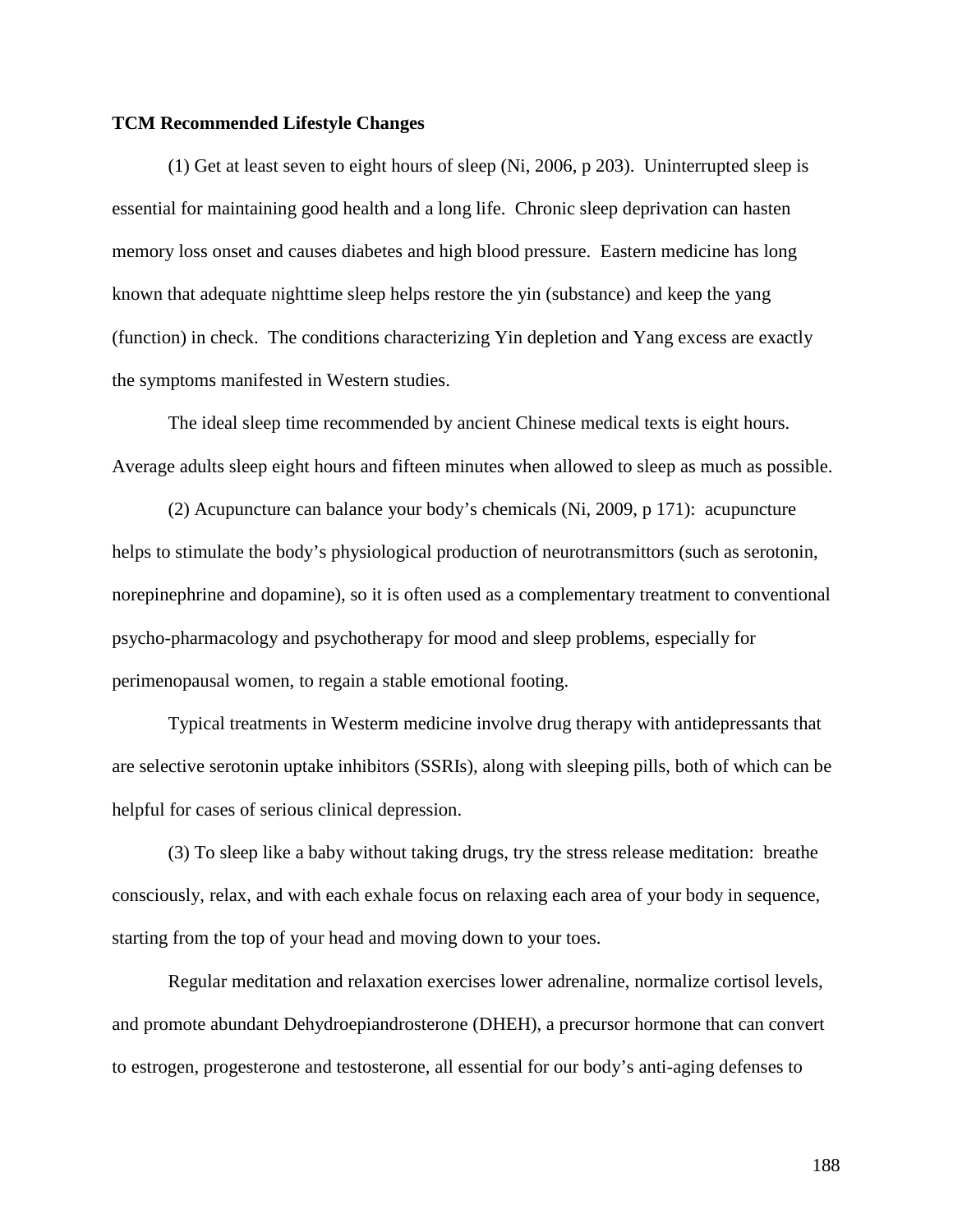work. As we age, the body levels of DHEH drop precipitously. An undersupply of DHEH can lead to muscle weakness, joint pain and depression.

Our Adrenal Glands secrete three important hormones which help us deal with stress:

- **a. Epinephrine,** helps drive blood into or heart and muscles. Most people overuse this hormone due to stress, which results in exhaustion and malaise.
- **b. Cortisol,** a steroid that helps reduce inflammation and increases energy and appetite in traumatic and stressful situations. Too much of it can promote bone loss, kidney damage, weight gain, immune system disorders, and even cancer.

**c. DHEH (**Dehydroepiandrosterone**),** a hormone precursor, remains latent until it converts into the hormone needed by the body.

(4) **Acupuncture Lowers Cholesterol** (Ni, 2009, p 208): As you get further into menopause, the hormones estrogen, progesterone, and testosterone get out of balance. Estrogen builds up the lining of the uterus and is also secreted during ovulation.

Progesterone causes the lining to be eliminated during menstruation. Testosterone boosts muscle strength and libido. All three are synthesized from cholesterol.

Many menopausal women see a rise in their cholesterol level that has nothing to do with diet. The body is trying to manufacture hormones as glands decline in this function. The natural way to correct high cholesterol during menopause is to stimulate glands to again produce normal levels of hormones.

Chinese medicine relies on acupuncture and acupressure to restore healthy functioning to unbalanced organ systems. Before you take harsh cholesterol-lowering drugs and risk their side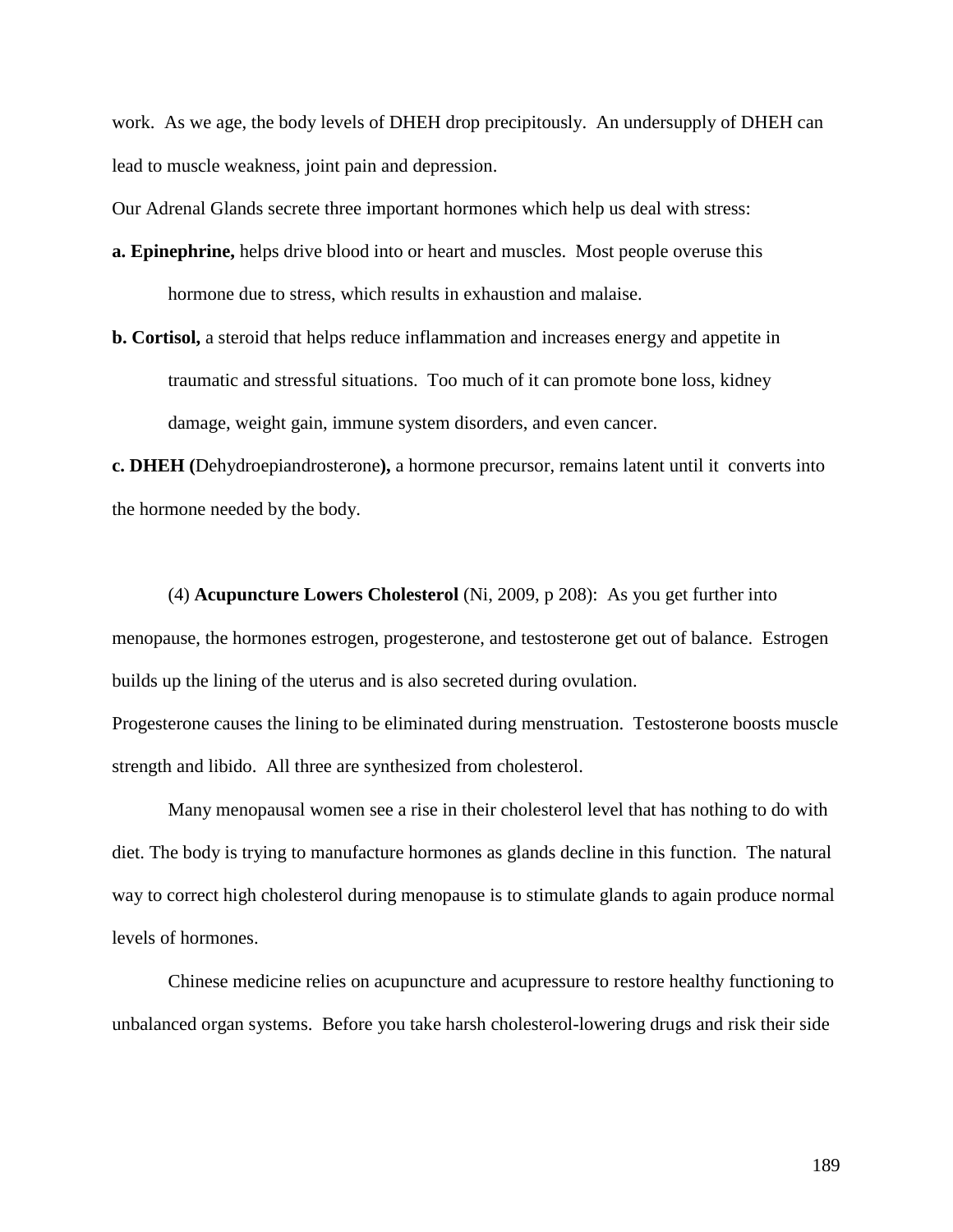effects, see an acupuncturist. In particular, you want to work on the liver and spleen networks by stimulating the points SP-10, SP-6, and LIV-3.

(5) **Daily rituals for women in midlife** (Ni, 2009, p 172): When you have symptoms of menopause, it means that your body is essentially trying to produce more estrogen. The pituitary gland, sensing a lack of estrogen attempts to stimulate the ovaries to produce more. Estrogen levels fluctuate drastically in response, which results in hot flashes, emotional swings, and agitation.

To counteract the chaotic adjustment going on in your body, establish a series of rituals that will stabilize your system:

a. In the morning start the day with meditation. Spend 10-15 minutes in meditative relaxation. You can play calming music if you desire.

b. Choose a particular time during daylight hours to exercise. This will balance your chemistry.

c. Take a bath with Epson salts, scent the air with lavender, and write in a journal to get thoughts out of your mind and down on paper. This will help your mind and body to calm down.

d. One hour before bedtime, reprogram your brain by dimming the lights. This helps the brain and body to prepare for sleep.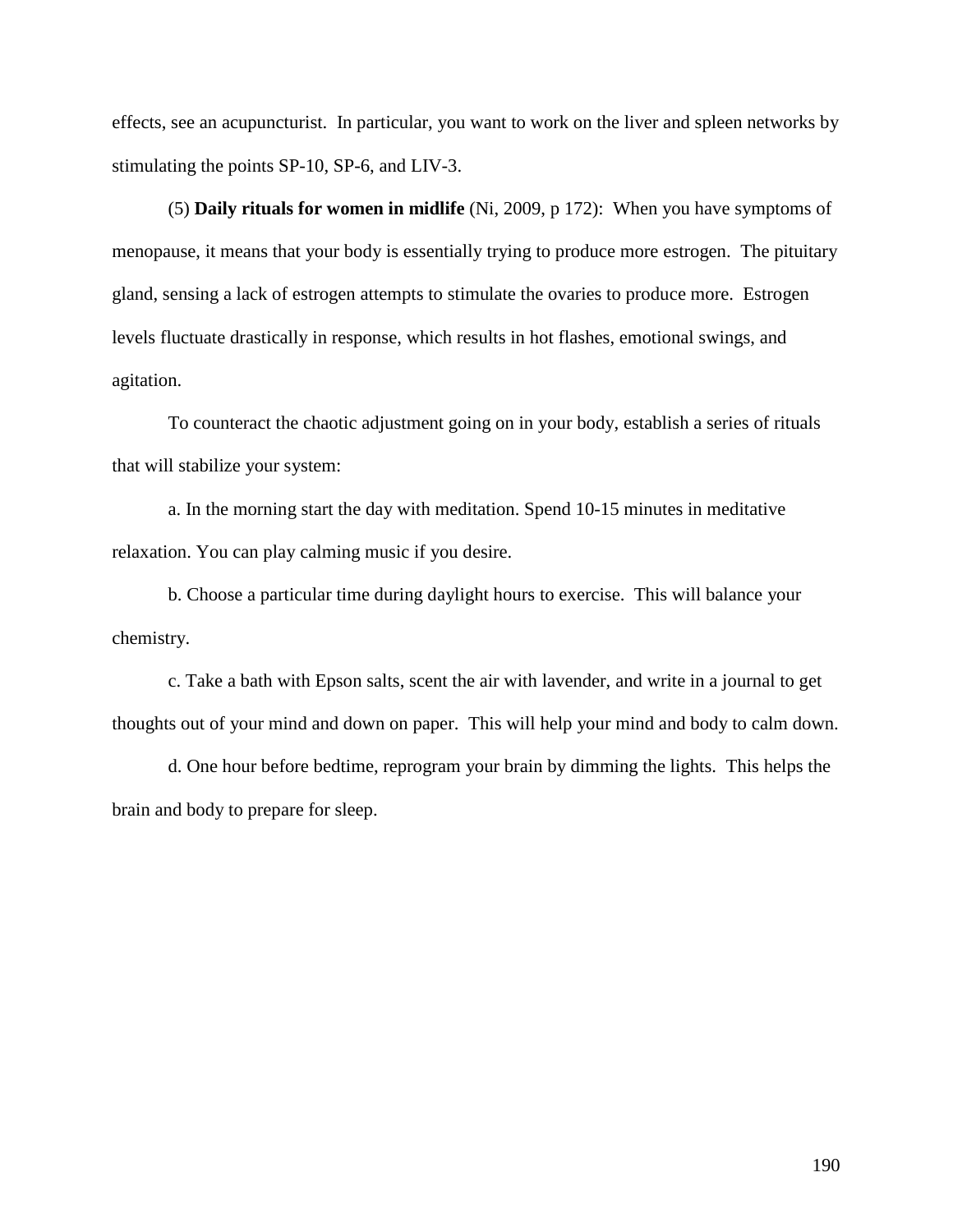#### **Chapter 5: Discussion**

#### **Summary of Findings**

This study had three objectives:

(a) Examine the current evidence for a causal relationship between chronic insomnia or experimentally-induced sleep-loss and chronic co-morbidities. The current work investigator hypothesized that chronic sleep-loss is the root cause of chronic co-morbidities that were found to be associated with chronic insomnia/sleep deprivation.

(b) Research the effects of sleep and sleeplessness on aging.

(c) Study the effectiveness of TCM treatment of chronic insomnia and its co-morbidities, including treatments of acupuncture, acupressure, cupping, and nutrition. This investigator describes 12 studies of acupuncture and other TCM treatments, which successfully brought relief to very sick patients with very mild or no side effects.

For example, acupuncture proved to be quite effective in long-term institutionalized Schizophrenia patients and depression patients, who suffered from insomnia for long years, in whom acupuncture treatment improved sleep and reduced their reliance on western sleep medications that caused them considerable day-time impairment as well as losing their effectiveness with long-term use. The acupuncture treatment had practically no side effects or very few light ones. The other 11 studies of other TCM treatments demonstrate good to very good effectiveness as well.

The reasons for conducting this research were several: epidemiological or other retrospective studies do not seem to give clear answers as to the causes or consequences of insomnia. Hence, this investigator was not able to assess the strength nor the causal relations between the chronic insomnia and the associated chronic co-morbidities studied.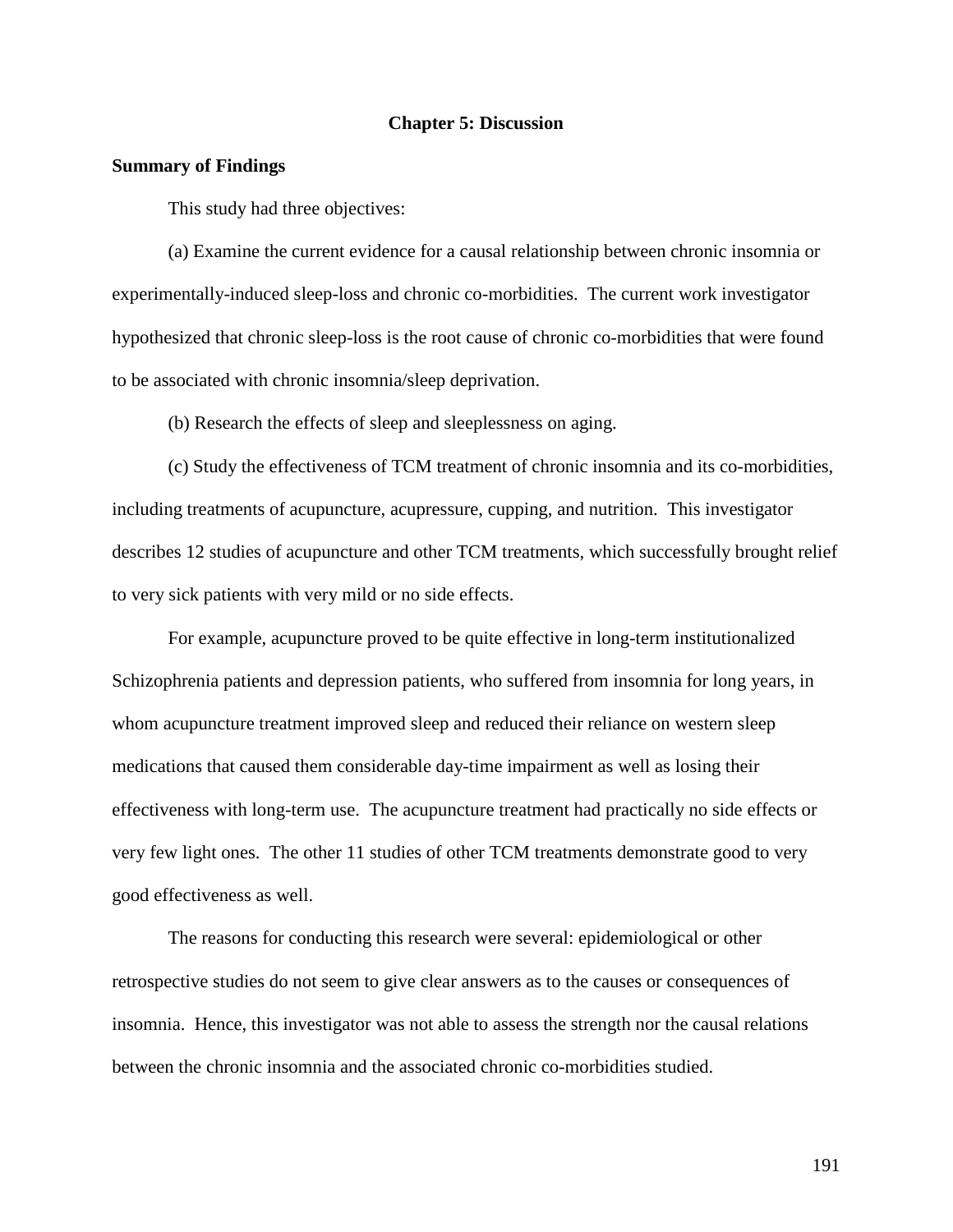If we look at the first epidemiological study discussed here (Budhuraja et al., 2011), the researchers' findings clearly indicate significant associations between chronic insomnia and serious chronic medical disorders. The odds of suffering from chronic insomnia were 2.1 for people with stomach ulcers (P<0.001); 2.0 fold in people with neurological problems (P<0.001); 1.9 fold in people with chronic obstructive pulmonary disease (COPD, P<0.001); 1.8 higher in people with arthritis or migraine (P<0.001); 1.7 fold in women suffering from menstrual problems (P<0.001); 1.6 fold in persons with asthma (P<0.05); 1.6 higher in individuals who had heart disease (P<0.005), 1.5 higher in persons having hypertension (P<0.001) or diabetes (P<0.001), as compared with people that did not have these disorders.

Additionally, chronic insomnia frequency was found to increase with the number of medical disorders a person had. These are very high odds and indicate the strong association between these chronic diseses and chronic insomnia, yet it is not possible to discern which came first, the chronic disease or the chronic insomnia.

Taylor et al. (2005) studied the relation between insomnia, anxiety and depression, where they found that people with chronic insomnia had a 9.82 fold likelihood to suffer of a clinically significant depression, and a 17.35 fold likelihood of having a clinically significant anxiety compared with people who did not have insomnia. These odds were considerably greater in African Americans than in Caucasians.

Women had significantly higher levels of depression than men. Additonally, participants in this study who had an increased number of awakenings had higher levels of depression, as did participants with a combined insomnia, with both a delayed sleep onset and difficulty remaining asleep.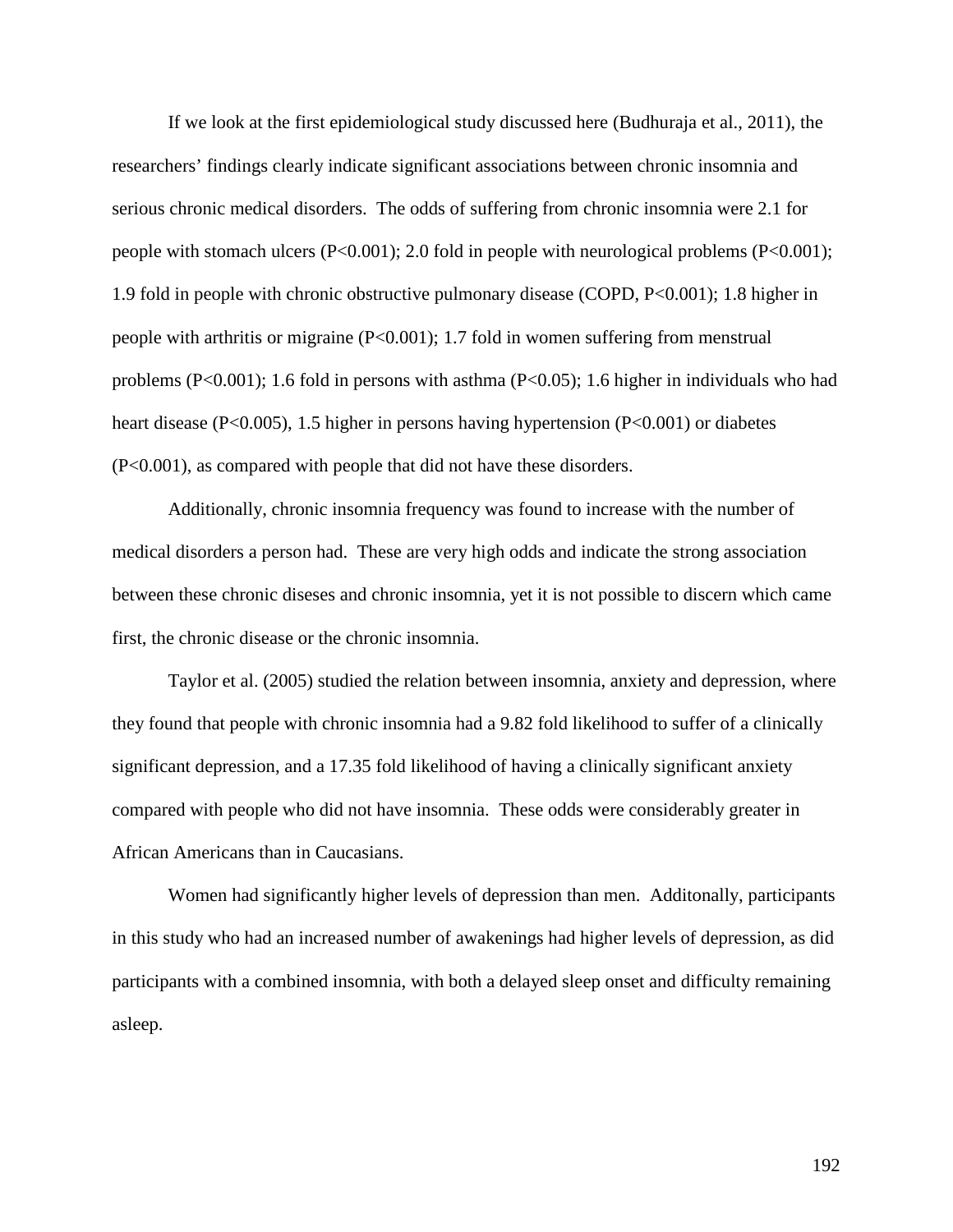Compared with the above reviewed first study (Budhiraja et al., 2011), these are compellingly stronger associations between chronic insomnia, anxiety and depression. Does this mean that insomnia has caused by chronic anxiety? Or does insomnia trigger depression, or maybe both, anxiety and depression?

We cannot conclude which came first and caused any of the other two disorders to draw such causal conclusions. Hence, there is not enough evidence for a causal relationship in either direction in these retrospective epidemiological studies.

Prospective studies, such as the study conducted by Buysse, Angst, Gamma, et al. (p. 40), to study the "prevalence, course, and co-morbidity of insomnia and depression in young adults" in a Swiss community.

591 participants were recruited as young healthy adults. No treatment was given, only an infrequent assessment, to study young adults with a primary insomnia, and trace the comorbidities that develop and their time of onset. Ss were evaluated by physical and psychiatric exams, as well as reported sleep symptoms in six interviews over twenty years.

The following categories of insomnia emerged from this study: a) The annual prevalence of the one-month insomnia gradually increased over time, with a cumulative prevalence of 20% and greater than two-fold a risk among women. b) In 40% of the Ss, insomnia changed into more chronic forms of insomnia over time. c) Insomnia, either with or without co-morbid depression, proved highly persistent.

d) Insomnia lasting two-three weeks predicted major depressive episodes and a major depressive disorder in subsequent interviews (17% to 50% of these participants developed a major depressive episode in a later interview).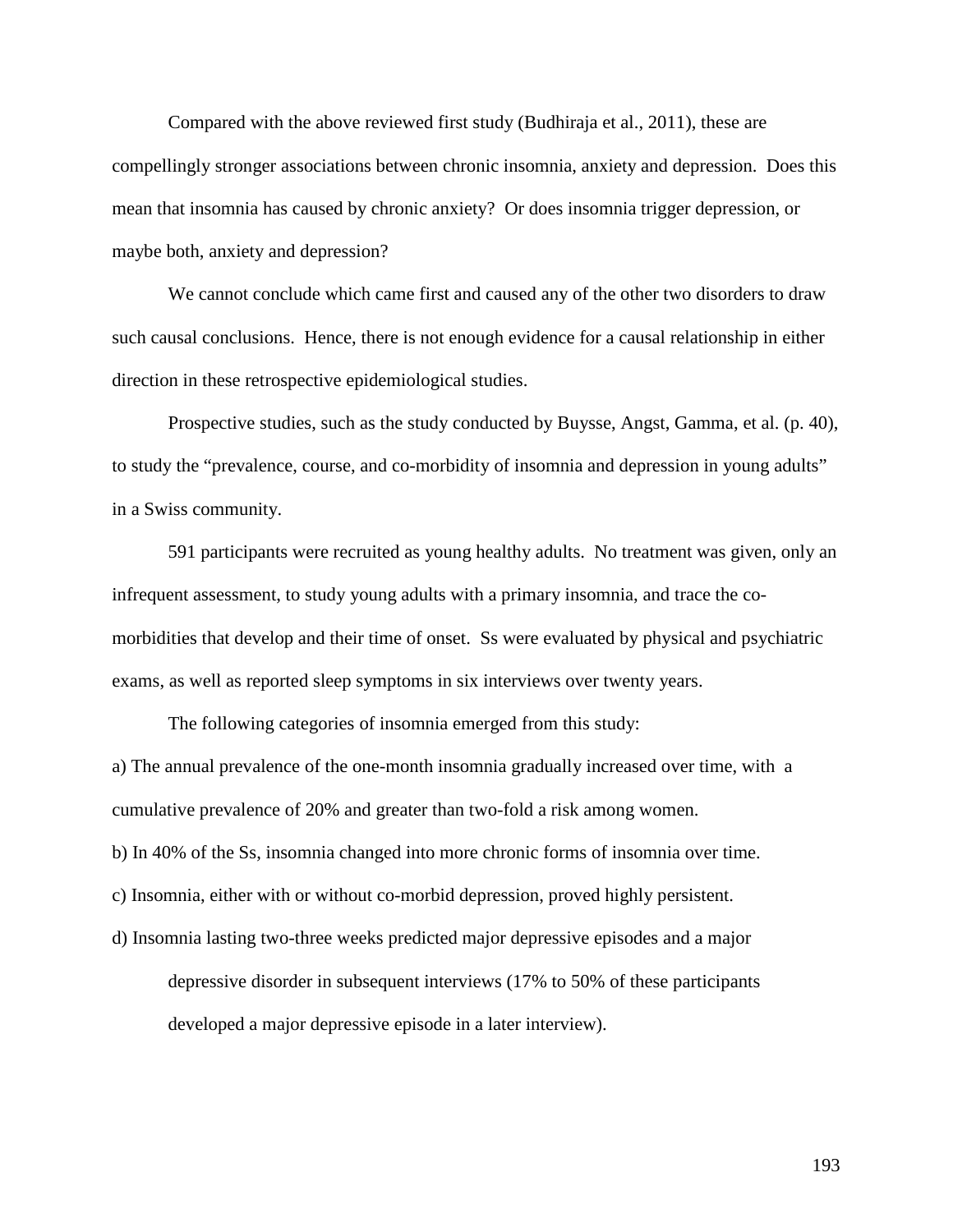e) "Pure" insomnia and "pure" depression were not longitudinally related to one another,

whereas insomnia co-morbid with depression were longitudinally related.

# **Conclusions**

a) This longitudinal study confirmed the persistent nature of insomnia and the increased risk of developing a subsequent depression among individuals with insomnia.

b) The data support a spectrum of insomnia (defined by duration and frequency) co- morbid with, rather than secondary, to depression.

The investigator of this work reasons differently: since insomnia chronologically preceded the depression, it would be reasonable to assume that insomnia might have caused the depression, and not the reverse, although there might have been a third factor unrelated to insomnia that has caused depression. Yet a major depression does not suddenly occur without any etiology, there usually are at least tendencies which depend on genetic or environmental or life-style-factors which trigger depression. It is ntuitively reasonable to believe that a long history of poor sleep might result in a major depression – but there are no warranties.

That was the reason for the current work investigator to look specifically for cellular and/or molecular studies, to provide quantitative evidence at the most basic levels, and possibly decifer the mechanisms of action at the molecular and cellular levels, to enable a reliable predictor of future development of a major chronic medical condition, especially when facing great physical/psychological stress.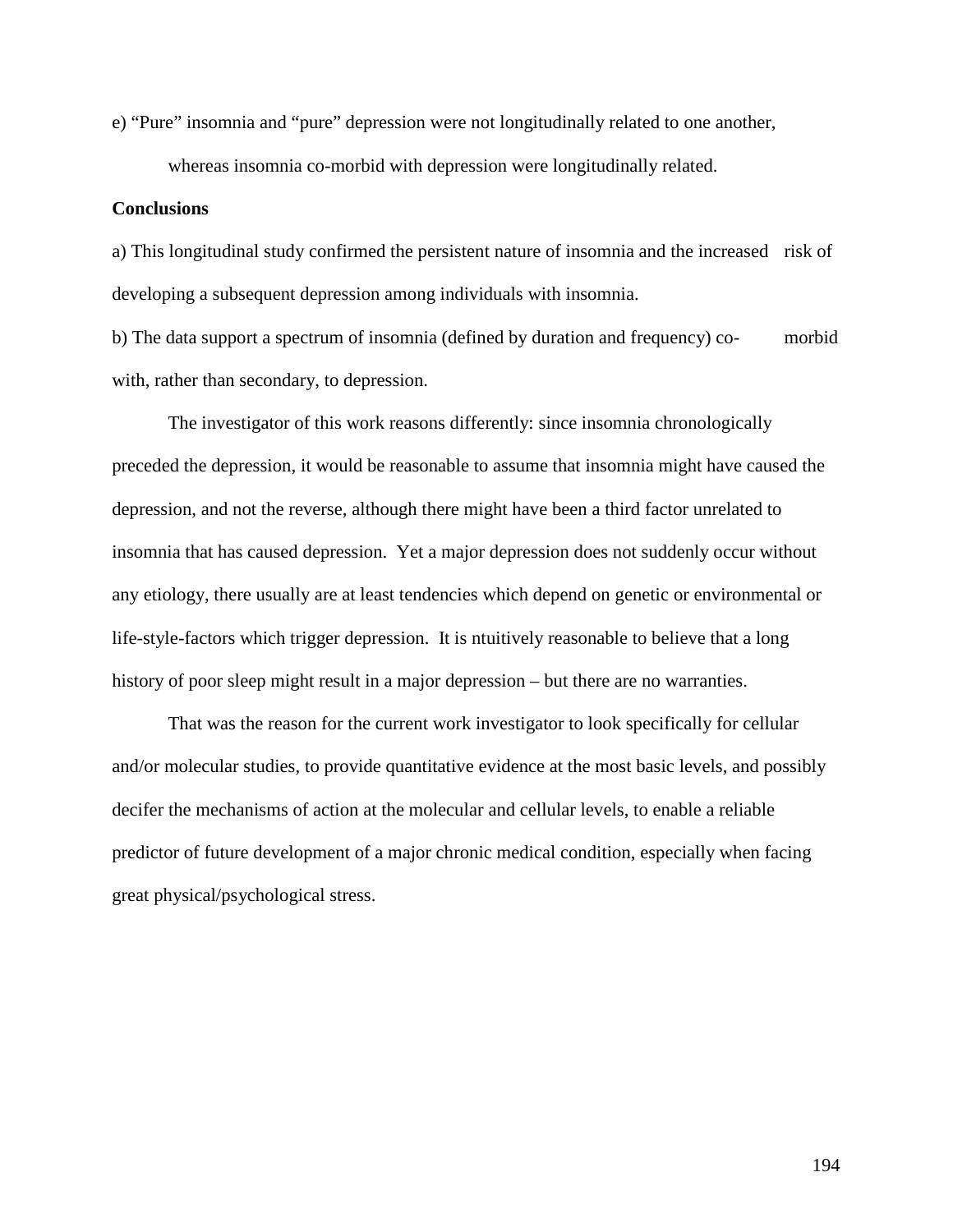## **Sleep Deprivation as a Risk Factor for Pathogenesis**

In their three recent studies chosen for this review (Everson et al., 2005, 2008; Everson & Szabo, 2011), Everson et al. induced extended and severe chronic sleep deprivation (SD) in rats, employing a sophisticated computerized method to induce 10% of sleep in "totally sleep deprived" (TSD) rats, then used the main quantitative measures of cellular and/or molecular stress, to clearly prove the resulting great oxidative stress shown to be specifically caused by severe sleep deprivation.

Dr. Everson et al. (2011) then allowed these rats almost four months of sleep *ad libitum* to trace the extent of systemic recovery from the previous extreme sleep loss that greatly affected these animals' bodies.

Even though the prolonged sleep recovery appeared to almost reverse all the symptoms of this severe sleep deprivation, including the greatly negative energy balance, the serious loss of body weight despite the animals' greatly increased hyperphagia, and their enlarged and modified internal vital organs relative to the rats' body weight, skin and paws' injuries, great loss of and remodeling of adipose tissue, as well as systemic infections. This severe oxidative stress seemed to have left permanent systemic effects in these animals.

From their previous studies, the findings of Everson et al. (1989, 2009) showed that even the strongest among these rats would have died in two to three weeks' time if they were not given the recovery sleep of 48 hours, and the lengthy sleep recovery of nearly four months after the 72 days of SD (Everson & Szabo, 2011).

The equivalent results of noxious stimuli that the researchers bring for comparison clearly indicate the great negative impact of chronic sleep deprivation on these animals' health.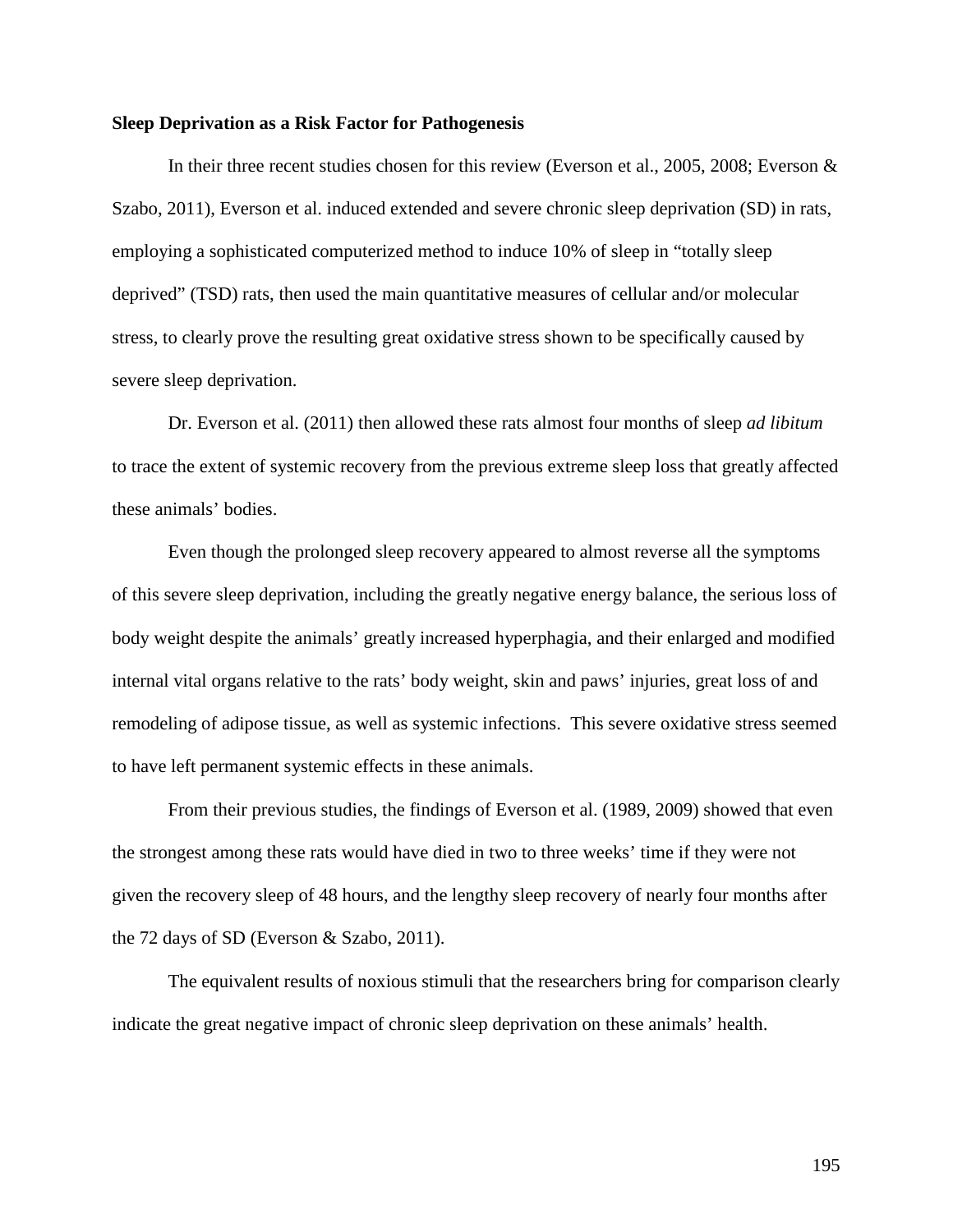In their study in human Ss, Thompson et al. (2011) found that shorter sleep duration (but not sleep quality) was associated with an increased risk of colorectal adenomas in patients undergoing a routine screening colonoscopies. Individuals sleeping less than six hours per night had an almost 50% increased risk of developing colorectal adenomas, compared to Ss sleeping more than seven hours. This association was independent of central obesity and insulin resistance.

The studies cited in Everson's studies suggest that this magnitude of increased risk that they observed in their study, was comparable to the increased risk of colorectal cancer associated with having a first-degree relative affected by this disease, or with consuming large amounts of red meat. Their data seem therefore to suggest that even a modest increase in sleep duration could have a substantial effect at the population level.

Valko et al' findings (2007) are also discussed here, of the literature on cellular and molecular imbalance resulting in oxidative stress, and the mechanisms causing the pathogenesis of three medical conditions plus aging: ischemia/reperfusion, rheumatoid arthritis, and Parkinson's disease.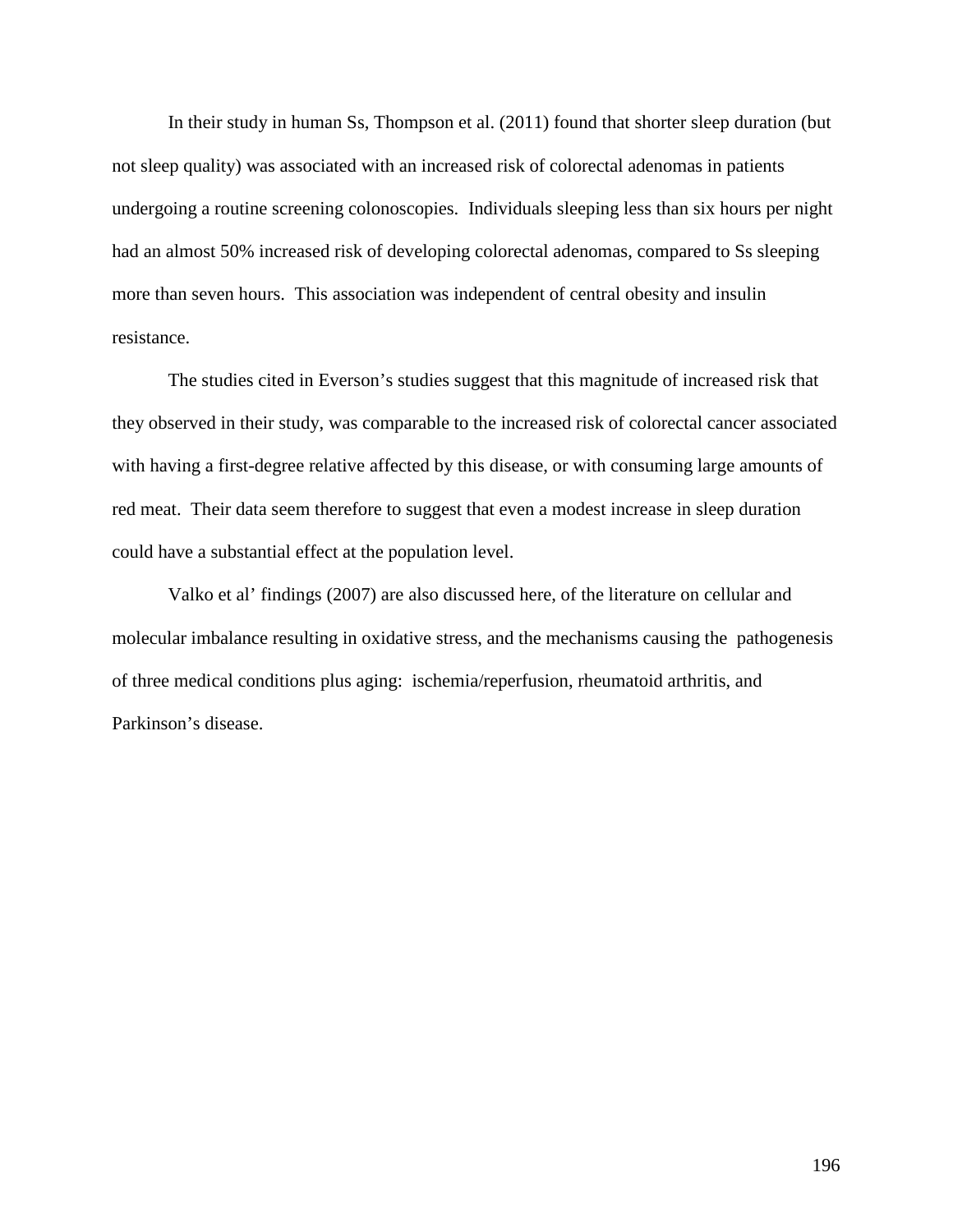## **Implications for Theory**

Naidoo (2009) in his review of Alzheimer's disease, actually shows us the cellular processes that seem to be responsible for pathogenesis and aging in general. The principal mechanism found to act in response to cellular stress in UPR (unfolded protein response) involves three phases, depending of the severity of the cellular stress:

1. Adaptation – occurs during moderate stress, when UPR is healthy, and adaptive, at which point it is cytoprotective.

2. Alarm – takes place during greater stress, when adaptation fails, which then activates genes that mediate defense host mechanisms that lead to activating an inflammatory response.

3. Apoptosis – occurs during persistent extended stress conditions, when ER (endoplasmic reticulum) stress burden becomes prolonged and too great, which then activates the executioner pro-apoptotoic signaling pathways that leads to cell death.

Naidoo (2009) states that all the components of the UPR pathway (which is related to the process of "ER Stress") occur in chronic sleep deprivation**.** Naidoo characterized aging as "tipping the scale" towards apoptosis, especially in an organism that is depleted of antioxidants and energy (ATP), which is what happens in chronic sleep deprivation, as clearly shown by Everson et al. (2005, 2008, 2011).

Furthermore, Naidoo (2009) writes that both sleep deprivation and the cyclical intermittent hypoxia occurring in sleep apnea lead to ER stress, during which the protein production machinery is compromised and protein misfolding takes place. The ER stress responds to this stress by upregulating a series of coordinated cellular protective signaling pathways called UPR, a response that protects the cell against the deleterious effects of misfolded proteins, which can form toxic protein aggregates.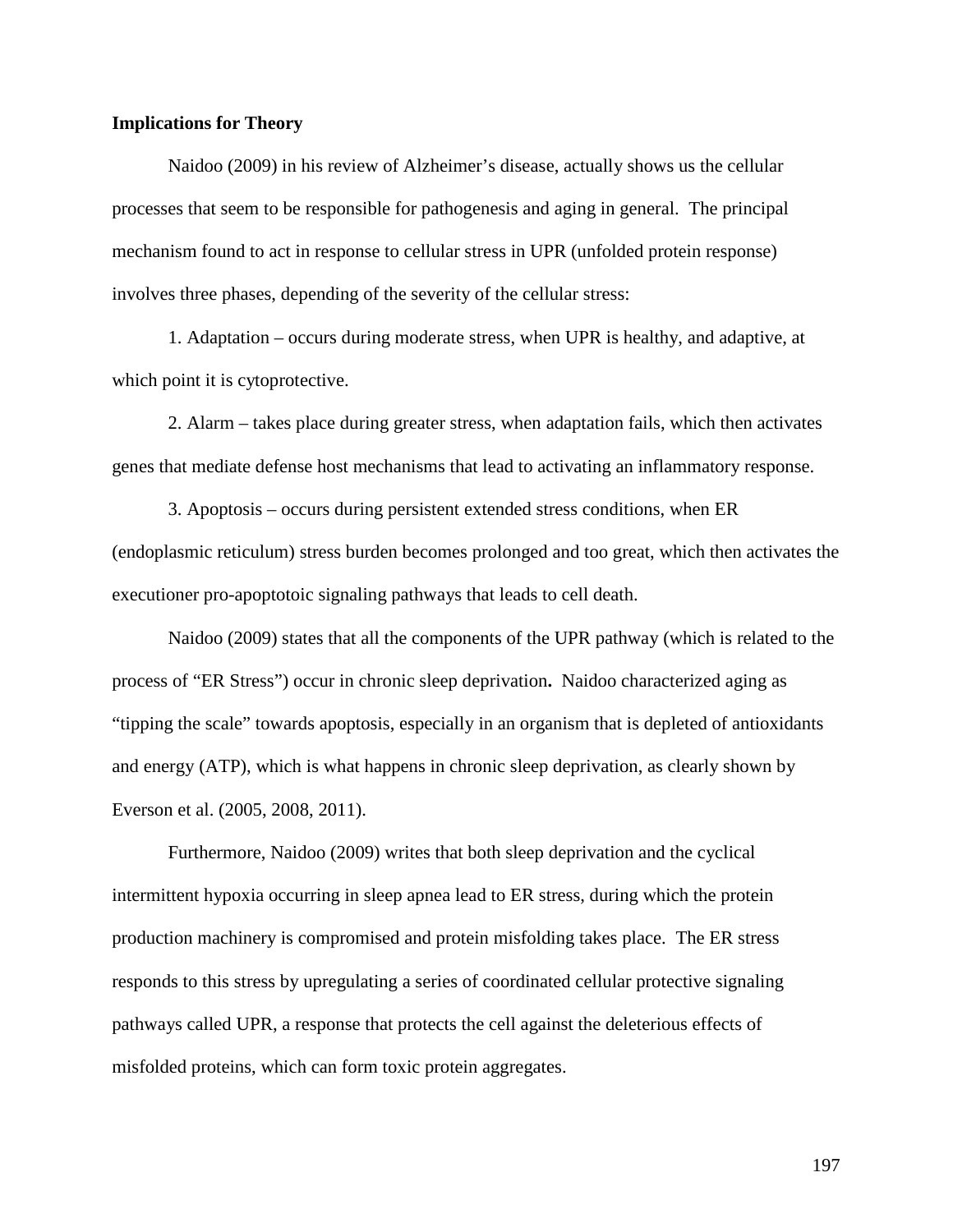This response is highly conserved in all the species studied so far, including fruit flies, birds and rodents.

This protective response can be overwhelmed by additional stress, and if the cumulative burden is too great, then proapoptotic signaling is activated, which stops protein synthesis, among other actions. This takes place in older animals with short-term sleep deprivation, with cyclical intermittent hypoxia in certain motor neurons, and even in young animals that are undergoing a prolonged sleep deprivation.

Aging seems to be a central factor in the individual's response to all and any forms of stress. Klerman et al. (2013) show in their innovative study that the aging-related sleep decline occurs only during the NREM sleep phase, which has been shown to be the restorative stage, when the organism replenishes its depleted substrates for rebuilding its resources, such as ATP and antioxidants (Everson et al., 2011; Valko et al., 2007).

In their research, Klerman et al. (2013) found that the probability of awakening from sleep during NREM sleep was considerably greater (x6) in older persons than in young adults. Independent of bout length (the length of time within each sleep phase), the number of transitions between NREM and REM sleep stages, relative to the number of transitions to wake, was approximately 6 times higher in young persons as compared with older individuals, which tend to transition from NREM into wakefulness, resulting in sleep fragmentation, which explains older people's difficulty of maintaining sleep. The researchers suggest that treatment to improve age-related sleep should thus target this change in awakenings.

The research conducted by Rytkönen et al. (2010) in young, middle-aged and old male rats, proved that there was a clear age-dependent impairment in the molecular mechanism underlying homeostatic sleep regulation, mediated by nitric oxide release in the basal forebrain.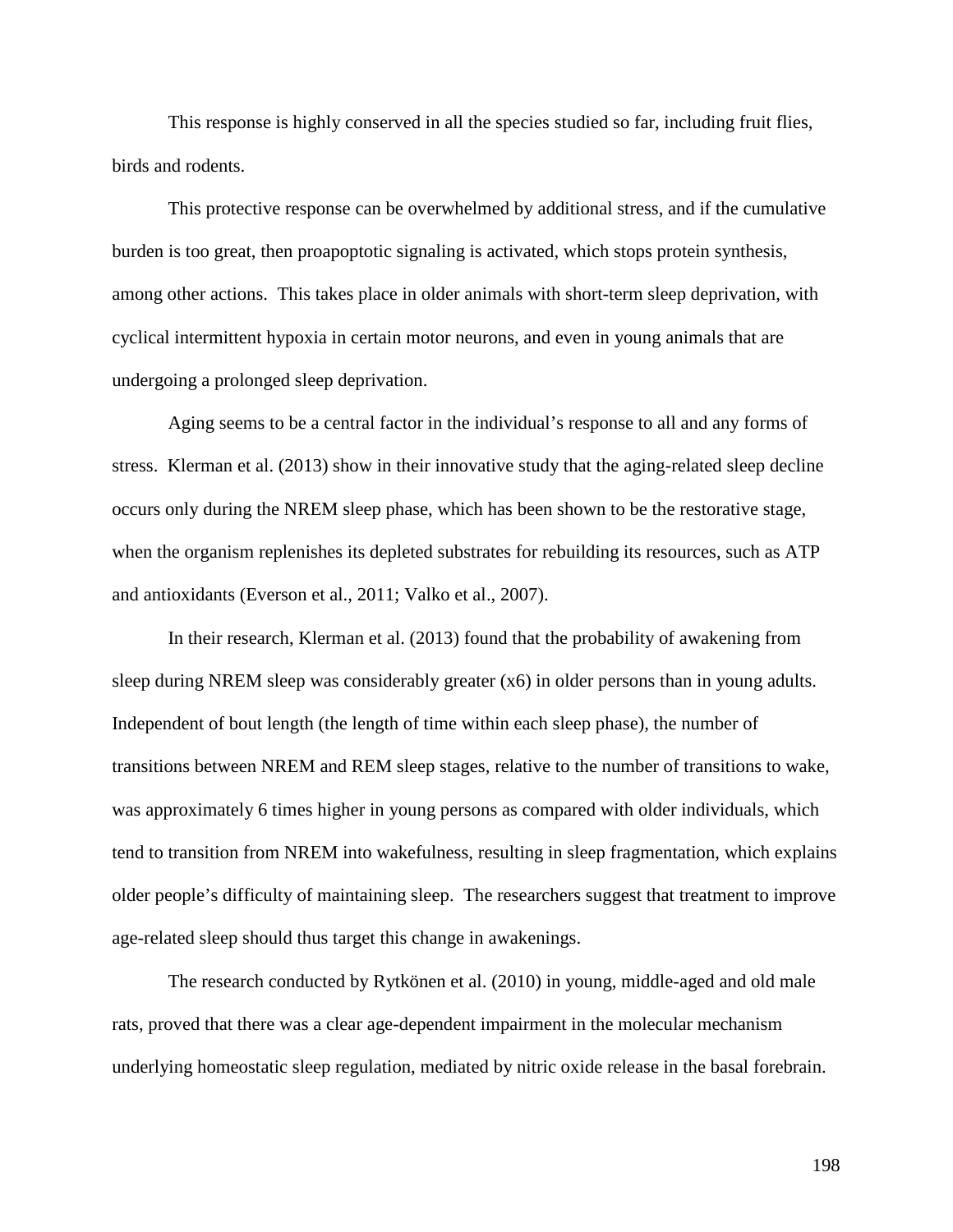Normally, sleep deprivation invariably leads to increased NREM sleep intensity during the recovery sleep period. In this study, the NREM sleep intensity response was clearly attenuared in old animals and even in middle-aged individuals, as a result of adenosine receptors' loss of sensitivity. Since adenosine plays a major mediating role in this process of recovery sleep, this loss of sensitivity disrupts the homeostatic sleep regulation, a finding consistent with previous studies in both animals and humans.

The researchers employed an *in vivo* microdialysis in the basal forebrain, and tested whether these impairments in sleep homeostasis of aged rats could be changed by infusing the inducible nitric oxide synthase and nitric oxide into the basal forebrain, a mechanism shown to be critical in homeostatic sleep regulation.

#### **Conclusions**

a) Aging attenuates the sleep deprivation-induced iNOS, resulting in attenuated nitric oxide production in the basal forebrain, which results in a reduced recovery sleep response. This fails to induce the increased NREM sleep intensity in response to "Sleep Debt" due to sleep-loss. An infusion of nitric oxide-donor into the basal forebrain normally increases all these factors, to induce an increased NREM sleep intensity and a reduced sleep onset latency, suggesting an agerelated decreased sensitivity of this area to nitric oxide (NO). Old rats also showed impaired adenosine accumulation in sleep deprivation.

b) Aging-related disturbances begin gradually in middle-age.

c) Taken together, the inability to produce nitric oxide during a prolonged waking period (chronic SD), and the aging-dependent insensitivity of the BF to the sleep-loss and to the promoting effects of NO, led to a diminished homeostatic sleep response in aging individuals.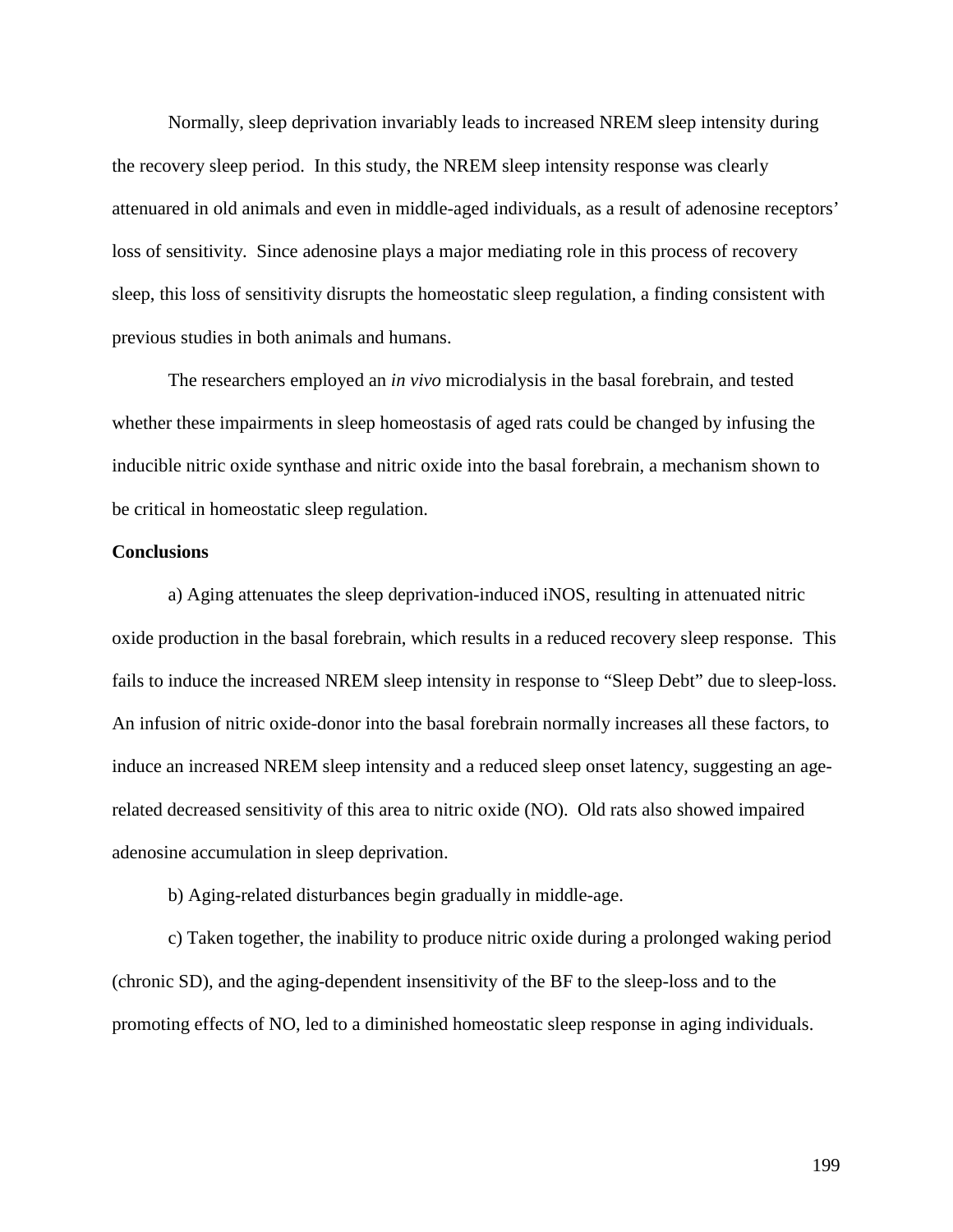d) Sleep has to be recognized as the critically essential basic need that it is, just like oxygen, warmth, food and water (Everson et al, 2005, 2008; Everson & Szabo, 2011; Luyster et al., 2012). Chronic sleep-loss greatly accelerates aging to shorten the lifespan.

#### **Implications for Practice**

Since these aging-related sleep disturbances begin during middle-age, it would be advisable to make some important life-style and diet changes starting at 35-40 years of age, to develop a routine of good habits in order to avoid the development of the various sleep impairments that we have seen above as a result of aging.

The suggestions brought by Dr. Maoshing Ni for treating insomnia (pp. 186-200 below) could be very helpful, as well as acupuncture treatment and exercise could help prevent insomnia and enjoy restful sleep. These recommended changes along with avoiding toxic drugs that cause dependency or addiction and have serious side effects, can greatly help to avoid depleting our energy and substrates.

#### **Limitations of the Current Study**

Only English publications have been used for this review, and because this is a doctoral capstone, the scope, time and space that can be dedicated to a subject matter are always limited.

In studies that involve acupuncture, the problem of no suitable control group or placebo control needs to be addressed in an integrated way, that will take into account both the TCM as well as the Western Medicine approach to therapy.

#### **Recommendations for Future Research**

Studying the mechanisms of acupuncture treatment for insomnia, and other TCM modalities for treating insomnia, especially in old age, could be very helpful.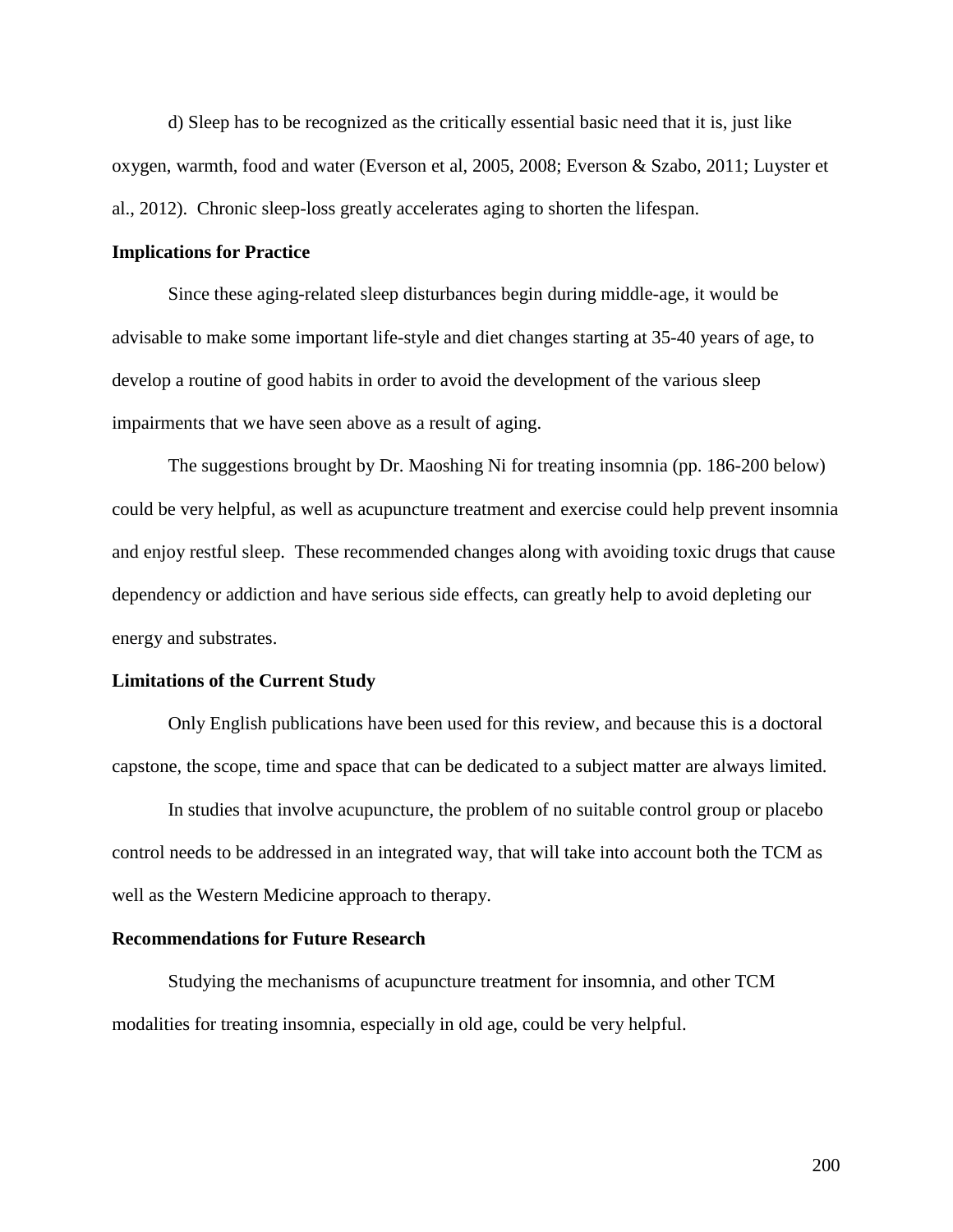# **Bibliography**

- AASM (American Academy of Sleep Medicine). *The International Classification of Sleep Disorders*. Westchester, IL: American Academy of Sleep Medicine, 2005.
- Almeida, MS., Guerra, FR., Prado Oliveira, L., Vieira, CP., Pimentel. ER. (2014). A Hypothesis for the Anti-inflammatory and Mechano-transduction Molecular Mechanisms Underlying Acupuncture Tendon Healing. Acupunct Med., 32, 178–182.
- APA (American Psychiatric Association). (1994). *Diagnostic and Statistical Manual of Mental Disorders: DSM-IV*. 4th ed., Washington, DC: American Psychiatric Association.
- APA (2000) (American Psychiatric Association). *Diagnostic and Statistical Manual of Mental Disorders: DSM-IV*. 4th edition, Washington, DC.
- Bastien, CH, Vallieres, A., and Morin, CM. (2001). Validation of the Insomnia Severity Index (ISI) as an outcome measure for insomnia research. Sleep Med, 2(4),
	- 297-307.
- Benca R.M. (2005). Diagnosis and treatment of chronic insomnia: A review. Psychiatry Services, 56 (3), 332–343.
- Bergmann, BM., Everson, CA, Kushida, CA, et al. (1989). Sleep deprivation in the rat. V. Energy. Sleep, 12, 31-41.
- Bosch, P., van Luijtelaar, G., van den Noort. M., Lim, S., Egger, J and Coenen, A.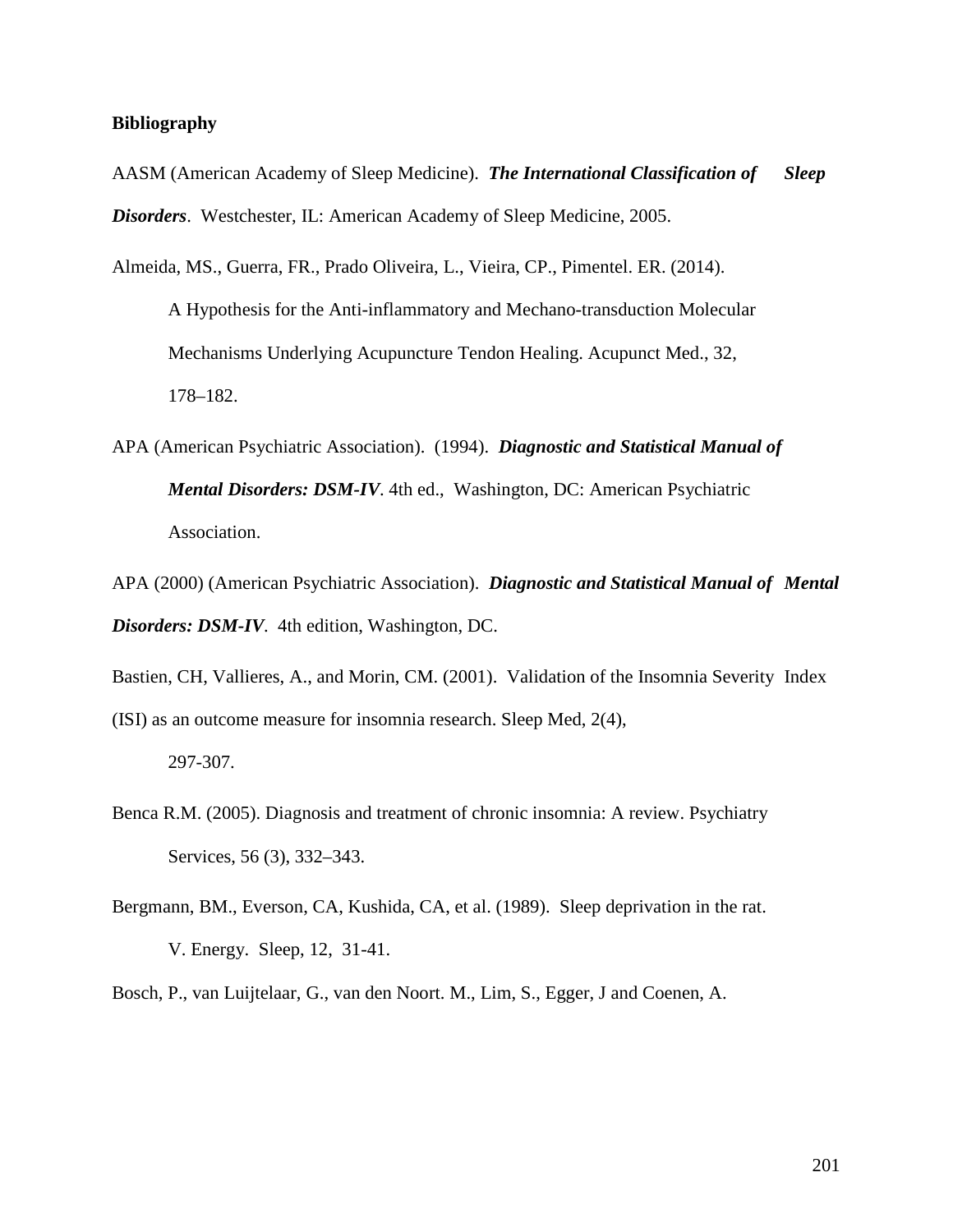(2013). Sleep Ameliorating Effects of Acupuncture in a Psychiatric Population.

Evidence-Based Complementary and Alternative Medicine (eCAM), volume 2013, Article ID 969032, 10 pages.

Budhiraja, R., Roth, T., Hudgel, DW., Budhiraja, P. and Drake, CL. (2011). Prevalence and polysomnographic correlates of insomnia co-morbidities with medical disorders. Sleep, 34(7), 859-867.

- Buxtone, OM., Pavlova, M., Reid, EW, et al. (2010). Sleep restriction fir 1 week reduces insulin sensitivity in healthy men. Diabetes Care, 59, 2126-2133.
- Buysse, DJ., Reynolds, CE., Monk, TH., Berman, SR., and Kupfer, DJ. (1989). The Pittsburgh Sleep Quality index: a new instrument for psychiatric practice and research. Psychiatry Research, 28(2), 193-213.

Buysse, DJ., Angst, J., Gamma, A., Ajdacic, V., Eich, D. and Rossler, W. (2008). Prevalence, Course, and Co- morbidity of Insomnia and Depression in Young adults. Sleep, 31(4), 473-480.

Cao H, Liu JP and Lewith GT. (2010). Traditional Chinese Medicine for Treatment of Fibromyalgia: A Systematic Review of Randomized Controlled Trials. J. Alternative and Complementary Medicine, 16(4), 397-409.

Cappuccio, FP., Cooper, D., D'Elia, L., Strazzullo, P. and Miller, MA. (2011). Sleep duration predicts cardiovascular outcomes: a systematic review and metaanalysis of prospective studies. European Heart Journal, 32, 1484–1492.

Carskadon, M. and Dement, W.C. (2005). Normal Human Sleep: An Overview. In: Kryger, M.H., Roth, T., Dement, W.C., editors. (2005). Principles and Practice of Sleep Medicine. 4th ed. Philadelphia: Elsevier/ Saunders, 2005. pp. 13-23.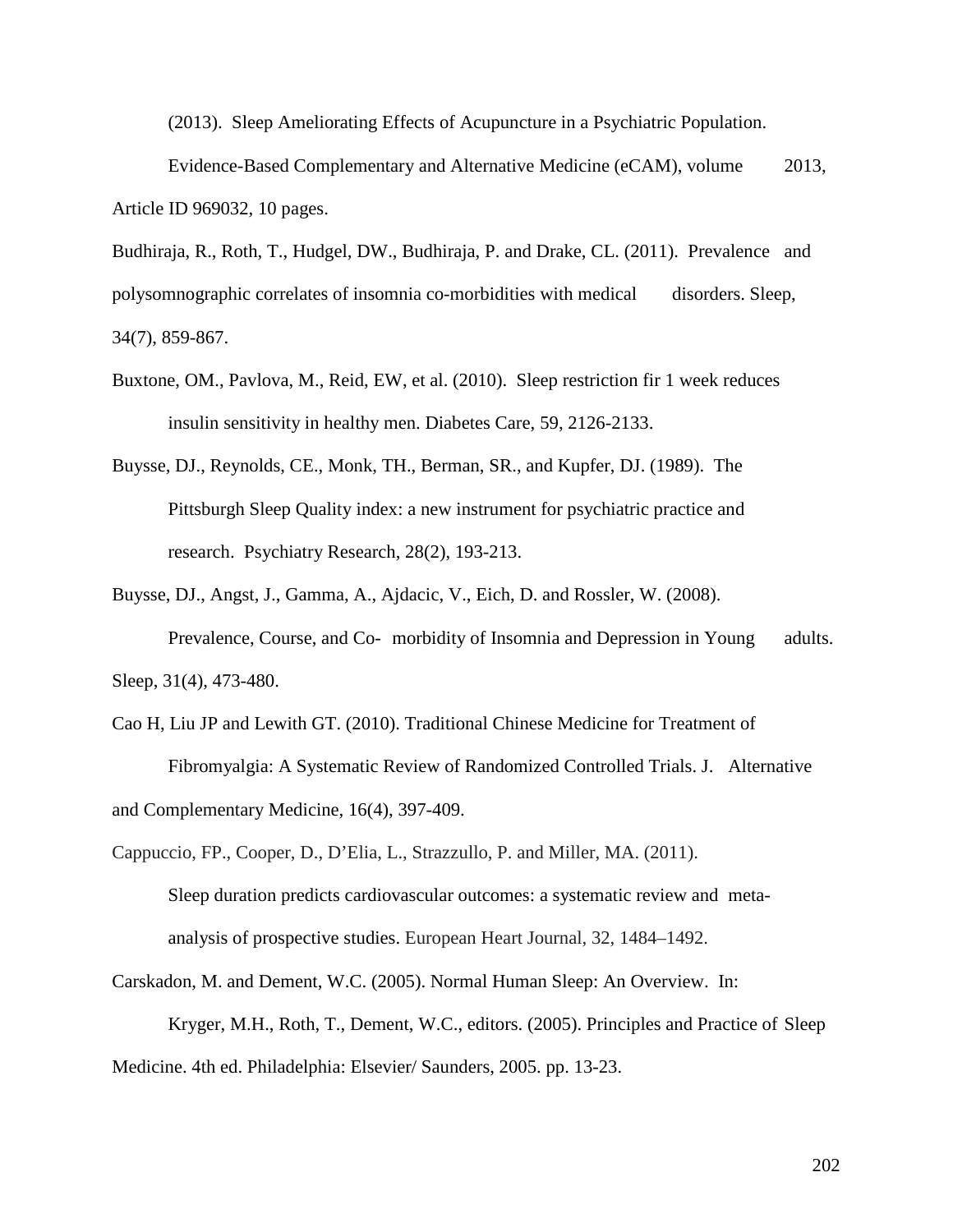Celik, S., Ozteking, D., Akyolcu, N. and Issever, H. (2005). Sleep disturbance: the patient care activities applied at the night shift in the intensive care unit. Journal of Clinical Nursing, 14(1), 102-106.

Chen, J., Chao, Y., Lu, S., Shiung, T. and Chao, Y. (2012). The effectiveness of Valerian Acupressure on the sleep of ICU Patients: A Randomized Clinical trial. International Journal of Nursing Studies, 49, 913-920.

Colten and Altevogt, 2006. Sleep Disorders and sleep deprivation: An Unmet Public Health Problems. AASM.

Cristian, A., Katz, M., Cutrone, E., and Walker, RH. (2005). Evaluation of Acupuncture in the

Treatment of Parkinson's Disease: A Double-Blind Pilot study. Movement Disorders, 20(9), 1185-1188.

Daley, M., Morin, CM., Leblanc, M., Gregoire, J.P., Savard, J., Baillar-Geon, L. (2009). Insomnia and its relationship to health-care utilization, work absenteeism, productivity and accidents. Sleep Med., 10, 427-438.

Dauvilliers, Y., Morin, C., Cervena, K., Carlander, B., Touchon, J., Besset, A., Billiard, M.

(2005). Family studies in insomnia. Journal of Psychosomatic Research, 58(3), 271–278.

Dement, W.C. (2003). "Knocking on Kleitman's Door: the view from 50 years later". Sleep Medicine Reviews, 7(4), 289-292.

- Dijk, DJ, Duffy, JF, Riel, E. et al. (1999). Ageing and the circadian and homeostatic regulation of human sleep during forced desynchrony of rest, melatonin and temperature rhythms. J. Physiol, 516, 611-627.
- Dijk, DJ, Duffy, JF, Czeisler, CA. (2001). Age-related increase in awakenings: impaired Consolidation of nonREM sleep at all circadian phases. Sleep, 24, 565-577.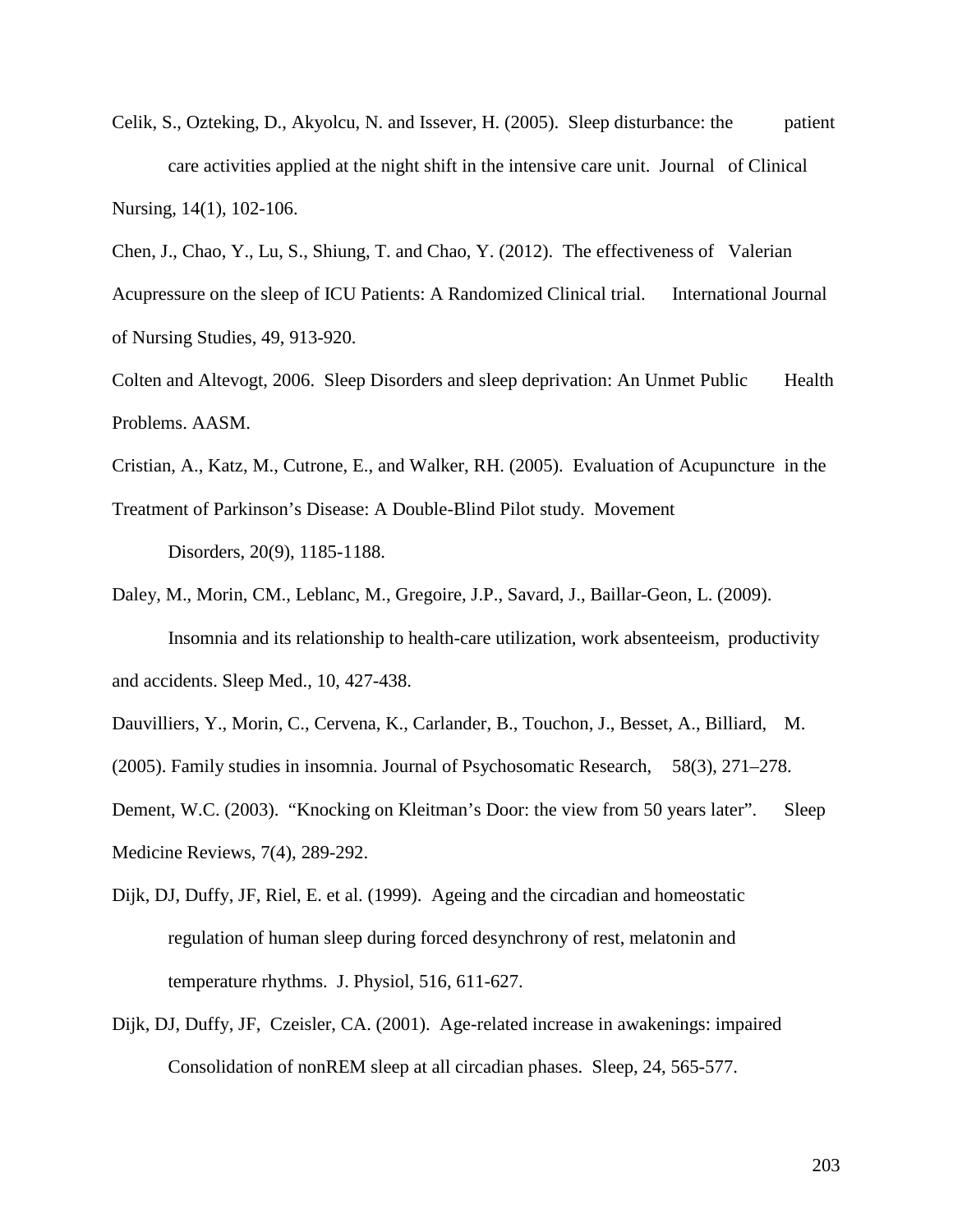Dinges, D., Rogers, N., Baynard. Chronic sleep deprivation. In: Kryger, M.H., Roth, T., Dement, W.C., editors. (2005). *Principles and Practice of Sleep Medicine*. 4th edition. Philadelphia: Elsevier/ Saunders, pp. 67–76.

Doi, Y., Minowa, M., Uchiyama, M., et al. (2000). Psychometric assessment of subjective sleep quality using the Japanese version of the Pittsburgh Sleep Quality index (PSQI-I) in psychiatric disordered and control subjects. Psychiatry Research, 97(2-3), 165-172.

Duffy, JF, Wilson, HJ, Wang, W. & Czeisler, CA. (2009). Healthy older adults better tolerate sleep deprivation than young adults. J. Am. Geriatr. Soc., 57, 1245-1251.

Edinger, J.D., Means, M.K. (2005). Overview of insomnia: Definitions, epidemiology, differential diagnosis, and assessment. In: Kryger, M.H., Roth, T., Dement, W.C., editors. (2005). *Principles and Practice of Sleep Medicine*. 4th ed. Philadelphia: Elsevier/ Saunders,

pp. 702–713.

Everson, CA, Bergmann, BM & Rechtschafen, A. (1989). Sleep deprivation in the rat. III. Total sleep deprivation. Sleep, 12, 13-21.

Everson, CA., Gilliland, MA., Kushida, CA, Pilcher JJ, Fang VS, Refetoff, S, Bergmann, BM, Rechtschaffen A. (1989). Sleep deprivation in the rat: IX. Recovery Sleep, 12, 60-67. Everson, CA. (1993). Sustained Sleep deprivation impaires host defense. Am J Physiol Integr Comp Physiol, 265, 1148-1154.

Everson, CA. & Wehr, TA. (1993). Nutritional and metabolic adaptations to prolonged sleep deprivation in the rat. Am J Physiol Integr Comp Physiol, 264, R376-R387.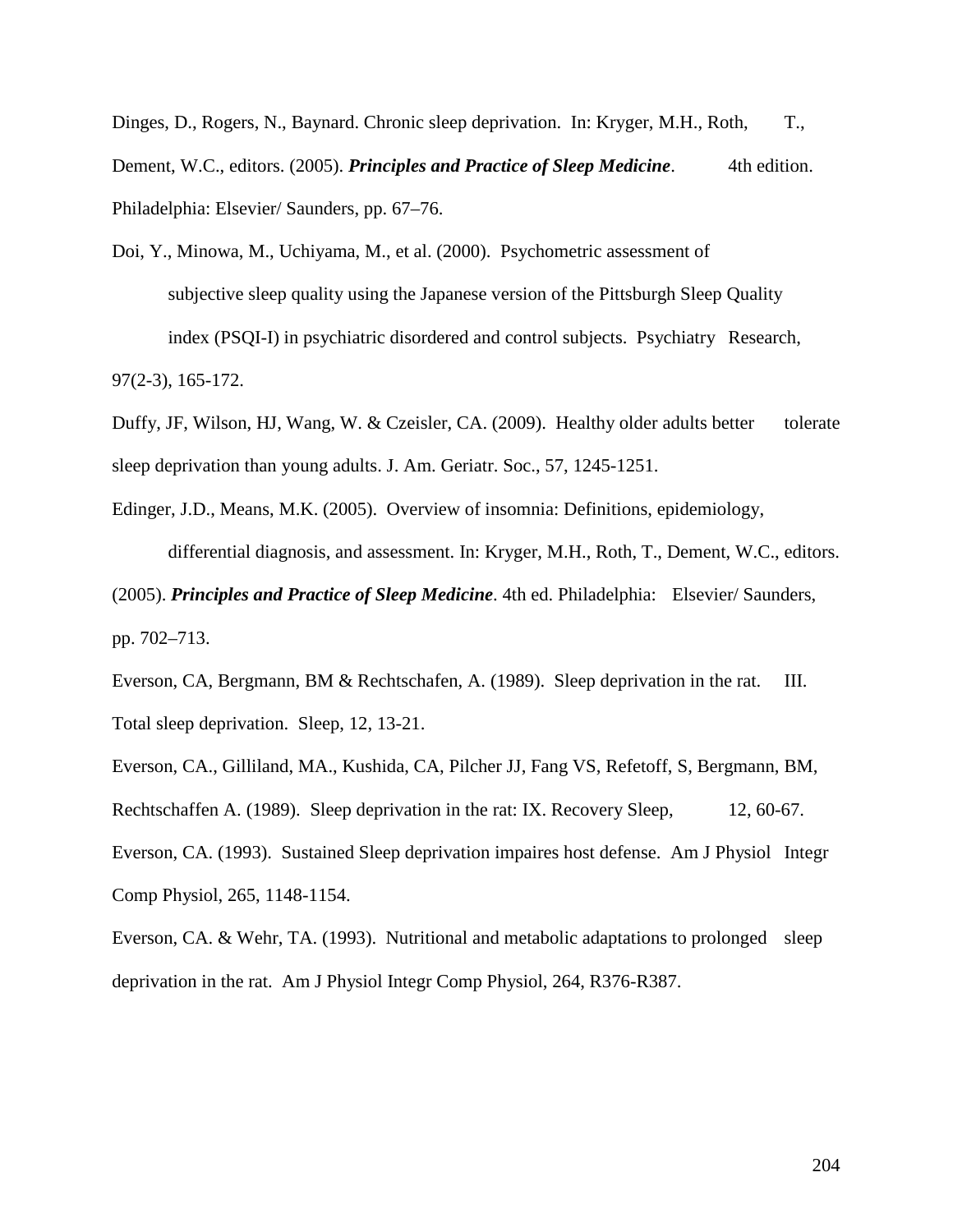- Everson, CA. & Crowley, WR. (2004). Reductions in circulating anabolic hormones induced by sustaines sleep deprivation in rats. Am J Physiol Endocrinol Metab, 286, 1060-1070.
- Everson, CA., Laatsch, CD., Hogg, N. (2005). Antioxidant defense responses to sleep loss

and sleep recovery. Am J Physiol Regul Integr Comp Physiol., 288, R374– R383.

- Everson, CA., Thalacker, CD., Hogg, N. (2008). Phagocytic migration and cellular induced in liver, lung and intestine during sleep loss and sleep recovery. Am J Physiol Regul Integr Comp Physiol., 295, R2067–R2074.
- Everson, CA., and Szabo, A. (2009). Recurrent restriction of sleep and inadequate recuperation induce both adaptive changes and pathological outcomes. Am J Physiol Regul Integr Comp Physiol., 297, 1430-1440.
- Everson, CA., and Szabo, A. (2011). Repeated exposure to severely limited sleep results in distinctive and persistent physiological imbalances in rats. Plos One, 6(8), e22987.

Foley, D.J., Monjan, A.A., Brown, S.L., Simonsick, E.M., Wallace, R.B., Blazer, D.G. (1995). Sleep complaints among elderly persons: An epidemiologic study of three communities. Sleep, 18(6), 425–432.

Ford, D.E., Kamerow, D.B. (1989). Epidemiologic study of sleep disturbances and psychiatric disorders. An opportunity for prevention? Journal of the American Medical Association, 262(11), 1479–1484.

Hohagen, F., Rink, K., Kappler, C., Schramm, E., Riemann, D., Weyerer, S., Berger, M. (1993). Prevalence and treatment of insomnia in general practice. A longitudinal study. European Archives of Psychiatry and Clinical Neuroscience, 242(6), 329–336.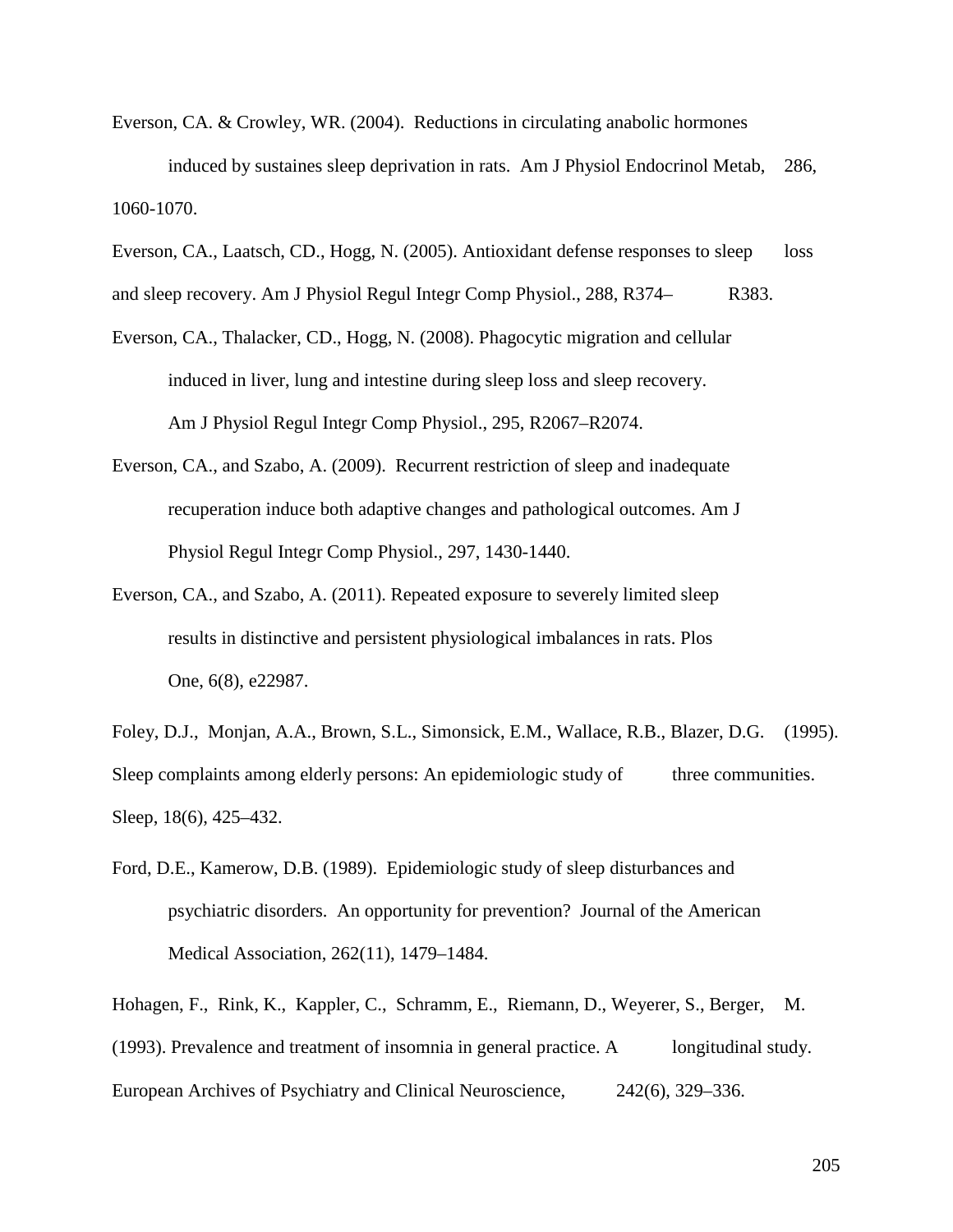Huang, W., Kutner, N. & Bliwise, D. (2011). Autonomic Activation in Insomnia: The Case for Acupuncture. Journal of Clinical Sleep Medicine, 7(1), 95-102.

- Jialing, S., Sung, M., Huang, M., Cheng, G., and Lin, C. (2010). Effectiveness of Acupressure for Residents of Long-Term Care Facilities with Insomnia: A Randomized Controlled Trial. International Journal of Nursing Studies, 47, 798-805.
- Jin, L. & Young, H. (2006). Alpha-Synuclein aggregation and Parkinson's Disease: Factors affecting the aggregation of alpha-synuclein. Prog. Biochem. Biophys, 33, 321-328.
- Joris, I., Zand, T., Nunnari, J. et al. (1983). Studies on the pathogenesis of atherosclerosis. I. Adhesion and emigration of mononuclear cells in the aorta of hypercholesterolemic rats. Am J Pathol, 113, 341-358.
- Katz, D.A., McHorney, C.A. (1998). Clinical correlates of insomnia in patients with chronic illness. Archives of Internal Medicine, 158(10), 1099–1107.
- Kay, SR., Fiszbein, A., and Opler, LA. (1987). The positive and negative syndrome scale (PANSS) for schizophrenia. Schizophrenia Bulletin, 13(2), 261-276.
- Keenan, C.R. (2014). *Insomnia. The patient history: An evidence-based approach to differential diagnosis*. Access Medicine, Chapter 10. McGraw-Hill Global Education Holdings.

Kessler, R.C., Coulouvrat, C., Hajac, G., Lakoma, M.D., Roth, T., Sampson, N., Shahly, V., Shillington, A., Stephenson, J.J., walsh, J.K., Zammit, G.K. (2010). Reliability and validity of the brief insomnia questionnaire in the American insomnia survey. Sleep, 33, 1539-1549.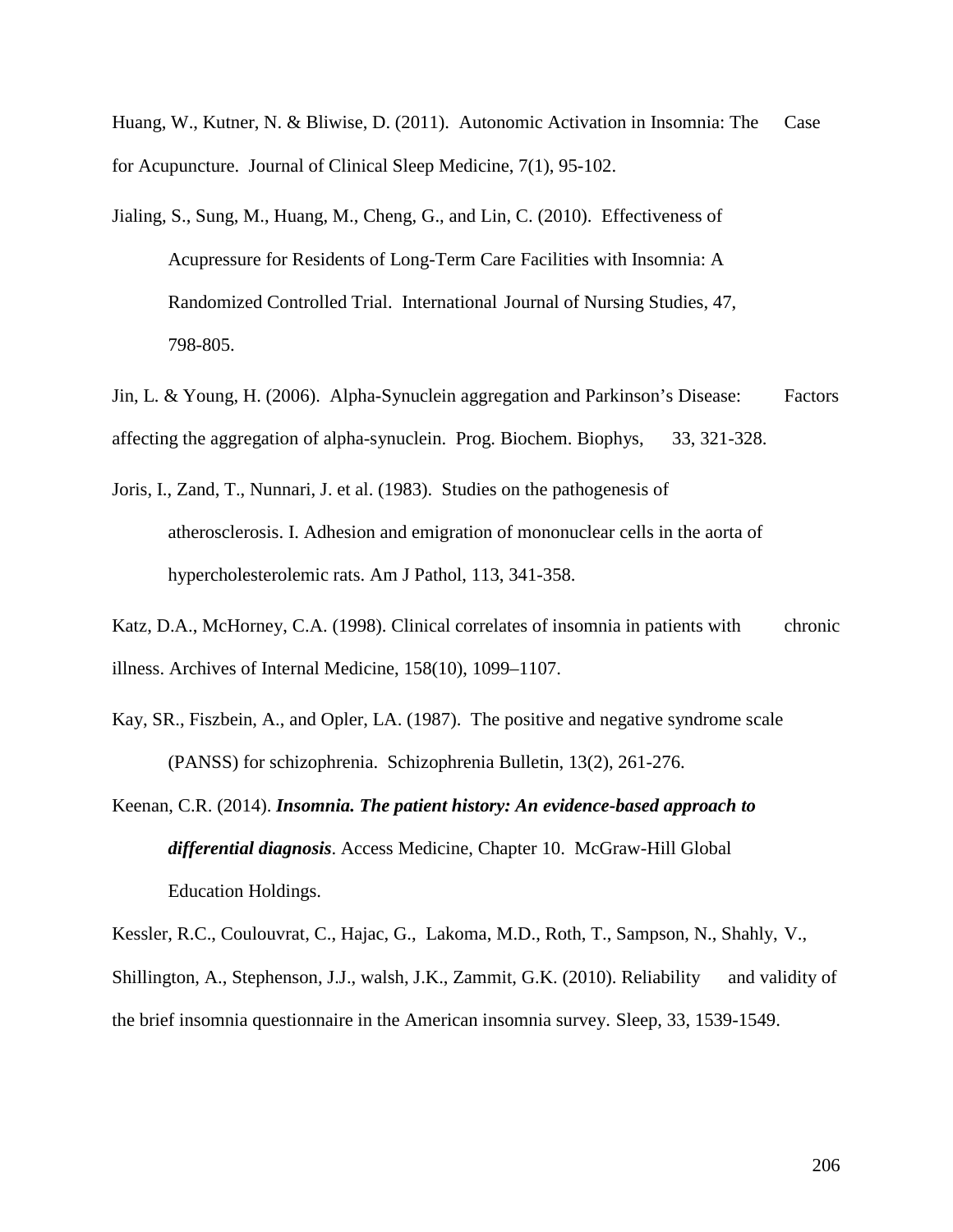Kim, YS., Lee, SH, Jung WS., Park, SU, Moon, SK, Ko, CN., Cho, KH, and Bae, HS. (2004). Intradermal Acupuncture on *Shen-Men* and *Nei Kuan* Acupoints in the patients with insomnia after stroke. Am. J. Chin Med. 32(5), 771-778.

Klerman EB, Duffy, JF, Dijk, D-J & Czeisler, CA. (2001). Circadian phase resetting in older people by ocular bright light exposure. J Investig Med. 49, 30-40.

Klerman EB & Dijk, D-J. (2008). Age-related reduction in the maximal capacity for sleep implications for insomnia. Curr Biol. 18, 1118-1123.

Klerman EB, Wang, W, Duffy, JF, Dijk, D-J, Czeisler, CA. and Kronauer, RE. (2013). Survival analysis indicates that age-related decline in sleep continuity occurs exclusively during NREM sleep. Neurobiology of Aging 34, 309–318.

- Kripke, Z. F., Langer, R.D., Elliott, J.A., Klauber, M.R., Rex, K.M. (2011). Mortality related to actigraphic long and short sleep. Sleep Medicine, 12, 28-33.
- Lee, S., Baek, Y., Park, S., Moon, K., Park, J., Kim, Y., and Jung, W. (2009) Intradermal Acupuncture on *Shen-Men* and *Nei Kuan* Acupoints Improves Insomnia in Stroke Patients by Reducing the Sympathetic Nervous Activity:

A Randomized Clinical Trial. Am. J. Chin Med, 37(6), 1013-1021.

Li, L. and Lu, J. (2010). Clinical Observation on Acupuncture Treatment of

Lou, PT, Dey T., & Wiseman, N. (2000). *Soothing the Troubled Mind: Acupuncture and Moxibustion in the Treatment and Prevention of Schizophrenia.* Brookline, MA,

Intractable Insomnia. Journal of Traditional Chinese Medicine, 30(1), 21-22.

Paradigm ublications.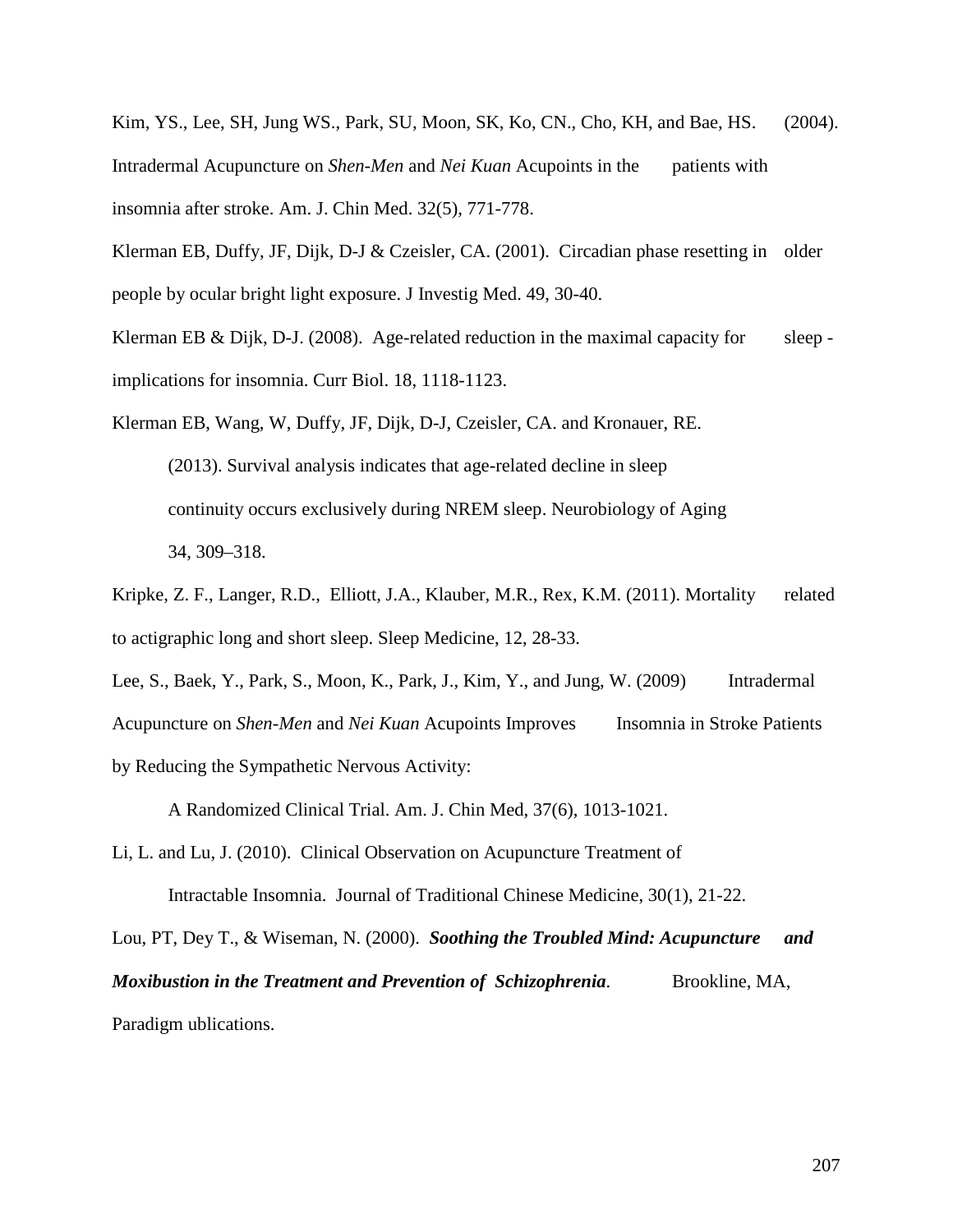Lundeberg, T.and Lund, I. (2007). Did 'The Princess on the Pea' suffer from Fibromyalgia Syndrome? The Influence on Sleep and the Effects of Acupuncture.

Acupuncture in Medicine, 25(4), 184-197.

Luyster, F.S., Strollo, P.J., Zee, P.C., Walsh, J.K. (2012). Sleep: A Health Imperative. Sleep, vol. 35 (6), 727-734. AASM.

Ma, SH. (2005). The clinical application of acupressure in nursing practice. Nursing Magazine (Taiwan), 52(4), 5-10.

MacPherson, H., White, A., Cummings, M., Jobst, KA., Rose, K., and Niemtzow, RC. (2010). Revised standards for reporting interventions in controlled trials of acupuncture: extending the CONSORT Statement. Plos Medicine, 7(6).

Mellinger, G.D., Balter, M.B., Uhlenhuth, E.H. (1985). Insomnia and its treatment: Prevalence and correlates. Archives of General Psychiatry. 42(3), 225–232.

Naidoo, N. (2009). Cellular stress/ the unfolded protein response: relevance to sleep and sleep disorders. Sleep Med Rev., 13(3). 195-204.

Namen, A.M., Wymer, A., Case, D., Haponik, E.F. (1999). Performance of sleep histories in an ambulatory medicine clinic: Impact of simple chart reminders. Chest, 116(6), 1558–1563. Namen, A.M., Landry, S.H., Case, L.D., McCall, W.V., Dunagan, D.P., Haponik, E.F. (2001). Sleep histories are seldom documented on a general medical service. Southern Medical Journal, 94(9), 874–879.

National Sleep Foundation. (2002). Executive summary of the 2002 "Sleep in America" poll. http://www.sleepfoundation.org/sites/default/files/2002SleepInAmericaPoll.pdf. National Sleep Foundation. (2003). Executive summary of the 2002 "Sleep in America" poll. http://www.sleepfoundation.org/sites/default/files/2003SleepInAmericaPoll.pdf.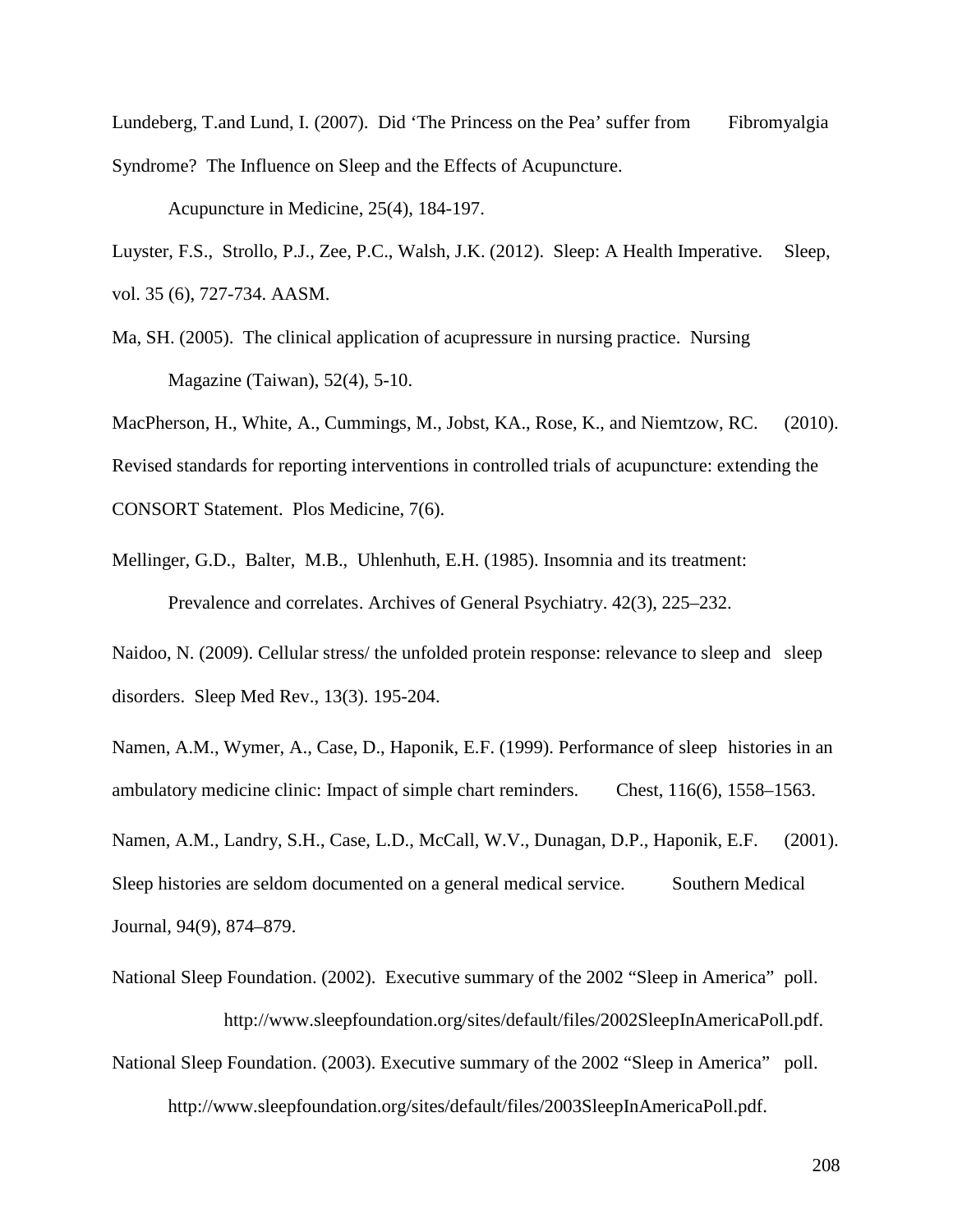Ni, M. (2006). *Secrets of Longevity: Hundreds of Ways to Live to Be 100*. Chronicle Books, San Francisco.

- Ni, M. (2009). *Second Spring: Dr. Mao's Hundreds of Natural Secrets for Women to Revitalize and Regenerate at Any Age*. Free Press, New York.
- Ni, M. and McNease, K. (2009). *The Tao of Nutrition* (3<sup>rd</sup> Ed.). Tao of Wellness Press, Los Angeles.
- NIH. (2005). NIH state-of-the-science conference statement on manifestations and management of chronic insomnia in adults. NIH Consensus and State-of-the-Science Statements, 22(2), 1-30, 2005.

Nofzinger, E.A., Buysse, D.J., Germain, A., Carter, C.S., Luna, B., Price, J.C., Meltzer, C.C,,

Miewald, J.M,, Reynolds, C.F., Kupfer, D.J. (2004a). Increased activation of anterior paralimbic and executive cortex from waking to REM sleep in depression. Archives of General Psychiatry, 61(7), 695–702.

Nofzinger, E.A., Buysse, D.J., Germain, A., Price, J.C., Miewald, J.M., Kupfer, D.J. (2004). Functional neuroimaging evidence for hyperarousal in

insomnia. American Journal of Psychiatry, 161(11), 2126–2128.

Nofzinger, E.A., Buysse, D.J., Germain, A., Price, J.C., Meltzer, C.C., Miewald, J.M.,

Kupfer, D.J. (2005) Alterations in regional cerebral glucose metabolism across waking and non-rapid eye movement sleep in depression. Archives of General Psychiatry, 62(4), 387–396.

Ohayon, M.M. (2009). Observation of the natural evolution of insomnia in the American general population cohort. Sleep Med. Clin., 4, 87-92.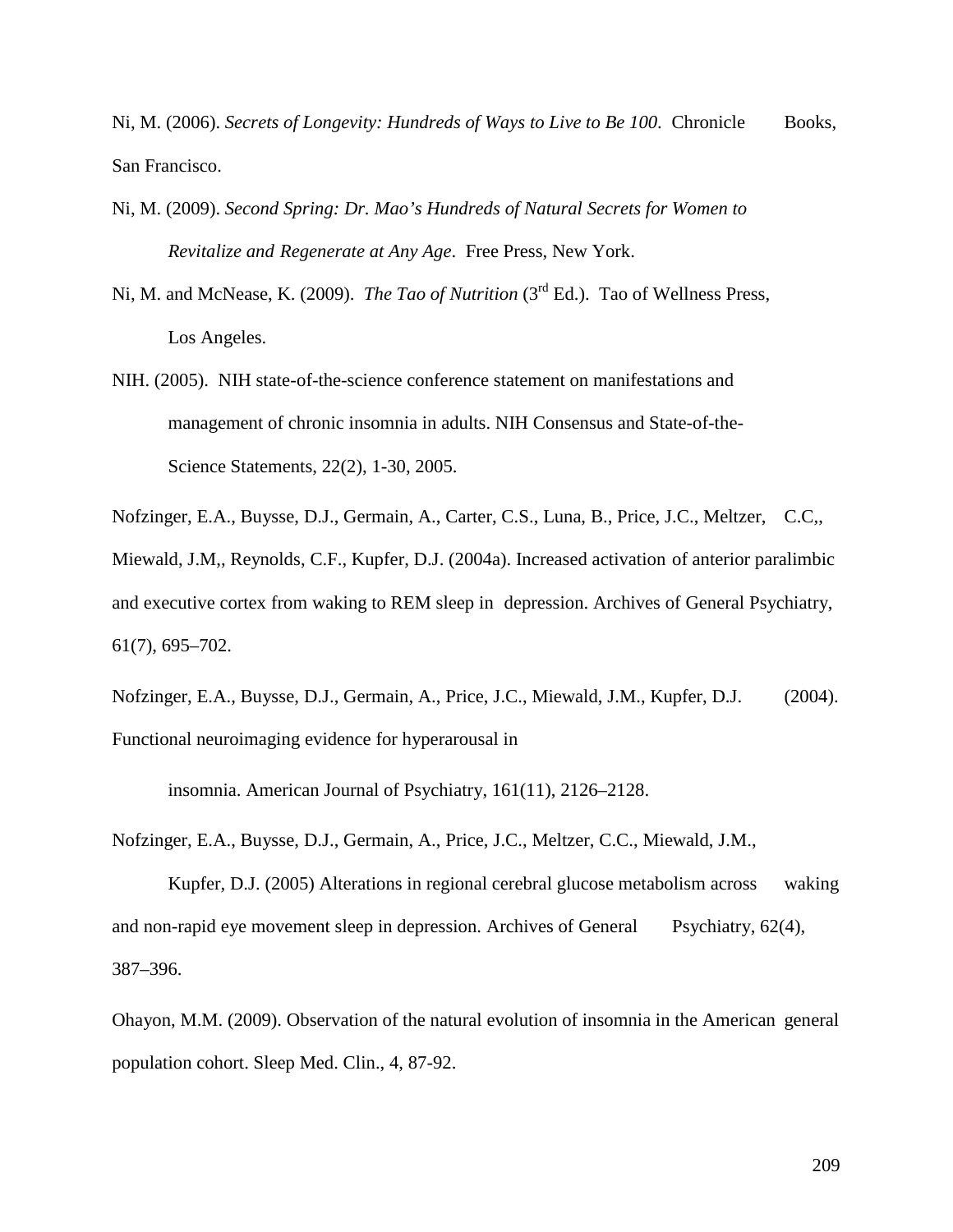Partinen, M., Hublin, C. (2005). Epidemiology of sleep disorders. In: Kryger MH, Roth T, Dement WC, editors. Principles and Practice of Sleep Medicine. 4th edition, Philadelphia: Elsevier/ Saunders. pp. 626–647.

Penzel, T., Lo, CC., Ivanov, P. et al. (2005). Analysis of sleep fragmentation and skeep structure in patients with sleep apnea and normal volunteers. Conf. Proc. IEEE Eng. Med. Biol. Soc. 3, 2591-2594.

Perlis ML, Smith MT, Pigeon WR. (2005) Etiology and pathophysiology of insomnia. In: Kryger, M.H., Roth, T., Dement, W.C., editors. (2005). *Principles and Practice of Sleep Medicine*. 4th ed. Philadelphia: Elsevier/ Saunders, 2005. pp. 714–725.

Pilcher JJ, Bergmann BM, Fang VS, et al. (1990). Sleep deprivation in the rat: XI. The effect of glutathione-induced sympathetic blockade on the sleep deprivation syndrome. Sleep, 13, 218-231.

Roth, T. (2007). Insomnia definition, prevalence, etiology, and consequences. J. Clin. Sleep Med. 3 (5 Suppl), S7-S10.

Rytkönen, K.M., Wigren, H.K., Kostin, A, Porkka-Heiskanen, T., Kalinchuk, A.V. (2010). Nitric oxide mediated recovery sleep is attenuated with aging. Neurobiology of Aging 31, 2011–2019.

Saper, CB., Scammell, TE., & Lu, J. (2005). Hypothalamic Regulation of Sleep and Circadian Rhythms. Nature, 437:1257-1263.

Simon, G.E., VonKorff, M. (1997). Prevalence, burden, and treatment of insomnia in primary care. American Journal of Psychiatry, 154 (10), 1417–1423.

Sixel-Döring F., Schweitzer, M. and mollenhauser, B. and Trenkwalder, C. (2011). Intraindividual Variability of REM sleep Behavior Disorder in Parkinson's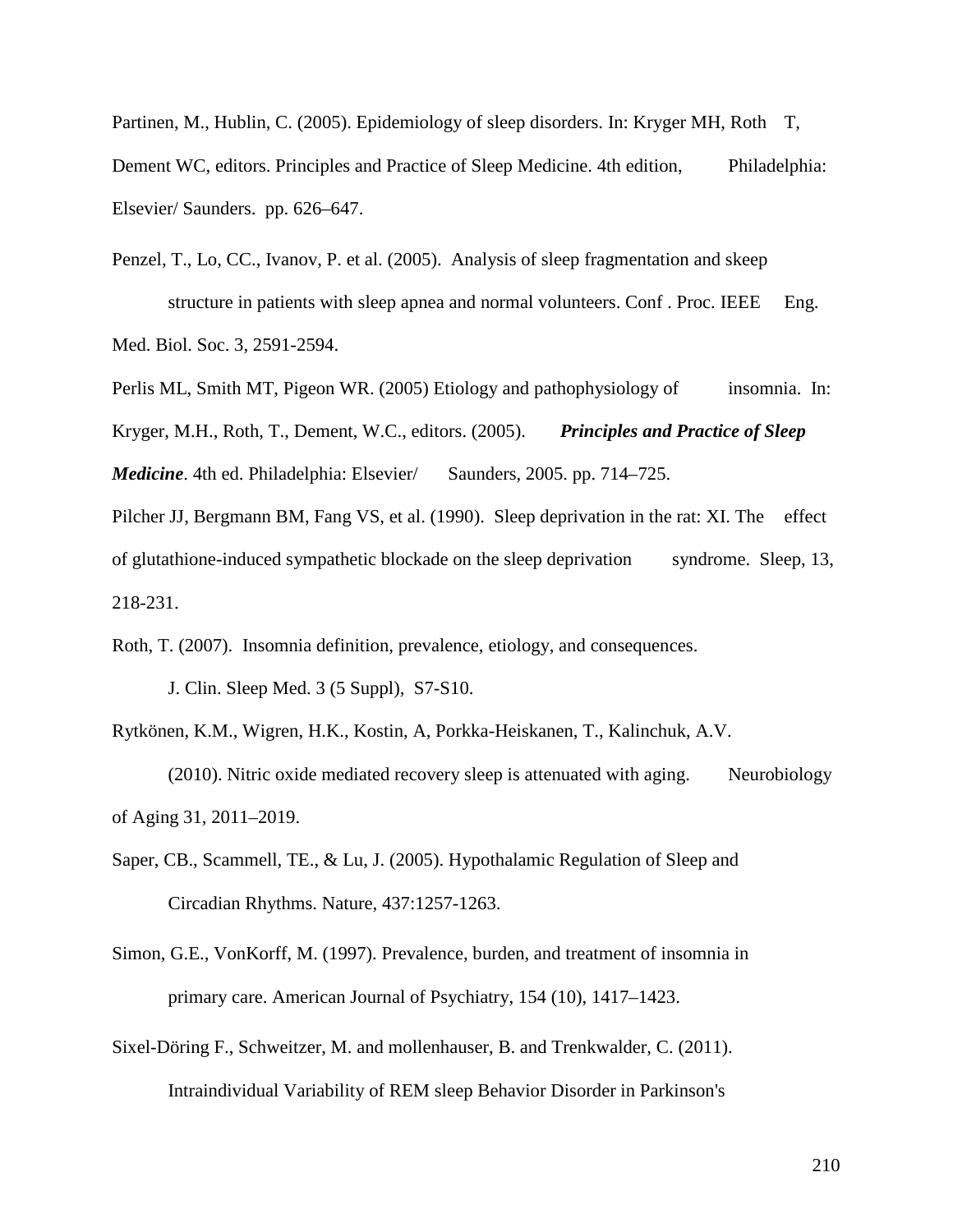Disease: A Comparative Assessment Using a New REM Sleep Behavior Disorder Severity Scale (RBDSS) for Clinical Routine.J Clin Sleep Med, 7(1), 75-80.

Soldatos, CR. (1995). The assessment of insomnia: rationale for a new scale based on ICD-

10 principles. In: Szelenberger, W. and Kukwa, A. (eds.). *Sleep: Physiology and Pathology*.

Elma Books, Warszawa, 1995.

- Tamburri, LM, DiBrienza, R., Zozula, R. and Redeker, NS. (2004). Nocturnal care interactions with patients in critical care units. American Journal of Critical Care, 13(2): 102-112.
- Taylor, DJ., Lichstein, KL., Durrence, HH., Reidel, BW., Bush, AJ. (2005). Epidemiology of Insomnia, Depression, and Anxiety. Sleep, 28(11), 1457-1464.
- Thompson, CL., Larkin, EK., Patel, S., Berger, NA., Redline, S. and Li, L. (2011). Short Duration of Sleep Increases the Risk of Colorectal Adenoma. Cancer, 117(4), 841-847.

Tsai, PS., Wang, SY., Wang, MY.. et al. (2005). Psychometric evaluation of the Chinese version of the Pittsburgh Sleep Quality Index (CPSQI-I) in primary insomnia and control subjects. Quality of Life Reasearch, 14(8), 1943-1952.

Valko, M., Leibfritz, D., Moncol, J., Cronin, MTD, Mazura, M., and Telser, J. (2007). Free radicals and antioxidants in normal physiological functions and human Disease. The International Journal of Biochemistry and Cell Biology, 39, 44-84.

Vgontzas, A.N., Bixler, E.O., Lin, H.M., Prolo, P., Mastorakos, G., Vela-Bueno, A., Kales, A., Chrousos, G.P. (2001). Chronic insomnia is associated with nyctohemeral activation of the hypothalamic-pituitary-adrenal axis: Clinical implications. Journal of Clinical Endocrinology and Metabolism, 86(8),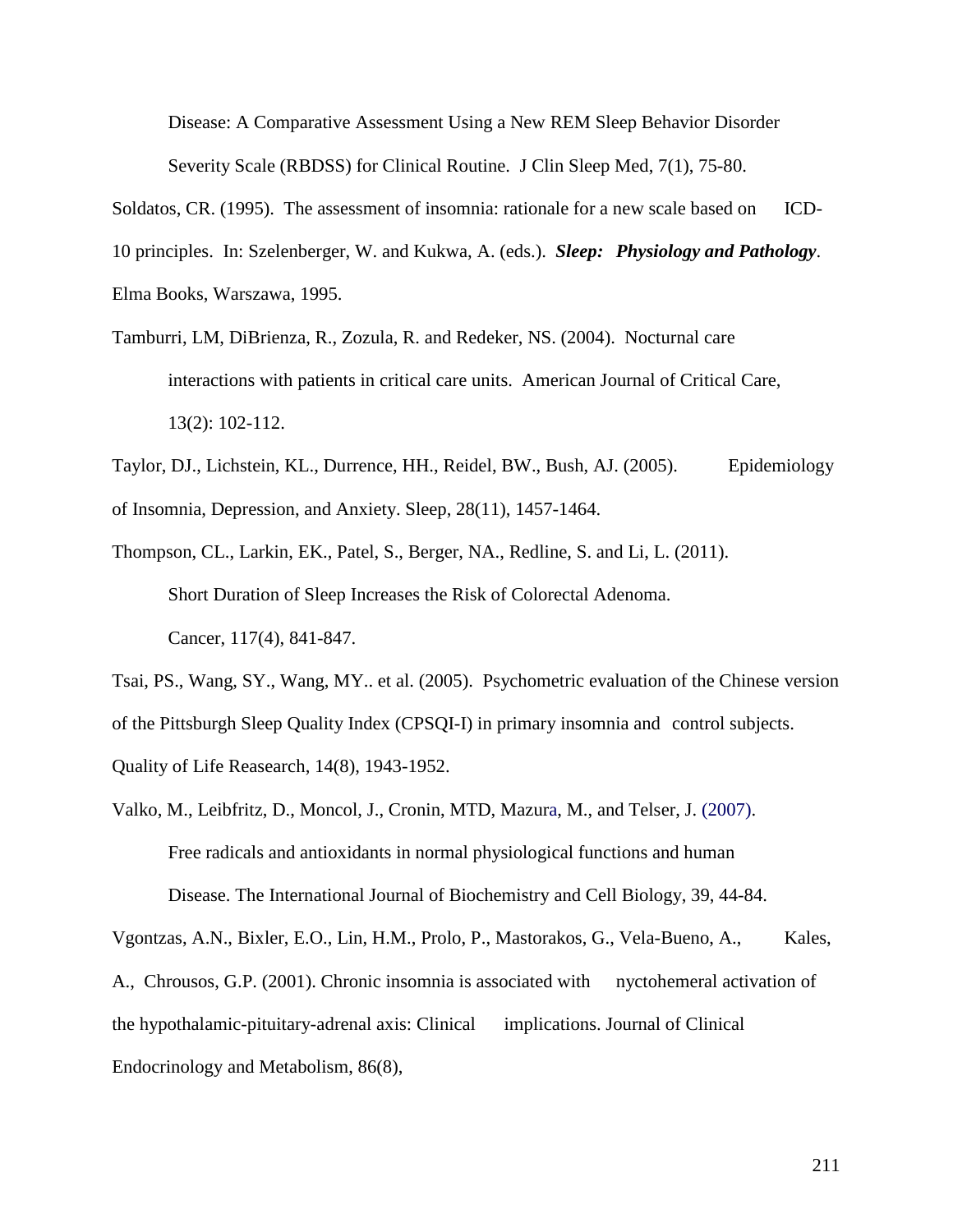3787– 3794.

Xu, W., Xu, HY, and Sun, CL. (2006). The improving effect of Shenmen Acupressure on the insomnia problem of nursing home residents. Evidence-Based Nursing, 2(4), 331-338.

- Yesavage JA, Brink TL, Rose TL et al. (1982), Development and validation of a geriatric depression screening scale: a preliminary report. J Psychiatr Res, 17, 37-49. Yeung, W.,
- Chung, K., Zhang, S., Yap, T., and Law, ACK. (2009). Electroacupuncture for Primary Insomnia: A Randomized Controlled Trial. Sleep, 32(8), 1039-1047.
- Yeung, W. et al. (2011). Electroacupuncture for Residual Insomnia Associated with A Major Depressive Disorder: A Randomized Controlled Trial. Sleep, 34(6), 807-815.
- Zhang, Y., Ren, G., and Zhang, X. (2010). Acupuncture plus Cupping for Treating Insomnia in College Students. Journal of Traditional Chinese Medicine, 30(3), 185-189.
- Zhao, K. (2013). Acupuncture for the Treatment of Insomnia. In Bai-Yun Zeng, Kaicun Zhao, Fan-Rong Liang, editors: International Review of Neurobiology, Vol. 111, Burlington: Academic Press, 2013, pp. 217-234.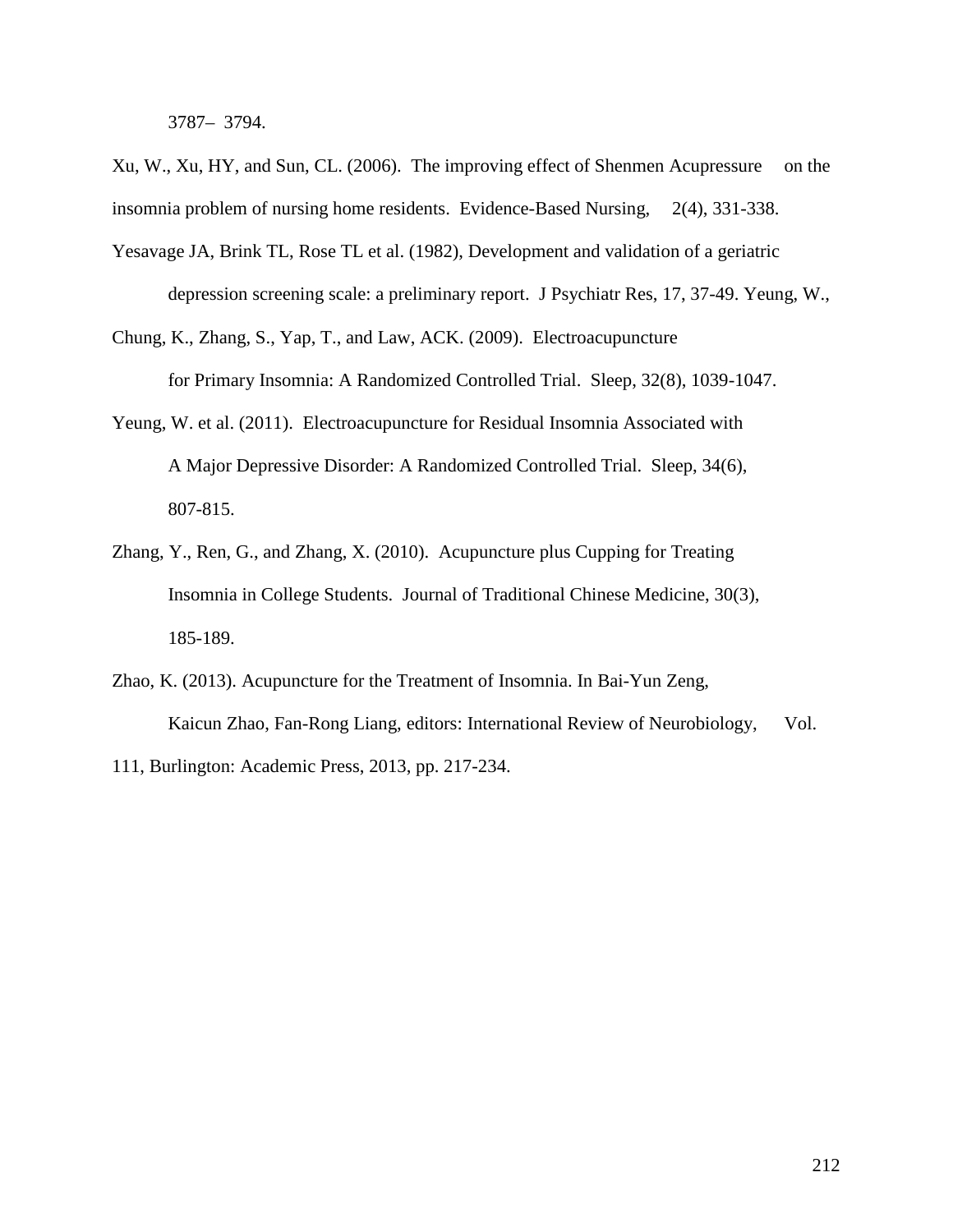# **Appendix A: IRB Letter**

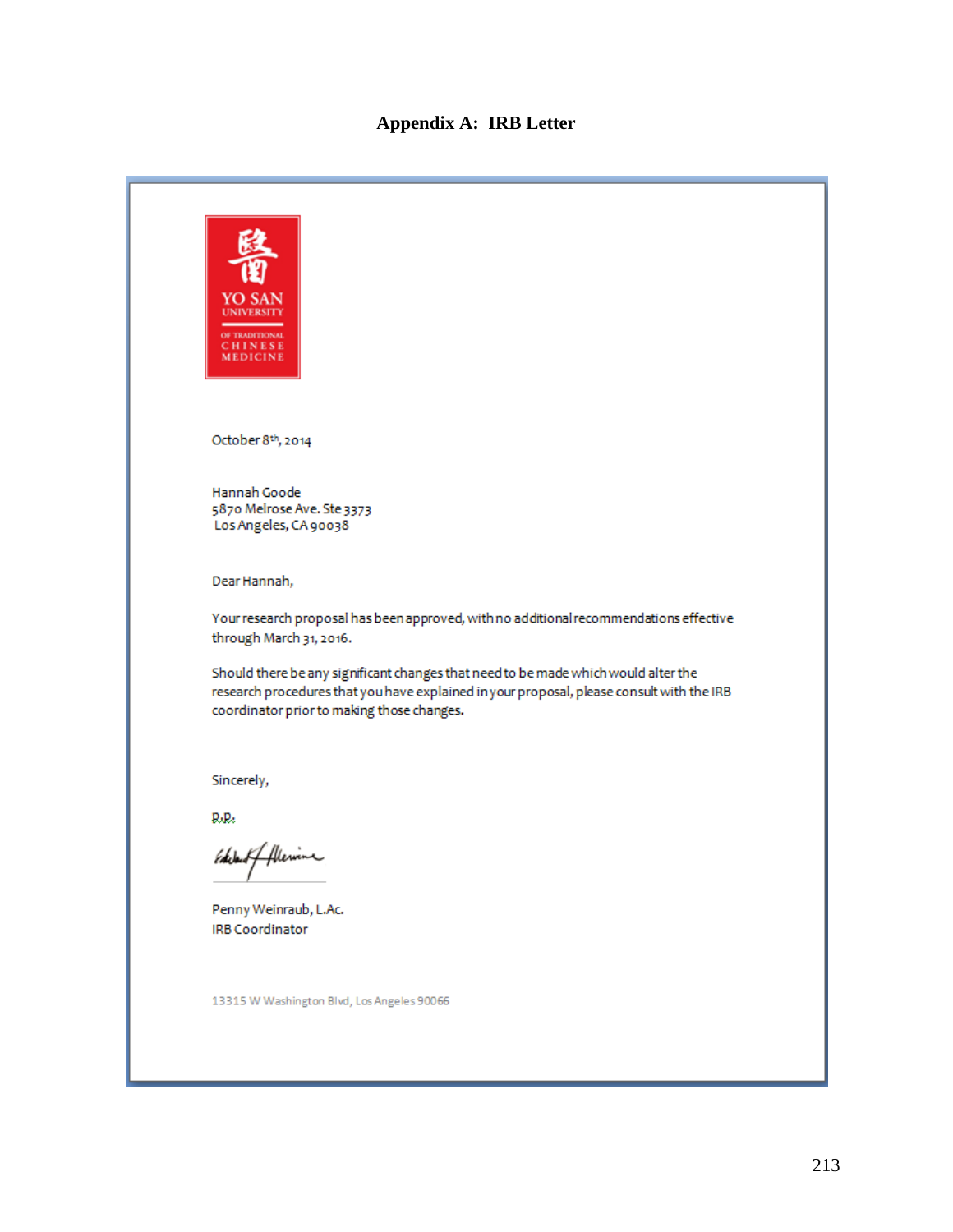# **Appendix B: Abbreviations**

ACTH = adreno-corticotropic hormone AD = Alzheimer's Disease  $ADH = anti-diuretic hormone$ AIS = Athens Insomnia Scale – a subjective outcome measurement. ALS = Amyotrophic Lateral Sclerosis ALT = Alanine Amino-Transferase ANS = autonomic nervous system  $AP-1$  = activator protein-1 ASK  $1 =$  kinase 1, that is an apoptosis signal-regulating gene AST = Aspartate Amino-Transferase  $BDI = Beck$  Depression Inventory = one of the most commonly used depression measures, with extensive reliability and validity data to back it up.  $BL = baseline$  $BMI = body$  mass index  $BP = blood pressure$ CAM = complementary and alternative medicine  $Cdk-5 = Cd$  Kinase 5  $CHD = \text{coronary heart disease}$  $CI =$  confidence interval (of statistical tests - usually 95%). CNS = central nervous system COPD = chronic obstructive pulmonary disease CSD = chronic sleep deprivation, or experimentally-induced prolonged sleep deprivation  $CSF = Cerebro-Spinal Fluid; aCSF = artificial cerebrospinal fluid.$  $CT =$  Computed Tomography  $CVD =$  cardiovascular disease  $CX = \text{brain cortex}$  $DETA - NO = a$  synthetic NO donor  $Dioygen = O2$ , Molecular oxygen  $DMN = Default Mode Network = the resting state neuronal network, which is active during$ sleep or during the brain's resting mode, which is synaptically and metabolically more active than other brain regions  $Dx = diagnosis$  $EA =$  electro-acupuncture  $EEG = electroencephalography$ , an objective measure of brain wave-form activity during sleep as recorded in polysomnography sessions.  $EKG = ECG = electrocardiogram$ , electrocardiography

- EMG = Electromyography, used to record any of the movements of skeletal chin/neck
	- muscles, or leg muscles during polysomnography sessions.
- $EOG = Electrooculography used for recording an electrooculogram of eye-moving$ muscles during polysomnography sessions
- $FDG = fluoro-deoxy-glucose$
- FMS = Fibromyalgia Syndrome
- $fMRI = functional MRI$
- GABA = Gamma-aminobutyric acid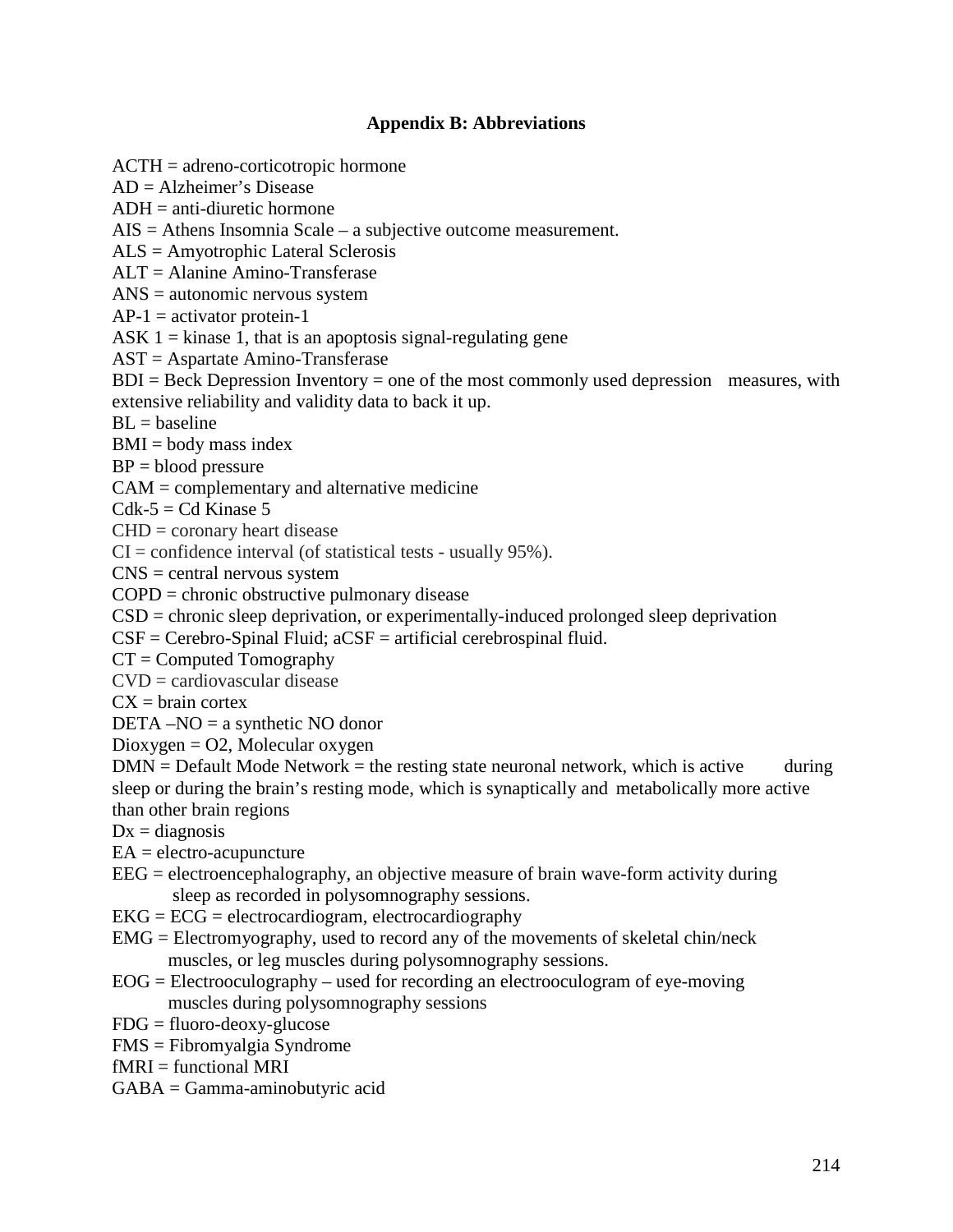$GC =$  glucocorticoid (a steroid hormone produced and secreted by the adrenal gland).

GGT= Gamma Glutamamyl-Transferase

 $G$ -6-PD = glucose-6-phosphate dihydrogenase

 $6$ -GPD =  $6$ -phospho-gluconate-dihydrogenase

 $GPX =$  glutathione peroxidase

GSSG = glutathione disulfide (oxidized glutathione)

GSSG-R = glutathione reductase (catalizes the rection of reducing GSSG back to GSH)

 $GSH =$  glutathione

 $HD = Huntington's disease$ 

 $HDL = high-density lipoprotein$ 

 $HF = high frequency$ 

HIS48 = an antibody for assessing type of antigen-source (e.g. if serum contains neutrophils in case of HIS48 positive labeling)

HPA = the Hypothalamic–Pituitary–Adrenal axis

 $HR = heart$  rate

 $HRV =$  heart rate variability

 $HTN = hypertension$ 

 $ICU =$  intensive care unit

 $iNOS =$  an inducible nitric oxide synthase – an enzyme that induces nitric oxide production

- ISC = Insomnia Severity Score
- $ISF =$  fnterstitial fluid
- ISI = Insomnia Severity Index one of the two most frequently used questionnaires for self-reporting sleep-difficulties and sleep-loss. Like PSQI, it is considered a subjective outcome measurement.
- $LC = locus$  coeruleus a brain region
- LD cycle  $=$  light-dark cycle
- $LDL = low-density lipoprotein$
- $LF = low frequency$
- LRs = evolutionarily conserved proteins which recognize microbial molecules, initiate the innate immune response and modulate the adaptive immune system.
- $LSR =$  lengthy (extended) sleep recovery
- $LTD =$  latero-dorsal tegmentum a brain region

MAPKs = mitogen-activated protein kinases

MDD = major depressive disorder

mM = milli-Molar (a standard solution concentration measure)

MPO brain = medial preoptic area - a brain region

MPO = myelo-peroxidase, an enzyme constituent of neutrophils

- $MRI = Magnetic Resonance Imaging [fMRI = functional MRI]$
- $MT =$  mechano-transduction
- $NADP = Nicotin Amide Adenine Dinucleotide Phosphatase = a coenzyme of numerous$

dehydrogenases (enzymes), such as the one acting on glucose-6-phosphate, that occurs especially in red blood cells and plays a role in intermediary metabolism similar to NAD.

- $NADPH =$  the reduced form of NADP
- nNOS = neuronal nitric oxide synthase

NOS = nitric oxide synthase (enzyme that regulates NO synthesis)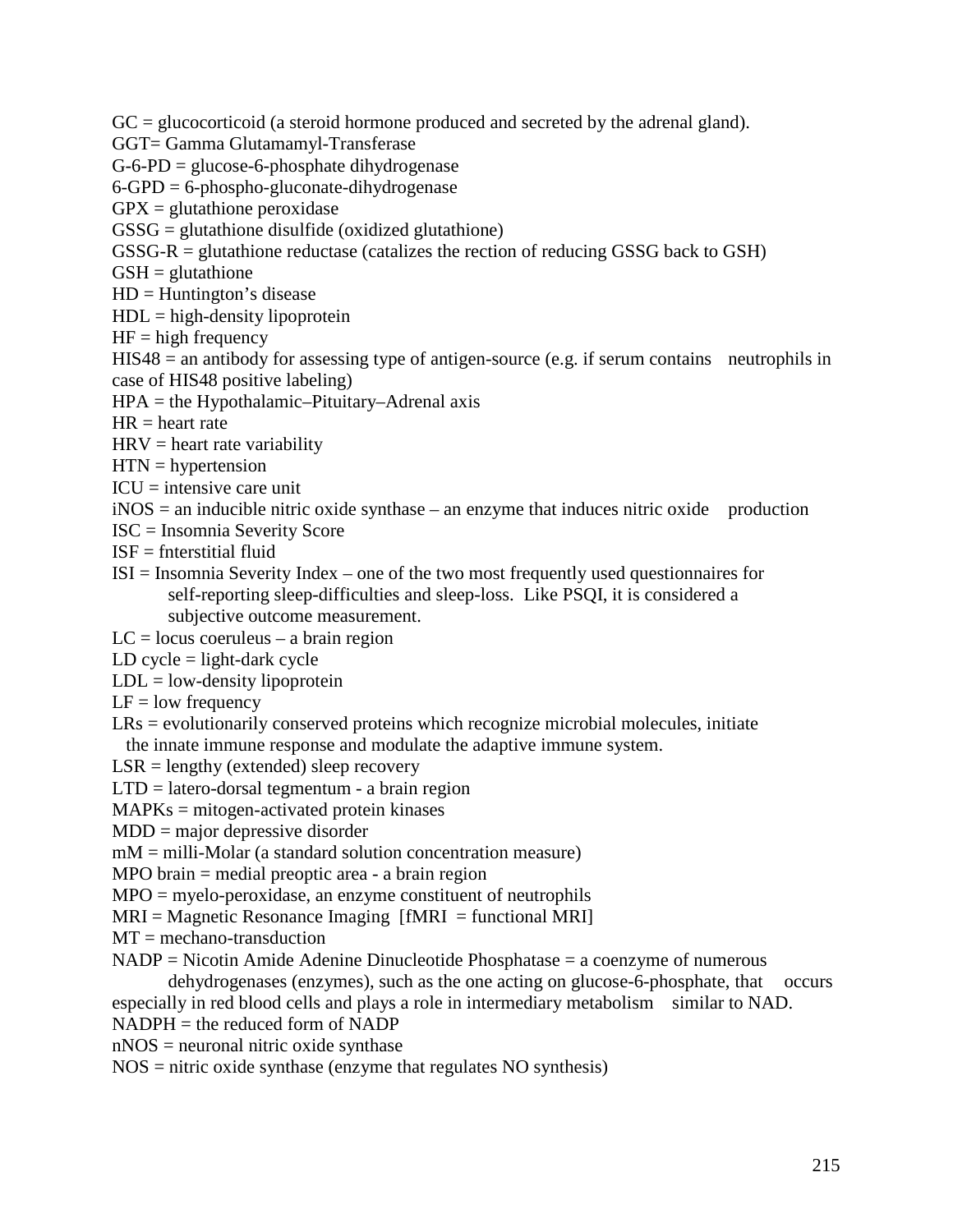- eNOS = nitric oxide synthase, which is constitutively expressed endothelial (the nNOS isoform Nitric oxide synthase.
- $i$ NOS = inducible NOS
- $NO2 =$ nitrite
- $NO3 =$ nitrate
- $NOx =$  nitrite and nitrate collectively
- $NREM = Non-REM sleep = non-rapid eye movement sleep$
- $NRT$  = number reduction task
- $P =$  probability, a statistical concept for expressing the significance of the results.
- PAMPs = pathogen-associated molecular patterns (of the immune response)
- PD = Parkinson's disease
- PET = Positron Emission tomography
- PLM = periodic limb movement
- PSD = partial sleep deprivation
- PSG = polysomnography
- PSNS = para-sympathetic nervous system
- PSQI = Pittsburgh Sleep Quality Index The most frequently used questionnaires for self-reporting sleep-difficulties and sleep-loss (considered a subjective outcome measurement).
- RBD = REM sleep breathing difficulty
- RBDSS = RBD Severity Scale
- RCT = Randomized Controlled Trial
- RHT = retino-hypothalamic tract
- $RLS$  = restless leg syndrome
- $REM = rapid eye movements sleep = paradoxical sleep = dream sleep$
- RNS = reactive nitrogen species of free radicals in the organism
- ROS = reactive oxygen species of free radicals in the organism
- $RRC =$  intervals on a cardiogram an ECG recording of the time domain of the HR in milliseconds (ms)
- $RR =$  relative risks
- $SD = sleep$  deprivation, sleep-deprived/sleep loss
- $SDB = sleep-disturbed breathing augmented with aging$
- SDNN = standard deviation of NN interval of the time domain of the HR
- $SE$  = sleep efficiency declines with aging
- $SDB = sleep-disturbed breathing$
- SNS = sympathetic nervous system
- $SOD =$  superoxide dismutase
- $SR = sleep$  recovery
- $Ss = subject(s) = study$  participants

 $STAI = State Trait Anxiety Inventory = one of the most frequently used self-reported anxiety$ measures, considered a subjective outcome measure

- $SWS = Slow Wave Sleep in NREM sleep = the fundamental cellular process that$ organizes brain waveforms seen on EEG during sleep => Sleep spindles and slow waves  $\Rightarrow$  declines with Aging
- SWA slow wave activity also called delta activity, 0.5-4 Hz EEG, in NREM sleep.

 $Sx =$ symptoms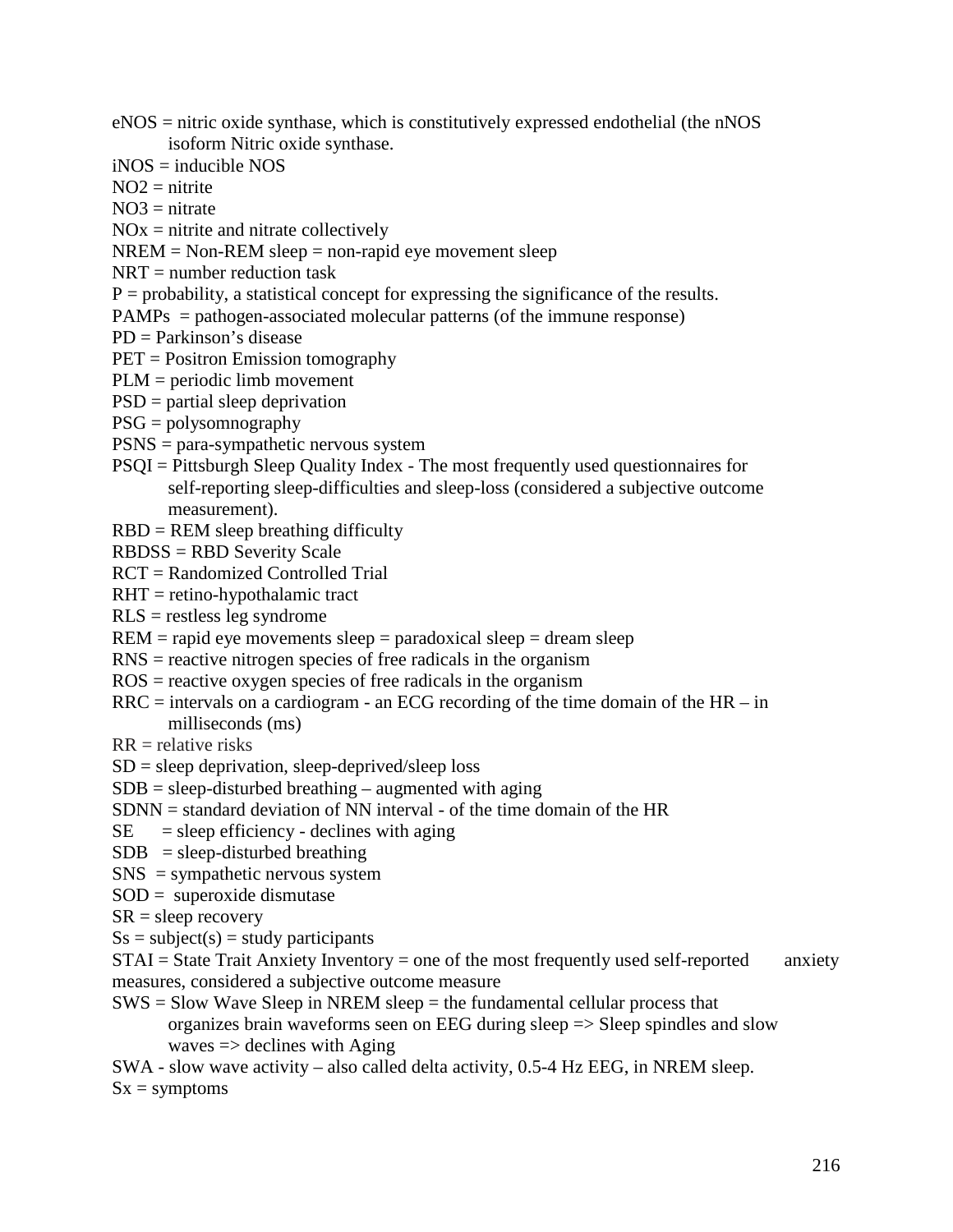TCM = Traditional Chinese Medicine

- TLRs = toll-like receptors (in tendon healing, they detect the release of endogenous ligands, contributing to the pro-inflammatory response to the injury).
	- LRs = evolutionarily conserved proteins which recognize microbial molecules,
	- initiate the innate immune response and modulate the adaptive immune system.

TSD = total sleep deprivation

- $TSH =$  thyroid stimulating hormone
- $TST = total$  sleep time

 $Tx = treatment$ 

- WHR = waist-to-hip ratio (for obesity assesment)
- $WASO =$  wake after sleep onset (increase with aging)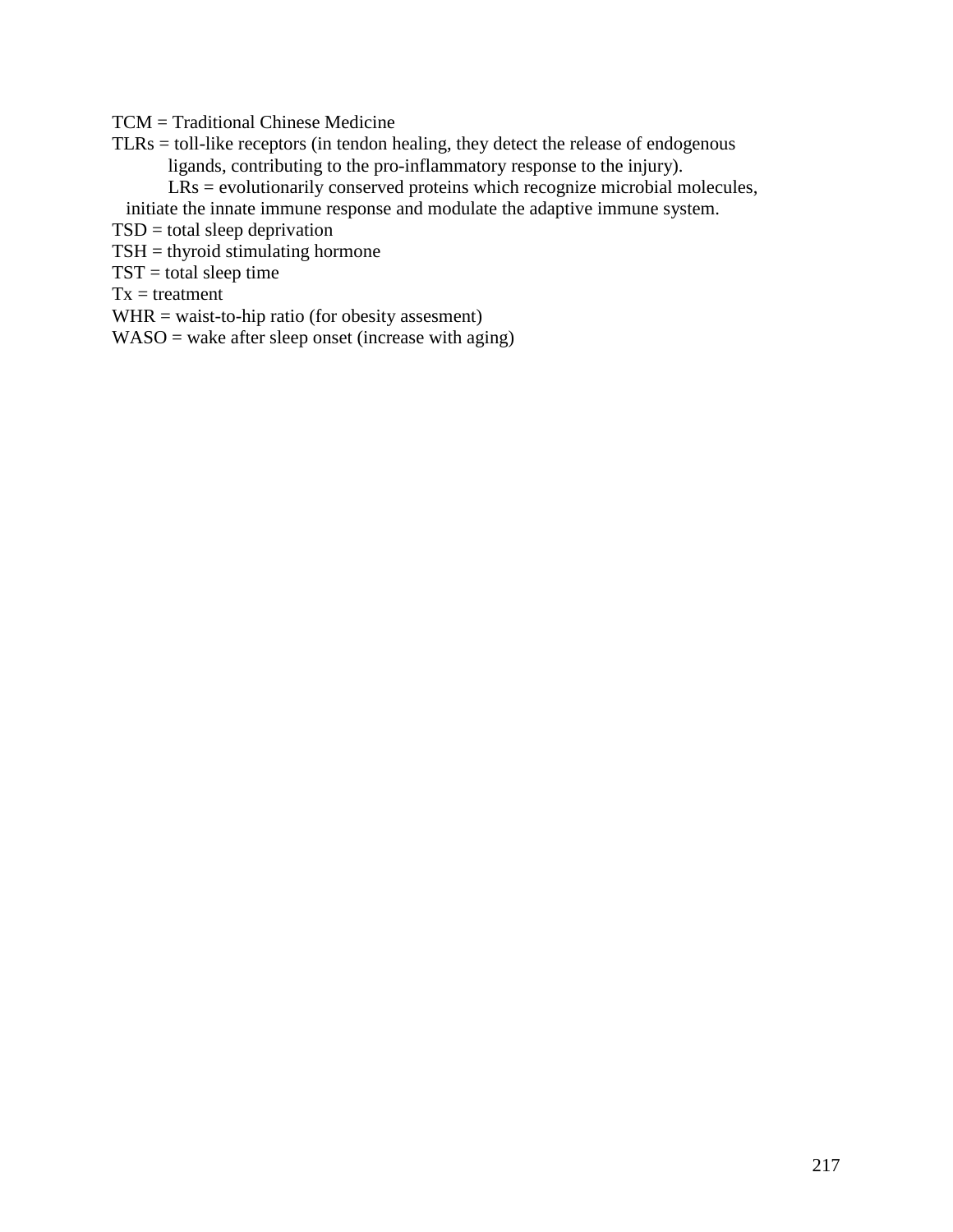## **Appendix C: Everson - Tables**

#### **Everson et al., 2005**

#### **Study objective**:

To trace the oxidative stress and the antioxidant response of three peripheral tissues (Liver, Heart, Lung) during sleep deprivation (SD) of 5 and 10 days and in a post-SD stage of SR (sleep recovery) of 48 hours.

#### **Experimental Design**:

|         | <b>TSD</b> | <b>PSD</b> | Controls        | SR 48h         |
|---------|------------|------------|-----------------|----------------|
| 5 days  |            |            | <b>Baseline</b> | N <sub>0</sub> |
| 10 days |            |            | <b>Baseline</b> | Yes            |

52 animals, 26 experiments (each with 2 animals => 2 controls or 1TSD and 1PSD),

|                                        | Sleep obtained - % of Baseline TST |             |            |  |
|----------------------------------------|------------------------------------|-------------|------------|--|
|                                        | <b>TST</b>                         | <b>NREM</b> | <b>REM</b> |  |
| <b>Baseline</b> Conditions (Control):  | 54%                                | 48%         | 6%         |  |
| <b>PSD</b> (Partially Sleep Deprived): |                                    | 38%         | 3%         |  |
| <b>TSD</b> (Totally Sleep Deprived):   | 5.4%                               | $4.5\%$     | $1\%$      |  |
|                                        |                                    |             |            |  |

- Animals were kept under constant light and 28°C (rats thermo-neutral zone)

- Animals' sleep obtained by both TSD and PSD groups was reduced in amount, and highly fragmented, mainly composed of transitional sleep, and fragmented high-amplitude NREM sleep.
- The percentage of time the platform rotates is 18-22%, and does not increase across experimental days.

#### **Initial Procedures**:

- 1) Surgery to implant electrodes into cranium and temporalis muscle => for EEG
- 2) At least seven days recovery from surgery
- 3) Baseline conditions => Sleep *ad libitum* and housing platform rotation 6 seconds hourly.

**Assays** => of indices of oxidative stress resulting from SD/SR

- 1) Glutathione (GSH) content => in liver, Lung, Heart tissues (GSH is the major marker for antioxidant depletion or repair).
- 2) Glutathione Peroxidase (GPX) activity } Two major enzymatic antioxidant and
- 

3) Catalase Activity and indices of GSH recycling. Normally both are under tight enzymatic

regulation to maintain homeostasis.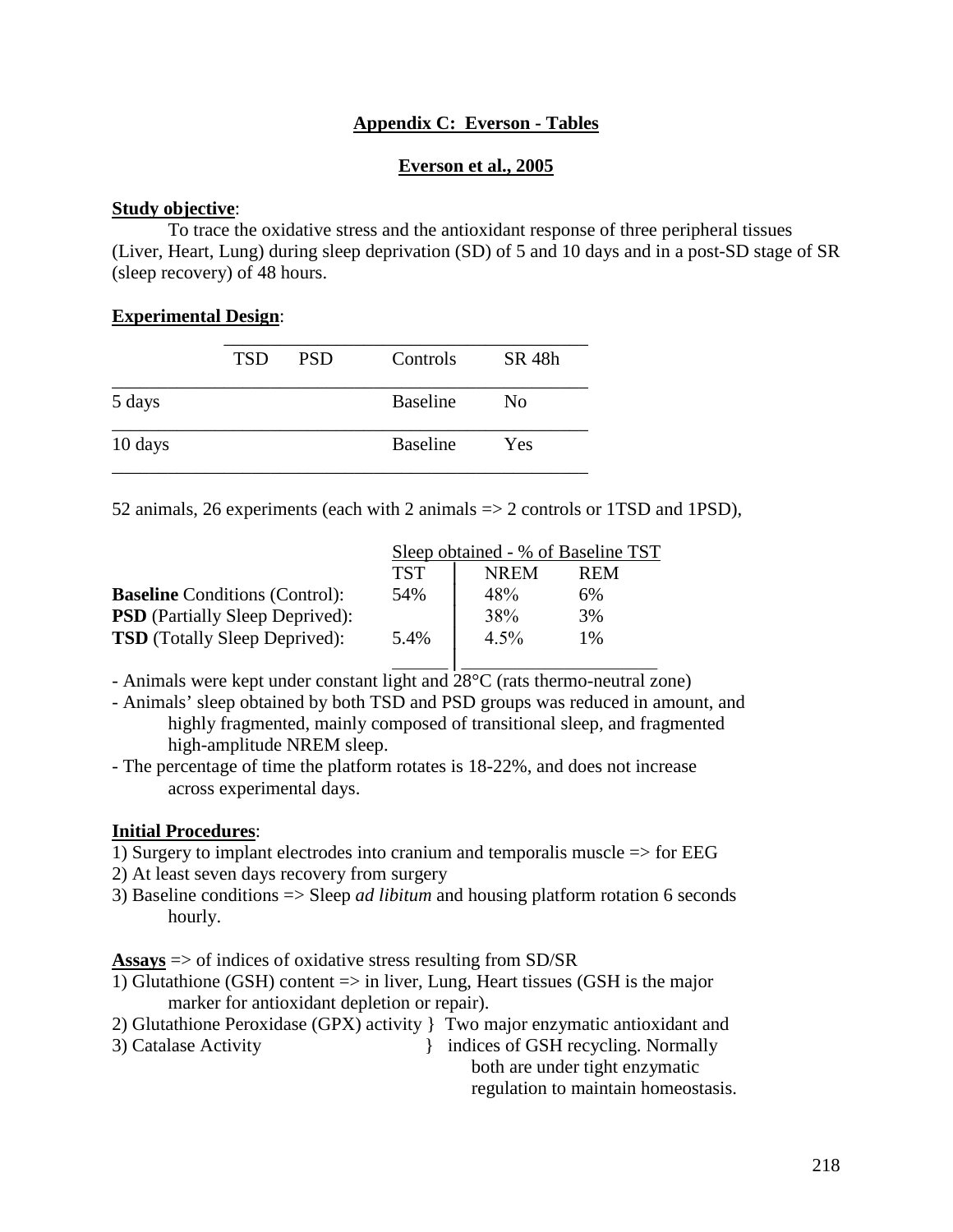4) Plasma amino-transferases => ALT (Alanine Aminotransferase)

AST (Aspartate Aminotransferase)

#### GGT (Gamma **Abbreviations** -Glutamyltrasferase)

Indices of peripheral cell-membrane damage and leakage of cell content

- 5) G-6-PD  $\Rightarrow$  First enzyme in the oxidative pentose phosphate pathway
- 6) 6-PGD  $\Rightarrow$  Second enzyme in the oxidative pentose phosphate pathway
- 7) GSSG-R activity  $\Rightarrow$  determined by the ) GSSG-R recycling assay, a kinetic

method of absorbance spectrophotometry (Griffith, 1980).

- 8) Body weight
- 9) Food intake

#### **Everson 2008**

**Study objective**: Determine whether increased phagocytes in the circulation indicates a migratory traffic into tissues, which would indicate an inflammatory response to cellular stress.

#### **Experimental Design**:

| SD duration TSD | <b>PSD</b> | Controls                | SR 48h       |
|-----------------|------------|-------------------------|--------------|
| 5 days          |            | Baseline conditions     | $N_{\Omega}$ |
| 10 days         |            | Baseline conditions Yes |              |

44 live animals, 22 experiments (each with 2 animals => 2 controls or 1TSD and 1PSD)

|                                        | Sleep obtained - % of Baseline TST |             |            |
|----------------------------------------|------------------------------------|-------------|------------|
|                                        | <b>TST</b>                         | <b>NREM</b> | <b>REM</b> |
| <b>Baseline</b> Conditions (Control):  | 54%                                | 48%         | 6%         |
| <b>PSD</b> (Partially Sleep Deprived): |                                    | 38%         | 3%         |
| <b>TSD</b> (Totally Sleep Deprived):   | $< 5.4\%$                          | $4.5\%$     | 1%         |
|                                        |                                    |             |            |

- Animals were kept under constant light and 28°C (rats thermo-neutral zone)
- Animals' sleep obtained by both TSD and PSD groups was reduced in amount, and highly fragmented, mainly composed of transitional sleep and a fragmented high-amplitude NREM sleep.
- The percentage of time the platform rotates was 18-22%, and did not increase across experimental days.

#### **Initial Procedures**: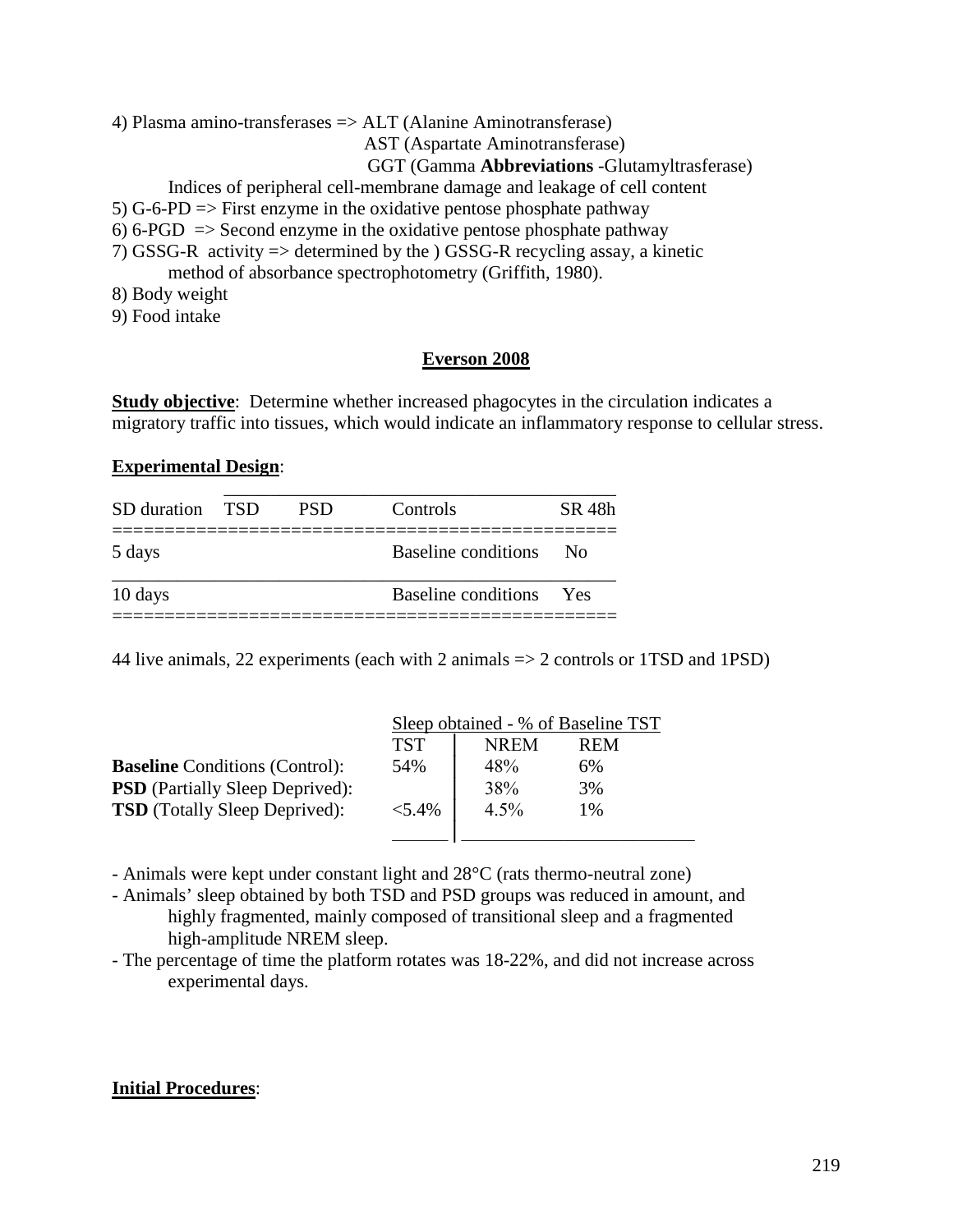1) Surgery to implant electrodes into cranium and temporalis muscle  $\Rightarrow$  for EEG

2) At least seven days recovery from surgery

3) Baseline conditions => Sleep *ad libitum* and housing platform rotation six seconds every hour.

## **Assays**

## **Of indices of phagocytes' migration => to determine if there is an inflammatory process:**

- 1) Immunohistochesmistry => Determine leukocytes' location => use counts of HIS 48, the antigen found in all granulocytes  $\Rightarrow$  if positive labeling (compared to positive labeling of CD 45, the leukocytes' common antigen), indicates granulocyte migration traffic in the blood circulation.
- 2) Heme oxygenase-1 (an inducible **heat shock protein-32**) => marker of cellular stress => shows increased response to inflammation and to oxidative stress.
- 3) MPO (myelo-peroxidase enzyme) activity => a practically exclusive enzyme to neutrophils => a constituent enzyme of neutrophils => indicating neutrophil migration into peripheral tissues in an ongoing inflammation process.
- 4) Plasma corticosterone => A marker of cellular stress. When plasma levels are too low it indicates corticosterone depletion => in response to the previous SD.

# **Everson 2011**

**Study objective**: To broaden our understanding of the physiological characteristics that arise from chronic sleep deficiency and to determine if residual consequences remain afterrecovering the lost sleep over an extended *ad-libitum* sleep..

## **Experimental Design**:

| <b>TSD</b>                     | <b>PSD</b> | <b>Controls</b>                | SR (48hrs) LSR (17-18wks) |
|--------------------------------|------------|--------------------------------|---------------------------|
| 72 days and $6 \times 48$ h    |            | <b>Ambulation Baseline</b> Yes | Yes                       |
| 72 days and 6 x 48 h (tissues) |            | <b>Ambulation Baseline</b> Yes | Nο                        |

16 live animals, 22 experiments with 2 animals each => 2 controls **or** 1TSD and 1PSD 20 animals' preserved tissues from a previous study (Everson and Szabo, 2009).

|                                 | Sleep obtained as a % of Baseline TST |             |                 |               |
|---------------------------------|---------------------------------------|-------------|-----------------|---------------|
|                                 | <b>TST</b>                            | <b>NREM</b> | <b>REM</b>      | <b>SR REM</b> |
| <b>Ambulatory Control:</b>      | 55%                                   | 48%         | 7.3%            |               |
| PSD (Partially Sleep Deprived): |                                       | 46-48%      | 7.3%            |               |
| TSD (Totally Sleep Deprived):   |                                       | 34-40%      | 2.4-3.4% 11-13% |               |
|                                 |                                       |             |                 |               |

- Animals were kept under constant light and  $28^{\circ}$ C (rats thermo-neutral zone)

- Animals' sleep obtained by both TSD and PSD groups was reduced in amount, and highly fragmented, mainly composed of transitional sleep, and fragmented high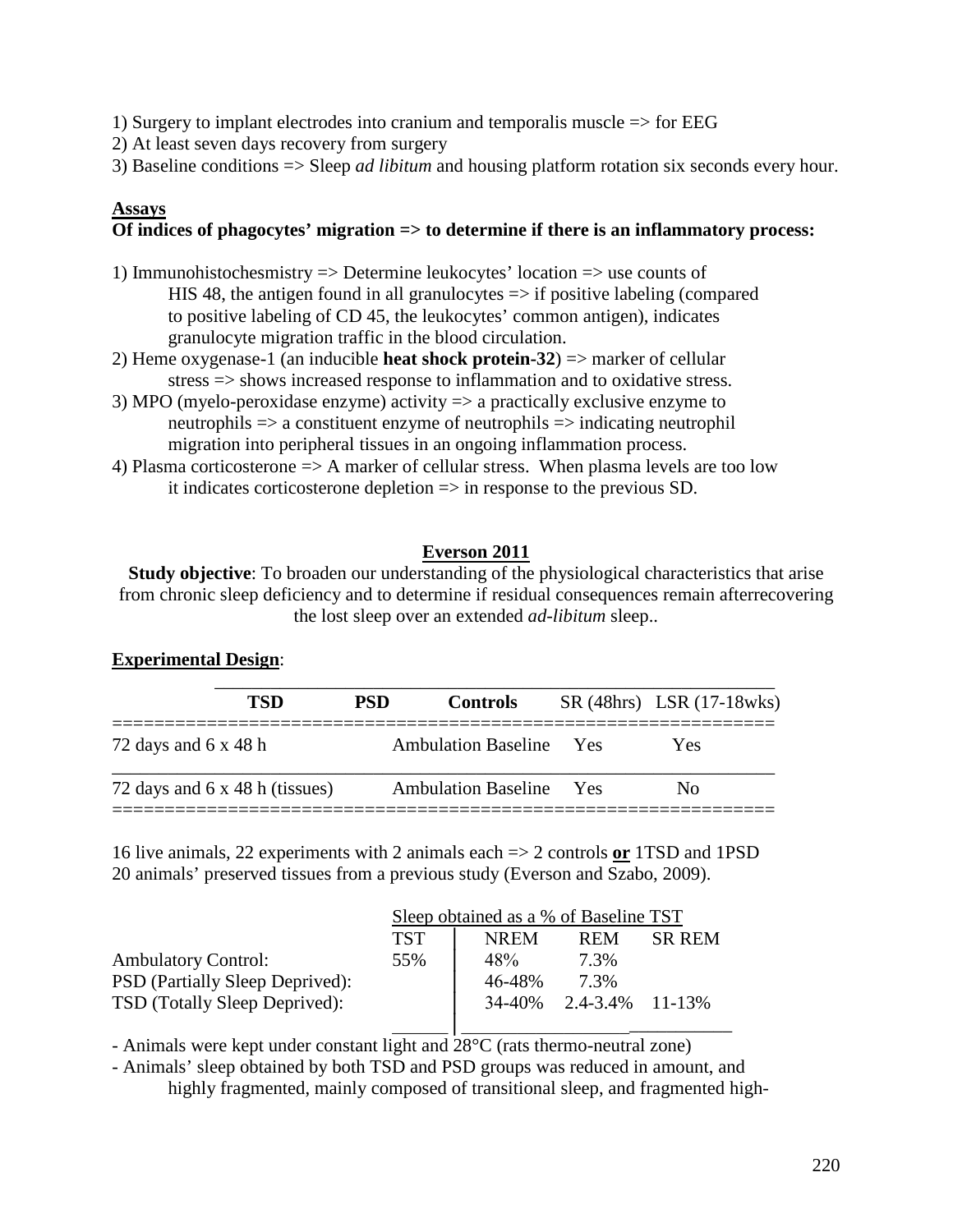amplitude NREM sleep.

- During  $SR \Rightarrow REM$  sleep rebounded  $\Rightarrow$  50-67% more than during SD period  $\Rightarrow$ 11-13%, while NREM sleep was not significantly different from SD period.
- The percentage of time the platform rotated was in this study 26%, and did not increase across experimental days.

# **Initial Procedures**:

- 1) Surgery to implant electrodes into cranium and temporalis muscle => for EEG
- 2) At least seven days recovery from surgery
- 3) Baseline conditions => Sleep *ad libitum* and Housing platform rotation for 6 seconds every hour => also during RS and LRS periods.

## **SD in Forced Ambulation Control Animals**

The control forced ambulation group (controls) was subjected to conditions that were matched to the experimental group, including surgery, daily measurement procedures, and equal total duration of ambulation requirements, except that for control animals the platform rotations described above were consolidated, to permit a lengthy uninterrupted sleep, with the rotation schedule consisting of a 90 minutes with consolidated 150 seconds rotation, then stationary for 30 seconds, followed by a 198 min with no rotations. This schedule was repeated five times per day.

In control animals this schedule produced a reduced NREM sleep, from 54% during baseline to 46-48% of sleeping time during any given 10-day ambulation period. REM sleep did not differ from baseline. During the 48-hour SR stage, the average percentage of TST (total sleep time) spent in either NREM or REM sleep did not statistically differ from baseline (Everson and Szabo, 2009).

## **Measurements /Observation**

- 1) During SD period => daily food and water intake, daily body weight (b.wt)
- 2) In the middle of cycles 5 and  $6 \Rightarrow$  collected food and fecal waste  $\Rightarrow$  to measure caloric values (to rule out mal-absorption and feeder waste, to explain animal b.wt loss) 3) During LRS period => daily food and water intake, daily body weight (b.wt)
- during LRS first month, then every 48 hours up to day 115 in TSD and PSD animals.
- 4) Observed skin or other external pathology => Dermatosis on paws and fur
- 5) Measured intestinal length in ambulatory controls and SD animals
- 6) Weighed internal organs mass  $\Rightarrow$  liver, heart, kidneys, spleen in ambulatory controls and SD animals (with or without LSR).
- 7) Weighed organs' lipid, protein, water, ash => liver, heart, kidneys, spleen in ambulatory controls and SD animals, with and without LSR
- 8) Weighed organs' lipid, protein, water and ash => of intestine and skeletal muscle in ambulatory controls and SD animals, with or without LSR
- 9) Weighed adipocytes (white, brown) in the omentum, epididymus, and in the surrounding mesenteric lymphnodes.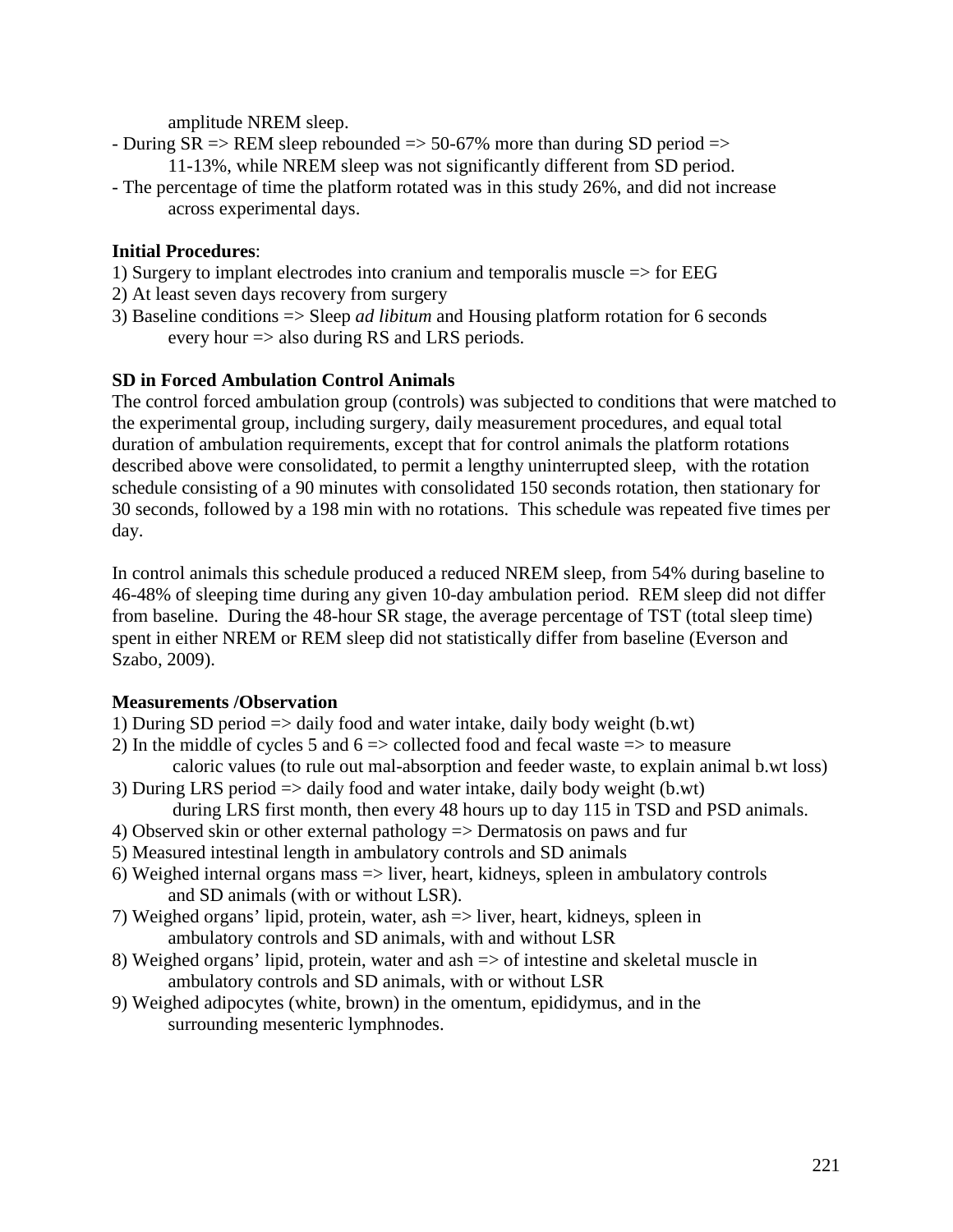### **Assays**:

- 1) Plasma osmolality
- 2) Plasma insulin
- 3) Plasma leptin
- 4) Plasma cholesterol
- 5) Plasma LDL (low-density lipoprotein)
- 6) Plasma HDL (high-density lipoprotein), glucose, triglycerides, phosphorus, creatinine, urea nitrogen, plasma total protein.

## **Description of the Bergmann-Rechtschaffen Disk Method**

(Everson and Szabo, 2011) Designed and tested by Bergmann et al. in 1989, and underwent minor modifications to validate the method, which can be reliably programmed to produce the desired amount of SD in laboratory animals, specifically designed for rats as animal models.

"Rats were housed and observed in this apparatus two animals at a time. The apparatus consists of a large round platform of 46 centimeter in diameter, divided by a Plexiglas wall into two equal parts, within an open-air enclosure. A rat is housed on each side of this wall, with both rats being studied at the same time. The long electric cables attached to the electrodes on their head, go up through the upper air opening to connect with the computerized polysomnographic equipments, thus enabling the two rats to move freely.

The floor area on each side of the platform is sufficient to permit the rat to eat, groom, explore, and lie down fully to sleep. Beneath each side of the platform there is a pan of shallow water less than an inch deep, which encourages the rat to stay on the platform. The divided platform and pans are enclosed by high Plexiglas walls, and the entire apparatus is open at the top, permitting the operation of swivels and counterbalanced boom assemblies mounted outside the enclosures, to connect the implanted electrodes to a computer – yet allowing the two enclosed animals free movement.

Each six-second rotation of the platform requires a short walk, since the rat is displaced from a typically comfortable spot at the widest radius of the platform to a narrow spot that induces the rat to move in order to avoid stepping off the platform and into the shallow water.

This apparatus has been used with minor changes since 1989 in the first author's laboratory, and has been validated for its high selectivity under freely moving conditions. It reliably produces sleep reduction to only 10% of baseline total sleep, mostly consisting of a transitional and highly fragmented NREM sleep.

The apparatuses were cleaned at least every other day, and specially designed food tubes that allowed each rat to gnaw on a pellet while the crumbs fell into a catching receptacle enabled dependable measurement of food intake.

This housing platform was attached to a computer, so that when the SD rat was awake, the housing platform was kept stationary and did not interrupt other behaviors. For the TSD group, sleep onset directly triggered the platform rotation for six seconds, so that the animal had to walk in order to remain comfortably on the platform. On the other hand, for the PSD group the